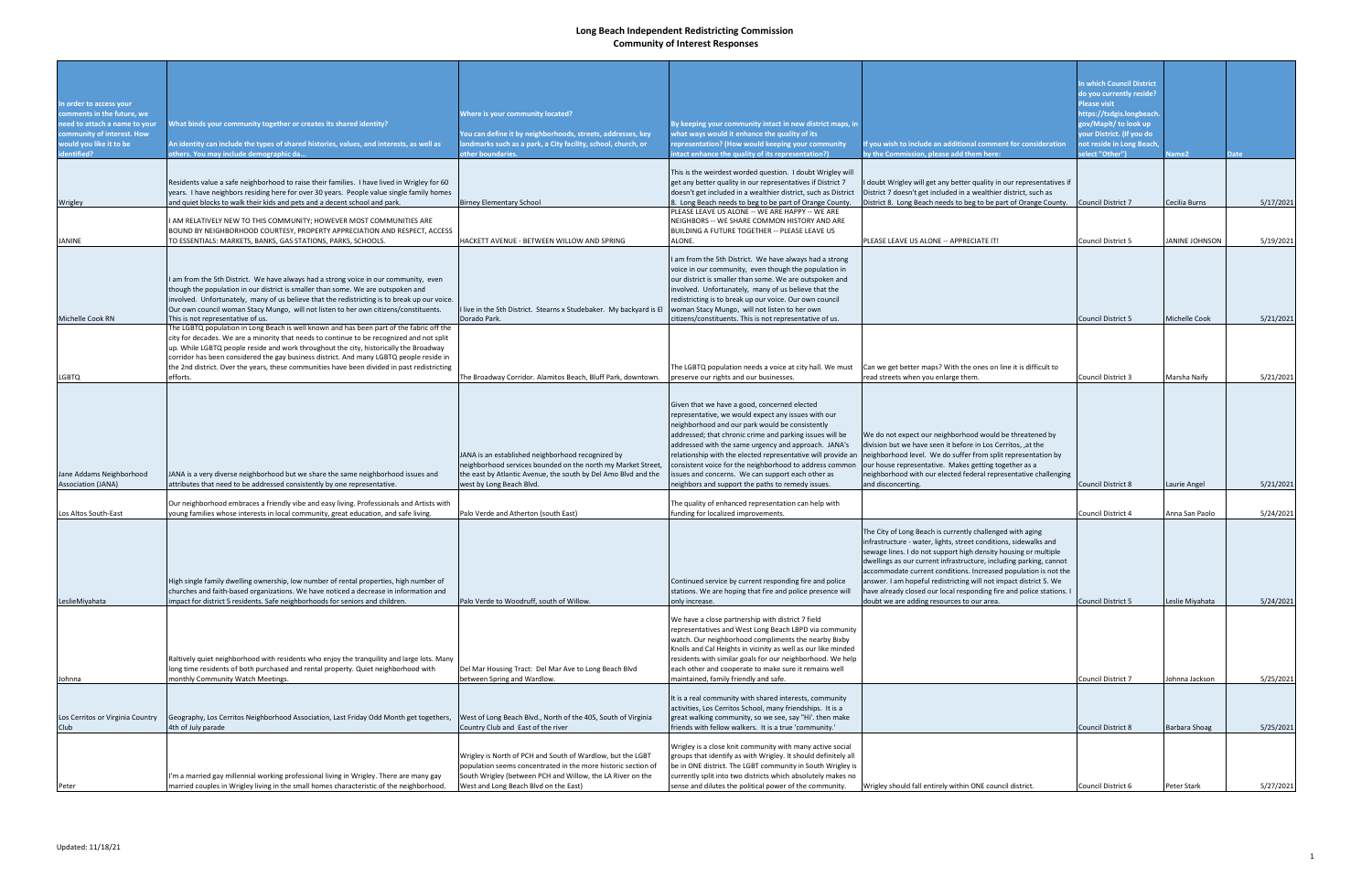|                             | We have created a neighborhood watch to patrol and monitor our local area. We have<br>noticed an increase in homelessness, theft, loitering, park degradation, an increase in       |                                                                                                                              |                                                                                                                         |                                                                                                                                     |                    |                       |           |
|-----------------------------|-------------------------------------------------------------------------------------------------------------------------------------------------------------------------------------|------------------------------------------------------------------------------------------------------------------------------|-------------------------------------------------------------------------------------------------------------------------|-------------------------------------------------------------------------------------------------------------------------------------|--------------------|-----------------------|-----------|
|                             | traffic, poor roads, poor tree maintenance, local grocery stores closing, Trash being<br>dumped on roadsides, high local taxes, lack of street lights on our streets, hideous green |                                                                                                                              | We will retain our ability to be represented as a<br>community, Our area was designed and conceived to be a             |                                                                                                                                     |                    |                       |           |
|                             | bike bollards. I live on Marber avenue, we call ourselves the Marbarians. We meet a<br>couple times a month to hang out by a driveway fire and talk about our lives, and our        |                                                                                                                              | neighborhood of single family dwellings where a tight knit<br>community can work together with our councilmember to     | I pay taxes to live in a safe, healthy, well maintained city. It is not                                                             |                    |                       |           |
|                             | community. We are concerned about overpopulating our district, increased traffic,                                                                                                   |                                                                                                                              | address the local interests. The idea of building mega                                                                  | wise to expand your reach and let these essential needs go                                                                          |                    |                       |           |
| South of Conant             | homelessness, and of coarse this redistricting.                                                                                                                                     | South of St. Cornelius                                                                                                       | apartment unit facilities in our area is not going to fly.                                                              | unchecked. Your focus should be local first.                                                                                        | Council District 5 | casey lindner         | 5/30/2021 |
|                             |                                                                                                                                                                                     |                                                                                                                              |                                                                                                                         |                                                                                                                                     |                    |                       |           |
|                             |                                                                                                                                                                                     |                                                                                                                              |                                                                                                                         |                                                                                                                                     |                    |                       |           |
|                             |                                                                                                                                                                                     |                                                                                                                              | There are two primarily policy areas where Riders and                                                                   |                                                                                                                                     |                    |                       |           |
|                             |                                                                                                                                                                                     |                                                                                                                              | Renters differentiate ourselves. The first is housing,<br>specifically housing density. We support tenant protections   |                                                                                                                                     |                    |                       |           |
|                             |                                                                                                                                                                                     |                                                                                                                              | and increased development around public transit,                                                                        |                                                                                                                                     |                    |                       |           |
|                             |                                                                                                                                                                                     |                                                                                                                              | inclusionary zoning, and other policies that promote                                                                    |                                                                                                                                     |                    |                       |           |
|                             |                                                                                                                                                                                     |                                                                                                                              | density. Single family homeowners, by contrast step by                                                                  |                                                                                                                                     |                    |                       |           |
|                             |                                                                                                                                                                                     |                                                                                                                              | oppose these policies, even though they are not the ones                                                                |                                                                                                                                     |                    |                       |           |
|                             | We're a community of younger professionals who love Long Beach but but we can't afford<br>to purchase homes in Long Beach. Many of us live in rented apartments along the Ocean     |                                                                                                                              | who are impacted by them. Second, Riders and Renters<br>have strong support for and affinity to public transit. The A   | The residents of LB's downtown urban core share a distinct<br>identity and mindset, complete with identifiable preferences          |                    |                       |           |
|                             | Blvd, Pine Ave, and Pacific Ave in multistory multifamily residential buildings near transit.                                                                                       |                                                                                                                              | Line light rail, micromobility, bicycle friendly road design,                                                           | relating to housing and transportation. We have shared challenges                                                                   |                    |                       |           |
|                             | We ride bicycles, one wheels, and public transit for our local trips. We live, work, and play                                                                                       |                                                                                                                              | and high quality bus routes are essential for us to live our                                                            | and common interest in developing a cohesive and attractive                                                                         |                    |                       |           |
|                             | in Downtown Long Beach. Currently, our community is split between Districts 1 and 2, with                                                                                           |                                                                                                                              | daily lives. We're tired of fighting opposition to new                                                                  | downtown that is attractive for people to live just as much as                                                                      |                    |                       |           |
|                             | each of those districts stretching outside of Downtown, diluting the Riders and Renters'<br>voice by pulling in entire neighborhoods of homeowners who primarily drive in personal  | Riders and Renters are bounded by Seaside Way to the south,<br>Magnolia to the west, 7th St to the north and Alamitos to the | housing because some people want to preserve their free<br>on-street parking. Please don't divide our voice by treating | work and play. When downtown is sliced in two by a district<br>boundary, it creates problems figuring out which council member      |                    | Padric Gleason        |           |
| Downtown Riders and Renters | vehicles.                                                                                                                                                                           | east. We primarily rent along Ocean and Pacific.                                                                             | us equal to homeowners. We're fundamentally different.                                                                  | represents which side of the street.                                                                                                | Council District 1 | Gonzales              | 5/30/2021 |
|                             | WELL-ESTABLISHED NEIGHBORHOOD WITH A NEIGHBORHOOD ASSOCIATION (LOS                                                                                                                  |                                                                                                                              | OUR COMMUNITY WAS SPLIT IN THE LAST REDISTRICTING.                                                                      |                                                                                                                                     |                    |                       |           |
|                             | CERRITOS NEIGHBORHOOD ASSOCIATION) AND A HISTORY OF ACTIVISM AND                                                                                                                    | SOUTH OF VIRGINIA COUNTRY CLUB, NORTH OF WARDLOW,                                                                            | WE WOULD LIKE IT REUNITED UNDER ONE DISTRICT,                                                                           |                                                                                                                                     |                    |                       |           |
| <b>LOS CERRITOS</b>         | INVOLVEMENT IN THE GREATER LONG BEACH COMMUNITY.                                                                                                                                    | EAST OF LA RIVER AND WEST OF LONG BEACH BLVD.                                                                                | <b>DISTRICT 8.</b>                                                                                                      |                                                                                                                                     | Council District 8 | <b>LAVONNE MILLER</b> | 5/31/2021 |
|                             |                                                                                                                                                                                     |                                                                                                                              |                                                                                                                         | We need to stop the loud mufflers racing down the streets! Other                                                                    |                    | <b>Chris Ehlers-</b>  |           |
| Ehlershardie                | <b>International Tower</b>                                                                                                                                                          | Beach at Los Alamitos                                                                                                        | The beach communities would be included                                                                                 | communities are stopping the illegal activity. It's noise pollution.                                                                | Council District 2 | Hardie                | 6/1/2021  |
|                             |                                                                                                                                                                                     |                                                                                                                              |                                                                                                                         |                                                                                                                                     |                    |                       |           |
|                             |                                                                                                                                                                                     |                                                                                                                              |                                                                                                                         | There is also issue with boarder of properties along the power line                                                                 |                    |                       |           |
|                             |                                                                                                                                                                                     |                                                                                                                              |                                                                                                                         | easement that runs long the East side of Stevely in this same                                                                       |                    |                       |           |
|                             |                                                                                                                                                                                     |                                                                                                                              |                                                                                                                         | neighborhood. This again should be under the same district so<br>that we have true representation. It doesn't make since to us that |                    |                       |           |
|                             |                                                                                                                                                                                     |                                                                                                                              |                                                                                                                         | it is not, since these areas are not effected by population, why                                                                    |                    |                       |           |
|                             |                                                                                                                                                                                     |                                                                                                                              | Currently the Golf course is not in our district. This give us                                                          | wouldn't they be in the same district. Unless this is deliberate                                                                    |                    |                       |           |
|                             |                                                                                                                                                                                     |                                                                                                                              | no representation to issue which may arise between our                                                                  | attempted to keep residence having a way to make sure that                                                                          |                    |                       |           |
|                             |                                                                                                                                                                                     | Our Neighborhood is South El Dorado Park and we are all on the                                                               | properties and the golf course. there is no incentive for the                                                           | these areas are maintained as should be. There is certainly a                                                                       |                    |                       |           |
| El Dorado Park South        | Common Residence along the boarder of El Dorado Golf Course                                                                                                                         | North Side of Stearns Street. Our Back yard all lie along the<br>southern boarder of El Dorado Golf Course.                  | city to take any actions in any concern of our<br>homes/property between the golf course and us.                        | history of this with the Golf Course and their lack of response to<br>maintenance along our boarders.                               | Council District 5 | Michael Twitchell     | 6/1/2021  |
|                             |                                                                                                                                                                                     |                                                                                                                              | This district is not founded as equally as other districts, we                                                          |                                                                                                                                     |                    |                       |           |
|                             |                                                                                                                                                                                     |                                                                                                                              | don't have the infrastructure, we don't have the crosswalks                                                             |                                                                                                                                     |                    |                       |           |
|                             |                                                                                                                                                                                     |                                                                                                                              | and we don't receive regular maintenance services as<br>others districts in Long Beach. We don't get street             |                                                                                                                                     |                    |                       |           |
|                             | I don't know how to answer this, we need something that binds our community. There are                                                                                              |                                                                                                                              | sweepers in the alley or regular tree trimmings on city's                                                               |                                                                                                                                     |                    |                       |           |
| Angie Dougherty             | no rich people in this community, we often get forgotten.                                                                                                                           | Junipero and 11th, across from a church.                                                                                     | trees.                                                                                                                  | LBUSD budget                                                                                                                        | Council District 4 | Angie Dougherty       | 6/1/2021  |
|                             |                                                                                                                                                                                     |                                                                                                                              |                                                                                                                         |                                                                                                                                     |                    |                       |           |
|                             |                                                                                                                                                                                     |                                                                                                                              |                                                                                                                         | This comment is in regards to LBUSD budget. It is unfair to cut the                                                                 |                    |                       |           |
|                             |                                                                                                                                                                                     |                                                                                                                              |                                                                                                                         | school's budget, potential cuts can harm our kids' education.                                                                       |                    |                       |           |
|                             |                                                                                                                                                                                     |                                                                                                                              |                                                                                                                         | Students already struggle in overcrowded classrooms, they have                                                                      |                    |                       |           |
|                             |                                                                                                                                                                                     |                                                                                                                              |                                                                                                                         | little to no access to nurses, counselors, and mental health<br>services. Tutoring and special Ed services are very limited, and    |                    |                       |           |
|                             |                                                                                                                                                                                     |                                                                                                                              |                                                                                                                         | library services, including access to books, are only available a                                                                   |                    |                       |           |
|                             |                                                                                                                                                                                     |                                                                                                                              |                                                                                                                         | couple days a week. Decisions like this one can only continue to                                                                    |                    |                       |           |
|                             |                                                                                                                                                                                     |                                                                                                                              |                                                                                                                         | harm the future of our community. Improvements begin in                                                                             |                    |                       |           |
|                             |                                                                                                                                                                                     |                                                                                                                              |                                                                                                                         | education, in giving our students the tools they need to succeed                                                                    |                    |                       |           |
| Angie                       | We are looking for something to bind our community together, it doesn't exist at the<br>moment.                                                                                     | Cambodia town                                                                                                                | Infrastructure and more programs for community outreach. budget is not the solution to community empowerment.           | and bring the best skills back to their homes. Cutting the district's                                                               | Council District 4 | Angie Dougherty       | 6/1/2021  |
|                             |                                                                                                                                                                                     |                                                                                                                              |                                                                                                                         |                                                                                                                                     |                    |                       |           |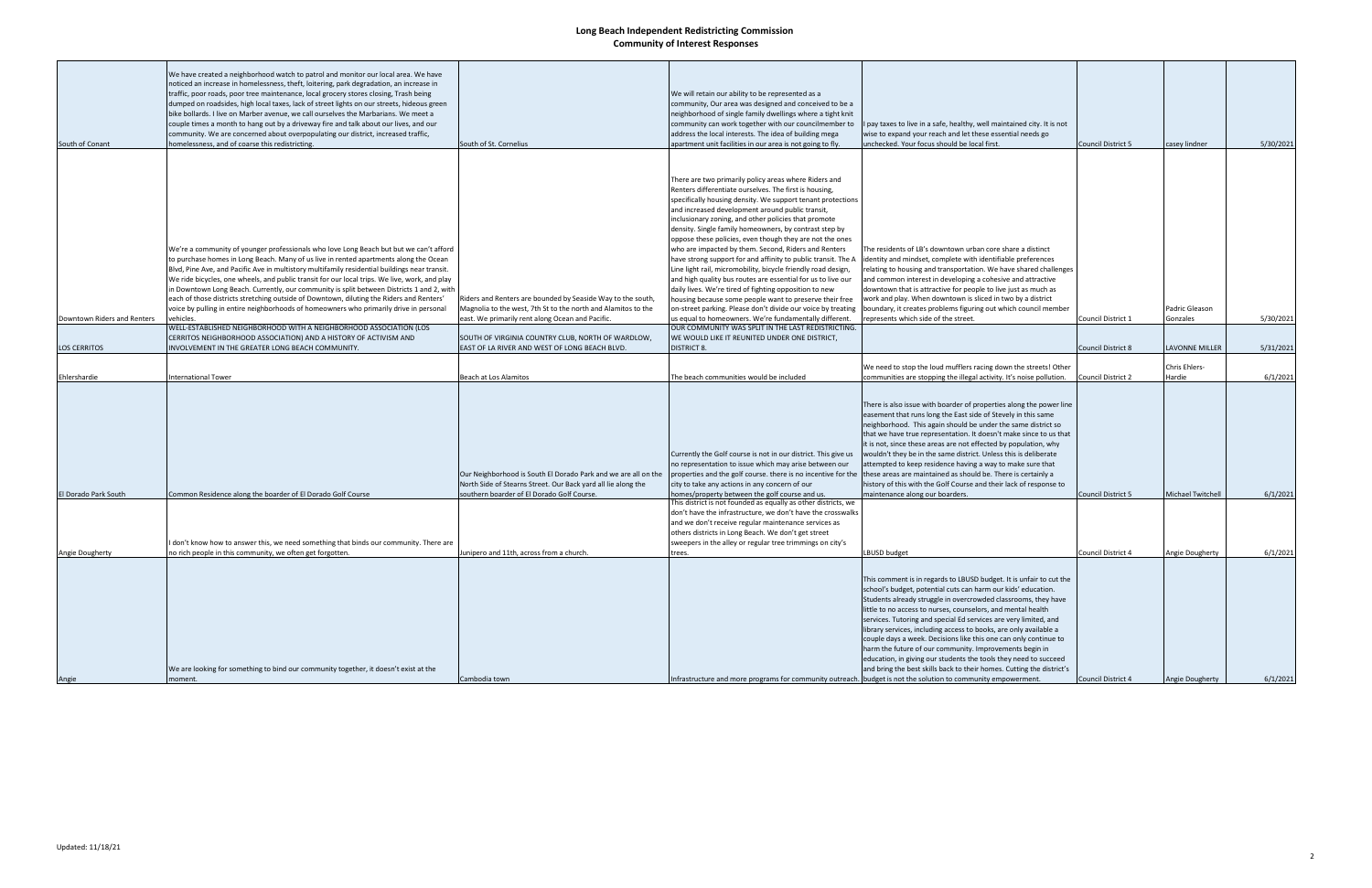| A Line Transit Corridor                                                                                          | This community is unified by its proximity to the A Line light rail and it's defined by Long<br>Beach's new inclusionary housing policy. Stretching from Downtown and continuing north<br>along Long Beach Boulevard, residents of this area will see increased density and also<br>increased diversity as a result of transit-oriented development, pedestrian improvements,<br>and proximity to transit, including the A Line train and frequent bus service. An adjacent<br>corridor exists along Atlantic Avenue, which is one of 5 bus rapid transit corridors<br>identified by the Metropolitan Transit Authority. In short, the north-south corridors that<br>currently provide mobility for residents traveling to and from downtown are communities<br>of interest because we require a unified voice on transportation and housing matters. This<br>is similar to the communities along the 710 freeway or along the LA River, which similarly<br>deserve a unified voice, given their proximity to major north-south geographic dividers in<br>the city. I recommend that the redistricting commission please consider unifying<br>communities along a north-south orientation to better reflect the communities that are<br>bordered by major transportation routes. | Downtown and the Long Beach Boulevard corridor extending<br>north from Downtown to the 405 Freeway                                                              | These communities deserve representation that reflects<br>their use of public transportation and the challenges<br>relating to life within earshot to LA County's busiest train<br>line. We also have to contend with traffic congestion and<br>air pollution from some of the city's busiest non-freeway<br>roadways.                                                                                                                                                                                                                                                                                                                                                                                                                                                                                   | The Westside of Long Beach- west of the LA River- is sliced and<br>diced across 4 different city council districts. One has to wonder if<br>that's not an effort to silence the concerns of primarily Latino<br>residents who live along the 710 freeway and who suffer the<br>nation's highest rates of disease relating to air pollution. The<br>western and eastern halves of District 7, for example, share very<br>little in common. The same can be said for Districts 1 and 2. In<br>each case, the western halves are diluted by cracking those voters<br>with whiter, wealthier voters in the eastern half. | Council District 1 | Padric Gleason<br>Gonzales | 6/4/2021  |
|------------------------------------------------------------------------------------------------------------------|----------------------------------------------------------------------------------------------------------------------------------------------------------------------------------------------------------------------------------------------------------------------------------------------------------------------------------------------------------------------------------------------------------------------------------------------------------------------------------------------------------------------------------------------------------------------------------------------------------------------------------------------------------------------------------------------------------------------------------------------------------------------------------------------------------------------------------------------------------------------------------------------------------------------------------------------------------------------------------------------------------------------------------------------------------------------------------------------------------------------------------------------------------------------------------------------------------------------------------------------------------------------------------|-----------------------------------------------------------------------------------------------------------------------------------------------------------------|----------------------------------------------------------------------------------------------------------------------------------------------------------------------------------------------------------------------------------------------------------------------------------------------------------------------------------------------------------------------------------------------------------------------------------------------------------------------------------------------------------------------------------------------------------------------------------------------------------------------------------------------------------------------------------------------------------------------------------------------------------------------------------------------------------|----------------------------------------------------------------------------------------------------------------------------------------------------------------------------------------------------------------------------------------------------------------------------------------------------------------------------------------------------------------------------------------------------------------------------------------------------------------------------------------------------------------------------------------------------------------------------------------------------------------------|--------------------|----------------------------|-----------|
|                                                                                                                  | Junipero is a high foot traffic road from Signal Hill all the way to the beach. People bike<br>and walk it from end to end daily. Unfortunately, the infrastructure found along it varies<br>greatly from block to block, district to district. I am very proud to live on Junipero Ave, but<br>am highly distressed by the inequity of city services and council representation that certain<br>blocks receive. While some blocks are afforded maintenance and pedestrian safety, others<br>waste away before our eyes succumbing to dumping, human waste, gang tags, dangerous<br>intersections, streets that remain flooded after every rain, and building structures on the<br>verge of collapse.<br>The Junipero Corridor community is strong. I know many neighbors, from whole families<br>packed into small apartments to homeowners with beautifully restored craftsman homes.                                                                                                                                                                                                                                                                                                                                                                                          |                                                                                                                                                                 | By keeping the entirety of Junipero Ave in a single district,<br>our road would receive the same funding and the same<br>attention throughout. Half a mile south of my home would<br>not function completely differently than half a mile north<br>of it.<br>As it stands, I live on the edge of district 4, just outside of<br>district 6. This is devastating to my neighborhood because I<br>see improvements to my south, north, west, and even<br>some improvements east of me with little to no<br>acknowledgment of my section of district 4 in general.<br>Living on the periphery of of district 4 is like feeling<br>invisible no matter how many reports I make.<br>11th Street at Junipero is utterly forgotten. 11th street is<br>crumbling and Junipero is only getting worse to my north. | I am begging the Commission to please be equitable when<br>deciding which district 11th St at Junipero Ave will reside.<br>Our neighborhood at 11th and Junipero is desperately<br>underfunded and underrepresented as it stands. Please do<br>whatever you can to keep our neighborhood afloat and placed<br>within a district that genuinely cares how we will be affected by<br>future city improvements or lack there of.<br>Junipero Ave is a lifeline road within this city, please try to see it as                                                                                                           |                    |                            |           |
|                                                                                                                  | But when it comes to infrastructure, the only consistent part of the Junipero Corridor is                                                                                                                                                                                                                                                                                                                                                                                                                                                                                                                                                                                                                                                                                                                                                                                                                                                                                                                                                                                                                                                                                                                                                                                        | The length of Junipero Ave, South of Signal Hill and North of the                                                                                               | The only vestige of hope my neighborhood currently has is                                                                                                                                                                                                                                                                                                                                                                                                                                                                                                                                                                                                                                                                                                                                                | a cohesive neighborhood because the people who live here most                                                                                                                                                                                                                                                                                                                                                                                                                                                                                                                                                        |                    |                            |           |
| The Junipero Ave. Corridor                                                                                       | the inconsistency.                                                                                                                                                                                                                                                                                                                                                                                                                                                                                                                                                                                                                                                                                                                                                                                                                                                                                                                                                                                                                                                                                                                                                                                                                                                               | beach.                                                                                                                                                          | being so near Rose Park, but not even within it.                                                                                                                                                                                                                                                                                                                                                                                                                                                                                                                                                                                                                                                                                                                                                         | certainly do.                                                                                                                                                                                                                                                                                                                                                                                                                                                                                                                                                                                                        | Council District 4 | Patrick                    | 6/9/2021  |
| SPA 8, District 1                                                                                                | We share a history as one of the Long Beach neighborhoods that suffer most due to<br>discriminatory redlining practices, gentrification, and unfair rental and home lending<br>practices. We felt the effects of COVID disproportionately from our neighbors, and rank<br>among the lowest on the measurements of social determinants of good health. The<br>majority of us are hard-working lower-middle class citizens, some of whom, sadly, turn to<br>genocide as a solution for scarce resources and little hope. My community needs<br>desperately to engage in the political process in order to build coalitions that will bring us<br>true representation                                                                                                                                                                                                                                                                                                                                                                                                                                                                                                                                                                                                               | My specific neighborhood is bound by 10th Street, Anaheim,<br>12th, and Long Beach Boulevard. I live near Washington Middle<br>School and First Baptist Church. |                                                                                                                                                                                                                                                                                                                                                                                                                                                                                                                                                                                                                                                                                                                                                                                                          |                                                                                                                                                                                                                                                                                                                                                                                                                                                                                                                                                                                                                      | Council District 1 | Shilita Kay Montez         | 6/14/2021 |
| <b>Content Creators</b>                                                                                          | Interest in creating content about promotions and events on Social Media                                                                                                                                                                                                                                                                                                                                                                                                                                                                                                                                                                                                                                                                                                                                                                                                                                                                                                                                                                                                                                                                                                                                                                                                         | Downtown Long Beach                                                                                                                                             | Ideas and Creativity flows in unity and sharings                                                                                                                                                                                                                                                                                                                                                                                                                                                                                                                                                                                                                                                                                                                                                         | A recognition will make our community alive and active.                                                                                                                                                                                                                                                                                                                                                                                                                                                                                                                                                              | Council District 2 | <b>Scott Drury</b>         | 6/27/2021 |
| Carolyn Eggleston League of Wm<br>Voters of Long Beach, Amer<br>Association of University Wm,<br>Long Beach area | The need for respect for all citizens in the Long Beach area.                                                                                                                                                                                                                                                                                                                                                                                                                                                                                                                                                                                                                                                                                                                                                                                                                                                                                                                                                                                                                                                                                                                                                                                                                    | Bluff Heights, Long Beach                                                                                                                                       | Allowing everyone the right to participate equally.                                                                                                                                                                                                                                                                                                                                                                                                                                                                                                                                                                                                                                                                                                                                                      | Thank you for your important work<br>It is essential that the redistricting effort begin with a                                                                                                                                                                                                                                                                                                                                                                                                                                                                                                                      | Council District 2 | Carolyn Eggleston          | 7/9/2021  |
| Cambodia Town                                                                                                    | Population, culture, Temples and language.                                                                                                                                                                                                                                                                                                                                                                                                                                                                                                                                                                                                                                                                                                                                                                                                                                                                                                                                                                                                                                                                                                                                                                                                                                       | Cambodia Town                                                                                                                                                   | It would preserve the culture and give comfort to many<br>survivors of the Khmer Rouge Genocide.                                                                                                                                                                                                                                                                                                                                                                                                                                                                                                                                                                                                                                                                                                         | demographic analysis to see if population shifts have altered the<br>manner in which District lines should be drawn to preserve<br>communities of interest.                                                                                                                                                                                                                                                                                                                                                                                                                                                          |                    | Alex J. Norman             | 7/19/2021 |
|                                                                                                                  | I am a new resident to the community having moved in in August 2020. My neighbors have<br>been there for a very long time and I was welcomed to a very tightknit diverse community                                                                                                                                                                                                                                                                                                                                                                                                                                                                                                                                                                                                                                                                                                                                                                                                                                                                                                                                                                                                                                                                                               | I live on 16th St. between walnut and Gundry Avenue.                                                                                                            | Since most of my neighbors have been in their homes for<br>several decades it is important to keep the community<br>intact. The community is made up of older adults, younger<br>adults, Single people, married people, and homes with<br>dogs. Maintaining a level of safety what preserve the sense<br>of community felt throughout the street. Our street is very<br>narrow and would benefit from extra resources like speed<br>bumps to prevent accelerated speeds where children play                                                                                                                                                                                                                                                                                                              |                                                                                                                                                                                                                                                                                                                                                                                                                                                                                                                                                                                                                      |                    |                            | 7/19/2021 |
| Erik Estrada                                                                                                     | that watches out for each other.                                                                                                                                                                                                                                                                                                                                                                                                                                                                                                                                                                                                                                                                                                                                                                                                                                                                                                                                                                                                                                                                                                                                                                                                                                                 | 1511 E. 16th St.                                                                                                                                                | and pets are walked.                                                                                                                                                                                                                                                                                                                                                                                                                                                                                                                                                                                                                                                                                                                                                                                     |                                                                                                                                                                                                                                                                                                                                                                                                                                                                                                                                                                                                                      | Council District 6 | Erik Estrada               | 7/20/2021 |
| Walkerdk85                                                                                                       |                                                                                                                                                                                                                                                                                                                                                                                                                                                                                                                                                                                                                                                                                                                                                                                                                                                                                                                                                                                                                                                                                                                                                                                                                                                                                  | Los Cerritos from Wardlow tothe South to Virginia Coultry Club<br>to the North, from Long Beach Blvd to the East and the Blue Line<br>to the West.              | We are already a very active community with the Los<br>Cerritos Neighborhood Association. Please keep us all in<br>one District and not split.                                                                                                                                                                                                                                                                                                                                                                                                                                                                                                                                                                                                                                                           |                                                                                                                                                                                                                                                                                                                                                                                                                                                                                                                                                                                                                      | Council District 8 | David & Kathy<br>Walker    | 7/23/2021 |
| By my name                                                                                                       | Our city council women only communicates with a portion of our district and community. I<br>would like to see more safety for our neighborhood and community, the parking gor<br>tenants to be resolve and more diversity of business and restaurants, as well community<br>resources available and provided for people that need them. Rent control and affordable<br>housing for low wage earners.                                                                                                                                                                                                                                                                                                                                                                                                                                                                                                                                                                                                                                                                                                                                                                                                                                                                             | Rosa Park, Retro 4th and Historic Area                                                                                                                          | By City council members go out and talk with residence, in<br>the different neighborhoods to learn what is really needed<br>Schedule Cafecitos, neighborhood, and other meetings to<br>learn who lives there, what are the needs of the people<br>who live there, what resources ate lacking, the impact of<br>gentrification.                                                                                                                                                                                                                                                                                                                                                                                                                                                                           |                                                                                                                                                                                                                                                                                                                                                                                                                                                                                                                                                                                                                      | Council District 2 | Judy Vega                  | 7/24/2021 |
|                                                                                                                  |                                                                                                                                                                                                                                                                                                                                                                                                                                                                                                                                                                                                                                                                                                                                                                                                                                                                                                                                                                                                                                                                                                                                                                                                                                                                                  |                                                                                                                                                                 |                                                                                                                                                                                                                                                                                                                                                                                                                                                                                                                                                                                                                                                                                                                                                                                                          |                                                                                                                                                                                                                                                                                                                                                                                                                                                                                                                                                                                                                      |                    |                            |           |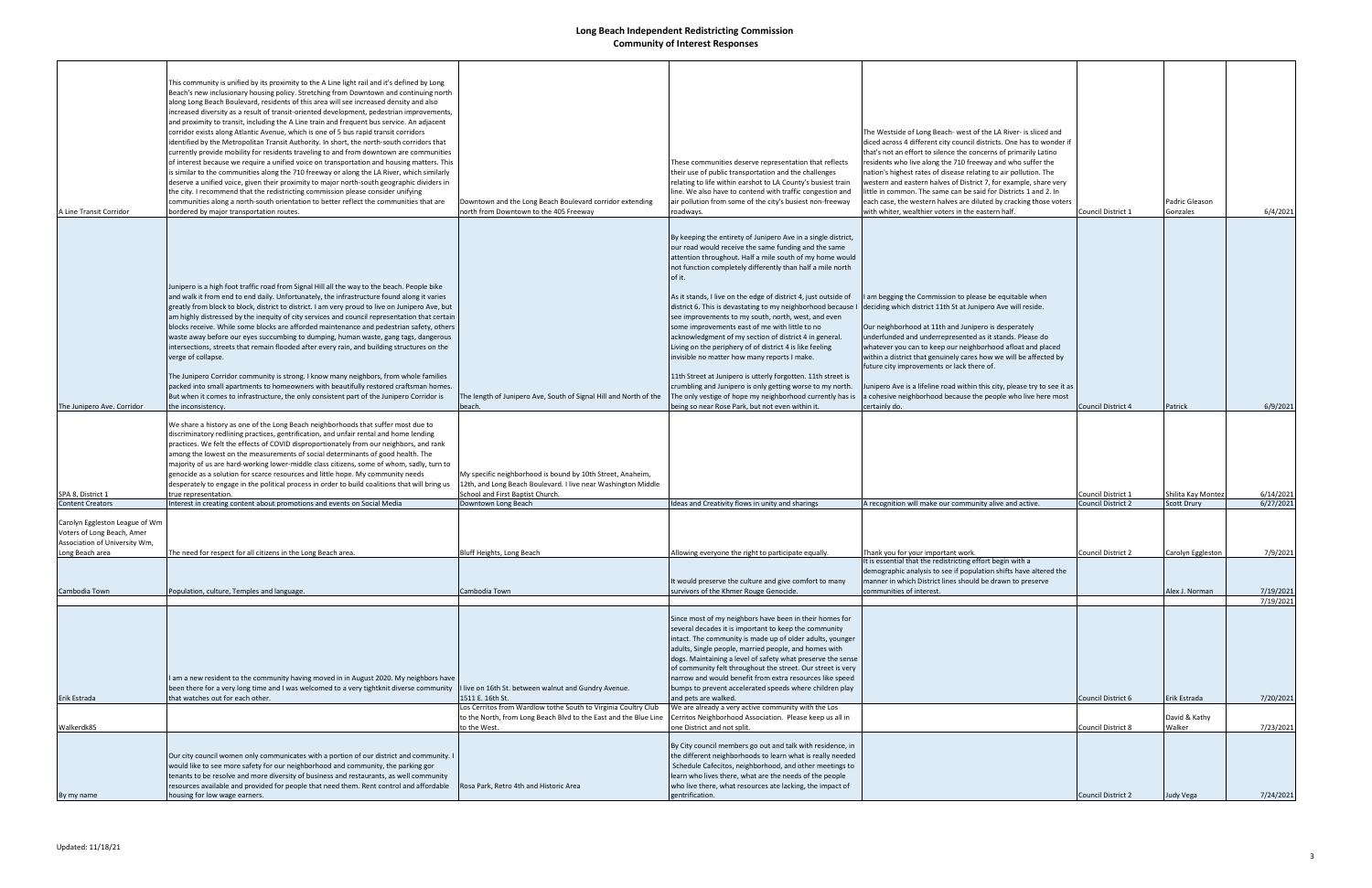| El Dorado South Neighborhood                                     |                                                                                                                                                                                                                                                                                                                                                                                                                                                                                                                                                                                                                                                                                                                                                                                                                                                                                                                                                                                                                                                                                                                                                                                                                                                                                                                                                                                                                                                                                                                                                           | 7247 E. Stearns Street in the El Dorado South Neighborhood                                                                                                                                                                                               | We are closed in on all sides by major parks, roads, &<br>Freeways.                                                                                                                                                                                                                                                                                                                                                                                                                                                                                                                                                                                                                                                                                                                                                                                     | My concern is that I have no representation power when dealing<br>with the Golf Course or Power line easement spaces that are<br>adjacent to my property. I am in District 5 But the Golf course and<br>power line easement are currently in District 4. Since my Council<br>person does not control those areas there is no reason to listen to<br>our concerns regarding the care of these areas along our homes.                             | Council District 5         | Michael Twitchell                                        | 7/26/2021 |
|------------------------------------------------------------------|-----------------------------------------------------------------------------------------------------------------------------------------------------------------------------------------------------------------------------------------------------------------------------------------------------------------------------------------------------------------------------------------------------------------------------------------------------------------------------------------------------------------------------------------------------------------------------------------------------------------------------------------------------------------------------------------------------------------------------------------------------------------------------------------------------------------------------------------------------------------------------------------------------------------------------------------------------------------------------------------------------------------------------------------------------------------------------------------------------------------------------------------------------------------------------------------------------------------------------------------------------------------------------------------------------------------------------------------------------------------------------------------------------------------------------------------------------------------------------------------------------------------------------------------------------------|----------------------------------------------------------------------------------------------------------------------------------------------------------------------------------------------------------------------------------------------------------|---------------------------------------------------------------------------------------------------------------------------------------------------------------------------------------------------------------------------------------------------------------------------------------------------------------------------------------------------------------------------------------------------------------------------------------------------------------------------------------------------------------------------------------------------------------------------------------------------------------------------------------------------------------------------------------------------------------------------------------------------------------------------------------------------------------------------------------------------------|-------------------------------------------------------------------------------------------------------------------------------------------------------------------------------------------------------------------------------------------------------------------------------------------------------------------------------------------------------------------------------------------------------------------------------------------------|----------------------------|----------------------------------------------------------|-----------|
| <b>University Park Estates</b>                                   | University Park Estate Neighborhood Association                                                                                                                                                                                                                                                                                                                                                                                                                                                                                                                                                                                                                                                                                                                                                                                                                                                                                                                                                                                                                                                                                                                                                                                                                                                                                                                                                                                                                                                                                                           | University Park Estates                                                                                                                                                                                                                                  | Stay in District 3                                                                                                                                                                                                                                                                                                                                                                                                                                                                                                                                                                                                                                                                                                                                                                                                                                      |                                                                                                                                                                                                                                                                                                                                                                                                                                                 | Council District 3         | Mike                                                     | 7/30/2021 |
| Sidney                                                           | Our community is primarily a single family residence community with similar values and<br>interests.                                                                                                                                                                                                                                                                                                                                                                                                                                                                                                                                                                                                                                                                                                                                                                                                                                                                                                                                                                                                                                                                                                                                                                                                                                                                                                                                                                                                                                                      | 5th district - south of Conant                                                                                                                                                                                                                           | Safe, attractive single neighborhoods with parks and good<br>schools                                                                                                                                                                                                                                                                                                                                                                                                                                                                                                                                                                                                                                                                                                                                                                                    |                                                                                                                                                                                                                                                                                                                                                                                                                                                 | Council District 5;        | Sidney luchsinger                                        | 7/31/2021 |
| KJLarson                                                         | Same interests                                                                                                                                                                                                                                                                                                                                                                                                                                                                                                                                                                                                                                                                                                                                                                                                                                                                                                                                                                                                                                                                                                                                                                                                                                                                                                                                                                                                                                                                                                                                            | Los Coyotes Diagonal and Willow                                                                                                                                                                                                                          | Same interests in keeping community intact                                                                                                                                                                                                                                                                                                                                                                                                                                                                                                                                                                                                                                                                                                                                                                                                              |                                                                                                                                                                                                                                                                                                                                                                                                                                                 | Council District 5;        | Karen Larson                                             | 7/31/2021 |
| South of Conant                                                  | The location where we live. Using the same retail outlets, driving the same roads, dealing<br>with the same challenges from neighbors to traffic. There is great deal of diversity with<br>race, age, business interests, and politics. I think the day-to-day is what drives the<br>community unity.                                                                                                                                                                                                                                                                                                                                                                                                                                                                                                                                                                                                                                                                                                                                                                                                                                                                                                                                                                                                                                                                                                                                                                                                                                                     | We are called South of Conant, and are need Spring and<br>Bellflower.                                                                                                                                                                                    | I have NO idea what this question is asking. Quality of<br>representation is based on our council member who is<br>driven by our votes. If we want to keep the community<br>intact, we 1) have to vote, and 2) get the right person.                                                                                                                                                                                                                                                                                                                                                                                                                                                                                                                                                                                                                    |                                                                                                                                                                                                                                                                                                                                                                                                                                                 | Council District 5;        | Suzanne Royston                                          | 7/31/2021 |
| Alamitos Beach Neighborhood.<br>All of the various communities i | This is the third oldest neighborhood in the city. Our neighborhood was built by the Bixby sons<br>and their friends. We have a very high number of historical original buildings still on intact. Our<br>neighborhood includes the area from Alamitos Avenue to Junipero, from Ocean Blvd to Fourth<br>Street. This neighborhood has been repeatedly ignored in the past, and has also been<br>gerrymandered in the past<br>The area should be treated as one neighborhood. We have a village like feel, our area is compact<br>and walkable. Our history should be recognized and preserved.<br>Moving Alamitos Beach in with the "Downtown" highrise and high density buildings is a mistake.<br>Alamitos Beach should be included with the neighborhoods to the east of Junipero. The entire<br>neighborhood was built as a unit, with Bixby Park the center of the original development.<br>The streets were named alphabetically, in Spanish, Beginning with Alamitos, and Ending with<br>Ximeno. Over the years some of the street names were changed to English. Orange Avenue was<br>Descanso street.<br>The area east of Bixby Park was the other half of the original Alamitos Beach Neighborhood.<br>The downtown area should be in a separate district. That area has NOTHING in common with<br>Alamitos Beach at all. The downtown has different priorities.<br>Alamitos Beach is treated as an orphan by the council office and by city hall managers<br>The Los Altos and area Just North of it have had huge change in generation of the | Alamitos Beach from Alamitos to Junipero, fourth Street to<br>Ocean Blvd                                                                                                                                                                                 | We are lumped in with downtown. We should NOT be part<br>of Downtown. We are the third oldest neighborhood in the<br>city of Long Beach, and we belong United with the the rest<br>of the original development of Alamitos Beach tract. That<br>area is the neighborhood east of Bixby Park, from Junipero<br>to Temple.<br>For years, Alamitos beach has been stuck with the high-rise<br>downtown and Shoreline group of people. We have<br>nothing in common with high-rise or Shoreline we are own<br>residential neighborhood with our own historical buildings<br>historic Park historic library and historic retail shopping<br>street on 4th Street.<br>City Council does not address our parking problems, the<br>funding for Parks or historical preservation.<br>We are lumped in with the high-rise people who don't even<br>know we exist. | When drawing the map please separate this residential area from<br>trash in the streets, OR Street trees, or help with additional the downtown high-rise community and Shoreline drive people<br>those are completely different neighborhoods with completely<br>different problems and have no relationship at all to this 120-year-<br>old historic residential neighborhood.<br>The downtown and East LB districts could be more contiguous. | Council District 2;        | Davina                                                   | 7/31/2021 |
| the City be represented by<br>concise Council Districts          | residents, and somewhat more diverse ethnicity, but still reflects the original race<br>restrictions.                                                                                                                                                                                                                                                                                                                                                                                                                                                                                                                                                                                                                                                                                                                                                                                                                                                                                                                                                                                                                                                                                                                                                                                                                                                                                                                                                                                                                                                     | El Dorado Park, Millikan High School, Los Altos Shopping Center,<br>numerous churches                                                                                                                                                                    | I don't see much change in the community. El Dorado Park<br>and its facilities are huge assets.                                                                                                                                                                                                                                                                                                                                                                                                                                                                                                                                                                                                                                                                                                                                                         | Districts 6, 7, 8 need special evaluation in the new criteria. District<br>4 is a contrast of different communities.                                                                                                                                                                                                                                                                                                                            | Council District 5;        | Ronald (Ron) W.<br>Nelson                                | 8/1/2021  |
| El Dorado Lakes                                                  | Our community embraces the nature that is El Dorado Park in a living community. We are<br>the condominiums at the El Dorado Lakes.                                                                                                                                                                                                                                                                                                                                                                                                                                                                                                                                                                                                                                                                                                                                                                                                                                                                                                                                                                                                                                                                                                                                                                                                                                                                                                                                                                                                                        | Our community borders the 605 freeway and is east of El Dorado   their tents and living conditions along the back of our<br>Park, and west of the bike path.                                                                                             | The first and most important thing is we were promised a<br>sound wall several years ago and have never received this.<br>The danger and noise coming from the 605 freeway is a<br>risk. Recently a fire started off the freeway and nearly<br>started out carrots on fire. This is the second fire from the<br>freeway this year. We also need to keep the homeless out<br>of the bike path that's directly behind us. We can see all of<br>complex.                                                                                                                                                                                                                                                                                                                                                                                                   | Where is our sound wall? Stacy Mungo said that The funds were<br>accidentally misplaced in another project and then she found out<br>where they were at and was going to have our wall finished that<br>borders the freeway behind our complex. We are begging you to<br>please complete this project.                                                                                                                                          | <b>Council District 5:</b> | Kimberly Franklin                                        | 8/3/2021  |
| Neighborhood COI                                                 | Areas of residence with common and shared interests in public and political issues - road<br>maintenance, tree-trimming, utilities, school(s), activities and recreation facilities,<br>emergency responses, homeless population and how to respond. We live close together,<br>know each other, and have a HIGH level of concern and dedication to our neighborhoods,<br>to our neighbors, and to how politics directly affects us.                                                                                                                                                                                                                                                                                                                                                                                                                                                                                                                                                                                                                                                                                                                                                                                                                                                                                                                                                                                                                                                                                                                      | East area of Long Beach - small pockets and cohorts of<br>residential areas.                                                                                                                                                                             | Keeping our community intact would allow politicians and<br>representatives to address and support our needs in a<br>cohesive, concentrated, focused manner.                                                                                                                                                                                                                                                                                                                                                                                                                                                                                                                                                                                                                                                                                            |                                                                                                                                                                                                                                                                                                                                                                                                                                                 | Council District 5;        | Evelyn Dinnen                                            | 8/3/2021  |
| North Pine Neighborhood<br>Alliance (NPNA)                       | We are residents living in multi-unit buildings and/or single-family bldgs converted into<br>multi-family units, at least 80% renters, very diverse ethnically/age/gender/income,<br>neighborhood is mixed-use residential and retail/commercial, Jenny Oropeza and<br>Renaissance schools, several large faith groups as well as small storefront churches, many<br>small/locally-owned businesses, 4 senior/vets/disabled HUD rental towers are in our<br>neighborhood, fighting for low income affordable housing and justice for homeless as well NPNA boundaries are:<br>as fighting against gentrification of our neighborhood. NPNA actively participates with<br>other neighborhood groups and community organizations working for LB EQUITY.<br>Another 2 key neighborhood concerns are lack of public, park/green space and absentee<br>landlords who do not properly maintain housing. Primary languages are Spanish and<br>English.                                                                                                                                                                                                                                                                                                                                                                                                                                                                                                                                                                                                           | SOUTH: 3rd Street between Pacific to Long Beach Blvd.<br>EAST: Long Beach Blvd. between 3rd Street to Anaheim<br>NORTH: Anaheim between Pacific to Long Beach Blvd.<br>WEST: Pacific between Anaheim to 3rd Street                                       | Our neighborhood does NOT have much shared interests<br>with the core of downtown (dominated by developers, real<br>estate speculators and large/corporate hotels/restaurants)<br>nor with the Ocean Blvd. corridor (way larger buildings and<br>significantly higher income), nor with Promenade residents<br>(income). Our neighborhood does work with Washington,<br>Willmore, AOC7 neighborhood groups. We need not only<br>to stay connected as a physical neighborhood but also<br>need to stay a part of District 1 since we share more<br>concerns and issues with District 1 residents.                                                                                                                                                                                                                                                        | please respect existing neighborhoods!                                                                                                                                                                                                                                                                                                                                                                                                          | Council District 1;        | North Pine<br>Neighborhood<br>Alliance - Leanna<br>Noble | 8/3/2021  |
| district 3 and Naples Island                                     | Naples Islands have a rich history as presented and published by Mr. Stanley Poe. The<br>Naples Improvement Organization is very active in communication with its members and<br>surrounding communities. Naples Acadamy is a acredited LB School on Naples Is. Suzie<br>Price our 3rd District Council Woman is vibrant and active in our City's well beig.                                                                                                                                                                                                                                                                                                                                                                                                                                                                                                                                                                                                                                                                                                                                                                                                                                                                                                                                                                                                                                                                                                                                                                                              | Naples Islands.<br>Restaurants, Bike and Walking Paths, Out Look and Colonnade<br>Parks host band concerts presented by the City of LB. The Parks<br>are great for pick nicks and just relaxing. Naples Academy is in<br>walking distance for islanders. | Regulate De Facto Zoning Changes allowing Airbnb<br>Vacation rentals that for example: changed 4<br>bedroomhomes into 3 Airbnb<br>Vacation rental bedrooms. We have a Super Host Airbnb<br>Vacation rental next to us. Parking, trash, and constant<br>turnover of Airbnb<br>rental have destroyed the Community neighborhood<br>residents interaction                                                                                                                                                                                                                                                                                                                                                                                                                                                                                                  | "Map It" on the City Website requires a Computer Work Station<br>and above average Mapping software knowledge.'<br>I log-in today. The tutorial was minimal. The navigation screens<br>and tabs are 1 on a scale of 1-5 with 1 the lowest. It is not<br>intuitive. Contacted S. Price for help.                                                                                                                                                 | Council District 3;        | Charles F Ward                                           | 8/3/2021  |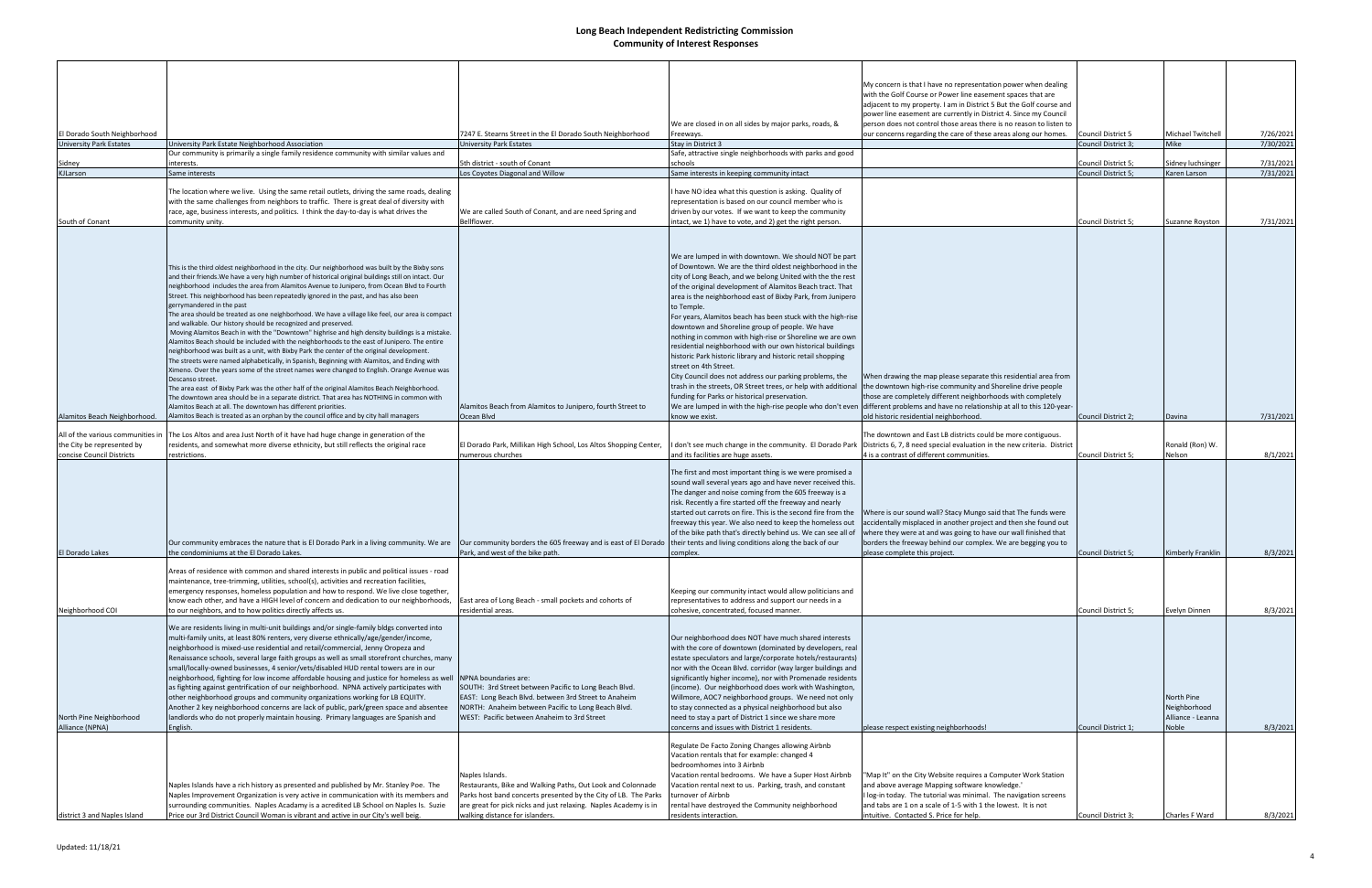|                                                                | Our community is not recognizable as part of Long Beach on the map. It is a small area<br>sandwiched between Los Alamitos on the south, Hawaiian Gardens on the north, Cypress<br>on east and long beach on the west. Thus, it is often time not well represented. For<br>example, long beach transit does not have services in our area. Our shopping centers<br>(corner of Wardlow and Norwalk) are less scrutinized for cleanliness, attracting high scale<br>businesses (which has left the area), traffic noise, etc It is important that our community                                                                                                                                                                                                                                                                                                                                                                                                                                                                                                                                                                                                                                                                                                                                                                                                                                                                                                                                                                                                                                                                                                                                                                                                                                                                                                                                                                                                                                                                                                                                                                                                                                        |                                                                                                                                                                                                                                                                                                                                                                                                     |                                                                                                                                                                                                                                                                                                                                                                                                                                                                                                                                                                                                        |                                                                                                                                                                                                                                                                                                                                                                                                                |                     |                                              |           |
|----------------------------------------------------------------|-----------------------------------------------------------------------------------------------------------------------------------------------------------------------------------------------------------------------------------------------------------------------------------------------------------------------------------------------------------------------------------------------------------------------------------------------------------------------------------------------------------------------------------------------------------------------------------------------------------------------------------------------------------------------------------------------------------------------------------------------------------------------------------------------------------------------------------------------------------------------------------------------------------------------------------------------------------------------------------------------------------------------------------------------------------------------------------------------------------------------------------------------------------------------------------------------------------------------------------------------------------------------------------------------------------------------------------------------------------------------------------------------------------------------------------------------------------------------------------------------------------------------------------------------------------------------------------------------------------------------------------------------------------------------------------------------------------------------------------------------------------------------------------------------------------------------------------------------------------------------------------------------------------------------------------------------------------------------------------------------------------------------------------------------------------------------------------------------------------------------------------------------------------------------------------------------------|-----------------------------------------------------------------------------------------------------------------------------------------------------------------------------------------------------------------------------------------------------------------------------------------------------------------------------------------------------------------------------------------------------|--------------------------------------------------------------------------------------------------------------------------------------------------------------------------------------------------------------------------------------------------------------------------------------------------------------------------------------------------------------------------------------------------------------------------------------------------------------------------------------------------------------------------------------------------------------------------------------------------------|----------------------------------------------------------------------------------------------------------------------------------------------------------------------------------------------------------------------------------------------------------------------------------------------------------------------------------------------------------------------------------------------------------------|---------------------|----------------------------------------------|-----------|
| <b>Imperial Estates Residents</b>                              | of interest maintains a representation.                                                                                                                                                                                                                                                                                                                                                                                                                                                                                                                                                                                                                                                                                                                                                                                                                                                                                                                                                                                                                                                                                                                                                                                                                                                                                                                                                                                                                                                                                                                                                                                                                                                                                                                                                                                                                                                                                                                                                                                                                                                                                                                                                             | <b>Imperial Estates</b>                                                                                                                                                                                                                                                                                                                                                                             | See 4                                                                                                                                                                                                                                                                                                                                                                                                                                                                                                                                                                                                  |                                                                                                                                                                                                                                                                                                                                                                                                                | Council District 5; | Annie Vas                                    | 8/4/2021  |
|                                                                |                                                                                                                                                                                                                                                                                                                                                                                                                                                                                                                                                                                                                                                                                                                                                                                                                                                                                                                                                                                                                                                                                                                                                                                                                                                                                                                                                                                                                                                                                                                                                                                                                                                                                                                                                                                                                                                                                                                                                                                                                                                                                                                                                                                                     |                                                                                                                                                                                                                                                                                                                                                                                                     |                                                                                                                                                                                                                                                                                                                                                                                                                                                                                                                                                                                                        |                                                                                                                                                                                                                                                                                                                                                                                                                |                     |                                              |           |
| St. Joseph Catholic Church                                     |                                                                                                                                                                                                                                                                                                                                                                                                                                                                                                                                                                                                                                                                                                                                                                                                                                                                                                                                                                                                                                                                                                                                                                                                                                                                                                                                                                                                                                                                                                                                                                                                                                                                                                                                                                                                                                                                                                                                                                                                                                                                                                                                                                                                     |                                                                                                                                                                                                                                                                                                                                                                                                     | Provide a unified base for responding to needs in                                                                                                                                                                                                                                                                                                                                                                                                                                                                                                                                                      |                                                                                                                                                                                                                                                                                                                                                                                                                |                     | Hugh and Jean                                |           |
| Community                                                      | Shared faith tradition and experience                                                                                                                                                                                                                                                                                                                                                                                                                                                                                                                                                                                                                                                                                                                                                                                                                                                                                                                                                                                                                                                                                                                                                                                                                                                                                                                                                                                                                                                                                                                                                                                                                                                                                                                                                                                                                                                                                                                                                                                                                                                                                                                                                               | St. Joseph Church                                                                                                                                                                                                                                                                                                                                                                                   | community and the city of Long Beach                                                                                                                                                                                                                                                                                                                                                                                                                                                                                                                                                                   | Difficult process for virtual access for older many adults                                                                                                                                                                                                                                                                                                                                                     | Council District 5; | Menton                                       | 8/4/2021  |
|                                                                |                                                                                                                                                                                                                                                                                                                                                                                                                                                                                                                                                                                                                                                                                                                                                                                                                                                                                                                                                                                                                                                                                                                                                                                                                                                                                                                                                                                                                                                                                                                                                                                                                                                                                                                                                                                                                                                                                                                                                                                                                                                                                                                                                                                                     | In all of Long Beach from the 1st District to the 9th I consider the lexample a street in a 90805 district that have been drawn<br>City of Long Beach all of my city that is why I've been to every                                                                                                                                                                                                 | It can "Only Make It Better" I saw what re-drawing districts<br>does when certain area in a district are removed take for<br>Out ! it affects where you may go to school your tax status,                                                                                                                                                                                                                                                                                                                                                                                                              | I want to thank the Redistricting Commission on moving forward<br>with engaging the Residents early on in this process without 2020<br>Census Data but until you get the actual "Census Count Data" We<br>won't have key information to make the Correct decision on<br>Representation, Funding, Schools, Healthcare, Fire and Policing,<br>any of the quality of life issue until we know how many people are |                     |                                              |           |
| All CD Community of Interest                                   | Governance, People, Area of Housing and Climate                                                                                                                                                                                                                                                                                                                                                                                                                                                                                                                                                                                                                                                                                                                                                                                                                                                                                                                                                                                                                                                                                                                                                                                                                                                                                                                                                                                                                                                                                                                                                                                                                                                                                                                                                                                                                                                                                                                                                                                                                                                                                                                                                     | boundaries of Long Beach and chose to buy my home here.                                                                                                                                                                                                                                                                                                                                             | health care and overall live-ability.                                                                                                                                                                                                                                                                                                                                                                                                                                                                                                                                                                  | living in Long Beach                                                                                                                                                                                                                                                                                                                                                                                           | Council District 9; | <b>Margaret Dudley</b>                       | 8/5/2021  |
| <b>Downtown Residents</b>                                      | believe that all of the residents downtown should be in the same district. We all live in<br>the urban core of Long Beach and face some of the same challenges and opportunities for<br>the future of downtown. Currently we are split between District 1 and District 2. I live in<br>District 1 and it is frustrating an da bit unusual to me that Pine Ave is not all in the same<br>district downtown. It seems that all of downtown from Alamitos west and south of 10th<br>should all be represented by the same council member. Especially after the pandemic<br>where so much of downtown has been in upheaval, it would be great to have 1 person to<br>go to to advocate for our neighborhood.                                                                                                                                                                                                                                                                                                                                                                                                                                                                                                                                                                                                                                                                                                                                                                                                                                                                                                                                                                                                                                                                                                                                                                                                                                                                                                                                                                                                                                                                                            | Downtown Long Beach. To me, at a minimum, everything south<br>of 10th and west of Alamitos should be in the same district.<br>Obviously we will have to include other areas, whether our<br>district goes north along Long Beach Blvd or east along Ocean I<br>don't have a strong opinion, but it seems that we share common<br>values and concerns as residents in both of these other corridors. | I can literally look out my window and see residents in<br>another district (south of 3rd of Broadway, depending<br>upon which way I look). But all of us downtown definitely<br>has a shared interest in the development and improvement<br>of downtown. We have been through a lot during the<br>pandemic and I think it would be a great opportunity to<br>bring us together for a shared vision of the future. The old<br>City Place is hopefully going to be redeveloped in the<br>future and having input from all of downtown would be<br>reat and a single representative to handle the issues | am a strong believer in downtown Long Beach, please make our<br>voice unified!                                                                                                                                                                                                                                                                                                                                 | Council District 1; | Derrick Davis                                | 8/5/2021  |
| <b>Bixby Knolls and California</b><br>Heights                  | Bixby Knolls and California Heights is a very unified neighborhood, a tight community<br>bound together by the Bixby Knolls Business Association. This community enjoys First<br>Fridays together and concerts in the parking lot. We rally around our local business on the<br>Atlantic and Long Beach Blvd corridors. Bixby Road is a unifying location in the<br>neighborhood, not a divide. People from both just north and south of Bixby use the road<br>to walk to the local restaurants to hang out with friends. This neighborhoood has no<br>association with anything west of the 710 or south of Wardlow which are both major<br>divides of heavy traffic. We've never thought of these as part of the neighborhood.                                                                                                                                                                                                                                                                                                                                                                                                                                                                                                                                                                                                                                                                                                                                                                                                                                                                                                                                                                                                                                                                                                                                                                                                                                                                                                                                                                                                                                                                    | West of Cherry, north of Wardlow, South of Del Amo, East of the<br>710. Key Landmarks include: the Atantic Business district south<br>of San Antonio & north of wardlow, Somerset Park, Los Cerritos<br>Park, Rancho Los Cerritos, the California Heights Historic area.                                                                                                                            | This is a close community of people that support our local<br>businesses, know our neighbors, and have a sense of<br>community that does not exist beyond the defined streets.                                                                                                                                                                                                                                                                                                                                                                                                                         | Our City Council person does not represent our community well.<br>He only has the interest of those that live in his immediate<br>neighborhood which is not representative of the Bixby<br>Knolls/California Heights neighborhood.                                                                                                                                                                             | Council District 7; | <b>Bixby</b><br>Knolls/California<br>Heights | 8/9/2021  |
|                                                                |                                                                                                                                                                                                                                                                                                                                                                                                                                                                                                                                                                                                                                                                                                                                                                                                                                                                                                                                                                                                                                                                                                                                                                                                                                                                                                                                                                                                                                                                                                                                                                                                                                                                                                                                                                                                                                                                                                                                                                                                                                                                                                                                                                                                     |                                                                                                                                                                                                                                                                                                                                                                                                     |                                                                                                                                                                                                                                                                                                                                                                                                                                                                                                                                                                                                        |                                                                                                                                                                                                                                                                                                                                                                                                                |                     | Denise Berringer-                            |           |
| <b>Bixby Knolls</b>                                            | A walkable neighborhood that values its history and local businesses                                                                                                                                                                                                                                                                                                                                                                                                                                                                                                                                                                                                                                                                                                                                                                                                                                                                                                                                                                                                                                                                                                                                                                                                                                                                                                                                                                                                                                                                                                                                                                                                                                                                                                                                                                                                                                                                                                                                                                                                                                                                                                                                | Bixby knolls, Cal Heights and Los Cerritos                                                                                                                                                                                                                                                                                                                                                          | Unifying the area and helping us grow<br>We want to balance the interests of our local businesses,                                                                                                                                                                                                                                                                                                                                                                                                                                                                                                     |                                                                                                                                                                                                                                                                                                                                                                                                                | Council District 8; | Wood                                         | 8/10/2021 |
|                                                                | Our community is of diverse social economic, racial and cultural backgrounds but we all                                                                                                                                                                                                                                                                                                                                                                                                                                                                                                                                                                                                                                                                                                                                                                                                                                                                                                                                                                                                                                                                                                                                                                                                                                                                                                                                                                                                                                                                                                                                                                                                                                                                                                                                                                                                                                                                                                                                                                                                                                                                                                             |                                                                                                                                                                                                                                                                                                                                                                                                     | support them, ensure they remain vibrant members of                                                                                                                                                                                                                                                                                                                                                                                                                                                                                                                                                    |                                                                                                                                                                                                                                                                                                                                                                                                                |                     |                                              |           |
|                                                                | value our beloved Atlantic Avenue, quiet clean streets and celebrating our safe, not overly                                                                                                                                                                                                                                                                                                                                                                                                                                                                                                                                                                                                                                                                                                                                                                                                                                                                                                                                                                                                                                                                                                                                                                                                                                                                                                                                                                                                                                                                                                                                                                                                                                                                                                                                                                                                                                                                                                                                                                                                                                                                                                         |                                                                                                                                                                                                                                                                                                                                                                                                     | ours community with maintaining a safe, quiet, welcoming                                                                                                                                                                                                                                                                                                                                                                                                                                                                                                                                               |                                                                                                                                                                                                                                                                                                                                                                                                                |                     |                                              |           |
| <b>Bixby Knolls/CA Heights</b>                                 | crowded neighborhood and homes consistent with the original intent of the neighborhood. Del Amo to Wardlow, Linden to Cherry                                                                                                                                                                                                                                                                                                                                                                                                                                                                                                                                                                                                                                                                                                                                                                                                                                                                                                                                                                                                                                                                                                                                                                                                                                                                                                                                                                                                                                                                                                                                                                                                                                                                                                                                                                                                                                                                                                                                                                                                                                                                        |                                                                                                                                                                                                                                                                                                                                                                                                     | place to live.                                                                                                                                                                                                                                                                                                                                                                                                                                                                                                                                                                                         |                                                                                                                                                                                                                                                                                                                                                                                                                | Council District 8; |                                              | 8/10/2021 |
| Nehyam Neighborhood<br>Association                             | We're a very multi-ethnic neighborhood of houses that mostly are nearly a century old.                                                                                                                                                                                                                                                                                                                                                                                                                                                                                                                                                                                                                                                                                                                                                                                                                                                                                                                                                                                                                                                                                                                                                                                                                                                                                                                                                                                                                                                                                                                                                                                                                                                                                                                                                                                                                                                                                                                                                                                                                                                                                                              | We're bordered by major streets -- Orange, Artesia, Paramount<br>and South. Our neighborhood centerpiece is the North Long<br>Beach Victory Garden (the old fire station) at Gundry and 65th.                                                                                                                                                                                                       | We're already geographically bordered by major streets, a<br>commitment to our neighbors through various programs,<br>and a respect for the past, hence our name, Nehyam, the<br>"ongva names for "friends."                                                                                                                                                                                                                                                                                                                                                                                           | We very much want to keep this neighborhood intact.                                                                                                                                                                                                                                                                                                                                                            | Council District 9; | Jeff Rowe                                    | 8/10/2021 |
| Renette Hamilton Neighborhood<br><b>Association Non-Profit</b> | Our community the Hamilton Neighborhood is unique in many ways our association has been active for<br>decades. Our boundaries are from Artesia to 72nd and Cherry to the riverbed. We have active board<br>members in every quadrant of our neighborhood, to split us up would be devastating in not only the way<br>we work together to improve our neighborhoods but it would create more steps in order to get things<br>done within the city and create multiple point of contacts. The entire neighborhood all work together to<br>create a safe, clean, green, community we build parks, plant trees, have neighborhood wide events map<br>out our resources in the event of an emergency, We (HNA) have solid relationship with Hamilton Middle<br>School & a contract in place for maintenance of the Caltrans right of ways (91 East & West Bound) from<br>the River Bed to Cherry ave. We are currently in the process of negotiations between the City, 9th<br>District, Caltrans, County, State & Metro for building a park space from Cherry to Atlantic on East and<br>West bound 91 Freeway right of way. We are working with Parks & Rec to gain more space with Edison<br>for our community Garden located at Myrtle and 70th. We are a diverse group of people and are<br>primarily single family wholly owned residential houses. Very diverse in population. Our Neighborhood<br>Association is a non profit, although we do not in any way politically back an elected candidate or official,<br>we work well with our elected officials and city agencies to achieve our core goals and values. We are an<br>integral part of the North Long Beach Neighborhood Alliance, all the neighborhood associations within<br>the 9th district have created a strong bond with each other to support our goals, core values & projects.<br>All the neighborhoods and their leaders work together effortlessly and efficiently to achieve our broader<br>district wide goals. With all this being stated, South street seems to be the natural border for the 9th<br>district. Splitting our neighborhoods in half or chopping them up would be devastating in so many ways. riverbed. | Our boundaries are from Artesia to 72nd and Cherry to the                                                                                                                                                                                                                                                                                                                                           | Our Board is equally represented by a person from every<br>quadrant, all community members are involved from every<br>area of our neighborhood. Splitting up our neighborhood<br>would be devastating in so many ways. As stated in #4                                                                                                                                                                                                                                                                                                                                                                 | South street seems to be the natural border for the 9th district.<br>Splitting our neighborhoods in half or chopping them up would be<br>devastating in so many ways.                                                                                                                                                                                                                                          | Council District 9; | Renette Mazza                                | 8/11/2021 |
|                                                                |                                                                                                                                                                                                                                                                                                                                                                                                                                                                                                                                                                                                                                                                                                                                                                                                                                                                                                                                                                                                                                                                                                                                                                                                                                                                                                                                                                                                                                                                                                                                                                                                                                                                                                                                                                                                                                                                                                                                                                                                                                                                                                                                                                                                     |                                                                                                                                                                                                                                                                                                                                                                                                     |                                                                                                                                                                                                                                                                                                                                                                                                                                                                                                                                                                                                        |                                                                                                                                                                                                                                                                                                                                                                                                                |                     |                                              |           |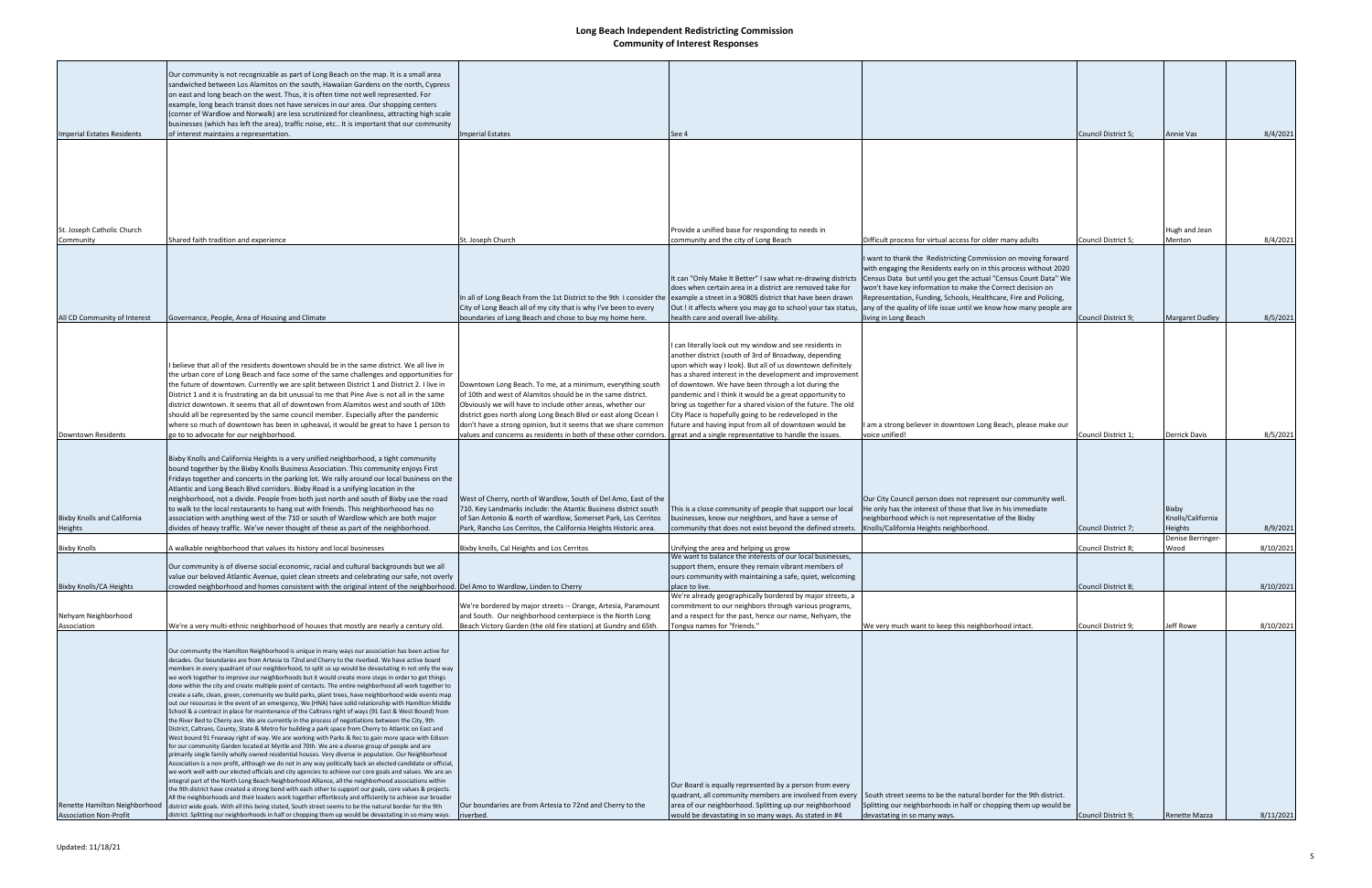| <b>Global Refugee Awareness</b><br>Healing Center. is 501 C 3.<br>Organization. | My Organization hope and dream can help the parents and seniors come to the zoom<br>class for child development class, for arents and senors learn topics for 21 weeks, Then<br>invite new parents to zoom classes every Tuesday and Monday. To teach parents and<br>seniors how to help children grow. Then living good healthy and having good schools,<br>good emotions, and good physical care. To make sure they eat good food, We wante to<br>recruit around 200 people for my organization. For the zoom classes, and my organization<br>is working to communicate with parents on the phone, messenger, group, and facebook<br>live, and zoom meeting.                                    | My Community Contact Information is Address is 1355 Redondo<br>Avenue Suite#10 Long Beach CA 90804<br>Email: grahcoffice16@gmail.com, annvitou@yahoo.com<br>Tel: 562-326-8565 and WWW.GRAHC.ORG.GOV/                                                       | Keeping the Community Good environmental and Safe to<br>everyone.                                                                                                                                                                              | My Community looking for funding long term. For the Promoting<br>the Health, Wellness ad wellbeing for Childrent, Parents, Youth<br>and Seniors Living in Long Beach. and the Cambodian and the<br>people Funding. for releasing Stress, Depression, Anxiety, Anger,<br>Traumatize ,PTSD and Mental Heal                                                                                                                                                                                                                                                                                                                                                                                                                                                                                                                                                                                                                                                                                                                                                                                                                                                                                                                                                                                                                                                                                                                                                                                                                                                                                                                                                                                                                                                                                                                                                     | Council District 4; | Ann Toun        | 8/11/2021 |
|---------------------------------------------------------------------------------|---------------------------------------------------------------------------------------------------------------------------------------------------------------------------------------------------------------------------------------------------------------------------------------------------------------------------------------------------------------------------------------------------------------------------------------------------------------------------------------------------------------------------------------------------------------------------------------------------------------------------------------------------------------------------------------------------|------------------------------------------------------------------------------------------------------------------------------------------------------------------------------------------------------------------------------------------------------------|------------------------------------------------------------------------------------------------------------------------------------------------------------------------------------------------------------------------------------------------|--------------------------------------------------------------------------------------------------------------------------------------------------------------------------------------------------------------------------------------------------------------------------------------------------------------------------------------------------------------------------------------------------------------------------------------------------------------------------------------------------------------------------------------------------------------------------------------------------------------------------------------------------------------------------------------------------------------------------------------------------------------------------------------------------------------------------------------------------------------------------------------------------------------------------------------------------------------------------------------------------------------------------------------------------------------------------------------------------------------------------------------------------------------------------------------------------------------------------------------------------------------------------------------------------------------------------------------------------------------------------------------------------------------------------------------------------------------------------------------------------------------------------------------------------------------------------------------------------------------------------------------------------------------------------------------------------------------------------------------------------------------------------------------------------------------------------------------------------------------|---------------------|-----------------|-----------|
|                                                                                 | We are a diverse community who have the highest population of children and single family<br>home ownership in LB. We have little to none safe green spaces, lack of healthy and<br>walkable eateries, have huge amounts of homelessness and trash. We have projects to<br>improve this and keep our relationships strong, and by redistricting district 9 you will ruin<br>the hardwork and dedication our community leaders have put into action. We have big<br>projects coming up to beautify NLB district 9, please do not separate us. If you do, you will  Hamilton, District 9, Cherry and Artesia<br>seriously hurt and create more segregation in our communities by cutting funding and |                                                                                                                                                                                                                                                            | By keeping district 9 intact, our communities wont lose<br>their resilience and tenacity. We will keep our funding, and<br>community relationships whole and can proceed to move<br>forward in the right direction to beautify and improve NLB | Jur community the Hamilton Neighborhood is unique in many ways ou<br>association has been active for decades. Our boundaries are from Artesia to<br>72nd and Cherry to the riverbed. We have active board members in every<br>quadrant of our neighborhood, to split us up would be devastating in not only<br>the way we work together to improve our neighborhoods but it would create<br>more steps in order to get things done within the city and create multiple<br>point of contacts. The entire neighborhood all work together to create a safe,<br>clean, green, community we build parks, plant trees, have neighborhood<br>wide events map out our resources in the event of an emergency, We (HNA)<br>have solid relationship with Hamilton Middle School & a contract in place for<br>maintenance of the Caltrans right of ways (91 East & West Bound) from the<br>River Bed to Cherry ave. We are currently in the process of negotiations<br>between the City, 9th District, Caltrans, County, State & Metro for building a<br>park space from Cherry to Atlantic on East and West bound 91 Freeway right<br>of way. We are working with Parks & Rec to gain more space with Edison for<br>our community Garden located at Myrtle and 70th. We are a diverse group of<br>people and are primarily single family wholly owned residential houses. Very<br>diverse in population. Our Neighborhood Association is a non profit, although<br>we do not in any way politically back an elected candidate or official, we work<br>well with our elected officials and city agencies to achieve our core goals and<br>values. We are an integral part of the North Long Beach Neighborhood<br>Alliance, all the neighborhood associations within the 9th district have<br>created a strong bond with each other to support our goals, core values & |                     |                 |           |
| Coolidge District9                                                              | Our working class is largely diverse. Homeowners that have the same needs and desire for<br>a safe and properous neighborhood.                                                                                                                                                                                                                                                                                                                                                                                                                                                                                                                                                                    | Coolidge Triangle                                                                                                                                                                                                                                          | We have strong advocates                                                                                                                                                                                                                       |                                                                                                                                                                                                                                                                                                                                                                                                                                                                                                                                                                                                                                                                                                                                                                                                                                                                                                                                                                                                                                                                                                                                                                                                                                                                                                                                                                                                                                                                                                                                                                                                                                                                                                                                                                                                                                                              | Council District 9; | Linda Kirkwood  | 8/11/2021 |
|                                                                                 | The Bixby Knolls/Cal Heights community is one that values shopping, living, being local.<br>The community supports small business owners and small business owners engage in the<br>community. The Bixby Knolls Business Association has done an incredible job of building                                                                                                                                                                                                                                                                                                                                                                                                                       | West of Cherry, north of Wardlow,<br>South of Del Amo, East of the 710.<br>Key Landmarks include: the<br>Atantic Business district south of<br>San Antonio & north of wardlow,<br>Somerset Park, Los Cerritos Park,<br>Rancho Los Cerritos, the California | We want to continue to support local businesses and                                                                                                                                                                                            |                                                                                                                                                                                                                                                                                                                                                                                                                                                                                                                                                                                                                                                                                                                                                                                                                                                                                                                                                                                                                                                                                                                                                                                                                                                                                                                                                                                                                                                                                                                                                                                                                                                                                                                                                                                                                                                              |                     |                 |           |
| CalHeightsResident                                                              | the neighborhood and engaging it's citizens.<br>We are a community bind together by shared values and interests as well as demographics<br>90805 is a community of engaged residents and a city government and Councilman that<br>truly listens and engage with the people who elected them and too those in this City as a                                                                                                                                                                                                                                                                                                                                                                       | Heights Historic area.<br>my community is located in the 90805 and the 9th District to the front of decision making when it comes to this district and                                                                                                     | By keeping my community intact it would only enhance an<br>already Engaged Community we chose and voted for our<br>Representatives who have all of its residents at the for                                                                    | want to make sure the Commissioners understand Me I consider<br>all of Long Beach as a COI but since I can Only consider my<br>community of Interest ! When lines are drawn make sure 90805                                                                                                                                                                                                                                                                                                                                                                                                                                                                                                                                                                                                                                                                                                                                                                                                                                                                                                                                                                                                                                                                                                                                                                                                                                                                                                                                                                                                                                                                                                                                                                                                                                                                  | Council District 7; |                 | 8/12/2021 |
| <b>NLBR</b>                                                                     | Whole                                                                                                                                                                                                                                                                                                                                                                                                                                                                                                                                                                                                                                                                                             | Border of Bellflower, Compton, Lakewood                                                                                                                                                                                                                    |                                                                                                                                                                                                                                                | totality remines in the 9th District                                                                                                                                                                                                                                                                                                                                                                                                                                                                                                                                                                                                                                                                                                                                                                                                                                                                                                                                                                                                                                                                                                                                                                                                                                                                                                                                                                                                                                                                                                                                                                                                                                                                                                                                                                                                                         | Council District 9; | 90805           | 8/12/2021 |
| Los Cerritos                                                                    | Boundaries of neighborhood, school, park and Rancho                                                                                                                                                                                                                                                                                                                                                                                                                                                                                                                                                                                                                                               | Virginia Country Club                                                                                                                                                                                                                                      | Los Cerritos was split into two districts. That was a major<br>mistakes. All Los Cerritos should be in the 8th District                                                                                                                        | Return all Los Cerritos to the 8th district                                                                                                                                                                                                                                                                                                                                                                                                                                                                                                                                                                                                                                                                                                                                                                                                                                                                                                                                                                                                                                                                                                                                                                                                                                                                                                                                                                                                                                                                                                                                                                                                                                                                                                                                                                                                                  | Council District 8; | Geraldine Knatz | 8/12/2021 |
|                                                                                 |                                                                                                                                                                                                                                                                                                                                                                                                                                                                                                                                                                                                                                                                                                   |                                                                                                                                                                                                                                                            |                                                                                                                                                                                                                                                |                                                                                                                                                                                                                                                                                                                                                                                                                                                                                                                                                                                                                                                                                                                                                                                                                                                                                                                                                                                                                                                                                                                                                                                                                                                                                                                                                                                                                                                                                                                                                                                                                                                                                                                                                                                                                                                              |                     |                 |           |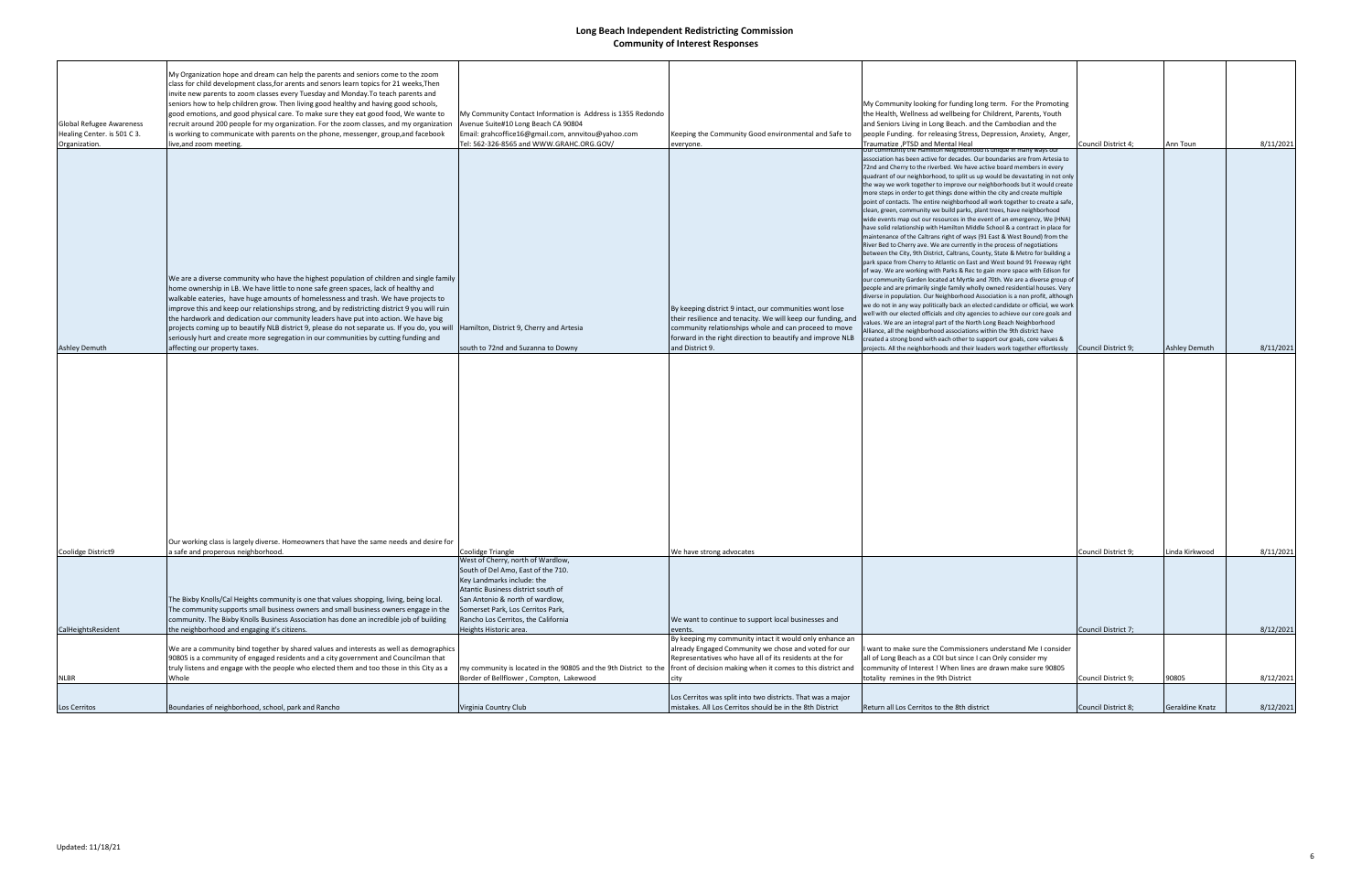| South Wrigley family                                                                           | We've been in South Wrigley for 20 years, sent our kids to LBUSD schools, built a pocket<br>park with our neighbors, and cheered the arrival of more Long Beach-based businesses in<br>that time. The overall character of our community is more blue collar than Wrigley proper<br>(north of Willow). We have two access points to the LA River in our neighborhood and<br>many unhoused neighbors living in South Wrigley. Residents of South Wrigley crave more<br>opportunities to walk/bike our neighborhood to access public spaces: safe, decent-sized<br>parks (instead of pocket "scraps" of parks), a library (Have YOU ever walked over the<br>Willow street bridge to Harte library? DANGEROUS!), and buy coffee, tacos, sandwiches,<br>gifts, produce, ice creamfrom Long Beach-based businesses. Though I'm interested to<br>learn more, I do not know how South Wrigley currently engages in the political process.<br>Please contact me to let me know how I can get involved to learn and participate more! | South Wrigley is located between Willow and PCH between the<br>LA River and LB Blvd. Our neighborhood includes Wrigley Village<br>on Pacific Avenue, with unique architecture, mature trees, and a<br>medley of (mostly) Mom and Pop businesses.                                                       | Not sure, just starting to learn about all this.                                                                                                                                                                                                                                                                              |                                                                                                                                                                                                                                                               | Council District 7;                        | Lorian Steider<br>Brady         | 8/13/2021              |
|------------------------------------------------------------------------------------------------|------------------------------------------------------------------------------------------------------------------------------------------------------------------------------------------------------------------------------------------------------------------------------------------------------------------------------------------------------------------------------------------------------------------------------------------------------------------------------------------------------------------------------------------------------------------------------------------------------------------------------------------------------------------------------------------------------------------------------------------------------------------------------------------------------------------------------------------------------------------------------------------------------------------------------------------------------------------------------------------------------------------------------|--------------------------------------------------------------------------------------------------------------------------------------------------------------------------------------------------------------------------------------------------------------------------------------------------------|-------------------------------------------------------------------------------------------------------------------------------------------------------------------------------------------------------------------------------------------------------------------------------------------------------------------------------|---------------------------------------------------------------------------------------------------------------------------------------------------------------------------------------------------------------------------------------------------------------|--------------------------------------------|---------------------------------|------------------------|
| shared vision of the future of a<br>community                                                  | Fear of growing income inequality.                                                                                                                                                                                                                                                                                                                                                                                                                                                                                                                                                                                                                                                                                                                                                                                                                                                                                                                                                                                           | North Long Beach                                                                                                                                                                                                                                                                                       | My district includes very affluent (Virginia country Club) as<br>well as my very modest neighborhood of Dominguez Gap.<br>Very different needs. Maybe more unified demographics?                                                                                                                                              |                                                                                                                                                                                                                                                               | Council District 8;                        | abigale wool                    | 8/14/2021              |
|                                                                                                |                                                                                                                                                                                                                                                                                                                                                                                                                                                                                                                                                                                                                                                                                                                                                                                                                                                                                                                                                                                                                              |                                                                                                                                                                                                                                                                                                        |                                                                                                                                                                                                                                                                                                                               |                                                                                                                                                                                                                                                               |                                            |                                 |                        |
| C Ward District 3                                                                              | Our Neighborhoods, Community Associations NIA, BIA and more, Churches, Schools in<br>these boundaries are functioning good. Their District 3 representative - Suzie Price<br>Councilwoman is our Voice.<br>Retain our current District 3 Boundaries.                                                                                                                                                                                                                                                                                                                                                                                                                                                                                                                                                                                                                                                                                                                                                                         | Use Existing District 3 Boundaries as of August 15, 2021.<br>Retain our District 3 Boundaries. The Current Neighborhoods,<br>Community Associations NIA, BIA, Churches, Schools in these<br>boundaries are functioning good. Their District 3 representative<br>Suzie Price Councilwoman is our Voice. | Retain our current District 3 Boundaries. The<br>Neighborhoods, Community Associations NIA, BIA,<br>Churches, Schools in these boundaries are functioning<br>good. Their District 3 representative - Suzie Price<br>Councilwoman is our Voice.                                                                                | Retain our current District 3 Boundaries.<br>The Neighborhoods, Community Associations NIA, BIA, Churches,<br>Schools in these boundaries are functioning good.<br>Their District 3 representative - Suzie Price Councilwoman is our<br>Voice.                | Council District 3;                        | Charles F Ward                  | 8/15/2021              |
|                                                                                                |                                                                                                                                                                                                                                                                                                                                                                                                                                                                                                                                                                                                                                                                                                                                                                                                                                                                                                                                                                                                                              |                                                                                                                                                                                                                                                                                                        |                                                                                                                                                                                                                                                                                                                               |                                                                                                                                                                                                                                                               |                                            |                                 |                        |
| K Ward District 3                                                                              | The Neighborhoods, Community Associations NIA, BIA, Churches, Schools in these<br>boundaries are functioning good. Their District 3 representative - Suzie Price<br>Councilwoman is our Voice.                                                                                                                                                                                                                                                                                                                                                                                                                                                                                                                                                                                                                                                                                                                                                                                                                               | Retain our current District 3 Boundaries. The Neighborhoods,<br>Community Associations NIA, BIA, Churches, Schools in these<br>boundaries are functioning good. Their District 3 representative - good. Their District 3 representative - Suzie Price<br>Suzie Price Councilwoman is our Voice.        | Our Neighborhoods, Community Associations NIA, BIA,<br>Churches, Schools in these boundaries are functioning<br>Councilwoman is our Voice.                                                                                                                                                                                    | Retain our current District 3 Boundaries. The Neighborhoods,<br>Community Associations NIA, BIA, Churches, Schools in these<br>boundaries are functioning good. Their District 3 representative -<br>Suzie Price Councilwoman is our Voice.                   | Council District 3;                        | Kathleen L Ward                 | 8/15/2021              |
|                                                                                                |                                                                                                                                                                                                                                                                                                                                                                                                                                                                                                                                                                                                                                                                                                                                                                                                                                                                                                                                                                                                                              |                                                                                                                                                                                                                                                                                                        | By not dividing neighbors or representatives who have                                                                                                                                                                                                                                                                         | We do not belong with, or identify with, the Marine Stadium and                                                                                                                                                                                               |                                            |                                 |                        |
| Los Altos central<br>Ms. Odulin                                                                | It has been my home for 15 years and feels right<br>Historic neighborhood of homes                                                                                                                                                                                                                                                                                                                                                                                                                                                                                                                                                                                                                                                                                                                                                                                                                                                                                                                                           | Clark/Bellflower/Atherton/Stearns/CSULB/Los Alto library<br>Wrigley                                                                                                                                                                                                                                    | accomplished so much<br>Similar homes                                                                                                                                                                                                                                                                                         | the high end communities surrounding it                                                                                                                                                                                                                       | Council District 4;<br>Council District 6; | Barbara Haller<br>Onita Dulin   | 8/16/2021<br>8/16/2021 |
|                                                                                                | A common talking point and interest in keeping the community together. Currently there<br>are contentious issues in the Bixby Knolls and the 7th and 8th district that need to be<br>addressed like racism, economic disparity and housing. Decisions about the future zoning<br>of the area and what this community wants to be, need to be discussed in as                                                                                                                                                                                                                                                                                                                                                                                                                                                                                                                                                                                                                                                                 |                                                                                                                                                                                                                                                                                                        | Significantly. A stronger united community advocates<br>better for education, economic disparity and helps<br>understand of current and future needs the area will<br>experience. Especially as climate change gets worse,<br>knowing your community and what would be required to                                            | Updated zoning regulations will change the entire city. Certain<br>areas will fare better than others during climate change and<br>rezoning to make sure the city is balanced and ready to handle an<br>increase in building/population while able to provide |                                            |                                 |                        |
| <b>Bixby Knolls<br/>9th Council District</b>                                                   | TRANSPARENT way as possible!!!!<br>Religious African Americans                                                                                                                                                                                                                                                                                                                                                                                                                                                                                                                                                                                                                                                                                                                                                                                                                                                                                                                                                               | 90807                                                                                                                                                                                                                                                                                                  | keep it safe will be KEY!                                                                                                                                                                                                                                                                                                     | opportunities and safety to the entire community will be critical.                                                                                                                                                                                            | <b>Council District 8:</b>                 | Robert                          | 8/17/2021              |
| African American minority<br>Religious Identities<br>Transportation<br><b>School Districts</b> | <b>Improve Environmental Hazards</b><br>Need more opportunities<br>More Parks/Rec.<br><b>More Businesses</b>                                                                                                                                                                                                                                                                                                                                                                                                                                                                                                                                                                                                                                                                                                                                                                                                                                                                                                                 | Artesia Blvd/Long Beach Blvd                                                                                                                                                                                                                                                                           | Continue to work together with same goals for<br>improvement                                                                                                                                                                                                                                                                  | I feel that a mandate should be imposed on a company that has a<br>contract with the City for any work. The mandate should require<br>an equal amount of minority employees on their payroll. This<br>would be fair to the Citizens of Long Beach.            | Council District 9;                        | Joe Peoples                     | 8/18/2021              |
|                                                                                                | "Dominguez Gap" is a small, modest neighborhood with a Orange County style gated<br>community plopped in the center. The original neighborhood is working class. Multi<br>generational families and older people make up a significany portion of the population.<br>The neighborhood also includes governments housing and a trailer park (at one time it                                                                                                                                                                                                                                                                                                                                                                                                                                                                                                                                                                                                                                                                   | South of Del Amo Boulevard                                                                                                                                                                                                                                                                             | Prevent developments like Riverdale. Hold off eminent                                                                                                                                                                                                                                                                         |                                                                                                                                                                                                                                                               |                                            |                                 |                        |
| Neighborhood<br>neighborhood districts                                                         | was for 55+ only).<br>Each neighborhood comprises its own histories, values and interests, including income<br>levels, own vs. rent status, often social/ethnic/racial identities. And many neighborhoods<br>have strong proactive associations.                                                                                                                                                                                                                                                                                                                                                                                                                                                                                                                                                                                                                                                                                                                                                                             | West of Long Beach Boulevard<br>Existing boundaries as reflected on 'City of Long Beach<br>Neighborhoods' map dated March 2015.                                                                                                                                                                        | domain<br>One of my major priorities is to get rid of the 'tail of the<br>whale'. Those living in the El Dorado Park area likely have<br>nothing in common with those living in Central or Sunrise.<br>My redesign achieves this goal and ensures a more<br>compact district for many of those of the Cambodian<br>community. | I'll bring copies of my redesigned map, along with supporting<br>population figures to tonight's District 4 meeting. (Sorry, I tried to<br>work with the onlline map - but failed rather miserably!) Thanks.                                                  | Council District 8;<br>Council District 4; | Abigale Wool<br>Teresa Griffith | 8/18/2021<br>8/18/2021 |
|                                                                                                | Diverse in social, racial and economic status. There is a good mix of single family homes,                                                                                                                                                                                                                                                                                                                                                                                                                                                                                                                                                                                                                                                                                                                                                                                                                                                                                                                                   |                                                                                                                                                                                                                                                                                                        |                                                                                                                                                                                                                                                                                                                               |                                                                                                                                                                                                                                                               |                                            |                                 |                        |
| Alamitos Beach                                                                                 | condos and apartment buildings but no more than 3 stories. There are also small<br>independent businesses and restaurants.                                                                                                                                                                                                                                                                                                                                                                                                                                                                                                                                                                                                                                                                                                                                                                                                                                                                                                   | Alamitos Beach, North Alamitos Beach, Bixby Park, I'm located at<br>E 3rd and Walnut Streets                                                                                                                                                                                                           |                                                                                                                                                                                                                                                                                                                               |                                                                                                                                                                                                                                                               | Council District 2;                        | <b>Beverly Leifer</b>           | 8/19/2021              |
| Patste                                                                                         | Family oriented based on predominantly single family units with minimal multifamily units.<br>Close to shopping and other services. Good schools important to residents. Good<br>community vibe with lots of interest in local history as well as current activities.                                                                                                                                                                                                                                                                                                                                                                                                                                                                                                                                                                                                                                                                                                                                                        | Near CSULB and within L.B. Airport flight paths.                                                                                                                                                                                                                                                       | Shared interest in keeping area vibrant and economically<br>sound. Keeping excellent local schools to attract families.<br>Residents have a sense that we're in this together.                                                                                                                                                |                                                                                                                                                                                                                                                               | Council District 4;                        |                                 | 8/20/2021              |
|                                                                                                |                                                                                                                                                                                                                                                                                                                                                                                                                                                                                                                                                                                                                                                                                                                                                                                                                                                                                                                                                                                                                              |                                                                                                                                                                                                                                                                                                        |                                                                                                                                                                                                                                                                                                                               |                                                                                                                                                                                                                                                               |                                            | Katherine                       |                        |
| Lakewood Village                                                                               | Neighborhood                                                                                                                                                                                                                                                                                                                                                                                                                                                                                                                                                                                                                                                                                                                                                                                                                                                                                                                                                                                                                 | Lakewood Village                                                                                                                                                                                                                                                                                       | We have common traffic and public service issues                                                                                                                                                                                                                                                                              | I have so much to add but I'm doing this on my phone. Will there                                                                                                                                                                                              | Council District 5;                        | Kirchhoff                       | 8/20/2021              |
| Lee Charley                                                                                    | History, Nightlife, Restaurants Age Group.                                                                                                                                                                                                                                                                                                                                                                                                                                                                                                                                                                                                                                                                                                                                                                                                                                                                                                                                                                                   | I live in the Washington neighborhood in the First District.                                                                                                                                                                                                                                           | I'm not sure how to answer this question.                                                                                                                                                                                                                                                                                     | be a meeting or something for our district 1?                                                                                                                                                                                                                 | Council District 1;                        | Lee Charley                     | 8/20/2021              |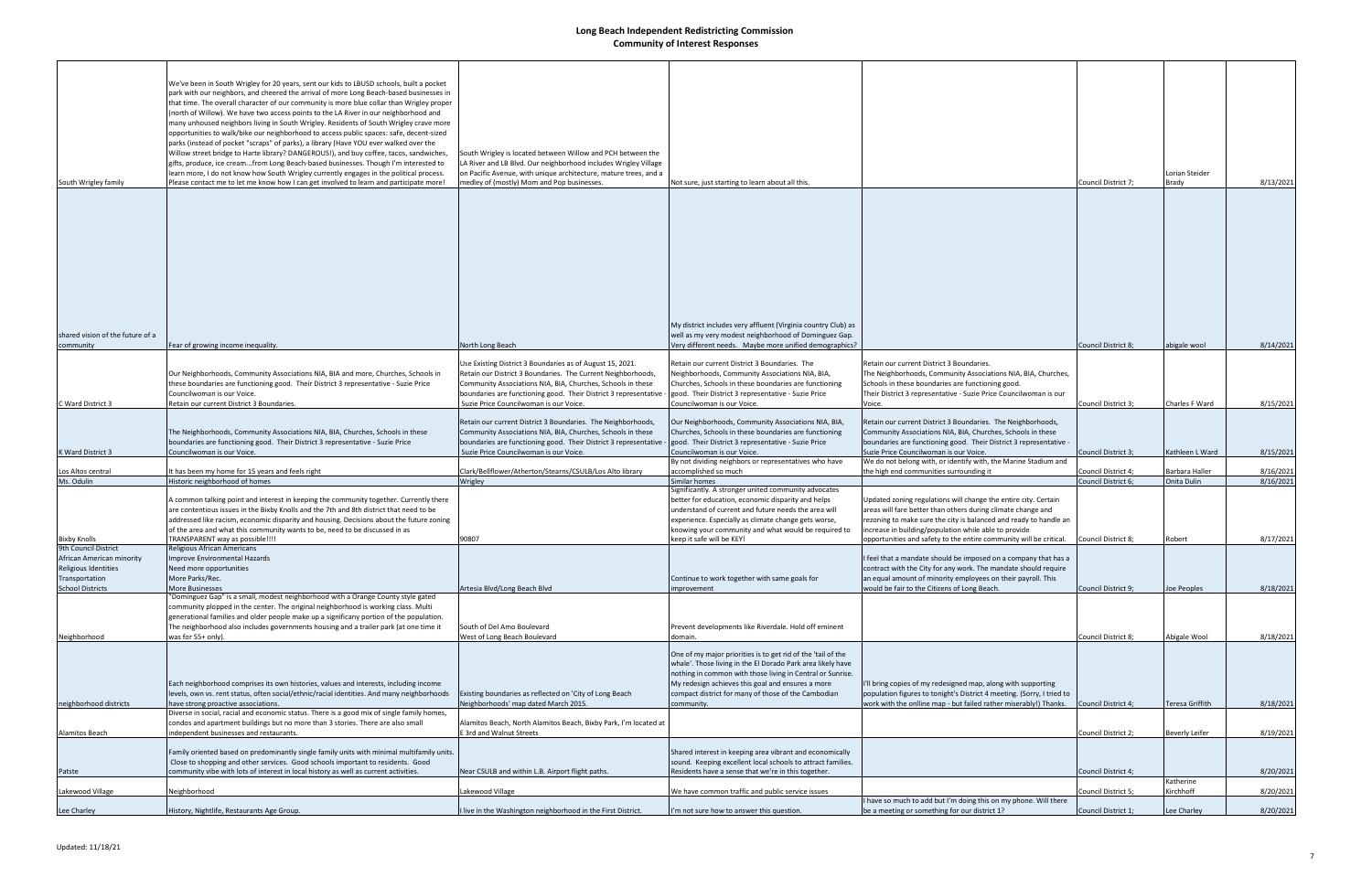|                                                                             | The community would like to be more involved, but seems to be always neglected or left<br>out. People in the community would like to see change. People enjoy parks and would like<br>to see more green space for our children to play in. We want a safe environment. Our                                                                                                                                                                                                                                                                                                                                                                                                                                                                                                                                                                                                                                                                                                                                                                                  |                                                                                                                                                                                                                                                                                                                                                                                                                                                                                                                                                                                                                                                                                                                                                                                                                                           | Keeping my community would help because who are                                                                                                                                                                                                                                                                                                                                                                                                                                                                                                                                                                                                                                                                                                                                                | We would like some support in our district. People want change.<br>We would like to beautify our district to inspire business to up<br>here. There are so many boarded up businesses. We do not need<br>more pharmacies or 99th cents stores. Something needs to                                                                                                                                                                                                                                                                                                      |                     |                                 |           |
|-----------------------------------------------------------------------------|-------------------------------------------------------------------------------------------------------------------------------------------------------------------------------------------------------------------------------------------------------------------------------------------------------------------------------------------------------------------------------------------------------------------------------------------------------------------------------------------------------------------------------------------------------------------------------------------------------------------------------------------------------------------------------------------------------------------------------------------------------------------------------------------------------------------------------------------------------------------------------------------------------------------------------------------------------------------------------------------------------------------------------------------------------------|-------------------------------------------------------------------------------------------------------------------------------------------------------------------------------------------------------------------------------------------------------------------------------------------------------------------------------------------------------------------------------------------------------------------------------------------------------------------------------------------------------------------------------------------------------------------------------------------------------------------------------------------------------------------------------------------------------------------------------------------------------------------------------------------------------------------------------------------|------------------------------------------------------------------------------------------------------------------------------------------------------------------------------------------------------------------------------------------------------------------------------------------------------------------------------------------------------------------------------------------------------------------------------------------------------------------------------------------------------------------------------------------------------------------------------------------------------------------------------------------------------------------------------------------------------------------------------------------------------------------------------------------------|-----------------------------------------------------------------------------------------------------------------------------------------------------------------------------------------------------------------------------------------------------------------------------------------------------------------------------------------------------------------------------------------------------------------------------------------------------------------------------------------------------------------------------------------------------------------------|---------------------|---------------------------------|-----------|
| Anavelia Valencia                                                           | Community would like to see more business open up that are not 99 cents stores or<br>pharmacies.                                                                                                                                                                                                                                                                                                                                                                                                                                                                                                                                                                                                                                                                                                                                                                                                                                                                                                                                                            | Wrigley near wrigley green project                                                                                                                                                                                                                                                                                                                                                                                                                                                                                                                                                                                                                                                                                                                                                                                                        | vested in a neighborhood want their neighborhood to grov<br>and flourish. We need support from our local                                                                                                                                                                                                                                                                                                                                                                                                                                                                                                                                                                                                                                                                                       | happen about gang activity and grafitti that is relentless. We<br>report it and ticket gets closed and nothing gets done.                                                                                                                                                                                                                                                                                                                                                                                                                                             | Council District 7; | Anavelia Valencia               | 8/20/2021 |
| Anya Bobadilla                                                              |                                                                                                                                                                                                                                                                                                                                                                                                                                                                                                                                                                                                                                                                                                                                                                                                                                                                                                                                                                                                                                                             | Cesar Chavez park, 6th street freeway exit                                                                                                                                                                                                                                                                                                                                                                                                                                                                                                                                                                                                                                                                                                                                                                                                |                                                                                                                                                                                                                                                                                                                                                                                                                                                                                                                                                                                                                                                                                                                                                                                                |                                                                                                                                                                                                                                                                                                                                                                                                                                                                                                                                                                       | Council District 1  | Anya                            | 8/21/2021 |
|                                                                             |                                                                                                                                                                                                                                                                                                                                                                                                                                                                                                                                                                                                                                                                                                                                                                                                                                                                                                                                                                                                                                                             |                                                                                                                                                                                                                                                                                                                                                                                                                                                                                                                                                                                                                                                                                                                                                                                                                                           | It is not intact it is on the edge between district 1 and 2 and                                                                                                                                                                                                                                                                                                                                                                                                                                                                                                                                                                                                                                                                                                                                |                                                                                                                                                                                                                                                                                                                                                                                                                                                                                                                                                                       |                     |                                 |           |
| Thalia                                                                      | NEGLECTED                                                                                                                                                                                                                                                                                                                                                                                                                                                                                                                                                                                                                                                                                                                                                                                                                                                                                                                                                                                                                                                   | Edge of Hellman Ave and near Craftsman village                                                                                                                                                                                                                                                                                                                                                                                                                                                                                                                                                                                                                                                                                                                                                                                            | totally ignored                                                                                                                                                                                                                                                                                                                                                                                                                                                                                                                                                                                                                                                                                                                                                                                | This neighborhood is neglected by the city                                                                                                                                                                                                                                                                                                                                                                                                                                                                                                                            | Council District 1  | <b>Thalia</b>                   | 8/25/2021 |
|                                                                             | Single family residences, small neighborhood, houses built in 1960, 1961, upper portion in<br>the 1980's.<br>Nice area away from high-rise buildings and crimes infested areas of Long Beach.                                                                                                                                                                                                                                                                                                                                                                                                                                                                                                                                                                                                                                                                                                                                                                                                                                                               | Kettering elementary school, Bixby golf course, Chanel Park,                                                                                                                                                                                                                                                                                                                                                                                                                                                                                                                                                                                                                                                                                                                                                                              | By staying intact we will have a greater influence on our                                                                                                                                                                                                                                                                                                                                                                                                                                                                                                                                                                                                                                                                                                                                      | Retain single housing within the community, increase police                                                                                                                                                                                                                                                                                                                                                                                                                                                                                                           |                     | <b>GHISLAINE</b>                |           |
| UNIVERSITY PARK ESTATES                                                     | Most resident are well educated, business oriented with conservative family values                                                                                                                                                                                                                                                                                                                                                                                                                                                                                                                                                                                                                                                                                                                                                                                                                                                                                                                                                                          | Loynes Drive, 7th Street.                                                                                                                                                                                                                                                                                                                                                                                                                                                                                                                                                                                                                                                                                                                                                                                                                 | elected officials and thereby on the city as a whole.                                                                                                                                                                                                                                                                                                                                                                                                                                                                                                                                                                                                                                                                                                                                          | patrols and control the homeless problem.                                                                                                                                                                                                                                                                                                                                                                                                                                                                                                                             | Council District 3; | <b>RODECKER</b>                 | 8/25/2021 |
|                                                                             | Belmont Heights is a community of older housing stock, 100 years, that owners take pride<br>in their homes. Many houses have participated in the yard to garden (?) offered by the LB<br>Water Dept. Economically most owners are compatible. There are many renters in the                                                                                                                                                                                                                                                                                                                                                                                                                                                                                                                                                                                                                                                                                                                                                                                 |                                                                                                                                                                                                                                                                                                                                                                                                                                                                                                                                                                                                                                                                                                                                                                                                                                           | Keeping the neighborhood together keeps the soul of the                                                                                                                                                                                                                                                                                                                                                                                                                                                                                                                                                                                                                                                                                                                                        |                                                                                                                                                                                                                                                                                                                                                                                                                                                                                                                                                                       | Council District 3; | <b>Bette McKinnev</b>           | 8/28/2021 |
| <b>Belmont Heights</b>                                                      | area. There were far more Biden signs than Trump signs during the last election.                                                                                                                                                                                                                                                                                                                                                                                                                                                                                                                                                                                                                                                                                                                                                                                                                                                                                                                                                                            | Belmont Heights: Seventh to Ocean, Redondo to                                                                                                                                                                                                                                                                                                                                                                                                                                                                                                                                                                                                                                                                                                                                                                                             | community.                                                                                                                                                                                                                                                                                                                                                                                                                                                                                                                                                                                                                                                                                                                                                                                     | Please do not break up Belmont Heights and keep all of us in #3.                                                                                                                                                                                                                                                                                                                                                                                                                                                                                                      |                     |                                 |           |
| District 7 that includes Wrigley<br>and areas around the 90806 zip<br>code. | We see that a community of interest is where Long Beach is going back to segregation that<br>was abolished by law years ago. We are a community of many backgrounds, ethnicity,<br>religious backgrounds. We care about one another. We do not need to introduce<br>segregation and isolation to neighborhoods. Draw the districts along their map lines and<br>stop this craziness about ethnicity, language, etc. It is time that if one is in this country, it is  We have churches; we have parks; we have streets; we have<br>about being an American.                                                                                                                                                                                                                                                                                                                                                                                                                                                                                                 | stores; we have freedom.                                                                                                                                                                                                                                                                                                                                                                                                                                                                                                                                                                                                                                                                                                                                                                                                                  | Leave Council District 7 as it is. Districts need to be drawn<br>as one looks at the map of Long Beach, not because of<br>some Council person wanting to control the area.                                                                                                                                                                                                                                                                                                                                                                                                                                                                                                                                                                                                                     | Council people. Just do your job, not for power and money; but<br>for the people of Long Beach. Stop wasting time and money that<br>doesn't really help the people of Long Beach with redistricting.                                                                                                                                                                                                                                                                                                                                                                  | Council District 7; | Richard and<br>Marie Van Vooren | 8/30/2021 |
| Airport Adjacent Neighborhoods<br>Group (AANG)                              | Our community is identified by the fact that we all live within the footprint of noise<br>generated by the Long Beach Airport (LBG) that exceeds 55.0 dBA. Members of this<br>community have been politically coordinated and active in the past and will be in the<br>future. Unfortunately our political influence has been severely compromised by the fact<br>that the airport itself resides completely within council District 5. Council resolution of an<br>issue originating in a specific district always defers to the representative of that district.<br>For that reason resolution of issues involving the airport, but that affect multiple districts,<br>have been controlled solely by the District 5 council member and not the council members<br>whose constituents are subjected most often to the worst of the airport noise. Our<br>community members who reside in Districts 4, 7 and 8 want the same council<br>representation to resolve airport issues that affect them as are currently given only to<br>members in District 5. | Our community is defined as all Long Beach residents who's<br>address falls within the 55.0 dBA noise footprint generated by<br>flights arriving and departing the Long Beach Airport. This area is<br>defined by Maptitude Map "AANG Census Blocks" under user<br>name bjoy21 and includes portions of Districts 3, 4, 5, 7 and 8.<br>We are requesting that the eastern and northern boundaries of<br>Districts 4 and 7 respectively be changed to include some portion<br>of unoccupied Long Beach Airport property so that the council<br>representatives of those districts can be considered responsible<br>for resolution of Long Beach Airport issues that affect our<br>community of interest. Our suggested district boarder changes<br>can be seen in detail in COI input from AANG representatives<br>from Districts 4 and 7. | By altering the boundaries of Districts 4 and 7 to include a<br>portion of the Long Beach Airport property our COI<br>members in those Districts would, for the first time, have a<br>council member who is directly responsible for resolution<br>of airport issues that affect our entire COI.                                                                                                                                                                                                                                                                                                                                                                                                                                                                                               | The area that makes up this COI is too large to be integrated with<br>any single council district, it is meant only to illustrate the broad<br>area and large population of this COI. However all the AANG COI<br>members can be more fairly represented in deciding airport<br>matters if only one or two additional districts can claim airport<br>property within their boarders. AANG COI members in districts 4<br>and 7 are preparing COI submissions that incorporate small parts<br>of unoccupied airport property within their boarders for that<br>purpose. | Council District 8; | Bob Joy                         | 8/30/2021 |
| JulieDean                                                                   | Belmont Shore is a COI based on geography and location made up of residents and<br>businesses.                                                                                                                                                                                                                                                                                                                                                                                                                                                                                                                                                                                                                                                                                                                                                                                                                                                                                                                                                              | Belmont Shore - that area of the City of Long Beach bounded in<br>general on the west by Termino Avenue, on the northwest by<br>Livingston Drive, on the northeast by The Toledo, on the east by<br>Alamitos Bay and 55th Place, and on the south by the Pacific<br>Ocean and that area of the City of Long Beach bounded in<br>general on the west by 39th Place, on the north by Ocean<br>Boulevard, on the east by Termino Avenue, and on the south by<br>the Pacific Ocean.                                                                                                                                                                                                                                                                                                                                                           | These specific residents are highly impacted by the 2nd<br>Street and Ocean Blvd business districts. It's important that<br>these two groups are represented by a single entity.<br>Breaking up these boundaries into multiple council districts<br>would make it very difficult for Belmont Shore to function<br>well.                                                                                                                                                                                                                                                                                                                                                                                                                                                                        |                                                                                                                                                                                                                                                                                                                                                                                                                                                                                                                                                                       | Council District 3; | Julie Dean                      | 8/31/2021 |
| Andrea Testa                                                                |                                                                                                                                                                                                                                                                                                                                                                                                                                                                                                                                                                                                                                                                                                                                                                                                                                                                                                                                                                                                                                                             | Cal Heights and Bixby Knolls                                                                                                                                                                                                                                                                                                                                                                                                                                                                                                                                                                                                                                                                                                                                                                                                              | I've been on the BKBIA as a community liaison now for 9<br>years and that's AFTER being on the Board for 6 years as<br>a business owner on Atlantic Corridor. The BKBIA and<br>Blair Cohn have been working non stop for 13 years to<br>bring our community back to the local businesses and<br>others want to come see what the buzz is about and<br>open in 90807 also. I am proud to have been a tiny part<br>of that buzz and energy, and rarely do we go elsewhere<br>to spend our money. I'm now a Realtor and once i show<br>my buyers 90807, it's the only place they set their mind<br>to purchasing a property. If anything, bring back Los<br>Cerritos into district 8 and I wouldn't be opposed to<br>making Wrigley it's own District! District 7 is way to big<br>and spread out | If anything, bring back Los Cerritos into district 8 and I wouldn't be<br>opposed to making Wrigley it's own District! District 7 is way to big<br>and spread out and not enough attention/representation happens<br>except by Celina Luna                                                                                                                                                                                                                                                                                                                            | Council District 7; | Andrea Testa                    | 9/1/2021  |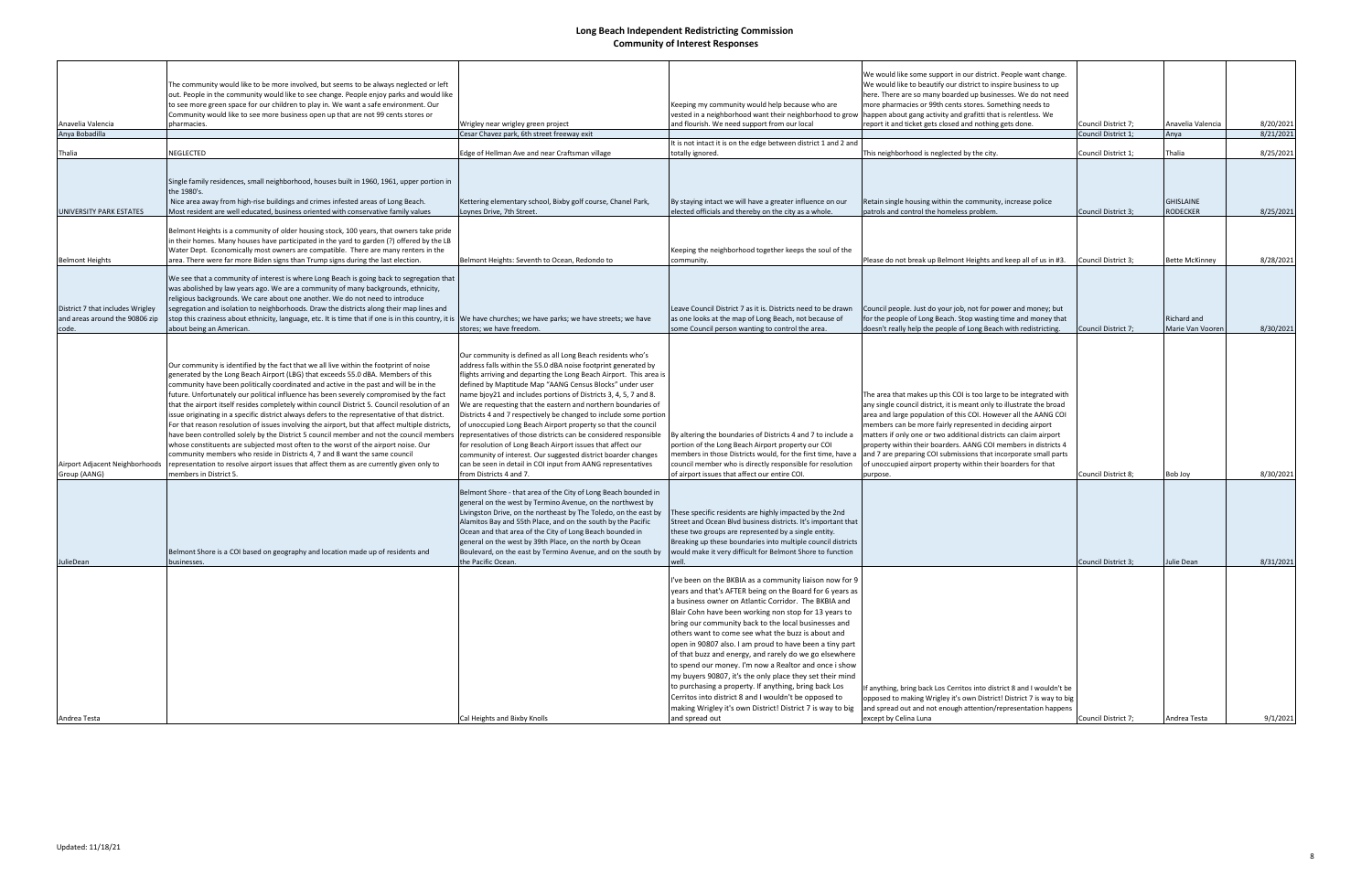| The Collective Black Community                                      | The Long Beach Black Community has been centered in the Central Area of Long Beach since 1900. The area bounded by 10th Street to Willow<br>and Long Beach Blvd to Walnut Avenue was originally the only area in which Blacks could live and purchase homes. As result of the racism and<br>oppression Blacks settled into the area and claimed it as their own. Today, there remains 15 large Black churches, with the 2nd Baptist established<br>n 1907, being the oldest. Five other Black churches in the area have existed for over 75 years. In recognition of the long time history, and current<br>presence of the Black community in the area, efforts are under way to change the name of the area from Central Area to Heritage Park.<br>In addition to the 15 Black churches, the City and LBUSD have formally recognized the Black heritage in the area by naming four parks: McBride<br>Teen Center, MLK Jr Park, NAACP Park and Rosa Parks Park, Bobbie Smith Elementary and Mary Dell Butler School, and the African American<br>Heritage Society of Long Beach at the Burnett Library. The LB Community Improvement League, founded in 1964, by African Americans still exists<br>at Hill and Olive.<br>The Sixth District demographics estimate the area's Black population at 14%. However, it should be noted that within the identified area of<br>Heritage Park", where the Black community is most concentrated that population number is closer to 25%. Additionally, within the target area<br>there is high level of homeowners, many of them Seniors and families who have retained their homes through several generations. Blacks<br>represent 20% of the voting age population in the Sixth District, and continue to be a strong voting block.<br>Finally, and perhaps more importantly, this area continues to be the heart of the Black community and the center from which political action and<br>significant social justice gains have been birthed. Just to name of few of the social and political fights and movements that were led by Blacks<br>within the Central Area<br>1930-1950s - Battle to combat housing and employment discrimination<br>1960s-LB Fair Housing Foundation key player in defeating housing deed restrictions in LB and the State<br>1964 - Founding of the LB Community Improvement League, still remains and is the oldest anti-poverty agency within the City.<br>1968 - New Hope Homes built by New Hope Church remains the only faith-based senior citizen housing project in LB<br>1969 - The successful fight by Blacks to create District Wide City Council elections was led by the NAACP and the Central Area Association, and as a<br>result the first Black was elected to the City Council. This change in the City Charter opened the door for each of the people of color who have<br>been elected since 1970.<br>1984 - The successful fight by Blacks to create District Wide LBUSD elections was again led by the NAACP and the Central Area Association, and as<br>result the first Black was elected to the the School District. This change in the opened the door for each of the people of color who have been | The Long Beach Black Community has been centered in the Central Area of<br>ong Beach since 1900. The area bounded by 10th Street to Willow and<br>Long Beach Blvd to Walnut Avenue was originally the only area in which<br>Blacks could live and purchase homes. As result of the racism and<br>oppression Blacks settled into the area and claimed it as their own. Today,<br>there remains 15 large Black churches, with the 2nd Baptist established ir<br>1907, being the oldest. Five other Black churches in the area have existed<br>for over 75 years. In recognition of the long time history, and current<br>presence of the Black community in the area, efforts are under way to<br>change the name of the area from Central Area to Heritage Park.<br>In addition to the 15 Black churches, the City and LBUSD have formally<br>recognized the Black heritage in the area by naming four parks: McBride<br>Teen Center, MLK Jr Park, NAACP Park and Rosa Parks Park, Bobbie Smith<br>Elementary and Mary Dell Butler School, and the African American Heritage<br>Society of Long Beach at the Burnett Library. The LB Community<br>mprovement League, founded in 1964, by African Americans still exists at<br>Hill and Olive. | The Sixth District demographics estimate the area's Black<br>opulation at 14 %. However, it should be noted that<br>within the identified area of "Heritage Park", where the<br>Black community is most concentrated that population<br>number is closer to 25%. Additionally, within the target<br>area there is high level of homeowners, many of them<br>Seniors and families who have retained their homes<br>through several generations. Blacks represent 20% of the<br>voting age population in the Sixth District, and continue to<br>be a strong voting block.<br>Within the 'Heritage Park' area the Voting Age population<br>could be as high as 30%.                                                                                                                                                                                   |                                                                                                                                                                                                                                                                                                                                                                                        | Council District 6;                        | <b>Erroll Parker</b>                | 9/3/2021             |
|---------------------------------------------------------------------|-------------------------------------------------------------------------------------------------------------------------------------------------------------------------------------------------------------------------------------------------------------------------------------------------------------------------------------------------------------------------------------------------------------------------------------------------------------------------------------------------------------------------------------------------------------------------------------------------------------------------------------------------------------------------------------------------------------------------------------------------------------------------------------------------------------------------------------------------------------------------------------------------------------------------------------------------------------------------------------------------------------------------------------------------------------------------------------------------------------------------------------------------------------------------------------------------------------------------------------------------------------------------------------------------------------------------------------------------------------------------------------------------------------------------------------------------------------------------------------------------------------------------------------------------------------------------------------------------------------------------------------------------------------------------------------------------------------------------------------------------------------------------------------------------------------------------------------------------------------------------------------------------------------------------------------------------------------------------------------------------------------------------------------------------------------------------------------------------------------------------------------------------------------------------------------------------------------------------------------------------------------------------------------------------------------------------------------------------------------------------------------------------------------------------------------------------------------------------------------------------------------------------------------------------------------------------------------------------------------------------------------------------------------------------------------------------------------------------------------------------------------------------------------------------------------------------------------------------------------------------------------------------------------------------------------------------------------------------------------------------------------------------------------------------------------------------------------------------------------------------------------------------------------------------------------------------------|----------------------------------------------------------------------------------------------------------------------------------------------------------------------------------------------------------------------------------------------------------------------------------------------------------------------------------------------------------------------------------------------------------------------------------------------------------------------------------------------------------------------------------------------------------------------------------------------------------------------------------------------------------------------------------------------------------------------------------------------------------------------------------------------------------------------------------------------------------------------------------------------------------------------------------------------------------------------------------------------------------------------------------------------------------------------------------------------------------------------------------------------------------------------------------------------------------------------------------------------|----------------------------------------------------------------------------------------------------------------------------------------------------------------------------------------------------------------------------------------------------------------------------------------------------------------------------------------------------------------------------------------------------------------------------------------------------------------------------------------------------------------------------------------------------------------------------------------------------------------------------------------------------------------------------------------------------------------------------------------------------------------------------------------------------------------------------------------------------|----------------------------------------------------------------------------------------------------------------------------------------------------------------------------------------------------------------------------------------------------------------------------------------------------------------------------------------------------------------------------------------|--------------------------------------------|-------------------------------------|----------------------|
| Friends of Puvungna Community<br>of Interest                        | Friends of Puvungna Community of Interest is composed of those concerned with preserving the Puvungna Village National Register Site on the<br>campus of CSULB as a Sacred Site accessible to tribal peoples for ceremonial and social gatherings, and as a protected open space where students<br>and community members can commune with nature. Our bonds have been forged through resisting attempts to develop the site without regard<br>for its historic significance, its central role in preserving local tribal culture, or its value as a natural wildlife area. We have become a community by<br>caring for the land together and by protecting this sacred space where we have shared our joys and sorrows and held ceremonies honoring the<br>Ancestors, Peace and Dignity Runners, artisans from the Dine and Seri tribes, and delegations from the Lakota, Maya, and Aboriginal peoples.<br>Gatherings at Puvungna, hosted by Tongva and Acjachemen culture keepers, include all whose homelands are far away, raising the overall<br>wareness of a living culture engaged in preserving its traditions and sacred sites.<br>The Los Altos Neighborhood and CSULB are built on Puvungna, the creation site of the Tongva and Acjachemen peoples, where cultural practices<br>were first taught and observed. Oral and written histories and archaeological records show that the area has been a community site for more than   campus. We are actively engaged in monitoring development in<br>10,000 years. The residents of Los Altos are actively engaged in celebrating and sharing the tribal history of the neighborhood and frequently visit<br>the Puvungna meadow. Many have graduated from CSULB, others currently study or work on campus. Los Altos newspapers and bloggers report<br>on the activities at Puvungna and the struggles to prevent expanded parking, the dumping of soil and debris, and other disrespectful actions. For<br>re than fifty years, through numerous public meetings, court hearings, and rallies both tribal peoples and community members have exercised<br>right to have our voices heard when it comes to Puvungna, not as "undeveloped University property" but as our "Gathering Place."                                                                                                                                                                                                                                                                                                                                                                                                                                                                                                                                                                                                                                                                                                                                                                                                                                                                                                                                                | The key landmark for the Friends of Puvungna Community<br>Concern is the twenty-two acre Puvungna Village National<br>Register Site, which the California Native American Heritage<br>Commission has determined to be a Sacred Site that must not be<br>disturbed by digging or other activities that would destroy<br>burials/reburials, or prevent access to tribal peoples for prayer<br>and ceremony. We consider our Community of Concern to<br>include the Los Altos neighborhood and the entire CSULB<br>the area and recommend that the appropriate tribal<br>representatives be contacted and the utmost caution and care<br>be taken when engaging in projects that would impact tribal<br>cultural evidence.                                                                                                                                                                                                                                                                                                                                                                                                                                                                                                                      | The residents of Los Altos living closest to CSULB struggle<br>to engage with CSULB Administration regarding campus<br>decisions and actions that directly affect the<br>neighborhood. The fact that Los Altos is in the Fourth<br>District and CSULB is in the Third District, presents an<br>additional barrier to both Los Altos residents and their City<br>Council representative. Similarly, CSULB does not welcome<br>input from those questioning their actions or plans for<br>Puvungna, unless they are members of the faculty or in-<br>house committees. Whether its students dumping trash or<br>partying, or the Administration trying to build an Alumni<br>House on the Puvungna meadow or along Atherton St,<br>those most impacted deserve to have a voice and it will be<br>stronger if we are together in the Fourth District. | The map we have drawn and submitted separately is titled FOPCOI Council District 4;                                                                                                                                                                                                                                                                                                    |                                            | Jan Sampson                         | 9/3/2021             |
| Downtown Seniors                                                    | We respresent the low-income Seniors that live downtown in subsidized HUD<br>housing. We are the ones that are most negatively impacted by Long Beach Transits'<br>lack of attention to Seniors needs and lack of resources to meet our needs. are<br>organizing to put pressure on the City to pay attention to our needs not just provide<br>lip service. We want to be in one district with a representative that pays attention to<br>our needs. Safety is very important, infrastructure to support safe mobility. Access<br>to emergency medical care and transport, Access to healthy food and safe parks.<br>Want to see more Senior subsidized housing be built and more economic and retail<br>resources brought in to meet our needs.                                                                                                                                                                                                                                                                                                                                                                                                                                                                                                                                                                                                                                                                                                                                                                                                                                                                                                                                                                                                                                                                                                                                                                                                                                                                                                                                                                                                                                                                                                                                                                                                                                                                                                                                                                                                                                                                                                                                                                                                                                                                                                                                                                                                                                                                                                                                                                                                                                                      | Most of us are located from Ocean to Anaheim and the river to                                                                                                                                                                                                                                                                                                                                                                                                                                                                                                                                                                                                                                                                                                                                                                                                                                                                                                                                                                                                                                                                                                                                                                                | We are all ethnically diverse which we all love as a<br>community. Language access is a large issue for our<br>ommunity.                                                                                                                                                                                                                                                                                                                                                                                                                                                                                                                                                                                                                                                                                                                           | You have a difficult job. Try to do the most equitable and fair job<br>you can and don't be swayed by the vocal, wealthier population<br>that would like to keep redlining. Diversity makes our community<br>stronger. Resources need to be allocated more equitably.                                                                                                                  | Council District 1;                        | Karen Reside                        | 9/3/2021             |
|                                                                     |                                                                                                                                                                                                                                                                                                                                                                                                                                                                                                                                                                                                                                                                                                                                                                                                                                                                                                                                                                                                                                                                                                                                                                                                                                                                                                                                                                                                                                                                                                                                                                                                                                                                                                                                                                                                                                                                                                                                                                                                                                                                                                                                                                                                                                                                                                                                                                                                                                                                                                                                                                                                                                                                                                                                                                                                                                                                                                                                                                                                                                                                                                                                                                                                       |                                                                                                                                                                                                                                                                                                                                                                                                                                                                                                                                                                                                                                                                                                                                                                                                                                                                                                                                                                                                                                                                                                                                                                                                                                              |                                                                                                                                                                                                                                                                                                                                                                                                                                                                                                                                                                                                                                                                                                                                                                                                                                                    | Why Long Beach don't invest in the North and West side                                                                                                                                                                                                                                                                                                                                 |                                            |                                     |                      |
| jlo90805<br>Long Beach Airport Adjacent<br>Neighborhoods (Eastside) | location and shared interests<br>The effects of the airport on neighborhoods that abutt to the airport.                                                                                                                                                                                                                                                                                                                                                                                                                                                                                                                                                                                                                                                                                                                                                                                                                                                                                                                                                                                                                                                                                                                                                                                                                                                                                                                                                                                                                                                                                                                                                                                                                                                                                                                                                                                                                                                                                                                                                                                                                                                                                                                                                                                                                                                                                                                                                                                                                                                                                                                                                                                                                                                                                                                                                                                                                                                                                                                                                                                                                                                                                               | North Long Beach Houghton Park<br>On the Eastside of the airport (now district 5) with connection to<br>the other neighborhoods that surround the airport.                                                                                                                                                                                                                                                                                                                                                                                                                                                                                                                                                                                                                                                                                                                                                                                                                                                                                                                                                                                                                                                                                   | We need a sit down family style restaurant<br>Representation on airport matters and decisions needs to<br>be shared among the neighborhoods surrounding the<br>airport.                                                                                                                                                                                                                                                                                                                                                                                                                                                                                                                                                                                                                                                                            | neighborhoods - Don't fix the Queen Mary let it sink<br>Our mission is unique in that we desire to share decision making<br>and influence on airport matters with all neighborhoods affected<br>by the airport. We desire to see district boundaries (currently<br>4,5,7,8) include portions of the airport rather than having the<br>entire airport complex assigned to one district. | Council District 9;<br>Council District 5; | <b>JENNIE CROOMS</b><br>Corliss Lee | 9/3/2021<br>9/3/2021 |
| EightOlives                                                         | We moved into District 1 in May 2021. Where we live is a very diverse demographic<br>neighborhood, mainly families renting with kids. We need better infrastructures<br>maintenance or improvements, weekly street sweeping scoops up nothing but stirs up<br>dust and dirt into the air, almost every alleys we walk by riddled with potholes and need to<br>be repaved. At the least, the potholes should be filled in. Illegal parking and dumping are<br>normal sights. Not sure how this community engages with political process but surely need<br>more voices to speak up to improve where we live.                                                                                                                                                                                                                                                                                                                                                                                                                                                                                                                                                                                                                                                                                                                                                                                                                                                                                                                                                                                                                                                                                                                                                                                                                                                                                                                                                                                                                                                                                                                                                                                                                                                                                                                                                                                                                                                                                                                                                                                                                                                                                                                                                                                                                                                                                                                                                                                                                                                                                                                                                                                           | <b>Gumbiner Park</b>                                                                                                                                                                                                                                                                                                                                                                                                                                                                                                                                                                                                                                                                                                                                                                                                                                                                                                                                                                                                                                                                                                                                                                                                                         |                                                                                                                                                                                                                                                                                                                                                                                                                                                                                                                                                                                                                                                                                                                                                                                                                                                    |                                                                                                                                                                                                                                                                                                                                                                                        | Council District 1;                        | Ling y Liu                          | 9/4/2021             |
| <b>Bixby Knolls District 8</b>                                      | The greater Bixby Knolls area is tied together by an eclectic mix of custom and semi<br>custom homes. We are a group of neighborhoods that support local businesses and take<br>pride in our neighborhood. We are a mix of senior citizens and young professionals who<br>value city beautification, traffic improvements and overall improvements to raise our<br>property values and quality of life.                                                                                                                                                                                                                                                                                                                                                                                                                                                                                                                                                                                                                                                                                                                                                                                                                                                                                                                                                                                                                                                                                                                                                                                                                                                                                                                                                                                                                                                                                                                                                                                                                                                                                                                                                                                                                                                                                                                                                                                                                                                                                                                                                                                                                                                                                                                                                                                                                                                                                                                                                                                                                                                                                                                                                                                               | I am located in the neighborhood behind Vons near Bixby Knolls<br>Park.                                                                                                                                                                                                                                                                                                                                                                                                                                                                                                                                                                                                                                                                                                                                                                                                                                                                                                                                                                                                                                                                                                                                                                      | Keeping the neighborhoods with similar economic<br>demographics together will enrich the quality of life for the<br>residents and give better control for infrastructure<br>improvements like street cleaning, repaving, etc. We won't<br>have the issues we currently have where the district lines<br>make it very difficult to get street improvements done<br>be nice to get Orange Park and the 7-11 across the street<br>cleaned up, which are currently in different districts.                                                                                                                                                                                                                                                                                                                                                             | since the districts don't always work together. It would also   The boundaries of District 8 aka Greater Bixby Knolls should be Del<br>Amo Blvd tothe North, wardlow to the south, cherry to the east<br>and the 710 on the west.                                                                                                                                                      | Council District 8;                        | Daniel Dominguez                    | 9/4/2021             |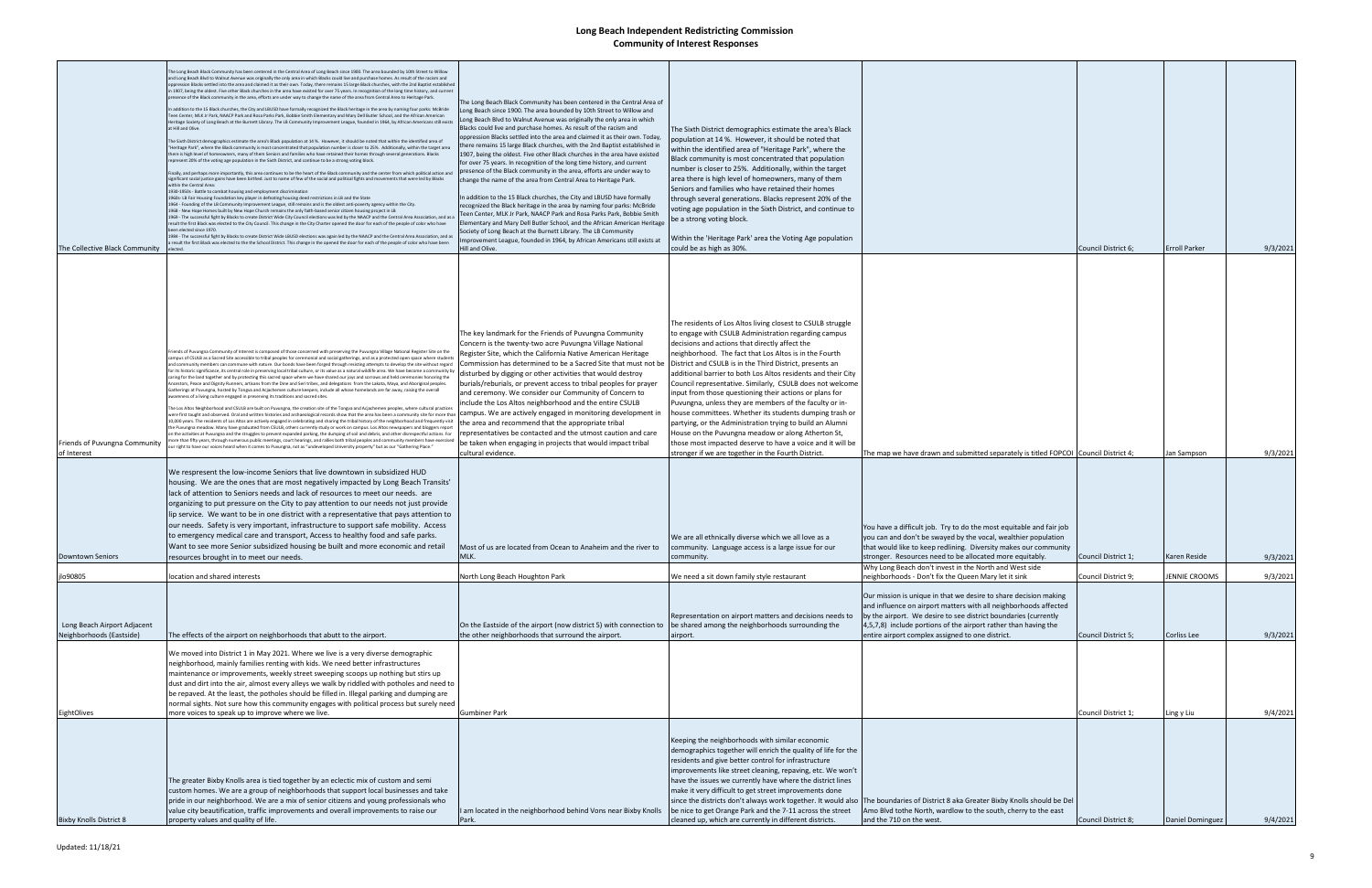| Lydia                                                                                                                                                                                            | Downtown Long Beach<br>Area for development of high rise building - apartments, condominiums and commercial<br>Vision for the future of Long Beach                                                                                                                                                                                                                                                                                                                                                                                                                                                                                                                                                                                                                                                                                                                                                                                                                                                                                                                                                                                                                                                                                                                                                                                                                                                                                                                                                                                                                                                                                                                                                                                                                                                                                                                                  | Ocean Blvd to 10th St.<br>Golden to Alamitos                                                                                                                                                                                                                                                                                                                                                                                                                                                                                                                                                                                                                                                                                                                                         | Future of downtown Long Beach with high rise buildings<br>that would benefit from ocean views, beach and marina.<br>Showcase architecture with design that is environmentally<br>conscious with ground space for walkways, shopping,<br>restaurants and cafes. Ambiance<br>Expanded public transportation<br>Arts and Entertainment District - East Village and Queen<br>Mary Globe Village<br>Model architectural design equivalent to San Diego,<br>Shanghai<br>Long Beach as 'world' city - world renowned | Encourage high rise development, similar to the successful high<br>rise developments on the oceanfront<br>in downtown San Diego.<br>Metro that links downtown Long Beach to downtown Los Angeles<br>Efficient public transportation to LAX and Long Beach Airport                                                                                                            |                                       | Lydia             | 9/5/2021  |
|--------------------------------------------------------------------------------------------------------------------------------------------------------------------------------------------------|-------------------------------------------------------------------------------------------------------------------------------------------------------------------------------------------------------------------------------------------------------------------------------------------------------------------------------------------------------------------------------------------------------------------------------------------------------------------------------------------------------------------------------------------------------------------------------------------------------------------------------------------------------------------------------------------------------------------------------------------------------------------------------------------------------------------------------------------------------------------------------------------------------------------------------------------------------------------------------------------------------------------------------------------------------------------------------------------------------------------------------------------------------------------------------------------------------------------------------------------------------------------------------------------------------------------------------------------------------------------------------------------------------------------------------------------------------------------------------------------------------------------------------------------------------------------------------------------------------------------------------------------------------------------------------------------------------------------------------------------------------------------------------------------------------------------------------------------------------------------------------------|--------------------------------------------------------------------------------------------------------------------------------------------------------------------------------------------------------------------------------------------------------------------------------------------------------------------------------------------------------------------------------------------------------------------------------------------------------------------------------------------------------------------------------------------------------------------------------------------------------------------------------------------------------------------------------------------------------------------------------------------------------------------------------------|---------------------------------------------------------------------------------------------------------------------------------------------------------------------------------------------------------------------------------------------------------------------------------------------------------------------------------------------------------------------------------------------------------------------------------------------------------------------------------------------------------------|------------------------------------------------------------------------------------------------------------------------------------------------------------------------------------------------------------------------------------------------------------------------------------------------------------------------------------------------------------------------------|---------------------------------------|-------------------|-----------|
|                                                                                                                                                                                                  |                                                                                                                                                                                                                                                                                                                                                                                                                                                                                                                                                                                                                                                                                                                                                                                                                                                                                                                                                                                                                                                                                                                                                                                                                                                                                                                                                                                                                                                                                                                                                                                                                                                                                                                                                                                                                                                                                     |                                                                                                                                                                                                                                                                                                                                                                                                                                                                                                                                                                                                                                                                                                                                                                                      |                                                                                                                                                                                                                                                                                                                                                                                                                                                                                                               |                                                                                                                                                                                                                                                                                                                                                                              |                                       |                   |           |
|                                                                                                                                                                                                  | Downtown Long Beach is international, with a large port and ships from all over the world.<br>We can promote our international image and compete with showcase high rise buildings<br>that rival with the most advanced in the world. Please review the inspiring videos.<br>https://www.youtube.com/watch?v=opYiuj2i-K8                                                                                                                                                                                                                                                                                                                                                                                                                                                                                                                                                                                                                                                                                                                                                                                                                                                                                                                                                                                                                                                                                                                                                                                                                                                                                                                                                                                                                                                                                                                                                            |                                                                                                                                                                                                                                                                                                                                                                                                                                                                                                                                                                                                                                                                                                                                                                                      |                                                                                                                                                                                                                                                                                                                                                                                                                                                                                                               |                                                                                                                                                                                                                                                                                                                                                                              |                                       |                   |           |
|                                                                                                                                                                                                  |                                                                                                                                                                                                                                                                                                                                                                                                                                                                                                                                                                                                                                                                                                                                                                                                                                                                                                                                                                                                                                                                                                                                                                                                                                                                                                                                                                                                                                                                                                                                                                                                                                                                                                                                                                                                                                                                                     |                                                                                                                                                                                                                                                                                                                                                                                                                                                                                                                                                                                                                                                                                                                                                                                      |                                                                                                                                                                                                                                                                                                                                                                                                                                                                                                               |                                                                                                                                                                                                                                                                                                                                                                              |                                       |                   |           |
|                                                                                                                                                                                                  | https://www.youtube.com/watch?v=tr2yaVbznaQ                                                                                                                                                                                                                                                                                                                                                                                                                                                                                                                                                                                                                                                                                                                                                                                                                                                                                                                                                                                                                                                                                                                                                                                                                                                                                                                                                                                                                                                                                                                                                                                                                                                                                                                                                                                                                                         |                                                                                                                                                                                                                                                                                                                                                                                                                                                                                                                                                                                                                                                                                                                                                                                      |                                                                                                                                                                                                                                                                                                                                                                                                                                                                                                               | https://www.youtube.com/watch?v=43gwfg68aCI                                                                                                                                                                                                                                                                                                                                  |                                       |                   |           |
|                                                                                                                                                                                                  | Long Beach can become the most advance, the most futuristic city in the the U.S.                                                                                                                                                                                                                                                                                                                                                                                                                                                                                                                                                                                                                                                                                                                                                                                                                                                                                                                                                                                                                                                                                                                                                                                                                                                                                                                                                                                                                                                                                                                                                                                                                                                                                                                                                                                                    | Downtown Long Beach - Ocean Blvd to 10th St.<br><b>Golden to Alamitos</b>                                                                                                                                                                                                                                                                                                                                                                                                                                                                                                                                                                                                                                                                                                            |                                                                                                                                                                                                                                                                                                                                                                                                                                                                                                               | Rapid transit<br>Public transportation                                                                                                                                                                                                                                                                                                                                       | Long Beach property<br>owner/manager; | Lydia             | 9/5/2021  |
| Lydia                                                                                                                                                                                            | Residential homes with small businesses on currently zoned main streets. Preserve the                                                                                                                                                                                                                                                                                                                                                                                                                                                                                                                                                                                                                                                                                                                                                                                                                                                                                                                                                                                                                                                                                                                                                                                                                                                                                                                                                                                                                                                                                                                                                                                                                                                                                                                                                                                               |                                                                                                                                                                                                                                                                                                                                                                                                                                                                                                                                                                                                                                                                                                                                                                                      | Private homes. Very concerned about increasing number                                                                                                                                                                                                                                                                                                                                                                                                                                                         |                                                                                                                                                                                                                                                                                                                                                                              |                                       |                   |           |
|                                                                                                                                                                                                  | Naples Improvement Assoc and Naples Business Assoc. a small community with walking                                                                                                                                                                                                                                                                                                                                                                                                                                                                                                                                                                                                                                                                                                                                                                                                                                                                                                                                                                                                                                                                                                                                                                                                                                                                                                                                                                                                                                                                                                                                                                                                                                                                                                                                                                                                  |                                                                                                                                                                                                                                                                                                                                                                                                                                                                                                                                                                                                                                                                                                                                                                                      | of residences carving out extra bedrooms without                                                                                                                                                                                                                                                                                                                                                                                                                                                              | Better control of nightly rentals in spaces not built or meant for                                                                                                                                                                                                                                                                                                           |                                       |                   |           |
| Kathleenward                                                                                                                                                                                     | and bicycle paths open to the public.                                                                                                                                                                                                                                                                                                                                                                                                                                                                                                                                                                                                                                                                                                                                                                                                                                                                                                                                                                                                                                                                                                                                                                                                                                                                                                                                                                                                                                                                                                                                                                                                                                                                                                                                                                                                                                               | Naples Island.                                                                                                                                                                                                                                                                                                                                                                                                                                                                                                                                                                                                                                                                                                                                                                       | sufficient parking.                                                                                                                                                                                                                                                                                                                                                                                                                                                                                           | rental units and streets not wide enough for two way traffic.                                                                                                                                                                                                                                                                                                                | Council District 3;                   | Kathleen Ward     | 9/5/2021  |
| Hazel                                                                                                                                                                                            | Racially diverse.                                                                                                                                                                                                                                                                                                                                                                                                                                                                                                                                                                                                                                                                                                                                                                                                                                                                                                                                                                                                                                                                                                                                                                                                                                                                                                                                                                                                                                                                                                                                                                                                                                                                                                                                                                                                                                                                   | Dairy Avenue between South street and Market street.                                                                                                                                                                                                                                                                                                                                                                                                                                                                                                                                                                                                                                                                                                                                 | It would be a more peaceful place to live.                                                                                                                                                                                                                                                                                                                                                                                                                                                                    | People selling homemade foods such as burritos should not be<br>allowed to blow a horn while walking up and down residential<br>streets to sell their homemade food. People should only be<br>allowed to sell their homemade products on retail not residential<br>streets. Hearing such daily noise is very stressful. Not all districts<br>in Long Beach would allow this. | Council District 8;                   | Hazel             | 9/8/2021  |
|                                                                                                                                                                                                  |                                                                                                                                                                                                                                                                                                                                                                                                                                                                                                                                                                                                                                                                                                                                                                                                                                                                                                                                                                                                                                                                                                                                                                                                                                                                                                                                                                                                                                                                                                                                                                                                                                                                                                                                                                                                                                                                                     |                                                                                                                                                                                                                                                                                                                                                                                                                                                                                                                                                                                                                                                                                                                                                                                      | It may help retain our property's value being associated                                                                                                                                                                                                                                                                                                                                                                                                                                                      |                                                                                                                                                                                                                                                                                                                                                                              |                                       |                   |           |
|                                                                                                                                                                                                  |                                                                                                                                                                                                                                                                                                                                                                                                                                                                                                                                                                                                                                                                                                                                                                                                                                                                                                                                                                                                                                                                                                                                                                                                                                                                                                                                                                                                                                                                                                                                                                                                                                                                                                                                                                                                                                                                                     |                                                                                                                                                                                                                                                                                                                                                                                                                                                                                                                                                                                                                                                                                                                                                                                      | with the downtown metro area as well as proximity to the                                                                                                                                                                                                                                                                                                                                                                                                                                                      |                                                                                                                                                                                                                                                                                                                                                                              |                                       |                   |           |
| District 1                                                                                                                                                                                       | Condo homeowners single professionals                                                                                                                                                                                                                                                                                                                                                                                                                                                                                                                                                                                                                                                                                                                                                                                                                                                                                                                                                                                                                                                                                                                                                                                                                                                                                                                                                                                                                                                                                                                                                                                                                                                                                                                                                                                                                                               | Westgate neighborhood, specifically 4th St and Maine Ave.                                                                                                                                                                                                                                                                                                                                                                                                                                                                                                                                                                                                                                                                                                                            | ocean.                                                                                                                                                                                                                                                                                                                                                                                                                                                                                                        |                                                                                                                                                                                                                                                                                                                                                                              | Council District 1;                   | Antoinette Emery  | 9/8/2021  |
| Jacaranda trees                                                                                                                                                                                  | Location, economics                                                                                                                                                                                                                                                                                                                                                                                                                                                                                                                                                                                                                                                                                                                                                                                                                                                                                                                                                                                                                                                                                                                                                                                                                                                                                                                                                                                                                                                                                                                                                                                                                                                                                                                                                                                                                                                                 | 91 and Cherry                                                                                                                                                                                                                                                                                                                                                                                                                                                                                                                                                                                                                                                                                                                                                                        | Would show that there IS representation for families<br>w/children                                                                                                                                                                                                                                                                                                                                                                                                                                            | Maybe this comment isn't right for this form, but our street is<br>somewhat depressing. Jacaranda trees are nasty, street needs<br>cement pavement, we need speed bumps on street and alley S of<br>Artesia. Cherry/Artesia area seems to be isolated, not counted or<br>recognized for improvement(s).                                                                      | Council District 9;                   | Linda Stephens    | 9/8/2021  |
|                                                                                                                                                                                                  | Multi Generational Wealth. keep reading, I am not joking.                                                                                                                                                                                                                                                                                                                                                                                                                                                                                                                                                                                                                                                                                                                                                                                                                                                                                                                                                                                                                                                                                                                                                                                                                                                                                                                                                                                                                                                                                                                                                                                                                                                                                                                                                                                                                           | Wealthy neighborhoods. Like, Naples, Belmont Heights, the                                                                                                                                                                                                                                                                                                                                                                                                                                                                                                                                                                                                                                                                                                                            |                                                                                                                                                                                                                                                                                                                                                                                                                                                                                                               | Keep the rich and powerful people in one district. This will limit                                                                                                                                                                                                                                                                                                           |                                       |                   |           |
| Limit Old Rich White Guys Power Privilege, Racism.                                                                                                                                               |                                                                                                                                                                                                                                                                                                                                                                                                                                                                                                                                                                                                                                                                                                                                                                                                                                                                                                                                                                                                                                                                                                                                                                                                                                                                                                                                                                                                                                                                                                                                                                                                                                                                                                                                                                                                                                                                                     | Shore,<br>ine "Bium Park Historic District" (BPHD) has specifically defined                                                                                                                                                                                                                                                                                                                                                                                                                                                                                                                                                                                                                                                                                                          |                                                                                                                                                                                                                                                                                                                                                                                                                                                                                                               | how many votes they get on the council                                                                                                                                                                                                                                                                                                                                       | Council District 3;                   | Keith Christensen | 9/10/2021 |
| <b>Bluff Park Neighborhood</b><br>Association                                                                                                                                                    | The Bluff Park Neighborhood Association (BPNA) represents those who live, own, and rent in the "Bluff Park Historic<br>District" (BPHD), situated and well-represented over the years in City Council District 3. Since 1972, the association has<br>been actively engaged, and in 1982 it was successful in its efforts to become the second neighborhood in the city of Long<br>Beach to receive "historic landmark designation" from the City Council, creating the "Bluff Park Historic District".<br>The "Bluff Park Historic District" consists mostly of stately single-family and multi-family houses constructed between 1903<br>and 1949. Located along the ocean bluffs, large two-story Craftsman Bungalows and Period Revival styles predominate with<br>mix of other significant architectural styles.<br>The area was named for its proximity to the Bluff Park, which is a 25 acre (100,000 square meter) south of E. Ocean<br>Boulevard and atop the tall bluff overlooking the sandy beach of the Pacific Ocean. As a result of efforts of past BPNA<br>leaders, a replica of the "Lone Sailor Statue" resides in the park as a tribute to Long Beach's naval history.<br>As a largely residential neighborhood, BPNA and those that live, own and rent in the neighborhood work closely and have<br>common interests with other historically designated neighborhoods nearby including the Bluff Heights Historic District and<br>the Belmont Heights Historic District.<br>The BPNA and its residents have an affinity and engage in collaborative efforts with activities in the nearby Bixby Park and<br>with businesses abutting (and in some cases within) the neighborhood along the E. Broadway corridor and in the nearby<br>Belmont Shore, Alamitos Heights, Colorado Lagoon, Naples, and Marina Pacifica (at E. 2nd Street and Pacific Coast Highway). | borders by City Ordinance, as shown on the map accessible on<br>the City's website at<br>https://www.longbeach.gov/globalassets/lbds/media-<br>library/documents/planning/historic-<br>preservation/districts/bluff_park-map<br>The borders of the BPHD run roughly as follows:<br>SOUTHERN BORDER: South side of E. Ocean Boulevard.<br>NORTHERN BORDER: Undulating near and to the south side of E.<br>Broadway.<br>WESTERN BORDER: East side of Junipero Avenue.<br>EASTERN BORDER: West side of Loma Avenue.<br>However, the aforementioned map provides much more<br>specificity especially on the northern border which tends to<br>undulate near and to E. Broadway. And as described in the<br>response above, the BPNA's engagement and reach extend<br>beyond our borders. |                                                                                                                                                                                                                                                                                                                                                                                                                                                                                                               |                                                                                                                                                                                                                                                                                                                                                                              | Council District 3;                   | Jeffrey Mallin    | 9/14/2021 |
| I would like to the community<br>Members, Leaders. to Cleaning<br>Detoxit. to Promoting the Health<br>Wellness, Wellbeing for<br>Residents, Parents, Seniors, kids,<br>youth in Long Beach City. | would like the Community To Cleaning Detoxit, To Promoting the Health, Wellness,<br>Wellbeing for resident, Parents, Seniors, Kids, Youth in Long Beach, City.                                                                                                                                                                                                                                                                                                                                                                                                                                                                                                                                                                                                                                                                                                                                                                                                                                                                                                                                                                                                                                                                                                                                                                                                                                                                                                                                                                                                                                                                                                                                                                                                                                                                                                                      | I would the District 4 to improvement. For Business , Residents,<br>and Community.                                                                                                                                                                                                                                                                                                                                                                                                                                                                                                                                                                                                                                                                                                   |                                                                                                                                                                                                                                                                                                                                                                                                                                                                                                               | would like the Commission give Funding to Global Refugee<br>Awareness Healing to Cleaning Detoxit, Stress, depression,<br>Anxiety, PTSD and Mental Health To Promoting The Health,<br>Wellness, Wellbeing for Residents, Parents, Seniors, Youth and<br>Kids. Living in Community in Long Beach City.                                                                        | Council District 4;                   | Ann Toun          |           |
|                                                                                                                                                                                                  |                                                                                                                                                                                                                                                                                                                                                                                                                                                                                                                                                                                                                                                                                                                                                                                                                                                                                                                                                                                                                                                                                                                                                                                                                                                                                                                                                                                                                                                                                                                                                                                                                                                                                                                                                                                                                                                                                     |                                                                                                                                                                                                                                                                                                                                                                                                                                                                                                                                                                                                                                                                                                                                                                                      |                                                                                                                                                                                                                                                                                                                                                                                                                                                                                                               |                                                                                                                                                                                                                                                                                                                                                                              |                                       |                   | 9/15/2021 |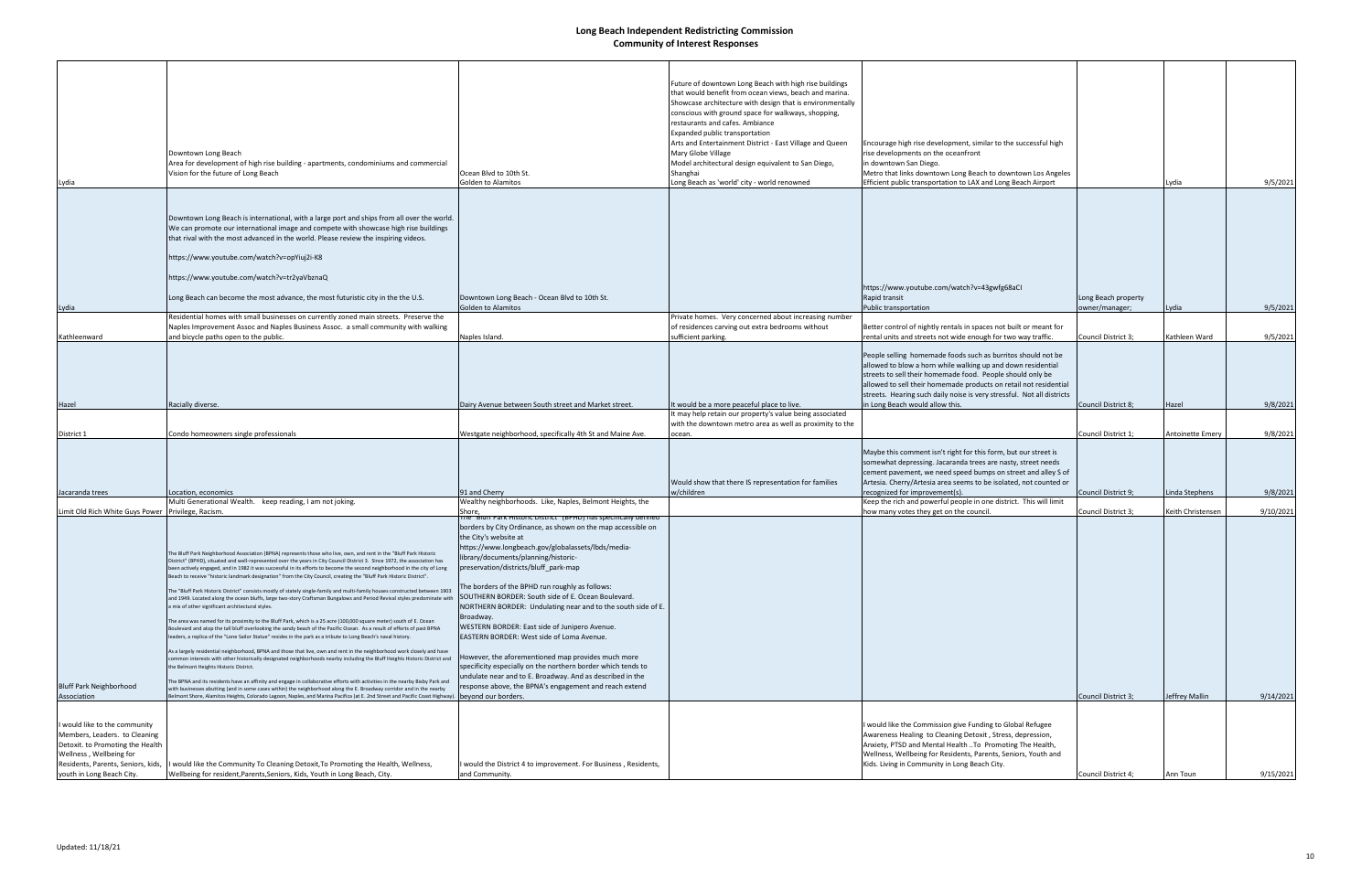| I am not sure that I understand   |                                                                                                                                 |                                                                    |                                                                    |                     |                                |           |
|-----------------------------------|---------------------------------------------------------------------------------------------------------------------------------|--------------------------------------------------------------------|--------------------------------------------------------------------|---------------------|--------------------------------|-----------|
| this question correctly, however, |                                                                                                                                 |                                                                    |                                                                    |                     |                                |           |
| my name, Ms. Jordan and a         |                                                                                                                                 |                                                                    |                                                                    |                     |                                |           |
| shared vision of the future of a  |                                                                                                                                 |                                                                    |                                                                    |                     |                                |           |
|                                   |                                                                                                                                 | It is between Edison Elementary and Cesar Chavez Elementary        |                                                                    |                     |                                |           |
| community or all of the above.    | have no idea and it's the reason that I need to be informed, going forward.                                                     | and Chavez Park, the historical district.                          | <b>NA</b>                                                          | Council District 1; | Shawntic Jordan                | 9/15/2021 |
|                                   |                                                                                                                                 | North Long Beach- Long Beach                                       |                                                                    |                     |                                |           |
| Erick                             | Newspaper, Mail, Email Parks and Recreation                                                                                     | Deforest Park - Aquiarium of the Pacific                           |                                                                    | Council District 9; | Erick Jimenez<br>Antonio flake | 9/23/2021 |
| Antonio                           |                                                                                                                                 | People                                                             | Thank you very much and have a blessed day                         |                     |                                | 9/23/2021 |
| Renters of Zaferia                | We live in the same neighborhood in Long Beach and we (renters) make up the greatest<br>portion of the population of this area. | Between Anaheim and PCH.                                           |                                                                    |                     |                                |           |
|                                   | Shared resources (groceries, neighborhood restaurants, etc.), diverse mixture of people                                         |                                                                    |                                                                    | Council District 4; | Cody Arnold                    | 9/23/2021 |
|                                   |                                                                                                                                 | Alamitos beach off of 3rd and Alamitos. On Appleton St.            |                                                                    |                     |                                |           |
| <b>Alamitos Beach</b>             | and socioeconomic backgrounds, a general love and passion for our city and the people<br>within in no matter the neighborhood.  | Appleton St alone feels like it's own community.                   |                                                                    | Council District 2; | Chloe Addleman                 | 9/23/2021 |
| ADOS - American Descendant Of     |                                                                                                                                 |                                                                    |                                                                    |                     | Lawrence                       |           |
|                                   |                                                                                                                                 |                                                                    |                                                                    | Council District 9; | Alexander                      | 9/23/2021 |
| Slavery                           |                                                                                                                                 | North Long Beach                                                   |                                                                    |                     |                                |           |
|                                   | My community is Historic Zaferia. My home is 99 years old, & inherited. Largely hispanic,                                       |                                                                    |                                                                    |                     |                                |           |
|                                   | and rapidly gentrifying, we are diverse, friendly, & proud of our city. We support our local                                    |                                                                    | The grounds of the US post office at Temple & Anaheim is           |                     |                                |           |
|                                   | small businesses, and participate in cleanups. We have nice parks, hikes, bike paths,                                           |                                                                    | unkempt and always strewn with litter and dog feces. This is a     |                     |                                |           |
|                                   | markets, cafes & cantinas. Within walking distance from my house, I can find authentic                                          |                                                                    | disgrace to our community! Businesses should be required to        |                     | Laura Townsen-                 |           |
|                                   |                                                                                                                                 |                                                                    |                                                                    | Council District 4; | Austin                         |           |
| Zaferia.                          | Pho, carnitas, vegan donuts, the best hot dogs & beer, and a hipster Tiki Bar.                                                  | Anaheim Street between Park and Cherry.                            | clean up the litter and waste on their grounds.                    |                     |                                | 9/23/2021 |
|                                   | What bonds my community the most in my opinion is 1.) socioeconomic similarities and                                            |                                                                    |                                                                    |                     |                                |           |
|                                   | 2.) ethnical similarities. A big portion of my community lives between what many of us call                                     |                                                                    |                                                                    |                     |                                |           |
|                                   |                                                                                                                                 |                                                                    |                                                                    |                     |                                |           |
|                                   | a socioeconomic sandwich, with communities south of us being affluent, and communities                                          |                                                                    |                                                                    |                     |                                |           |
|                                   | north of us being affluent while my community deals with poverty and lack of resources                                          |                                                                    | Please consider adding more resources for this district, road      |                     |                                |           |
|                                   | whether it be medical, housing, nutrition, education, etc. Because of this, many people in                                      | My community lies between 7th street and Pacific Coast             | repairs, increase police presence and more programs to help        |                     |                                |           |
|                                   | my community are not well informed or aware of elections, such as the past recall                                               | Highway. We have Stevenson elementary school in our                | alleviate the financial and lack of recourses burdening the people |                     |                                |           |
| Mark                              | election.                                                                                                                       | neighborhood.                                                      | of my district and community.                                      | Council District 1; | Mark                           | 9/23/2021 |
|                                   |                                                                                                                                 |                                                                    | Call me . I have lots to say                                       |                     |                                |           |
| District 6                        | Right nownothing!                                                                                                               | Nothing! 15th Street across from Long Beach Poly High School       | 5622776585                                                         | Council District 6; | Michele Ward                   | 9/23/2021 |
|                                   | Community oriented. Open to all ethnicities, all gender identification, all religions and all                                   |                                                                    |                                                                    |                     |                                |           |
| AlexS                             | sexual orientations.                                                                                                            | Triangle bordered by 7th St, PCH, and the golf course              |                                                                    | Council District 3; | Alex Stenzler                  | 9/23/2021 |
|                                   | Well in Long Beach what binds it's community are drug dealers an gangsters Long Beach                                           |                                                                    |                                                                    |                     |                                |           |
| Long Beach                        | sucks an re drawings lines won't help                                                                                           | West long beach                                                    | Long Beach sucks                                                   | Don't know;         | Stephen                        | 9/23/2021 |
|                                   |                                                                                                                                 |                                                                    | Please check each street in Long beach for pot holes routinely.    |                     |                                |           |
|                                   |                                                                                                                                 |                                                                    | Don't wait for someone to call. I have to buy new tires more often |                     |                                |           |
|                                   |                                                                                                                                 |                                                                    | because of those holes appeared in the street randomly. Thank      |                     |                                |           |
| Maria Nicholson                   |                                                                                                                                 | 5465 Lemon Avenue Long beach, CA 90805                             | you.                                                               | Council District 8; | Maria Nicholson                | 9/23/2021 |
|                                   |                                                                                                                                 |                                                                    |                                                                    |                     | Jannet Ann                     |           |
| Jannet Gutierrez                  | We need to do what we can do for our community                                                                                  | Long Beach                                                         |                                                                    | Council District 1; | Gutierrez                      | 9/23/2021 |
|                                   | Integrated diversity of cultural, ethnic and socio economic backgrounds in dense urban                                          | DTLB including art district extending inland to st Mary's hospital |                                                                    |                     |                                |           |
| TonyG                             | environment                                                                                                                     | and toward water Marina                                            |                                                                    | Council District 1; | <b>Anthony Guarino</b>         | 9/23/2021 |
|                                   | How people treat others from various cultures they should not have an I own this                                                |                                                                    |                                                                    |                     |                                |           |
| Apostle Bailey                    | governmental area an you do not.                                                                                                | 4th st. And Redondo long beach                                     | None                                                               | Council District 1; | Apostle Bailey                 | 9/23/2021 |
|                                   |                                                                                                                                 |                                                                    |                                                                    |                     |                                |           |
|                                   | Our community is divided by the dangerous streets that cut through our neighborhood.                                            |                                                                    |                                                                    |                     |                                |           |
|                                   | Dangerous drivers on streets like Anaheim and Redondo and PCH separate us from our                                              |                                                                    |                                                                    |                     |                                |           |
|                                   | friends and family and limit where we can go.                                                                                   |                                                                    |                                                                    |                     |                                |           |
|                                   |                                                                                                                                 |                                                                    |                                                                    |                     |                                |           |
|                                   | In the past, street cars linked us to the res of the city but those were removed to let cars                                    |                                                                    |                                                                    |                     |                                |           |
|                                   | drive faster.                                                                                                                   |                                                                    |                                                                    |                     |                                |           |
|                                   |                                                                                                                                 |                                                                    |                                                                    |                     |                                |           |
|                                   | Here we have more in common with the places to the west like Zaferia than to the East                                           |                                                                    |                                                                    |                     |                                |           |
|                                   | like Los Altos. We're a mixed use, mixed identity community, unlike East Long Beach. The                                        |                                                                    |                                                                    |                     |                                |           |
|                                   | center of power in our district has always been in the wealthier eastern part and it shows                                      |                                                                    |                                                                    |                     |                                |           |
|                                   | by our council members priorities. Allowing us to join our neighbors to the west would                                          | Our community is bounded by Redondo, Anaheim, PCH and              |                                                                    |                     |                                |           |
|                                   | give us better representation and help us to solve the problems that we have in common                                          | Xemino. But most of the stores and parks that we access are        |                                                                    |                     |                                |           |
| Mike                              | with them.                                                                                                                      | across Redondo which is a dangerous street to cross                |                                                                    | Council District 4; | Michael Clemson                | 9/23/2021 |
| Jena Rodriguez                    | Small businesses, locally owned restaurants and bars                                                                            | Zaferia/east side - at termino and Anaheim intersection            |                                                                    | Council District 4; | Jena Rodriguez                 | 9/23/2021 |
| Wilmore City historic district    | The LGBTQ community                                                                                                             | Near downtown by the pacific/4th metro station                     |                                                                    | Council District 1; | Rachel Lane                    | 9/23/2021 |
|                                   |                                                                                                                                 |                                                                    |                                                                    |                     |                                |           |
|                                   | We have a strong sense of community. Neighbors strongly identify themselves as "Wrigley"                                        |                                                                    |                                                                    |                     |                                |           |
|                                   | residents" and we are proud of our neighborhood's history while also embracing modern                                           | South of the 405, north of PCH, west of Long Beach Boulevard       | I like my district. I love my councilperson, Suely Saro, and her   |                     |                                |           |
| Wrigley                           | platforms like social media to connect and help one another.                                                                    | and east of the 710.                                               | commitment to make District 6 a better place to live and work.     | Council District 6; | <b>Cheistine Cabrera</b>       | 9/23/2021 |
|                                   |                                                                                                                                 |                                                                    |                                                                    |                     |                                |           |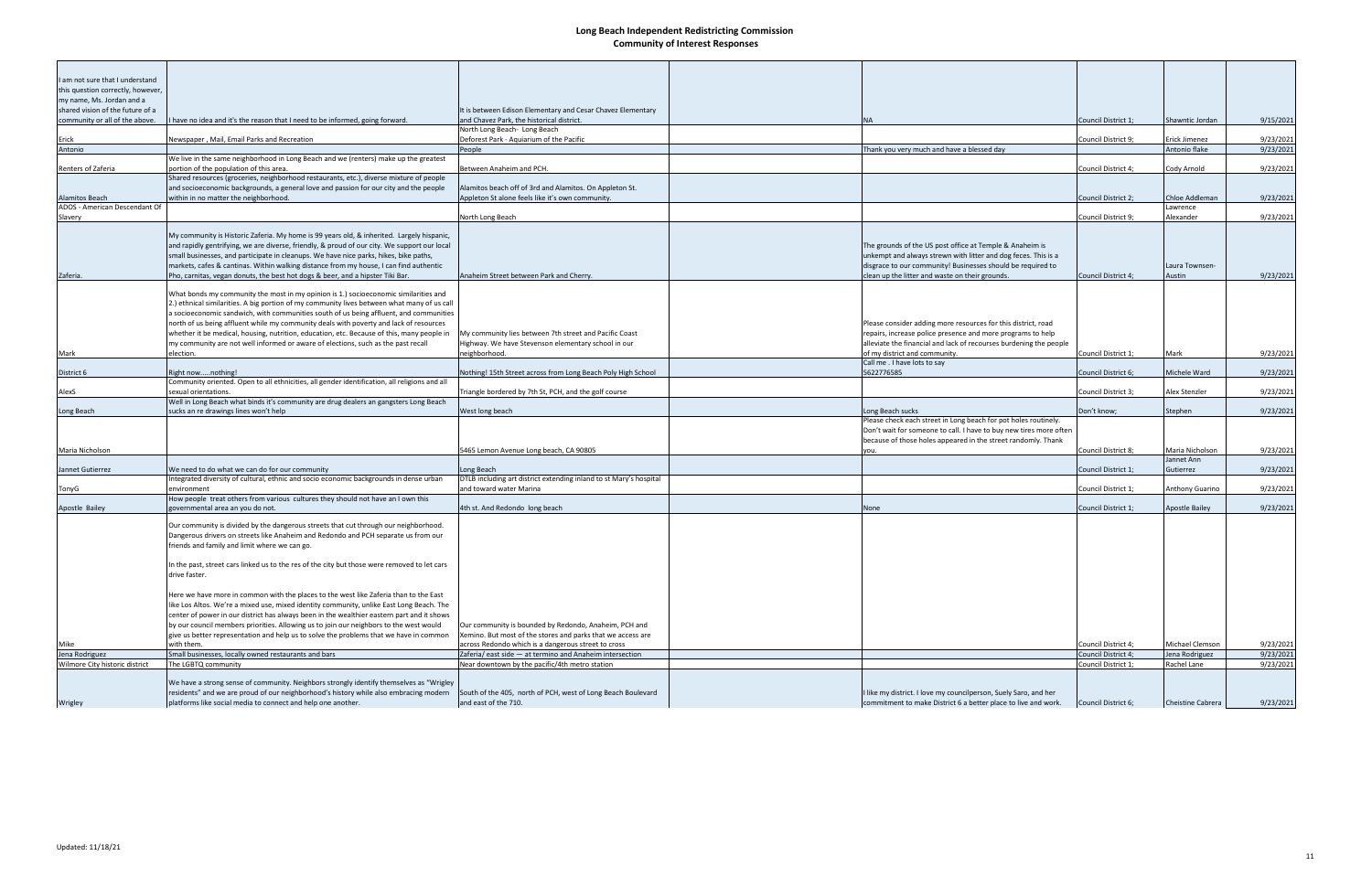|                                  | Residents who live in the far north end of the 8th District who feel unrepresented by the                                                                                          |                                                                                            |                                                                                                                                |                                            |                         |                        |
|----------------------------------|------------------------------------------------------------------------------------------------------------------------------------------------------------------------------------|--------------------------------------------------------------------------------------------|--------------------------------------------------------------------------------------------------------------------------------|--------------------------------------------|-------------------------|------------------------|
|                                  | current council member. The area north of the train tracks to South Street has suffered                                                                                            |                                                                                            |                                                                                                                                |                                            |                         |                        |
|                                  | abandonment from City reprentatives for at least 20 years because it's neither part of the                                                                                         |                                                                                            |                                                                                                                                |                                            |                         |                        |
|                                  | Bixby Knolls Business Association (District 8) nor the NLB Renaissance (District 9). It's a                                                                                        |                                                                                            |                                                                                                                                |                                            |                         |                        |
|                                  | depressing limbo in need of much attention, with dilapidated commercial buildings;                                                                                                 |                                                                                            |                                                                                                                                |                                            |                         |                        |
|                                  | owners not held responsible for the blight because it seems that no one cares. Our                                                                                                 |                                                                                            |                                                                                                                                |                                            |                         |                        |
|                                  | neighborhood does not enjoy active City inintervention nor basic infrastructure repairs                                                                                            |                                                                                            |                                                                                                                                |                                            |                         |                        |
|                                  | despite the many, multiple improvements in District 8 and around the City of Long Beach.                                                                                           |                                                                                            |                                                                                                                                |                                            |                         |                        |
|                                  | There are no near-by hospitals or emergency rooms in North Long Beach. It's a food                                                                                                 |                                                                                            |                                                                                                                                |                                            |                         |                        |
|                                  | desert. The closest farmers market is not close enough. This area is home of a wonderful<br>working-class community that is diverse in every sense and we could benefit from basic |                                                                                            |                                                                                                                                |                                            |                         |                        |
|                                  | concern and representation by our elected officials who come around election time.                                                                                                 |                                                                                            |                                                                                                                                |                                            |                         |                        |
|                                  | Children who attend our schools should not walk through depressing streets full of grime,                                                                                          |                                                                                            |                                                                                                                                |                                            |                         |                        |
|                                  | filth and graffiti. Our residents deserve honest and concerned representatives who are                                                                                             |                                                                                            |                                                                                                                                |                                            |                         |                        |
|                                  | willing to walk our streets and look for ways to make improvements that can benefit the                                                                                            | Del Amo & Long Beach Boulevard to South Street & Paramount                                 |                                                                                                                                |                                            |                         |                        |
| Northern Crest                   | whole community.                                                                                                                                                                   | Boulevard.                                                                                 | Thank you ror the opportunity to make a comment.                                                                               | Council District 8;                        | Amelia Ramos            | 9/23/2021              |
| <b>Elliot Moore</b>              | Don't know                                                                                                                                                                         | Long Beach California Wrigley area South Wrigley                                           |                                                                                                                                | Council District 7;                        | <b>Elliot Moore</b>     | 9/23/2021              |
|                                  |                                                                                                                                                                                    |                                                                                            |                                                                                                                                |                                            |                         |                        |
|                                  |                                                                                                                                                                                    |                                                                                            | Living close to oil extraction and refineries increases mortality                                                              |                                            |                         |                        |
|                                  |                                                                                                                                                                                    |                                                                                            | rates and declines in cognition. Our refineries near a greater                                                                 |                                            |                         |                        |
|                                  |                                                                                                                                                                                    |                                                                                            | responsibility to the health and welfare of our communities. (See                                                              |                                            |                         |                        |
|                                  |                                                                                                                                                                                    |                                                                                            | the influential ethnography that exposes this phenomenon:                                                                      |                                            |                         |                        |
|                                  |                                                                                                                                                                                    |                                                                                            | Flammable: Environmental Suffering in an Argentine Shantytown).                                                                |                                            |                         |                        |
|                                  |                                                                                                                                                                                    |                                                                                            | Also, a 5-year ethnographic study of homeless community in San                                                                 |                                            |                         |                        |
|                                  |                                                                                                                                                                                    |                                                                                            | Francisco reveals that most people who live on the streets grew                                                                |                                            |                         |                        |
|                                  |                                                                                                                                                                                    |                                                                                            | up in the very neighborhoods where they now live in allies and                                                                 |                                            |                         |                        |
|                                  |                                                                                                                                                                                    |                                                                                            | overpasses and in cars at parks. I suspect that our unhoused<br>neighbors might be in the same situation. (See the beautifully |                                            |                         |                        |
|                                  |                                                                                                                                                                                    |                                                                                            | chronicled ethnography Riteous Dopefeind by UCLA prof Felipe                                                                   |                                            |                         |                        |
|                                  | Ethnic & cultural diversity, gender and sexual diversity, walkable, bike paths and biking                                                                                          |                                                                                            | Borguios). My neighbors need easily accessible healthcare that                                                                 |                                            |                         |                        |
|                                  | culture, skateboarding and roller skating, friendly neighbors, vegan food, safe                                                                                                    |                                                                                            | treats the immediate pain of addiction plus treatment for the                                                                  |                                            |                         |                        |
|                                  | neighborhood, dog friendly neighborhood, clean beach, trees, neighborhood park is loved                                                                                            |                                                                                            | effects of homelessness AS WELL AS safe places to live. Thank you I don't know: 134                                            |                                            |                         |                        |
| Bixby                            | and cared for, farmers market, inclusive culture, clean streets                                                                                                                    | Bixby park                                                                                 | for caring!                                                                                                                    | Hermosa, 90802;                            | Kristine                | 9/23/2021              |
|                                  |                                                                                                                                                                                    |                                                                                            |                                                                                                                                |                                            |                         |                        |
|                                  | We have been in the same house 26 years. Our neighbors have years here too. When our                                                                                               |                                                                                            |                                                                                                                                |                                            |                         |                        |
| Bowman                           | kids grew up there were 6 families who all have kids the same age. The kids are all grown<br>now but we still have get togethers. Its just a great family area.                    | 5214 e calderwood street. 90815                                                            | Your district map doesn't work.                                                                                                | Council District 9;                        | Michael bowman          | 9/23/2021              |
|                                  |                                                                                                                                                                                    |                                                                                            |                                                                                                                                |                                            |                         |                        |
| Dave - and this is a horribly    | Any data I might add here will be racially or economically motivated and I don't want to                                                                                           |                                                                                            | You're district map on this questionnaire doesn't work on Safari                                                               |                                            |                         |                        |
| written question.                | represent my neighbors unfavorably just because they don't fit my personal parameters.                                                                                             | Bluff heights, south of 4th street.                                                        | mobile.                                                                                                                        | Council District 2;                        | Dave Conrey             | 9/23/2021              |
|                                  |                                                                                                                                                                                    |                                                                                            |                                                                                                                                |                                            |                         |                        |
|                                  |                                                                                                                                                                                    |                                                                                            | Bought SFR home 1979. City allowed area to overbuild in late '80s,                                                             |                                            |                         |                        |
|                                  | Diverse middle class.                                                                                                                                                              |                                                                                            | early 90's resulting in serious parking issues and overcrowding.<br>Went from homeowners to multitude of rentals.              |                                            | Donna Coats             |                        |
| Donna Rose<br><b>LGBT</b>        | Social Justice, Equality, Progressive Values                                                                                                                                       | <b>Rose Park</b><br>Bluff Heights, Alamitos Heights, Below 7th                             |                                                                                                                                | Council District 2;<br>Council District 2; | <b>Rick Rives</b>       | 9/23/2021<br>9/23/2021 |
|                                  |                                                                                                                                                                                    |                                                                                            |                                                                                                                                |                                            | Maria Elena             |                        |
| Wrigley                          |                                                                                                                                                                                    |                                                                                            |                                                                                                                                | Council District 7;                        | O'Connor                | 9/23/2021              |
|                                  |                                                                                                                                                                                    |                                                                                            |                                                                                                                                |                                            |                         |                        |
|                                  | The original site of the City of Long Beach and the largest collection of historic homes. The                                                                                      |                                                                                            |                                                                                                                                |                                            |                         |                        |
|                                  | community is diverse, with a high percentage of Latinos (many who have been here                                                                                                   |                                                                                            |                                                                                                                                |                                            |                         |                        |
| Willmore City Historic District/ | beginning in the 50's), higher poverty, lower education levels. An increasingly younger<br>population of all races with smaller families. A high percentage of renters.            |                                                                                            |                                                                                                                                |                                            | Kathleen Irvine         |                        |
| 1st Council District.            |                                                                                                                                                                                    | 3rd St to Anaheim, 710 freeway to Pacific Ave.                                             |                                                                                                                                | Council District 1;                        |                         | 9/23/2021              |
|                                  |                                                                                                                                                                                    | Craftsman Village. It's not lost on me that half of my                                     |                                                                                                                                |                                            |                         |                        |
|                                  |                                                                                                                                                                                    | neighborhood is District 1 and the other is District 2. You can                            |                                                                                                                                |                                            |                         |                        |
|                                  |                                                                                                                                                                                    | visually see the difference on one side of the street to the other.                        |                                                                                                                                |                                            |                         |                        |
|                                  |                                                                                                                                                                                    | District 1 is a lower income district and it's obvious there is less                       |                                                                                                                                |                                            |                         |                        |
|                                  |                                                                                                                                                                                    | money put into keeping youth safe and educated, more cops                                  |                                                                                                                                |                                            |                         |                        |
|                                  |                                                                                                                                                                                    | with shoddy training willing to target POC, less cops willing to                           |                                                                                                                                |                                            |                         |                        |
|                                  | If this is some gerrymandering for political gain, this is a really screwed up way to use<br>performative compassion.                                                              | listen to citizens that need the help, and the property values and<br>massively different. |                                                                                                                                | Council District 2;                        | <b>Megan Kimberling</b> | 9/23/2021              |
| Megan                            | value a community that has a government smart enough to realize that I don't even live                                                                                             |                                                                                            |                                                                                                                                |                                            |                         |                        |
| Pissed off citizen               | in your state.                                                                                                                                                                     | Far from yours                                                                             | Please stop violating federal law and stop sending this stupidity.                                                             |                                            | Fuck you                | 9/23/2021              |
|                                  |                                                                                                                                                                                    |                                                                                            |                                                                                                                                |                                            |                         |                        |
|                                  |                                                                                                                                                                                    |                                                                                            | City government need to be more responsive to crime and quality                                                                |                                            |                         |                        |
|                                  |                                                                                                                                                                                    |                                                                                            | of life issues. In the vacuum created by city government may                                                                   |                                            |                         |                        |
|                                  |                                                                                                                                                                                    |                                                                                            | residents have taken it upon them selves to correct these issues.                                                              |                                            |                         |                        |
|                                  |                                                                                                                                                                                    |                                                                                            | This includes things like pepper spraying homeless, Vandalizing                                                                |                                            |                         |                        |
|                                  |                                                                                                                                                                                    |                                                                                            | illegally parked cars, and physically beating people can't                                                                     | Not sure your map isn't                    |                         |                        |
| Human                            | Human                                                                                                                                                                              | Bixby park                                                                                 | committing property crimes.                                                                                                    | working properly;                          | Jeffrey                 | 9/23/2021              |
|                                  |                                                                                                                                                                                    |                                                                                            |                                                                                                                                |                                            |                         |                        |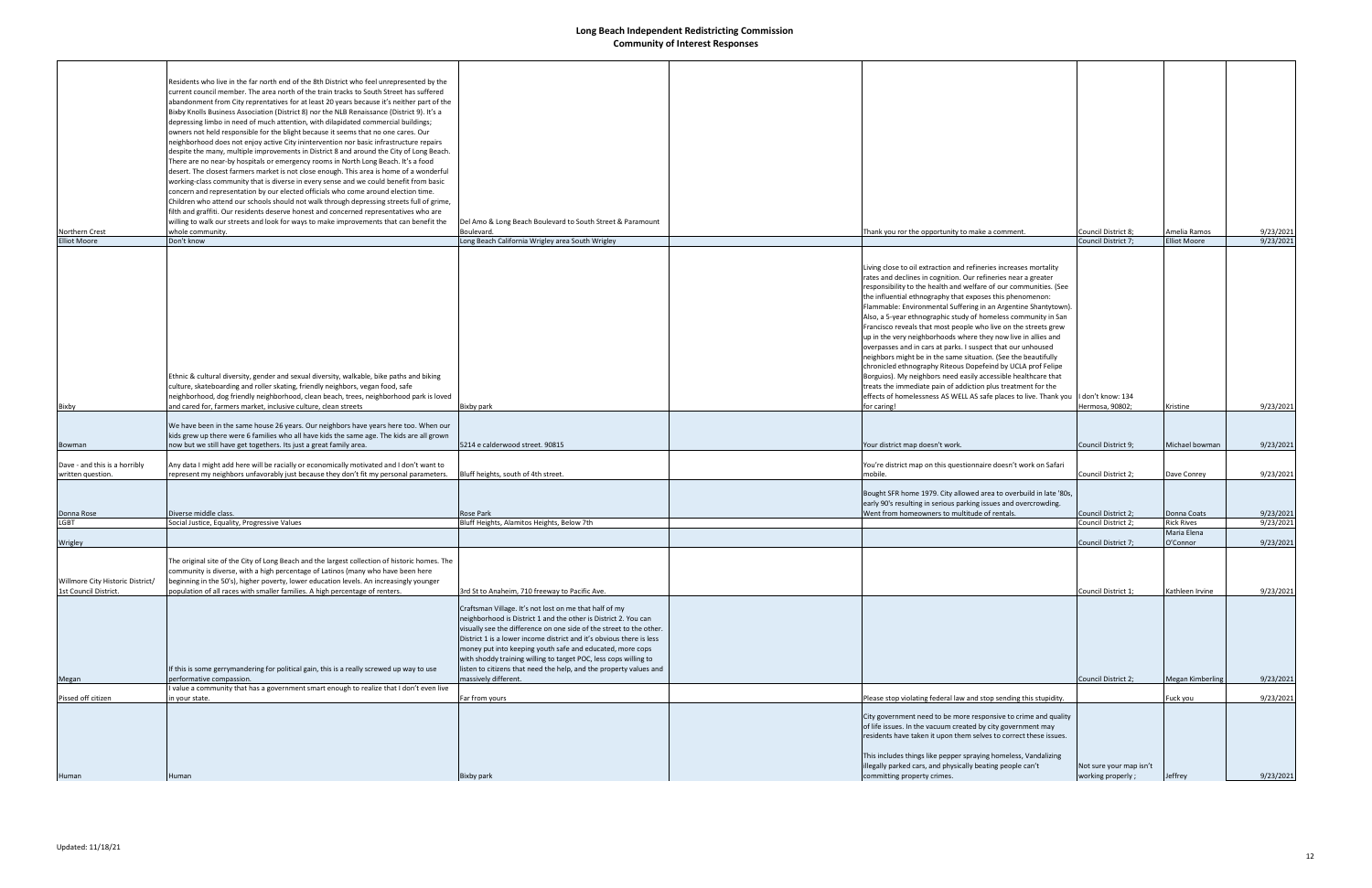| Humane Female Being                                                                                                                                   | Respect, Consideration, Common Courtesy, Civility<br>My local community includes the following:                                                                                                                                                                                                                                                                                                                                                                                                                                                                                                                                                                                                                                          | Vermont St off Ximeno btwn 4th and Colorado                                                         | Please do something about the OUTRAGEOUS RENTS, I blame<br>Suzie Price, long term residents are being displaced destroying our<br>communities, this used to be an affordable city for middle income<br>folks now you have to earn over \$100,000 to live in Belmont Shore<br>or the heights truly disgusted by the ASSHOLES moving into<br>our communities, destroying what used to be a vibrant city where<br>a person of modest means used to be able to thrive. | Council District 3:                        | Martha E Burke                      | 9/23/2021              |
|-------------------------------------------------------------------------------------------------------------------------------------------------------|------------------------------------------------------------------------------------------------------------------------------------------------------------------------------------------------------------------------------------------------------------------------------------------------------------------------------------------------------------------------------------------------------------------------------------------------------------------------------------------------------------------------------------------------------------------------------------------------------------------------------------------------------------------------------------------------------------------------------------------|-----------------------------------------------------------------------------------------------------|--------------------------------------------------------------------------------------------------------------------------------------------------------------------------------------------------------------------------------------------------------------------------------------------------------------------------------------------------------------------------------------------------------------------------------------------------------------------|--------------------------------------------|-------------------------------------|------------------------|
|                                                                                                                                                       |                                                                                                                                                                                                                                                                                                                                                                                                                                                                                                                                                                                                                                                                                                                                          |                                                                                                     |                                                                                                                                                                                                                                                                                                                                                                                                                                                                    |                                            |                                     |                        |
|                                                                                                                                                       | Working class working poor community of color.                                                                                                                                                                                                                                                                                                                                                                                                                                                                                                                                                                                                                                                                                           |                                                                                                     |                                                                                                                                                                                                                                                                                                                                                                                                                                                                    |                                            |                                     |                        |
|                                                                                                                                                       | Multi generalizational households.                                                                                                                                                                                                                                                                                                                                                                                                                                                                                                                                                                                                                                                                                                       |                                                                                                     |                                                                                                                                                                                                                                                                                                                                                                                                                                                                    |                                            |                                     |                        |
|                                                                                                                                                       | Diverse and proud food venders and restaurants.                                                                                                                                                                                                                                                                                                                                                                                                                                                                                                                                                                                                                                                                                          |                                                                                                     |                                                                                                                                                                                                                                                                                                                                                                                                                                                                    |                                            |                                     |                        |
|                                                                                                                                                       | Music and nightlife recreation.                                                                                                                                                                                                                                                                                                                                                                                                                                                                                                                                                                                                                                                                                                          |                                                                                                     |                                                                                                                                                                                                                                                                                                                                                                                                                                                                    |                                            |                                     |                        |
|                                                                                                                                                       | Communities in recovery from addiction.                                                                                                                                                                                                                                                                                                                                                                                                                                                                                                                                                                                                                                                                                                  |                                                                                                     |                                                                                                                                                                                                                                                                                                                                                                                                                                                                    |                                            |                                     |                        |
|                                                                                                                                                       |                                                                                                                                                                                                                                                                                                                                                                                                                                                                                                                                                                                                                                                                                                                                          |                                                                                                     | Same or similar demographics is important for a district. If the                                                                                                                                                                                                                                                                                                                                                                                                   |                                            |                                     |                        |
| Angelo Logan                                                                                                                                          | LGBTQ+ community and centers.                                                                                                                                                                                                                                                                                                                                                                                                                                                                                                                                                                                                                                                                                                            | Near Long Beach Pride on Obispo Ave.                                                                | demographics varies to wide the higher end will demand the<br>attention and leave the lower end with little to no representation. Council District 4;                                                                                                                                                                                                                                                                                                              |                                            | Angelo Logan                        | 9/23/2021              |
| Miss Rose                                                                                                                                             | Long Beach College. Education.                                                                                                                                                                                                                                                                                                                                                                                                                                                                                                                                                                                                                                                                                                           | Atlantic and Harding by park                                                                        | Women And Elderly more protected. Young folks disrespect alot.<br>'m starting to work out. I pray also never been n prison.                                                                                                                                                                                                                                                                                                                                        | Send information;                          | Miss Rose Davis                     | 9/23/2021              |
| We have moved from Long<br>Beach.                                                                                                                     |                                                                                                                                                                                                                                                                                                                                                                                                                                                                                                                                                                                                                                                                                                                                          |                                                                                                     | We have moved from Long Beach.                                                                                                                                                                                                                                                                                                                                                                                                                                     |                                            | James King                          | 9/23/2021              |
| What is the political motivation<br>behind the redrawing and who<br>benefits ?<br>I don't trust that you have your<br>citizens best interest at heart |                                                                                                                                                                                                                                                                                                                                                                                                                                                                                                                                                                                                                                                                                                                                          |                                                                                                     |                                                                                                                                                                                                                                                                                                                                                                                                                                                                    |                                            |                                     | 9/23/2021              |
| City place loft                                                                                                                                       | Young professionals                                                                                                                                                                                                                                                                                                                                                                                                                                                                                                                                                                                                                                                                                                                      | East village                                                                                        | Please address the homeless issue is turning our area downtown<br>into a disaster zone                                                                                                                                                                                                                                                                                                                                                                             | Council District 1;                        | Jorge Anaya                         | 9/23/2021              |
| Downtown condo owners                                                                                                                                 | Live downtown and own the condominium in which I live                                                                                                                                                                                                                                                                                                                                                                                                                                                                                                                                                                                                                                                                                    | Downtown Long Beach along ocean Blvd                                                                |                                                                                                                                                                                                                                                                                                                                                                                                                                                                    | Council District 2;                        | David Medzerian                     | 9/23/2021              |
| Willmore city-south                                                                                                                                   | <b>Families</b>                                                                                                                                                                                                                                                                                                                                                                                                                                                                                                                                                                                                                                                                                                                          | Emerld villas by ceases Chavez park                                                                 |                                                                                                                                                                                                                                                                                                                                                                                                                                                                    | Council District 1;                        | Gina                                | 9/23/2021              |
| East Long Beach-Greenbelt<br>Heights                                                                                                                  | Geographic boundaries. Being connected to my neighbors as a result of living in the<br>neighborhood and neighborhoods adjacent to the neighborhood I live in.                                                                                                                                                                                                                                                                                                                                                                                                                                                                                                                                                                            | lunipero to Bellflower Blvd and PCH to Ocean Blvd.                                                  | Leave the existing boundaries alone. I do not believe you're doing<br>this for the betterment of the people who live here and am very<br>wary of "woke" policies.                                                                                                                                                                                                                                                                                                  | Council District 3;                        | Karen Redding                       | 9/23/2021              |
|                                                                                                                                                       | On my end of street Roswell Ave, we are mostly all of same shared political ideals, same<br>concerns for your city & immediate neighborhood. We are of very varied demographics<br>from 40+yr residents to college students. We share yard grown foods, we maintain a sm<br>book exchange. We openly discuss current issues in our front yards or patio over a cold<br>beverages. We post & share Voting information & as a neighborhood, we supported each<br>other thru this pandemic Most all participate on Nextdoor app & communicate with the<br>LBPD, Public Works & our councilpersons office for issues we cant handle ourselves. We<br>have a sm Greenbelt area (former historic train lines) that the residents help maintain | 750-52 Roswell Ave                                                                                  |                                                                                                                                                                                                                                                                                                                                                                                                                                                                    |                                            | Margot T                            |                        |
| <b>Belmont Height Greenbelt</b><br>15000cean                                                                                                          | (sadly the City seems to have forgotten about)<br>Inomeoners association                                                                                                                                                                                                                                                                                                                                                                                                                                                                                                                                                                                                                                                                 | Greenbelt HeightsWilson HS area<br>ocean Bivd.                                                      |                                                                                                                                                                                                                                                                                                                                                                                                                                                                    | Council District 3;<br>Council District 2  | Genewich<br>Linda Spery             | 9/23/2021<br>9/23/2021 |
| Eastside                                                                                                                                              | Common households, single family homes, locally frequented businesses/ stores/ parks.<br>Age and income status                                                                                                                                                                                                                                                                                                                                                                                                                                                                                                                                                                                                                           | East of Obispo/Redondo, South of PCH                                                                |                                                                                                                                                                                                                                                                                                                                                                                                                                                                    | Council District 4;                        | Andrew Smith                        | 9/23/2021              |
|                                                                                                                                                       | Shared values and interest.                                                                                                                                                                                                                                                                                                                                                                                                                                                                                                                                                                                                                                                                                                              | Greenbelt Heights<br>Long Beach, CA                                                                 | Nothing follows                                                                                                                                                                                                                                                                                                                                                                                                                                                    | Council District 3;                        | Deonte Carroll                      | 9/23/2021              |
| Carroll, D                                                                                                                                            |                                                                                                                                                                                                                                                                                                                                                                                                                                                                                                                                                                                                                                                                                                                                          |                                                                                                     |                                                                                                                                                                                                                                                                                                                                                                                                                                                                    |                                            |                                     |                        |
| Kelvin J McAdory<br>North longbeach                                                                                                                   | Awareness of what's going on in the community.<br>Good neighborhood                                                                                                                                                                                                                                                                                                                                                                                                                                                                                                                                                                                                                                                                      | District 9<br>Grant                                                                                 | I like my current representative Rex Richardson                                                                                                                                                                                                                                                                                                                                                                                                                    | Council District 9;<br>Council District 9; | Kelvin J McAdory<br>Darrell bean    | 9/23/2021<br>9/23/2021 |
| Derek                                                                                                                                                 | I live in the Wilmore City part of town just a few blocks from the Civic center and I believe<br>that our community is bound together by medium to low income families.                                                                                                                                                                                                                                                                                                                                                                                                                                                                                                                                                                  | My neighborhood is close to the Drake Park area about a quarter<br>mile from the Los Angeles River. | I lived in Northern California almost all of my life and moved to<br>this area in Long Beach about seven and a half years ago I find that<br>again the municipality of the City of Long Beach does a better job<br>than any place I lived in Northern California. I feel very much at<br>home here and I want to be a part of this community and to help<br>it along as best I can.                                                                                | Council District 1;                        | Derek Allen                         | 9/23/2021              |
| North Long Beach                                                                                                                                      | Everyone residing or working in North Long Beach                                                                                                                                                                                                                                                                                                                                                                                                                                                                                                                                                                                                                                                                                         | North Long Beach                                                                                    |                                                                                                                                                                                                                                                                                                                                                                                                                                                                    | Council District 9;                        | <b>Tim Sargent</b>                  | 9/23/2021              |
| freddy                                                                                                                                                | multicultural<br>Diversity. Pride in community. It is unpretentious. Nice place to live, but almost like a                                                                                                                                                                                                                                                                                                                                                                                                                                                                                                                                                                                                                               | north long beach                                                                                    | please clean the alleys!! callejones                                                                                                                                                                                                                                                                                                                                                                                                                               |                                            | freddy a lovato                     | 9/23/2021              |
|                                                                                                                                                       | great secret. Many people are unaware of how much change has occurred and think of LB                                                                                                                                                                                                                                                                                                                                                                                                                                                                                                                                                                                                                                                    |                                                                                                     |                                                                                                                                                                                                                                                                                                                                                                                                                                                                    |                                            |                                     |                        |
| East Village<br>TonyR                                                                                                                                 | as it used to be, if they don't love or visit.<br>At the moment, nothing.                                                                                                                                                                                                                                                                                                                                                                                                                                                                                                                                                                                                                                                                | Downtown - East Village - not sure of the exact boundaries<br>Downtown                              |                                                                                                                                                                                                                                                                                                                                                                                                                                                                    | Council District 2;<br>Council District 2; | Byron Johns<br><b>Tony Randazzo</b> | 9/23/2021<br>9/23/2021 |
|                                                                                                                                                       |                                                                                                                                                                                                                                                                                                                                                                                                                                                                                                                                                                                                                                                                                                                                          |                                                                                                     |                                                                                                                                                                                                                                                                                                                                                                                                                                                                    |                                            |                                     |                        |
| Rdjensen100                                                                                                                                           | I can't really speak for this as I Don know much about the area that my district covers. I do  I live at 646 Nebraska Ave which is on the corner of 7th and<br>know that the area is heavily African American, Latino and Asian with some Caucasian.                                                                                                                                                                                                                                                                                                                                                                                                                                                                                     | Nebraska but I can't tell you the area that the district covers.                                    |                                                                                                                                                                                                                                                                                                                                                                                                                                                                    | Council District 1;                        | Richard Jensen                      | 9/23/2021              |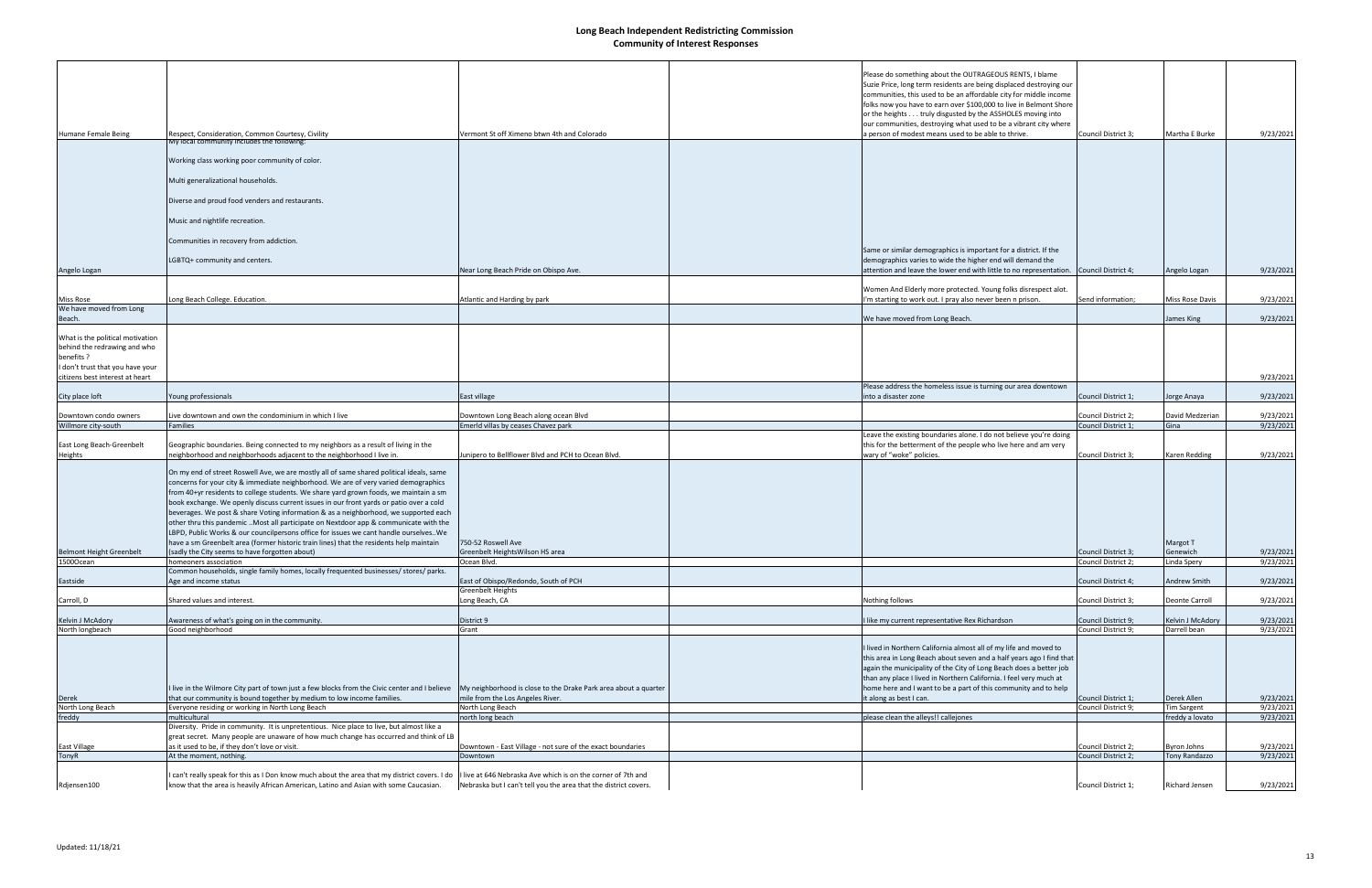|                                     |                                                                                                                                                                                      |                                                                                   | This is a difficult survey to do by phone. It was texted to me so                                                                                            |                                            |                                           |                        |
|-------------------------------------|--------------------------------------------------------------------------------------------------------------------------------------------------------------------------------------|-----------------------------------------------------------------------------------|--------------------------------------------------------------------------------------------------------------------------------------------------------------|--------------------------------------------|-------------------------------------------|------------------------|
|                                     |                                                                                                                                                                                      |                                                                                   | others may have difficulty as well. The link for the district map is                                                                                         |                                            |                                           |                        |
| Michael Despars (he/him)            | Various socio economic statuses and cultural identities.                                                                                                                             | Zaferia District                                                                  | not correct and does not show a district breakdown                                                                                                           | Council District 4;                        | <b>Michael Despars</b>                    | 9/23/2021              |
|                                     |                                                                                                                                                                                      |                                                                                   | Communication is the key! Both offered and received,                                                                                                         |                                            |                                           |                        |
|                                     | Like minded individuals who share both the benefits (bike paths) and concerns (homeless,                                                                                             |                                                                                   | neighborhood associations enhance this process without "heavy                                                                                                |                                            |                                           |                        |
| Alamitos Beach - LBGTQ<br>Veldalynn | lack of parking). And, making LB a safe and welcoming collection of communities                                                                                                      | Alamitos Beach                                                                    | lifting "                                                                                                                                                    | Council District 2;<br>Council District 9; | Douglas Emslie                            | 9/23/2021              |
|                                     |                                                                                                                                                                                      | North Long Beach (grant area) by artesia and cherry ave                           |                                                                                                                                                              |                                            | Veldalynn                                 | 9/23/2021              |
|                                     |                                                                                                                                                                                      |                                                                                   |                                                                                                                                                              |                                            |                                           |                        |
|                                     |                                                                                                                                                                                      |                                                                                   | Unfortunately, at least once a month if not more, the street                                                                                                 |                                            |                                           |                        |
|                                     |                                                                                                                                                                                      |                                                                                   | sweeper fails to pass. When it does, it speeds down the street soo                                                                                           |                                            |                                           |                        |
|                                     |                                                                                                                                                                                      |                                                                                   | fast it just pushes the dirt/trash up onto the curb. I've seen other                                                                                         |                                            |                                           |                        |
|                                     |                                                                                                                                                                                      |                                                                                   | cities where the street sweeper goes slower and it makes all the                                                                                             |                                            |                                           |                        |
|                                     |                                                                                                                                                                                      |                                                                                   | difference. Cars parked on the sidewalk and sticking out the                                                                                                 |                                            |                                           |                        |
|                                     |                                                                                                                                                                                      |                                                                                   | driveways, so when I go for walk I am the one that has to go into<br>the street to go around them. NO PARKING ENFORCEMENT! North  Don't know what district I |                                            |                                           |                        |
|                                     |                                                                                                                                                                                      |                                                                                   | Long Beach has been forgotten, yet when it comes to charging us                                                                                              | belong to (71st                            |                                           |                        |
| North Long Beach                    | North Long Beach feels forgotten.                                                                                                                                                    | 71st Way and Orange Ave.                                                          | for the less than mediocre service we get, we're charged full price.  Way/Orange Ave., N.L.B.);  Ofelia Munoz                                                |                                            |                                           | 9/23/2021              |
|                                     |                                                                                                                                                                                      | Wrigley Neighborhood- Spring to PCH, 710 fwy to Long Beach                        |                                                                                                                                                              |                                            |                                           |                        |
| Wrigley                             | Shared history of the area and regular communication                                                                                                                                 | <b>Blvd</b>                                                                       | N/A                                                                                                                                                          | Council District 7;                        | Samantha Steinel                          | 9/23/2021              |
|                                     |                                                                                                                                                                                      |                                                                                   |                                                                                                                                                              |                                            |                                           |                        |
|                                     | Desire for human rights and equality, care for the environment, the want to wear masks,<br>need to help homeless, low tolerance towards prejudice, love for our city and her beaches |                                                                                   |                                                                                                                                                              |                                            |                                           |                        |
|                                     | plus the desire to give to our community. Also, fear of drugs and addiction on the streets                                                                                           |                                                                                   |                                                                                                                                                              |                                            |                                           |                        |
|                                     | here, fear to leave home past 4 pm, fear of the increase of shootings, fear of being female                                                                                          |                                                                                   |                                                                                                                                                              |                                            |                                           |                        |
| Harleen                             | here and less able to protect myself from this dangerous neighborhood.                                                                                                               | Wilmore City, near Anaheim and 11th.                                              |                                                                                                                                                              | Council District 1;                        | <b>Bridget</b>                            | 9/23/2021              |
|                                     |                                                                                                                                                                                      | The area surrounding Jordan High school, and Houghton park all                    |                                                                                                                                                              |                                            |                                           |                        |
| Hamilton                            | Diversity, gardening                                                                                                                                                                 | the way north to Paramount.                                                       |                                                                                                                                                              | Council District 9;                        | Diana Dorwin                              | 9/23/2021              |
| SaraKGodot                          | Liberal, artsy, supportive                                                                                                                                                           | Retro Row                                                                         |                                                                                                                                                              | Council District 2;                        | Sara Kay Godot                            | 9/23/2021              |
| VeraD                               | Sense of history, sharing information in various ways, community gatherings, small<br>businesses run by local residents, respect for diversity.                                      | Downtown Long Beach                                                               | Your link to the map doesn't define the districts & was not<br>helpfulI had to search google for a district map                                              | Council District 1;                        | Vera Dunwoody                             | 9/23/2021              |
|                                     |                                                                                                                                                                                      |                                                                                   |                                                                                                                                                              |                                            |                                           |                        |
|                                     | We love our pedestrian lifestyle of living close to the beach & downtown amenities. We                                                                                               |                                                                                   | Long Beach is a very densely populated city. We deserve smaller                                                                                              |                                            |                                           |                        |
|                                     | share the sorrows of the political push for higher density urbanization that lack adequate                                                                                           | Greater Downtown, East Village Arts District. I live at 3rd & Elm,                | districts where our representatives can focus on the issues that                                                                                             |                                            |                                           |                        |
|                                     | parking & lack of cohesive public transport options in a highly parking impacted area. We                                                                                            | but we're heavily impacted by all decisions made in the DT                        | really impact each neighborhood. The east village shouldn't play                                                                                             |                                            |                                           |                        |
| Corrie D                            | are at war with our neighbors over this & city hall doesn't give a damn.                                                                                                             | planned development area.                                                         | 2nd fiddle to DT; we deserve better.                                                                                                                         | Council District 2;                        | Corrine Dolman                            | 9/23/2021              |
|                                     | A community interest that is of one type of history, value, interest, et cetera, misses the                                                                                          | Districts should be composed of an area that is contiguous, tight,                |                                                                                                                                                              |                                            |                                           |                        |
|                                     | opportunity to develop an ability to understand other points of views and lifestyles. An ICI                                                                                         | and closely associated. No long fingers spreading out and no                      |                                                                                                                                                              |                                            |                                           |                        |
| Inclusive Community Interest        | based on a defined location in Long Beach that is more closely associated to each other                                                                                              | discriminatory aspects, such as race, color, ethnicity, wealth,                   | I would like to be involved in providing my service in creating                                                                                              |                                            |                                           |                        |
| ("ICI")                             | will make conversations and meetings more accessible.                                                                                                                                | poverty, language et cetera.                                                      | districts that are fair and diverse within the district itself.                                                                                              | Council District 2;                        | Peter Paul Mendel                         | 9/23/2021              |
|                                     | Long Beach has been my home for many years and the main concern is increase crime and                                                                                                |                                                                                   |                                                                                                                                                              |                                            |                                           |                        |
| .Beltran                            | homeless communities                                                                                                                                                                 | Rose park                                                                         |                                                                                                                                                              | Council District 2;                        | Christina Beltran                         | 9/23/2021              |
| Greta                               | Diversity, multiculturalism and city life<br>The downtown community is bound by the diverse professionals that live in area. The                                                     | Downtown Long Beach                                                               |                                                                                                                                                              | Council District 2;                        | Greta Sievert                             | 9/23/2021              |
| Charles                             | events                                                                                                                                                                               | South of 7th street between magnolia and Long Beach blvd                          |                                                                                                                                                              | Council District 1;                        | Charles Hart                              | 9/23/2021              |
| <b>East Village Arts</b>            | We are artists actors and musicians                                                                                                                                                  | Dtlb east village                                                                 | Need to encourage more artists and leas gentrifiers                                                                                                          | Council District 2;                        | Diana burbano                             | 9/23/2021              |
| Davelb                              | The diversity of race and sexual orientation.                                                                                                                                        | Acrose the street from Bixby park.                                                | Get rid of homeless.                                                                                                                                         |                                            | David straus                              | 9/23/2021              |
|                                     |                                                                                                                                                                                      | 4th street between Maine and Daisy. Smells of dog crap. Too                       |                                                                                                                                                              |                                            |                                           |                        |
|                                     |                                                                                                                                                                                      | many low lifers among us decent. Car spin outs and gun fire. Too                  |                                                                                                                                                              |                                            |                                           |                        |
| Pam<br>Rube                         | Dog poop and idiot race drivers. Garbage. Rent too high. NO PARKING<br>Love of education                                                                                             | high rent with no parking. Fix this crap.<br>Between Community Hospital and CSULB | Clean up this filthy place                                                                                                                                   | Council District 4;                        | Pamela Hagedorn<br><b>Faith Gronquist</b> | 9/23/2021<br>9/23/2021 |
|                                     | Our community, Wrigley, is defined by our boundaries. We feel a sense of community                                                                                                   |                                                                                   |                                                                                                                                                              |                                            |                                           |                        |
|                                     | from PCH all the way up from to north of Wardlow. There are quite a few Wrigley social                                                                                               |                                                                                   |                                                                                                                                                              |                                            |                                           |                        |
|                                     | media groups and a lot of the community can be seen across the entire swath of the                                                                                                   |                                                                                   |                                                                                                                                                              |                                            |                                           |                        |
| Justin Simon                        | Wrigley designation.                                                                                                                                                                 | PCH to Wrigley Heights, Long Beach Blvd to the 710.                               |                                                                                                                                                              | Council District 7;                        | Justin Simon                              | 9/23/2021              |
| Seaside                             | Diversity                                                                                                                                                                            | Willmore                                                                          |                                                                                                                                                              | Council District 1;                        | Elizabeth sweet                           | 9/23/2021              |
|                                     | this area has more in common with lakewood than with the rest of District 9 and is the                                                                                               |                                                                                   |                                                                                                                                                              |                                            |                                           |                        |
|                                     | highest income per capita of this district. we feel alienated over here and disconnected                                                                                             | we are single family homes along the Downey Ave corridor                          |                                                                                                                                                              |                                            |                                           |                        |
|                                     | from the city and shop and frequent more businesses in lakewood. we get almost no                                                                                                    | between Artesia blvd and South St. most of these homes were                       |                                                                                                                                                              |                                            |                                           |                        |
| Downey Ave/Ramona Park/St           | services median grass is brown and dying streets haven't been repaired in decades. we                                                                                                | track built and borders cities Bellflower and Lakewood.                           |                                                                                                                                                              |                                            |                                           |                        |
| Francis Neighborhood                | are subjected to high traffic from the surrounding commercial areas.                                                                                                                 | https://goo.gl/maps/xdu6bNroW3oPvp1P7                                             |                                                                                                                                                              | Council District 9;                        | melissa                                   | 9/23/2021              |
| District 5 resident                 | Suburban R-1 community with continuity of homes, diversity of residents                                                                                                              | The current District 5 boundaries                                                 | Keep as close to existing as possible                                                                                                                        | Council District 5;                        | Joe Marrs                                 | 9/23/2021              |
|                                     |                                                                                                                                                                                      |                                                                                   |                                                                                                                                                              |                                            |                                           |                        |
| Lakewood Village                    | Quiet. Private                                                                                                                                                                       | <b>Carson and Bellflower</b>                                                      | That attachment for map was useless to determine my district.<br>Stacy Mungo is my representative and she has done fine.                                     |                                            | Mark Greenwald                            | 9/23/2021              |
|                                     |                                                                                                                                                                                      |                                                                                   |                                                                                                                                                              |                                            |                                           |                        |
|                                     |                                                                                                                                                                                      |                                                                                   | Have ViceMayor Rex Richardson call me at (562) 743-0884 or else                                                                                              |                                            |                                           |                        |
|                                     | Mayor Robert Garcia and ViceMayor RexRichardson are incompetent City Politicians in                                                                                                  | District 9 is horrible with Sex Trafficking, illegal Car racing, and              | next year's 2022 Long Beach elections, I'll be voting for                                                                                                    |                                            |                                           |                        |
|                                     | LongBeach.                                                                                                                                                                           | crimes. Not ENOUGH POLICE Security or Patrolling. If LBPOLICE                     | Republican Party.                                                                                                                                            |                                            |                                           |                        |
|                                     |                                                                                                                                                                                      | doesn't have enough manpower, Please have the SHERIFFS                            | BTW, Mayor Bob Foster and ViceMayor Val Lerch were better City                                                                                               |                                            |                                           |                        |
| Edward                              | I HOPE BobFoster and ValLerch return as MAYOR/VICEMAYOR 2022!                                                                                                                        | Officers patrol our district 9!!!!                                                | of Long Beach Politicians. I hope BobFoster comes BACK!                                                                                                      | Council District 9;                        | <b>Edward Sarinana</b>                    | 9/23/2021              |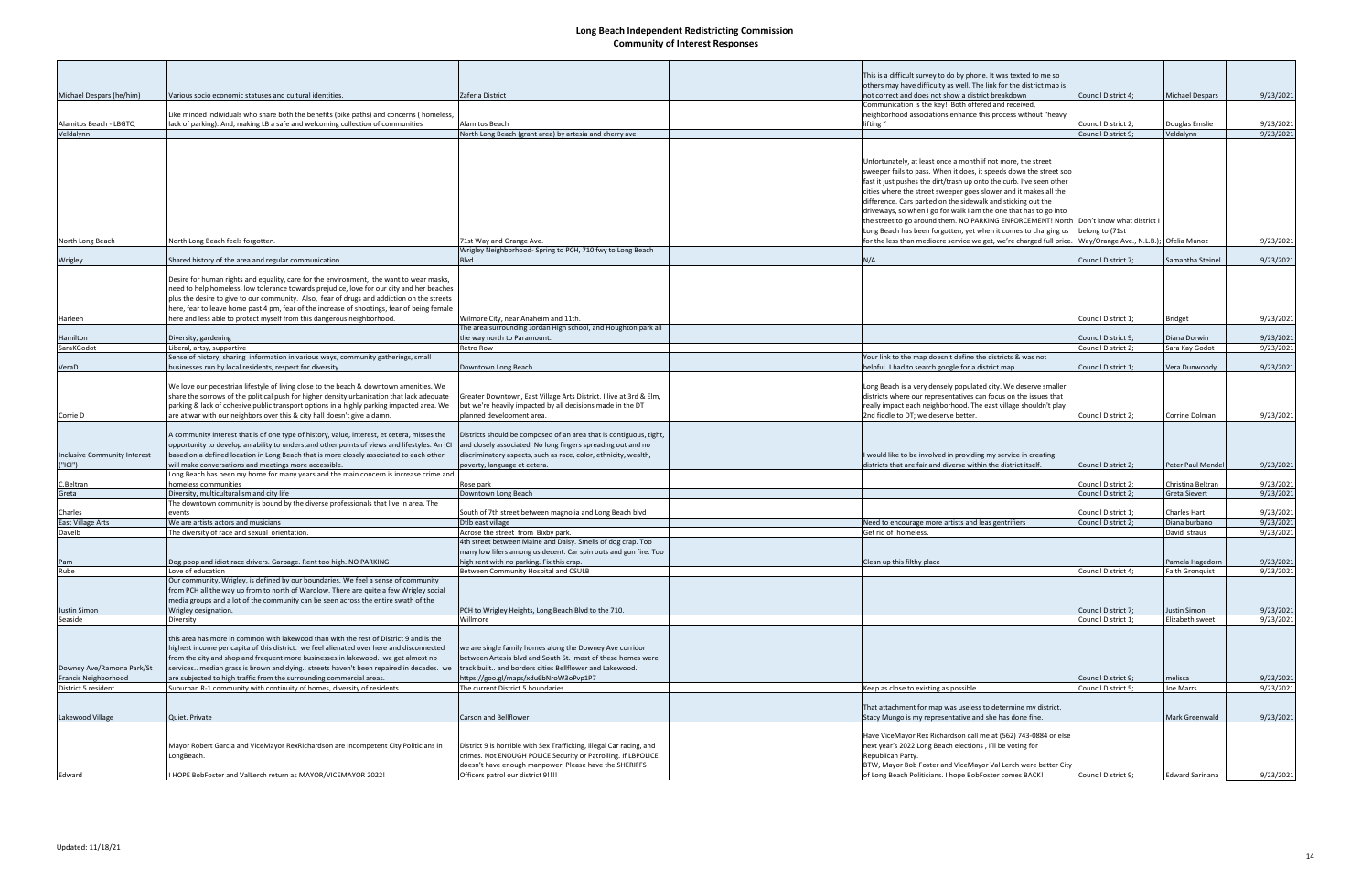|                      | West long beach has always had its share of controversy we have low income families and                                                                                                                                                                                                                                                                                                                                                                                                                                                                                                                           |                                                                 |                                                                                                                                                                                                                                                                                                                |                            |                          |           |
|----------------------|-------------------------------------------------------------------------------------------------------------------------------------------------------------------------------------------------------------------------------------------------------------------------------------------------------------------------------------------------------------------------------------------------------------------------------------------------------------------------------------------------------------------------------------------------------------------------------------------------------------------|-----------------------------------------------------------------|----------------------------------------------------------------------------------------------------------------------------------------------------------------------------------------------------------------------------------------------------------------------------------------------------------------|----------------------------|--------------------------|-----------|
|                      | our homelessness seems to be growing at a alarming rste with all the motor home taking                                                                                                                                                                                                                                                                                                                                                                                                                                                                                                                            |                                                                 |                                                                                                                                                                                                                                                                                                                |                            |                          |           |
|                      | most of our parking and polluting the streets and sidewalks with junk and making it                                                                                                                                                                                                                                                                                                                                                                                                                                                                                                                               | West long beach I work at snugtop on harbor ave and pacific     |                                                                                                                                                                                                                                                                                                                |                            |                          |           |
| Buzznguy             | unsafe for moms children and especially teens to walk bye afrer school.                                                                                                                                                                                                                                                                                                                                                                                                                                                                                                                                           | coast hwy and live on caspian ave.                              |                                                                                                                                                                                                                                                                                                                | Council District 6;        | Luis                     | 9/23/2021 |
| Tanya Marshall       | Diverse community                                                                                                                                                                                                                                                                                                                                                                                                                                                                                                                                                                                                 | Wrigley Neighborhood                                            |                                                                                                                                                                                                                                                                                                                | Council District 1;        | Tanya Marshall           | 9/23/2021 |
| Young professionals  | A need for affordable housing, close access to retail and services, parking!!                                                                                                                                                                                                                                                                                                                                                                                                                                                                                                                                     | Alamitos Beach                                                  |                                                                                                                                                                                                                                                                                                                | Council District 2;        | Denise                   | 9/23/2021 |
| Denise's community   |                                                                                                                                                                                                                                                                                                                                                                                                                                                                                                                                                                                                                   |                                                                 |                                                                                                                                                                                                                                                                                                                | Council District 1;        | Stringfellow             | 9/23/2021 |
|                      |                                                                                                                                                                                                                                                                                                                                                                                                                                                                                                                                                                                                                   |                                                                 | feel like more than half of the district boundary lines encompass                                                                                                                                                                                                                                              |                            |                          |           |
|                      |                                                                                                                                                                                                                                                                                                                                                                                                                                                                                                                                                                                                                   |                                                                 | large areas of Long Beach port were very few people actually live                                                                                                                                                                                                                                              |                            |                          |           |
|                      |                                                                                                                                                                                                                                                                                                                                                                                                                                                                                                                                                                                                                   | Ocean Boulevard arts District the aquarium                      | it's unrelated to the issues of people who live in downtown Long                                                                                                                                                                                                                                               |                            |                          |           |
| Carmine              | Creative community coastal community gay community                                                                                                                                                                                                                                                                                                                                                                                                                                                                                                                                                                |                                                                 | Beach                                                                                                                                                                                                                                                                                                          | <b>Council District 2:</b> | Carmine Scotch           | 9/23/2021 |
| Westside             | Diversity                                                                                                                                                                                                                                                                                                                                                                                                                                                                                                                                                                                                         | Silverado Park                                                  | Have lived here 39yrs, have seen improvements.                                                                                                                                                                                                                                                                 | Council District 7;        | Arnold Petrie            | 9/23/2021 |
| rickwimmer@yahoo.com | The older homes                                                                                                                                                                                                                                                                                                                                                                                                                                                                                                                                                                                                   | Theresa street                                                  | never hear from my city Council person for district 2.                                                                                                                                                                                                                                                         | Council District 2;        | <b>Rick Wimmer</b>       | 9/23/2021 |
|                      |                                                                                                                                                                                                                                                                                                                                                                                                                                                                                                                                                                                                                   |                                                                 | would like to see road quality, side wall quality, and other                                                                                                                                                                                                                                                   |                            |                          |           |
|                      |                                                                                                                                                                                                                                                                                                                                                                                                                                                                                                                                                                                                                   |                                                                 | publicly used structures to receive equitable improvements                                                                                                                                                                                                                                                     |                            |                          |           |
|                      |                                                                                                                                                                                                                                                                                                                                                                                                                                                                                                                                                                                                                   |                                                                 | throughout the city. There are clear disparities, in terms of such                                                                                                                                                                                                                                             |                            |                          |           |
|                      |                                                                                                                                                                                                                                                                                                                                                                                                                                                                                                                                                                                                                   |                                                                 | structures, throughout the city that I would like to see addressed                                                                                                                                                                                                                                             |                            |                          |           |
| Zefaria              | Schools, roads, public safety, restaurants, businesses, ordinances.                                                                                                                                                                                                                                                                                                                                                                                                                                                                                                                                               | Orizaba Park                                                    | very soon.<br>Businesses have suffered enough and this city has done nothing to                                                                                                                                                                                                                                | Council District 4;        | Baron Barrera            | 9/23/2021 |
|                      |                                                                                                                                                                                                                                                                                                                                                                                                                                                                                                                                                                                                                   |                                                                 | lift them up, support them and by continuing these restrictions                                                                                                                                                                                                                                                |                            |                          |           |
|                      |                                                                                                                                                                                                                                                                                                                                                                                                                                                                                                                                                                                                                   |                                                                 | more will leave, close and we will have a shell of a city left. Pine                                                                                                                                                                                                                                           |                            |                          |           |
|                      |                                                                                                                                                                                                                                                                                                                                                                                                                                                                                                                                                                                                                   |                                                                 | Street has already gone south really quickly- downtown is no                                                                                                                                                                                                                                                   |                            |                          |           |
| Anne                 | A diverse neighborhood that is FREE from restrictions, discriminations and tyranny.                                                                                                                                                                                                                                                                                                                                                                                                                                                                                                                               | 4th Street Arts District                                        | longer an attraction.                                                                                                                                                                                                                                                                                          | Council District 3;        | Anne                     | 9/23/2021 |
|                      |                                                                                                                                                                                                                                                                                                                                                                                                                                                                                                                                                                                                                   | Belmont heights. East of Redondo. South of 4th. west of ximino. |                                                                                                                                                                                                                                                                                                                |                            |                          |           |
| Dee                  | We are a socially liberal section of Long Beach. R1 zoning. Parking rules.                                                                                                                                                                                                                                                                                                                                                                                                                                                                                                                                        | North of 3rd                                                    | Don't mix us into areas that have different housing ideas                                                                                                                                                                                                                                                      | Council District 3;        | Diane                    | 9/23/2021 |
| Julie                | The community has changed since moving here in 1990. Too much traffic, helicopter and<br>plane noise, homeless campers and tents bringing property value down, and lawlessness.<br>Renee Rois and a few others in the neighborhood try to get people to work together but<br>now a day people just could care less. We need our Street resurfaced for years The trees<br>and roots make a mess every day. It takes an act of God to get rid of one North Long<br>Beach is huge so why can't they have better streets. Traffic engineers just make things<br>worse on my street. Do what ever you'll do it anyway. | Longwood                                                        |                                                                                                                                                                                                                                                                                                                | Council District 5;        | Julie Gobert             | 9/23/2021 |
|                      | The organic community gardens. The ability to practice permaculture, and teach, practice<br>horticulture, small, intensive farming, and provide a safe place for families to spend time,<br>children to play, learn, and feed each other.                                                                                                                                                                                                                                                                                                                                                                         |                                                                 |                                                                                                                                                                                                                                                                                                                |                            |                          |           |
|                      | A widespread system of free lending libraries, one which our family coordinates.<br>Keeping the neighborhood walkable, monitoring, and controlling traffic speeds to ensure<br>safety.                                                                                                                                                                                                                                                                                                                                                                                                                            |                                                                 |                                                                                                                                                                                                                                                                                                                |                            |                          |           |
| John W               | Maintaining appearance of gardens, tending them to make a pleasing aesthetic<br>neighborhood.                                                                                                                                                                                                                                                                                                                                                                                                                                                                                                                     | Alamitos heights neighborhood.                                  | What is the point of this? The arbitrary lines connect different<br>people from same areas? Our gardens are out of our district.                                                                                                                                                                               | Council District 2;        | John Walker              | 9/23/2021 |
|                      | This area is economically, socially and racially diverse, so there are various communities<br>within the community. The political process among the residents of this area is largely<br>opaque.  Perhaps the downtown businesses have more influence (which is problematic)                                                                                                                                                                                                                                                                                                                                      | <b>DTLB East Village</b>                                        |                                                                                                                                                                                                                                                                                                                | Council District 1;        |                          | 9/23/2021 |
| <b>East Village</b>  |                                                                                                                                                                                                                                                                                                                                                                                                                                                                                                                                                                                                                   | Boundaries: Alamitos Ave to the west, 7th Street to the north,  |                                                                                                                                                                                                                                                                                                                |                            | Gregg Cohan              |           |
|                      | Proximity to the beach, separation from Downtown, distinct shopping/dining district                                                                                                                                                                                                                                                                                                                                                                                                                                                                                                                               | Junipero Ave to the East. The Pacific Ocean is the southern     |                                                                                                                                                                                                                                                                                                                |                            |                          |           |
| Alamitos Beach       | (Retro Row)                                                                                                                                                                                                                                                                                                                                                                                                                                                                                                                                                                                                       | border.                                                         |                                                                                                                                                                                                                                                                                                                | Council District 2;        | Nigel Lifsey             | 9/23/2021 |
|                      |                                                                                                                                                                                                                                                                                                                                                                                                                                                                                                                                                                                                                   |                                                                 |                                                                                                                                                                                                                                                                                                                |                            |                          |           |
| Shirley              | New houses and low taxes                                                                                                                                                                                                                                                                                                                                                                                                                                                                                                                                                                                          | School Garfield elementary school                               | No thanks                                                                                                                                                                                                                                                                                                      | Council District 6;        | <b>Shirley Tolentino</b> | 9/23/2021 |
| LBell                | Sharing values, common income equality, preserving our history in the community                                                                                                                                                                                                                                                                                                                                                                                                                                                                                                                                   | The bluff, retro row, the neighborhood library                  | It is incredibly discouraging to love this city so much, work in the<br>heart of downtown, and watch as the housing being built around<br>me will forever be out of my price range. This city is built on<br>inclusion and acceptance, but now those who make this city<br>function can't afford to live here. | Council District 2;        | Lindsay                  | 9/23/2021 |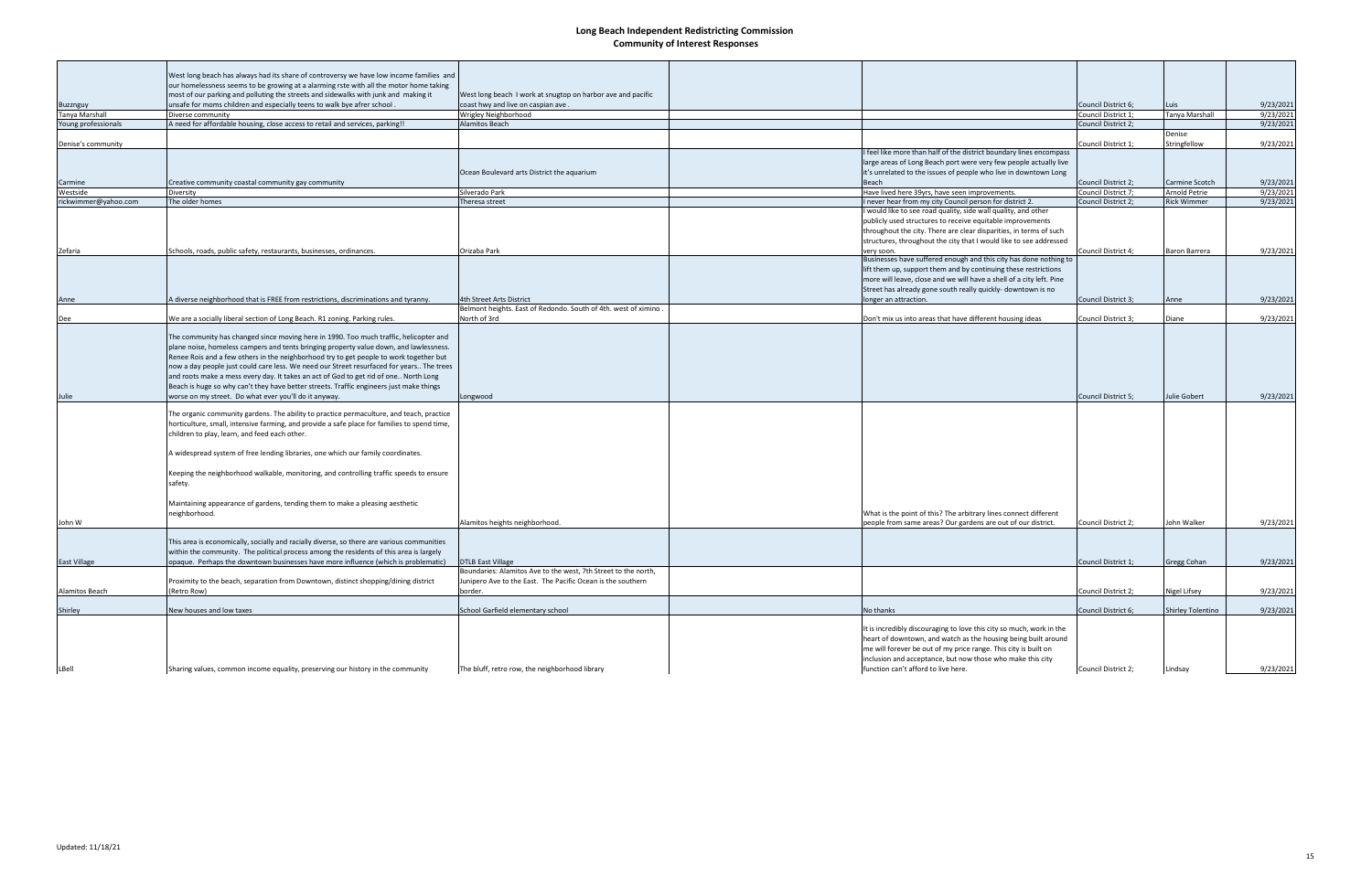|                                              |                                                                                                                                                         |                                                                    | No district numbers are coming up on the map. Our district has a new councilwoman who replaced                                                                                                              |                                                |                                      |                        |
|----------------------------------------------|---------------------------------------------------------------------------------------------------------------------------------------------------------|--------------------------------------------------------------------|-------------------------------------------------------------------------------------------------------------------------------------------------------------------------------------------------------------|------------------------------------------------|--------------------------------------|------------------------|
|                                              |                                                                                                                                                         |                                                                    | Councilman Fox.<br>We are very upset about the declining quality of life in Long Beach and have begun looking for a                                                                                         |                                                |                                      |                        |
|                                              |                                                                                                                                                         |                                                                    | different city/area to live in. The noise level has easily doubled since we moved in eight years ago,                                                                                                       |                                                |                                      |                        |
|                                              |                                                                                                                                                         |                                                                    | especially since pandemic began and motorcyclists and drivers actually race on our stretch of Ocean<br>Blvd, especially after midnight. We no longer see police cars checking speeding etc nor electronic   |                                                |                                      |                        |
|                                              |                                                                                                                                                         |                                                                    | signs warning that noise levels are monitored. Since we moved here there have been four fatalities                                                                                                          |                                                |                                      |                        |
|                                              |                                                                                                                                                         |                                                                    | beneath our kitchen window from car crashes and pedestrians killed IN the crosswalk. The noise of<br>un-muffled motorcycles and modified cars constantly sets off multiple car alarms day and night. We     |                                                |                                      |                        |
|                                              |                                                                                                                                                         |                                                                    | have looked into replacing our double-glazed windows and sliding doors with TRIPLE-glazed but<br>that's in excess of \$10k. Gritty dirt covers every horizontal surface and balconies must be hosed off     |                                                |                                      |                        |
|                                              |                                                                                                                                                         |                                                                    | daily. Re: the harbor: little oily brown blobs appear on our windows, balconies, railings, etc.                                                                                                             |                                                |                                      |                        |
|                                              |                                                                                                                                                         |                                                                    | presumably coming from the trucks and ships in harbor. My mild asthma has deteriorated into COPD<br>since moving here and we have to run AC constantly to filter the air. The view of the water which       |                                                |                                      |                        |
|                                              |                                                                                                                                                         |                                                                    | largely prompted our moving here is now a view of filthy cargo ships, "parked" from this side of the                                                                                                        |                                                |                                      |                        |
|                                              |                                                                                                                                                         |                                                                    | breakwater to far into the distance, well beyond the breakwater. We do hear of the mayor's great<br>pride in the increased ship traffic using our harbor and the \$500k+ in taxes and fees that are         |                                                |                                      |                        |
|                                              |                                                                                                                                                         |                                                                    | enerated. Homeless people sleep in our bushes, using the planters as toilets and cutting the wires<br>linked to landscaping lights to access the sockets to charge cellphones (how is that even possible?). |                                                |                                      |                        |
|                                              |                                                                                                                                                         |                                                                    | We are regularly burglarized despite consultations with LBPD and alterations to our walls and gates,                                                                                                        |                                                |                                      |                        |
|                                              | Each other's families, quality of life (lack thereof) in our area on beach (Alamitos                                                                    |                                                                    | ameras and alarms. Yes, we do employ Nordic security guards. I believe four units in our building<br>have been sold in the past two weeks and more are being put on the market. More and more of our        |                                                |                                      |                        |
| E. Ocean Blyd mid-rise                       | Beach/Bay?), maintenance of building and grounds.                                                                                                       | 1500 E. Ocean Blvd                                                 | residents are just f-king exhausted and fed up with life in Long Beach. Mayor Garcia seems oblivious<br>o our problems, judging by his proud emails about issues and achievements that don't apply to us.   |                                                | Lesley Donovan                       | 9/23/2021              |
|                                              | currently reside in the rose park district 10th and Redondo, this community needs                                                                       |                                                                    |                                                                                                                                                                                                             |                                                |                                      |                        |
|                                              | guidance, residential and business development and major improvements, concerns with                                                                    |                                                                    |                                                                                                                                                                                                             |                                                |                                      |                        |
|                                              | environmental hazards, racial equality and most of all structural redevelopment with                                                                    |                                                                    |                                                                                                                                                                                                             |                                                |                                      |                        |
|                                              | homes and business a beautifulcation program and infrastructure improvement and                                                                         | ROSE PARK DISTRICT 10TH REDONDO NEEDS REDEVELOPMENT                |                                                                                                                                                                                                             |                                                |                                      |                        |
| Ms. Taylor                                   | development.                                                                                                                                            | AND INFRASTRUCTURE IMPROVEMENTS                                    |                                                                                                                                                                                                             | Rose park 10th Redondo; Trina taylor           |                                      | 9/23/2021              |
|                                              | Very Happy with my Councilman Rex Richardson. He has made "Uptown" a priority and                                                                       |                                                                    |                                                                                                                                                                                                             |                                                |                                      |                        |
|                                              | made some great improvements in the district. Looking forward to continuing to see the                                                                  |                                                                    | As a homeowner in our great city, I don't want to be forced into                                                                                                                                            |                                                |                                      |                        |
| District 9                                   | future of our district under his leadership                                                                                                             | It's called Grant. I'm off of South and Walnut Ave                 | District 8. District 9 needs to stay intact the way it is drawn now.                                                                                                                                        | Council District 9;                            | Richard Brown                        | 9/23/2021              |
| Downtown                                     | Living in urbanized/commercial area with high density residences                                                                                        | Approximately south of W 7th Street and west of Alamitos<br>Avenue |                                                                                                                                                                                                             | Council District 2;                            | Brandon Carr                         | 9/23/2021              |
|                                              | Local events, promotions and initiatives to foster small businesses and bring the                                                                       |                                                                    |                                                                                                                                                                                                             |                                                |                                      |                        |
| K Stew                                       | community together. (e.g. 4th Fridays on 4th Street, WOBA Grants)                                                                                       | Cambodia Town                                                      |                                                                                                                                                                                                             | Council District 4;                            | <b>Keath Stewart</b>                 | 9/23/2021              |
| East Village                                 | Money                                                                                                                                                   | Linden/Broadway                                                    | Send money                                                                                                                                                                                                  | Council District 2;                            | Douglas Wraver                       | 9/23/2021              |
|                                              |                                                                                                                                                         |                                                                    | The Wrigley Association Board prefers to be represented by 2                                                                                                                                                | Council District 6; Council                    |                                      |                        |
| Wrigley                                      | History, Architectural character, Retail districts                                                                                                      | Long Beach Blvd. PCH, LA River, Wardlow                            | council members.                                                                                                                                                                                            | District 7;                                    | Alan Burks                           | 9/23/2021              |
|                                              |                                                                                                                                                         |                                                                    | Community of interest is way too vague a term. Who is running                                                                                                                                               |                                                |                                      |                        |
|                                              |                                                                                                                                                         |                                                                    | this thing? Hire an organizational psychologist.<br>I was a 25 year resident, just moved out of state for more                                                                                              | Your map was useless.<br>Recently moved out of |                                      |                        |
| Equality                                     | Family friendly, home owners and long term renters, liberal, accepting                                                                                  | Zaferia                                                            | affordable living.                                                                                                                                                                                          | state;                                         | Callista Lee                         | 9/23/2021              |
| <b>Alamitos Beach</b>                        | Diversity                                                                                                                                               | Ocean/Downtown LB                                                  | Our city is dirty. The trash is breaking my heart.                                                                                                                                                          | Council District 2;                            | Jean Fieler                          | 9/23/2021              |
| Juan                                         | I don't know                                                                                                                                            | I'm not sure, but north Long Beach                                 |                                                                                                                                                                                                             | Council District 5;                            | Juan Gonzalez                        | 9/23/2021              |
|                                              |                                                                                                                                                         |                                                                    |                                                                                                                                                                                                             |                                                |                                      |                        |
|                                              |                                                                                                                                                         |                                                                    | Our neighborhood is interested in whatever makes our                                                                                                                                                        |                                                |                                      |                        |
|                                              |                                                                                                                                                         |                                                                    | neighborhood safer, cleaner and putting more regulations on                                                                                                                                                 |                                                |                                      |                        |
| <b>Alamitos Beach</b>                        | The interest in improving the neighborhood and keep it clean and safe.                                                                                  | cherry avenue near third st.                                       | property owners to maintain thier properties accordingly                                                                                                                                                    | Council District 2;                            | Albert Giannelli                     | 9/23/2021              |
|                                              |                                                                                                                                                         |                                                                    |                                                                                                                                                                                                             |                                                |                                      |                        |
|                                              |                                                                                                                                                         |                                                                    |                                                                                                                                                                                                             |                                                |                                      |                        |
|                                              |                                                                                                                                                         |                                                                    |                                                                                                                                                                                                             |                                                |                                      |                        |
|                                              |                                                                                                                                                         |                                                                    |                                                                                                                                                                                                             |                                                |                                      |                        |
|                                              |                                                                                                                                                         |                                                                    |                                                                                                                                                                                                             |                                                |                                      |                        |
|                                              |                                                                                                                                                         |                                                                    | please add more police patrols in my neighborhood. there are a                                                                                                                                              |                                                |                                      |                        |
|                                              | my committee is crime ridden                                                                                                                            |                                                                    | lot of drug addics and homeless around here. maybe we need                                                                                                                                                  | Council District 1;                            | Nichole                              | 9/23/2021              |
| Eastside LBC                                 |                                                                                                                                                         | in the Washington neighborhood                                     | more drug rehabs                                                                                                                                                                                            |                                                |                                      |                        |
| April                                        | We just try to look out for each other versus the multitude of criminals in the area.                                                                   | 7th-8th/Pacific Ave                                                | Do something about the homeless/criminals, please.                                                                                                                                                          | Council District 1;                            | April Spurlock                       | 9/23/2021              |
|                                              |                                                                                                                                                         |                                                                    |                                                                                                                                                                                                             |                                                | Stephen                              |                        |
| Long Beach                                   | Values                                                                                                                                                  | 1230 East Ocean Blvd                                               |                                                                                                                                                                                                             | Council District 1;                            | Hessenauer                           | 9/23/2021              |
|                                              |                                                                                                                                                         |                                                                    |                                                                                                                                                                                                             |                                                |                                      |                        |
|                                              |                                                                                                                                                         |                                                                    |                                                                                                                                                                                                             |                                                |                                      |                        |
|                                              |                                                                                                                                                         |                                                                    |                                                                                                                                                                                                             |                                                |                                      |                        |
|                                              |                                                                                                                                                         |                                                                    |                                                                                                                                                                                                             |                                                |                                      |                        |
|                                              |                                                                                                                                                         |                                                                    |                                                                                                                                                                                                             |                                                |                                      |                        |
|                                              |                                                                                                                                                         |                                                                    |                                                                                                                                                                                                             |                                                |                                      |                        |
|                                              |                                                                                                                                                         |                                                                    |                                                                                                                                                                                                             |                                                |                                      |                        |
|                                              |                                                                                                                                                         |                                                                    |                                                                                                                                                                                                             |                                                |                                      |                        |
|                                              |                                                                                                                                                         |                                                                    |                                                                                                                                                                                                             |                                                |                                      |                        |
|                                              |                                                                                                                                                         |                                                                    |                                                                                                                                                                                                             |                                                |                                      |                        |
|                                              | Walkability, 15 minute city, community events and festivals (farmers markets, community  Pacific Ave and 6th street and the area surrounding it in DTLA |                                                                    |                                                                                                                                                                                                             |                                                |                                      |                        |
| Downtown Long Beach<br>East Side Long Beach- | cleanups, etc.), placemaking art (ex. murals)<br>Mostly made up of Hispanics, African Americans, Cambodians                                             | and towards the 710<br>Orange/ Alamitos/ Gundry/ PCH               |                                                                                                                                                                                                             | Council District 1;<br>Council District 6;     | Ryan Wolfe<br><b>Desiree Tessier</b> | 9/23/2021<br>9/23/2021 |
|                                              | Walkability to bars, shops, and restaurants— impact of downtown events on traffic,                                                                      |                                                                    |                                                                                                                                                                                                             |                                                |                                      |                        |
|                                              | accessibility of local businesses ocean views and development needs for the downtown                                                                    |                                                                    |                                                                                                                                                                                                             |                                                |                                      |                        |
| Downtown Long Beach                          | area.                                                                                                                                                   | Long Beach west of Linden, east of Magnolia, south of 4th          | Thanks for this chance to engage with city government                                                                                                                                                       | Council District 2;                            | Ida Drury                            | 9/23/2021              |
|                                              |                                                                                                                                                         |                                                                    |                                                                                                                                                                                                             |                                                |                                      |                        |
|                                              | There is no sense of community here- we're not within any of the historic districts nor                                                                 | Between rose park to the east, Alamitos beach to the south,        |                                                                                                                                                                                                             |                                                |                                      |                        |
|                                              | "named" neighborhood- lots of renters - no parking- trash and dog shit all over- speeding                                                               | Hellman/ craftsman village to the west and Cambodia Town to        |                                                                                                                                                                                                             |                                                |                                      |                        |
| JVG3                                         | cars, loud exhaust, booming bass at all hours and homeless everywhere                                                                                   | the north                                                          |                                                                                                                                                                                                             | Council District 2;                            | John Gallagher                       | 9/23/2021              |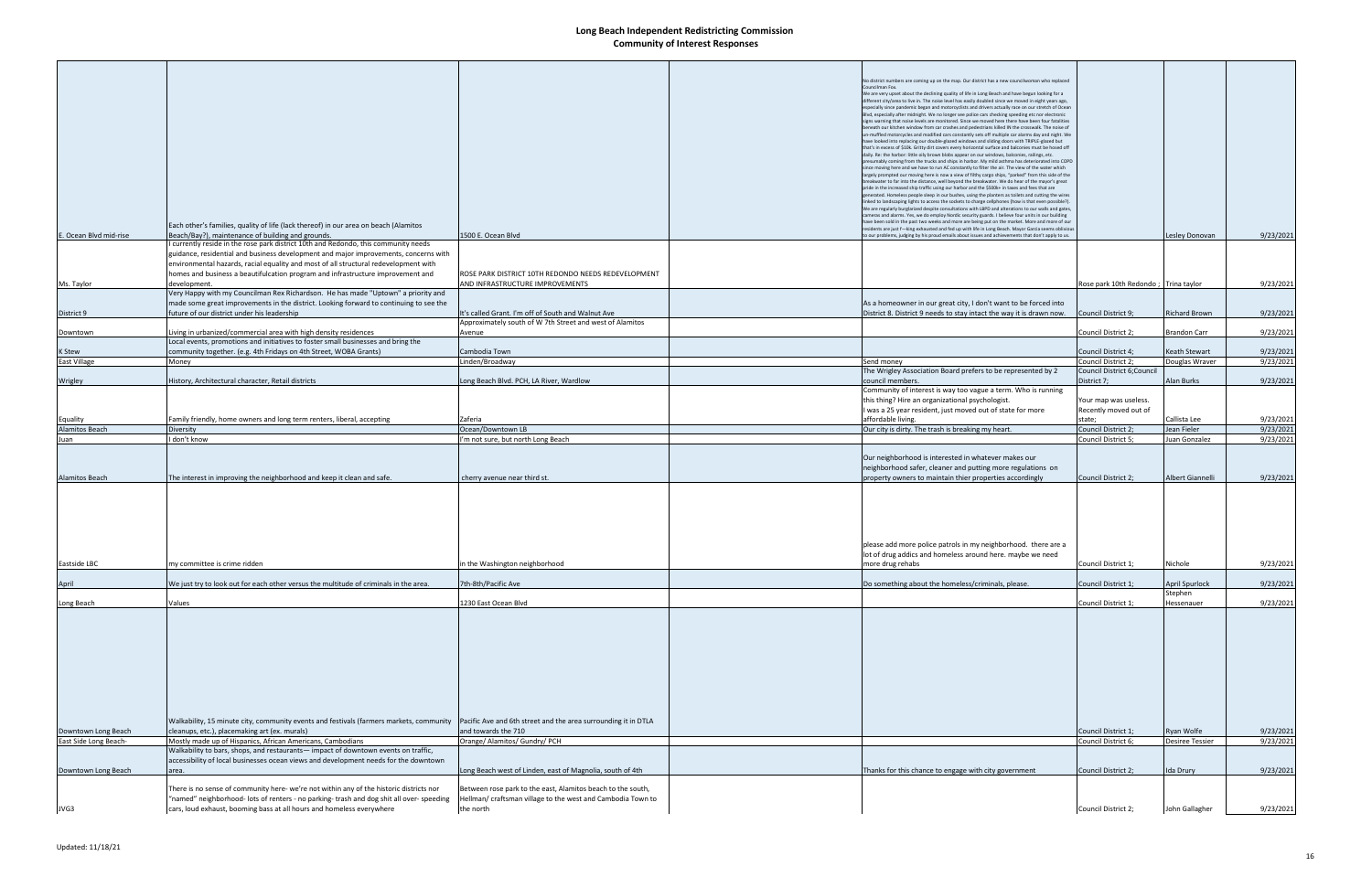|                                    |                                                                                             | Atlantic ave (I live at 401 elm st which is considered north Long  |                                                                        |                     |                         |           |
|------------------------------------|---------------------------------------------------------------------------------------------|--------------------------------------------------------------------|------------------------------------------------------------------------|---------------------|-------------------------|-----------|
| North Bixby Knolls                 | <b>Bixby knolls</b>                                                                         | Beach but it's definitely more connected to bixby knolls)          |                                                                        |                     | <b>Marci Flores</b>     | 9/23/2021 |
| Jane Doe                           | I don't identity nor agree with liberal ideology.                                           | Orange and South Street                                            | No more illegals please we have too many already !                     | Council District 8; | Melody Lavorin          | 9/23/2021 |
|                                    |                                                                                             |                                                                    |                                                                        |                     |                         |           |
|                                    |                                                                                             |                                                                    | District 2 currently covers a very diverse area from downtown all      |                     |                         |           |
|                                    |                                                                                             |                                                                    | the way to 10th & Redondo. Those are two completely different          |                     |                         |           |
|                                    |                                                                                             |                                                                    | areas of the city with very different needs. After last year, there is |                     |                         |           |
|                                    |                                                                                             |                                                                    |                                                                        |                     |                         |           |
|                                    |                                                                                             |                                                                    | a lot of attention that's needed to get downtown back to what it       |                     |                         |           |
|                                    |                                                                                             |                                                                    | was pre-pandemic. I'd like to be in a district where the council       |                     |                         |           |
|                                    |                                                                                             |                                                                    | member can focus fully on these issues and not one that's spread       |                     |                         |           |
| Amy                                | The shared experience of living in a downtown environment.                                  | <b>East Village</b>                                                | thin with such varying neighborhoods.                                  | Council District 2: | <b>Amy Stock</b>        | 9/23/2021 |
|                                    |                                                                                             |                                                                    | The Wrigley will NOT improve or benefit from redistricting if Suely    |                     |                         |           |
|                                    |                                                                                             |                                                                    | Saro loses her portion of the neighborhood. Yes it would be nice       |                     |                         |           |
|                                    |                                                                                             |                                                                    | to all fall under one representative but that means nothing if we      |                     |                         |           |
|                                    | Absolutely the drive and potential to improve our beautiful and historic neighborhood and   |                                                                    | lose the one representative currently in the middle of action plans    |                     |                         |           |
| Wrigley                            | make a name for ourselves along Pacific Ave and Willow.                                     | South Wrigley: Pacific Ave to the 710 Freeway and PCH to Willow.   | for this neighborhood.                                                 | Council District 6; | Nicolas Gracin          | 9/23/2021 |
|                                    | Insuring that the interests of the residents of Ocean Blvd are heard and considered in the  |                                                                    |                                                                        |                     |                         |           |
| Ocean Blvd Residents               | city's plans.                                                                               | Ocean Blvd. from the bridge to Bixby Park.                         |                                                                        | Council District 1; | Sandra Stanton          | 9/23/2021 |
| Alamitos Heights                   | Pride of ownership. Neighbors. Location in Long Beach. Colorado Lagoon.                     | <b>Alamitos Heights</b>                                            |                                                                        | Council District 3; | Thomas Curwen           | 9/23/2021 |
| Alamitos heights resident          | Quiet family friendly neighborhood                                                          | Alamitos heights                                                   |                                                                        | Council District 3; | Aaron Holloway          | 9/23/2021 |
|                                    | Looking out for each other                                                                  | Long Beach                                                         |                                                                        |                     | Allison Holman          | 9/23/2021 |
| Allison                            | Shared religious beliefs. Wanting a clean and safe environment free of dangerous            |                                                                    |                                                                        | Council District 4; |                         |           |
|                                    |                                                                                             |                                                                    |                                                                        |                     |                         |           |
| Ms Davis                           | criminals.                                                                                  | 52nd Street and Orange Avenue                                      |                                                                        | Council District 8; | <b>Melanie Davis</b>    | 9/23/2021 |
|                                    | think it's a restaurant the activities art shows plays in Long Beach performing arts Center |                                                                    |                                                                        |                     |                         |           |
| Downtown                           | all the time people that come in to entertain us                                            | Area code 90802                                                    |                                                                        | Council District 2; | Robert                  | 9/23/2021 |
|                                    | I consider Long Beach a small large town. I love the diversity, the general kindness of the |                                                                    |                                                                        |                     |                         |           |
|                                    | people who live here, the walkability of many of the neighborhoods and the unique stores,   |                                                                    |                                                                        |                     |                         |           |
| Kash T                             | eateries we have.                                                                           | <b>Belmont Heights</b>                                             |                                                                        | Council District 3; | Kashyap Trivedi         | 9/23/2021 |
| Mr. Ocubillo                       |                                                                                             | Silverado Park, John Muir Academy, St. Lucy Church                 |                                                                        | Council District 7; | Ocubillo                | 9/23/2021 |
|                                    |                                                                                             |                                                                    | Preseve family historic homes and neighborhoods. Oppose rent           |                     |                         |           |
|                                    |                                                                                             |                                                                    | controls and fully fund police department. Don't allow homeless        |                     |                         |           |
|                                    |                                                                                             |                                                                    | to take over streets and parks. Enforce parking rules give             |                     |                         |           |
| <b>Bluff Heights</b>               | Historic Homes, property rights, clean streets, law enforcement.                            | <b>Bluff Heights</b>                                               | residents parking permits.                                             | Council District 2; | David Mihalko           | 9/23/2021 |
|                                    |                                                                                             |                                                                    |                                                                        |                     |                         |           |
|                                    | My block of Eagle North is filled with very friendly neighbors who look out for each other. |                                                                    | Let's call it what it truly is. GERRYMANDERING, always stinks of       |                     |                         |           |
| North long beach                   | We are very lucky to have moved into this particular house and on this street!              | Eagle North                                                        | partisan CHEATING!                                                     | Council District 8; | Carol                   | 9/23/2021 |
|                                    |                                                                                             |                                                                    |                                                                        |                     |                         |           |
| I don't even know what this        |                                                                                             |                                                                    |                                                                        |                     |                         |           |
|                                    |                                                                                             |                                                                    |                                                                        |                     |                         |           |
| MEANS. Historic homeowner?         | Not much of a community person, honestly. Is "Don't trust Cindy Allen" a community?         | 3rd and Temple                                                     | This all seems awfully vague, honestly.                                | Council District 2; | Gene Birkholz           | 9/23/2021 |
|                                    | We are families- many are original owners - I'm a second generation LBC native. Daryl       |                                                                    |                                                                        |                     |                         |           |
|                                    | Supernaw is our councilman and he is proactive in keeping us informed. Crime is low with    | Eldorado golf course and our Nature center to the south-Stearns    |                                                                        |                     |                         |           |
|                                    | the help of CSULB PD. I bought in Los Altos when I was 24 and built my dream home. We       | park- Whaley park - Los Altos park. Tons of excellent schools.     |                                                                        |                     |                         |           |
|                                    | are not the shore and truly deserve to be represented by someone who lives within our       | Gant- prisk Bixby - heck we have the traffic circle!!! Truly CSULB | Don't strip away a part of LBC that is truly blessed to have had       |                     |                         |           |
| Los Altos                          | community.                                                                                  | should be in our area since we are right there!!                   | caring and understanding council people who care about us.             | Council District 4; | <b>Bruce DD MacRae</b>  | 9/23/2021 |
|                                    |                                                                                             |                                                                    | I'm in favor of more parking enforcement, less looking the other       |                     |                         |           |
|                                    | Hard to answer as so diverse, Alamitos Beachland of no parking, loads of homeless           |                                                                    | way on challenges of homelessness and more community                   |                     |                         |           |
| Carpe8dm                           | citizens and a huge trash problem                                                           | Alamitos Beach2nd/Alamitos                                         | involvement                                                            | Council District 2; | Shari Denker            | 9/23/2021 |
|                                    |                                                                                             |                                                                    |                                                                        |                     |                         |           |
|                                    | Our community has diversity of thoughts and beliefs, some variety in socioeconomic          |                                                                    |                                                                        |                     |                         |           |
|                                    | status. Our community is predominantly minority Hispanic and black. I think our             |                                                                    | Please focus and address the following major issues:                   |                     |                         |           |
|                                    | community can be more involved in the political process. Some people feel like our local    |                                                                    | homelessness, drug addicts on the streets, rampant theft,              |                     |                         |           |
|                                    | government is failing us. There are many issues such as blight, failing schools,            |                                                                    | unsanitary neighbor sidewalks full or filth trash and debris, blight,  |                     |                         |           |
|                                    |                                                                                             |                                                                    |                                                                        |                     |                         |           |
|                                    | homelessness and drug addiction in the street, unacceptable HIGH crime rates, disgusting    |                                                                    | high crime, parking issues, failing schools, lack of police presence,  |                     |                         |           |
|                                    | neighborhoods full of trash, sidewalks that should be power washed, large pieces of trash   | Near the MOLAA, 7th and Alamitos, Gumbiner park, St Anthony        | general feeling of police failing the community and that they don't    |                     |                         |           |
| I don't understand this question.  | furniture littering the streets.                                                            | church.                                                            | serve us.                                                              | Council District 2; | <b>Adrienne Puckett</b> | 9/23/2021 |
| Alamitos Beach                     | <b>Diversity</b>                                                                            | 4th/cherry and south                                               | Don't gerrymander.                                                     | Council District 2; | <b>Gary Boettcher</b>   | 9/23/2021 |
|                                    |                                                                                             | North of 4th, south of 7th, west at Los Alamitos. (I don't         |                                                                        |                     |                         |           |
| NABA                               | Caring for each other and the safety and quality of life in NABA                            | remember the eastern border.)                                      | Hire and listen to Robert Fox.                                         | Council District 2; | Barbara Ardinger        | 9/23/2021 |
|                                    |                                                                                             |                                                                    |                                                                        |                     |                         |           |
|                                    |                                                                                             |                                                                    |                                                                        |                     |                         |           |
|                                    |                                                                                             |                                                                    |                                                                        |                     |                         |           |
|                                    |                                                                                             |                                                                    |                                                                        |                     |                         |           |
|                                    |                                                                                             |                                                                    |                                                                        |                     |                         |           |
|                                    |                                                                                             |                                                                    |                                                                        |                     |                         |           |
|                                    |                                                                                             |                                                                    |                                                                        |                     |                         |           |
|                                    | Through history and shared interests. The park and neighborhood we live in keep us          |                                                                    |                                                                        |                     |                         |           |
| Cadence Treu                       | connected                                                                                   | Heartwell park                                                     |                                                                        | Council District 4; | <b>Cadence Treu</b>     | 9/23/2021 |
| The FEBA (technically, part of the |                                                                                             |                                                                    |                                                                        |                     |                         |           |
| traditional Washington School      |                                                                                             |                                                                    |                                                                        |                     |                         |           |
| neighborhood)                      | Socioeconomic factors, with an emphasis on economic                                         | Between PCH, Long Beach Blvd, Anaheim, and Pacific                 | No gerrymandering! Straight lines please.                              | Council District 1; | Frank Miranda           | 9/23/2021 |
|                                    |                                                                                             | I'm on ocean and elm overlooking the convention center and         |                                                                        |                     |                         |           |
|                                    |                                                                                             | fountain                                                           |                                                                        |                     |                         |           |
| Music theatre & cultural           | ORCA. I like the diversity of ages and culturals                                            |                                                                    | Cindy Allen is doing a great job for our district 2                    | Council District 2; | Joan stiehl             | 9/23/2021 |
|                                    | Feel like our community strives be one of kindness, diversity, and understanding. We're     |                                                                    |                                                                        |                     |                         |           |
|                                    | very family oriented, whether it be with human children or fur babies. We love uniqueness   |                                                                    | Our past representatives have been far more concerned with the         |                     |                         |           |
|                                    | in architecture, food, and music. We love a cozy neighborhood feel with a nightlife within  |                                                                    | downtown area, perhaps rightly so, but it's felt like we've been left  |                     |                         |           |
| Sergio                             | walking distance.                                                                           | Rose Park South                                                    | out of the conversation.                                               | Council District 2; | Sergio Garcia           | 9/23/2021 |
| Dale stevens                       | N/a                                                                                         | Across from shearer park                                           | We need the sheriff's depth to to patrol, lbpd is worthless            | Council District 8; | Dale stevens            | 9/23/2021 |
| MR                                 | Multicultural, environmental and historical preservation community values                   | <b>DTLB</b>                                                        | No gerrymandering please                                               | Council District 1; | Mirena Rada             | 9/23/2021 |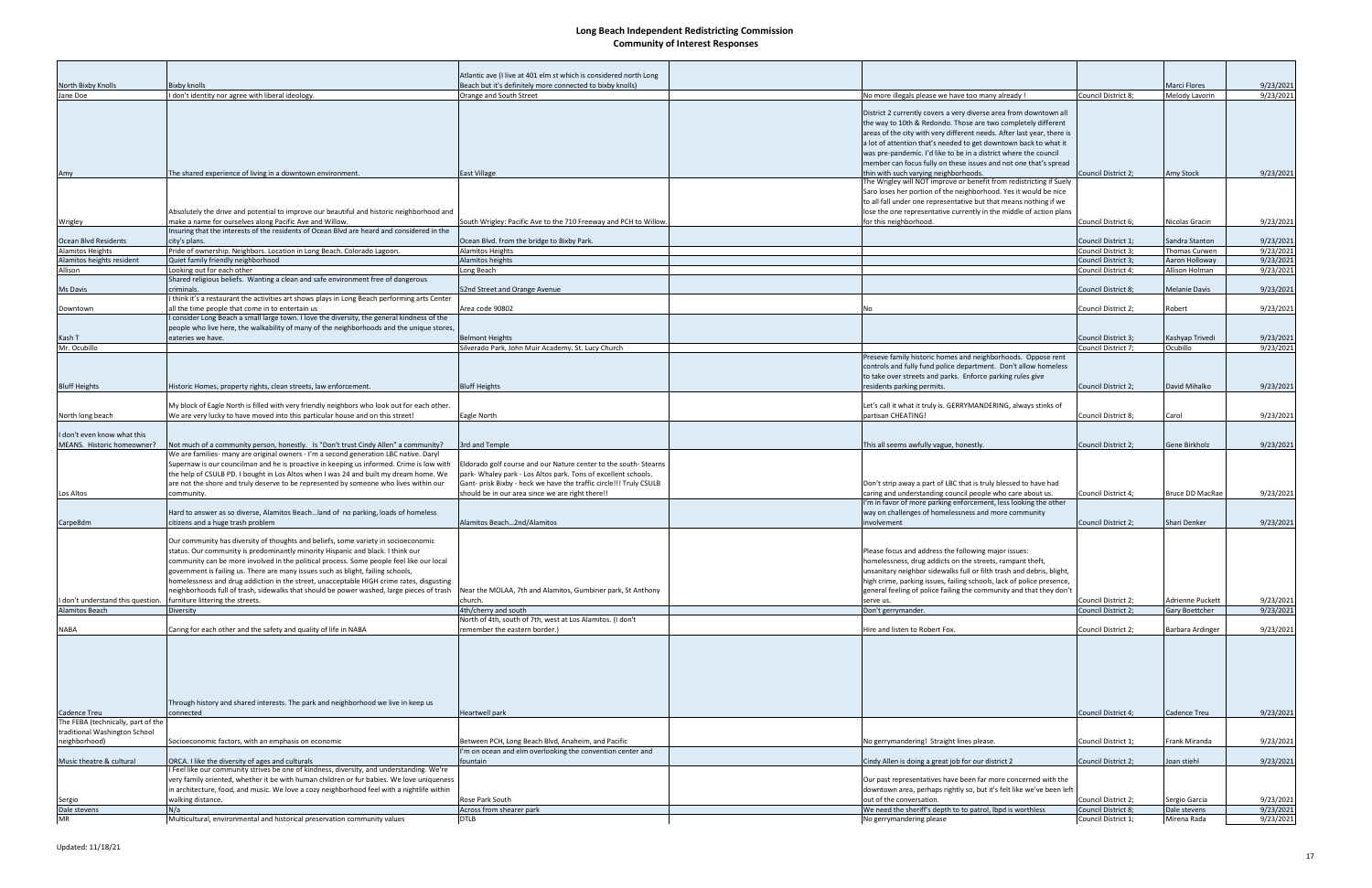| Eric                               | Progressive city and people                                                                     | Work and past life                                           |                                                                         | Council District 2  | <b>Eric Finley</b>      | 9/23/2021 |
|------------------------------------|-------------------------------------------------------------------------------------------------|--------------------------------------------------------------|-------------------------------------------------------------------------|---------------------|-------------------------|-----------|
| North Long Beach                   | Working class black and brown community                                                         | Long Beach Blvd to, Artesia to paramount to Del Amo Blvd     |                                                                         | Council District 9; | Laura Zavala            | 9/23/2021 |
|                                    |                                                                                                 |                                                              |                                                                         |                     |                         |           |
|                                    |                                                                                                 |                                                              | Our council person is in her own world. We receive little to no         |                     |                         |           |
| Alamitos                           | We like beach life. But we don't like the unsafe conditions In our community.                   | 1st Street between Falcon & Gaviota - Alamitos Beach.        | response to the problems that we run by her in our community.           | Council District 2; | Leslie Davis            | 9/23/2021 |
|                                    |                                                                                                 |                                                              |                                                                         |                     |                         |           |
| Nathan                             |                                                                                                 |                                                              |                                                                         | Council District 9; | Nathan Kamikubo         | 9/23/2021 |
|                                    |                                                                                                 |                                                              | Better communication with the residents of the 2nd District, with       |                     |                         |           |
|                                    |                                                                                                 |                                                              | real Honesty. Not the current deception from the city officials that    |                     | Gregory M               |           |
| <b>Alamitos Beach</b>              | Gay, Family, Beach Community, native Born to Kong Beach                                         | Alamitos Beach, Bixby Park                                   | we have now.                                                            | Council District 2; | VanArk                  | 9/23/2021 |
|                                    |                                                                                                 |                                                              |                                                                         |                     |                         |           |
| <b>NA</b>                          | Most of my neighbors are filipino.                                                              | St. Lucy's near by along with CHS, Hudson, AK and garfield.  | Do better!! Most people believe because they are not racist they        | Council District 7; |                         | 9/23/2021 |
|                                    |                                                                                                 |                                                              | are good people we forget that you don't have to be racist to           |                     |                         |           |
|                                    |                                                                                                 |                                                              | discriminate against people based on prejudice on social and            |                     |                         |           |
|                                    |                                                                                                 |                                                              | economic choices how people choose to live their lives as we all        | Sadly I can't even  |                         |           |
|                                    |                                                                                                 |                                                              | have the common right to pursue happiness without breaking the          | remember in this    |                         |           |
| Rachel                             | Systematic Racism and PTSD Trauma Responses                                                     | The WESTSIDE of Long Beach                                   | laws of the land                                                        | moment;             | Rachel                  | 9/23/2021 |
|                                    |                                                                                                 |                                                              |                                                                         |                     |                         |           |
|                                    | Why do you want to change the districts? Are you trying too separate the class of people,       |                                                              |                                                                         |                     |                         |           |
|                                    | such as low income, retired seniors! I have lived in Long Beach since 1974 and have been        |                                                              |                                                                         |                     |                         |           |
|                                    | through many changes mostly good ones. I'm sorry to say what the Mayor, our so called           |                                                              |                                                                         |                     |                         |           |
|                                    | city council members and let's not forget the Police Department, or the lack of one has         |                                                              |                                                                         |                     |                         |           |
| Rose Park South                    | done too this city in the last 4 yrs is deplorable!!                                            | Rose Park South                                              | See my answer above.                                                    | Council District 2; | Debbie Barker           | 9/23/2021 |
| <b>Stevenson Elementary School</b> |                                                                                                 |                                                              |                                                                         |                     |                         |           |
| community                          | Diverse community that values education, kids, and teachers.                                    | Alamitos Beach to Atlantic and 6th.                          |                                                                         | Council District 2; | Lorraine Farrelly       | 9/23/2021 |
|                                    | Walking to Rosepark                                                                             |                                                              |                                                                         |                     |                         |           |
|                                    | Events put on by our association in the park                                                    |                                                              |                                                                         |                     | Jeannethe               |           |
|                                    | Where neighbors get to know each other and sometimes discuss politics                           |                                                              |                                                                         |                     | Organizational          |           |
| Resident                           |                                                                                                 | Rosepark                                                     | trust the commission to make the best decision for all                  | Council District 2; | Genie                   | 9/23/2021 |
|                                    |                                                                                                 |                                                              | It would be nice to have a response to my inquiry about what is         |                     |                         |           |
| Downtown                           |                                                                                                 | Aqua                                                         | being done about the homeless issue in the main library.                | Council District 2; | Jose Lopez              | 9/23/2021 |
|                                    | Location. Long Beach is a Group of neighborhoods and I think we really identify with the        |                                                              |                                                                         |                     |                         |           |
| Mike in dtlb                       | community we live in.                                                                           | Dtlb                                                         |                                                                         | Council District 1; | Mike Burdick            | 9/23/2021 |
|                                    |                                                                                                 |                                                              |                                                                         |                     |                         |           |
|                                    |                                                                                                 |                                                              | Defund the police. Slash their gigantic budget in half (at the very     |                     |                         |           |
|                                    | Progressive, anti-racist, pro-choice, anti-police, pro-Antifa, equal rights, pro-Science, lover | Rose Park, Long Beach. Most skateboarders lean               | least) and spend more money on resources that help the                  |                     | Andrew                  |           |
| Latino Skateboarder                | of nature, anti-religious.                                                                      | progressive/liberal.                                         | homeless and disenfranchised residents of Long Beach.                   | Council District 2; | Shusterman              | 9/23/2021 |
| Roberts Family - Lindbergh         | Being good neighbors, taking care of each other, feeding each other, backyard happy             | In between Atlantic & Orange                                 |                                                                         |                     |                         |           |
| Neighborhood                       | hours, ping pong, helping with babies                                                           | In between South & Market St                                 |                                                                         | Council District 8; | <b>Michelle Roberts</b> | 9/23/2021 |
|                                    | I think we should close school for the rest of this month and October, the children need        |                                                              |                                                                         |                     |                         |           |
| Female/Girl                        | time to catch up and get into a schedule. Generally the children should come first, they        |                                                              |                                                                         |                     |                         |           |
| Call me Amy or Amyiha              | have mental health too.                                                                         | <b>Bixby Park</b>                                            |                                                                         | Council District 1; | Amyiha Dioness          | 9/23/2021 |
|                                    | Hard working, family values, long time households. The demographic questions comes off          |                                                              |                                                                         |                     |                         |           |
| <b>Belmont Heights</b>             | as racist, we welcome all communities.                                                          | Belmont heights, red car green belt                          |                                                                         | Council District 3; | Alexander Murray        | 9/23/2021 |
|                                    |                                                                                                 |                                                              | It seems like Uranga is very absent in representing our community.      |                     |                         |           |
|                                    |                                                                                                 |                                                              | His assistant is very responsive. But it seems like Suely Saro is just  |                     |                         |           |
|                                    | The geographical location and businesses it shares. Also neighborhood associations and          |                                                              | down the street and is way more vocal and active, can we get her        |                     |                         |           |
| Amanda                             | groups                                                                                          | Wrigley Neighborhood. Willow and Oregon                      | to represent all of Wrigley?                                            | Council District 7  | Amanda Woike            | 9/23/2021 |
|                                    |                                                                                                 |                                                              |                                                                         |                     |                         |           |
|                                    |                                                                                                 |                                                              |                                                                         |                     |                         |           |
|                                    |                                                                                                 |                                                              |                                                                         |                     |                         |           |
|                                    |                                                                                                 |                                                              |                                                                         |                     |                         |           |
|                                    |                                                                                                 |                                                              |                                                                         |                     |                         |           |
|                                    |                                                                                                 |                                                              |                                                                         |                     |                         |           |
|                                    |                                                                                                 |                                                              |                                                                         |                     |                         |           |
|                                    |                                                                                                 |                                                              |                                                                         |                     |                         |           |
|                                    |                                                                                                 |                                                              |                                                                         |                     |                         |           |
|                                    | we are a nice quiet enclave next to Wilson                                                      |                                                              |                                                                         |                     |                         |           |
|                                    | We share more in common with east of Rec Park and Belmont Heights then we do with               | termino to ximeno                                            |                                                                         |                     |                         |           |
| Sarah                              | areas on the other side of ximeno and 10th Street                                               | 10th to 7th                                                  |                                                                         | Council District 3; | sarah colnic            | 9/23/2021 |
|                                    |                                                                                                 |                                                              |                                                                         |                     |                         |           |
| Thomas                             | We have absolutely nothing in common that binds our community together.                         | 8th & Chestnut downtown Beach.                               |                                                                         | Council District 2; | Thomas Holliday         | 9/23/2021 |
|                                    |                                                                                                 |                                                              | Please pull the school district in to reassign the school that is in my |                     |                         |           |
|                                    |                                                                                                 |                                                              | back yard to Long Beach USD. Paramount is mostly a Latino               |                     |                         |           |
|                                    |                                                                                                 |                                                              | district and non Latino students are marginalized in the district.      |                     |                         |           |
|                                    |                                                                                                 |                                                              | My African American kids are not attending the school in my             |                     |                         |           |
|                                    |                                                                                                 |                                                              | backyard due to that reason. All the paramount USD board                |                     |                         |           |
|                                    |                                                                                                 |                                                              | members are all Latinos which speaks to non Latino students             |                     |                         |           |
|                                    | Specifically I am literally and officially live on the border line of Lakewood and Long Beach.  |                                                              | having lack representation.                                             |                     |                         |           |
|                                    | My next door neighbor home is Lakewood. Living on the borderline affords me certain             | I'm located two minutes from the Lakewood mall. I shop In    | So Long Beach needs to take back the schools that are located in        |                     |                         |           |
|                                    | amenities such as Lakewood community gardens which is a association that is exclusive to        | Lakewood and frequent Mayfair park as it is two minutes from | Long Beach. Especially in my area which is a diverse population of      |                     |                         |           |
| <b>Ashonte Burley</b>              | local property owners who live in close proximity to the community facility.                    | my home.                                                     | families.                                                               |                     | Ashonte Burley          | 9/23/2021 |
|                                    |                                                                                                 |                                                              |                                                                         |                     |                         |           |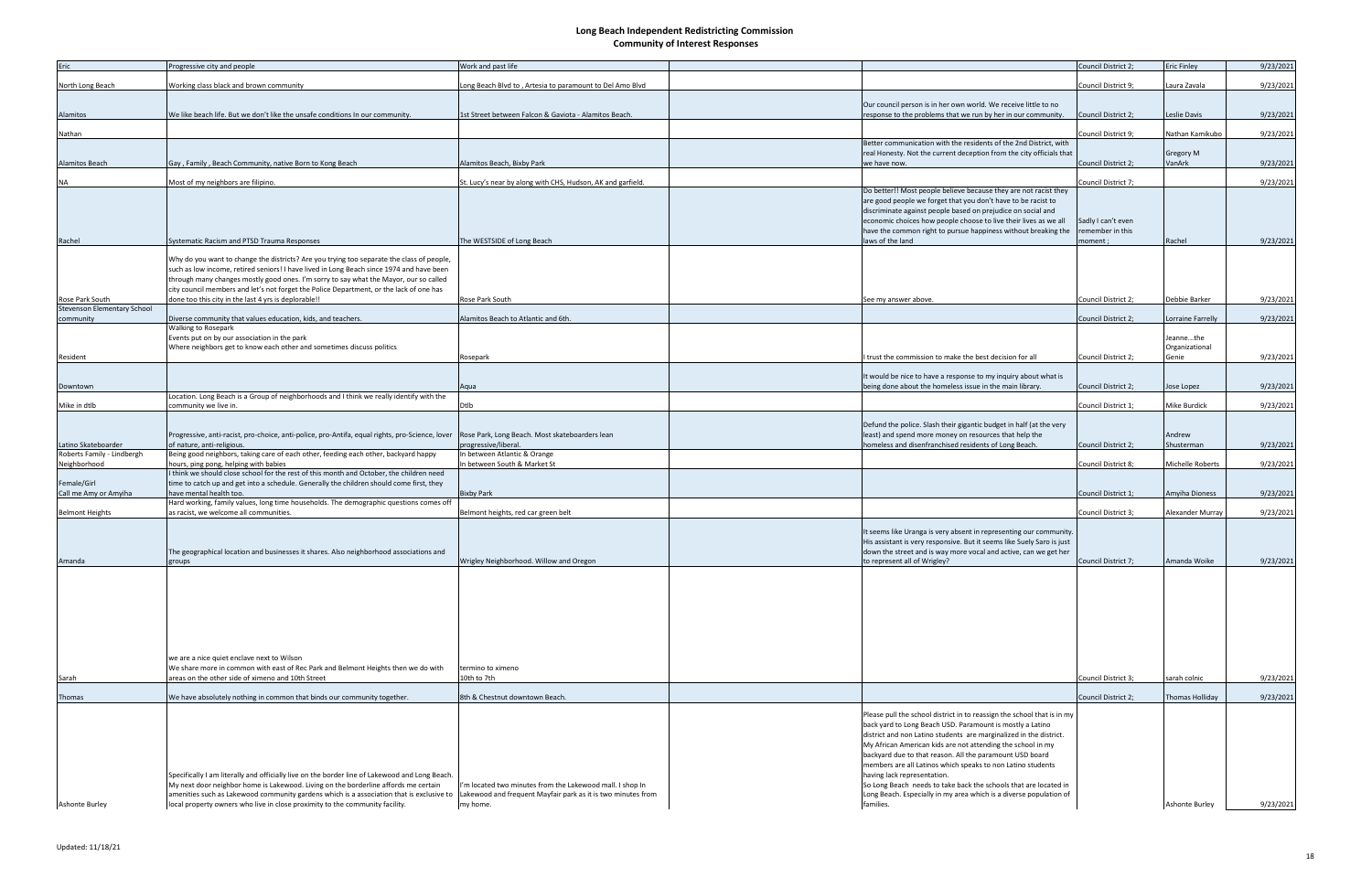|                                | for one im transgender (ftm) redrawing district lines is solely for the purpose of money             |                                                   |                                                                       |                     |                    |           |
|--------------------------------|------------------------------------------------------------------------------------------------------|---------------------------------------------------|-----------------------------------------------------------------------|---------------------|--------------------|-----------|
|                                | being allocated to which lower strata neighborhoods get thrown to the bulls and then                 |                                                   |                                                                       |                     |                    |           |
|                                | people like me get stuck sending their kids to just horrible horrible schools- yes long beach        |                                                   |                                                                       |                     |                    |           |
|                                | has really shitty schools- its sad and screwed at the same time because its not cheap to             |                                                   |                                                                       |                     |                    |           |
|                                | live in long beach. more importantly yiu have money grubbing slum lords that dont fix stuff          |                                                   |                                                                       |                     |                    |           |
|                                | in the residence because its money then you have these really shitty schools where my                |                                                   |                                                                       |                     |                    |           |
|                                | sons girlfriends was almost abducted and raped in broad daylight so you tell me what                 |                                                   |                                                                       |                     |                    |           |
|                                | binds us together because at the end of the day im marginalized where politicians decide             |                                                   |                                                                       |                     |                    |           |
|                                | my fate oppression etc and my kids suffer the consequences because the city ordinance                |                                                   | see the above atrocities where people like to focus rather than       |                     |                    |           |
|                                |                                                                                                      |                                                   |                                                                       |                     |                    |           |
|                                | rather hire people to redraw district lines rather than invest of the leaders of tomorrow.           |                                                   | focusing on the real problem and solving the core problem rather      |                     |                    |           |
| zakk                           | what i say really doesn't matter nor will it until every parent and constituent speaks up.           | anaheim and gaviota                               | than putting a band aid on it.                                        |                     | zanetta chichester | 9/23/2021 |
|                                | Close proximity living with an abundance of amenities and outdoor activities. In the heart           |                                                   |                                                                       |                     | Downtown           |           |
| Michael Fisher                 | of it are the civic and government buildings, but also the arts and humanities buildings.            | Downtown Long Beach                               |                                                                       | Council District 3; | District           | 9/23/2021 |
|                                |                                                                                                      |                                                   | Long Beach is a great place to live! The great diverse cultures, the  |                     |                    |           |
|                                |                                                                                                      |                                                   | beach, the architecture, the food, the murals, the museums. I love    |                     |                    |           |
|                                |                                                                                                      | 7th and Termino                                   |                                                                       |                     |                    |           |
| Laura Cooley                   | I live in a very diverse area. There are no minorities here. I feel we are all equally               |                                                   | being a Long Beach resident.                                          |                     |                    |           |
| <b>Belmont heights</b>         | represented.                                                                                         | <b>Belmont heights</b>                            |                                                                       | Council District 1; | Laura I Cooley     | 9/23/2021 |
|                                |                                                                                                      |                                                   |                                                                       |                     |                    |           |
|                                |                                                                                                      |                                                   |                                                                       |                     |                    |           |
|                                |                                                                                                      |                                                   |                                                                       |                     |                    |           |
|                                |                                                                                                      |                                                   |                                                                       |                     |                    |           |
|                                |                                                                                                      |                                                   |                                                                       |                     |                    |           |
|                                |                                                                                                      |                                                   |                                                                       |                     |                    |           |
|                                |                                                                                                      |                                                   |                                                                       |                     |                    |           |
|                                |                                                                                                      |                                                   |                                                                       |                     |                    |           |
|                                |                                                                                                      |                                                   |                                                                       |                     |                    |           |
|                                |                                                                                                      |                                                   |                                                                       |                     |                    |           |
|                                |                                                                                                      |                                                   |                                                                       |                     |                    |           |
|                                |                                                                                                      |                                                   |                                                                       |                     |                    |           |
|                                |                                                                                                      |                                                   |                                                                       |                     |                    |           |
|                                |                                                                                                      |                                                   |                                                                       |                     |                    |           |
|                                |                                                                                                      |                                                   |                                                                       |                     |                    |           |
|                                |                                                                                                      |                                                   |                                                                       |                     |                    |           |
|                                |                                                                                                      |                                                   |                                                                       |                     |                    |           |
|                                |                                                                                                      |                                                   |                                                                       |                     |                    |           |
|                                |                                                                                                      |                                                   |                                                                       |                     |                    |           |
| A Kaeser                       | Common interests. Keeping ppl safe.                                                                  | Zephyra District/East side                        |                                                                       | Council District 4; | Amy Kaeser         | 9/23/2021 |
|                                |                                                                                                      |                                                   |                                                                       |                     |                    |           |
|                                |                                                                                                      |                                                   |                                                                       |                     |                    |           |
|                                |                                                                                                      |                                                   |                                                                       |                     |                    |           |
|                                |                                                                                                      |                                                   |                                                                       |                     |                    |           |
|                                |                                                                                                      |                                                   |                                                                       |                     |                    |           |
|                                |                                                                                                      |                                                   |                                                                       |                     |                    |           |
|                                |                                                                                                      |                                                   |                                                                       |                     |                    |           |
|                                |                                                                                                      |                                                   |                                                                       |                     |                    |           |
|                                |                                                                                                      |                                                   |                                                                       |                     |                    |           |
|                                |                                                                                                      |                                                   |                                                                       |                     |                    |           |
| <b>Brbrbrbtb</b>               | Ndnrbrbr                                                                                             | Jrjrjrhr                                          | Idjddjjı                                                              | Council District 9; | Emerson perez      | 9/23/2021 |
|                                | Beautiful old homes lovingly restored . Diversity of people with shared values. South Rose           |                                                   | Doing a good job overall but we have a problem with homeless          |                     |                    |           |
|                                | Park, Bluff Heights, Carol Park all blend and flow together wonderful place to eat and shop          |                                                   | and crime. Lots of young homeless addicts preying on the              |                     |                    |           |
| Rose Bluff                     | Live music and culture.                                                                              | South Rose Park, Carol Park, Bluff Heights        | neighborhood. We are all tired of it.                                 |                     | Craig              | 9/23/2021 |
|                                | A desire for a Safe Neighborhood and Safe Parks for our Children to grow up, play, and               |                                                   | We think Rex Richardson is doing a great job! Keep our District       |                     |                    |           |
|                                | befriend peers.                                                                                      | Near Ramona Park                                  | INTACT!                                                               | Council District 9; | Melita Steward     | 9/23/2021 |
| Northeast Long Beach<br>Aquack | Great variety of residents, eateries and activities appealing to all residents                       | Downtown                                          |                                                                       | Council District 1; | Carol Kappe        | 9/23/2021 |
|                                |                                                                                                      |                                                   |                                                                       |                     |                    |           |
|                                |                                                                                                      |                                                   |                                                                       |                     |                    |           |
|                                |                                                                                                      |                                                   |                                                                       |                     |                    |           |
|                                |                                                                                                      |                                                   |                                                                       |                     |                    |           |
|                                |                                                                                                      |                                                   |                                                                       |                     |                    |           |
|                                |                                                                                                      |                                                   |                                                                       |                     |                    |           |
|                                |                                                                                                      |                                                   |                                                                       |                     |                    |           |
|                                |                                                                                                      |                                                   |                                                                       |                     |                    |           |
|                                |                                                                                                      |                                                   |                                                                       |                     |                    |           |
|                                |                                                                                                      |                                                   |                                                                       |                     |                    |           |
|                                |                                                                                                      |                                                   |                                                                       |                     |                    |           |
|                                | My immediate community is shared with several families and retired individuals. Most                 |                                                   |                                                                       |                     |                    |           |
|                                | families in my neighborhood are retired, and have lived in this area for 10+ years. We have          |                                                   |                                                                       |                     |                    |           |
|                                | bonded with each other through watching our children and grandchildren grow up, as well              |                                                   |                                                                       |                     |                    |           |
|                                | as neighborhood social gatherings. We are a ethnically diverse neighborhood, and share               |                                                   |                                                                       |                     |                    |           |
|                                | similar economic, religious and ethnic backgrounds. Recently, a new shopping center was              |                                                   |                                                                       |                     |                    |           |
|                                | designed and built on the corner of Atlantic and Artesia, in Long Beach, CA.                         |                                                   |                                                                       |                     |                    |           |
| Jeannette B.                   |                                                                                                      | Atlantic and Artesia to 68th Street and Atlantic. |                                                                       | Council District 9; | Jeannette Bell     | 9/23/2021 |
|                                |                                                                                                      |                                                   |                                                                       |                     |                    |           |
|                                |                                                                                                      |                                                   | I Believe we need to Have a more varied representation of people      |                     |                    |           |
|                                |                                                                                                      |                                                   | in the district, so it reflects more of the city as opposed to a      |                     | Larry Van          |           |
| <b>Belmont Heights</b>         | Location, historical architecture in buildings, small businesses, restaurants, shops and bars. 90814 |                                                   | individual district. Therefore dry and different lines for districts. | Council District 3; | Steenwyk           | 9/23/2021 |
|                                |                                                                                                      |                                                   |                                                                       |                     |                    |           |
| <b>Carroll Park</b>            | Historic homes; condominium building                                                                 | Carroll Park; Retro-row: 4th Street               |                                                                       | Council District 2; | Charlotte Weston   | 9/23/2021 |
|                                |                                                                                                      |                                                   |                                                                       |                     |                    |           |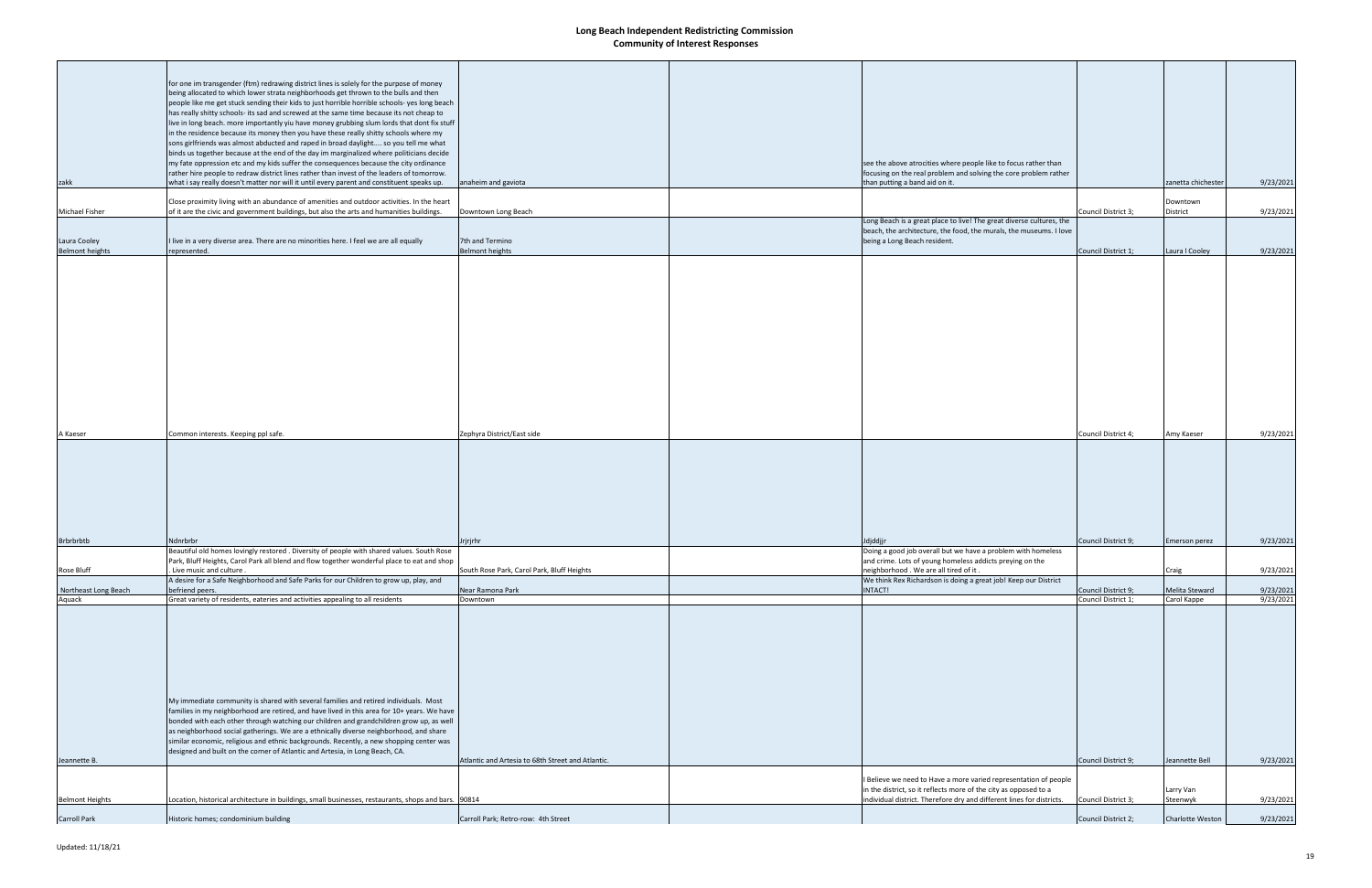| Downtown Long Beach           | Cosmopolitan                                                                                              | Ocean Blvd                                                       |                                                                                                                                 | Council District 1;    |                        | 9/23/2021 |
|-------------------------------|-----------------------------------------------------------------------------------------------------------|------------------------------------------------------------------|---------------------------------------------------------------------------------------------------------------------------------|------------------------|------------------------|-----------|
|                               |                                                                                                           | Bluff Heights approx borders btwn Redondo and Junipero Ocean     |                                                                                                                                 |                        |                        |           |
| <b>Bluff Heights</b>          | Walking, friendly neighbors, cleanliness, access to stores and other retail. Bike friendly.               | and 7th Street                                                   |                                                                                                                                 | Council District 2;    | Vincent Jordan         | 9/23/2021 |
|                               |                                                                                                           | North: PCH<br>East: Redondo                                      |                                                                                                                                 |                        |                        |           |
|                               | Family binds our community together. It is also a diverse community with small businesses South: 10th     |                                                                  |                                                                                                                                 |                        |                        |           |
| Zaferia                       | in the mix and churches within walking distance that serve as polling locations.                          | West: Junipero                                                   |                                                                                                                                 | Council District 4;    | Cayla Barrera          | 9/23/2021 |
|                               | Downtown Long Beach includes both commercial businesses and numerous residents. I                         | Downtown extends to Magnolia or Golden Shore on the west -       |                                                                                                                                 |                        |                        |           |
| Downtown Long Beach           | feel that it's diverse, and should be defined geographically.                                             | including the Civic Center.                                      |                                                                                                                                 | Council District 1;    | Nancy Pfeffer          | 9/23/2021 |
|                               |                                                                                                           | The Garífuna community is located throughout the Los Angeles     |                                                                                                                                 |                        |                        |           |
| Garífuna Central American and | The Garifuna community is underserved Indigenous community from Central America and                       | county area with significant population in Los Angelos and Long  |                                                                                                                                 |                        |                        |           |
| Caribean Community            | the Caribbean.                                                                                            | Beach.                                                           |                                                                                                                                 | Council District 6;    | Rony Figueroa          | 9/23/2021 |
|                               |                                                                                                           |                                                                  | I hope that the in the midst of deciding what areas are deserving                                                               |                        |                        |           |
|                               | I've been here 18 years noticing this neighborhood is neglected when it comes to<br>infrastructure funds. | District 8                                                       | of more or less please consider the area I live in it's worthy of                                                               | Council District 8;    | <b>Milton Owens</b>    |           |
| North L B                     |                                                                                                           |                                                                  | beautifying.                                                                                                                    |                        |                        | 9/23/2021 |
|                               |                                                                                                           |                                                                  |                                                                                                                                 |                        |                        |           |
|                               |                                                                                                           |                                                                  | Please make our district safer and welcoming for the queer                                                                      |                        |                        |           |
|                               |                                                                                                           |                                                                  | community. I do not feel safe in the Willmore neighborhood due                                                                  |                        |                        |           |
|                               |                                                                                                           | The "gayborhood" in LB is Alamitos Beach. This is unfair because | to unprecedented gun violence, homelessness, and police                                                                         |                        |                        |           |
|                               |                                                                                                           | most LGBT cannot afford to live there. Harvey Milk Plaza         | brutality as the first response to intimate partner violence, mental                                                            |                        |                        |           |
|                               | Our identities as queer people are vast and incredible diverse. We are united by our Sexual               | would've been a nice safe queer space but that is now a          | illness, and substance use. These issues are exacerbated for the                                                                |                        |                        |           |
|                               | minority status, Shared history of marginalization and oppression, being underrepresented                 | homeless encampment. Give more affordable housing specific to    | LGBT community because of systemic inequalities and barriers to                                                                 |                        |                        |           |
|                               | in politics/film/literature, inequities in housing and healthcare, higher rates of mental                 | the LGBT community and let LB reclaim its reputation as a queer  | accessing needed resources due to stigma, prejudice, and a lack of                                                              |                        |                        |           |
| <b>LGBT Community</b>         | illness and substance use, and less family support.                                                       | friendly city!                                                   | positive queer representation in our community.                                                                                 | Council District 1;    | <b>Taylor Smith</b>    | 9/23/2021 |
|                               | I'm not sure I'm currently a part of a community in Long Beach - we're new to the area.                   |                                                                  |                                                                                                                                 |                        | Peden Fitzhugh         |           |
| Peden Sager                   | But we love it!                                                                                           | <b>Rose Park</b>                                                 |                                                                                                                                 |                        | Sager                  | 9/23/2021 |
|                               |                                                                                                           |                                                                  | I do love the diversity of my neighborhood. There is no gathering                                                               |                        |                        |           |
|                               |                                                                                                           |                                                                  | spot for the neighborhood other than Pike Outlet Mall. When are                                                                 |                        |                        |           |
|                               |                                                                                                           |                                                                  | the Crate and Barrel, West Elm and Zara coming into the                                                                         |                        |                        |           |
|                               |                                                                                                           |                                                                  | neighborhood. Pine street looks deserted. There needs to be                                                                     |                        |                        |           |
|                               |                                                                                                           |                                                                  | thoughtful landscaping. New City Hall is beautiful but the public                                                               |                        |                        |           |
|                               |                                                                                                           |                                                                  | spaces are not inviting friendly or beautiful. The city missed the                                                              |                        |                        |           |
|                               | Diversity, Equity and Inclusion. Equal access and opportunity for economic prosperity.                    |                                                                  | mark. It's not community friendly nor do you want to spend                                                                      |                        |                        |           |
| LGBT AAPI                     | Free higher education, pro-choice and free healthcare                                                     | Cedar and Ocean                                                  | anytime there.                                                                                                                  | Council District 2;    | Cholsu Kim             | 9/23/2021 |
|                               |                                                                                                           |                                                                  |                                                                                                                                 |                        |                        |           |
|                               |                                                                                                           |                                                                  | We need representation that cares about our people. We need<br>safer avenues to stay as an intact community as our community is |                        |                        |           |
|                               |                                                                                                           |                                                                  | currently being taken over by crime and the unhoused. Our trees                                                                 |                        |                        |           |
|                               |                                                                                                           |                                                                  | need water and our kids need clean safe places to play. People of                                                               |                        |                        |           |
|                               |                                                                                                           |                                                                  | all walks of life live here and we stay intact through open                                                                     |                        |                        |           |
|                               |                                                                                                           |                                                                  | communication. Diversity is great on my block and we should                                                                     |                        |                        |           |
|                               |                                                                                                           |                                                                  | bring back block leaders who hold monthly meetings to keep us                                                                   |                        |                        |           |
|                               |                                                                                                           |                                                                  | safe. Wrigley as a whole is divided. We need to make our streets                                                                |                        |                        |           |
|                               | Common interests, love for our community's safety and cleanliness. Social interactions for                |                                                                  | safer by knowing our neighbors better and supporting an open                                                                    |                        |                        |           |
| Andrea                        | the common good.                                                                                          | Wrigley                                                          | relationship with police.                                                                                                       | Council District 7;    | Andrea                 | 9/23/2021 |
|                               |                                                                                                           |                                                                  |                                                                                                                                 |                        |                        |           |
| GMY90814                      | We are racially diversed and economically strong                                                          | live by Bixby Park aka Cherry Park and the beautiful bluffs      | Serve all neighborhoods equally!                                                                                                | Council District 2;    | Gianna                 | 9/23/2021 |
|                               | My neighborhood is going down hill. We live at the downtown marina and the marine                         |                                                                  |                                                                                                                                 |                        |                        |           |
|                               | patrol does not enforce bikes on the side walks or calls for homeless camping, nor do they                |                                                                  |                                                                                                                                 |                        |                        |           |
| Pamela                        | respond in a timely manner.                                                                               | Downtown marina                                                  |                                                                                                                                 | Council District 2;    | Pamela                 | 9/23/2021 |
| Downtown resident             | Downtown resident, owner for last 20 years                                                                | Pine at 4th                                                      | Make district big enough to balance residents and business<br>interests and influence                                           | Council District 1;    | Susan Holgate          | 9/23/2021 |
|                               | Don't know of any special politely interests here                                                         |                                                                  |                                                                                                                                 |                        |                        |           |
| West Ocean resident           | So many condos at West Ocean - both towers were built in 2007.                                            | Seaside Way at Chestnut Place and west Ocean Blvd                | Nada                                                                                                                            | Council District 2;    | Lesley Scheller        | 9/23/2021 |
|                               |                                                                                                           |                                                                  |                                                                                                                                 |                        |                        |           |
| Marina resident               | Boaters environmentalists business people                                                                 | Shoreline marina                                                 |                                                                                                                                 | Council District 2;    | Charlotte maure        | 9/23/2021 |
|                               |                                                                                                           |                                                                  |                                                                                                                                 |                        | More schools           |           |
|                               | The well-being of the community                                                                           | Silverado                                                        |                                                                                                                                 | Council District 7;    | patrolling             | 9/23/2021 |
|                               | The South East portion of Long Beach represented by district 3 includes many family                       | My district includes the south east portion of Long Beach        |                                                                                                                                 |                        |                        |           |
|                               | friendly neighborhoods that have a shared interest in maintaining the natural beauty of                   | (Belmont Shore, Belmont Heights, Alamitos Heights, and Park      | Please maintain the boundaries of the 3rd district. I am happy with                                                             |                        | <b>Thomas Reynolds</b> |           |
| South East Long Beach         | our area.                                                                                                 | Estates)                                                         | our representation and I feels others in my district are too.                                                                   | Council District 3;    |                        | 9/23/2021 |
|                               | Middle class families that take pride in our community and city. Mostly conservatives live                |                                                                  | Stop adding more housing onto single family residence property.                                                                 |                        |                        |           |
| Robert                        | on the block and we take care of one another.                                                             | Grant area                                                       | This will bring more trash, less parking and more disputes                                                                      | Council District 9;    | Robert Yanez           | 9/23/2021 |
|                               |                                                                                                           |                                                                  |                                                                                                                                 |                        |                        |           |
| Pam                           | I'm very new to Long Beach and California. My neighborhood is diverse and open                            | 1st and Orange Ave                                               |                                                                                                                                 | Council District 2;    | Pamela Taylor          | 9/23/2021 |
|                               |                                                                                                           |                                                                  |                                                                                                                                 |                        |                        |           |
|                               | Honesty                                                                                                   | Wrigley                                                          | Deal with the homeless and and don't let illegal immigrants in!!                                                                | Council District 7;    | Michael                | 9/23/2021 |
| Wrigley                       | <b>Historic District</b>                                                                                  | 2121 Eucalyptus Avenue                                           |                                                                                                                                 | Council District 6;    | Frank Gennaco          | 9/23/2021 |
| Zaferia                       | Geographic proximity                                                                                      | Near Traffic Circle and Recreation Park                          |                                                                                                                                 |                        | Jeff weil              | 9/23/2021 |
|                               | Close neighbors, single family homes belmont heights, park activities- concerts in the park,              |                                                                  |                                                                                                                                 |                        |                        |           |
| Belmont shores and Belmont    | beach/bay activities, second street restaurant/ shops                                                     | Ximeno to 7th st, ocean and PCH                                  |                                                                                                                                 | Council District 3;    | Jill Riordan           |           |
| heights                       |                                                                                                           |                                                                  | Keep the current zoning<br>This survey should have been double checked before being sent                                        |                        |                        | 9/23/2021 |
| Connie                        | Safety                                                                                                    | North Long Beach                                                 | out, lots of errors                                                                                                             | Error in district map; | Connie                 | 9/23/2021 |
| Poly High                     | Shared problems affecting the quality of life.                                                            | Bordered by Hill Street, Orange, Atlantic Ave., and PCH          |                                                                                                                                 | Council District 6;    | Paul Grella            | 9/23/2021 |
|                               |                                                                                                           |                                                                  |                                                                                                                                 |                        |                        |           |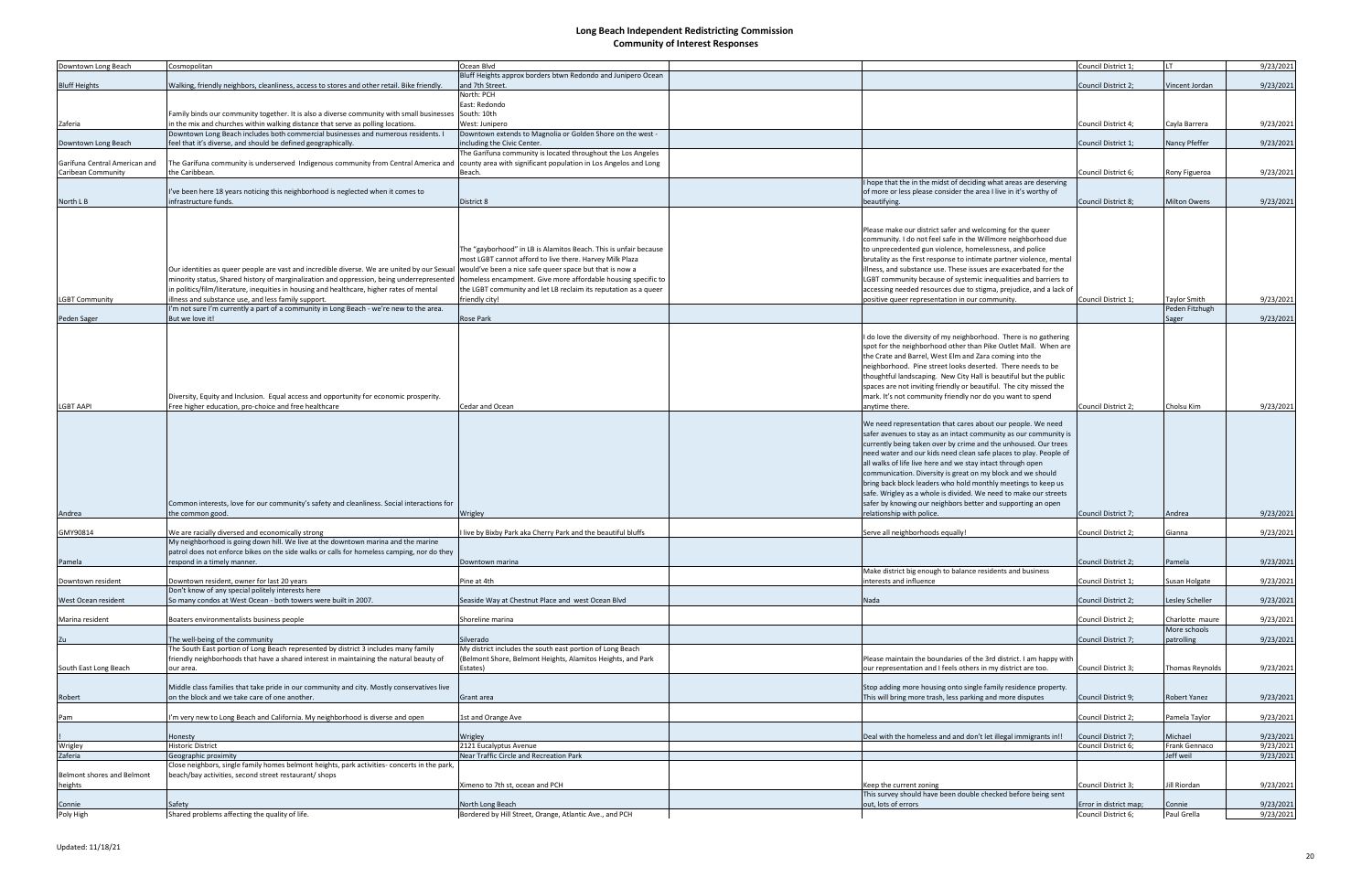|                                  | Drake Park, The Bembridge House, our local neighborhood market Jed's, and a very mixed West of Magnolia Blvd/ South of Anaheim St; Drake Park and the                                                                                                                                                                                                                                                                                         |                                                                             |                                                                                                                                                                                                                                                                                                                                      |                                            |                             |                        |
|----------------------------------|-----------------------------------------------------------------------------------------------------------------------------------------------------------------------------------------------------------------------------------------------------------------------------------------------------------------------------------------------------------------------------------------------------------------------------------------------|-----------------------------------------------------------------------------|--------------------------------------------------------------------------------------------------------------------------------------------------------------------------------------------------------------------------------------------------------------------------------------------------------------------------------------|--------------------------------------------|-----------------------------|------------------------|
| Wilmore                          | demographic both ethnically and financially                                                                                                                                                                                                                                                                                                                                                                                                   | <b>Bembridge House</b>                                                      |                                                                                                                                                                                                                                                                                                                                      | Council District 1;                        | Chad Whiting                | 9/23/2021              |
|                                  | My community has a strong neighborhood association that keeps the residents engaged<br>and informed. In years past, local law enforcement and city council reps have been<br>present at the meetings. When I moved here 21 years ago, I was the youngest person on<br>the block. I am now watching younger families move into the neighborhood. The<br>pandemic has impacted community activities, but we still have groups of walkers around |                                                                             |                                                                                                                                                                                                                                                                                                                                      |                                            |                             |                        |
| North Long Beach                 | and through the Coolidge Triangle.                                                                                                                                                                                                                                                                                                                                                                                                            | Coolidge Park                                                               |                                                                                                                                                                                                                                                                                                                                      | Council District 9;                        | Arlene Jackson              | 9/23/2021              |
|                                  |                                                                                                                                                                                                                                                                                                                                                                                                                                               |                                                                             | Need to rewrite question in a more simplistic way. One shouldn't<br>have to ponder the question being asked. Personally, I have no                                                                                                                                                                                                   |                                            |                             |                        |
| <b>Black Bird</b>                | I don't even know most of my neighbors names.                                                                                                                                                                                                                                                                                                                                                                                                 | Between PCH and Anaheim, zip code 90804.                                    | idea of the objective if this survey.                                                                                                                                                                                                                                                                                                |                                            | Judy                        | 9/23/2021              |
|                                  |                                                                                                                                                                                                                                                                                                                                                                                                                                               |                                                                             |                                                                                                                                                                                                                                                                                                                                      |                                            |                             |                        |
| Upper West Side                  | Neglect by city government                                                                                                                                                                                                                                                                                                                                                                                                                    | Upper West Side                                                             |                                                                                                                                                                                                                                                                                                                                      | Council District 7;                        | Daniel Dalton               | 9/23/2021              |
|                                  |                                                                                                                                                                                                                                                                                                                                                                                                                                               |                                                                             |                                                                                                                                                                                                                                                                                                                                      |                                            |                             |                        |
|                                  |                                                                                                                                                                                                                                                                                                                                                                                                                                               |                                                                             |                                                                                                                                                                                                                                                                                                                                      |                                            | Stephen                     |                        |
| Steve                            | Neighbors                                                                                                                                                                                                                                                                                                                                                                                                                                     | Wilmore                                                                     |                                                                                                                                                                                                                                                                                                                                      | Council District 1;                        | Fernandez                   | 9/23/2021              |
| Stoneybrook                      | Middle class condo owners. Take pride in our homes, and want what is best for our<br>community.                                                                                                                                                                                                                                                                                                                                               | Stoneybrook condos on pch and Bellflower.                                   |                                                                                                                                                                                                                                                                                                                                      | Council District 3;                        | Jackie Kimmell              | 9/23/2021              |
|                                  |                                                                                                                                                                                                                                                                                                                                                                                                                                               |                                                                             | I applied to be on the redistricting committee, and was not<br>selected. I am a nurse with a 40 year tax paying profession. So<br>now you want my input when I could have been selected on the<br>commission. This City needs to look at the way minority areas are                                                                  |                                            |                             |                        |
| Poly                             | Proud homeowners.                                                                                                                                                                                                                                                                                                                                                                                                                             | North of Anaheim and east of Atlantic                                       | treated versus the white areas.                                                                                                                                                                                                                                                                                                      | Council District 6;                        | Rosie Chaney                | 9/23/2021              |
|                                  | We're all part of the same race the human race. Because of that, there are many things                                                                                                                                                                                                                                                                                                                                                        |                                                                             | Please stop with the "culture" or "ethnicity" or "race" topics<br>those are not helpful. That only creates sides differences<br>them vs us! We are all human and ultimately part of the same<br>history and origins. We are all more similar than we are different.<br>Stop feeding the differences between one another and focus on |                                            |                             |                        |
| North Long Beach<br><b>Shark</b> | I identify with in others.<br>Diversity, an open mind & unity                                                                                                                                                                                                                                                                                                                                                                                 | 344 E Cummings Lane<br>Browning High School -Obispo Ave-20th St And Redondo | the similarities. Grateful.                                                                                                                                                                                                                                                                                                          | Council District 9;<br>Council District 4; | DamonB<br><b>Shakir Shy</b> | 9/23/2021<br>9/23/2021 |
|                                  |                                                                                                                                                                                                                                                                                                                                                                                                                                               |                                                                             | I don't live in Long Beach, but my Mom does. I currently living in                                                                                                                                                                                                                                                                   |                                            |                             |                        |
| Martin F                         | Diversity and Love                                                                                                                                                                                                                                                                                                                                                                                                                            | East Bay                                                                    | East Bay.                                                                                                                                                                                                                                                                                                                            | East Bay;                                  | Martin Flores Jr            | 9/23/2021              |
| Lakewood Village                 | excellent elementary and middle schools, diverse demographics                                                                                                                                                                                                                                                                                                                                                                                 | North of Carson, west of Lakewood, east of Bellflower, south of<br>Del Amo  |                                                                                                                                                                                                                                                                                                                                      | Council District 5;                        | Kevin Toy                   | 9/23/2021              |
|                                  |                                                                                                                                                                                                                                                                                                                                                                                                                                               |                                                                             |                                                                                                                                                                                                                                                                                                                                      |                                            |                             |                        |
|                                  |                                                                                                                                                                                                                                                                                                                                                                                                                                               |                                                                             |                                                                                                                                                                                                                                                                                                                                      |                                            | Shamaka                     |                        |
| Shamaka AG                       | Knowing your neighbors and looking out for them                                                                                                                                                                                                                                                                                                                                                                                               | North Long Beach 90805                                                      |                                                                                                                                                                                                                                                                                                                                      | Council District 9;                        | AugustGonzalez              | 9/23/2021              |
|                                  |                                                                                                                                                                                                                                                                                                                                                                                                                                               |                                                                             |                                                                                                                                                                                                                                                                                                                                      |                                            |                             |                        |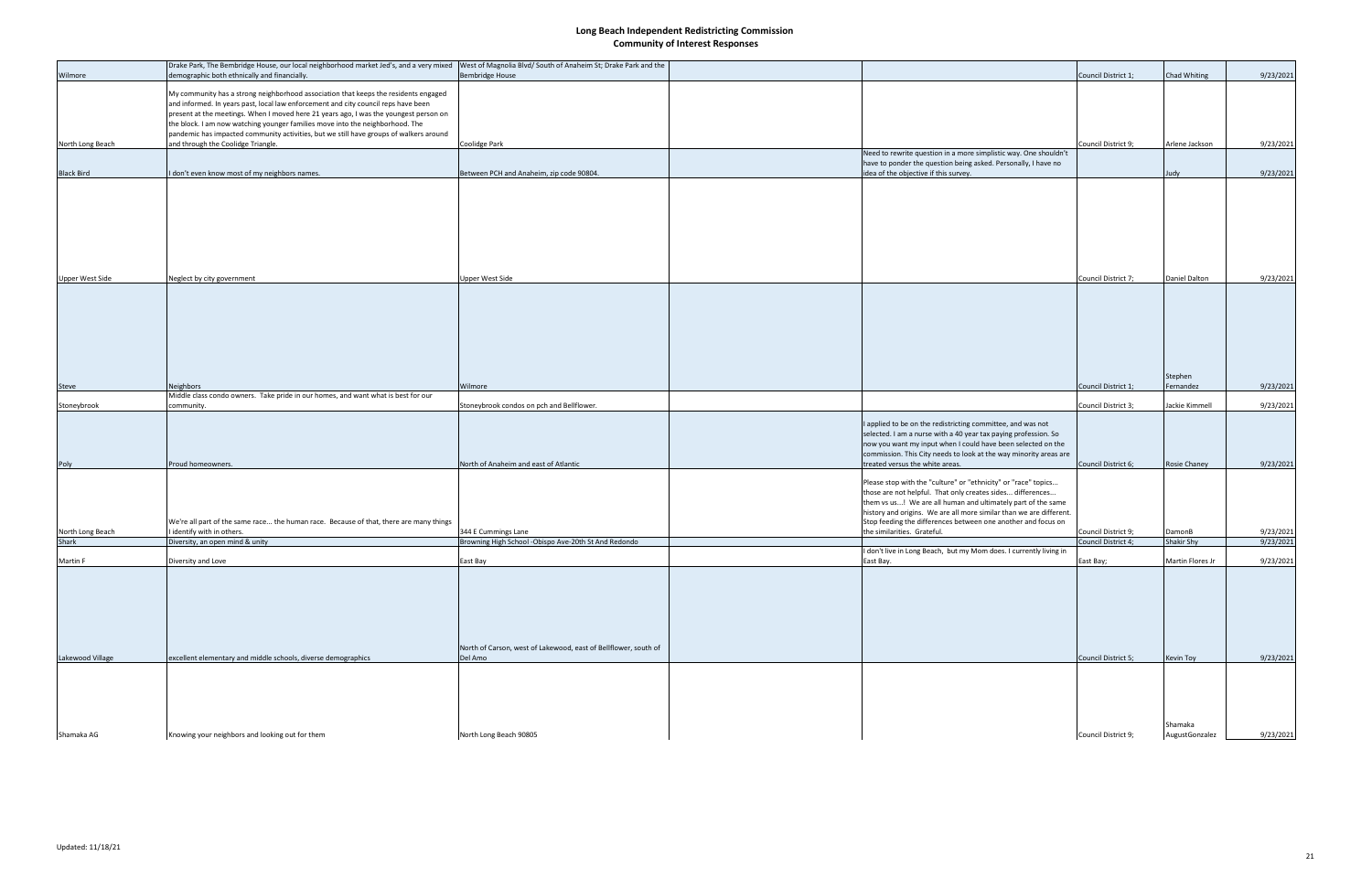|                           | Downtown Pine represents a community of all ages that enjoy a "city" life where one can                                                                                              |                                                                                                                               | Each district in Long Beach is like a flower. Each it's own beauty                                                                         |                     |                                     |           |
|---------------------------|--------------------------------------------------------------------------------------------------------------------------------------------------------------------------------------|-------------------------------------------------------------------------------------------------------------------------------|--------------------------------------------------------------------------------------------------------------------------------------------|---------------------|-------------------------------------|-----------|
|                           | walk to everything - enjoy dining, entertainment etc.                                                                                                                                |                                                                                                                               | and individual needs for water, light, etc. We must nurture each                                                                           |                     |                                     |           |
|                           | would love to see Historic Pine stay that way. Just pre-covid, it was going through a great                                                                                          |                                                                                                                               | flower to have a beautiful garden. Each district in LBC needs                                                                              |                     |                                     |           |
|                           | period of growth and dynamism. The streets hummed with life. Now it is quite different-<br>not just due to covid continuing - but due to the many businesses that have left and the  |                                                                                                                               | nurturing- each district has different needs. Let's try to figure that<br>out so that LBC remains a shining example of diverse communities |                     |                                     |           |
| Downtown                  | businesses that are struggling to stay afloat with much reduced business.                                                                                                            | Downtown Pine.                                                                                                                | that flourish together.                                                                                                                    | Council District 1; | Mary Mickelson                      | 9/23/2021 |
|                           |                                                                                                                                                                                      |                                                                                                                               | Long beach is not a bad place. Drug addiction as well as<br>unfortunate happenings has contributed to the ever growing                     |                     |                                     |           |
|                           | Political views are all alike within this community. Based of of general kindness and mutual                                                                                         |                                                                                                                               | population of homeless who roam the streets aimlessly looting,                                                                             |                     |                                     |           |
|                           | respect for one another. There is no prejudice views amongst the community here.<br>Everyone here looks out for one another. The respect is mutual.                                  | Very close to Harding and Cherry Avenue. On John Avenue and<br>61st street is the community I refer to.                       | assaulting, and damaging the reputation of these historic<br>communities.                                                                  |                     |                                     |           |
| Julissa                   |                                                                                                                                                                                      |                                                                                                                               |                                                                                                                                            | Council District 9; | Julissa Gutierrez                   | 9/23/2021 |
| Jackson Park              | North Long Beach was a working class area to grow up in.                                                                                                                             | North of the tracks                                                                                                           |                                                                                                                                            | Council District 8; | Susanne Gilmore                     | 9/23/2021 |
| <b>NLB</b>                | Geographical area of NLB and the hardworking lower income homeowners and others<br>who live here. I have lived here in NLB 56 years. This is my home.                                | South and Cherry<br><b>Brett Harte community</b>                                                                              |                                                                                                                                            | Council District 9; | Cynthia Cuevas                      | 9/23/2021 |
|                           | Middle class working families that enjoy and embrace the diversity of cultures found here                                                                                            |                                                                                                                               |                                                                                                                                            |                     |                                     |           |
| Kristin Morrison          | in Long Beach.                                                                                                                                                                       | <b>Houghton Park</b>                                                                                                          |                                                                                                                                            | Council District 9; | Kristin Morrison<br>Marisol Latorre | 9/23/2021 |
| Marisol                   | My community is diverse, but we all look for each other and support each other                                                                                                       | <b>Washington street</b>                                                                                                      |                                                                                                                                            | Council District 2; | DeWeese                             | 9/23/2021 |
| <b>Boki</b>               | Kindness                                                                                                                                                                             | North Long Beach                                                                                                              |                                                                                                                                            | Council District 1: | Daniel Sanchez                      | 9/23/2021 |
|                           |                                                                                                                                                                                      |                                                                                                                               |                                                                                                                                            |                     | Fix the homeless                    |           |
|                           |                                                                                                                                                                                      |                                                                                                                               |                                                                                                                                            |                     | problem. That's                     |           |
|                           |                                                                                                                                                                                      |                                                                                                                               |                                                                                                                                            |                     | the<br>environmental                |           |
| None                      | None                                                                                                                                                                                 | None                                                                                                                          | No more comment. Fix the homeless problem.                                                                                                 | Council District 1; | hazards                             | 9/23/2021 |
|                           | Mutual respect and thoughtfulness towards neighbors. Feeling safe and protected by                                                                                                   |                                                                                                                               | We need to do something about the homelessness and trash. It is                                                                            |                     |                                     |           |
| Monica Williams           | residents. Genuine care for one another.                                                                                                                                             | PCH and Ohio Avenue                                                                                                           | mpacted my feelings of safety in the neighborhood.                                                                                         | Council District 4; | <b>Monica Williams</b>              | 9/23/2021 |
|                           |                                                                                                                                                                                      |                                                                                                                               |                                                                                                                                            |                     |                                     |           |
|                           | My community is comprised of various cultures, religions and races; not to forget the<br>neighbors I've yet to meet and learn about. I've seen people take a invested interest in my |                                                                                                                               | Please retain the lines of our community as we may contribute                                                                              |                     |                                     |           |
| Linds                     | community so I am able to see them engage with themselves and others.                                                                                                                | The Wriggs off Locust                                                                                                         | and continue to improve on our neighborhood.                                                                                               | Council District 1; | Lindsey Adams                       | 9/23/2021 |
| North Long Beach Resident | We like to help protect one another in terms of Neightborhood Watch, Covid-19 and<br>vaccinating.                                                                                    | North-East corner Cherry Ave and Artesia Street                                                                               |                                                                                                                                            | Council District 9; | James Dok                           | 9/23/2021 |
|                           |                                                                                                                                                                                      |                                                                                                                               |                                                                                                                                            |                     |                                     |           |
|                           |                                                                                                                                                                                      |                                                                                                                               | West side has been improved immensely the last 5 years, light                                                                              |                     |                                     |           |
|                           | Politics is a bit spooky, just normalize it on campus/school. Give them room to work on<br>something and breath. Target a demographic tech, athletes, let them conviene              |                                                                                                                               | system, bus routes connecting to LA, park restoration and a little<br>more local high school culture. Students display their school logos  |                     |                                     |           |
| Rafael                    | autonomously.                                                                                                                                                                        | Cabrillo                                                                                                                      | without second thought compared to 2010;)                                                                                                  | Ex LB resident;     | Rafael Vasquez                      | 9/23/2021 |
| Susan                     |                                                                                                                                                                                      | Pine Ave at 8th                                                                                                               |                                                                                                                                            | Council District 1; | Susan                               | 9/23/2021 |
|                           |                                                                                                                                                                                      |                                                                                                                               |                                                                                                                                            |                     |                                     |           |
|                           |                                                                                                                                                                                      |                                                                                                                               |                                                                                                                                            |                     |                                     |           |
|                           |                                                                                                                                                                                      |                                                                                                                               |                                                                                                                                            |                     |                                     |           |
|                           |                                                                                                                                                                                      |                                                                                                                               |                                                                                                                                            |                     |                                     |           |
|                           |                                                                                                                                                                                      |                                                                                                                               |                                                                                                                                            |                     |                                     |           |
|                           |                                                                                                                                                                                      |                                                                                                                               |                                                                                                                                            |                     |                                     |           |
|                           |                                                                                                                                                                                      | The Best location in Belmont Heights: why                                                                                     |                                                                                                                                            |                     |                                     |           |
|                           |                                                                                                                                                                                      | Only on my street, on our block can a person walk or bike 5-7                                                                 |                                                                                                                                            |                     |                                     |           |
|                           | Family in area since 1935.                                                                                                                                                           | min to: 4th st/ Shops & cafes/ Marine Stadium- Farmer Market                                                                  |                                                                                                                                            |                     |                                     |           |
|                           | I born on Livingston Ave.<br>My philanthropy has included 100's & 100's & 100's of hours volunteering incl: planting                                                                 | &Concerts-golf/nature center / Lagoon/ Tennis / water ski/<br>Belmont Shore area Church & business district/                  |                                                                                                                                            |                     |                                     |           |
|                           | and feeding trees, created a system to support local beautification where Mayor O'Neil                                                                                               | Add 5-10 min more and one can bike to Shop at Target/Ralph's /                                                                |                                                                                                                                            |                     |                                     |           |
|                           | failed, Always quick to support local music or art causes.                                                                                                                           | Gelson's/ Trader Joe's and Whole foods.                                                                                       | Show us how you care.                                                                                                                      |                     |                                     |           |
|                           | My home was featured on KTLA-5 tv (Eric Spillman)for water conservation and after that<br>TV piece appeared, the city of LB- Water Dept came to my home for fotos that started the   | This ultra high quality of life means Auto use less than 2000 miles<br>per YEAR.                                              | Show me your pride<br>Get things done                                                                                                      |                     |                                     |           |
|                           | Lawns to Garden program.                                                                                                                                                             | 1/2 OC our street has Xera- eco friendly landscaping.                                                                         | Do NOT protect special interests of egotistical, Machiavellian                                                                             |                     |                                     |           |
| Tree Guy                  | I care about my hometown.                                                                                                                                                            |                                                                                                                               | bullies                                                                                                                                    | Council District 3; | P.Henry                             | 9/23/2021 |
|                           |                                                                                                                                                                                      | From Market Street to Artesia Ave., Cherry to Atlantic. It is being                                                           |                                                                                                                                            |                     |                                     |           |
|                           |                                                                                                                                                                                      | neglected. The city moved the mobile trailers that where parking<br>on Artesia and Paramount so the new where houses could be | The area in the 9th district is deteriorating. trailer homes are<br>allowed to park on main streets without moving and they are not        |                     |                                     |           |
|                           | This area is being neglected. I've lived in this neighborhood since 1993. The area is being                                                                                          | built. The trailers moved on to Cherry Ave and nothing has been                                                               | being ticketedCherry Ave north between south and Artesia. No                                                                               |                     |                                     |           |
| Rhonda                    | neglected. Complaints are ignored.                                                                                                                                                   | done about it. I've compliant.                                                                                                | one cares.                                                                                                                                 | Council District 9; | Rhonda Cleveland                    | 9/23/2021 |
| Nancy                     | We're friendly, know our neighbors, easy going and drawn to the ocean without the<br>Belmont shore crowd.                                                                            | <b>Belmont heights</b>                                                                                                        |                                                                                                                                            | Council District 3; | Nancy                               | 9/23/2021 |
|                           |                                                                                                                                                                                      |                                                                                                                               | believe with redrawing the district comes the need to redraw                                                                               |                     |                                     |           |
| Zaferia                   | College students and working class                                                                                                                                                   | Between 11th street and Anaheim street.                                                                                       | them with equal populations in each one. Or as close as possible<br>per latest census totals.                                              | Council District 4; | <b>Emily Grace Fine</b>             | 9/23/2021 |
|                           |                                                                                                                                                                                      |                                                                                                                               |                                                                                                                                            |                     |                                     |           |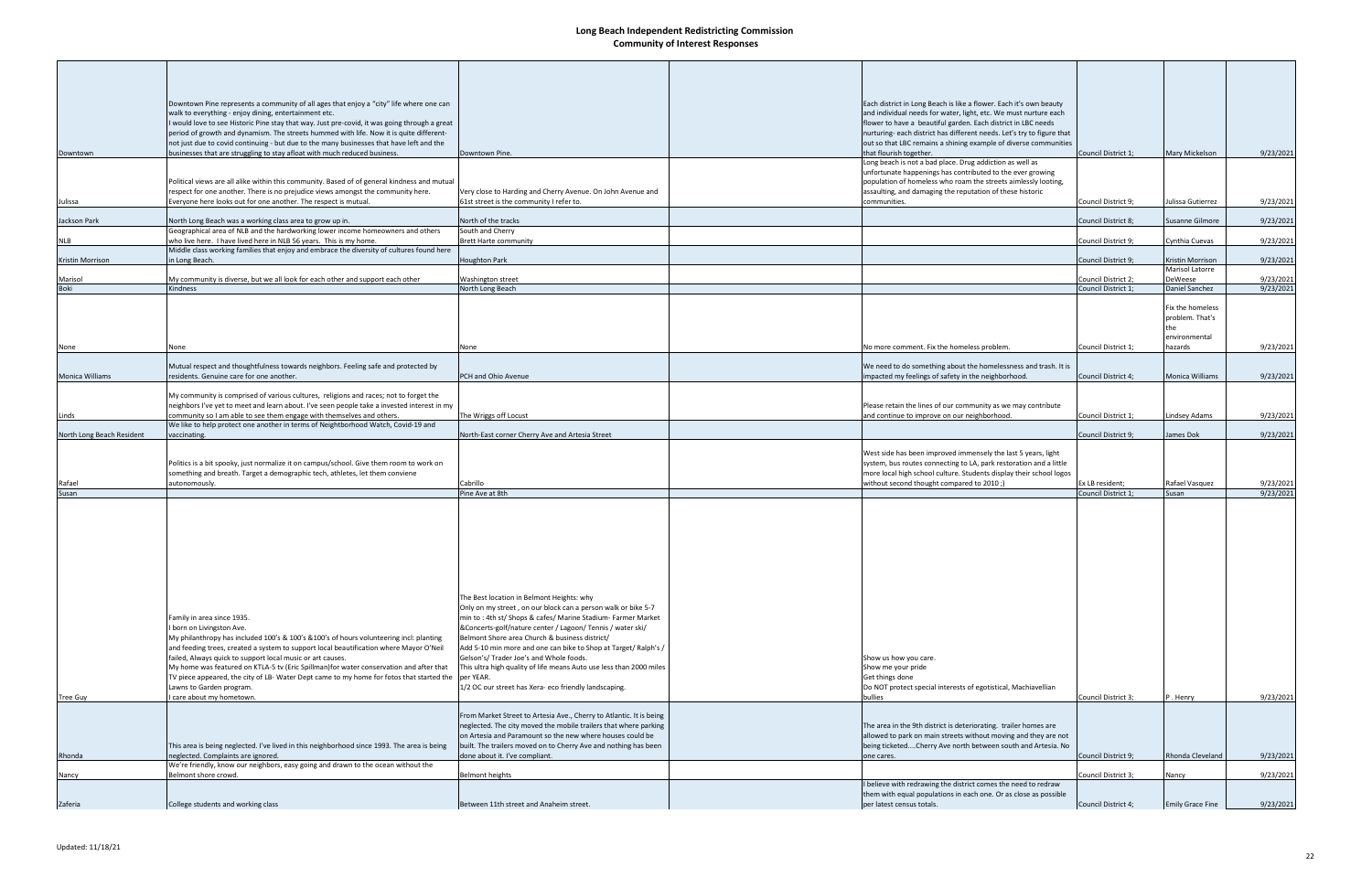|                                                    | With goals to reduce carbon emissions through water & energy conservation efforts, not<br>only within our own household but through the community. We are fortunate enough to<br>be able to take on some of these responsibilities ourselves, but want more opportunities |                                                                                     |                                                                                                                                                                                                    |                                            |                           |           |
|----------------------------------------------------|---------------------------------------------------------------------------------------------------------------------------------------------------------------------------------------------------------------------------------------------------------------------------|-------------------------------------------------------------------------------------|----------------------------------------------------------------------------------------------------------------------------------------------------------------------------------------------------|--------------------------------------------|---------------------------|-----------|
| Homeowners concerned with<br>environmental hazards | for others (solar, water repurposing, appliance incentives, etc) who cannot afford it.<br>Animal welfare also weighs heavy on our minds and a large reason we love long beach is<br>the no-kill policy.                                                                   | District 4, Cambodia Town                                                           |                                                                                                                                                                                                    | Council District 4;                        | Chloe Newsom              | 9/23/2021 |
|                                                    |                                                                                                                                                                                                                                                                           |                                                                                     | Just that I think that Alamitos Beach and Naples should be treated<br>as one community because we have basically the same type of                                                                  |                                            |                           |           |
|                                                    | I would say that we are a small costal community. We get some money from local tourism                                                                                                                                                                                    | Alamitos beach (Starting from Ocean ave at the edge of DTLB)                        | people who are home owners and more affluent than average!                                                                                                                                         |                                            |                           |           |
| <b>Alamitos Beach/Naples</b>                       | because we're so close to the beach, but we're mostly residential and probably have a<br>slightly higher average house hold income                                                                                                                                        | and moving east through naples. The northern boundary would<br>probably be Broadway | Thank you for facilitating this survey!                                                                                                                                                            | Council District 2;                        | Courtney-Lynn<br>Presto   | 9/23/2021 |
|                                                    |                                                                                                                                                                                                                                                                           | Near downtown Long Beach near the Courthouse                                        |                                                                                                                                                                                                    |                                            |                           |           |
| Raina                                              | Ethnic, creative, artistic diversity in a ever growing and evolving community<br>I think it has to do with geography, areas that are spatial close should count as a                                                                                                      | My community is from the 710 to pacific. South of willow and                        |                                                                                                                                                                                                    | Council District 1;                        | Raina<br>Rebecccajones11  | 9/23/2021 |
| Rebecca                                            | community.                                                                                                                                                                                                                                                                | north of 20th.                                                                      |                                                                                                                                                                                                    | Council District 6;                        | 56@gmail.com              | 9/23/2021 |
| <b>Bixby Knolls</b>                                | Culture binded, people often grow up and stay here.                                                                                                                                                                                                                       | <b>Bixby Knolls</b><br>Atlantic Ave., Hughes middle school, etc                     |                                                                                                                                                                                                    | Council District 8;                        | Maya                      | 9/23/2021 |
| Orange/Walnut                                      | Not sure however we need help!!!                                                                                                                                                                                                                                          | We border Walnut Ave, Orange Ave 20th Street. Behind LBCC                           |                                                                                                                                                                                                    | Council District 6;                        | Patricia Maurer           | 9/23/2021 |
|                                                    | Diversity of my community is what binds me to it. It's not race, religion, self identification.                                                                                                                                                                           |                                                                                     |                                                                                                                                                                                                    |                                            |                           |           |
|                                                    | It's everything that Long Beach stands for as a community. We don't tolerate one another,                                                                                                                                                                                 |                                                                                     |                                                                                                                                                                                                    |                                            |                           |           |
| $LBC-G$                                            | we respect one another.                                                                                                                                                                                                                                                   | Zafaria district.                                                                   | The city should deal with the issue of homelessness and public                                                                                                                                     | Council District 3;                        | Greg                      | 9/23/2021 |
| <b>Belmont heights</b>                             | School                                                                                                                                                                                                                                                                    | Near Fremont elementary                                                             | safety.                                                                                                                                                                                            | Council District 3;                        | Thomas johnson            | 9/23/2021 |
|                                                    | Our community has a rich history and the houses in the area express that. We're in an                                                                                                                                                                                     |                                                                                     |                                                                                                                                                                                                    |                                            |                           |           |
|                                                    | area that takes pride in ownership and keeping our community safe and clean. We thrive                                                                                                                                                                                    |                                                                                     |                                                                                                                                                                                                    |                                            |                           |           |
| Steph<br>Indiana resident totally confused         | by combining ideas and putting those ideas into action.                                                                                                                                                                                                                   | Wrigley                                                                             |                                                                                                                                                                                                    | Council District 6;                        | <b>Stephanie Cross</b>    | 9/23/2021 |
| by getting this text.                              |                                                                                                                                                                                                                                                                           | Indiana                                                                             | Clean up your list area code 317 is not in Long Beach                                                                                                                                              | Out of state;                              | Laura Sexson              | 9/23/2021 |
|                                                    |                                                                                                                                                                                                                                                                           |                                                                                     |                                                                                                                                                                                                    |                                            |                           |           |
|                                                    | Small sub groups and population's of freinds and family's. Long Beach is the step child of                                                                                                                                                                                |                                                                                     | Someone please see that the queen mary is a pice of junk and<br>waste of space and money. There is a reason Disneyland never got<br>into long beach and a reason the pike died. Sames as the queen |                                            |                           |           |
|                                                    | OC and LA and with cheaper housing its just a home for many to work and play outside of<br>long beach. So the beach front, biking to grab a bite, getting robbed, the battle for parking,                                                                                 |                                                                                     | mary, there not that cool. The thing is the potential to be cool is all<br>there but we cant interfere with the port since it makes so much                                                        |                                            |                           |           |
|                                                    | running from the street sweeper, everyone walking their dog at the same time, Ice cream,                                                                                                                                                                                  |                                                                                     | money. So we have a rust bucket we pay for now so people can                                                                                                                                       |                                            |                           |           |
|                                                    | a large unhoused population, a unfinished 22 freeway, wild parots squaking at 7am, the                                                                                                                                                                                    |                                                                                     | come see, no way queen marry breaks even, and a pike made for                                                                                                                                      |                                            |                           |           |
| Pacific8                                           | coner dive bar that never closes, oil islands that looks like fun? These are some of the<br>things we share                                                                                                                                                               | Alcove Manner suburbs<br>Alamitos bay                                               | tourists. You go there once and unless a movies coming out you<br>want to see there is no draw to return or hang out there.                                                                        | Council District 2; Council<br>District 7; | Bruce                     | 9/23/2021 |
| Stephanie                                          |                                                                                                                                                                                                                                                                           | <b>Wrigley Heights</b>                                                              |                                                                                                                                                                                                    | Council District 7;                        | Stephanie Dunn            | 9/23/2021 |
|                                                    | 've known my neighbors for 17 years. We are a very diverse neighborhood. We share<br>similar family values, a since of commuinity, we share a comunity garden & I'm friends<br>with the school crossing guard. This neighborhood does expresses it's political views but  |                                                                                     |                                                                                                                                                                                                    |                                            |                           |           |
| Charlene                                           | on an individual basis.                                                                                                                                                                                                                                                   | Rose Park area                                                                      |                                                                                                                                                                                                    | Council District 2;                        | Charlene Mossen           | 9/23/2021 |
| <b>Alamitos Beach</b>                              | We are a welcoming community for all. Inspired by art and culture and good food!                                                                                                                                                                                          | Rainbow sidewalk area                                                               |                                                                                                                                                                                                    | Council District 2;                        | Fammy Bartel              | 9/23/2021 |
|                                                    |                                                                                                                                                                                                                                                                           |                                                                                     |                                                                                                                                                                                                    |                                            | Jeffery                   |           |
| Jeff<br>Alamitos Beach                             | Economics<br>Inclusivity, community, compassion, togetherness.                                                                                                                                                                                                            | Eastside Long Beach.<br>Alamitos Beach                                              |                                                                                                                                                                                                    | Council District 6;<br>Council District 2; | Washington<br>Heidi Pelle | 9/23/2021 |
|                                                    |                                                                                                                                                                                                                                                                           |                                                                                     |                                                                                                                                                                                                    |                                            |                           | 9/23/2021 |
|                                                    |                                                                                                                                                                                                                                                                           |                                                                                     |                                                                                                                                                                                                    |                                            |                           |           |
| Mrs.Ramos                                          | We are a community mainly Hispanics and Black.                                                                                                                                                                                                                            | Jptown                                                                              |                                                                                                                                                                                                    | Council District 9;                        | Leticia Ramos             | 9/23/2021 |
| Julie                                              | I live in Belmont Heights and I define that by its geographical location.                                                                                                                                                                                                 | <b>Belmont Heights</b>                                                              | This survey is awful and makes no sense.<br>We should be district 6 to unify all of Wrigley. As the largest group                                                                                  | Council District 3;                        | Julie Noggle              | 9/23/2021 |
| Wrigley                                            | Wrigley residents are proud to be from the area and the first to roll up their sleeves and<br>help their neighbors. They're quirky and eclectic and extremely diverse.                                                                                                    | PCH to Wardlow, East of the 710 to LBB.                                             | in Long Beach we should have one unified voice via a dedicated<br>council person.                                                                                                                  | Council District 7;                        | Bobbi Cichowski           | 9/23/2021 |
|                                                    |                                                                                                                                                                                                                                                                           | Alamitos heights Lowell Rogers and Wilson. Marina vista park.                       |                                                                                                                                                                                                    |                                            |                           |           |
| Alamitos heights                                   | Lots of interest in music the environment and socially gatherings                                                                                                                                                                                                         | St. Barts church Belmont heights community church                                   |                                                                                                                                                                                                    | Council District 3;                        | Marilyn tyo               | 9/23/2021 |
| Erwin Chow                                         |                                                                                                                                                                                                                                                                           | 11th st Alamitos heights                                                            |                                                                                                                                                                                                    | Council District 4;                        | Erwin chow                | 9/23/2021 |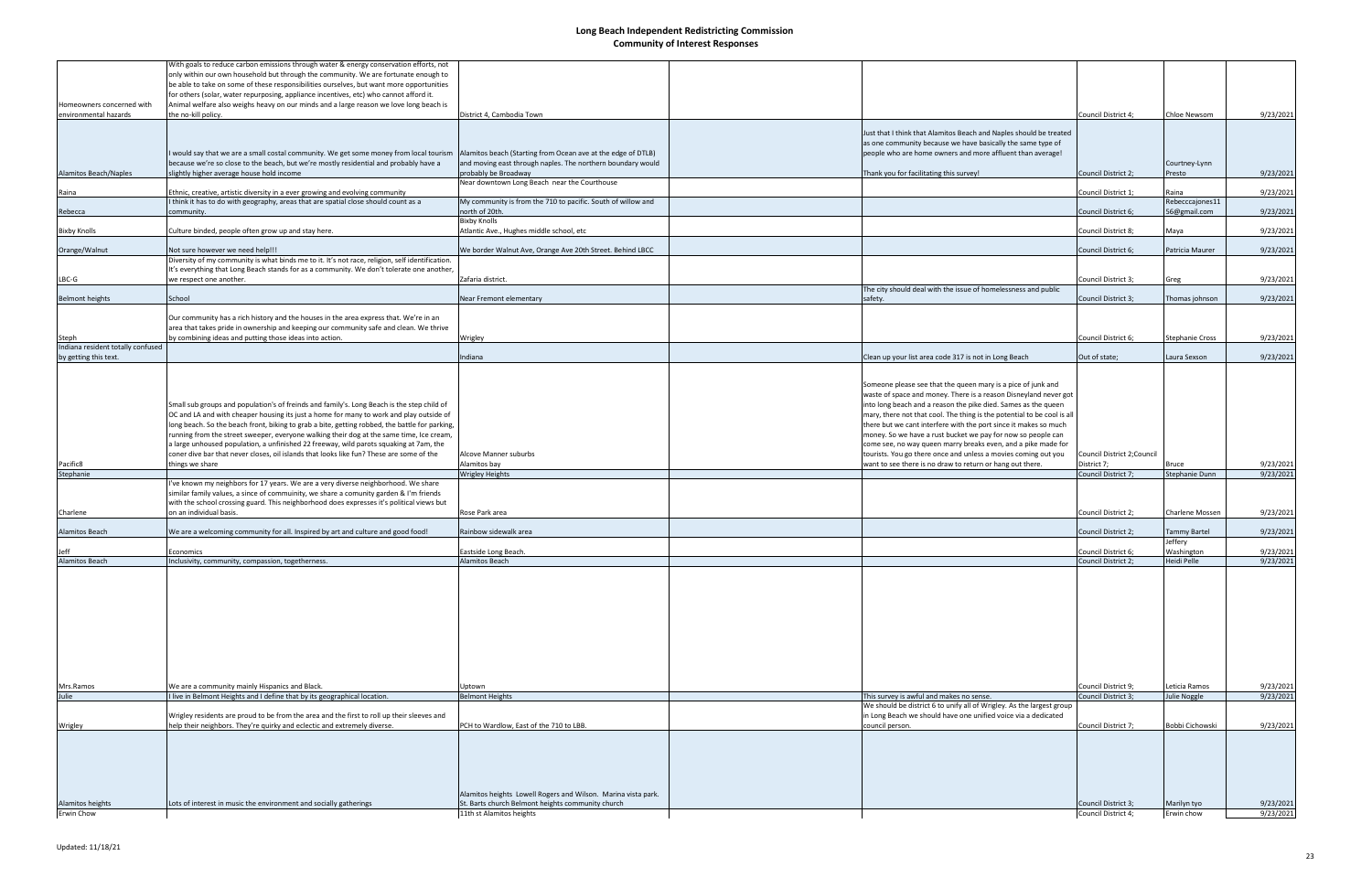| <b>Belmont Shore</b>                                                                     | We are a community of shared values, single family households. People are middle<br>class/upper middle class and are from various backgrounds. People here want a peaceful,<br>crime free life.                                                                                                                                                                                                                                                                                                                          | Ultimo Ave                                                                                                                                                  |                                                                                                                                                                                                                                                                                                                           | Council District 3;                           | Douglas Cringean       | 9/23/2021 |
|------------------------------------------------------------------------------------------|--------------------------------------------------------------------------------------------------------------------------------------------------------------------------------------------------------------------------------------------------------------------------------------------------------------------------------------------------------------------------------------------------------------------------------------------------------------------------------------------------------------------------|-------------------------------------------------------------------------------------------------------------------------------------------------------------|---------------------------------------------------------------------------------------------------------------------------------------------------------------------------------------------------------------------------------------------------------------------------------------------------------------------------|-----------------------------------------------|------------------------|-----------|
| Alamitos Heights                                                                         | Upper Middle Class. Educated. Responsible. Care about property. Family environment                                                                                                                                                                                                                                                                                                                                                                                                                                       | <b>Marine Stadium</b>                                                                                                                                       | Please keep our district together                                                                                                                                                                                                                                                                                         | Council District 3;                           | Rebecca Cringean       | 9/23/2021 |
|                                                                                          |                                                                                                                                                                                                                                                                                                                                                                                                                                                                                                                          | I Live in the Wrigley neighborhood of LB. Just east of the 710 fwy                                                                                          | District 7 should be from the 710 to LB Blvd or Atlantic. From PCH                                                                                                                                                                                                                                                        |                                               | Hugh van der           |           |
| Hugh                                                                                     | My community is a working class, diverse and creative neighborhood.                                                                                                                                                                                                                                                                                                                                                                                                                                                      | between PCH and Wardlow.                                                                                                                                    | on the south and end at the 405 at the north.                                                                                                                                                                                                                                                                             | Council District 7:                           | Linden                 | 9/23/2021 |
| Working mom, family with<br>school age kids, lgbtq+, mixed<br>race, cat feeder/ trapper, |                                                                                                                                                                                                                                                                                                                                                                                                                                                                                                                          |                                                                                                                                                             | Redrawing district lines won't improve the structural racism in our<br>community. It also won't improve the economic distress of people<br>in our city. This is a waste of time and tone deaf to the challenges                                                                                                           |                                               |                        |           |
| rescuer, city employee                                                                   | Fairness, safety, compassion                                                                                                                                                                                                                                                                                                                                                                                                                                                                                             | 2nd & cerritos                                                                                                                                              | our city faces                                                                                                                                                                                                                                                                                                            | Council District 2;                           | Staycee Dains          | 9/23/2021 |
| Josh                                                                                     | Boat owners and downtown neighborhoods                                                                                                                                                                                                                                                                                                                                                                                                                                                                                   | Shoreline marina                                                                                                                                            |                                                                                                                                                                                                                                                                                                                           | Council District 2;                           | Josh Evans             | 9/23/2021 |
|                                                                                          | have lived in LB less than a year. I moved here on a temporary basis and currently rent an<br>apartment. So I don't have any history with my community. And will most likely be moving                                                                                                                                                                                                                                                                                                                                   |                                                                                                                                                             | Since I am a temporary resident, I doubt redistricting will affect                                                                                                                                                                                                                                                        | The map does not<br>provide District numbers. | Antoinette             |           |
| <b>Toni Maiques</b>                                                                      | out if the area within 6 months.                                                                                                                                                                                                                                                                                                                                                                                                                                                                                         | Clark Ave/PCH                                                                                                                                               |                                                                                                                                                                                                                                                                                                                           | So I can't ID my district.;                   | Maiques                | 9/23/2021 |
| Wrigley                                                                                  | It's a diverse community of single family homes. One of the most affordable communities<br>of single family homesin the city. It would be a shame to destroy this treasure with higher<br>density zoning. Love it's location. Feels like I'm in the suburbs with the city amenities. It's a<br>very quiet community and the residents respect each other's diversity. Also feel I'm part<br>of the Bixby Knolls community as I'm above Spring Street. Perhaps anybody North of<br>Spring should be part of Bixby Knolls. | Near Veterans Park and next Block from Birney Elementary<br>School. Corner of Spring and Maine Avenue                                                       | Please save our single family home neighborhood. We are close to<br>the Blue Line so I fear many of our beautiful unique Homes could<br>be replaced by 4 plex buildings. Building along the blue line should<br>not go further West then Pacific Avenue.<br>There are homeless people camping out by our residence. They  | Council District 7;                           | Marcia Le Beau         | 9/23/2021 |
|                                                                                          | Safe community, clean streets, good neighbors, having everything available and close to                                                                                                                                                                                                                                                                                                                                                                                                                                  |                                                                                                                                                             | take up parking spaces with their shopping carts and belongings.                                                                                                                                                                                                                                                          |                                               |                        |           |
| Drai                                                                                     | home, meaning grocery stores, library, post office, beach, restaurants.                                                                                                                                                                                                                                                                                                                                                                                                                                                  | Rose Park                                                                                                                                                   | They are drug addicts who break into cars.                                                                                                                                                                                                                                                                                | Council District 3;                           | AUDREY                 | 9/23/2021 |
| Robert                                                                                   | Sense of affinity across B Heights, B Shore, alamitos heights and Naples. People know each<br>other through schools and other groups.                                                                                                                                                                                                                                                                                                                                                                                    | <b>Belmont Heights</b>                                                                                                                                      |                                                                                                                                                                                                                                                                                                                           | Council District 3;                           | Robert Kleinhenz       | 9/23/2021 |
|                                                                                          |                                                                                                                                                                                                                                                                                                                                                                                                                                                                                                                          |                                                                                                                                                             |                                                                                                                                                                                                                                                                                                                           |                                               |                        |           |
|                                                                                          |                                                                                                                                                                                                                                                                                                                                                                                                                                                                                                                          |                                                                                                                                                             | Mental health care is ABSOLUTELY crucial to assist with the<br>homelessness challenges oir community faces. In addition to drug<br>and alcohol rehabilitation, these two combined require love,<br>compassion, empathy, support and encouragement, with<br>affirming and empowering options. Not against law enforcement, |                                               |                        |           |
| Artist                                                                                   | Weekly meetings, rehearsals,                                                                                                                                                                                                                                                                                                                                                                                                                                                                                             | Poly High School                                                                                                                                            | but in association with law enforcement.                                                                                                                                                                                                                                                                                  | Council District 6;                           | Gregory Jeffers        | 9/23/2021 |
|                                                                                          | Safety. Being able to move around the city without being concerned. Care about Seniors. I                                                                                                                                                                                                                                                                                                                                                                                                                                |                                                                                                                                                             |                                                                                                                                                                                                                                                                                                                           |                                               |                        |           |
| Linda Deruise                                                                            | am one.                                                                                                                                                                                                                                                                                                                                                                                                                                                                                                                  | Long Beach - across from Jordan High School                                                                                                                 |                                                                                                                                                                                                                                                                                                                           |                                               | Linda Deruise          | 9/23/2021 |
| Deforest Park                                                                            | Just purchased a home in the deforest park area. Only know our councilmen Rex<br>Richardson is in our district.<br>Our community is very diverse but yet family oriented.                                                                                                                                                                                                                                                                                                                                                | DeforestPark                                                                                                                                                |                                                                                                                                                                                                                                                                                                                           | Rex Richardson;                               | Lenora<br>CofieldMarks | 9/23/2021 |
| Wrigley                                                                                  | The river bed and trail near the river bed is known about Wrigley                                                                                                                                                                                                                                                                                                                                                                                                                                                        | Near the river bed, and 710/405 fwy entrance/ wardlow                                                                                                       |                                                                                                                                                                                                                                                                                                                           | Council District 1;                           | Ana Duarte             | 9/23/2021 |
|                                                                                          | Hard working community                                                                                                                                                                                                                                                                                                                                                                                                                                                                                                   | Near the LBCC on PCH                                                                                                                                        | Create more recreational activities with the city, parks, schools,<br>libraries for the youth to keep them busy and stay away from<br>trouble. Offer classes such as music, art and robotics in schools<br>or parks, city facilities that are free of charge or low cost to the<br>vouth.                                 | Council District 6;                           | Blanca Romero          | 9/23/2021 |
| Blanca Romero<br>Jfreia2357                                                              | We like to crush spiders and frighten small animals                                                                                                                                                                                                                                                                                                                                                                                                                                                                      | Northeast gotown yo                                                                                                                                         | Studies show random boundaries are more fair and just                                                                                                                                                                                                                                                                     | Council District 4;                           | Jose Freia             | 9/23/2021 |
| Samoans                                                                                  | Samoans have been part of the US since 1900 when the cession treaties were signed. They<br>have a unique language, culture and governance. While the basic unit of organizing is the<br>family, churches have now emerge as villages in the diaspora.                                                                                                                                                                                                                                                                    | There are Samoans living in every district, including the non-<br>incorporated areas of LA County. Many still live downtown, the<br>west side and north LB. | City support of Samoan led organizations with a proven track<br>record would be embraced with catharsis and enthusiasm.                                                                                                                                                                                                   | Council District 3;                           | Rod Steiger            | 9/23/2021 |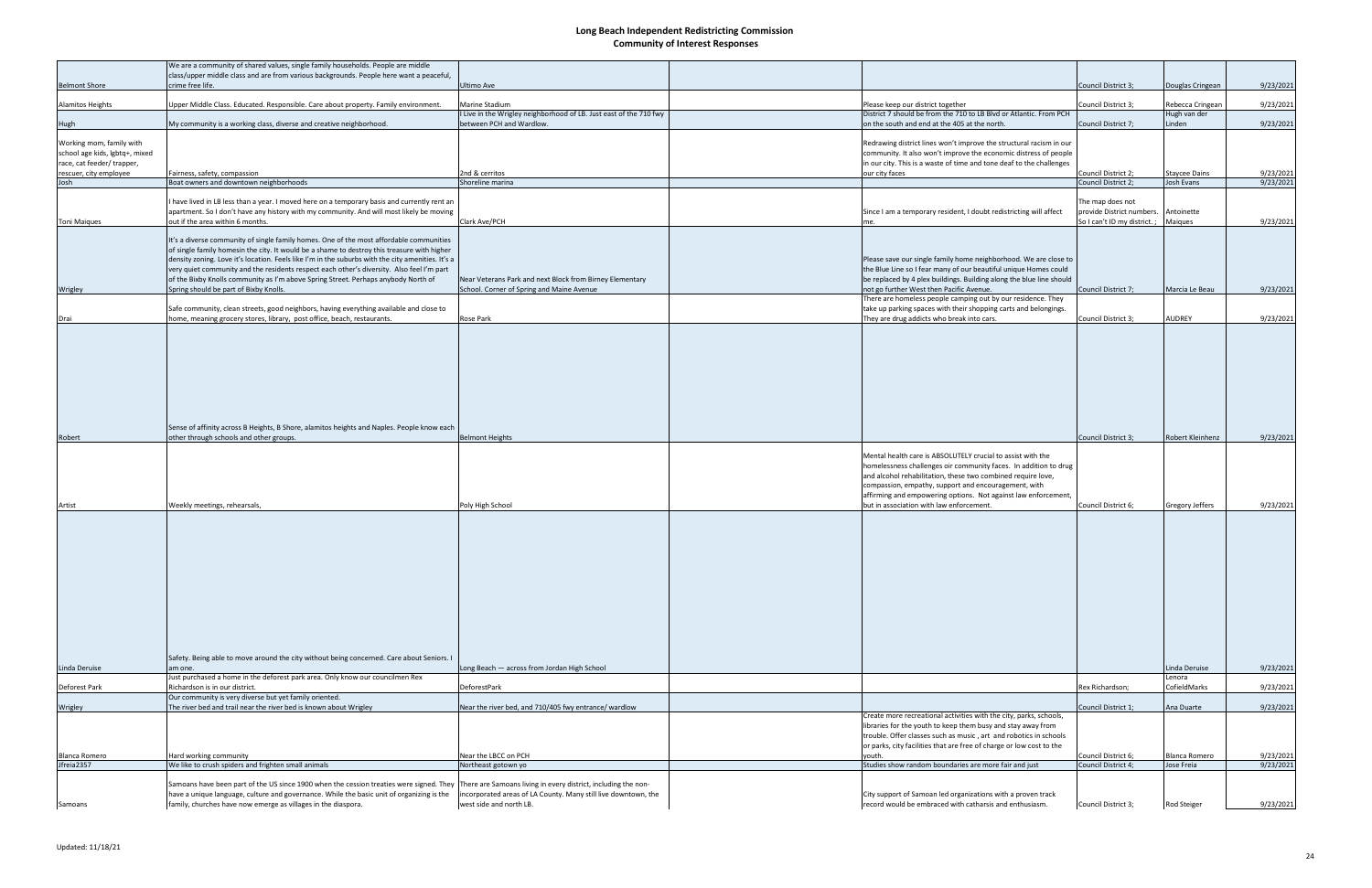| Wrigley                                        | Location                                                                                                                                                                                                                                                                                                                                                                                                                                                                                                                                                                                                  | LA River on west, Long Beach Blvd on east, PCH on south, 405 on<br>north                                                                                                       |                                                                                                                                                                                                                                                                                                                                                                                                                                                                                                                                                                                                                                                     | Council District 7: | <b>Michael Manos</b>         | 9/23/2021 |
|------------------------------------------------|-----------------------------------------------------------------------------------------------------------------------------------------------------------------------------------------------------------------------------------------------------------------------------------------------------------------------------------------------------------------------------------------------------------------------------------------------------------------------------------------------------------------------------------------------------------------------------------------------------------|--------------------------------------------------------------------------------------------------------------------------------------------------------------------------------|-----------------------------------------------------------------------------------------------------------------------------------------------------------------------------------------------------------------------------------------------------------------------------------------------------------------------------------------------------------------------------------------------------------------------------------------------------------------------------------------------------------------------------------------------------------------------------------------------------------------------------------------------------|---------------------|------------------------------|-----------|
|                                                | We're in that funky middle ground between downtown and Bluff Park. We're the ones<br>with some of the worst parking in the whole city, but we're still watching high rise luxury<br>buildings pop up like crazy and watching single family homes become unattainable pipe<br>dreams. There's a real common fear of gentrification and getting priced out as we watch<br>those buildings pop up with their insane rental costs, and as we watch historic homes sell                                                                                                                                        | Between Alamitos and Junipero. From Ocean to 4th. We drink                                                                                                                     |                                                                                                                                                                                                                                                                                                                                                                                                                                                                                                                                                                                                                                                     |                     |                              |           |
|                                                | for well over their actual worth, because this neighborhood feels the last affordable<br>neighborhoods on the whole coast that's within walking distance from the Pacific Ocean.<br>It's one of the most diverse neighborhoods in everything from race, age, sexual                                                                                                                                                                                                                                                                                                                                       | coffee at Lord Windsor, eat pizza at Black, drink at V Room or<br>Mineshaft, and we take full advantage of being<br>walking/biking/roller skating distance from Retro Row, the | Please stop catering to developers and real estate moguls, and<br>keep investing in the established communities that actually need                                                                                                                                                                                                                                                                                                                                                                                                                                                                                                                  |                     |                              |           |
| Alamitos Beach                                 | orientation, religion, and marital/family status, but we're a very working class<br>neighborhood so we have that in common.                                                                                                                                                                                                                                                                                                                                                                                                                                                                               | beach, and downtown. And we can't find any freaking parking in<br>any of it.                                                                                                   | to be catered to. We love this city and want to be able to call it<br>home forever.                                                                                                                                                                                                                                                                                                                                                                                                                                                                                                                                                                 | Council District 2; | Patricia Bradley-<br>Struven | 9/23/2021 |
| Wrigley/Westside                               | People working together to help others and improve our community                                                                                                                                                                                                                                                                                                                                                                                                                                                                                                                                          | Pacific Ave west to Santa Fe; PCH north to Bixby                                                                                                                               |                                                                                                                                                                                                                                                                                                                                                                                                                                                                                                                                                                                                                                                     | Council District 7; | Patricia Jackson             | 9/24/2021 |
| Central north Long Beach                       | Working/middle class neighborhood.                                                                                                                                                                                                                                                                                                                                                                                                                                                                                                                                                                        | Center of north Long Beach                                                                                                                                                     | This area needs programs to help small businesses into the empty<br>storefronts                                                                                                                                                                                                                                                                                                                                                                                                                                                                                                                                                                     | Council District 8: | Tom Widdison                 | 9/24/2021 |
|                                                |                                                                                                                                                                                                                                                                                                                                                                                                                                                                                                                                                                                                           |                                                                                                                                                                                | Help take care our youth with jobs and resources fair food, Free                                                                                                                                                                                                                                                                                                                                                                                                                                                                                                                                                                                    |                     |                              |           |
| Long horn                                      | Good food, family acceptance                                                                                                                                                                                                                                                                                                                                                                                                                                                                                                                                                                              | North Long Beach                                                                                                                                                               | educational class hiring youth to take care community clean up<br>comig forward the city is going to race communig chanenges,                                                                                                                                                                                                                                                                                                                                                                                                                                                                                                                       |                     | Diana Hamilton               | 9/24/2021 |
|                                                | Historic homes that were built along original red car line and whose children feed into                                                                                                                                                                                                                                                                                                                                                                                                                                                                                                                   | 10th st on North, Redondo on West, Palo Verde (including el                                                                                                                    | planning for climate change, upgrading infrastructure, addressing<br>homelessness, and providing services for residents at an upgraded<br>level. It is important that we not lose the gains we've made or<br>forget that the city Council is here to serve the                                                                                                                                                                                                                                                                                                                                                                                      |                     |                              |           |
| Current dist. 3 Redcar greenbelt               | Wilson HS attendance district.                                                                                                                                                                                                                                                                                                                                                                                                                                                                                                                                                                            | dorado park) on East, to Marina peninsula on South.                                                                                                                            | residents.Communication and cohesion play in important part in                                                                                                                                                                                                                                                                                                                                                                                                                                                                                                                                                                                      | Council District 3; | T. Davenport                 | 9/24/2021 |
| <b>Belmont Heights</b>                         |                                                                                                                                                                                                                                                                                                                                                                                                                                                                                                                                                                                                           | Park Avenue 6 & 7th streets                                                                                                                                                    |                                                                                                                                                                                                                                                                                                                                                                                                                                                                                                                                                                                                                                                     |                     | Minna Neumaier               | 9/24/2021 |
|                                                |                                                                                                                                                                                                                                                                                                                                                                                                                                                                                                                                                                                                           |                                                                                                                                                                                |                                                                                                                                                                                                                                                                                                                                                                                                                                                                                                                                                                                                                                                     |                     |                              |           |
| Sustainable Community                          | Present & Future Sustainability For Our Community on a Global Scale. For Preservation,<br>Restoration & Resiliance in an ever Changing Global Environment. Like Clean Water &<br>Food. Something we can all agree apon for sustanance & survival to thrive $\bigoplus$                                                                                                                                                                                                                                                                                                                                    | Alamitos Heights (Iron Triaangle)<br><b>Big Rec golf Corse</b>                                                                                                                 | Many Residence over the years have been asking for a city<br>provided green waste bin or trash can. Promoting composting<br>practices will help alleviate the issue & pressure (3)                                                                                                                                                                                                                                                                                                                                                                                                                                                                  | Council District 3; | llan Soussan                 | 9/24/2021 |
| Community                                      | Our community is based on family. We care about the area that our families live in.<br>Currently we live near Compton, a predominantly African American population. There is a<br>lot of stigma surrounding Compton about the population being low income families. Since<br>we live right near the edge, our district is treated with the same stigma. All I see are<br>families who want the best for their children. Parks that aren't breaking apart. Streets that My community is located near the exit of the 91 freeway of Long<br>aren't falling apart. Homeless tents randomly popping up.       | Beach Blvd.                                                                                                                                                                    | North Long Beach has long been treated as the "ghetto" of Long<br>Beach for bearing many low-income families. Let me tell you that<br>is the furthest from the truth. Families live here, and deserve the<br>same environment to raise healthy children just like any one else<br>no matter the income levels. When you invest into communities<br>of color, you're investing into the children's experiences. Their<br>experiences in life shape how they view themselves and how far in<br>life they can go. If you repeatedly tell them from their<br>circumstances you're not worth it, then that's all these kids will<br>have subconsciously. | Council District 9; | Alison                       | 9/24/2021 |
|                                                |                                                                                                                                                                                                                                                                                                                                                                                                                                                                                                                                                                                                           |                                                                                                                                                                                | California and Long Beach are worthless sold my houses a few                                                                                                                                                                                                                                                                                                                                                                                                                                                                                                                                                                                        |                     |                              |           |
| Antonio                                        | It is a small knit community & feel - see people exercising at Marina Vista, enjoying the                                                                                                                                                                                                                                                                                                                                                                                                                                                                                                                 | Colorado Lagoon, Marina Vista, Rec Golf Courses, Rogers, Lowell,                                                                                                               | years back the city and state were nice are went to hell                                                                                                                                                                                                                                                                                                                                                                                                                                                                                                                                                                                            |                     | Antonio flores               | 9/24/2021 |
|                                                | farmers market, attending concerts in the park, shopping on 2nd street, and enjoying the                                                                                                                                                                                                                                                                                                                                                                                                                                                                                                                  | Wilson, 2nd Street, Ocean Bike Path, Peninsula to Belmont pool,                                                                                                                |                                                                                                                                                                                                                                                                                                                                                                                                                                                                                                                                                                                                                                                     |                     |                              |           |
| Melissa Brower<br>Alamitos Beach Americans and | beach, going to school.<br>American citizens and legal residents suffering from the inability to find adequate parking,<br>the inability to find affordable housing, living in overpopulated neighborhoods, having<br>streets that don't allow first responders and public services to safely and quickly access<br>the area to save lives and provide services, being overrun by homeless, have a city<br>councilmember that does nothing but fieldtrips, arts and crafts, and travels around visiting<br>restaurants instead of improving the standard of living for the residents of the district, and | Rancho Los Alamitos                                                                                                                                                            | Get us a city councilmember that works and earns their taxpayer                                                                                                                                                                                                                                                                                                                                                                                                                                                                                                                                                                                     | Council District 3; | Melissa Brower               | 9/24/2021 |
| Legal Residents                                | can't get the police department to enforce motorcycle parking ordinances.                                                                                                                                                                                                                                                                                                                                                                                                                                                                                                                                 | Alamitos Beach                                                                                                                                                                 | paid paychecks.                                                                                                                                                                                                                                                                                                                                                                                                                                                                                                                                                                                                                                     | Council District 2; | Erick Schoenrock             | 9/24/2021 |
|                                                |                                                                                                                                                                                                                                                                                                                                                                                                                                                                                                                                                                                                           |                                                                                                                                                                                | No graffiti<br>Less crime by Santa Fe and Forhan Street all of Long Beach                                                                                                                                                                                                                                                                                                                                                                                                                                                                                                                                                                           |                     |                              |           |
| Don't care                                     | Talk to them smile                                                                                                                                                                                                                                                                                                                                                                                                                                                                                                                                                                                        | 7th Street and Redondo                                                                                                                                                         | matters to me                                                                                                                                                                                                                                                                                                                                                                                                                                                                                                                                                                                                                                       | Council District 3; | Lisa                         | 9/24/2021 |
| Sydney T                                       | People of Color, Liberal                                                                                                                                                                                                                                                                                                                                                                                                                                                                                                                                                                                  | Rose Parks, Eastside, North Alamitos                                                                                                                                           |                                                                                                                                                                                                                                                                                                                                                                                                                                                                                                                                                                                                                                                     | Unknown;            | Sydney                       | 9/24/2021 |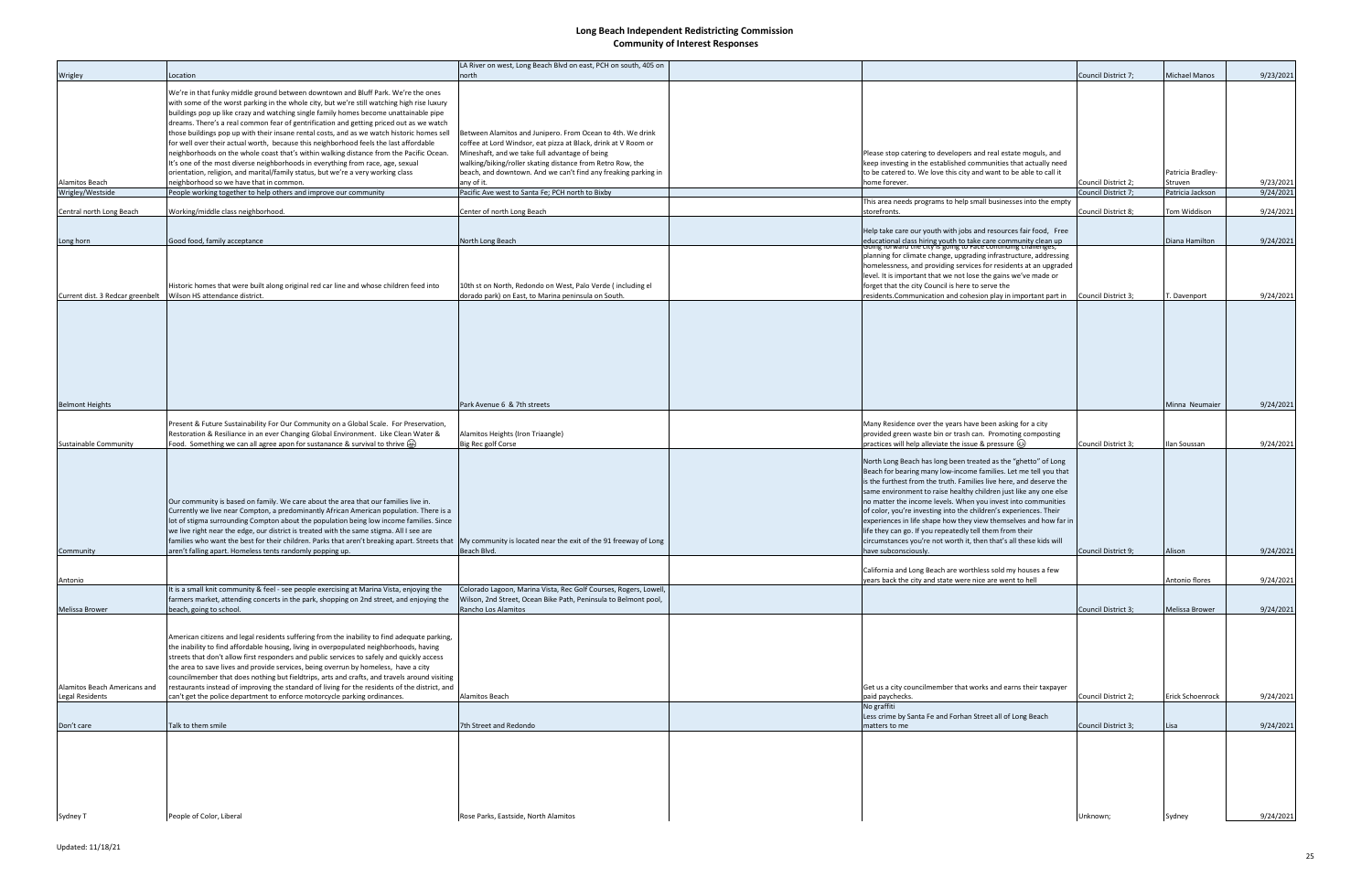| 10th and Long Beach Blvd           | Similar socio-economic status                                                                                                                                                                                                                                                                                                                                            | The blocks to the east and west of 10th and Long Beach blvd                                                                                                                                      | <b>Black Lives Matter</b>                                                                                                                                                                                               | Council District 1; | eff La Tourette<br>Kathleen | 9/24/2021 |
|------------------------------------|--------------------------------------------------------------------------------------------------------------------------------------------------------------------------------------------------------------------------------------------------------------------------------------------------------------------------------------------------------------------------|--------------------------------------------------------------------------------------------------------------------------------------------------------------------------------------------------|-------------------------------------------------------------------------------------------------------------------------------------------------------------------------------------------------------------------------|---------------------|-----------------------------|-----------|
| Long Beach                         | Community history                                                                                                                                                                                                                                                                                                                                                        | Myrtle Avenue                                                                                                                                                                                    |                                                                                                                                                                                                                         | Council District 6; | Ledbetter                   | 9/24/2021 |
| <b>Alamitos Beach</b>              | <b>Progressive Diversity</b>                                                                                                                                                                                                                                                                                                                                             | <b>Alamitos Beach</b>                                                                                                                                                                            |                                                                                                                                                                                                                         | Council District 2; |                             | 9/24/2021 |
| David                              | We live here because that is a much as we could afford we have no other connection to<br>this area                                                                                                                                                                                                                                                                       | 61st and Atlantic                                                                                                                                                                                | Fix the god damn homeless incursion on COLB  Get those people<br>help and in one area so help and services can get to them. Clean<br>up the streets of campers and RVs and clean up the garbage It's<br>enough already! | Council District 9; | David                       | 9/24/2021 |
| Anna-Marie Tran                    |                                                                                                                                                                                                                                                                                                                                                                          | North Long Beach (90805)                                                                                                                                                                         |                                                                                                                                                                                                                         | Council District 8; | Anna-Marie Tran             | 9/24/2021 |
| <b>Belmont Heights</b>             | Historic homes, keeping neighborhoods safe, clean and beautiful                                                                                                                                                                                                                                                                                                          | <b>Belmont Heights</b>                                                                                                                                                                           |                                                                                                                                                                                                                         | Council District 3: | John Dunton                 | 9/24/2021 |
| <b>Resident of Rose Park South</b> | Respect, kindness and pride in our neighborhood.                                                                                                                                                                                                                                                                                                                         | Rose Park South                                                                                                                                                                                  |                                                                                                                                                                                                                         | Council District 2; | Sybil Gonzalez              | 9/24/2021 |
| Phillip                            | Residents                                                                                                                                                                                                                                                                                                                                                                | Rose Ave                                                                                                                                                                                         |                                                                                                                                                                                                                         | Council District 1; | Phillip                     | 9/24/2021 |
| Darrell                            | My community engages the political process individually. If a neighbor doesn't share my<br>political beliefs, I do not engage them as I value friendship over politics. My neighborhood My community is located in the Wrigley neighborhood bordered<br>is a mix of all races and religions and is a quiet place to live.                                                | by Willow/Magnolia/LA River/PCH                                                                                                                                                                  |                                                                                                                                                                                                                         | Council District 7; | Douglas Kinsman             | 9/24/2021 |
|                                    |                                                                                                                                                                                                                                                                                                                                                                          |                                                                                                                                                                                                  |                                                                                                                                                                                                                         |                     |                             |           |
| Citizen                            | <b>Educated voter</b>                                                                                                                                                                                                                                                                                                                                                    | Downtown Beach Lover                                                                                                                                                                             | Your map is useless, district labels can't be seen                                                                                                                                                                      | Council District 2; | Anthony Ramirez             | 9/24/2021 |
| North town pops park               | Forgotten area.                                                                                                                                                                                                                                                                                                                                                          | Pops davenport park                                                                                                                                                                              |                                                                                                                                                                                                                         | Council District 8; | Gary Kuepper                | 9/24/2021 |
| <b>LGBTQ</b>                       | The struggle for civil rights and inclusion in society.                                                                                                                                                                                                                                                                                                                  | Everywhere                                                                                                                                                                                       |                                                                                                                                                                                                                         | Council District 2; | Frank Spencer               | 9/24/2021 |
|                                    |                                                                                                                                                                                                                                                                                                                                                                          | Downtown Long Beach should not be split into multiple districts.<br>It's a unique combination of workplaces, recreation, and                                                                     |                                                                                                                                                                                                                         |                     |                             |           |
| Kevin                              | Where we walk, talk, dine, and the type of travel we use.                                                                                                                                                                                                                                                                                                                | residences which is currently split into multiple districts.                                                                                                                                     |                                                                                                                                                                                                                         | Council District 1; | <b>Kevin Kane</b>           | 9/24/2021 |
|                                    | The neighborhood is socioeconomically and racially diverse and has a mix of multifamily<br>(primarily in the southern and eastern portions) and single family (primarily in the western<br>and northern portions) housing. Its population is predominately Latino/a/x, with<br>significant, long-established Black and Asian populations. It is designated as one of the | The Wrigley neighborhood comprises a large portion of Western<br>Long Beach. Wrigley spans from Pacific Coast Highway in the<br>south to Interstate 405 in the north, the eastern bank of the LA |                                                                                                                                                                                                                         |                     | Christopher                 |           |
| Wrigley neighborhood               | historical communities in Long Beach and has recognized neighborhood associations.                                                                                                                                                                                                                                                                                       | River to the west and Long Beach Boulevard to the east.                                                                                                                                          |                                                                                                                                                                                                                         | Council District 6; | Chavez                      | 9/24/2021 |
| Downtown City Living               | Living location                                                                                                                                                                                                                                                                                                                                                          | Ocean and Pine (Shoreline)                                                                                                                                                                       |                                                                                                                                                                                                                         | Council District 2; | Deon                        | 9/24/2021 |
| west side                          | have no answer i've lived in this house since 1958                                                                                                                                                                                                                                                                                                                       | Tanaka park                                                                                                                                                                                      |                                                                                                                                                                                                                         | Council District 7; | Frances Sim                 | 9/24/2021 |
| Over taxed                         | Small government less government control                                                                                                                                                                                                                                                                                                                                 | Grant                                                                                                                                                                                            | Keep it simple stupid                                                                                                                                                                                                   | Council District 9; | Michael anderson            | 9/24/2021 |
|                                    | I am a senior citizen and have lived in Long Beach all my life. I am not a political person but                                                                                                                                                                                                                                                                          |                                                                                                                                                                                                  |                                                                                                                                                                                                                         |                     |                             |           |
| Concerned                          | don't want to be taken for granted.                                                                                                                                                                                                                                                                                                                                      | I live in Senior Arts Colony located at 200 E Anaheim St L.B., CA                                                                                                                                | am not about the district                                                                                                                                                                                               |                     | David Martin                | 9/24/2021 |
|                                    | Frankly, I have very little interaction with people living in my neighborhood and no little<br>about them and their values. I see a few lawn signs on my morning walks but that's all I<br>know about political leanings for instance. My real community is scattered all over the city                                                                                  |                                                                                                                                                                                                  | While I appreciate the survey I'm not sure that city council districts<br>should be focused on similarities of interests etc. Diversity is                                                                              |                     |                             |           |
|                                    | and is made up of people who are progressive politically and active in social justice                                                                                                                                                                                                                                                                                    | Based on my previous answer I have to say again that it is                                                                                                                                       | important for democracy to function and diversity within a City                                                                                                                                                         |                     |                             |           |
| Zaferia                            | movements.                                                                                                                                                                                                                                                                                                                                                               | scattered all over the city.                                                                                                                                                                     | Council district is not a bad thing. Thank you for the survey.                                                                                                                                                          | Council District 4; | dennis kortheuer            | 9/24/2021 |
|                                    |                                                                                                                                                                                                                                                                                                                                                                          |                                                                                                                                                                                                  | I have lived in LB for 42 years all on the Westside and have seen<br>all of the resources go to Downtown and to the mostly White<br>Neighborhoods. We are tired of are tax dollars going to enhance                     |                     |                             |           |
| Westside Citizen                   | Diverse Neighborhood                                                                                                                                                                                                                                                                                                                                                     | Silverado Park                                                                                                                                                                                   | only "certain" parts of the city.                                                                                                                                                                                       | Council District 7; | Laurence Hilliard           | 9/24/2021 |
|                                    |                                                                                                                                                                                                                                                                                                                                                                          |                                                                                                                                                                                                  |                                                                                                                                                                                                                         |                     |                             |           |
| Jiru                               | History, art, multiculturalism                                                                                                                                                                                                                                                                                                                                           | Alamitos Beach                                                                                                                                                                                   | Make better public parking and less transients                                                                                                                                                                          | Council District 2; | Erik.jiru                   | 9/24/2021 |
|                                    |                                                                                                                                                                                                                                                                                                                                                                          |                                                                                                                                                                                                  |                                                                                                                                                                                                                         |                     | None of your                |           |
| None of your business              | None of your business                                                                                                                                                                                                                                                                                                                                                    | None of your business                                                                                                                                                                            | None of your business                                                                                                                                                                                                   |                     | business                    | 9/24/2021 |
| <b>Jimmy Gant</b>                  | Gay community                                                                                                                                                                                                                                                                                                                                                            | Alamitos Beach                                                                                                                                                                                   |                                                                                                                                                                                                                         | Council District 2; | Jim Gant                    | 9/24/2021 |
| SA790                              |                                                                                                                                                                                                                                                                                                                                                                          |                                                                                                                                                                                                  |                                                                                                                                                                                                                         | Council District 2; | Sharron                     | 9/24/2021 |
|                                    |                                                                                                                                                                                                                                                                                                                                                                          |                                                                                                                                                                                                  |                                                                                                                                                                                                                         |                     | Gretchen                    |           |
|                                    | By gretchenhutchins@gmail.com we are mostly working class and retired peop6                                                                                                                                                                                                                                                                                              | North long Beach off of longbeach Blvd                                                                                                                                                           |                                                                                                                                                                                                                         | Council District 9; | <b>Hutchins</b>             | 9/24/2021 |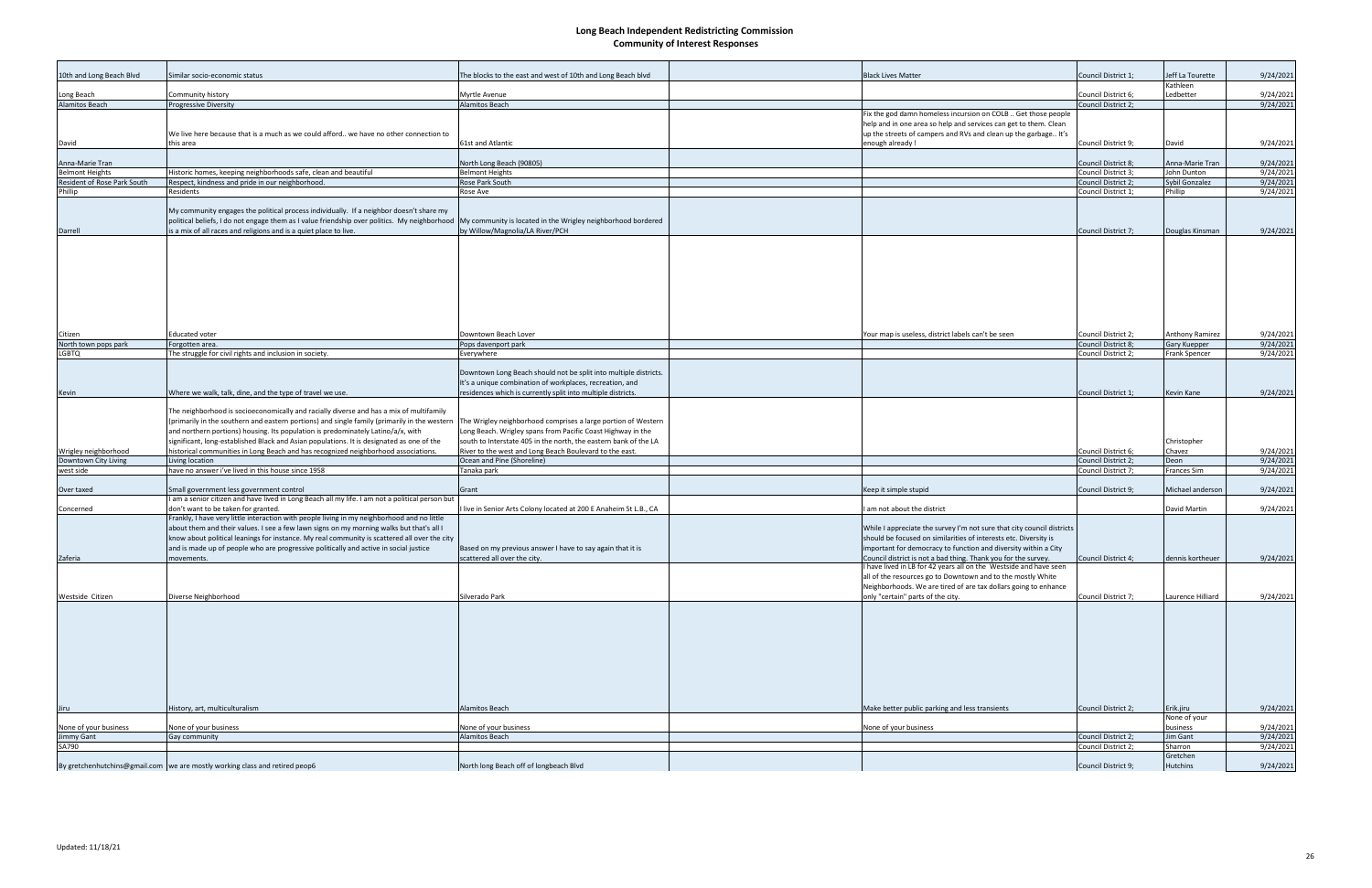|                                              | This is a unique community, Long Beach area that I am in which is Dignal Hill, California                                                                                             |                                                                                                               |                                                                                                                          |                                                         |                      |           |
|----------------------------------------------|---------------------------------------------------------------------------------------------------------------------------------------------------------------------------------------|---------------------------------------------------------------------------------------------------------------|--------------------------------------------------------------------------------------------------------------------------|---------------------------------------------------------|----------------------|-----------|
|                                              | Heights, are very political charged. We have great access to down town, theater and We                                                                                                |                                                                                                               |                                                                                                                          |                                                         |                      |           |
|                                              | have a diverse community and I love a home town feel. It is the port of ports, never mind                                                                                             |                                                                                                               |                                                                                                                          |                                                         |                      |           |
|                                              | we have best view ever. If you want Whale watching, dolphin watching we got you                                                                                                       |                                                                                                               |                                                                                                                          |                                                         |                      |           |
|                                              | covered, and if you still bored, we have Catalina Island, Museum, the aquarium                                                                                                        |                                                                                                               |                                                                                                                          |                                                         |                      |           |
|                                              | theater, best little big city any where. Hats off to our mayor and governor, for keeping us                                                                                           |                                                                                                               |                                                                                                                          |                                                         |                      |           |
|                                              | safe. If you need med care we have LB Memorial, Lakeeood Regional, the VA hospital, etc;<br>I love our little college family my college LBCC, LBU, CSU, oh come on you gotta come see |                                                                                                               | To Al Austin keep going a good job stay present and always make                                                          |                                                         |                      |           |
| Long Beach Demowise                          | at least the Queen Mary, well it is obvious I love Long Beach (C)                                                                                                                     | Long Beach where else                                                                                         | sure we are stay safe                                                                                                    | Council District 6;                                     | Diane Johnson        | 9/24/2021 |
|                                              | We seem to have committed residents; albeit we have been under represented in                                                                                                         |                                                                                                               |                                                                                                                          |                                                         |                      |           |
| Wrigley                                      | comparison to Cal Heights, East Long Beach and other areas of the city.                                                                                                               | Spring & Cedar                                                                                                |                                                                                                                          | Council District 6;                                     | Elizabeth O'Ryan     | 9/24/2021 |
|                                              | An inclusive community of Latinos, African- Americans, Anglo-Americans, Asians and Gay<br>y Lesbian that represents the what the future communities should resemble not a             |                                                                                                               |                                                                                                                          |                                                         |                      |           |
|                                              | segregated community by income which has benefitted only Anglo-Americans who are                                                                                                      |                                                                                                               |                                                                                                                          |                                                         |                      |           |
|                                              | the majority in the cities redevelopment office and housing development. Our cities and                                                                                               |                                                                                                               | Yes, is this commission represents all residents of Long Beach by                                                        |                                                         |                      |           |
|                                              | the federal government created the generational wealth divide by Jim Crow laws and                                                                                                    |                                                                                                               | race and class? And will the city adopt an inclusive policy in                                                           |                                                         |                      |           |
|                                              | other policies that provided resources to "white Americans" and not all Americans based                                                                                               |                                                                                                               | housing similar to the covenants that were used to keep                                                                  |                                                         |                      |           |
| Xavid                                        | on implicit bias.                                                                                                                                                                     | Downtown Long Beach                                                                                           | minorities out.                                                                                                          | Council District 1;                                     | David olivares       | 9/24/2021 |
|                                              |                                                                                                                                                                                       |                                                                                                               | 'm a bike rider. Love the bike lanes. BUT the bike lane along                                                            |                                                         |                      |           |
|                                              |                                                                                                                                                                                       |                                                                                                               | Broadway from Alamitos Avenue to Redondo Avenue has just                                                                 |                                                         |                      |           |
|                                              |                                                                                                                                                                                       |                                                                                                               | been one huge cluster fuck. COUNTLESS vehicle accidents at                                                               |                                                         |                      |           |
|                                              | Cultural diversity of the residents, the creative architectural variety of structures and                                                                                             | West of Bixby Park to Alamitos Avenue between Ocean                                                           | Broadway & Hermosa due to lack of traffic visibility has been                                                            |                                                         |                      |           |
| <b>Alamitos Bay</b>                          | homes, the plentiful social options and our consistent cool groove on the move vibe. man.<br>We are on the cusp of Lakewood in Long Beach but votes go to Paramount. All my           | Boulevard and 4th Street.                                                                                     | rresponsible reflecting PPP (piss poor planning)                                                                         | <b>Council District 2:</b><br>The link doesn't give the | Francis X Segura     | 9/24/2021 |
| E La Jara                                    | neighbors feel the same as me and that's this doesn't make sense                                                                                                                      | Off Downey between South and Artesia on E La Jara                                                             |                                                                                                                          | number;                                                 | Deborah Paige        | 9/24/2021 |
|                                              | Bixby Knolls is a vibrant neighborhood with residents that have lived here a long time, that                                                                                          | Loosely speaking, its borders are Bixby Rd on the south, Long                                                 |                                                                                                                          |                                                         |                      |           |
|                                              | shop and dine locally, and that are involved in the democratic process and in the                                                                                                     | Beach Blvd on the west, Cherry Ave on the east, and the railway                                               |                                                                                                                          |                                                         |                      |           |
| <b>Bixby Knolls</b>                          | community.                                                                                                                                                                            | north of Del Amo Blvd on the north.                                                                           |                                                                                                                          | Council District 8;                                     | Jonathan Falk        | 9/24/2021 |
|                                              | We have a population that is diverse in economic wealth, race, sexual orientation and                                                                                                 |                                                                                                               |                                                                                                                          |                                                         |                      |           |
| East Village Arts District                   | interests. We have unique places to shop and dine that draw visitors from all over and we<br>embrace our differences.                                                                 | East Village just north of Ocean Blvd, bordered by Long Beach<br>Blvd., Fourth Street and Alamitos.           | Please keep working on solutions to the homelessness issue and<br>enlist residents for help.                             | Council District 2;                                     | Mary Anne Perez      | 9/24/2021 |
|                                              |                                                                                                                                                                                       |                                                                                                               | Do something about all the illegal fireworks and homeless                                                                |                                                         |                      |           |
| Coolidge park area                           | Lots of families here over 30 years                                                                                                                                                   | Colin Powell school                                                                                           | encampments that are coming to this area                                                                                 | Council District 9;                                     | Katrinka             | 9/24/2021 |
|                                              |                                                                                                                                                                                       |                                                                                                               |                                                                                                                          |                                                         | Emelinda             |           |
| Response                                     | Voice                                                                                                                                                                                 | Long beach memorial                                                                                           | No comment                                                                                                               | Council District 3;                                     | Macleod              | 9/24/2021 |
| Karen washington                             | Very good                                                                                                                                                                             | 761 e via carmelitos #304 long beach ca. 90805.                                                               |                                                                                                                          | Council District 1;None;                                | Karen washington     | 9/24/2021 |
|                                              |                                                                                                                                                                                       |                                                                                                               |                                                                                                                          |                                                         |                      |           |
|                                              | Lacking Art, lower income, renters mostly, absentee landlords (both residential and                                                                                                   |                                                                                                               | Increasing cooperation with organizations similar in structure and                                                       |                                                         |                      |           |
| <b>Gregory Jeffers</b>                       | commercial). I doubt the majority of the community has any political engagement                                                                                                       | Long Beach, North and West of Poly High School                                                                | outcome as Habitat for Humanity would turn these.<br>Pay attention to the crumbling roads in this area, especially under | Council District 6;                                     |                      | 9/24/2021 |
|                                              |                                                                                                                                                                                       |                                                                                                               | the Trestle just west of Atlantic in Del Amo Blvd- it is soon going to                                                   |                                                         |                      |           |
| William S.                                   | I have resided in Long Beach, off and on and now permanently since 1959.                                                                                                              | On the cusp of Bixby Knolls and N.L.B.                                                                        | collapse                                                                                                                 | Council District 8;                                     | William.Smith        | 9/24/2021 |
|                                              |                                                                                                                                                                                       |                                                                                                               | The City Counsel does not have a good reputation for the well-                                                           |                                                         |                      |           |
|                                              |                                                                                                                                                                                       |                                                                                                               | being of LB. your actions are very suspect. Just don't do any                                                            |                                                         |                      |           |
| Wrigley                                      |                                                                                                                                                                                       |                                                                                                               | gerrymandering ! We're trying to live decently. Don't destroy our<br>neighborhood                                        |                                                         | Alfredo Ovalle       | 9/24/2021 |
|                                              |                                                                                                                                                                                       | E. Ocean & Bonita to Broadway & Bonita to Broadway & Falcon                                                   |                                                                                                                          |                                                         |                      |           |
| E. Ocean Blvd                                | Working class                                                                                                                                                                         | to E. Ocean & Falcon                                                                                          |                                                                                                                          | Council District 2;                                     | <b>Edith Quiroz</b>  | 9/24/2021 |
| Student                                      | Long beach college                                                                                                                                                                    | Harding park<br>Hamilton neighborhood                                                                         | More family outings                                                                                                      |                                                         | <b>Rose Davis</b>    | 9/24/2021 |
| Patty Alba                                   | Once your in 90805, you never wanna leave!                                                                                                                                            |                                                                                                               |                                                                                                                          | Council District 9;                                     | Patricia Alba        | 9/24/2021 |
| LBCr1999                                     | Mostly shared interests                                                                                                                                                               | Downtown                                                                                                      |                                                                                                                          |                                                         | Margaret Venneri     | 9/24/2021 |
|                                              |                                                                                                                                                                                       |                                                                                                               |                                                                                                                          |                                                         | Marshall             |           |
| Marshall                                     | Shared values                                                                                                                                                                         | Wriggley                                                                                                      |                                                                                                                          | Council District 1;                                     | Christipher          | 9/24/2021 |
| Email                                        | Inclusiveness                                                                                                                                                                         | Alamitis beach                                                                                                |                                                                                                                          | Council District 1;                                     | Walter               | 9/24/2021 |
|                                              |                                                                                                                                                                                       |                                                                                                               | Homeless near the bridge is becoming a real big issueit's been                                                           |                                                         |                      |           |
|                                              | Being a minority (Asian American), we share values such as family, hopes for children's                                                                                               |                                                                                                               | expanding even from downtown LB to Eastside LB by Poly.                                                                  |                                                         |                      |           |
|                                              | successes, better opportunities, equality. We're all just trying to live the "American                                                                                                | I'm apart of Grant Neighboorhood but I do go to events hosted in                                              | Hopefully, they build more shelters or have the people be apart or                                                       |                                                         | <b>Chanlee Susie</b> |           |
| <b>Susie</b>                                 | Dream".                                                                                                                                                                               | East Long Beach (where I grew up at).                                                                         | a program to obtain job skills to get back on their feet.                                                                | Council District 6;                                     | Keobunta             | 9/24/2021 |
| Lifelong Filipino Westside<br>Resident Male. | Multiracial community works hards. New families, new immigrants, plus old timers.                                                                                                     | West Long Beach. South of Willow, East of Santa Fe, North of<br>PCH, maybe even Hill Street, and West of 710. |                                                                                                                          | Council District 7;                                     | Ralphie Giron        | 9/24/2021 |
|                                              |                                                                                                                                                                                       |                                                                                                               |                                                                                                                          |                                                         |                      |           |
|                                              | The thing is our community is completely divided in political views. People around me see                                                                                             |                                                                                                               |                                                                                                                          |                                                         |                      |           |
|                                              | the city deteriorating but are clueless as to why. When I try to explain it to them, they                                                                                             |                                                                                                               |                                                                                                                          |                                                         | Rebecca              |           |
| Rebecca P                                    | don't understand. They're completely demoralized and destabilized.                                                                                                                    | Rose Park.                                                                                                    |                                                                                                                          | Council District 2;                                     | Plascencia           | 9/24/2021 |
|                                              |                                                                                                                                                                                       |                                                                                                               | Our neighborhood (Roosevelt) small streets where two cars can                                                            |                                                         |                      |           |
|                                              |                                                                                                                                                                                       |                                                                                                               | barely pass. The narrow streets and school traffic makes it                                                              |                                                         |                      |           |
|                                              |                                                                                                                                                                                       |                                                                                                               | impossible to navigate. Streets need to be one way. The school                                                           |                                                         |                      |           |
|                                              |                                                                                                                                                                                       |                                                                                                               | has overflow parking at Atlantic and 15th. The parking lot is the                                                        |                                                         |                      |           |
|                                              |                                                                                                                                                                                       |                                                                                                               | neighborhood eye sore. I think the neighborhood needs more                                                               |                                                         |                      |           |
|                                              | It's a poorer neighborhood of working class people. The elementary school tends to be the                                                                                             |                                                                                                               | greenery between the sidewalks and the streets to make up for                                                            |                                                         |                      |           |
| Poly                                         | most lively location since it's the only open space.                                                                                                                                  | Poly area near Roosevelt                                                                                      | the shallow setbacks                                                                                                     | Council District 1;                                     | Evan Pino            | 9/24/2021 |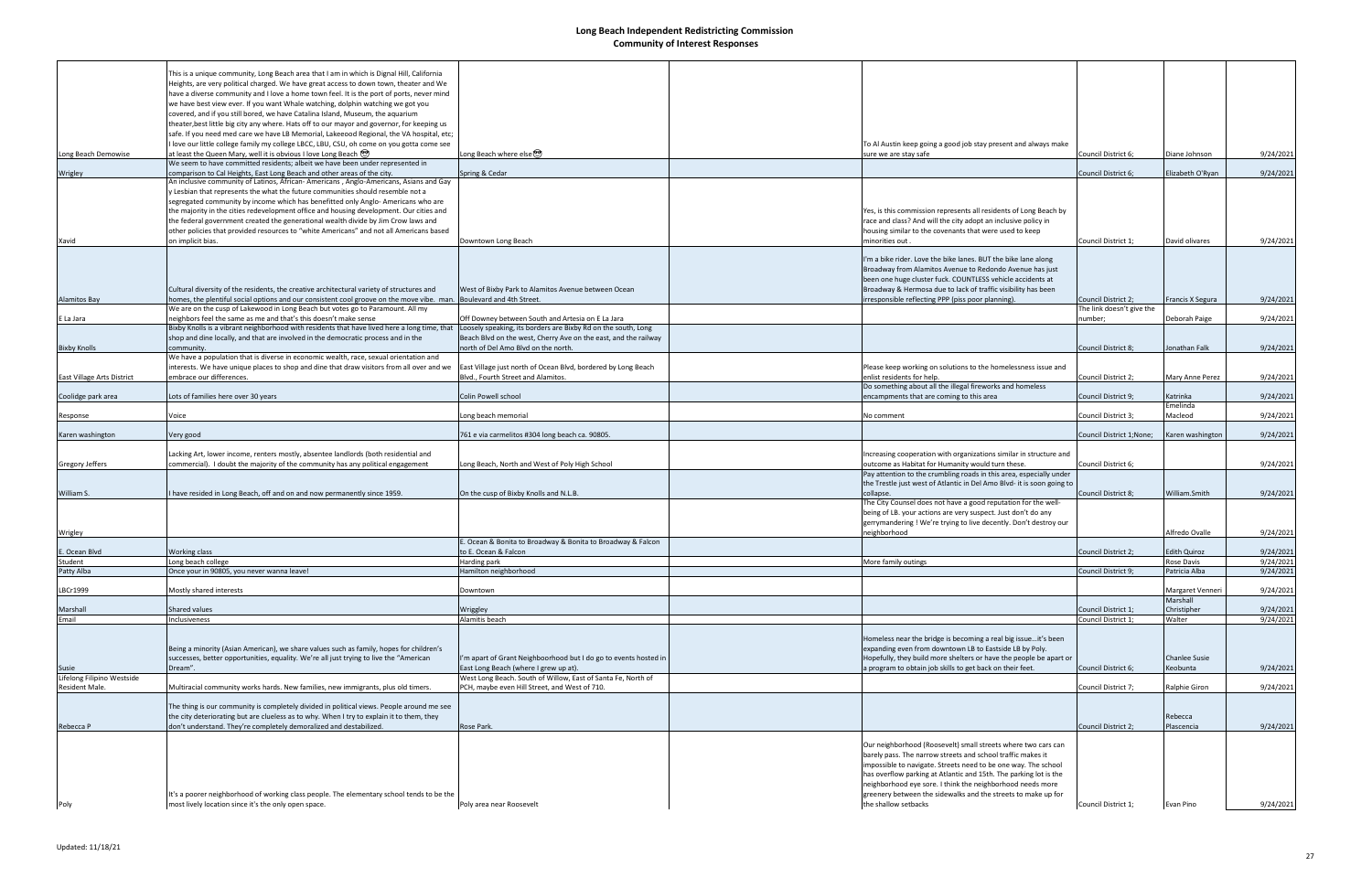|                             | We are one historical district and our representative needs to represent that entire<br>community Bluff Park is an established historical district. Most residents are committed to Bluff Park is an established historical district numbers matter. A                                                                                                                                                                                                                                                                                                                                                                                                                               |                                                                                                                                                                    |                                                                                          |                                                                                                                                                                                                                                                                                                                                                                                                                                                                                                                                                                                                                                                                                                                                               |                                            |                                   |                        |
|-----------------------------|--------------------------------------------------------------------------------------------------------------------------------------------------------------------------------------------------------------------------------------------------------------------------------------------------------------------------------------------------------------------------------------------------------------------------------------------------------------------------------------------------------------------------------------------------------------------------------------------------------------------------------------------------------------------------------------|--------------------------------------------------------------------------------------------------------------------------------------------------------------------|------------------------------------------------------------------------------------------|-----------------------------------------------------------------------------------------------------------------------------------------------------------------------------------------------------------------------------------------------------------------------------------------------------------------------------------------------------------------------------------------------------------------------------------------------------------------------------------------------------------------------------------------------------------------------------------------------------------------------------------------------------------------------------------------------------------------------------------------------|--------------------------------------------|-----------------------------------|------------------------|
| <b>Bluff Park</b>           | preserving the historical nature of the neighborhood and we host community events                                                                                                                                                                                                                                                                                                                                                                                                                                                                                                                                                                                                    | larger community is heard more than a smaller fractured one                                                                                                        |                                                                                          | My husband and I would like to stay in the third district                                                                                                                                                                                                                                                                                                                                                                                                                                                                                                                                                                                                                                                                                     | Council District 3;                        | <b>Henri Winters</b>              | 9/25/2021              |
| Career pathway advocates    | LBUSD and non profit/civic groups collaborate to identify businesses and organizations<br>that provide internship and volunteer opportunities for High School and college students.<br>We engage with political process by advocating for funding, engaging workforce partners<br>that collectively advocate for health equity, economic development access, housing and<br>education advancement for career attainment by under represented populations.                                                                                                                                                                                                                            | Home office is Current District 3, collaborate with school<br>pathways at Poly, McBride, Lakewood, and Jordan High Schools,<br>including students in the pathways. | Long Beach.                                                                              | Expand number of Council seats to have at least one represent<br>young career development and diversity, and one representing<br>Homelessness, and one representing mothers of African American<br>males and female reproductive rights, plus a Council seat<br>dedicated to affordable housing acquisition for next generations in                                                                                                                                                                                                                                                                                                                                                                                                           | Council District 3;                        | Patricia Spratlen<br>Etem         | 9/25/2021              |
| Los Altos<br>LIsa A.        | Our shares history as a land track. As a community, we share similar beliefs and have<br>similar needs that can differ from others that don't have the same problems. The<br>community is vast in culture and age.<br>Social interaction and local activities.                                                                                                                                                                                                                                                                                                                                                                                                                       | Palos Verdes/Stearns - El Paseo/Knoxville<br><b>Belmont Shore/Heights</b>                                                                                          |                                                                                          | I'm not sure why you are trying to fix something that isn't broken.<br>It seems that you are looking to make a power grab or<br>disenfranchise the citizens for some unforeseen gain. It was<br>corrupt when you did it without our opinions and more so now<br>with your stupid lame questions. Somebody's getting screwed in<br>this and I'm certain it isn't you and likely your tax paying property<br>owning citizens. Why has the benefits and proposals been brought<br>to the community vs. doing it behind our backs?                                                                                                                                                                                                                | Council District 4;<br>Council District 3; | <b>Michael Eads</b><br>isa Angelo | 9/25/2021<br>9/25/2021 |
|                             |                                                                                                                                                                                                                                                                                                                                                                                                                                                                                                                                                                                                                                                                                      |                                                                                                                                                                    |                                                                                          | Don't gerrymander the districts. Ensure that people of color and                                                                                                                                                                                                                                                                                                                                                                                                                                                                                                                                                                                                                                                                              |                                            |                                   |                        |
|                             |                                                                                                                                                                                                                                                                                                                                                                                                                                                                                                                                                                                                                                                                                      |                                                                                                                                                                    |                                                                                          | the LGBT community have the deserved representation                                                                                                                                                                                                                                                                                                                                                                                                                                                                                                                                                                                                                                                                                           |                                            |                                   |                        |
| Email                       | Nothing at all. My sense is we are all very aloof and indifferent to one another.                                                                                                                                                                                                                                                                                                                                                                                                                                                                                                                                                                                                    | <b>Bluff Heights</b>                                                                                                                                               | everywhere in the city.                                                                  |                                                                                                                                                                                                                                                                                                                                                                                                                                                                                                                                                                                                                                                                                                                                               | Council District 2;                        | <b>Daniel Parnell</b>             | 9/25/2021              |
|                             |                                                                                                                                                                                                                                                                                                                                                                                                                                                                                                                                                                                                                                                                                      | Working class Bixby Knolls. Dominquez Gap Wetland, boundaries                                                                                                      |                                                                                          |                                                                                                                                                                                                                                                                                                                                                                                                                                                                                                                                                                                                                                                                                                                                               |                                            |                                   |                        |
| Felice                      | Similar income, things to do in the neighborhood, political ideology, children.                                                                                                                                                                                                                                                                                                                                                                                                                                                                                                                                                                                                      | of Paramount Blvd to the 710 Fwy and Market St to Willow.                                                                                                          |                                                                                          | do not want to be part of another district!                                                                                                                                                                                                                                                                                                                                                                                                                                                                                                                                                                                                                                                                                                   | Council District 8;                        | Felice Bachrach                   | 9/25/2021              |
| Mark Cole                   | We value relationships, pride of ownership, privacy, respect, aesthetically pleasing home<br>and shared community spaces.                                                                                                                                                                                                                                                                                                                                                                                                                                                                                                                                                            | We are next to the Greek Orthodox Church Bellflower Blvd,<br>Colorado, Pacific Coast Highway, and Loyola Drive.                                                    |                                                                                          |                                                                                                                                                                                                                                                                                                                                                                                                                                                                                                                                                                                                                                                                                                                                               | Council District 3;                        | Mark Cole                         | 9/25/2021              |
|                             | My community is diverse and beautiful!! We care greatly for our neighbors! When we<br>build each other up and help one another. When I post on our Wrigley Facebook group<br>and need help for my students (I teach students with disabilities at Poly), I know my<br>community will step up and help me!! Seeing familiar people on evening walks with their<br>family. I am pretty active on our Wrigley Neighborhood page on Facebook and I see many<br>others that are active. It works well for me because I can check it anytime, get assistance                                                                                                                               |                                                                                                                                                                    |                                                                                          |                                                                                                                                                                                                                                                                                                                                                                                                                                                                                                                                                                                                                                                                                                                                               |                                            |                                   |                        |
| Sarah South Wrigley         | when I need it, find out why there's a police presence or pretty much anything else I need! South Wrigley                                                                                                                                                                                                                                                                                                                                                                                                                                                                                                                                                                            |                                                                                                                                                                    |                                                                                          |                                                                                                                                                                                                                                                                                                                                                                                                                                                                                                                                                                                                                                                                                                                                               | South Wrigley;                             | Sarah                             | 9/25/2021              |
| Downtown homeless and crime | Church school stores hospital shopping center school buses and trainj                                                                                                                                                                                                                                                                                                                                                                                                                                                                                                                                                                                                                | School church hospital                                                                                                                                             |                                                                                          |                                                                                                                                                                                                                                                                                                                                                                                                                                                                                                                                                                                                                                                                                                                                               | Council District 9;                        | Minnie                            | 9/25/2021              |
| Bixby Park area             | We are a very diverse area. Little to no parking. A Residential Neighborhood with historic<br>homes and bldgs. We are not in a Historic District all though we should be. No category or<br>representation to keep the charms of early 1900's bldgs.<br>We are also on a major artery (Cherry) with busses and delivery trucks. Very loud and no<br>oolice enforcement. Lots of homeless ppl to deal with daily. We watch out for each other.<br>Different than Downtown. We are in Alamitos Beach. Need to keep the eclectic look and<br>feel. Don't need more parklets or higher structures. No more road diets that do nothing<br>but push more traffic onto neighboring streets. | Bixby Park, Alamitos Beach, Cherry Ave                                                                                                                             | forward to more traffic and noise.<br>before building up or out here.<br>Buy us a fence. | Its important that Alamitos Beach stays a mostly residential<br>neighborhood. Two new businesses (more restaurants) are<br>comming on corner of Broadway n Cherry. One is changing hands<br>and one is taking the place of Cherry Beer and Wine. Not looking<br>We are across the street. Why are they so sneaky about what's<br>coming? We are at 252 Cherry Ave. It well be hard to live here. I<br>want my house to be a business too. Quality of life is going<br>downhill. No one well be able to live here. My property value well<br>go down. Who wants to live next to 2 restaurants? Not me.<br>The streets at Cherry and Appleton floods. 8 cross drains attached<br>to nothing. Cars fly by making waves up to our porch. Fix that | Council District 2;                        | Gail Shepherd                     | 9/25/2021              |
|                             |                                                                                                                                                                                                                                                                                                                                                                                                                                                                                                                                                                                                                                                                                      |                                                                                                                                                                    |                                                                                          |                                                                                                                                                                                                                                                                                                                                                                                                                                                                                                                                                                                                                                                                                                                                               |                                            |                                   |                        |
| 1234                        | Melanin                                                                                                                                                                                                                                                                                                                                                                                                                                                                                                                                                                                                                                                                              | Everywhere                                                                                                                                                         | I don't know                                                                             | am curious to hear where the redevelopment project stands and<br>a summary of what has already been accomplished                                                                                                                                                                                                                                                                                                                                                                                                                                                                                                                                                                                                                              |                                            | La Shawn Richards                 | 9/25/2021              |
| Weezreena                   |                                                                                                                                                                                                                                                                                                                                                                                                                                                                                                                                                                                                                                                                                      | Virginia Village                                                                                                                                                   |                                                                                          |                                                                                                                                                                                                                                                                                                                                                                                                                                                                                                                                                                                                                                                                                                                                               | Council District 8;                        | Julie Bergeron                    | 9/25/2021              |
|                             | First of all, that we are a community of MOSTLY single-family dwellings (we'd love to keep<br>it that way); that we are an incredibly multi-cultural/multi-racial/multi-ethnic community;<br>that we are in-or-adjacent-to the historic Wrigley District; and, as it WAS that we were in<br>the 7th District but we got gerrymandered into the 6th under the non-leadership of one<br>scoundrel Dee Andrews. At least he's gone, thank you And, of course, that we live in                                                                                                                                                                                                           |                                                                                                                                                                    |                                                                                          | Do not allow developers to corrupt you. You are there for the<br>people of Long Beach, the taxpayers, your constituency--not                                                                                                                                                                                                                                                                                                                                                                                                                                                                                                                                                                                                                  |                                            | David W.                          |                        |
| David W. Betterton          | Long Beach.<br>We are 4 th streetstreching from Alimitos                                                                                                                                                                                                                                                                                                                                                                                                                                                                                                                                                                                                                             | The Wrigley                                                                                                                                                        |                                                                                          | develpers or any other profit-motive interest group.                                                                                                                                                                                                                                                                                                                                                                                                                                                                                                                                                                                                                                                                                          | Council District 6;                        | Betterton                         | 9/25/2021              |
| Long Beach clean streets    | To ximeno                                                                                                                                                                                                                                                                                                                                                                                                                                                                                                                                                                                                                                                                            | Retro row and 4 th streching                                                                                                                                       |                                                                                          |                                                                                                                                                                                                                                                                                                                                                                                                                                                                                                                                                                                                                                                                                                                                               | Council District 2;                        | Luke Hiller                       | 9/25/2021              |
| By mail                     | <b>No</b>                                                                                                                                                                                                                                                                                                                                                                                                                                                                                                                                                                                                                                                                            | Church                                                                                                                                                             | <b>None</b>                                                                              |                                                                                                                                                                                                                                                                                                                                                                                                                                                                                                                                                                                                                                                                                                                                               |                                            | Sovann Eiv                        | 9/25/2021              |
| g. alvear                   | proximity                                                                                                                                                                                                                                                                                                                                                                                                                                                                                                                                                                                                                                                                            | Zaferia                                                                                                                                                            | None                                                                                     |                                                                                                                                                                                                                                                                                                                                                                                                                                                                                                                                                                                                                                                                                                                                               |                                            | gloriaalvear                      | 9/25/2021              |
| Miss Rose                   | Long beach college                                                                                                                                                                                                                                                                                                                                                                                                                                                                                                                                                                                                                                                                   | Long beach                                                                                                                                                         | beautiful.                                                                               | Keep long beach clean rid of dirty dirty person r people. Keep it<br>know?;                                                                                                                                                                                                                                                                                                                                                                                                                                                                                                                                                                                                                                                                   | Council District 1; Don't                  | MisRose                           | 9/26/2021              |
|                             | There are folks from a variety of life here and this creates the unique community in my<br>neighborhood. It feels like a great mix of old and new. I'm relatively new to the area but<br>there seems to be a lot of different lifestyles and history mixed in these few blocks.                                                                                                                                                                                                                                                                                                                                                                                                      | My community is in the Rose Park neighborhood.                                                                                                                     |                                                                                          |                                                                                                                                                                                                                                                                                                                                                                                                                                                                                                                                                                                                                                                                                                                                               | Council District 2;                        | Jennifer Jong                     | 9/26/2021              |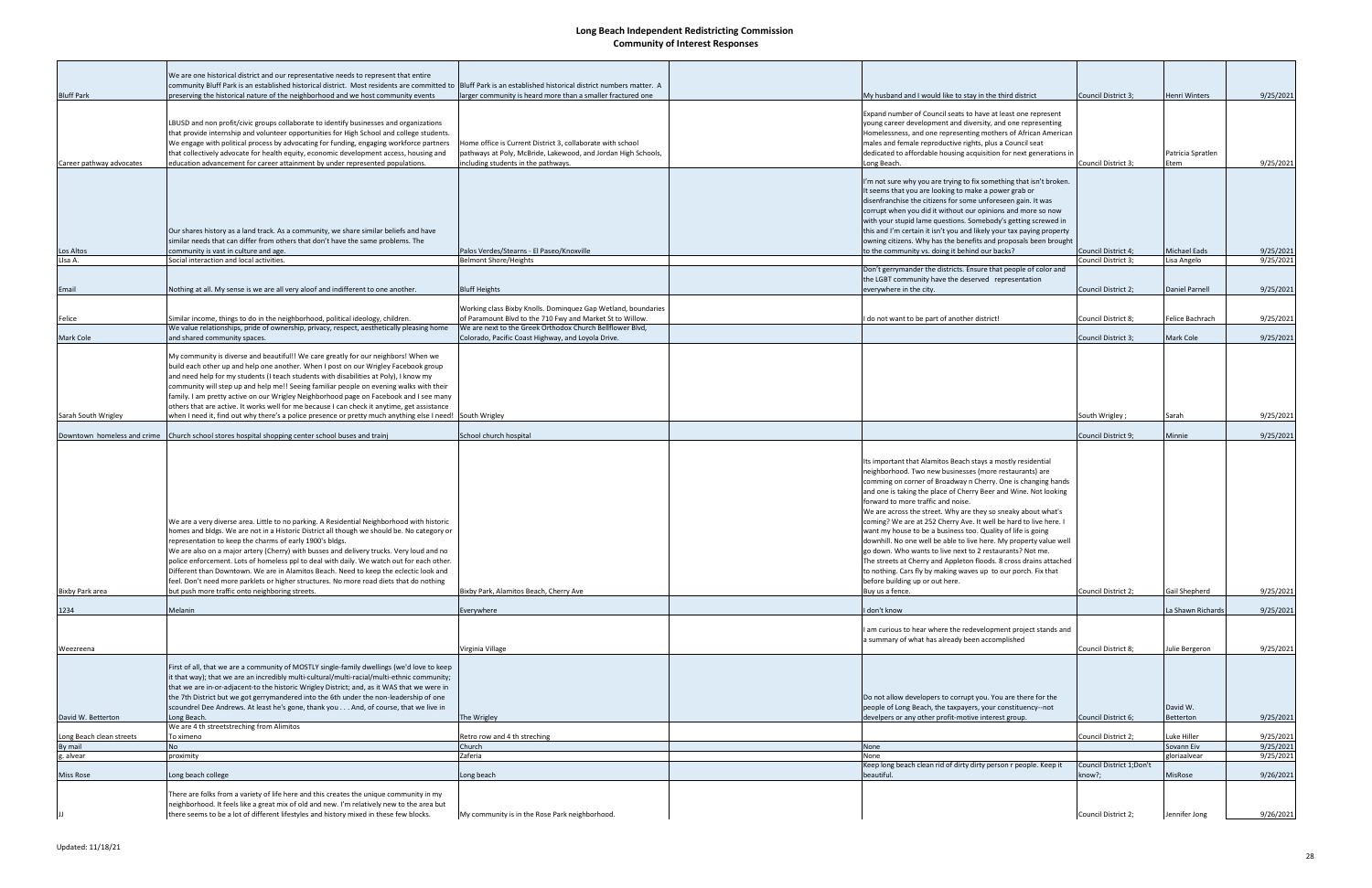|                                 |                                                                                                 |                                                                   | ne string leadership thru Councilman Kichards we have had the         |                     |                         |           |
|---------------------------------|-------------------------------------------------------------------------------------------------|-------------------------------------------------------------------|-----------------------------------------------------------------------|---------------------|-------------------------|-----------|
|                                 |                                                                                                 |                                                                   | last 7 years we have lived here and bought our house has been a       |                     |                         |           |
|                                 |                                                                                                 |                                                                   | blessing for sure. But we do need key business developers who         |                     |                         |           |
|                                 |                                                                                                 |                                                                   | have pledged support on Artesia and Atlantic to step up. We           |                     |                         |           |
|                                 |                                                                                                 |                                                                   | deserve Art Galleries, amd kid friendly local restaurants. A large    |                     |                         |           |
|                                 |                                                                                                 |                                                                   | and safe community pool for the summer and for seniors,               |                     |                         |           |
|                                 |                                                                                                 |                                                                   |                                                                       |                     |                         |           |
|                                 |                                                                                                 |                                                                   | continued professional development thru our Brother Keepers           |                     |                         |           |
|                                 |                                                                                                 |                                                                   | and renewed support for girls in STEM activity. We have several       |                     |                         |           |
|                                 |                                                                                                 |                                                                   | ties to new companies such as Virgin, Spaceex, so so many             |                     |                         |           |
|                                 |                                                                                                 |                                                                   | companies that could be drawn I. To satellite classes at Michelle     |                     |                         |           |
|                                 |                                                                                                 |                                                                   |                                                                       |                     |                         |           |
|                                 |                                                                                                 |                                                                   | OBama Library or even the possibility of community college annex      |                     |                         |           |
|                                 | Strong neighbors, families with children, grandchildren, pets and gardens. Strong faith         | Houghton Park is our main park, Jordan High School, Grant         | up here. It's time to give our North Long Beach citizens the full     |                     |                         |           |
|                                 | based community, racially diverse working class families, small business owners who own         | Elementary, local boundaries 91/710/South/Cherry. The amazing     | blessing and participation of what Long. Each has to offer instead    |                     |                         |           |
|                                 | businesses in our area district 9. Concerned for our elders and low income families.            | new industrial and office park on Artesia which took the blighted | of having to fight for things like a farmers market, a Co-op grocery  |                     |                         |           |
|                                 | Strongly oppose fireworks in support of our many Veterans. Strong localized support for         | and defunct refinery down. Also the Los Angeles river project     | store or even a local coffee shop. However the zoning process         |                     |                         |           |
|                                 |                                                                                                 |                                                                   |                                                                       |                     |                         |           |
|                                 | our Police and Firefighters and their families; engaged in the community process thru           | which is on such need of upgrading. The safety there is           | works out, please know that we as one family here speaking out        |                     |                         |           |
|                                 | monthly neighborhood association meetings and activities. Founding member of north              | nonexistent and it's an absolute tragedy that so much work amd    | represent at least 50 who we know personally who feel very much       |                     |                         |           |
|                                 | Long Beach crop-swap and victory garden and active in gardening classes and bicycle             | dollars have gone into this with community working so hard and    | the same. We appreciate and are grateful for all the work our         |                     |                         |           |
|                                 | safety. Local key stores such as Target, Food for Less off Cherry and 91 small food stores      | it is virtually unusable because of the crime, open sexual        | council and our city government and planning commission do.           |                     |                         |           |
|                                 |                                                                                                 |                                                                   |                                                                       |                     | Michelle                |           |
|                                 | such as Prince Market on Cherry and local car wash, small eateries such as shomin noodles       | solicitation, trash and health hazards. The poor wildlife can not | Especially the sustainability and health departments in their         |                     |                         |           |
| North Long Beach                | lamd main chick on Artesia and Atlantic.                                                        | even habitate from the trash in the water.                        | tireless work to stay engaged. We so much appreciate the work         | Council District 9; | <b>Engelman Berns</b>   | 9/26/2021 |
|                                 | I live in the 3rd district which encompasses Belmont Heights. The historic district is a        |                                                                   |                                                                       |                     |                         |           |
|                                 | neighborhood of Belmont Heights. The majority of the population is white with a                 |                                                                   |                                                                       |                     |                         |           |
|                                 | sprinkling of Hispanic, Blacks and Asian. People participates actively in the political process |                                                                   |                                                                       |                     |                         |           |
|                                 |                                                                                                 |                                                                   |                                                                       |                     |                         |           |
| Public safety, public parks and | through neighborhood association and City Council meetings. Belmont Heights is a very           |                                                                   | I believe the 3rd district needs to be more open to change and        |                     |                         |           |
| recreation and access to good   | old neighborhood with a huge population of senior citizens compared to ofther parts of          |                                                                   | expands its borders. I don't believe many people will like that. Like |                     |                         |           |
| shops and restaurants.          | the city.                                                                                       | Belmont Heights Historic District                                 | the saying goes "not in my backyard".                                 |                     | Victoria Fullerton      | 9/26/2021 |
|                                 |                                                                                                 |                                                                   |                                                                       |                     |                         |           |
|                                 | Who are you trying to target? What is the purpose                                               | Pacific and Burnet, main Streets between long Beach and           | Long term home owner. Raised my family of 6 here attended             |                     |                         |           |
|                                 |                                                                                                 |                                                                   |                                                                       |                     |                         |           |
| Home owners and renters         | and benefits your guestions? We are all tax paying citizens, trying to survive                  | Atlantic, Willow major cross street.                              | north long Beach district schools, proud long beach resident.         | Council District 6; | <b>Barrie Beacham</b>   | 9/26/2021 |
|                                 |                                                                                                 |                                                                   | Concerns of military who are base in Ghana Africa Irregular           |                     |                         |           |
|                                 |                                                                                                 |                                                                   | imigration borders from panama central America borders of             |                     |                         |           |
|                                 | Secureness with neighborhood safety. And protection in safety to street bendoors from           |                                                                   | mexico and the us mostly return to Mexico after depirtation the       |                     |                         |           |
| Email                           | hate crime                                                                                      | North long beach                                                  | economic depression is to Mexico                                      | Council District 9; | Luz Laguna              | 9/26/2021 |
|                                 |                                                                                                 |                                                                   |                                                                       |                     |                         |           |
|                                 |                                                                                                 |                                                                   |                                                                       |                     |                         |           |
|                                 |                                                                                                 |                                                                   |                                                                       |                     | Ashley Gammage-         |           |
| <b>Ashley Stringer</b>          |                                                                                                 | The northeast corner of downtown                                  |                                                                       | Council District 1; | Stringer                | 9/27/2021 |
| Marina                          | Marina                                                                                          | Shoreline marina                                                  |                                                                       | Council District 1; | Kevin Perlin            | 9/27/2021 |
|                                 | My community is mostly Hispanic and we talk to our neighbors about, political views,            |                                                                   |                                                                       |                     | José Alfredo            |           |
| Alfredo                         | business, work, and heritage.                                                                   | My community is located by PCH. And Long Beach Blvd.              |                                                                       | Council District 1; | Águila Martínez         | 9/27/2021 |
|                                 |                                                                                                 |                                                                   |                                                                       |                     |                         |           |
|                                 | Single family small homes, quiet streets, focused on family, a neighborhood park, school        | Between Bellflower Blvd and wardlow Park, North to Conant and     |                                                                       |                     |                         |           |
| Wardlow Park neighborhood       | and safety.                                                                                     | South to Wardlow.                                                 |                                                                       | Council District 5; | <b>Christine Carson</b> | 9/27/2021 |
| North Long Beach                | A part of Long Beach                                                                            | Between Market and South street                                   |                                                                       | Council District 8; | Cynthia Perkins         | 9/27/2021 |
|                                 |                                                                                                 |                                                                   |                                                                       |                     |                         |           |
|                                 | My community is predominantly Hispanic and of the lower socioeconomic demographic.              |                                                                   |                                                                       |                     |                         |           |
|                                 | It lacks a community center, market, and library. Our community attracts local dope             |                                                                   |                                                                       |                     |                         |           |
|                                 |                                                                                                 |                                                                   |                                                                       |                     |                         |           |
|                                 | dealers, addicts, and the houseless population. It is ridden with crime, and the police are     |                                                                   |                                                                       |                     |                         |           |
|                                 | no longer interested in law and order.                                                          |                                                                   |                                                                       |                     |                         |           |
|                                 | It is a disgrace to the Cith of Long Beach.                                                     |                                                                   |                                                                       |                     |                         |           |
|                                 | In order to avoid civil arrest, it is of the utmost importance to expand the perimeter to       |                                                                   |                                                                       |                     |                         |           |
|                                 |                                                                                                 |                                                                   |                                                                       |                     |                         |           |
|                                 | include English speaking people that can navigate the political process and create positive     |                                                                   |                                                                       |                     |                         |           |
|                                 | changes that will enhance the community. The community is in need of art for visual as          | 14th street park a d Seaside Park                                 |                                                                       |                     |                         |           |
| <b>Washington District</b>      | well as therapeutic purposes.                                                                   | Washington Middle Schools                                         |                                                                       | Council District 1; | Lori Logan              | 9/27/2021 |
|                                 |                                                                                                 |                                                                   | More and varied trash receptacles, bins, and dumpsters are            |                     |                         |           |
|                                 | I reside in an emerging neighborhood. I rent as most of my neighbors. We live in the 90813      | Our community is located from Magnolia to Long Beach Blvd. (      | needed with regular bi-weekly pick-up especially in the alleys and    |                     |                         |           |
|                                 |                                                                                                 |                                                                   |                                                                       |                     |                         |           |
|                                 | zip code. We are communities of color. Our neighborhood is the Gateway to Long Beach.           | East to West) PCH to Anaheim (North to South) AKA Anaheim         | in front of WMS for the children. Additional street lights are        |                     |                         |           |
| Washington Neighborhood         | We feel deeply about our quality of life and we love Long Beach.                                | Corridor and Washington District.                                 | necessary too for safety.                                             | Council District 1; | Teri Erby               | 9/27/2021 |
| Liz Hughes                      | Kindness. Acceptance of differences.                                                            | Alamitos Beach.                                                   |                                                                       | Council District 1; | iz Hughes               | 9/28/2021 |
| <b>Alamitos Beach</b>           | Our community is best defined by our diversity.                                                 | Alamitos Beach                                                    |                                                                       | Council District 2; | Nancy Abbott            | 9/28/2021 |
|                                 | Police Hated needs to stop! P.A.L they took it away on North Side crimes went up! More          |                                                                   | Need more things for Teenagers and Young Adults to Do besides         |                     |                         |           |
| Another po black Brother= APBB  | Parks & Recreation involved with all sports                                                     | -Town 90805 North Side 91/710fwy connect!                         | getting harassed by the POLICE!                                       |                     | Frank Laird             | 9/28/2021 |
|                                 |                                                                                                 |                                                                   |                                                                       |                     |                         |           |
|                                 |                                                                                                 |                                                                   |                                                                       |                     |                         |           |
|                                 |                                                                                                 |                                                                   | Need more accurate representation from the educated youth that        |                     |                         |           |
|                                 |                                                                                                 |                                                                   | have been living in the area for at least a decadenot just the        |                     |                         |           |
|                                 |                                                                                                 |                                                                   | ones who have been living here longer, but lack education or the      |                     |                         |           |
|                                 |                                                                                                 |                                                                   | ones who have education but lack proper associations with the         |                     |                         |           |
|                                 |                                                                                                 |                                                                   |                                                                       |                     |                         |           |
| Drifter562                      | Urban and beach culture colliding to form one                                                   | It is located in the southern area of LA County                   | community.                                                            | Council District 6; | Brandon                 | 9/28/2021 |
|                                 |                                                                                                 |                                                                   | We want the crime, open drug use and basic free for all that is       |                     |                         |           |
|                                 |                                                                                                 |                                                                   | happening right now in our city acknowledged and addressed.           |                     |                         |           |
| American female living in Long  |                                                                                                 |                                                                   | Enforce existing laws. Please try to make it safer for everyone in    |                     |                         |           |
| Beach, CA                       | Work hard, pay your bills, follow the rules, help others, contribute something good             | Downtown Long Beach                                               | the community.                                                        | Council District 2; | Emily Canata            | 9/28/2021 |
|                                 | The uniqueness of the homes and the level of care in maintaining our homes, yards, and          |                                                                   |                                                                       |                     |                         |           |
|                                 |                                                                                                 |                                                                   |                                                                       |                     |                         |           |
| Bill                            | neighborhood appearance.                                                                        | <b>Alamitos Heights</b>                                           |                                                                       | Council District 3; | William Smith           | 9/28/2021 |
|                                 |                                                                                                 | Houghton park, keo market, grant elementary, Michelle Obama       |                                                                       |                     |                         |           |
| Kat from north Long Beach       |                                                                                                 | library                                                           |                                                                       | Council District 9; |                         | 9/29/2021 |
|                                 |                                                                                                 | Between 10th street and Anaheim street, between Temple and        |                                                                       |                     |                         |           |
| East-West side                  | Single family residence owners                                                                  | Cherry                                                            | Councilman Darryl Stabinow is doing a good job for us.                | Council District 4; | Tina B. Tessina         | 9/29/2021 |
|                                 |                                                                                                 |                                                                   |                                                                       |                     |                         |           |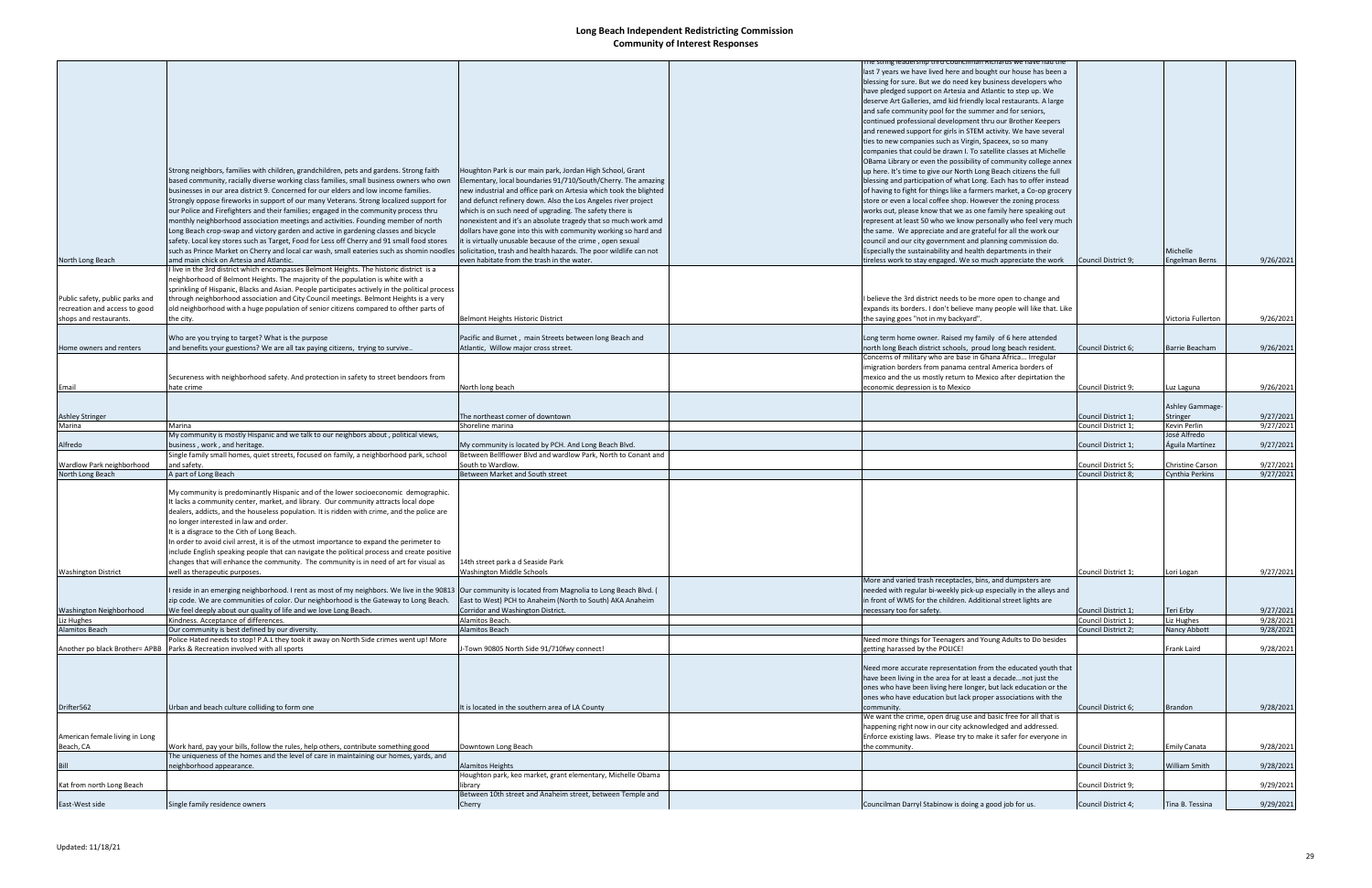|                                                                                                                                                                                                          |                                                                                                                                                                                                                                                                                                                                                                                                                                                                                                                                                                                                                                                                                                                                                                                                                                                                                                                                                                                                                                                                                                                                                                                                                                                                                     | Just north of Del Amo, between Atlantic and long Beach Blvd a                                                                                                                                                                                                                                                                                                                                                                                                                                                    |                                                                        |                                                                                                                                                                                                                                                                                                                                                                                                                                                             |                          |                        |
|----------------------------------------------------------------------------------------------------------------------------------------------------------------------------------------------------------|-------------------------------------------------------------------------------------------------------------------------------------------------------------------------------------------------------------------------------------------------------------------------------------------------------------------------------------------------------------------------------------------------------------------------------------------------------------------------------------------------------------------------------------------------------------------------------------------------------------------------------------------------------------------------------------------------------------------------------------------------------------------------------------------------------------------------------------------------------------------------------------------------------------------------------------------------------------------------------------------------------------------------------------------------------------------------------------------------------------------------------------------------------------------------------------------------------------------------------------------------------------------------------------|------------------------------------------------------------------------------------------------------------------------------------------------------------------------------------------------------------------------------------------------------------------------------------------------------------------------------------------------------------------------------------------------------------------------------------------------------------------------------------------------------------------|------------------------------------------------------------------------|-------------------------------------------------------------------------------------------------------------------------------------------------------------------------------------------------------------------------------------------------------------------------------------------------------------------------------------------------------------------------------------------------------------------------------------------------------------|--------------------------|------------------------|
| North long Beach                                                                                                                                                                                         | Food, shopping, political interest                                                                                                                                                                                                                                                                                                                                                                                                                                                                                                                                                                                                                                                                                                                                                                                                                                                                                                                                                                                                                                                                                                                                                                                                                                                  | few blocks from where Bixby Knolls officially ends                                                                                                                                                                                                                                                                                                                                                                                                                                                               | Give us access to better schools                                       | Council District 8;                                                                                                                                                                                                                                                                                                                                                                                                                                         | Katie Perry              | 9/29/2021              |
|                                                                                                                                                                                                          |                                                                                                                                                                                                                                                                                                                                                                                                                                                                                                                                                                                                                                                                                                                                                                                                                                                                                                                                                                                                                                                                                                                                                                                                                                                                                     |                                                                                                                                                                                                                                                                                                                                                                                                                                                                                                                  |                                                                        | Accurate representation is crucial, gerrymandering should not                                                                                                                                                                                                                                                                                                                                                                                               |                          |                        |
| Kristin Morrison                                                                                                                                                                                         | This is a solid middle class working neighborhood with shared values and concerns.                                                                                                                                                                                                                                                                                                                                                                                                                                                                                                                                                                                                                                                                                                                                                                                                                                                                                                                                                                                                                                                                                                                                                                                                  | By Gethsemane Baptist Church, Houghton Park area                                                                                                                                                                                                                                                                                                                                                                                                                                                                 | even be considered at local levels.                                    | Council District 9;                                                                                                                                                                                                                                                                                                                                                                                                                                         | Kristin Morrison         | 9/29/2021              |
| Ryan                                                                                                                                                                                                     | ethnicity                                                                                                                                                                                                                                                                                                                                                                                                                                                                                                                                                                                                                                                                                                                                                                                                                                                                                                                                                                                                                                                                                                                                                                                                                                                                           | <b>Retro Row</b>                                                                                                                                                                                                                                                                                                                                                                                                                                                                                                 |                                                                        | Council District 2;                                                                                                                                                                                                                                                                                                                                                                                                                                         | Ryan L                   | 9/29/2021              |
| Wrigley                                                                                                                                                                                                  | Overlooked by city of LB                                                                                                                                                                                                                                                                                                                                                                                                                                                                                                                                                                                                                                                                                                                                                                                                                                                                                                                                                                                                                                                                                                                                                                                                                                                            | By 710 and LB Memorial hospital                                                                                                                                                                                                                                                                                                                                                                                                                                                                                  |                                                                        | Ban port trucks from using the 710 fwy and invest in fixing the<br>Alameda corridor ramps for the 405, 91, and 105 fwy. Go to the<br>spot to solve the pollution problem. Cheaper and simpler fix.<br>Council District 6;                                                                                                                                                                                                                                   | Aaron Valdespino         | 9/29/2021              |
| <b>Rose Park Historic District</b>                                                                                                                                                                       | We want some of the city's infrastructure improvement money spent on our area up here<br>north of 7th. Belmont Heights and all the wealthy areas of the city get new streets, curbs<br>and sidewalks, but when the improvements get to 7th they stop. We want some traffic<br>calming improvements up here. Cars constantly speed down our residential streets<br>running stop signs and with drivers not even noticing there is anything around them.<br>Install some speed humps or traffic circles to slow these creeps down! I have almost been<br>struck by a speeding car on several occasions either trying to cross at an intersection or<br>just trying to cross my own street to go to my car.<br>We don't want to be put into a poorer district that surrounds us! Rose Park is a historic<br>district with a preponderance of homeownership and growing families that is already<br>burdened by the surrounding lower income areas. So put us in a nicer council district keep<br>our community intact. We have never had a responsive City Councilmember for this<br>district. Every one of them has been elected as a stepping stone to a higher office. Can<br>we please get put in District 3 which has council member much more responsive to her<br>constituents? | east of Redondo, north of 7th, west of Junipero and south of 10th                                                                                                                                                                                                                                                                                                                                                                                                                                                | district boundaries at all. Get a real district map.                   | You map link sucks. The map that appears doesn't show the<br>Council District 2;                                                                                                                                                                                                                                                                                                                                                                            | Debby Linn               | 9/29/2021              |
| The Poly Community, or the area<br>around Poly/Washington. I teach<br>at Poly and I used to teach at<br>Washington. I have taught 20<br>years in this community, and I<br>now I live on 8th and Chestnut |                                                                                                                                                                                                                                                                                                                                                                                                                                                                                                                                                                                                                                                                                                                                                                                                                                                                                                                                                                                                                                                                                                                                                                                                                                                                                     | The Poly Community, or the area around Poly/Washington. I<br>teach at Poly and I used to teach at Washington. I have taught<br>20 years in this community, and I now I live on 8th and Chestnut.                                                                                                                                                                                                                                                                                                                 | Long Beach. I think we need to choose people who truly<br>good choice. | Honestly, I don't think I'm the best representative. I'm well<br>educated and a teacher, and I purposely moved to the district<br>where I live now so I could live in the neighborhood where my<br>students live, but I am not a person of color, and I do not speak<br>one of the many languages other than English which are spoken in<br>represent Long Beach, and in my area of town, I would not be a<br>Council District 1;                           | Eddy Joylyn<br>Souter    | 9/29/2021              |
| <b>Wrigley Area</b>                                                                                                                                                                                      | My community is pretty diverse, the wrigley area has a good mix of apartment residents<br>and homeowners. Both working class and professionals living around me. Lots of families<br>and elderly folk. It does have more PoC than caucasians. Although I've lived in my<br>community for 10+ years a lot of residents have moved out due to increasing housing<br>costs for this area. Not sure how many are politically active as most people i converse with<br>don't vote on a regular basis outside of federal elections.                                                                                                                                                                                                                                                                                                                                                                                                                                                                                                                                                                                                                                                                                                                                                       | Wrigley area is pretty good with having access to a lot of<br>important things like grocery stores, restaurants, local<br>businesses, churches and schools. Its a good transition from the<br>density of downtown Long Beach to the more relaxed suburban<br>we parts of Long Beach. Having a hospital and various clinics<br>nearby is always an plus to have. The 710 freeway and Metro<br>Blue Line/LBT bus routes being easily accessible to my<br>community is important to a lot people's commute as well. | Thank you for reading my submission.                                   | Council District 7;                                                                                                                                                                                                                                                                                                                                                                                                                                         | Diego Alejos             | 9/29/2021              |
| Kirk Wilson                                                                                                                                                                                              | As a gay elder, I am proud of our Mayor and the acceptance and support I receive from my<br>neighbors and community.                                                                                                                                                                                                                                                                                                                                                                                                                                                                                                                                                                                                                                                                                                                                                                                                                                                                                                                                                                                                                                                                                                                                                                | Alamitos, Long Beach, CA                                                                                                                                                                                                                                                                                                                                                                                                                                                                                         | feel safe in coming to contact with them.                              | Please address the LBPD to wear masks and get vaccinated. I don't<br>Council District 1;                                                                                                                                                                                                                                                                                                                                                                    | Kirk Wilson              | 9/29/2021              |
| Central Area                                                                                                                                                                                             | Long time senior residents of color. Lots of transients, (robustly pedestrian) homeless,<br>children from infants to teens, large Cambodian and Latiino communities that have<br>replaced the blacks of the 50s and 60s multigenerational families, neighborhood<br>predators, lots of religious institutions, POLY HIGH, the jewel of the hood.                                                                                                                                                                                                                                                                                                                                                                                                                                                                                                                                                                                                                                                                                                                                                                                                                                                                                                                                    | 7th street to the south, Pine Ave to the west, Junipero to the<br>ast, Willow St North excluding parts of Signal Hill                                                                                                                                                                                                                                                                                                                                                                                            |                                                                        | Why redistrict now? How many times has it been done in the<br>past? Who stands to benefit? Is this a move toward gentrification?<br>If it is, how can current residents participate and benefit?<br>Council District 6;                                                                                                                                                                                                                                     | Ruiz                     | 9/29/2021              |
| Pops park                                                                                                                                                                                                | Residential rather tha the large apartment's on the other side of paramount blvd                                                                                                                                                                                                                                                                                                                                                                                                                                                                                                                                                                                                                                                                                                                                                                                                                                                                                                                                                                                                                                                                                                                                                                                                    | North of pops davenport park                                                                                                                                                                                                                                                                                                                                                                                                                                                                                     |                                                                        | <b>Council District 8:</b>                                                                                                                                                                                                                                                                                                                                                                                                                                  | Gary kuepper             | 9/29/2021              |
| Del Lago<br>Why fix something that's not                                                                                                                                                                 | Diversity and acceptance in my community is of high importance. Caring and maintaining<br>communities in the coastal zone as a feature and pride of Long Beach.                                                                                                                                                                                                                                                                                                                                                                                                                                                                                                                                                                                                                                                                                                                                                                                                                                                                                                                                                                                                                                                                                                                     | Sims pond area, Del Lago between Loynes and Colorado.                                                                                                                                                                                                                                                                                                                                                                                                                                                            |                                                                        | Council District 3;                                                                                                                                                                                                                                                                                                                                                                                                                                         | Joseph Villa             | 9/29/2021              |
| broken                                                                                                                                                                                                   |                                                                                                                                                                                                                                                                                                                                                                                                                                                                                                                                                                                                                                                                                                                                                                                                                                                                                                                                                                                                                                                                                                                                                                                                                                                                                     |                                                                                                                                                                                                                                                                                                                                                                                                                                                                                                                  |                                                                        |                                                                                                                                                                                                                                                                                                                                                                                                                                                             | Cece                     | 9/29/2021              |
| Safety                                                                                                                                                                                                   |                                                                                                                                                                                                                                                                                                                                                                                                                                                                                                                                                                                                                                                                                                                                                                                                                                                                                                                                                                                                                                                                                                                                                                                                                                                                                     |                                                                                                                                                                                                                                                                                                                                                                                                                                                                                                                  |                                                                        | Council District 9;                                                                                                                                                                                                                                                                                                                                                                                                                                         | Connie                   | 9/29/2021              |
| George<br>Valerie Penado                                                                                                                                                                                 | anti-racism.                                                                                                                                                                                                                                                                                                                                                                                                                                                                                                                                                                                                                                                                                                                                                                                                                                                                                                                                                                                                                                                                                                                                                                                                                                                                        | 56 street/ Lewis Ave<br>North Long Beach                                                                                                                                                                                                                                                                                                                                                                                                                                                                         | southern 8th district neighbors.<br>Thank You<br>Kick out the mayor    | I Would like to see the communities above Atlantic and Del amo<br>be adopted into the 9th district. Our community has and is in<br>shambles. I believe that it will benefit us to be apart of one<br>district, The 9th district as the uptown revitalation begins. Instead<br>of being broken in 2, between the 8th and 9th. We have more in<br>common with our northern neighbors than with Bixby Knolls our<br>Council District 8;<br>Council District 3; | George<br>Valerie Penado | 9/29/2021<br>9/29/2021 |
|                                                                                                                                                                                                          |                                                                                                                                                                                                                                                                                                                                                                                                                                                                                                                                                                                                                                                                                                                                                                                                                                                                                                                                                                                                                                                                                                                                                                                                                                                                                     |                                                                                                                                                                                                                                                                                                                                                                                                                                                                                                                  |                                                                        |                                                                                                                                                                                                                                                                                                                                                                                                                                                             |                          |                        |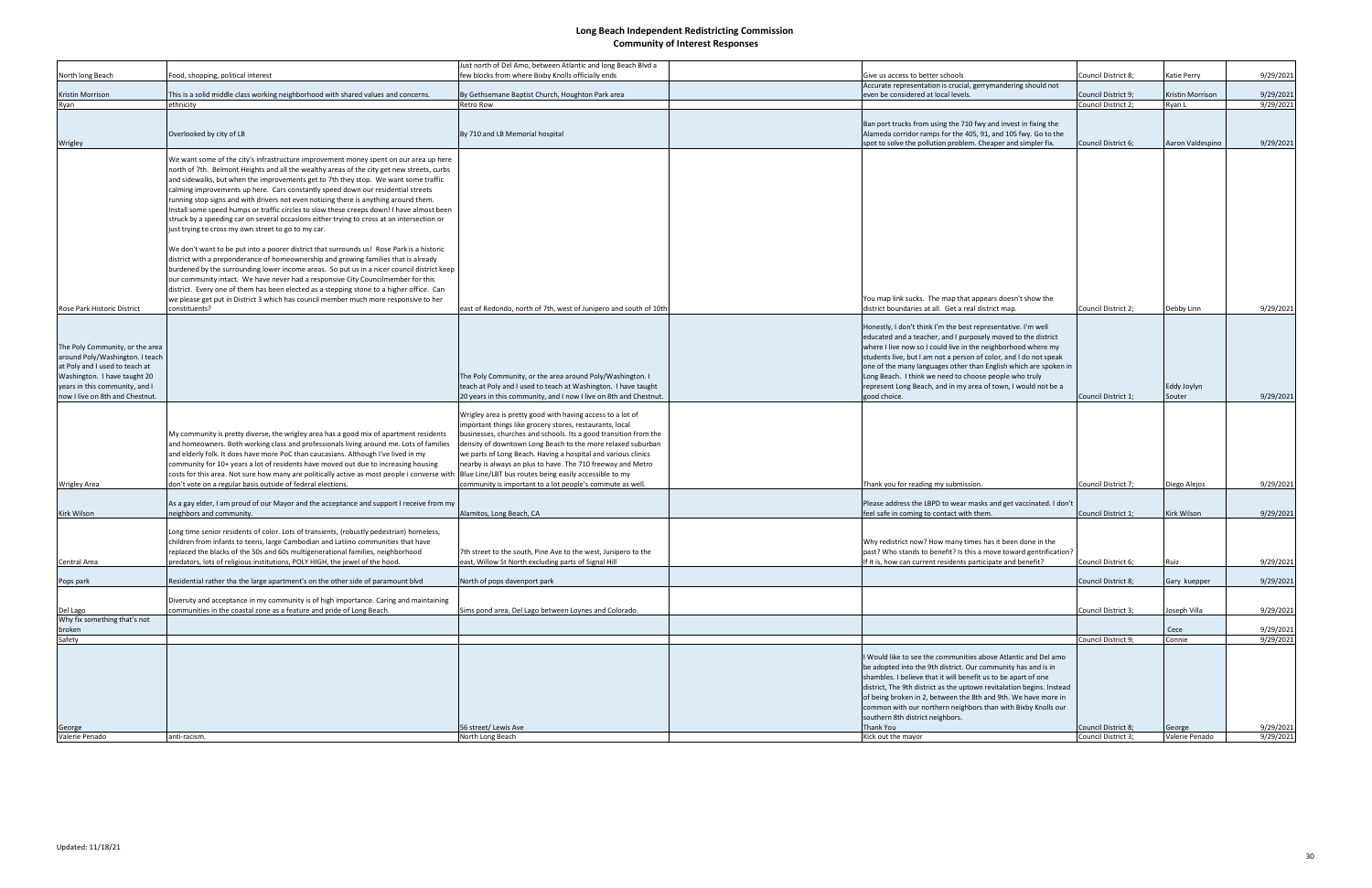|                             | We are a community of hard working individuals who happen to live in the most neglected                                                                                                  |                                                                       |                                                                                                                                   |                             |                                   |           |
|-----------------------------|------------------------------------------------------------------------------------------------------------------------------------------------------------------------------------------|-----------------------------------------------------------------------|-----------------------------------------------------------------------------------------------------------------------------------|-----------------------------|-----------------------------------|-----------|
| North Long Beach            | part of Long Beach.                                                                                                                                                                      | <b>Houghton Park</b>                                                  |                                                                                                                                   | Council District 9;         | Irene Lobato                      | 9/29/2021 |
| Douglas Agatep              |                                                                                                                                                                                          | Alamitos Hieghts                                                      |                                                                                                                                   | Council District 3;         | Douglas Agatep                    | 9/29/2021 |
|                             |                                                                                                                                                                                          |                                                                       | Concentrating a huge percentage of Section 8/Low-to-Extremely-                                                                    |                             |                                   |           |
|                             |                                                                                                                                                                                          |                                                                       | Low housing in the current District 1 is a monumental disservice to                                                               |                             |                                   |           |
|                             |                                                                                                                                                                                          |                                                                       | condo, townhouse, and home owners in the area, not least of                                                                       |                             |                                   |           |
|                             |                                                                                                                                                                                          |                                                                       | which are you killing the businesses downtown. Even the WalMart<br>and Albertson's had to close their doors here because of the   |                             |                                   |           |
|                             |                                                                                                                                                                                          |                                                                       | shoplifting that became rampant with the incrase in Section 8                                                                     |                             |                                   |           |
|                             | Hardworking condo owners with mixed backgrounds, ethnicities, race, age, and sexual                                                                                                      |                                                                       | housing of a number of years ago. Please STOP cramming this                                                                       |                             |                                   |           |
| Casa Rosa Condos            | orientation                                                                                                                                                                              | 6th St between Magnolia and Chestnut<br>From Alamitos to cherry along | sort of housing into downtown!!                                                                                                   | Council District 1;         | Gayle Crider                      | 9/29/2021 |
| Alamitos Beach neighborhood | Working class, mixed race and age, interested in local issues but struggle to participate<br>due to work and family obligations.                                                         | ocean/1st/2nd/Broadway/Appleton/3rd                                   |                                                                                                                                   | Council District 2;         | Alicia Albertson                  | 9/29/2021 |
|                             |                                                                                                                                                                                          |                                                                       | we should institute a community composting program. the top                                                                       |                             |                                   |           |
| garryfresh                  | Common values and principals.                                                                                                                                                            | I live in downtown long beach on Pine ave.                            | level of downtown parking garages would be ideal.                                                                                 |                             | Garry Fresh                       | 9/29/2021 |
|                             |                                                                                                                                                                                          |                                                                       |                                                                                                                                   |                             |                                   |           |
|                             |                                                                                                                                                                                          |                                                                       |                                                                                                                                   |                             |                                   |           |
|                             |                                                                                                                                                                                          |                                                                       |                                                                                                                                   |                             |                                   |           |
|                             |                                                                                                                                                                                          |                                                                       |                                                                                                                                   |                             |                                   |           |
|                             |                                                                                                                                                                                          |                                                                       |                                                                                                                                   |                             |                                   |           |
|                             |                                                                                                                                                                                          |                                                                       |                                                                                                                                   |                             |                                   |           |
|                             |                                                                                                                                                                                          |                                                                       |                                                                                                                                   |                             |                                   |           |
|                             |                                                                                                                                                                                          |                                                                       |                                                                                                                                   |                             |                                   |           |
|                             |                                                                                                                                                                                          |                                                                       |                                                                                                                                   |                             |                                   |           |
|                             |                                                                                                                                                                                          |                                                                       |                                                                                                                                   |                             |                                   |           |
|                             |                                                                                                                                                                                          |                                                                       |                                                                                                                                   |                             |                                   |           |
|                             |                                                                                                                                                                                          | South of pch north of anaheim east of redondo west of traffic         |                                                                                                                                   |                             |                                   |           |
| Zaferia                     | <b>Streets</b>                                                                                                                                                                           | circle                                                                | I understand the goal of your present line of questions. The                                                                      |                             | Will heusser                      | 9/29/2021 |
|                             |                                                                                                                                                                                          |                                                                       | existing community that voted to be known as the community of                                                                     |                             |                                   |           |
|                             |                                                                                                                                                                                          |                                                                       | persons from Sweden, are way ahead. This and the entire well                                                                      |                             |                                   |           |
|                             |                                                                                                                                                                                          |                                                                       | being of there 1/1hundreth of as Econ's in their hierarchy's is                                                                   |                             |                                   |           |
|                             |                                                                                                                                                                                          |                                                                       | essential. UCLA just finished with a 50 year studio on folk<br>medicine. Excellent resource for further development of support.   |                             |                                   |           |
|                             |                                                                                                                                                                                          |                                                                       | Regarding that heavily impacted daily community resource best                                                                     |                             |                                   |           |
| Chicano                     |                                                                                                                                                                                          |                                                                       | regards                                                                                                                           | Council District 6;         |                                   | 9/29/2021 |
|                             |                                                                                                                                                                                          |                                                                       |                                                                                                                                   |                             |                                   |           |
|                             | I don't know too much about this area's history, but I love the old early 1900's houses and<br>everyone is/seems very friendly. I grew up in Huntington Beach, so I love how diverse and |                                                                       |                                                                                                                                   | Council District 2; Council |                                   |           |
| lan Bixby                   | liberal this area of Long Beach is. That's why my wife and I moved here in 2017.                                                                                                         | Bluff Heights near Horace Mann Elementary School.                     | would love it if street sweeping was bimonthly instead of weekly. District 3;                                                     |                             | lan Bixby                         | 9/29/2021 |
| Cesar Chavez Park           | We live in Golden Gate Square condos across from Cesar Chavez Park                                                                                                                       | We are near Cesar Chavez School                                       |                                                                                                                                   | Council District 1;         | <b>Shirley Owens</b>              | 9/29/2021 |
|                             |                                                                                                                                                                                          |                                                                       |                                                                                                                                   |                             |                                   |           |
|                             | Born and raised in Long Beach. I grew up in downtown, moved to east, then bixby knolls<br>area, west Long Beach and have been living in north Long Beach for the last five years.        |                                                                       | Please look into the increase in more safety measures. Increased<br>in shooting, theft, vandalism, homelessness and cars spending |                             |                                   |           |
|                             | Shared identity is that we want to live in a safe environment with respect to our neighbors North Long Beach near Bret Harte elementary school on south st                               |                                                                       | down south street make it unsafe to even take a walk in the                                                                       |                             |                                   |           |
| Imelda                      | and our community surroundings.                                                                                                                                                          | near walnut Ave.                                                      | community. It's unfortunate that things are not better.                                                                           | Council District 8;         | Imelda                            | 9/29/2021 |
|                             |                                                                                                                                                                                          |                                                                       |                                                                                                                                   |                             |                                   |           |
| Hardknox32                  | We are near the LA River. Our community is very diverse, it's hard to name things that are<br>common threads. There are many of us who have been here a while, we have deep ties.        | Wrigley.                                                              | When we first moved to Wrigley in 1985 it was all one district,<br>much better.                                                   | Council District 6;         | Carol Clark                       | 9/29/2021 |
|                             | We are looking forward to a future that is built on a more inclusive community which                                                                                                     |                                                                       |                                                                                                                                   |                             |                                   |           |
|                             | embraces all people, promotes love and tolerance for others and prioritizes being of                                                                                                     | Bordered by Redondo on the west, Ocean Blvd. on the south,            |                                                                                                                                   |                             |                                   |           |
| New LB                      | service.                                                                                                                                                                                 | PCH on the east and Anaheim on the north.                             |                                                                                                                                   | Council District 4;         | <b>Gary Alvarez</b><br>Erica Rose | 9/29/2021 |
| East LB                     | Educated, high-information voters                                                                                                                                                        | Marina Vista Park                                                     |                                                                                                                                   | Council District 3;         | Motamed                           | 9/29/2021 |
|                             |                                                                                                                                                                                          |                                                                       |                                                                                                                                   |                             |                                   |           |
|                             |                                                                                                                                                                                          |                                                                       |                                                                                                                                   |                             |                                   |           |
|                             |                                                                                                                                                                                          |                                                                       |                                                                                                                                   |                             |                                   |           |
|                             |                                                                                                                                                                                          |                                                                       |                                                                                                                                   |                             |                                   |           |
|                             |                                                                                                                                                                                          |                                                                       |                                                                                                                                   |                             |                                   |           |
|                             |                                                                                                                                                                                          |                                                                       |                                                                                                                                   |                             |                                   |           |
|                             |                                                                                                                                                                                          |                                                                       |                                                                                                                                   |                             |                                   |           |
| Kendall Ackroyd             | I live in Greenbelt Heights. Many of us are in the pedestrian community as we can talk the Greenbelt Heights<br>greenbelts all the way to the Colorado Lagoon.                           |                                                                       |                                                                                                                                   | Council District 3;         | Kendall Ackroyd                   | 9/29/2021 |
|                             |                                                                                                                                                                                          |                                                                       |                                                                                                                                   |                             |                                   |           |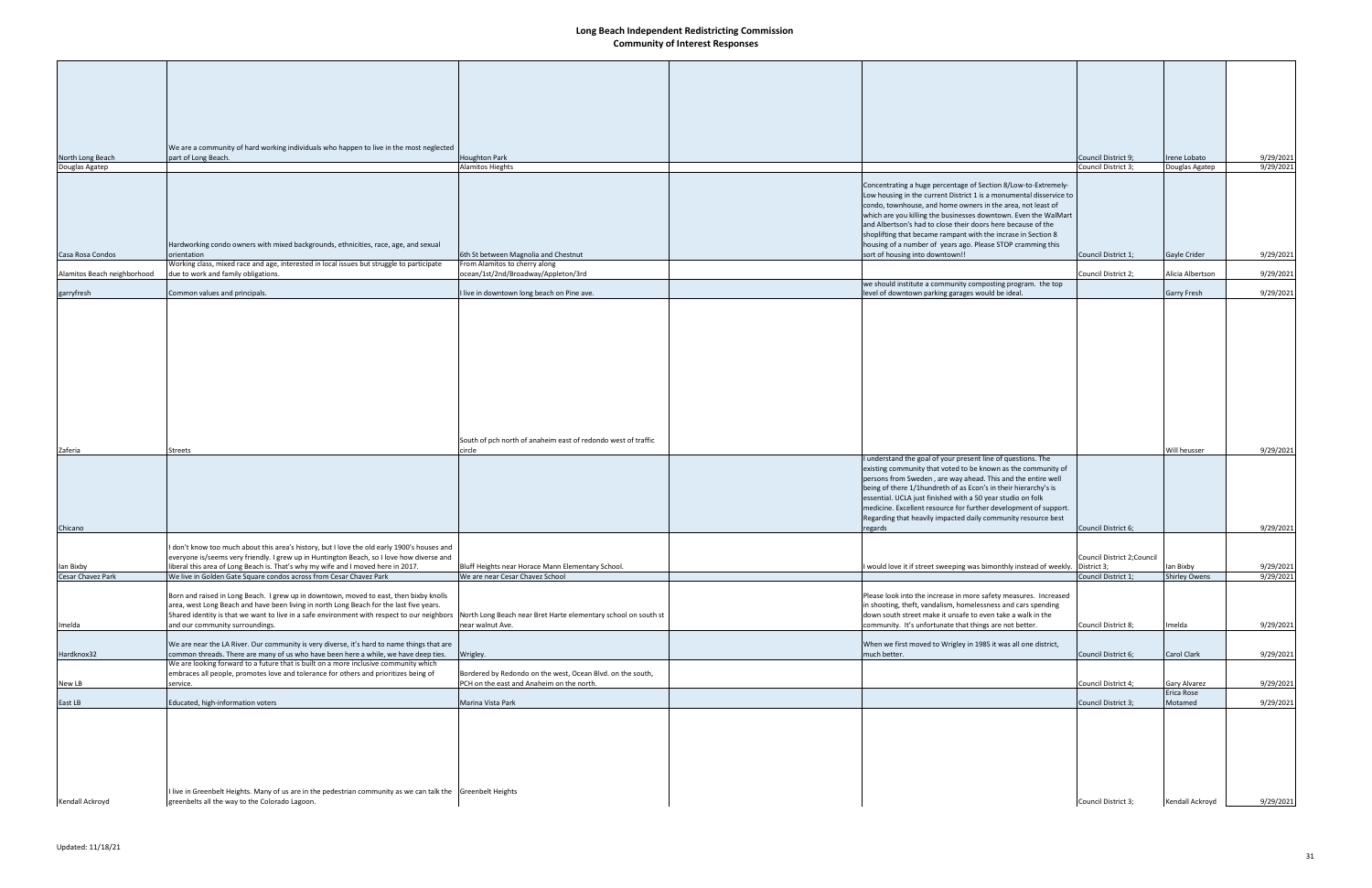| we nave a beauthu                   |                                                                                                 |                                                                   |                                                                       |                              |                |           |
|-------------------------------------|-------------------------------------------------------------------------------------------------|-------------------------------------------------------------------|-----------------------------------------------------------------------|------------------------------|----------------|-----------|
| neighborhood. Rec Park              |                                                                                                 |                                                                   |                                                                       |                              |                |           |
| Wilson high school. The golf        |                                                                                                 |                                                                   |                                                                       |                              |                |           |
| course but are peace is being       |                                                                                                 |                                                                   |                                                                       |                              |                |           |
| destroyed by overnight parking.     |                                                                                                 |                                                                   |                                                                       |                              |                |           |
| With people sleeping in their       |                                                                                                 |                                                                   |                                                                       |                              |                |           |
| cars. And people sleeping in the    |                                                                                                 |                                                                   |                                                                       |                              |                |           |
| park. Leaving trash, drug and       |                                                                                                 |                                                                   |                                                                       |                              |                |           |
|                                     |                                                                                                 |                                                                   |                                                                       |                              |                |           |
| alcohol paraphernalia. In are       |                                                                                                 |                                                                   |                                                                       |                              |                |           |
| community using the park .For       |                                                                                                 |                                                                   |                                                                       |                              |                |           |
| drugs and sexual activity at        |                                                                                                 |                                                                   |                                                                       |                              |                |           |
| night. Making it dangerous for us   |                                                                                                 |                                                                   |                                                                       |                              |                |           |
| to take advantage of our Park at    |                                                                                                 |                                                                   |                                                                       |                              |                |           |
| night walking exercising. The       |                                                                                                 |                                                                   | We are a old neighborhood hard-working neighborhood we                |                              |                |           |
| bathrooms are not locked up         |                                                                                                 |                                                                   | deserve to have our community stay clean accessible. To people        |                              |                |           |
| they're open 24 hours. I walked     |                                                                                                 |                                                                   | who live in the area. We should not be afraid of walking through      |                              |                |           |
|                                     |                                                                                                 |                                                                   |                                                                       |                              |                |           |
| in on two men and a women           | Rec park has so much to offer our community. We have baseball courts, tennis courts             |                                                                   | the park. And not be harassed by a homeless encampment. Or            |                              |                |           |
| using drugs in the ladies           | Golf Course We have people sleeping in park.And in thier cars a burglary rate is going up.      |                                                                   | people using are bathrooms for drugs sex.                             |                              |                |           |
| bathroom. Across from Wilson        | People breaking into our garage has our cars. The trashed that these people leave behind        |                                                                   | Especially across from Wilson High School teenage kids being put      |                              |                |           |
| High School in the daytime. This    | is ridiculous. We have worked with the gentleman from Park and Recreations to remove            | District 1 we have Wilson High School, Rec Park the golf course   | in that situation shameful. The bathroom should be locked up at       |                              |                |           |
| puts a children in danger. Drug     | trash. Only to have it continue on a regular basis.                                             | the senior center. And the dog park, baseball courts.             | night.                                                                | Council District 1;          | Elvia Yribe    | 9/29/2021 |
|                                     |                                                                                                 | Within the boundaries of Alamitos Ave., 4th St., Junípero Ave.    |                                                                       |                              |                |           |
| Alamitos Beach                      | The proximity to Alamitos Beach                                                                 | and Alamitos Beach                                                |                                                                       | Council District 2;          | Bryan Barbosa  | 9/29/2021 |
| Lgbt                                | Shared values.                                                                                  | <b>Belmont heights</b>                                            |                                                                       | Council District 3;          | Jackie grass   | 9/29/2021 |
| Feminist, Abolitionist, Black Lives |                                                                                                 |                                                                   |                                                                       |                              |                |           |
| Matter supporter, LGBTQIA+,         | our events and social gatherings. The resources at the parks, the community gardens, the        |                                                                   |                                                                       |                              |                |           |
|                                     |                                                                                                 |                                                                   |                                                                       |                              |                |           |
| Latine                              | music, parties, shared love for animals                                                         | West Long Beach                                                   |                                                                       | Council District 7;          | Terra Gamboa   | 9/29/2021 |
|                                     |                                                                                                 |                                                                   |                                                                       |                              |                |           |
| I moved to Long Beach in 1977       | live on the east side of Long Beach, near the Marine Stadium and the Colorado Lagoon.           |                                                                   |                                                                       |                              |                |           |
| and have lived here since then.     | These features and the parks give my neighborhood a special feel and value.                     | <b>Alamitos Heights</b>                                           | Thank you                                                             | Council District 3;          | Thomas Curwen  | 9/29/2021 |
|                                     |                                                                                                 |                                                                   |                                                                       |                              |                |           |
|                                     |                                                                                                 |                                                                   |                                                                       |                              |                |           |
|                                     |                                                                                                 |                                                                   |                                                                       |                              |                |           |
|                                     |                                                                                                 |                                                                   |                                                                       |                              |                |           |
|                                     |                                                                                                 |                                                                   |                                                                       |                              |                |           |
|                                     |                                                                                                 |                                                                   |                                                                       |                              |                |           |
|                                     |                                                                                                 |                                                                   |                                                                       |                              |                |           |
|                                     |                                                                                                 |                                                                   |                                                                       |                              |                |           |
|                                     |                                                                                                 |                                                                   |                                                                       |                              |                |           |
|                                     |                                                                                                 |                                                                   |                                                                       |                              |                |           |
|                                     |                                                                                                 |                                                                   | Please see above - I know we are "on the border" at 6th-Orizaba       |                              |                |           |
|                                     | Historical district (Rose Park South), local artist Cody w art socials and projects, front yard |                                                                   | but if anything we should get pulled toward current 3rd NOT to        |                              |                |           |
|                                     | socialization w neighbors, well integrated residential area (straight/LBGTQIA, race, ages,      |                                                                   | downtown 1st or 4th. Also affects our school board                    |                              |                |           |
| Rose Park South                     | marital status and families w children).                                                        | 6th-Orizaba- bike blvd 6th street Redondo to Junipero             | representation. Thank you.                                            | Council District 2;          | Kristen        | 9/29/2021 |
| <b>Belmont</b> shore                | <b>Beach community</b>                                                                          | <b>Belmont Shore</b>                                              |                                                                       | Council District 3;          | Maura Papazian | 9/29/2021 |
|                                     | Working class, mid-income, multi-family dwelling neighborhood. Mix of mostly                    |                                                                   |                                                                       |                              |                |           |
|                                     |                                                                                                 |                                                                   |                                                                       |                              |                |           |
|                                     | condominiums and apartments. Heavily parking impacted, so parking a big concern and is          |                                                                   |                                                                       |                              |                |           |
|                                     | main cause of the high rental turnover. Due to this, not a lot of residential input in our      |                                                                   | Align districts not only on head count, but also by median income     |                              | Mandy          |           |
| Mandy                               | political policies.                                                                             | Alamitos Beach boarding downtown Arts District.                   | and even distribution of business, rentals, and owners.               | Council District 2;          | Dominguez      | 9/29/2021 |
|                                     |                                                                                                 |                                                                   |                                                                       |                              |                |           |
|                                     | Bars, pubs and restaurants, 4th St. retro row; a lot of multi unit housing. Families that are   |                                                                   |                                                                       |                              |                |           |
| Alamitos Beach                      | just starting out with young children seems to be a trend. Also a lot of dog owners.            | Bixby park, Burbank elementary school, 3rd street library         |                                                                       | Council District 2;          | James Weaver   | 9/29/2021 |
|                                     |                                                                                                 |                                                                   |                                                                       |                              |                |           |
|                                     |                                                                                                 |                                                                   |                                                                       |                              |                |           |
|                                     |                                                                                                 |                                                                   |                                                                       |                              |                |           |
|                                     |                                                                                                 |                                                                   |                                                                       |                              |                |           |
|                                     | Proximity to the Lagoon, Marine Stadium, Bay shore, the Peninsula, Naples and the beach         |                                                                   |                                                                       |                              |                |           |
|                                     | Lowell and Roger schools. Music at the park by Marine Stadium, Farmers Market in the            |                                                                   |                                                                       |                              |                |           |
|                                     | same area. Activities around the water. The outdoors with 2 golf courses, parks and board       |                                                                   |                                                                       |                              |                |           |
|                                     | walk for biking, running and walking. The community cares about the environment,                |                                                                   |                                                                       |                              |                |           |
|                                     | cleanliness and public safety. Family-oriented community. Responsible zoning to mitigate        | Somewhat similar to current district 3. Orange County border to   |                                                                       |                              |                |           |
|                                     |                                                                                                 |                                                                   |                                                                       |                              |                |           |
|                                     | overwhelming the existing infrastructure and street parking while providing housing             | the east, PCH to the NE, Big Rec golf course included (Anaheim St |                                                                       |                              |                |           |
|                                     | options to its residents. It is like a small town in a big city. Most families run around the   | border to the North), Park Ave or Ximeno to the west and all the  | Once a draft is completed. It would be nice to seek residents         |                              |                |           |
| Community by the Bay                | same circles and have similar interests. Kids know each other and are growing up together.      | way down to the beach, peninsula and Naples.                      | feedback to make some tweaks before finalizing.                       | Council District 3;          | Chi Kallala    | 9/29/2021 |
| <b>Alamitos Beach</b>               | Have no idea. Everyone here pretty much keeps to themselves.                                    | Alamitos Beach                                                    |                                                                       | Council District 2;          |                | 9/29/2021 |
|                                     |                                                                                                 |                                                                   |                                                                       | Council District 2; Council  |                |           |
|                                     |                                                                                                 |                                                                   |                                                                       | District 3; Council District |                |           |
| <b>Broadway Corridor</b>            | LGBT, diverse                                                                                   | Broadway adjacent from downtown to belmont shores                 |                                                                       |                              | Ryan           | 9/29/2021 |
|                                     |                                                                                                 |                                                                   | would be more inclined to by locally, but the sales tax rate breaks   |                              |                |           |
| Washington                          | Hard-working, low-income, multi-family houses trying to make ends meet                          | Washington                                                        | my budget                                                             | Council District 1;          | William        | 9/29/2021 |
|                                     | Our families, local schools & local businesses                                                  |                                                                   |                                                                       |                              |                |           |
| Joaquin Perez                       |                                                                                                 | <b>Belmont Heights</b>                                            |                                                                       | Council District 3;          | Joaquin Perez  | 9/29/2021 |
|                                     | I don't feel myself and my community share identities. I'm a Black woman and sometimes          |                                                                   |                                                                       |                              |                |           |
| <b>Walnut Village</b>               | I feel out of place.                                                                            |                                                                   |                                                                       |                              | Carolyn        | 9/29/2021 |
|                                     | Just my opinion "we are all lower-middle-class homeowners trying to maintain our                |                                                                   | stop selling the city and no new bond and taxes issue . live within a |                              |                |           |
| Bearto                              | property and lives." I vote and I encourage my neighbors to do so                               | I believe I am part of the 6th District known as the boot         | budget. DAM IT!                                                       | Council District 6;          | bearto         | 9/29/2021 |
|                                     |                                                                                                 |                                                                   | Never met Suzie, heard she's ambitious                                |                              |                |           |
|                                     |                                                                                                 |                                                                   | If she can get a curb cut for bikes on the west side lot of Marine    |                              |                |           |
| Vincent Mongin                      | <b>Property Values</b>                                                                          | Marine Stadium adjacent                                           | Stadium cool, otherwise, whatever                                     | Council District 3;          | Vincent Mongin | 9/29/2021 |
|                                     |                                                                                                 |                                                                   |                                                                       |                              |                |           |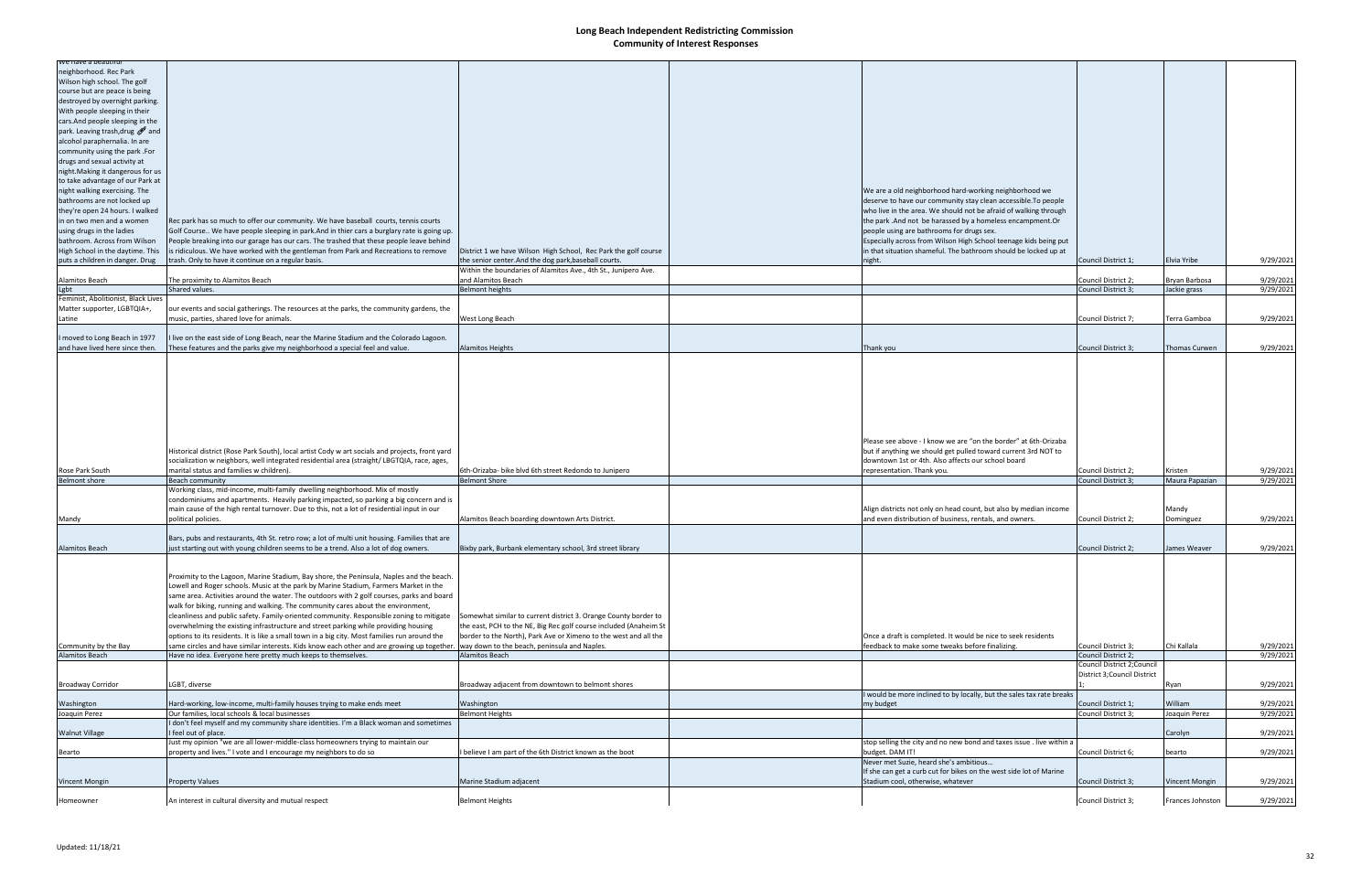|                                     | Seems to be forgotten or last on the list of community improvements that the City of LB                                 |                                                                    |                                                                      |                            |                      |           |
|-------------------------------------|-------------------------------------------------------------------------------------------------------------------------|--------------------------------------------------------------------|----------------------------------------------------------------------|----------------------------|----------------------|-----------|
|                                     | affiliates are not prioritizing? We all pay tax & deserves what other communities are                                   |                                                                    | Please make sure that each community gets a fair representation      |                            |                      |           |
| North Long Beach                    | getting in terms of community services; development & safety.                                                           | Grant Neighborhood - Falcon Avenue and 61st. Street                | in terms of improvements; services & infrastructure. Thank you!      | Council District 9;        | Rosana Brickey       | 9/29/2021 |
|                                     |                                                                                                                         |                                                                    |                                                                      |                            |                      |           |
|                                     |                                                                                                                         |                                                                    |                                                                      |                            |                      |           |
|                                     |                                                                                                                         |                                                                    |                                                                      |                            |                      |           |
|                                     |                                                                                                                         |                                                                    |                                                                      |                            |                      |           |
|                                     |                                                                                                                         |                                                                    |                                                                      |                            |                      |           |
|                                     |                                                                                                                         |                                                                    |                                                                      |                            |                      |           |
|                                     |                                                                                                                         |                                                                    |                                                                      |                            |                      |           |
|                                     |                                                                                                                         |                                                                    |                                                                      |                            |                      |           |
|                                     |                                                                                                                         |                                                                    |                                                                      |                            |                      |           |
|                                     |                                                                                                                         |                                                                    |                                                                      |                            |                      |           |
|                                     |                                                                                                                         |                                                                    |                                                                      |                            |                      |           |
| Alamitos Beach                      |                                                                                                                         | Alamitos and Ocean                                                 |                                                                      | <b>Council District 2:</b> | Roberto Lopez        | 9/29/2021 |
|                                     | Neighbors in east Long Beach uniting to maintain a safe and desirable community. Looking                                |                                                                    |                                                                      |                            |                      |           |
|                                     | out for one another. Actively involved in supporting local businesses & schools within our                              | East Long Beach-Belmont Heights, Belmont Shore, Naples,            |                                                                      |                            |                      |           |
| <b>Belmont Heights Neighborhood</b> | geographic area.                                                                                                        | <b>Alamitos Heights</b>                                            |                                                                      | Council District 3;        | Diane DeWalsche      | 9/29/2021 |
|                                     |                                                                                                                         |                                                                    |                                                                      |                            |                      |           |
|                                     | The community is a mile from the beach, harbor and aquarium and on the other side the                                   |                                                                    |                                                                      |                            |                      |           |
|                                     | historic drake park neighborhood. Interested in neighborhood safety while experiencing                                  |                                                                    |                                                                      |                            |                      |           |
|                                     |                                                                                                                         |                                                                    |                                                                      |                            |                      |           |
| Willmore Historic District          | lots of growth after the pandemic that is gentrifying areas.                                                            | 4th and magnolia ave                                               |                                                                      | Council District 1;        | Greta capeluto       | 9/29/2021 |
|                                     |                                                                                                                         |                                                                    |                                                                      |                            |                      |           |
| S samel                             | Neighbors who share the same values and are interested in looking out for one another.                                  | Zaferia                                                            |                                                                      | Council District 4;        | Sundina              | 9/29/2021 |
|                                     |                                                                                                                         |                                                                    |                                                                      |                            |                      |           |
|                                     | Many of the families in my neighborhood are native or longtime residents of LB. They are                                |                                                                    |                                                                      |                            |                      |           |
|                                     | involved in the neighborhood and the local community. We share educational and                                          |                                                                    |                                                                      |                            |                      |           |
| Janine R.                           | socioeconomic traits and interests. Most vote regularly and pay attention to the issues.                                | I live in the south east section of town.                          | Thank you for your service to all of the citizens of LB!             | Council District 3         | Janine Ransom        | 9/29/2021 |
|                                     | Our community is extremely diverse and extremely friendly. Neighbors speak and make                                     |                                                                    |                                                                      |                            |                      |           |
| Alamitos Beach community            | others feel very welcoming.                                                                                             | We are located from Junipero to Ocean Blvd.                        |                                                                      | Council District 2;        | Linda                | 9/29/2021 |
|                                     |                                                                                                                         |                                                                    | Our community is made up of a vast array of heterosexual and         |                            |                      |           |
|                                     |                                                                                                                         |                                                                    | LGBTQ individuals across spectrums of gender, sexual orientation,    |                            |                      |           |
|                                     |                                                                                                                         |                                                                    | age, race, religious origin/faith background, national origin,       |                            |                      |           |
|                                     |                                                                                                                         |                                                                    |                                                                      |                            |                      |           |
|                                     | My community is a vast array of working class and retired individuals of all creeds,                                    | We are located near 4th Street at Redondo Avenue in the City of    | immigration status, educational backgrounds seeking to live in a     |                            |                      |           |
| Reginald W. Allen                   | ethnicities and backgrounds.                                                                                            | Long Beach                                                         | safe, vibrant environment.                                           | Council District 2;        | Reginald W Allen     | 9/29/2021 |
| Westside o                          | Diversity                                                                                                               | West of the 710 freeway                                            | Have seen community                                                  | Council District 7;        | <b>Arnold Petrie</b> | 9/30/2021 |
|                                     |                                                                                                                         |                                                                    | Make sure all politicians are honest, not those who lie and cheat    |                            |                      |           |
| Peter Eneliko.                      | NEXT.                                                                                                                   | Southeast corner of 32nd and MLK. Border with Signal Hill.         | their Communities."                                                  |                            | Peter Eneliko.       | 9/30/2021 |
|                                     |                                                                                                                         |                                                                    |                                                                      |                            |                      |           |
| <b>First District</b>               | Collage                                                                                                                 | Long Beach                                                         |                                                                      | Council District 1;        | Vanessa McBride      | 9/30/2021 |
|                                     |                                                                                                                         |                                                                    | We on Brenner Place would like to be moved to district 2 so our      |                            |                      |           |
| Daphne                              | Safety, historic homes, tight knit                                                                                      | Irenner Place Historic District and Hellman street                 | needs can be met more appropriately.                                 | Council District 1;        | Daphne Draayer       | 9/30/2021 |
|                                     |                                                                                                                         | City hall the courthouse police station I live at 834 Magnolia     |                                                                      |                            |                      |           |
| Wilmore                             | The history of this district city hall                                                                                  | Avenue, Long Beach CALIFORNIA 90813                                |                                                                      | Council District 9;        | <b>Rick Haley</b>    | 9/30/2021 |
| Anthony Turner                      |                                                                                                                         |                                                                    |                                                                      | Council District 8;        | Anthony Turner       | 9/30/2021 |
|                                     |                                                                                                                         |                                                                    | am concerned that the Community of Interest approach will            |                            |                      |           |
|                                     |                                                                                                                         |                                                                    | further segregation. See, for example, this article:                 |                            |                      |           |
| North Long Beach Jewish             |                                                                                                                         | The area bounded by the airport to the East, I-405 to the south,   | https://calmatters.org/commentary/2021/07/california-has-a-          |                            |                      |           |
| Community                           | A shared religious identity - Judaism.                                                                                  | the LA River to the west, and Del Amo Blvd to the north.           | segregation-problem/                                                 | Council District 8;        | Dima Galkin          | 9/30/2021 |
|                                     |                                                                                                                         |                                                                    |                                                                      |                            |                      |           |
|                                     |                                                                                                                         |                                                                    | Districts should not be based on politics! Districts should be based |                            |                      |           |
| <b>Alamitos Heights</b>             | Mainly single family homes in a demographic are, monthly meetings                                                       | East of Colorado lagoon and recreation park golf course            | on population, not special interest or culture                       | Council District 3;        | im Hines             | 9/30/2021 |
|                                     |                                                                                                                         |                                                                    |                                                                      |                            |                      |           |
|                                     |                                                                                                                         |                                                                    | Please decrease the speed limit on Magnolia Ave between Willow       |                            |                      |           |
|                                     |                                                                                                                         |                                                                    | and Wardlow. We have so many accidents and it is a residential       |                            |                      |           |
|                                     |                                                                                                                         |                                                                    | area. People are driving like it is the freeway especially between   |                            |                      |           |
| My email address                    | The diversity of residents in our conmunity                                                                             | 3089 Magnolia Ave (Wrigley)                                        | 7am to 8am and 3 to 5 pm                                             | Council District 5;        | Merilyn Corpuz       | 9/30/2021 |
|                                     |                                                                                                                         |                                                                    |                                                                      |                            |                      |           |
|                                     | I believe North Alamitos Beach should just be Alamitos Beach. The other option, define                                  |                                                                    |                                                                      |                            |                      |           |
|                                     | Retro Row by including North Alamitos Beach, Rose Park, Carrroll Park, and the section                                  |                                                                    |                                                                      |                            |                      |           |
|                                     | between Broadway and 4th street. Retro Row is the most diverse, odd/unique area in LB.                                  |                                                                    |                                                                      |                            |                      |           |
| Retro Row                           | We should advertise it for those looking for something different.                                                       | 4th and Cherry                                                     | Keep Retro Row old school, it'll never go out of style.              | Council District 2;        | Dan                  | 9/30/2021 |
|                                     |                                                                                                                         |                                                                    |                                                                      |                            |                      |           |
|                                     | What makes its identity is the shared effort in the community with homeowners and                                       |                                                                    |                                                                      |                            |                      |           |
|                                     |                                                                                                                         |                                                                    |                                                                      |                            |                      |           |
|                                     | renters having confidence in their safety, welfare and health. Having a shared desire for                               |                                                                    |                                                                      |                            |                      |           |
|                                     | clean streets, alleys, pride in their community with communicating ideas of success and                                 |                                                                    |                                                                      |                            |                      |           |
|                                     | failures. Common goals in respecting others properties buildings and vehicles. Going to                                 |                                                                    |                                                                      |                            |                      |           |
|                                     | school, working and dining in the same community as we live. Knowing the neighborhoods                                  |                                                                    |                                                                      |                            |                      |           |
| <b>McArthur Park</b>                | history and respecting the changes.                                                                                     | Central Long Brach                                                 |                                                                      | Council District 6;        | Alex Rambo           | 9/30/2021 |
|                                     |                                                                                                                         |                                                                    |                                                                      |                            |                      |           |
| have interest my community to       |                                                                                                                         |                                                                    |                                                                      |                            |                      |           |
| support voting election, find a     |                                                                                                                         |                                                                    |                                                                      |                            |                      |           |
| bank of food, and protest to        |                                                                                                                         | My community of neighbors are Latino and black in                  |                                                                      |                            |                      |           |
| have higher salaries or             |                                                                                                                         | Compton. The streets aren't fix for workers of city because I have |                                                                      |                            |                      |           |
|                                     | immigration status. I'm identify a My community do not want to get vaccine of COVID-19 because they believe the vaccine | to change the car tires each year. My neighbor is near             |                                                                      |                            |                      |           |
| American Latina because my          | is beast mark to control the population. The president of United States of America have a                               | kindergarten school, elementary school and high school. There is   | People are homeless because they can not pay their rent of home      |                            |                      |           |
|                                     |                                                                                                                         |                                                                    |                                                                      |                            |                      |           |
| parents are imimgrants this         | law the COVID-19 vaccine is mandatory in places such as schools restaurants, markets                                    | two parks are dangerous to kill people and sexual assault.         | to lose their jobs. I suggest have a program of government to pay    |                            |                      |           |
| country.                            | stores and hospitals • My                                                                                               |                                                                    | the rent for American citizens.                                      | Compton;                   | Elvira Celis         | 9/30/2021 |
|                                     |                                                                                                                         |                                                                    |                                                                      |                            | Merrick              |           |
| Dr Merrick Tomlinson                | Diversity and Social interests like art, music food and entertainment                                                   | Long Beach Business district                                       |                                                                      | Council District 1;        | Tomlinson            | 9/30/2021 |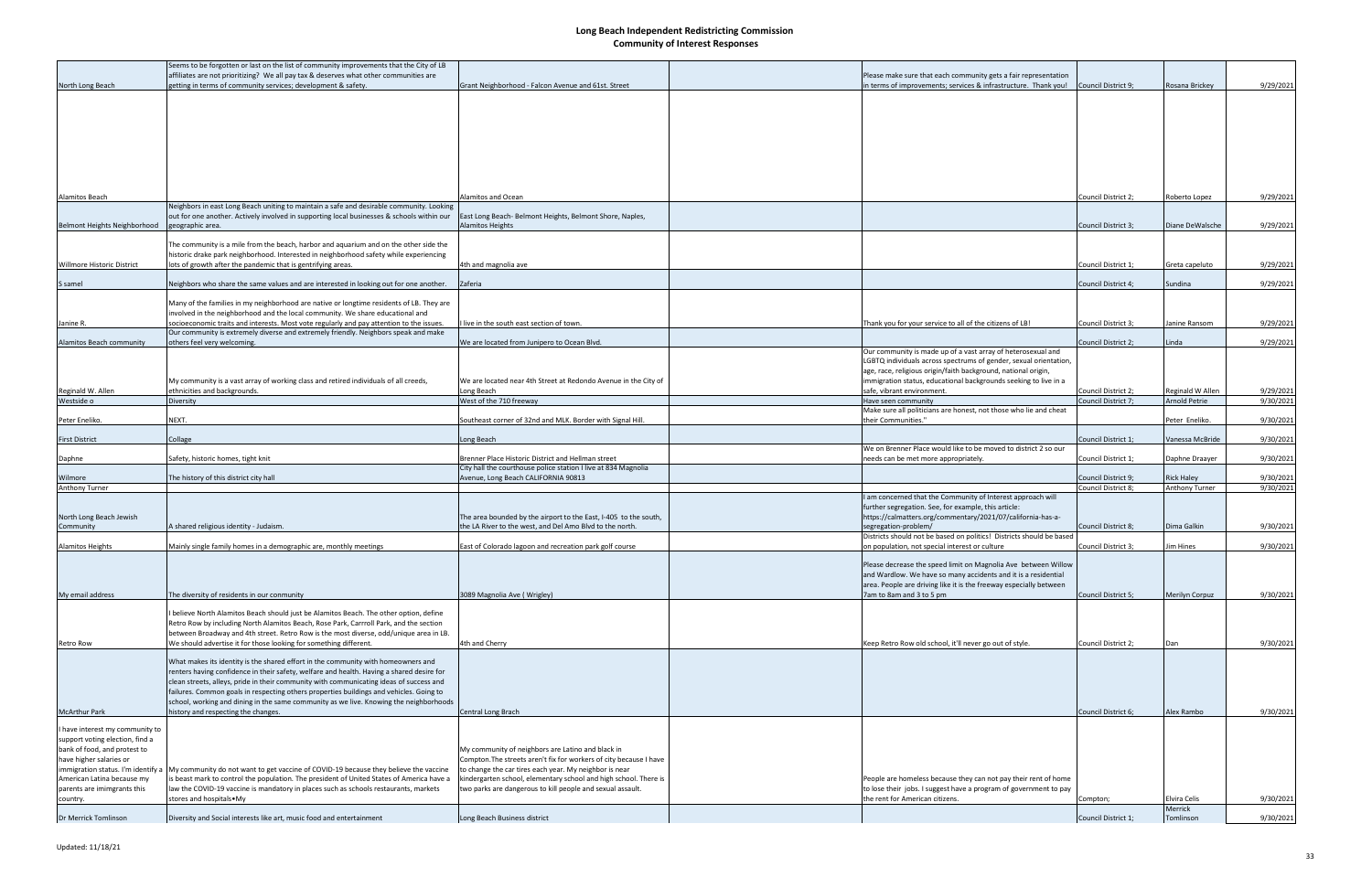| Josh Rockwell                                 | Downtown is a center for social activity and business                                                                                                                                                                                                                                                                                                                                                                                                                                                                                                                                                                                                                                                                                                                                                                                                                                                                                                                                                                                                                                                                                                                                                                                                                                                                                                                                                                                                                                                                                                                                                                                                                                                                                                                                                                                                                                  | Downtown W 3rd & Cedar Avenue                                                                                                                                                                                                       |                                                                                                                                                                                                                                                                                                                                                                                                                                                                                                                                                                                                                                                                                                                                                     | Council District 1:        | Josh Rockwell                                                                                                                        | 9/30/2021 |
|-----------------------------------------------|----------------------------------------------------------------------------------------------------------------------------------------------------------------------------------------------------------------------------------------------------------------------------------------------------------------------------------------------------------------------------------------------------------------------------------------------------------------------------------------------------------------------------------------------------------------------------------------------------------------------------------------------------------------------------------------------------------------------------------------------------------------------------------------------------------------------------------------------------------------------------------------------------------------------------------------------------------------------------------------------------------------------------------------------------------------------------------------------------------------------------------------------------------------------------------------------------------------------------------------------------------------------------------------------------------------------------------------------------------------------------------------------------------------------------------------------------------------------------------------------------------------------------------------------------------------------------------------------------------------------------------------------------------------------------------------------------------------------------------------------------------------------------------------------------------------------------------------------------------------------------------------|-------------------------------------------------------------------------------------------------------------------------------------------------------------------------------------------------------------------------------------|-----------------------------------------------------------------------------------------------------------------------------------------------------------------------------------------------------------------------------------------------------------------------------------------------------------------------------------------------------------------------------------------------------------------------------------------------------------------------------------------------------------------------------------------------------------------------------------------------------------------------------------------------------------------------------------------------------------------------------------------------------|----------------------------|--------------------------------------------------------------------------------------------------------------------------------------|-----------|
|                                               |                                                                                                                                                                                                                                                                                                                                                                                                                                                                                                                                                                                                                                                                                                                                                                                                                                                                                                                                                                                                                                                                                                                                                                                                                                                                                                                                                                                                                                                                                                                                                                                                                                                                                                                                                                                                                                                                                        | 68th street, Grant Elementary, Hamilton Middle School, Target                                                                                                                                                                       | It would be nice whoever is a new representative for our district                                                                                                                                                                                                                                                                                                                                                                                                                                                                                                                                                                                                                                                                                   |                            |                                                                                                                                      |           |
|                                               |                                                                                                                                                                                                                                                                                                                                                                                                                                                                                                                                                                                                                                                                                                                                                                                                                                                                                                                                                                                                                                                                                                                                                                                                                                                                                                                                                                                                                                                                                                                                                                                                                                                                                                                                                                                                                                                                                        | shopping area, New Artesia/ Atlantic shopping area and Super                                                                                                                                                                        | actually come out to a local venue and introduce themselves to                                                                                                                                                                                                                                                                                                                                                                                                                                                                                                                                                                                                                                                                                      |                            |                                                                                                                                      |           |
| North Long Beach                              | Good schools, places to eat, all cultures welcomed. Accomplishments of our NLB residents   Mex !                                                                                                                                                                                                                                                                                                                                                                                                                                                                                                                                                                                                                                                                                                                                                                                                                                                                                                                                                                                                                                                                                                                                                                                                                                                                                                                                                                                                                                                                                                                                                                                                                                                                                                                                                                                       |                                                                                                                                                                                                                                     | the residents.                                                                                                                                                                                                                                                                                                                                                                                                                                                                                                                                                                                                                                                                                                                                      | Council District 9:        | <b>Elaine Casarrubias</b>                                                                                                            | 9/30/2021 |
| <b>Alamitos Beach</b>                         | My neighborhood had remained largely diverse in citizenry. However, there has been a<br>significant turnover in population, with more younger people. Primary interest of late has<br>been two issues: parking and noise from vehicles and pedestrians.                                                                                                                                                                                                                                                                                                                                                                                                                                                                                                                                                                                                                                                                                                                                                                                                                                                                                                                                                                                                                                                                                                                                                                                                                                                                                                                                                                                                                                                                                                                                                                                                                                | From Ocean to Broadway, Alamitos to Cherry.                                                                                                                                                                                         | Our community currently does not have a functioning association<br>through which to communicate. Over the last few years, it seems<br>as though most of my neighbors are disengaged from city<br>government. We only hear from our councilpersons when an<br>election is on the horizon. Furthermore, there has been an<br>obvious deterioration of city services but no reduction in city staff,<br>salaries, and budget. Where did our city go?                                                                                                                                                                                                                                                                                                   | Council District 2;        | Jefferey<br>Kaufmann                                                                                                                 | 9/30/2021 |
| Darice Davis h                                | Being one of God's unique creations. There is no price for admission or criteria for<br>qualification.                                                                                                                                                                                                                                                                                                                                                                                                                                                                                                                                                                                                                                                                                                                                                                                                                                                                                                                                                                                                                                                                                                                                                                                                                                                                                                                                                                                                                                                                                                                                                                                                                                                                                                                                                                                 | Again limiting criteria push toward exclusion, rather than<br>inclusion and community.                                                                                                                                              |                                                                                                                                                                                                                                                                                                                                                                                                                                                                                                                                                                                                                                                                                                                                                     | <b>Council District 1:</b> | My community of<br>interest is<br>humanity. This<br>fragmenting<br>everything works<br>against unity and<br>community<br>fragmenting | 9/30/2021 |
| Washington                                    | Shared green spaces/safe spaces to gather. Investment in businesses on Pacific                                                                                                                                                                                                                                                                                                                                                                                                                                                                                                                                                                                                                                                                                                                                                                                                                                                                                                                                                                                                                                                                                                                                                                                                                                                                                                                                                                                                                                                                                                                                                                                                                                                                                                                                                                                                         | Washington                                                                                                                                                                                                                          |                                                                                                                                                                                                                                                                                                                                                                                                                                                                                                                                                                                                                                                                                                                                                     | Council District 4;        | Amy                                                                                                                                  | 9/30/2021 |
| Washington                                    | Shared green spaces/safe spaces to gather. Investment in businesses on Pacific                                                                                                                                                                                                                                                                                                                                                                                                                                                                                                                                                                                                                                                                                                                                                                                                                                                                                                                                                                                                                                                                                                                                                                                                                                                                                                                                                                                                                                                                                                                                                                                                                                                                                                                                                                                                         | Washington                                                                                                                                                                                                                          |                                                                                                                                                                                                                                                                                                                                                                                                                                                                                                                                                                                                                                                                                                                                                     | Council District 4;        | Amy                                                                                                                                  | 9/30/2021 |
| <b>Alamitos Beach</b>                         | We have helped each other through Covid and protested recently for BLM and host most<br>of Gay Pride. I will say I'm skeptical about the city leadership and what it has in store fore<br>district 2 in the future.<br>iviy community is comprised of not only single parents but all those people that are                                                                                                                                                                                                                                                                                                                                                                                                                                                                                                                                                                                                                                                                                                                                                                                                                                                                                                                                                                                                                                                                                                                                                                                                                                                                                                                                                                                                                                                                                                                                                                            | Shoreline Village, Broadway gay corridor, 4th St restaurants and<br>shopping, Queen Mary                                                                                                                                            | Just wondering what this form is trying to accomplish. Seems like<br>a formality that you would prefer most people not to fill out.                                                                                                                                                                                                                                                                                                                                                                                                                                                                                                                                                                                                                 | Council District 2;        | Marla Smith                                                                                                                          | 9/30/2021 |
| Alamitos Beach Community of<br>single parents | working hard to maintain a living at the same time trying to keep and maintain this area of<br>Long Beach accessible, safe and somewhat focused on the next generation of residents<br>and how they will come to be a part of this area. During this time of growth and change I<br>believe Long Beach has lost its way and the temptation of urban development, which long<br>has been unachievable (for a number of reason), has become an excuse now for the city<br>officials to nickel and dime the current residents of this area. Campaigns to be able to<br>boast that LB is the most bike friendly city, is a prime example of the miss guided, miss<br>managed over zealous ego's that is far too common in governance these days. Parking is<br>a major issue for my community and I am sure many other's too, yet how can bike paths<br>that do nothing to help parking, take precedence? This focus not only made driving much<br>more difficult in the area, I believe it is much, much more unsafe and on top of the traffic<br>issues created in order to virtue signal and cater to a few, the city impacted this<br>community taking parking spots away and wholly not addressing this problem. Giant<br>development projects bringing in massive retail/residential spaces have popped up as fast<br>as a rubber stamp can be splashed with fresh ink, but not even an iota of thought to what<br>impact these over populated under parking allocated developments would do to the<br>surrounding areas. I take that back, there was an iota of thought, raise parking tickets to<br>\$70. I haven't got all night to vent my frustration - to call this anything but an abuse of<br>power is just wrong. So What I want is the basic needs of current residence and future<br>residence given priority over the long desired, (somewhat much needed) urban renewal | Alamitos Beach, Alamitos Ave to Cherry St. and from Ocean Blvd.<br>to 7th Street, would be my best estimate.                                                                                                                        | want cong beach to be united and proud                                                                                                                                                                                                                                                                                                                                                                                                                                                                                                                                                                                                                                                                                                              | Council District 2;        | <b>Tyson Aistrich</b>                                                                                                                | 10/1/2021 |
| The Gateway District.                         | This community is a gateway. A gateway to education. The gateway district is a family<br>home community. A family or an individual will find everything you need to live a<br>comfortable life in this district. Parks and recreation, academics, shopping, and innovation<br>industries. People of all cultures call the Gateway District home.                                                                                                                                                                                                                                                                                                                                                                                                                                                                                                                                                                                                                                                                                                                                                                                                                                                                                                                                                                                                                                                                                                                                                                                                                                                                                                                                                                                                                                                                                                                                       | The traffic circle on PCH is the gateway to the Gateway District if<br>you are coming from downtown and the beach. The borders are<br>Lakewood Blvd, Carson St, 605 freeway, 7th St to PCH, PCH to<br>the circle and Lakewood Blvd. | was born and raised in this majestic city. My mother,<br>grandmother, and great grandmother woke up each day of their<br>long lives to the sounds and smells of archetecture and industry<br>rising up from freedom. This community that I bear witness to<br>changing the lives of people from all places in ways that they<br>could not dream of a place such as this. Oh my Long Beach, I<br>thank you so.<br>Good luck and well wishes to all on this project. I look forward to<br>seeing what comes of it. If you need my help, I'll be here for you.<br>With kindness,<br>Paul Gerald Chrisman-Knowles<br>Chrisman's Landing Company<br>1450 Ximeno Ave<br>Long Beach, CA 90804<br>pknowles562@gmail.com<br>(562) 374-1294 (all hours phone) | Council District 4;        | Paul Gerald<br>Chrisman-<br>Knowles                                                                                                  | 10/1/2021 |
|                                               | Friends of Bixby Park has been advocating for Bixby Park for years. Friends of Bixby Park<br>exists to preserve the historic integrity of Bixby park, while providing a place with<br>recreation opportunities for all people to gather, celebrate, contemplate, and engage in                                                                                                                                                                                                                                                                                                                                                                                                                                                                                                                                                                                                                                                                                                                                                                                                                                                                                                                                                                                                                                                                                                                                                                                                                                                                                                                                                                                                                                                                                                                                                                                                         |                                                                                                                                                                                                                                     | https://districtr.org/plan/56930<br>Please, email us if you want us to further clarify our thoughts.                                                                                                                                                                                                                                                                                                                                                                                                                                                                                                                                                                                                                                                |                            | Friends of Bixby                                                                                                                     |           |
| FOBP                                          | activities that promote health, well-being, community and the environment.                                                                                                                                                                                                                                                                                                                                                                                                                                                                                                                                                                                                                                                                                                                                                                                                                                                                                                                                                                                                                                                                                                                                                                                                                                                                                                                                                                                                                                                                                                                                                                                                                                                                                                                                                                                                             | <b>Bixby Park</b>                                                                                                                                                                                                                   | Friedsofbixbypark@gmail.com                                                                                                                                                                                                                                                                                                                                                                                                                                                                                                                                                                                                                                                                                                                         | Council District 2;        | Park                                                                                                                                 |           |
|                                               |                                                                                                                                                                                                                                                                                                                                                                                                                                                                                                                                                                                                                                                                                                                                                                                                                                                                                                                                                                                                                                                                                                                                                                                                                                                                                                                                                                                                                                                                                                                                                                                                                                                                                                                                                                                                                                                                                        |                                                                                                                                                                                                                                     |                                                                                                                                                                                                                                                                                                                                                                                                                                                                                                                                                                                                                                                                                                                                                     |                            |                                                                                                                                      | 10/1/2021 |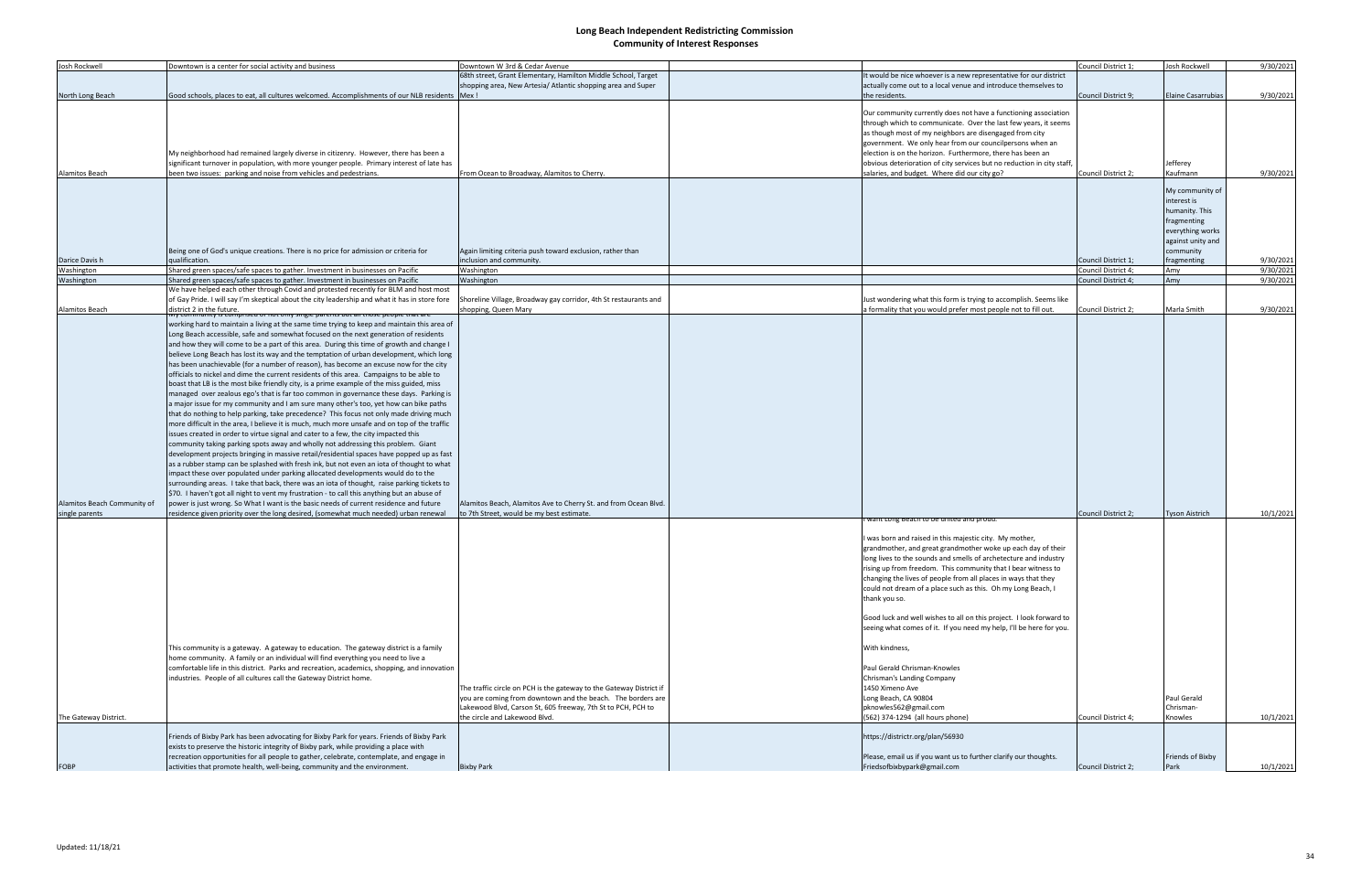| <b>Morningland Monastery</b><br>(member of Foundation for<br>Intentional Community). We are<br>a spiritual modern monastic<br>community who practices<br>mindfulness through active<br>prayer and meditation. | prayer and meditation, and active volunteer programs                                                                                                                                                                                                                                                                                                                                                                                                                                                                                                                                                                                                                                                                                                                                                                                                                                                                                                                                                                                                                                                                                                                                                                                                                                                                                                                                                                                                                                                                                                                                                                                                 | 2600 E. 7th St., Long Beach, CA 90804                                                                                                                                                               |                                                                                                                                                                                                                                                                                                                                                                                                                                                                                 | Council District 2;                        | Judi Weber                             | 10/1/2021                |
|---------------------------------------------------------------------------------------------------------------------------------------------------------------------------------------------------------------|------------------------------------------------------------------------------------------------------------------------------------------------------------------------------------------------------------------------------------------------------------------------------------------------------------------------------------------------------------------------------------------------------------------------------------------------------------------------------------------------------------------------------------------------------------------------------------------------------------------------------------------------------------------------------------------------------------------------------------------------------------------------------------------------------------------------------------------------------------------------------------------------------------------------------------------------------------------------------------------------------------------------------------------------------------------------------------------------------------------------------------------------------------------------------------------------------------------------------------------------------------------------------------------------------------------------------------------------------------------------------------------------------------------------------------------------------------------------------------------------------------------------------------------------------------------------------------------------------------------------------------------------------|-----------------------------------------------------------------------------------------------------------------------------------------------------------------------------------------------------|---------------------------------------------------------------------------------------------------------------------------------------------------------------------------------------------------------------------------------------------------------------------------------------------------------------------------------------------------------------------------------------------------------------------------------------------------------------------------------|--------------------------------------------|----------------------------------------|--------------------------|
| LGBTQ + community,<br>environment, animal, and humar<br>rights-oriented vision for the<br>future                                                                                                              | The LGBTQ community has a shared history of oppression and has used this commonality<br>to advocate for rights as a social movement. Millennial and Gen Z LGBTQ people are<br>especially political and involved in other social justice movements such as racial justice,<br>environmental justice, food justice, animal rights, addressing income and access<br>inequality, etc.                                                                                                                                                                                                                                                                                                                                                                                                                                                                                                                                                                                                                                                                                                                                                                                                                                                                                                                                                                                                                                                                                                                                                                                                                                                                    | More concentrated around the Broadway business corridor +<br>Bixby Park, but some folks are scattered. I live in Wrigley.                                                                           | 'm aware that redistricting can be used to bring more harm to<br>certain communities. Please think seriously about the impacts this<br>process will have. Please don't push marginalized people out even<br>further from the political process. I hope this redistricting allows<br>us to take a stronger stand for our common good, the prevention<br>of human, animal, and environmental harm/suffering and the<br>promotion of human, animal, and environmental flourishing. | Council District 7;                        | <b>Dusty Coupwood</b>                  | 10/2/2021                |
| Mark                                                                                                                                                                                                          | Diversity in the neighborhood, clean streets and access to good restaurants and markets.<br>Historically the area was it's own village. It became part of LB and some political entity                                                                                                                                                                                                                                                                                                                                                                                                                                                                                                                                                                                                                                                                                                                                                                                                                                                                                                                                                                                                                                                                                                                                                                                                                                                                                                                                                                                                                                                               | North Long Beach                                                                                                                                                                                    |                                                                                                                                                                                                                                                                                                                                                                                                                                                                                 | Council District 1;                        | Mark                                   | 10/2/2021                |
| Sherry                                                                                                                                                                                                        | split it in two.                                                                                                                                                                                                                                                                                                                                                                                                                                                                                                                                                                                                                                                                                                                                                                                                                                                                                                                                                                                                                                                                                                                                                                                                                                                                                                                                                                                                                                                                                                                                                                                                                                     | Los Cerritos in Bixby Knolls.                                                                                                                                                                       |                                                                                                                                                                                                                                                                                                                                                                                                                                                                                 | Council District 8;                        |                                        | 10/3/2021                |
| <b>Black and Gold Family</b>                                                                                                                                                                                  | Is about family                                                                                                                                                                                                                                                                                                                                                                                                                                                                                                                                                                                                                                                                                                                                                                                                                                                                                                                                                                                                                                                                                                                                                                                                                                                                                                                                                                                                                                                                                                                                                                                                                                      | MLK park                                                                                                                                                                                            |                                                                                                                                                                                                                                                                                                                                                                                                                                                                                 | Council District 6:                        | Shandahlearh<br>Wilson                 | 10/4/2021                |
|                                                                                                                                                                                                               | my community is North Pine Neighborhood Alliance and it is very diverse with renters,<br>homeowners, apartment dwellers, loft owners,  as well as being ethnically and culturally                                                                                                                                                                                                                                                                                                                                                                                                                                                                                                                                                                                                                                                                                                                                                                                                                                                                                                                                                                                                                                                                                                                                                                                                                                                                                                                                                                                                                                                                    |                                                                                                                                                                                                     | Redistricting should not be redone in a way that will weaken the<br>voting rights of the people by dividing ethnic groups or income<br>groups so that the community is weakened and unable to work<br>coherently with our elected officials. Yes, community can work<br>and be strong across "district" boundaries as long as our elected                                                                                                                                       |                                            |                                        |                          |
| dusty                                                                                                                                                                                                         | diverse.                                                                                                                                                                                                                                                                                                                                                                                                                                                                                                                                                                                                                                                                                                                                                                                                                                                                                                                                                                                                                                                                                                                                                                                                                                                                                                                                                                                                                                                                                                                                                                                                                                             | 3rd Street to Anaheim, Long Beach Blvd to Pacific Ave                                                                                                                                               | officials are willing to work together.                                                                                                                                                                                                                                                                                                                                                                                                                                         | Council District 1:                        | <b>Hollis Stewart</b>                  | 10/4/2021                |
| Jessica                                                                                                                                                                                                       | My parents history with both families growing up along willow st./ caspian ave to gale ave/33st since the<br>70s. I've been around this neighborhood for a long time bringing my 4 year old son and my husband to<br>one of the homes I grew up in as a child . Being a mother in the same neighborhood my parents walked<br>through and coming to see the lack of community being left behind<br>When I mean is that this area "west side " needs a lot of TLC and people who are the NEW generation<br>that is coming into this area. The sidewalks are disgusting filled with trash and neighbors who have made<br>the cost of homes lose its value. I've complained to city about trees pulling its roots on the roads crating<br>more pot holes. No stop signs or bumps for our children safety since they are the next generation. Lack<br>of grocery store within the area at a fair reasonable place to shop at while I have to drive 3 miles to bixby<br>knolls for descent shopping. This whole district is falling apart and hasn't been retouched since I was a<br>child in the 90s . A lot of working people drive on willow and the 710 everyday who go through a big hop<br>of sorrows. I want the west side to be a big part of something and a movement when getting off of work<br>west of willow and come to a welcoming community. Then people leaving work on sepulveda to the 710<br>east heading back home should be a pleasant site of new buildings , uneven sidewalks , abandoned cars,<br>graffiti, pedestrian always crossing on the most dangerous streets. The west side needs change and not<br>just a thuggish name. | The west side and particularly 710 west / willow st from pch /<br>Santa Fe to wardlow. This district 7 needs emergency services                                                                     | Upkeep on trees<br>Street damages of trees<br>City littered<br>Lots of homeless!!!!!<br>Alleys filled with weeds<br>Business buildings falling apart<br>Graffiti<br>Neighborhood being trashed by hoarding<br>Cars on streets being overcrowded<br>More stop signs or road blockers to stop accidents in the<br>neighborhood<br>Flowers to bring joyful in the city<br>Lots of loitering<br>Better grocery shopping centers.                                                    | Council District 7;                        | Jessica                                | 10/5/2021                |
|                                                                                                                                                                                                               |                                                                                                                                                                                                                                                                                                                                                                                                                                                                                                                                                                                                                                                                                                                                                                                                                                                                                                                                                                                                                                                                                                                                                                                                                                                                                                                                                                                                                                                                                                                                                                                                                                                      |                                                                                                                                                                                                     |                                                                                                                                                                                                                                                                                                                                                                                                                                                                                 |                                            |                                        |                          |
| District 1 Downtown area                                                                                                                                                                                      | We live downtown and all look for parking spaces together. We all witness and hear of the<br>crime and shootings. From Anaheim to Broadway-- from Pine Avenue to the 710 we all<br>share a need to stay together. We need the homeless to have more services by adding<br>Villages of Cabrillo. We all share the wrecks and car destruction on the off ramps from<br>highway 710. Please do not extend our District down further. We have 20 new units<br>coming available and that's enough.                                                                                                                                                                                                                                                                                                                                                                                                                                                                                                                                                                                                                                                                                                                                                                                                                                                                                                                                                                                                                                                                                                                                                        | Chestnut and Magnolia 6th street and 7th street                                                                                                                                                     | Please add Villages of Cabrillo. We have the Multi-Service Center<br>and Villages of Cabrillo will add transitional Housing which will<br>help with crime, homeless population in District 1.                                                                                                                                                                                                                                                                                   | Council District 1;                        | Lee R. Charley                         | 10/6/2021                |
|                                                                                                                                                                                                               | Los Cerritos neighborhood association. Lfom. First Fridays of the month. Home school                                                                                                                                                                                                                                                                                                                                                                                                                                                                                                                                                                                                                                                                                                                                                                                                                                                                                                                                                                                                                                                                                                                                                                                                                                                                                                                                                                                                                                                                                                                                                                 | District 8 border should include south of Bixby and north of 405<br>between blue line and long beach. It's currently assigned to<br>district 7, which has done a poor job representing the needs of | Please consolidate all of Bixby knolls and los Cerritos under one<br>district like it used to be. Literally, our pocket of the<br>neighborhood hasn't had streets repaved like district 8 portion of                                                                                                                                                                                                                                                                            |                                            | Los Cerritos /                         |                          |
| Reena Gunion                                                                                                                                                                                                  | boundary lines us with district 8.                                                                                                                                                                                                                                                                                                                                                                                                                                                                                                                                                                                                                                                                                                                                                                                                                                                                                                                                                                                                                                                                                                                                                                                                                                                                                                                                                                                                                                                                                                                                                                                                                   | this community.                                                                                                                                                                                     | the neighborhood. It's very divided arbitrary.                                                                                                                                                                                                                                                                                                                                                                                                                                  | Council District 7;                        | <b>Bixby knolls</b>                    | 10/7/2021                |
| Alamitos Beach                                                                                                                                                                                                | District 3, Long Beach EXISTING Boundaries are my choice for Redistricting in 2022.<br>The Neighborhood Associations, Business Associations, Community and Civic Groups such as PTA, Church, Clubs<br>and Neighborhood Watch and CERT have organized communication chains and threads. They are working<br>together for the good of Long Beach City.<br>Our Street is residential homes. The residents are mixed racial with both seniors, families and singles Our<br>Church, Schools and Local Businesses are within walking and bicycling. The Naples Improvement Association and<br>Naples Business Association are active in community issues and activities. We have a These Community(s)<br>Associations need to be preserved. Keep District 3, Long Beach, EXISTING Boundaries.<br>Major Concerns: Public Safety, Rule of Law, Homelessness, Traffic, Parking, Fire, and Disaster Preparedness.<br>Air Bnbs, and VRBOs are destroying our Neighbor Community. We have a Super Host Air Bnb next door. The 6<br>bedroom home has been converted to a full time-Air Bnb. There is now a separate key pad entry for guests.                                                                                                                                                                                                                                                                                                                                                                                                                                                                                                                     |                                                                                                                                                                                                     |                                                                                                                                                                                                                                                                                                                                                                                                                                                                                 | Council District 2;                        | Greg Beckmann                          | 10/8/2021                |
|                                                                                                                                                                                                               | Each bedroom has a key pad for entry. This is a commercial operation in an R1-2 zoning.<br>The VRBO residence behind us has a separate alley key pad controlled entrance.<br>Air Bnbs, and VRBOs are destroying our Neighbor Community.                                                                                                                                                                                                                                                                                                                                                                                                                                                                                                                                                                                                                                                                                                                                                                                                                                                                                                                                                                                                                                                                                                                                                                                                                                                                                                                                                                                                              |                                                                                                                                                                                                     |                                                                                                                                                                                                                                                                                                                                                                                                                                                                                 |                                            |                                        |                          |
| District 3                                                                                                                                                                                                    |                                                                                                                                                                                                                                                                                                                                                                                                                                                                                                                                                                                                                                                                                                                                                                                                                                                                                                                                                                                                                                                                                                                                                                                                                                                                                                                                                                                                                                                                                                                                                                                                                                                      | Re: Redistricting District 3<br>Retain Existing Boundary Map District 3, City of Long Beach,                                                                                                        | Keep Our Existing Community in District 3 Existing Boundaries                                                                                                                                                                                                                                                                                                                                                                                                                   | Council District 3;                        | Charles F Ward                         | 10/8/2021                |
| Eastside & Alamitos Heights -                                                                                                                                                                                 |                                                                                                                                                                                                                                                                                                                                                                                                                                                                                                                                                                                                                                                                                                                                                                                                                                                                                                                                                                                                                                                                                                                                                                                                                                                                                                                                                                                                                                                                                                                                                                                                                                                      |                                                                                                                                                                                                     |                                                                                                                                                                                                                                                                                                                                                                                                                                                                                 |                                            |                                        |                          |
| Lagoon and Marine Stadium<br>Westside                                                                                                                                                                         | Active neighbors - gardening, sports walking & health conscious<br>History of community                                                                                                                                                                                                                                                                                                                                                                                                                                                                                                                                                                                                                                                                                                                                                                                                                                                                                                                                                                                                                                                                                                                                                                                                                                                                                                                                                                                                                                                                                                                                                              | See answer #3<br>Wrigley                                                                                                                                                                            | Need more resources for retail                                                                                                                                                                                                                                                                                                                                                                                                                                                  | Council District 3;<br>Council District 7; | Stephanie Hanson<br><b>Yvette Hall</b> | 10/10/2021<br>10/10/2021 |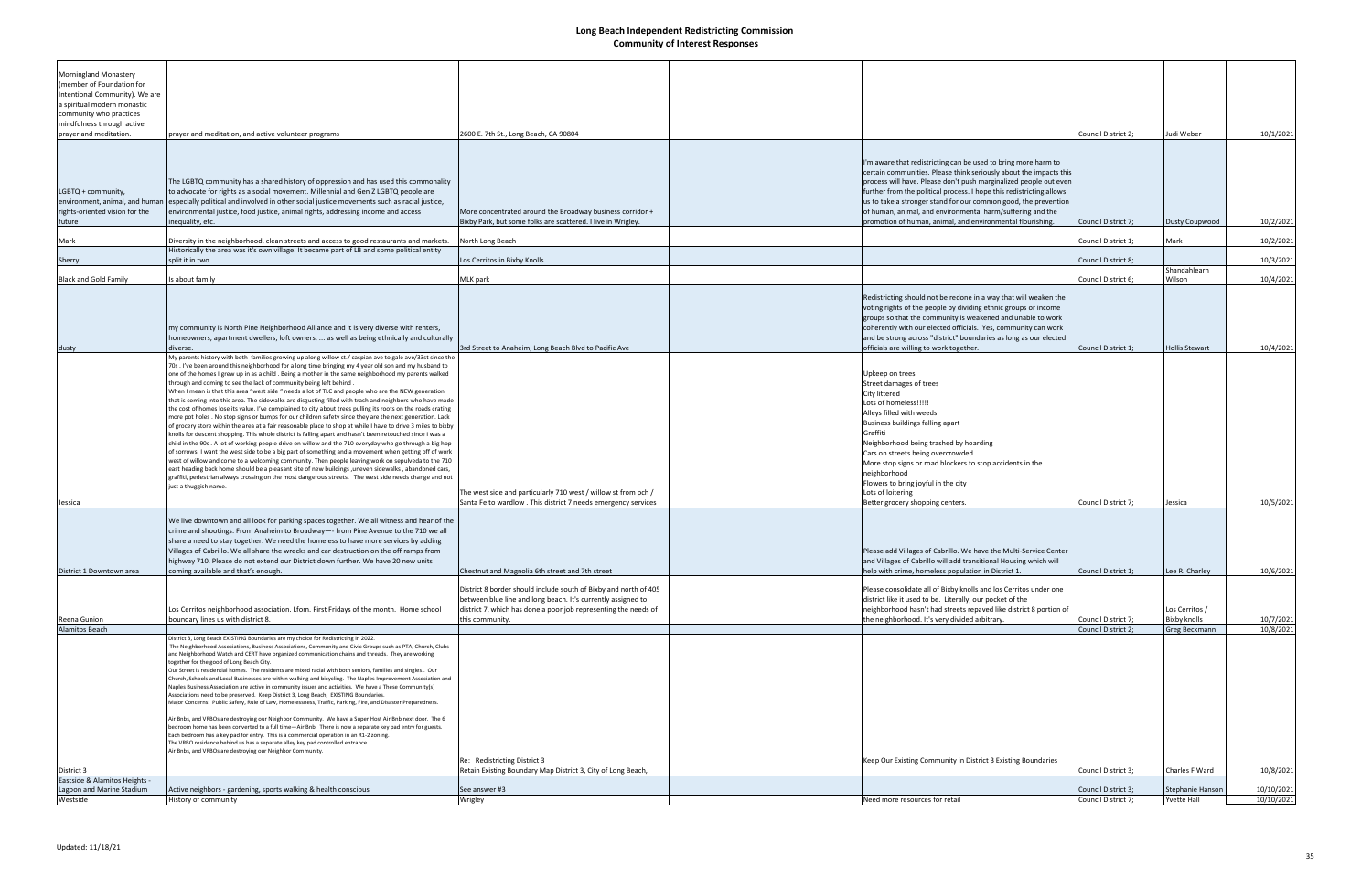| <b>Council District 3</b>                                                             | The community in the 3rd District reflects the tidelands area with historical cultural<br>neighborhoods. For example, neighborhoods such as Bluff Park, Bluff Heights, Belmont<br>Heights, Alamitos Heights, and even Park Estates. The tidelands area (waterfront)<br>neighborhoods are Belmont Shore, Peninsula, Belmont Park (neighborhood by Marine<br>Stadium), and Naples. There's a strong sense of community within these neighborhoods<br>that are also active and engaged with the city.                                                                                                                                                                                                                                                                                                                                                                                                                                                                                                                                                                                                                                                                                                                                                                                                                                                                                                                                                                                                                | Peninsula, Belmont Shore, Naples, Alamitos Heights, Bluff<br>Heights, Bluff Park, Belmont Heights, Colorado Lagoon, Belmont<br>Pier, 2nd St., Wilson HS, Fremont Elementary, Lowell Elementary,<br>Rogers MS, Rancho Los Alamitos, CSULB.                                                                                                                                                                                                                                                                                                                                                              | I'd just ask the Commissioners to please respectfully note these<br>neighborhoods for consideration of Council District 3. There's a<br>very strong sense of community and neighborhood pride.                                                                                                                                                                                                                                                                                                                                                                                                                                                                                                                                                                                                                                                                                                                                                                                                                                                                                                                                                                                                                                                                                               | Council District 3;                                               | Gabriela Joy                                                                   | 10/11/2021                             |
|---------------------------------------------------------------------------------------|-------------------------------------------------------------------------------------------------------------------------------------------------------------------------------------------------------------------------------------------------------------------------------------------------------------------------------------------------------------------------------------------------------------------------------------------------------------------------------------------------------------------------------------------------------------------------------------------------------------------------------------------------------------------------------------------------------------------------------------------------------------------------------------------------------------------------------------------------------------------------------------------------------------------------------------------------------------------------------------------------------------------------------------------------------------------------------------------------------------------------------------------------------------------------------------------------------------------------------------------------------------------------------------------------------------------------------------------------------------------------------------------------------------------------------------------------------------------------------------------------------------------|--------------------------------------------------------------------------------------------------------------------------------------------------------------------------------------------------------------------------------------------------------------------------------------------------------------------------------------------------------------------------------------------------------------------------------------------------------------------------------------------------------------------------------------------------------------------------------------------------------|----------------------------------------------------------------------------------------------------------------------------------------------------------------------------------------------------------------------------------------------------------------------------------------------------------------------------------------------------------------------------------------------------------------------------------------------------------------------------------------------------------------------------------------------------------------------------------------------------------------------------------------------------------------------------------------------------------------------------------------------------------------------------------------------------------------------------------------------------------------------------------------------------------------------------------------------------------------------------------------------------------------------------------------------------------------------------------------------------------------------------------------------------------------------------------------------------------------------------------------------------------------------------------------------|-------------------------------------------------------------------|--------------------------------------------------------------------------------|----------------------------------------|
| The Cambodian community.<br>Name Global Refugee Awareness                             | The Cambodian community. Community wellness Center. And Global Refugee Awareness<br>Healing center. To Education Mental health advocate. In Cambodian Community. In Long                                                                                                                                                                                                                                                                                                                                                                                                                                                                                                                                                                                                                                                                                                                                                                                                                                                                                                                                                                                                                                                                                                                                                                                                                                                                                                                                          | would like to Educate to school, church, as a library, a City                                                                                                                                                                                                                                                                                                                                                                                                                                                                                                                                          | 'm looking for Funding for Education to Students, adult, children,<br>parents and seniors. In Long Beach city. About Mental Health                                                                                                                                                                                                                                                                                                                                                                                                                                                                                                                                                                                                                                                                                                                                                                                                                                                                                                                                                                                                                                                                                                                                                           | Council District 4; Council<br>District 9; Council District       |                                                                                |                                        |
| Healing.                                                                              | Beach City.                                                                                                                                                                                                                                                                                                                                                                                                                                                                                                                                                                                                                                                                                                                                                                                                                                                                                                                                                                                                                                                                                                                                                                                                                                                                                                                                                                                                                                                                                                       | facility. Community wellness center. Thank you.                                                                                                                                                                                                                                                                                                                                                                                                                                                                                                                                                        | advocate. Have the program for Releasing the Mental health                                                                                                                                                                                                                                                                                                                                                                                                                                                                                                                                                                                                                                                                                                                                                                                                                                                                                                                                                                                                                                                                                                                                                                                                                                   |                                                                   | Ann Toun                                                                       | 10/11/2021                             |
| Long Beach African American<br>Community of Interest<br>African American Community of | The African American Community is an interwoven mosaic of shared experiences by a<br>racially protected group of residents. Historically limited to central Long Beach due to real<br>estate red lining and discriminatory local/federal housing policies; the community have<br>moved northward due to new market rate developments in Downtown Long Beach and<br>lack of affordable housing. We are connected through religion, shared histories,<br>education, common struggle, civil rights, human rights, and vision for a better tomorrow.<br>Our descents came from slavery, the great migration out of the South of the 1940's, waves<br>of immigrants following African Independence in the 1960's and thousands of students<br>who came to Long Beach State/Long Beach City College over the decades.                                                                                                                                                                                                                                                                                                                                                                                                                                                                                                                                                                                                                                                                                                   | The African American Community is concentrated in North Long<br>Beach, between the 90805 and 90807 zip codes. They are in the<br>Carmelitos, North Point, Longwood, Coolidge Triangle, Country<br>Club Manor and Bixby Knolls neighborhoods.                                                                                                                                                                                                                                                                                                                                                           | The African American community should not be overlooked. The<br>North Long Beach Community of Interest meets the fair maps act<br>and does not pack the entire African American population into<br>one geographic area. There are still other pockets of African<br>American around the city, but they are in smaller numbers and<br>less concentrated.                                                                                                                                                                                                                                                                                                                                                                                                                                                                                                                                                                                                                                                                                                                                                                                                                                                                                                                                      | <b>Council District 8:</b>                                        | Uduak-Joe Ntuk                                                                 | 10/11/2021                             |
| Interest                                                                              |                                                                                                                                                                                                                                                                                                                                                                                                                                                                                                                                                                                                                                                                                                                                                                                                                                                                                                                                                                                                                                                                                                                                                                                                                                                                                                                                                                                                                                                                                                                   | North Long Beach                                                                                                                                                                                                                                                                                                                                                                                                                                                                                                                                                                                       |                                                                                                                                                                                                                                                                                                                                                                                                                                                                                                                                                                                                                                                                                                                                                                                                                                                                                                                                                                                                                                                                                                                                                                                                                                                                                              | Council District 9;                                               | Steven Neal                                                                    | 10/12/2021                             |
| <b>Bixby Knolls</b>                                                                   | Historical era of development, common schools, neighborhood shops and restaurants                                                                                                                                                                                                                                                                                                                                                                                                                                                                                                                                                                                                                                                                                                                                                                                                                                                                                                                                                                                                                                                                                                                                                                                                                                                                                                                                                                                                                                 | North of the 405, South of Del Amo, West of LA river                                                                                                                                                                                                                                                                                                                                                                                                                                                                                                                                                   |                                                                                                                                                                                                                                                                                                                                                                                                                                                                                                                                                                                                                                                                                                                                                                                                                                                                                                                                                                                                                                                                                                                                                                                                                                                                                              | Council District 8;                                               | James McDaniel                                                                 | 10/12/2021                             |
| Sixth District Participant<br>New District 7                                          |                                                                                                                                                                                                                                                                                                                                                                                                                                                                                                                                                                                                                                                                                                                                                                                                                                                                                                                                                                                                                                                                                                                                                                                                                                                                                                                                                                                                                                                                                                                   | Long Beach Blvd to Pacific Avenue on 23rd                                                                                                                                                                                                                                                                                                                                                                                                                                                                                                                                                              |                                                                                                                                                                                                                                                                                                                                                                                                                                                                                                                                                                                                                                                                                                                                                                                                                                                                                                                                                                                                                                                                                                                                                                                                                                                                                              | Council District 6;<br>Council District 7;                        | <b>Ida Marie Briggs</b><br>Leslie Garretson                                    | 10/12/2021<br>10/12/2021               |
| Long Beach Animal Shelter<br>Community of Interest<br>Los Cerritos resident           | public animal control agency. Progress has been slow. The City's own Audit in 2017 revealed the<br>agency is failing and the needs of the shelter and needs of the community are neglected. Even<br>with the Mayors Animal Care Task Force in place for 2 years, the city has yet to address its low<br>quality relationship with spcaLA, while the public experiences continuing depletion of resources<br>by a non-profit exploiting city land and municipal operations. We believe councilmanic<br>representation plays a large role leading to positive reform.<br>The wide cultural, social and economic diversity of Long Beach needs an animal shelter that<br>captures the values of the entire City, including housing styles and a variety pet ownership<br>preferences. With District 5 placing the lowest needs on animal services, the shelter has naturally<br>always been a low priority for councilmanic concerns and representation.<br>There have even been reliable accounts of racism and economic prejudice in the adoptions area,<br>which is under the control of spcaLA, but cannot be distinguished as a separate agency. We think<br>the true diversity of service starts with more diverse representation.<br>Los Cerritos, Country Club area, and Cal heights must be under one district.<br>There are many things that we love about living in the city of Long Beach. Proximity to the<br>ocean. Diversity of people within our city. Unique shopping and dining experiences. These | The Long Beach Animal Shelter Community of Interest is NOT<br>defined by a single physical neighborhood geographical<br>boundary. The COI is a citywide population combining both<br>advocacy for animal shelter reform and members in most need<br>of services and support, such as spay neuter vouchers,<br>affordable access to veterinary care, adoptions, and even<br>surrendering pets for responsible care instead of dumping<br>animals on the streets.<br>Los Cerritos/Country Club                                                                                                           | We have submitted a COI map "LONG BEACH SHELTER COI"<br>showing Long Beach Animal Care Services included in District 4.<br>Out proposed map will also alleviate the gerrymandered "whale of<br>the tail," which is another important goal of the commission.<br>Los Cerritos must NOT be split between the 8th and 7th. That is<br>unacceptable.                                                                                                                                                                                                                                                                                                                                                                                                                                                                                                                                                                                                                                                                                                                                                                                                                                                                                                                                             | Council District 3;<br>Council District 7;<br>Council District 3: | Jacqueline Case<br>Neilson<br>Jennifer Wenz                                    | 10/13/2021<br>10/14/2021<br>10/15/2021 |
| <b>JCW</b>                                                                            | experiences, options and more help bind our community.                                                                                                                                                                                                                                                                                                                                                                                                                                                                                                                                                                                                                                                                                                                                                                                                                                                                                                                                                                                                                                                                                                                                                                                                                                                                                                                                                                                                                                                            | <b>Belmont Heights</b>                                                                                                                                                                                                                                                                                                                                                                                                                                                                                                                                                                                 |                                                                                                                                                                                                                                                                                                                                                                                                                                                                                                                                                                                                                                                                                                                                                                                                                                                                                                                                                                                                                                                                                                                                                                                                                                                                                              |                                                                   |                                                                                |                                        |
| District 2                                                                            |                                                                                                                                                                                                                                                                                                                                                                                                                                                                                                                                                                                                                                                                                                                                                                                                                                                                                                                                                                                                                                                                                                                                                                                                                                                                                                                                                                                                                                                                                                                   | Bluff Park - District 3 across from Bixby Park                                                                                                                                                                                                                                                                                                                                                                                                                                                                                                                                                         | would like to provide input to the Long Beach (LB) Redistricting<br>Commission requesting that Bixby Park be realigned (moved) to<br>Third District since a lot of what happens at Bixby Park directly<br>effects our community in the Third District.                                                                                                                                                                                                                                                                                                                                                                                                                                                                                                                                                                                                                                                                                                                                                                                                                                                                                                                                                                                                                                       | Council District 3:                                               | <b>Essie Mariscal</b>                                                          | 10/16/2021                             |
| <b>Bluff Heights Neighborhood</b><br>Association                                      | The Bluff Heights community includes single family homes, especially Craftsman<br>bungalows, as well as, apartment buildings and the Bluff Heights Neighborhood<br>Association serves the interests of both home owners and renters. Most of the historical<br>homes were built between 1910-1923 and we are a long established historic<br>neighborhood. The Buff Heights Neighborhood Association is an active neighborhood<br>association and provides communication and cohesiveness to our residents. We are<br>dedicated to community relationship building, historic preservation, public safety and<br>neighborhood beautification. We have a monthly newsletter that is E-blasted to over 500<br>residents and our community activities include 4 Neighborhood Forums, our 4th of July<br>Block Party (with 300-400 participants), walking tours and educational opportunities<br>regarding historic preservation. The Bluff Heights Neighborhood Association facilitates<br>community discussion by hosting meetings to facilitate fact finding and concerns from the<br>community.                                                                                                                                                                                                                                                                                                                                                                                                                     | Bluff Heights Neighborhood Association extends from Redondo<br>Avenue on the east to Junipero Avenue on the west, 4th Street<br>on the north and East Broadway on the south excluding Carrol<br>Park. We are a historic neighborhood and focus much of our<br>interest and attention on our one school located within our<br>boundaries, Horace Mann Elementary School. The principal of<br>Horace Mann attends all of our Neighborhood Forums to share<br>current activities, areas of progress and we donate funds<br>generated from our 4th of July Block Party to support Horace<br>Mann students. | neighborhood and we recreate and shop throughout Bluff Park<br>and Belmont Heights. We communicate with our neighbors and<br>Board leaders in Bluff Park and Belmont Heights on a regular basis<br>and are connected through our common areas of concern. One<br>example of our common area of concern was manifested when<br>the 7-11 liquor store requested a permit to locate on the corner of<br>Redondo and 3rd Street. This issue was of significant importance<br>to all three neighborhoodsthe Bluff Heights, Bluff Park and<br>Belmont Heights. The Bluff Heights Neighborhood Association<br>hosted several community meetings at Horace Mann Elementary<br>School and residents from all three neighborhoods attended and<br>shared various perspectives. It was important for the three<br>neighborhoods to have one voice. Another example can be seen<br>in the concerns that residents of all three neighborhoods have<br>expressed regarding helicopter noise pollution. Again, the Bluff<br>Heights Neighborhood Association has provided opportunities for<br>all three neighborhoods to address this ongoing issue.<br>Bluff Heights residents geographically connect to Bluff Park and<br>Belmont Heights. We walk or otherwise recreate at the "bluff" of   District 2; | Council District 3; Council                                       | Donna Sievers,<br>President of Bluff<br>Heights<br>Neighborhood<br>Association | 10/16/2021                             |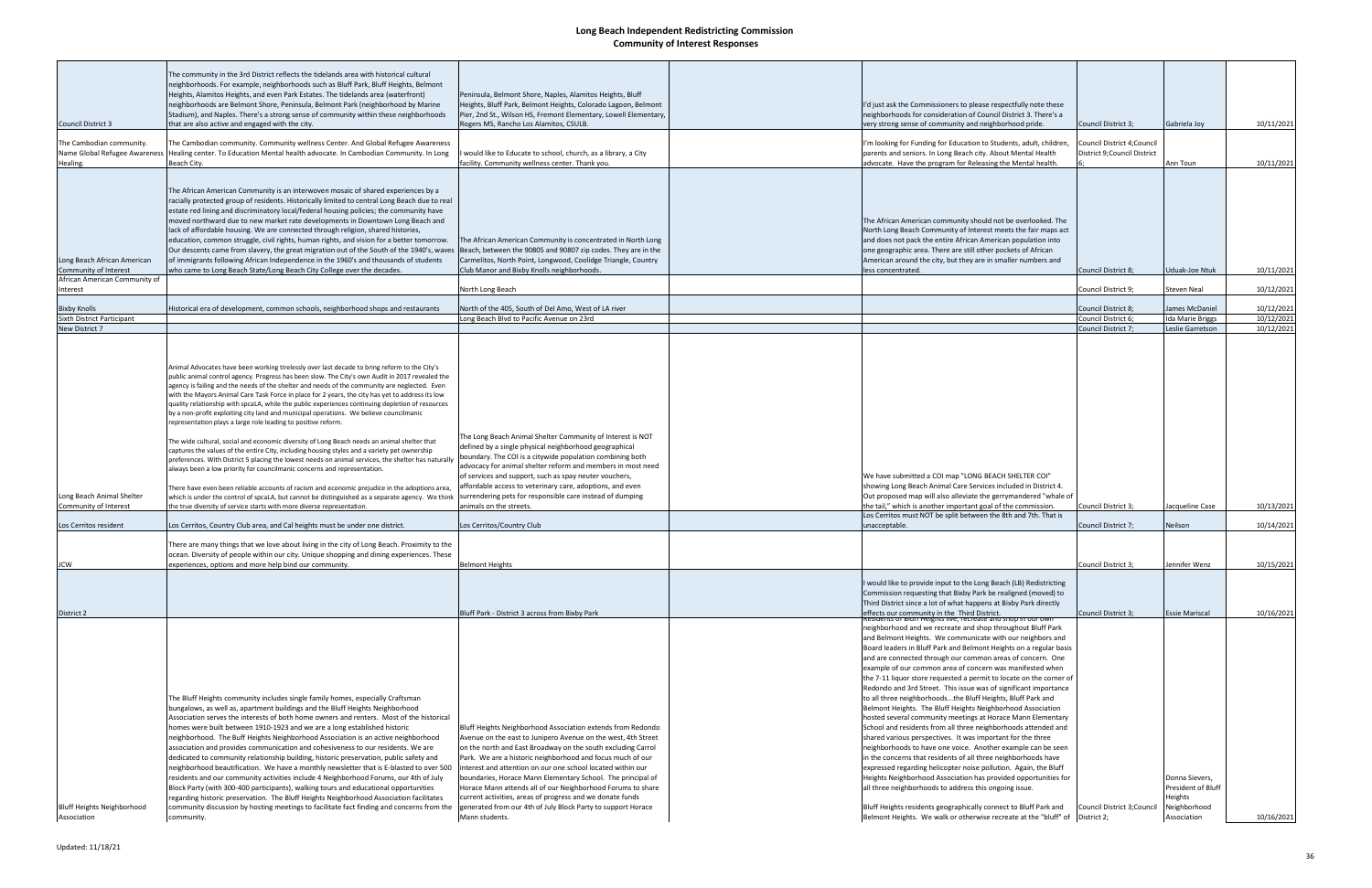|                            | In the existing District 3 these areas share friends and family in the neighborhoods of          |                                                                |                                                                             |                     |                  |            |
|----------------------------|--------------------------------------------------------------------------------------------------|----------------------------------------------------------------|-----------------------------------------------------------------------------|---------------------|------------------|------------|
|                            | Alamitos Heights, Belmont Heights, Belmont Shore, Naples, Peninsula, The Hole. Children          |                                                                |                                                                             |                     |                  |            |
|                            | attend Lowell, Naples, Fremont, Kettering then Rogers, Hill, and Wilson High School, the         |                                                                |                                                                             |                     |                  |            |
|                            | integration creating a community of interests and shared identity amongst the children           |                                                                |                                                                             |                     |                  |            |
|                            | and adults. Also, these communities support business on the East Side (2nd & PCH,                |                                                                | The recommendation to redraw District Three breaks up                       |                     |                  |            |
|                            | Marina Pacifica, Marketplace, Grocery stores) they use parks, attend local band concerts,        |                                                                | neighborhoods that are contiguous, separating Alamitos Heights,             |                     |                  |            |
|                            | enjoy Marine Stadium, the Lagoon and the Ocean, attend religious institutions on the East        |                                                                | Bay Harbor, Del Lago, Spinnaker Bay. In addition, placing the               |                     |                  |            |
|                            | Side thus becoming a close neighborhood of interests. Redrawing District 3 to extend             |                                                                | Lagoon in a separate district from Marine Stadium with the                  |                     |                  |            |
|                            | towards Downtown is not logical given the different interest groups, shopping patterns           |                                                                | existing project to create the flow of water between the two                |                     |                  |            |
| East Long Beach            | and use of City parks and facilities.                                                            | <b>Alamitos Heights</b>                                        | seems very ill advised.                                                     | Council District 3; | Libby Casper     | 10/16/2021 |
|                            | Colorado Lagoon. The current maps for redistricting separate the area adjacent to the            |                                                                | The maps are complicated! The public submission named Rihbany,              |                     |                  |            |
|                            | Colorado Lagoon on 6th Street from the other neighborhoods adjacent to the lagoon.               | Bordered by 6th, Park, 7th and Federation. Facing the Colorado | number 65045, is much better in that it keeps all the area around           |                     |                  |            |
| Kirk                       | Presently we are all part of District 3.                                                         | Lagoon and located between the two arms of the lagoon.         | the Colorado Lagoon together.                                               | Council District 3; | Ellen Kirk       | 10/16/2021 |
|                            |                                                                                                  |                                                                |                                                                             |                     |                  |            |
|                            |                                                                                                  |                                                                | This neighborhood has been split up for over 40 years half of it            |                     |                  |            |
|                            | This neighborhood is very old, and it's like a little village. Please do not include us with the |                                                                | gets sent to downtown and the planning commission and the                   |                     |                  |            |
|                            | downtown high-rise people we have nothing to do with those people.                               |                                                                | zoning administrators always think of us as a high-rise                     |                     |                  |            |
|                            | Our neighborhood is one of the original neighborhoods of long beach, we still have many          |                                                                | neighborhood we are not we are low rise antique and historic.               |                     |                  |            |
|                            |                                                                                                  |                                                                |                                                                             |                     |                  |            |
|                            | historic buildings, houses, four plexus, and it's very walkable close-knit neighborhood          |                                                                | This is caused endless problems, because anything the people                |                     |                  |            |
|                            | many people stay here even though they are renters.                                              |                                                                | want in a little California Craftsman bungalow near Orange and              |                     |                  |            |
|                            | We have the beachfront, we have little shops on 4th street, and some shops near Bixby            |                                                                | 3rd street, is ignored, because the Council office only listens to          |                     |                  |            |
|                            | park.                                                                                            |                                                                | what high-rise developers and the harbor wants to do with the               |                     |                  |            |
| Alamitos Beach             |                                                                                                  | Ocean boulevard to 4th Street, Alamitos to Junipero.           | downtown.<br>iis attempt totally racist. This is gerrymanderig at it linest | Council District 2; | Roxanne Rosas    | 10/16/2021 |
|                            |                                                                                                  |                                                                | and it is being propogated by leftist which clearly have a political        |                     |                  |            |
|                            |                                                                                                  |                                                                | agenda to divide people rather than unite them. Your goal is to             |                     |                  |            |
|                            |                                                                                                  |                                                                | give a group of people more power over others. Those people                 |                     |                  |            |
|                            |                                                                                                  |                                                                |                                                                             |                     |                  |            |
|                            |                                                                                                  |                                                                | who complain the loudest. Not as Americans, but as Cambodians.              |                     |                  |            |
|                            |                                                                                                  |                                                                | As my mother said, you are Argentine from the door into the                 |                     |                  |            |
|                            |                                                                                                  |                                                                | house, but from the door out, you are American. You need to                 |                     |                  |            |
|                            |                                                                                                  |                                                                | speak English, you need to work and you need to assimilate to               |                     |                  |            |
|                            |                                                                                                  |                                                                | that culture. What you are doing is the opposite. Separating                |                     |                  |            |
|                            |                                                                                                  |                                                                | communities to help those that have complained the loudest.                 |                     |                  |            |
|                            |                                                                                                  |                                                                | Your response to their issue of representation needs to be that             |                     |                  |            |
|                            |                                                                                                  |                                                                | they do not need to see Cambodians in office, what they need to             |                     |                  |            |
|                            | The identity that makes us a community is that we are all AMERICANS. YES. An interesting         |                                                                | see is Americans in office. People dont realize how much you are            |                     |                  |            |
|                            | and controversial concept. But that is what we are. We are a community of Hispanics,             |                                                                | actually separating the people with so much accomodation to                 |                     |                  |            |
|                            | Whites, Blacks, Asians, Arab, and Europeans who shared common American Beliefs. Self             |                                                                | different races and cultures. We need to be Americans first and             |                     |                  |            |
|                            | Accountability, self respect, respect for others, work to take care of yourself, not live off of |                                                                | stop allowing people to just focus on their skin color or race. In an       |                     |                  |            |
|                            | the government, pay your taxes, helps your community, avoid drugs, and primarily, family.        |                                                                | effort to show how not racist you think you are, you are doing the          |                     |                  |            |
|                            | While families of this community are made up of different races, colors, language,               |                                                                | opposite and pushing people like myself who just see Americans              |                     |                  |            |
|                            |                                                                                                  |                                                                |                                                                             |                     |                  |            |
|                            | cultures, we all put being American First. Which is what this country should do. In this         | oynes and Bellflower, District 3. We are adjoined to Jack      | now have to constantly have peoples skin color and culture                  |                     |                  |            |
|                            | community we all work. We pay our taxes and we respect the law. We do not put our                | Nicholson Park, by Marina Pacifica Shopping Center and by      | pushed down my throat. It does not unite me to the community                |                     |                  |            |
| Bay Harbor                 | individual culture and wants before those of being an American First.                            | Marina Vista Park.                                             | but rather makes me feel more separate. It is not right. And it is          | Council District 3; | janette villalon | 10/16/2021 |
|                            |                                                                                                  |                                                                |                                                                             |                     |                  |            |
|                            | Our community shares a common interest in the inter-coastal waterways of the Alamitos Bay        |                                                                |                                                                             |                     |                  |            |
|                            | tidal complex. These waterways primarily include the main Alamitos Bay, Alamitos Bay Marina,     |                                                                |                                                                             |                     |                  |            |
|                            | Naples canals, Marine Stadium, Colorado Lagoon (including the upcoming open channel), Jack       |                                                                |                                                                             |                     |                  |            |
|                            | Dunster Marine Reserve, Spinnaker Bay, Marina Pacifica, Bahia Marina, and Los Cerritos           |                                                                |                                                                             |                     |                  |            |
|                            | Wetlands.                                                                                        |                                                                |                                                                             |                     |                  |            |
|                            |                                                                                                  |                                                                |                                                                             |                     |                  |            |
|                            | Just as these waterways are physically connected, the neighborhoods surrounding and sharing      |                                                                |                                                                             |                     |                  |            |
|                            | these waterways are culturally, socially, and economically connected. Their shared common        |                                                                |                                                                             |                     |                  |            |
|                            | interests include:                                                                               |                                                                |                                                                             |                     |                  |            |
|                            | water recreational activities;                                                                   |                                                                |                                                                             |                     |                  |            |
|                            | businesses linked to the waterways;                                                              |                                                                |                                                                             |                     |                  |            |
|                            | sea level rise;                                                                                  |                                                                |                                                                             |                     |                  |            |
|                            | water quality;                                                                                   |                                                                |                                                                             |                     |                  |            |
|                            | ecosystem health; and                                                                            |                                                                |                                                                             |                     |                  |            |
|                            | v waterfront cultural events, such as outdoor concerts                                           |                                                                |                                                                             |                     |                  |            |
|                            |                                                                                                  |                                                                |                                                                             |                     |                  |            |
|                            | As an example, the water quality of Colorado Lagoon is directly tied to the water quality of     | Alamitos Heights, Belmont Heights, Belmont Park, Peninsula,    |                                                                             |                     |                  |            |
| Alamitos Bay Inter-Coastal | Marine Stadium and in turn Alamitos Bay. Thus, the neighborhoods adjacent to Colorado Lagoon     | Naples, Spinnaker Bay, Bay Harbour, Marina Pacifica, Belmont   | I do not agree with the currently proposed draft maps which                 |                     |                  |            |
| Community                  | are connected to and dependent upon the neighborhoods adjacent to Alamitos Bay.                  | <b>Shores Mobile Estates</b>                                   | would result in splitting our Community of Interest                         | Council District 3; | Roberta Smith    | 10/17/2021 |
|                            |                                                                                                  |                                                                |                                                                             |                     |                  |            |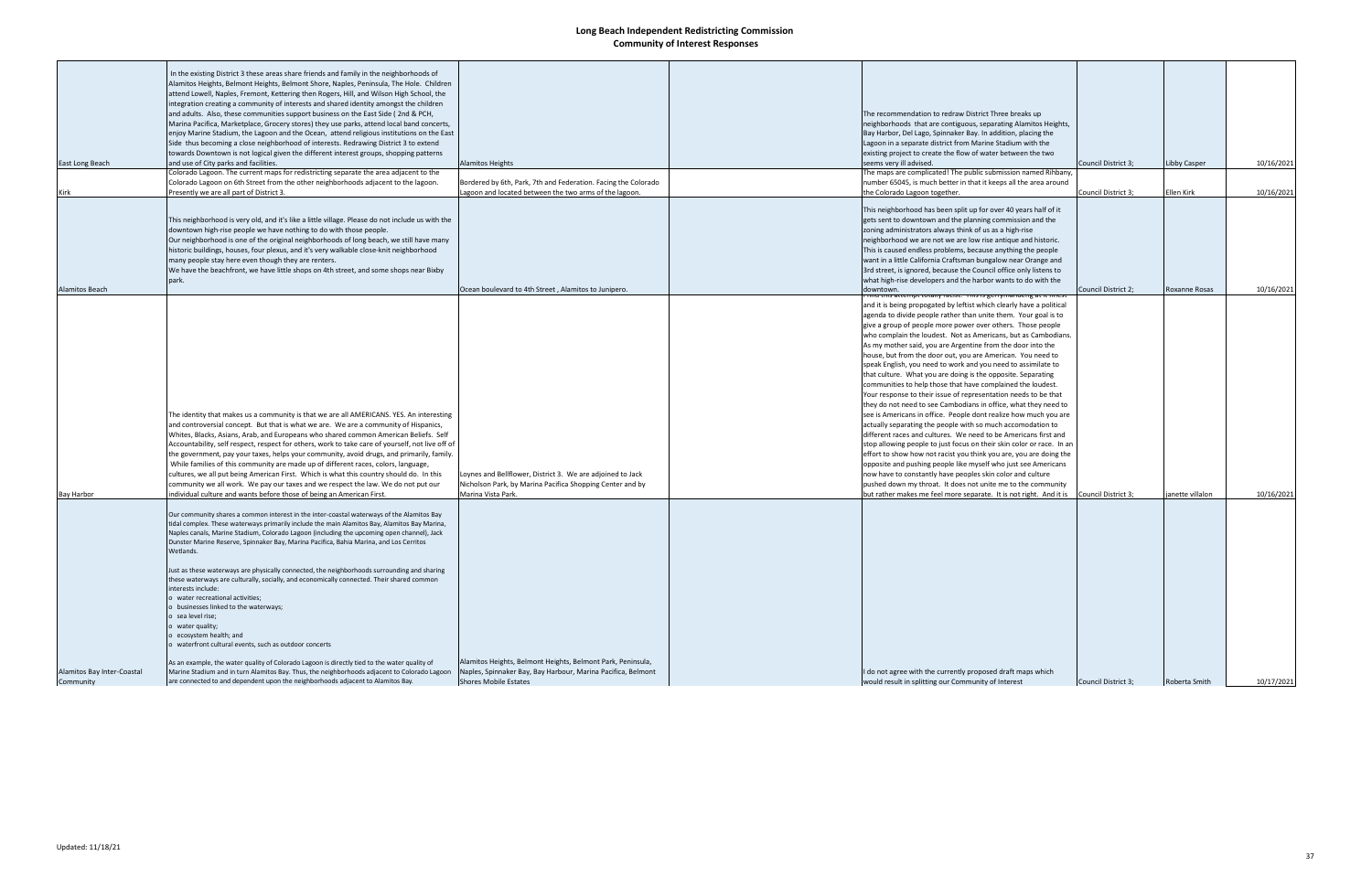|                                                | Our community shares a common interest in the inter-coastal waterways of the Alamitos Bay<br>tidal complex. These waterways primarily include the main Alamitos Bay, Alamitos Bay Marina,<br>Naples canals, Marine Stadium, Colorado Lagoon (including the upcoming open channel), Jack<br>Dunster Marine Reserve, Spinnaker Bay, Marina Pacifica, Bahia Marina, and Los Cerritos<br>Wetlands.                                                                                                                                                                                                                   |                                                                                                                                                       |                                                                                                                                                        |                                            |                                                       |            |
|------------------------------------------------|------------------------------------------------------------------------------------------------------------------------------------------------------------------------------------------------------------------------------------------------------------------------------------------------------------------------------------------------------------------------------------------------------------------------------------------------------------------------------------------------------------------------------------------------------------------------------------------------------------------|-------------------------------------------------------------------------------------------------------------------------------------------------------|--------------------------------------------------------------------------------------------------------------------------------------------------------|--------------------------------------------|-------------------------------------------------------|------------|
|                                                | Just as these waterways are physically connected, the neighborhoods surrounding and sharing<br>these waterways are culturally, socially, and economically connected. Their shared common                                                                                                                                                                                                                                                                                                                                                                                                                         |                                                                                                                                                       |                                                                                                                                                        |                                            |                                                       |            |
|                                                | interests include:<br>o water recreational activities;<br>o businesses linked to the waterways;                                                                                                                                                                                                                                                                                                                                                                                                                                                                                                                  |                                                                                                                                                       |                                                                                                                                                        |                                            |                                                       |            |
|                                                | o sea level rise;<br>o water quality;<br>o ecosystem health; and<br>o waterfront cultural events, such as outdoor concerts                                                                                                                                                                                                                                                                                                                                                                                                                                                                                       |                                                                                                                                                       |                                                                                                                                                        |                                            |                                                       |            |
| Alamitos Bay Inter-Coastal<br>Community        | As an example, the water quality of Colorado Lagoon is directly tied to the water quality of<br>Marine Stadium and in turn Alamitos Bay. Thus, the neighborhoods adjacent to Colorado Lagoon<br>are connected to and dependent upon the neighborhoods adjacent to Alamitos Bay.                                                                                                                                                                                                                                                                                                                                  | Alamitos Heights, Belmont Heights, Belmont Park, Peninsula,<br>Naples, Spinnaker Bay, Bay Harbour, Marina Pacifica, Belmont<br>Shores Mobile Estates. |                                                                                                                                                        | Council District 3;                        | Chris York                                            | 10/17/2021 |
|                                                | Our community is bound together by the lagoon. The lagoon was re-developed several<br>years ago and enables everyone living around it to come together and enjoy all that it has<br>to offer. One the south side of the lagoon is Belmont Heights and on the north side is<br>Alamitos Heights. It is important that those 2 communities stay together as part of the re-                                                                                                                                                                                                                                        |                                                                                                                                                       |                                                                                                                                                        |                                            | <b>Belmont Heights</b><br>and Los Alamitos<br>Heights |            |
| Florence                                       | districting proposal. Splitting those 2 neighborhoods would negatively impact the plans<br>made to expand the lagoon into the marina, a project that has taken years to be approved. Belmont Heights                                                                                                                                                                                                                                                                                                                                                                                                             |                                                                                                                                                       |                                                                                                                                                        | Council District 3;                        | contiguous<br>neighborhoods                           | 10/17/2021 |
|                                                | Belmont Heights and Alamitos Heights represent a single community of interest. This is<br>because the communities shop in the same areas and recreate in the same areas. The<br>children attend school together at Lowell, Fremont, Rogers, and Wilson, unless they chose<br>other options. Perhaps the single most unifying thing for this community is the hard work                                                                                                                                                                                                                                           |                                                                                                                                                       |                                                                                                                                                        |                                            |                                                       |            |
| <b>Belmont Heights and Alamitos</b><br>Heights | both put in to developing plans for the Colorado Lagoon and the Channel. This was a long<br>process of consultation and meetings, with by-in from both communities. These<br>communities should remain together as integral partners in the 3rd District. Separating<br>them shows that the commission does not understand the neighborhoods on behalf of<br>which it is deciding.                                                                                                                                                                                                                               | <b>Belmont Heights</b>                                                                                                                                | None of the maps as proposed so far take into account the<br>important community of interest in the Belmont Heights/Alamitos<br>Heights neighborhoods. | Council District 3;                        | <b>Matthew Simms</b>                                  | 10/17/2021 |
|                                                | Our community shares a common interest in the inter-coastal waterways of the Alamitos Bay<br>tidal complex. These waterways primarily include the main Alamitos Bay, Alamitos Bay Marina,<br>Naples canals, Marine Stadium, Colorado Lagoon (including the upcoming open channel), Jack<br>Dunster Marine Reserve, Spinnaker Bay, Marina Pacifica, Bahia Marina, and Los Cerritos<br>Wetlands.<br>Just as these waterways are physically connected, the neighborhoods surrounding and sharing<br>these waterways are culturally, socially, and economically connected. Their shared common<br>interests include: |                                                                                                                                                       |                                                                                                                                                        |                                            |                                                       |            |
|                                                | o water recreational activities;<br>o businesses linked to the waterways;<br>o sea level rise;<br>o water quality;<br>o ecosystem health; and<br>o waterfront cultural events, such as outdoor concerts                                                                                                                                                                                                                                                                                                                                                                                                          |                                                                                                                                                       |                                                                                                                                                        |                                            |                                                       |            |
| Alamitos Bay Inter-Coastal<br>Community        | As an example, the water quality of Colorado Lagoon is directly tied to the water quality of<br>Marine Stadium and in turn Alamitos Bay. Thus, the neighborhoods adjacent to Colorado Lagoon<br>are connected to and dependent upon the neighborhoods adjacent to Alamitos Bay.                                                                                                                                                                                                                                                                                                                                  | Alamitos Heights, Belmont Heights, Belmont Park, Peninsula,<br>Naples, Spinnaker Bay, Bay Harbour, Marina Pacifica, Belmont<br>Shores Mobile Estates. | I do not agree with the currently proposed draft maps which<br>would result in splitting our Community of Interest.                                    | Council District 3;                        | Jill Unze                                             | 10/17/2021 |
|                                                | Alamitos Bay Inter-Coastal Community has a common interest in the connected waters of<br>the Alamitos<br>Bay tidal region. These waterways include the main Alamitos Bay, Alamitos Bay<br>Marina, Naples canals, Marine Stadium, Colorado Lagoon (including the upcoming open<br>channel), Jack Dunster Marine Reserve, Spinnaker Bay, Marina Pacifica, Bahia Marina, and                                                                                                                                                                                                                                        |                                                                                                                                                       |                                                                                                                                                        |                                            |                                                       |            |
|                                                | Los<br>Cerritos Wetlands.                                                                                                                                                                                                                                                                                                                                                                                                                                                                                                                                                                                        |                                                                                                                                                       |                                                                                                                                                        |                                            |                                                       |            |
|                                                | The neighborhoods surrounding and sharing these waterways are culturally, socially, and<br>economically connected. Their common interests include:<br>o water recreational activities;<br>o businesses linked to the waterways;                                                                                                                                                                                                                                                                                                                                                                                  |                                                                                                                                                       |                                                                                                                                                        |                                            |                                                       |            |
|                                                | o sea level rise;<br>o water quality;<br>o ecosystem health; and                                                                                                                                                                                                                                                                                                                                                                                                                                                                                                                                                 | Alamitos Heights, Belmont Heights, Belmont Park, Peninsula,                                                                                           |                                                                                                                                                        |                                            |                                                       |            |
| Alamitos Bay Inter-Coastal<br>Community        | o waterfront cultural events, such as outdoor concerts                                                                                                                                                                                                                                                                                                                                                                                                                                                                                                                                                           | Naples, Spinnaker Bay, Bay<br>Harbour, Marina Pacifica, Belmont Shores Mobile Estates.                                                                | I do not agree with the currently proposed draft maps which<br>would result in splitting our<br>Community of Interest.                                 | Council District 3; Council<br>District 8; | Kevin Brown                                           | 10/17/2021 |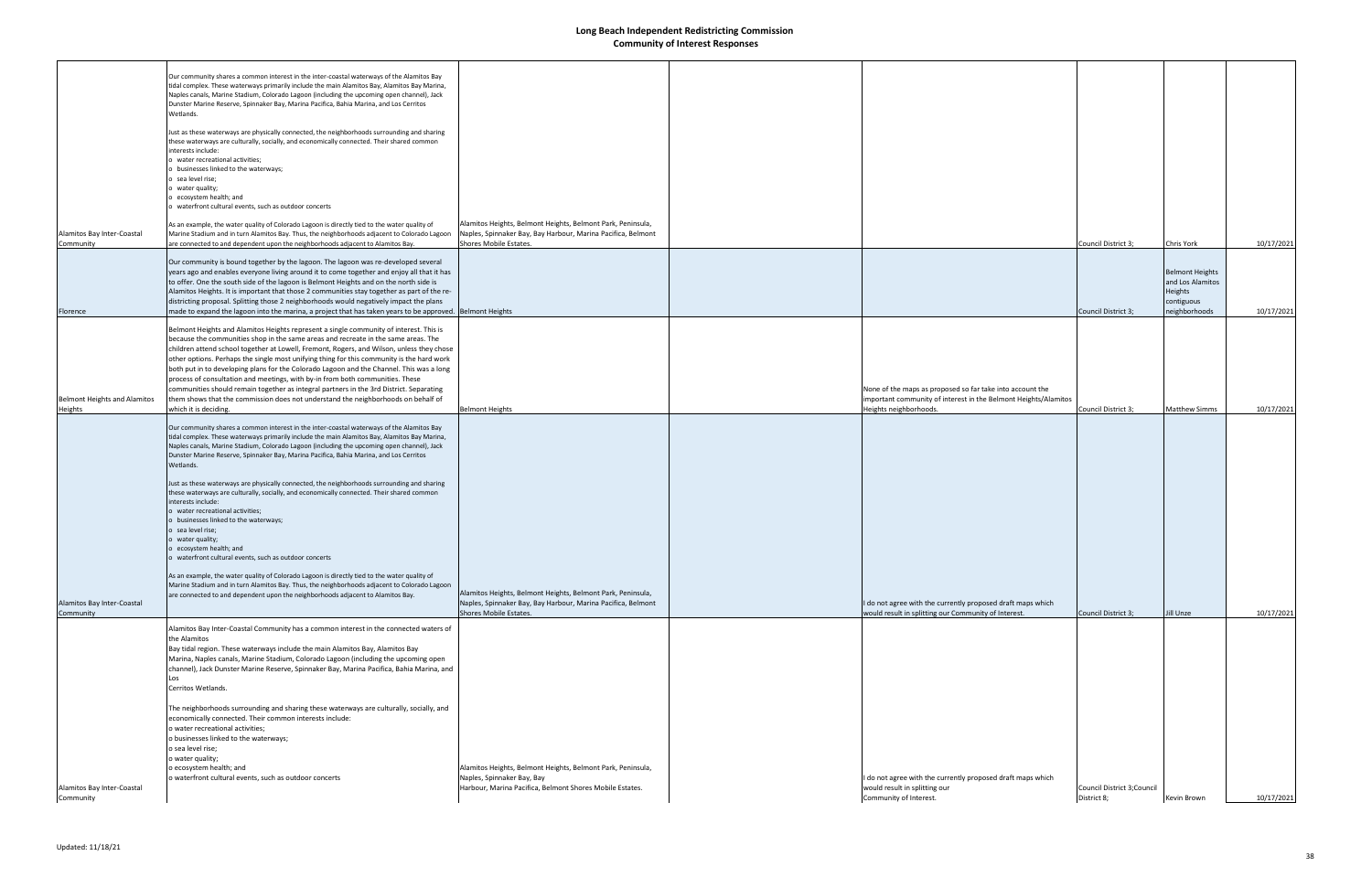| Alamitos Bay Inter-Coastal<br>Community | We have a common focus on the inter-coastal waterways of the Alamitos Bay tidal complex that<br>include the main Alamitos Bay, Alamitos Bay Marina, Naples canals, Marine Stadium, Colorado<br>Lagoon (including the upcoming open channel), Jack Dunster Marine Reserve, Spinnaker Bay,<br>Marina Pacifica, Bahia Marina, and Los Cerritos Wetlands. As an example, the water quality of<br>Colorado Lagoon is directly tied to the water quality of Marine Stadium and in turn Alamitos Bay.<br>Thus, the neighborhoods adjacent to Colorado Lagoon are connected to and dependent upon the<br>neighborhoods adjacent to Alamitos Bay<br>Just as these waterways are physically connected, the neighborhoods surrounding and sharing<br>these waterways are culturally, socially, and economically connected. Their shared common<br>interests include:<br>o water recreational activities<br>o businesses linked to the waterways<br>o sea level rise<br>o water quality<br>o ecosystem health<br>o waterfront cultural events, such as outdoor concerts, lagoon tree lighting and other activities | Alamitos Heights, Belmont Heights, Belmont Park, Peninsula,<br>Naples, Spinnaker Bay, Bay Harbor, Marina Pacifica, Belmont<br><b>Shores Mobile Estates</b> | The current proposed redistricting options. They do not represent<br>the best interest of the community. I do not agree with the<br>currently proposed draft maps which would result in splitting our<br>Community of Interest and encourage the commission to explore<br>alternative options.                                   | Council District 3; | Yesmean Rihbany | 10/17/2021 |
|-----------------------------------------|--------------------------------------------------------------------------------------------------------------------------------------------------------------------------------------------------------------------------------------------------------------------------------------------------------------------------------------------------------------------------------------------------------------------------------------------------------------------------------------------------------------------------------------------------------------------------------------------------------------------------------------------------------------------------------------------------------------------------------------------------------------------------------------------------------------------------------------------------------------------------------------------------------------------------------------------------------------------------------------------------------------------------------------------------------------------------------------------------------|------------------------------------------------------------------------------------------------------------------------------------------------------------|----------------------------------------------------------------------------------------------------------------------------------------------------------------------------------------------------------------------------------------------------------------------------------------------------------------------------------|---------------------|-----------------|------------|
| Alamitos Bay Inter-Coastal              | Our community shares a common interest in the inter-coastal waterways of the Alamitos Bay tidal<br>complex. These waterways primarily include the main Alamitos Bay, Alamitos Bay Marina, Naples canals,<br>Marine Stadium, Colorado Lagoon (including the upcoming open channel), Jack Dunster Marine Reserve,<br>Spinnaker Bay, Marina Pacifica, Bahia Marina, and Los Cerritos Wetlands.<br>Just as these waterways are physically connected, the neighborhoods surrounding and sharing these<br>waterways are culturally, socially, and economically connected. Their shared common interests include:<br>o water recreational activities;<br>o businesses linked to the waterways;<br>o sea level rise;<br>o water quality;<br>o ecosystem health; and<br>o waterfront cultural events, such as outdoor concerts<br>As an example, the water quality of Colorado Lagoon is directly tied to the water quality of Marine Stadium<br>and in turn Alamitos Bay. Thus, the neighborhoods adjacent to Colorado Lagoon are connected to and                                                             | Alamitos Heights, Belmont Heights, Belmont Park, Peninsula,<br>Naples, Spinnaker Bay, Bay Harbour,                                                         | I do not agree with the currently proposed draft maps which<br>would result in splitting our Community of                                                                                                                                                                                                                        |                     |                 |            |
| Community                               | dependent upon the neighborhoods adjacent to Alamitos Bay.<br>Our community shares a common interest in the inter-coastal waterways of the Alamitos Bay<br>tidal complex. These waterways primarily include the main Alamitos Bay, Alamitos Bay Marian,<br>Naples canals, Marine Stadium, Colorado Lagoon (including the upcoming open channel), Jack<br>Dunster Marine Reserve, Spinnaker Bay, Marina Pacifica, Bahia Marina, and Los Cerritos<br>Wetlands.<br>Just as these waterways are physically connected, the neighborhoods surrounding and sharing<br>these waterways are culturally and socially interconnected. Their shared common interests<br>include:<br>-water recreational activities;<br>-businesses linked to the waterways;<br>-sea level rise;<br>-water quality;<br>-ecosystem health; and<br>waterfront cultural events, such as outdoor concerts.                                                                                                                                                                                                                              | Marina Pacifica, Belmont Shores Mobile Estates.                                                                                                            | nterest.                                                                                                                                                                                                                                                                                                                         | Council District 3; | Loretta Hawley  | 10/17/2021 |
| Alamitos Bay Inter-Coastal<br>Community | As an example, the water quality of Colorado Lagoon is directly tied to the water quality of<br>Marine Stadium and in turn Alamitos Bay. Thus, the neighborhoods adjacent to Colorado Lagoon<br>are connected to dependent upon the neighborhoods adjacent to Alamitos Bay.                                                                                                                                                                                                                                                                                                                                                                                                                                                                                                                                                                                                                                                                                                                                                                                                                            | <b>Alamitos Heights</b>                                                                                                                                    | I do not agree with the currently proposed draft maps, which<br>would result in splitting our Community of Interest.                                                                                                                                                                                                             | Council District 3; | Sewite Negash   | 10/17/2021 |
| <b>Alamitos Heights</b>                 | Alamitos heights is interconnected, is surrounded by and shares a community interest in<br>Marine Stadium, Spinnaker bay, Colorado lagoon, marina vista park. Moving it to district 4<br>would detach us from the community we live and bunch us into a district across pacific<br>coast hwy that does not share our day to day community interactions.                                                                                                                                                                                                                                                                                                                                                                                                                                                                                                                                                                                                                                                                                                                                                | <b>Alamitos Heights</b>                                                                                                                                    | If school districts are changed as a result of redistricting my child<br>would no longer go to school with our neighbors and this would<br>also create a transportation issue for working parents. Kids in<br>Alamitos Heights could potentially have to walk to school across<br>PCH which has horrible traffic and crosswalks. | Council District 3; | Yvette Johnson  | 10/17/2021 |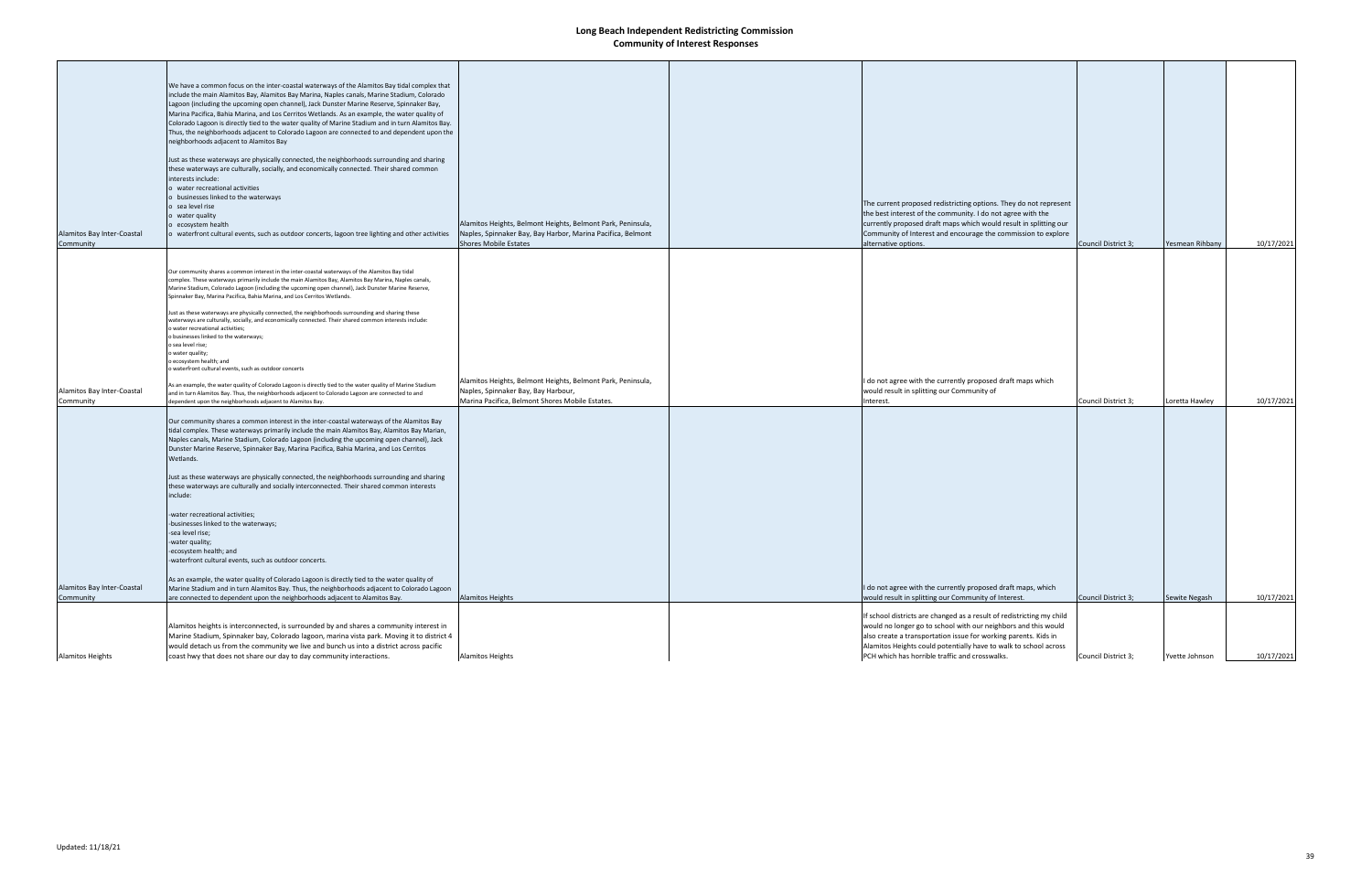| <b>Alamitos Heights</b>                 | neighborhood exhibits pride of ownership in our homes and is a unique spot for all<br>different kinds of architecture and landscapes.                                                                                                                                                                                                                                                                                                                                                                                                                                                                                                                                                                                                                                                                                                                                                                                                                                                                                                                                                                       | Bordered by Colorado St to the south, Park Ave to the west,<br>Bellflower Blvd to the east and PCH to the north.                                                    | district 3 parks and beaches, support District 3 shops and<br>restaurants and walk to our district 3 schools daily.                                                                                                       | Council District 3; | Davis Fretwell        | 10/18/2021 |
|-----------------------------------------|-------------------------------------------------------------------------------------------------------------------------------------------------------------------------------------------------------------------------------------------------------------------------------------------------------------------------------------------------------------------------------------------------------------------------------------------------------------------------------------------------------------------------------------------------------------------------------------------------------------------------------------------------------------------------------------------------------------------------------------------------------------------------------------------------------------------------------------------------------------------------------------------------------------------------------------------------------------------------------------------------------------------------------------------------------------------------------------------------------------|---------------------------------------------------------------------------------------------------------------------------------------------------------------------|---------------------------------------------------------------------------------------------------------------------------------------------------------------------------------------------------------------------------|---------------------|-----------------------|------------|
|                                         | Our neighborhood is a diverse community in a special corner of Long Beach. Our                                                                                                                                                                                                                                                                                                                                                                                                                                                                                                                                                                                                                                                                                                                                                                                                                                                                                                                                                                                                                              |                                                                                                                                                                     | Please don't remove our neighborhood from District 3. We utilize                                                                                                                                                          |                     |                       |            |
| Alamitos Bay Inter-Coastal<br>Community | As an example, the water quality of Colorado Lagoon is directly tied to the water quality of<br>Marine Stadium and in turn Alamitos Bay. Thus, the neighborhoods adjacent to Colorado Lagoon<br>are connected to and dependent upon the neighborhoods adjacent to Alamitos Bay.                                                                                                                                                                                                                                                                                                                                                                                                                                                                                                                                                                                                                                                                                                                                                                                                                             | Alamitos Heights, Belmont Heights, Belmont Park, Peninsula,<br>Naples, Spinnaker Bay, Bay Harbour, Marina Pacifica, Belmont<br>Shores Mobile Estates.               | I do not agree with the currently proposed draft maps which<br>would result in splitting our Community of Interest.                                                                                                       | Council District 3; | <b>Richard Wherry</b> | 10/18/2021 |
|                                         | Just as these waterways are physically connected, the neighborhoods surrounding and sharing<br>these waterways are culturally, socially, and economically connected. Their shared common<br>interests include:<br>water recreational activities;<br>b businesses linked to the waterways;<br>sea level rise;<br>o water quality;<br>o ecosystem health; and<br>o waterfront cultural events, such as outdoor concerts                                                                                                                                                                                                                                                                                                                                                                                                                                                                                                                                                                                                                                                                                       |                                                                                                                                                                     |                                                                                                                                                                                                                           |                     |                       |            |
|                                         | Our community shares a common interest in the inter-coastal waterways of the Alamitos Bay<br>tidal complex. These waterways primarily include the main Alamitos Bay, Alamitos Bay Marina,<br>Naples canals, Marine Stadium, Colorado Lagoon (including the upcoming open channel), Jack<br>Dunster Marine Reserve, Spinnaker Bay, Marina Pacifica, Bahia Marina, and Los Cerritos<br>Wetlands.                                                                                                                                                                                                                                                                                                                                                                                                                                                                                                                                                                                                                                                                                                              |                                                                                                                                                                     |                                                                                                                                                                                                                           |                     |                       |            |
| Alamitos Bay Inter-Coastal<br>Community | We share a common interest in the inter-coastal waterways of Alamitos Bay specifically<br>the Colorado Lagoon, Marine Stadium, and Alamitos Bay Marina, Naples Canals, Spinnaker   Alamitos Heights, Belmont Heights, Belmont Park, Peninsula,<br>Bay and all the connecting waterways. Additionally, we are tied commercially to Belmont<br>Shore. Environmentally, we are tied by water quality, sea level rise, and ecosystem health.                                                                                                                                                                                                                                                                                                                                                                                                                                                                                                                                                                                                                                                                    | Naples, Spinnaker Bay, Bay Harbour, Marina Pacifica, Belmont<br>Shores Mobile Estates, and Belmont Shore                                                            | I do not agree with any of the proposed draft maps as each of<br>them splits our community of interest into two different council<br>districts.                                                                           | Council District 3; | Tim Jankowski         | 10/18/2021 |
| District 3                              | I live in Belmont Heights at 242 Termino Ave.<br>If you would like to contact me, I can be reached at Iraufman@aol.com<br>Sincerely,<br>Dr. Lisa Raufman                                                                                                                                                                                                                                                                                                                                                                                                                                                                                                                                                                                                                                                                                                                                                                                                                                                                                                                                                    | Belmont Heights, District 3. I enjoy my local neighborhood<br>including the Colorado Lagoon and Marine Stadium                                                      |                                                                                                                                                                                                                           | Council District 3; | Dr. Lisa Raufma       | 10/17/2021 |
|                                         | To the Redistricting Commission:<br>appreciate the work that the Commission has done. I am unable to attend the October 20 meeting on this issue.<br>I think District 3 should retain Alamitos Heights, Belmont Heights, Belmont Park, Peninsula, Naples, Spinnaker Bay,<br>Bay Harbour, Marina Pacifica, Belmont Shores Mobile Estates.<br>Keeping this community intact provides for effective representation on behalf of these<br>connected waterways. Having common representation would greatly enhance the potential<br>that a decision associated with one waterway does not adversely affect another waterway and<br>its surrounding neighborhoods.<br>I do not agree with the currently proposed draft maps which would result in splitting our<br>Community of Interest.                                                                                                                                                                                                                                                                                                                         |                                                                                                                                                                     |                                                                                                                                                                                                                           |                     |                       |            |
| Alamitos Bay Inter-Coastal<br>Community | Our community shares a common interest in the inter-coastal waterways of the Alamitos Bay<br>tidal complex. These waterways primarily include the main Alamitos Bay, Alamitos Bay Marina,<br>Naples canals, Marine Stadium, Colorado Lagoon (including the upcoming open channel), Jack<br>Dunster Marine Reserve, Spinnaker Bay, Marina Pacifica, Bahia Marina, and Los Cerritos<br>Wetlands.<br>Just as these waterways are physically connected, the neighborhoods surrounding and sharing<br>these waterways are culturally, socially, and economically connected. Their shared common<br>interests include:<br>o water recreational activities;<br>o businesses linked to the waterways;<br>o sea level rise;<br>o water quality;<br>o ecosystem health; and<br>o waterfront cultural events, such as outdoor concerts<br>As an example, the water quality of Colorado Lagoon is directly tied to the water quality of<br>Marine Stadium and in turn Alamitos Bay. Thus, the neighborhoods adjacent to Colorado Lagoon<br>are connected and dependent upon the neighborhoods adjacent to Alamitos Bay. | Alamitos Heights, Belmont Heights, Belmont Shore, Belmont<br>Park, Peninsula, Naples, Spinnaker Bay, Bay Harbour, Marina<br>Pacifica, Belmont Shores Mobile Estates | I live in Alamitos Heights and do not agree with the currently<br>proposed draft maps which would result in splitting out Alamitos<br>Heights from our Community of Interest. Please add back<br>Alamitos Heights to CD3. | Council District 3; | Kim Garvey            | 10/17/2021 |
|                                         |                                                                                                                                                                                                                                                                                                                                                                                                                                                                                                                                                                                                                                                                                                                                                                                                                                                                                                                                                                                                                                                                                                             |                                                                                                                                                                     |                                                                                                                                                                                                                           |                     |                       |            |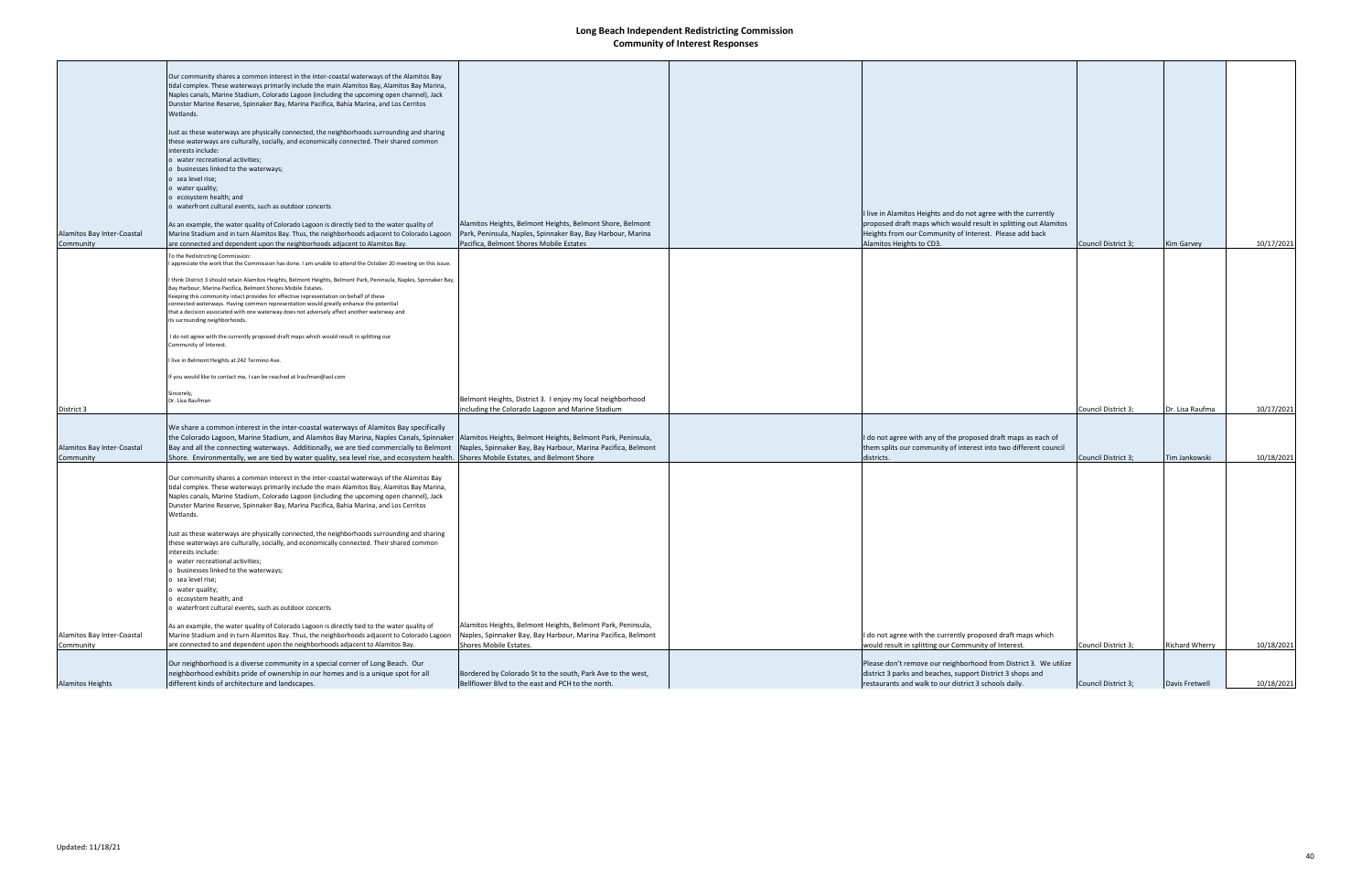|                                                            | Our community shares a common interest in the inter-coastal waterways of the Alamitos Bay                                                                                                 |                                                                                                           |                                                                                                              |                     |                     |            |
|------------------------------------------------------------|-------------------------------------------------------------------------------------------------------------------------------------------------------------------------------------------|-----------------------------------------------------------------------------------------------------------|--------------------------------------------------------------------------------------------------------------|---------------------|---------------------|------------|
|                                                            | tidal complex. These waterways primarily include the main Alamitos Bay, Alamitos Bay Marina,                                                                                              |                                                                                                           |                                                                                                              |                     |                     |            |
|                                                            | Naples canals, Marine Stadium, Colorado Lagoon (including the upcoming open channel), Jack                                                                                                |                                                                                                           |                                                                                                              |                     |                     |            |
|                                                            | Dunster Marine Reserve, Spinnaker Bay, Marina Pacifica, Bahia Marina, and Los Cerritos                                                                                                    |                                                                                                           |                                                                                                              |                     |                     |            |
|                                                            | Wetlands.                                                                                                                                                                                 |                                                                                                           |                                                                                                              |                     |                     |            |
|                                                            | Just as these waterways are physically connected, the neighborhoods surrounding and sharing                                                                                               |                                                                                                           |                                                                                                              |                     |                     |            |
|                                                            | these waterways are culturally, socially, and economically connected. Their shared common                                                                                                 |                                                                                                           |                                                                                                              |                     |                     |            |
|                                                            | interests include:                                                                                                                                                                        |                                                                                                           |                                                                                                              |                     |                     |            |
|                                                            | water recreational activities                                                                                                                                                             |                                                                                                           |                                                                                                              |                     |                     |            |
|                                                            | business linked to the waterways                                                                                                                                                          |                                                                                                           |                                                                                                              |                     |                     |            |
|                                                            | sea level rise                                                                                                                                                                            |                                                                                                           |                                                                                                              |                     |                     |            |
|                                                            | - water quality                                                                                                                                                                           |                                                                                                           |                                                                                                              |                     |                     |            |
|                                                            | ecosystem health                                                                                                                                                                          |                                                                                                           |                                                                                                              |                     |                     |            |
|                                                            | waterfront cultural events, such as outdoor concerts                                                                                                                                      |                                                                                                           |                                                                                                              |                     |                     |            |
|                                                            |                                                                                                                                                                                           |                                                                                                           |                                                                                                              |                     |                     |            |
|                                                            | As an example, the water quality of the Colorado Lagoon is directly tied to the water quality of                                                                                          | Alamitos Heights, Belmont Heights, Belmont Park, Peninsula,                                               | I DO NOT AGREE WITH THE CURRENTLY PROPOSED DRAFT MAPS                                                        |                     |                     |            |
| Alamitos Bay Inter-Coastal                                 | Marine Stadium and in turn Alamitos Bay. Thus the neighborhoods adjacent to Colorado Lagoon                                                                                               | Naples, Spinnaker Bay, Bay Harbour, Marina Pacifica, Belmont                                              | WHICH WOULD RESULT IN SPLITTING OUR COMMUNITY OF                                                             |                     |                     |            |
| Community                                                  | are connected to and dependent upon the neighborhoods adjacent to Alamitos Bay.                                                                                                           | <b>Shores Mobile Estates</b>                                                                              | INTEREST.                                                                                                    | Council District 3; | <b>Andrea Pires</b> | 10/18/2021 |
|                                                            |                                                                                                                                                                                           |                                                                                                           |                                                                                                              |                     |                     |            |
|                                                            | Our community shares a common interest in the inter-coastal waterways of the Alamitos Bay                                                                                                 |                                                                                                           |                                                                                                              |                     |                     |            |
|                                                            | tidal complex. These waterways primarily include the main Alamitos Bay, Alamitos Bay Marina,                                                                                              |                                                                                                           |                                                                                                              |                     |                     |            |
|                                                            | Naples canals, Marine Stadium, Colorado Lagoon (including the upcoming open channel), Jack                                                                                                |                                                                                                           |                                                                                                              |                     |                     |            |
|                                                            | Dunster Marine Reserve, Spinnaker Bay, Marina Pacifica, Bahia Marina, and Los Cerritos                                                                                                    |                                                                                                           |                                                                                                              |                     |                     |            |
|                                                            | Wetlands.                                                                                                                                                                                 |                                                                                                           |                                                                                                              |                     |                     |            |
|                                                            | Just as these waterways are physically connected, the neighborhoods surrounding and sharing                                                                                               |                                                                                                           |                                                                                                              |                     |                     |            |
|                                                            | these waterways are culturally, socially, and economically connected. Their shared common                                                                                                 |                                                                                                           |                                                                                                              |                     |                     |            |
|                                                            | interests include:                                                                                                                                                                        |                                                                                                           |                                                                                                              |                     |                     |            |
|                                                            | - water recreational activities                                                                                                                                                           |                                                                                                           |                                                                                                              |                     |                     |            |
|                                                            | - business linked to the waterways                                                                                                                                                        |                                                                                                           |                                                                                                              |                     |                     |            |
|                                                            | - sea level rise                                                                                                                                                                          |                                                                                                           |                                                                                                              |                     |                     |            |
|                                                            | water quality                                                                                                                                                                             |                                                                                                           |                                                                                                              |                     |                     |            |
|                                                            | ecosystem health                                                                                                                                                                          |                                                                                                           |                                                                                                              |                     |                     |            |
|                                                            | - waterfront cultural events, such as outdoor concerts                                                                                                                                    |                                                                                                           |                                                                                                              |                     |                     |            |
|                                                            |                                                                                                                                                                                           |                                                                                                           |                                                                                                              |                     |                     |            |
|                                                            | As an example, the water quality of the Colorado Lagoon is directly tied to the water quality of                                                                                          | Alamitos Heights, Belmont Heights, Belmont Park, Peninsula,                                               | I DO NOT AGREE WITH THE CURRENTLY PROPOSED DRAFT MAPS                                                        |                     |                     |            |
| Alamitos Bay Inter-Coastal                                 | Marine Stadium and in turn Alamitos Bay. Thus the neighborhoods adjacent to Colorado Lagoon                                                                                               | Naples, Spinnaker Bay, Bay Harbour, Marina Pacifica, Belmont                                              | WHICH WOULD RESULT IN SPLITTING OUR COMMUNITY OF                                                             |                     |                     |            |
| Community                                                  | are connected to and dependent upon the neighborhoods adjacent to Alamitos Bay.                                                                                                           | Shores Mobile Estates                                                                                     | <b>INTEREST.</b>                                                                                             | Council District 3; | <b>Fabio Pires</b>  | 10/18/2021 |
|                                                            |                                                                                                                                                                                           |                                                                                                           |                                                                                                              |                     |                     |            |
|                                                            | Our community shares a common interest in the inter-coastal waterways of the Alamitos Bay                                                                                                 |                                                                                                           |                                                                                                              |                     |                     |            |
|                                                            | tidal complex. These waterways primarily include the main Alamitos Bay, Alamitos Bay Marina,                                                                                              |                                                                                                           |                                                                                                              |                     |                     |            |
|                                                            | Naples canals, Marine Stadium, Colorado Lagoon (including the upcoming open channel), Jack                                                                                                |                                                                                                           | I DO NOT agree with the currently proposed draft maps, which                                                 |                     |                     |            |
|                                                            | Dunster Marine Reserve, Spinnaker Bay, Marina Pacifica, Bahia Marina, and Los Cerritos                                                                                                    |                                                                                                           | would result in splitting our Community of Interest. It is worth                                             |                     |                     |            |
|                                                            | Wetlands.                                                                                                                                                                                 |                                                                                                           | noting that many of us living in the coastal areas of Long Beach                                             |                     |                     |            |
|                                                            | Just as these waterways are physically connected, the neighborhoods surrounding and sharing                                                                                               |                                                                                                           | choose to do so because of the areas walkability. The proposed                                               |                     |                     |            |
|                                                            | these waterways are culturally, socially, and economically connected. Their shared common                                                                                                 |                                                                                                           | redistricting combines Alamitos Heights and areas north of                                                   |                     |                     |            |
|                                                            | interests include:                                                                                                                                                                        |                                                                                                           | PCH/7th. Because PCH and 7th Streets are major                                                               |                     |                     |            |
|                                                            | -water recreational activities;                                                                                                                                                           |                                                                                                           | thoroughfares/multi-lane highways, we rarely venture into those                                              |                     |                     |            |
|                                                            | -businesses linked to the waterways;                                                                                                                                                      |                                                                                                           | areas as doing so on foot or by bike is considered unsafe for                                                |                     |                     |            |
|                                                            | -sea level rise;                                                                                                                                                                          |                                                                                                           | families. In addition to my near-term concern, I have concerns                                               |                     |                     |            |
|                                                            | -water quality;                                                                                                                                                                           |                                                                                                           | that this may impact LBUSD home school assignments in the                                                    |                     |                     |            |
|                                                            | -ecosystem health; and                                                                                                                                                                    |                                                                                                           | future. We have chosen our neighborhood for the quality of the                                               |                     |                     |            |
|                                                            | waterfront cultural events, such as outdoor concerts                                                                                                                                      |                                                                                                           | schools and their proximity to our homes, which allows children to                                           |                     |                     |            |
|                                                            |                                                                                                                                                                                           |                                                                                                           | walk to school safely without crossing major highways. Combining                                             |                     |                     |            |
|                                                            | As an example, the water quality of Colorado Lagoon is directly tied to the water quality of                                                                                              | Alamitos Heights, Belmont Heights, Belmont Park, Peninsula,                                               | us with areas north of PCH/7th Street will not only cause safety                                             |                     |                     |            |
| Alamitos Bay Inter-Coastal<br>Community / Alamitos Heights | Marine Stadium and in turn Alamitos Bay. Thus, the neighborhoods adjacent to Colorado Lagoon<br>are connected to and dependent upon the neighborhoods adjacent to Alamitos Bay.           | Naples, Spinnaker Bay, Bay Harbour, Marina Pacifica, Belmont<br>Shores Mobile Estates. Marina Vista Park. | risks, these communities rarely interact and few of us were<br>meaningfully engaged throughout this process. | Council District 3; | Leslie Bryant       | 10/18/2021 |
|                                                            |                                                                                                                                                                                           |                                                                                                           |                                                                                                              |                     |                     |            |
|                                                            |                                                                                                                                                                                           |                                                                                                           |                                                                                                              |                     |                     |            |
|                                                            | Our community shares a common interest in the inter-coastal waterways of the Alamitos Bay<br>tidal complex. These waterways primarily include the main Alamitos Bay, Alamitos Bay Marina, |                                                                                                           |                                                                                                              |                     |                     |            |
|                                                            | Naples canals, Marine Stadium, Colorado Lagoon (including the upcoming open channel), Jack                                                                                                |                                                                                                           | I DO NOT agree with the currently proposed draft maps, which                                                 |                     |                     |            |
|                                                            | Dunster Marine Reserve, Spinnaker Bay, Marina Pacifica, Bahia Marina, and Los Cerritos                                                                                                    |                                                                                                           | would result in splitting our Community of Interest. It is worth                                             |                     |                     |            |
|                                                            | Wetlands.                                                                                                                                                                                 |                                                                                                           | noting that many of us living in the coastal areas of Long Beach                                             |                     |                     |            |
|                                                            |                                                                                                                                                                                           |                                                                                                           | choose to do so because of the areas walkability. The proposed                                               |                     |                     |            |
|                                                            | Just as these waterways are physically connected, the neighborhoods surrounding and sharing                                                                                               |                                                                                                           | redistricting combines Alamitos Heights and areas north of                                                   |                     |                     |            |
|                                                            | these waterways are culturally, socially, and economically connected. Their shared common                                                                                                 |                                                                                                           | PCH/7th. Because PCH and 7th Streets are major                                                               |                     |                     |            |
|                                                            | interests include:                                                                                                                                                                        |                                                                                                           | thoroughfares/multi-lane highways, we rarely venture into those                                              |                     |                     |            |
|                                                            | water recreational activities;                                                                                                                                                            |                                                                                                           | areas as doing so on foot or by bike is considered unsafe for                                                |                     |                     |            |
|                                                            | businesses linked to the waterways;                                                                                                                                                       |                                                                                                           | families. In addition to my near-term concern, I have concerns                                               |                     |                     |            |
|                                                            | sea level rise;                                                                                                                                                                           |                                                                                                           | that this may impact LBUSD home school assignments in the                                                    |                     |                     |            |
|                                                            | water quality;                                                                                                                                                                            |                                                                                                           | future. We have chosen our neighborhood for the quality of the                                               |                     |                     |            |
|                                                            | ecosystem health; and                                                                                                                                                                     |                                                                                                           | schools and their proximity to our homes, which allows children to                                           |                     |                     |            |
|                                                            | waterfront cultural events, such as outdoor concerts                                                                                                                                      |                                                                                                           | walk to school safely without crossing major highways. Combining                                             |                     |                     |            |
|                                                            | As an example, the water quality of Colorado Lagoon is directly tied to the water quality of                                                                                              | Alamitos Heights, Belmont Heights, Belmont Park, Peninsula,                                               | us with areas north of PCH/7th Street will not only cause safety                                             |                     |                     |            |
| Alamitos Bay Inter-Coastal                                 | Marine Stadium and in turn Alamitos Bay. Thus, the neighborhoods adjacent to Colorado Lagoon                                                                                              | Naples, Spinnaker Bay, Bay Harbour, Marina Pacifica, Belmont                                              | risks, these communities rarely interact and few of us were                                                  |                     | Stephen (Steve)     |            |
| Community / Alamitos Heights                               | are connected to and dependent upon the neighborhoods adjacent to Alamitos Bay.                                                                                                           | Shores Mobile Estates, Marina Vista Park.                                                                 | meaningfully engaged throughout this process.                                                                | Council District 3; | C. Bryant           | 10/18/2021 |
|                                                            |                                                                                                                                                                                           |                                                                                                           |                                                                                                              |                     |                     |            |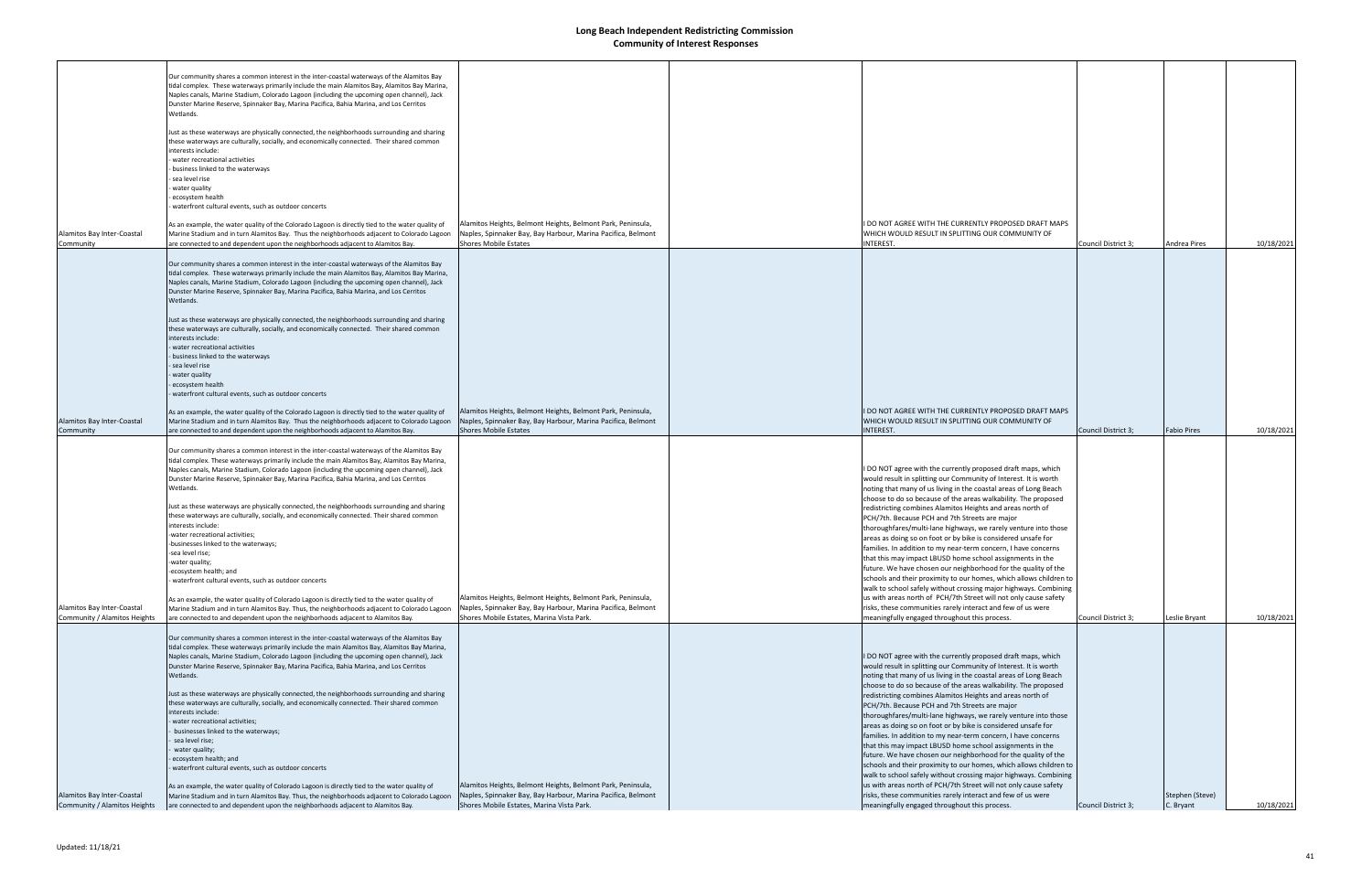| Anne Reid                                                       | What binds my community together are the types of homes in the neighborhood, the<br>schools our children attend and our shared social activities. Shared activities include<br>concerts in the park, holiday gatherings, play and exercise areas and the entirety of Marine<br>Stadium. Another important shared activity is Recreation Park Golf Course which our<br>neighborhood overlooks and is a key part of our community. Though the golf course is<br>split along 7th we still strongly consider them to be the same and an integral part of our<br>community. Additionally the waterways, lagoon and boating areas are an important part<br>of values we have as we consider ourselves a beach community.<br>Colorado Lagoon channel to Marine Stadium project #1 priority and Alamitos Bay Marina                                                                                                                                                                                                                                                                                                                                                                                       | My neighborhood is the upper part of Alamitos Heights. We have<br>a homeowners association together with the lower Alamitos<br>Heights and all our families attended the same elementary and<br>middle schools. My neighborhood is called the Iron Triangle<br>because it is a small few streets from the golf course on Santiago<br>up to the tip of where 7th & PCH converge. It's important for all<br>of Alamitos Heights and including this small section of homes<br>(which are identical in nature to those on the downhill side of<br>7th) to remain included with the community we feel we interact<br>with the most which is Belmont Heights and Belmont Shore. We<br>simply do not interact with the homes on the other side of PCH,<br>Park Estates (rarely) and anything else in that direction when it<br>comes to socialization, walking, schools and so much more. We<br>simply don't go that way because our areas of interest and<br>activities are overwhelmingly around the schools, shopping and<br>waterways. | Please don't break up District 3! It's vitally important for our<br>community to stay as one and not split up along lines that do not<br>interact or connect in a meaningful way. Thank you!<br>Alamitos Bay Inter-Coastal Community needs to be together:                                                                                                                                                                                                                                                                                                                  | Council District 3;                        | Anne Reid                         | 10/18/2021               |
|-----------------------------------------------------------------|---------------------------------------------------------------------------------------------------------------------------------------------------------------------------------------------------------------------------------------------------------------------------------------------------------------------------------------------------------------------------------------------------------------------------------------------------------------------------------------------------------------------------------------------------------------------------------------------------------------------------------------------------------------------------------------------------------------------------------------------------------------------------------------------------------------------------------------------------------------------------------------------------------------------------------------------------------------------------------------------------------------------------------------------------------------------------------------------------------------------------------------------------------------------------------------------------|-------------------------------------------------------------------------------------------------------------------------------------------------------------------------------------------------------------------------------------------------------------------------------------------------------------------------------------------------------------------------------------------------------------------------------------------------------------------------------------------------------------------------------------------------------------------------------------------------------------------------------------------------------------------------------------------------------------------------------------------------------------------------------------------------------------------------------------------------------------------------------------------------------------------------------------------------------------------------------------------------------------------------------------|-----------------------------------------------------------------------------------------------------------------------------------------------------------------------------------------------------------------------------------------------------------------------------------------------------------------------------------------------------------------------------------------------------------------------------------------------------------------------------------------------------------------------------------------------------------------------------|--------------------------------------------|-----------------------------------|--------------------------|
|                                                                 | area where we play, work, & shop (Ralphs, 2nd. St. & 4th St.), Marina Park complex, golf,                                                                                                                                                                                                                                                                                                                                                                                                                                                                                                                                                                                                                                                                                                                                                                                                                                                                                                                                                                                                                                                                                                         |                                                                                                                                                                                                                                                                                                                                                                                                                                                                                                                                                                                                                                                                                                                                                                                                                                                                                                                                                                                                                                     | Alamitos Heights/Colorado Lagoon>LB Marine Stadium. We don't                                                                                                                                                                                                                                                                                                                                                                                                                                                                                                                |                                            |                                   |                          |
| Alamitos Bay Inter-Coastal<br><b>Community Alamitos Heights</b> | dog walk, schools (Rogers/Wilson). Especially the Colorado Lagoon must be attached to<br>Alamitos Heights!                                                                                                                                                                                                                                                                                                                                                                                                                                                                                                                                                                                                                                                                                                                                                                                                                                                                                                                                                                                                                                                                                        | Surrounding Alamitos Heights, Colorado Lagoon, and Alamitos<br><b>Bay Marina!</b>                                                                                                                                                                                                                                                                                                                                                                                                                                                                                                                                                                                                                                                                                                                                                                                                                                                                                                                                                   | frequent downtown Long Beach, Mostly to our local SE Long<br>Beach area > Orange County.                                                                                                                                                                                                                                                                                                                                                                                                                                                                                    | Council District 3;                        | Hap & Patty<br>Wood               | 10/18/2021               |
|                                                                 | Our community shares a common interest in the inter-coastal waterways of the Alamitos Bay<br>tidal complex. These waterways primarily include the main Alamitos Bay, Alamitos Bay Marina,<br>Naples canals, Marine Stadium, Colorado Lagoon (including the upcoming open channel), Jack<br>Dunster Marine Reserve, Spinnaker Bay, Marina Pacifica, Bahia Marina, and Los Cerritos<br>Wetlands. Just as these waterways are physically connected, the neighborhoods surrounding and<br>sharing these waterways are culturally, socially, and economically connected<br>Their shared common interests include:<br>o water recreational activities;<br>b businesses linked to the waterways;<br>o sea level rise;<br>water quality;<br>o ecosystem health; and<br>o waterfront cultural events, such as outdoor concerts                                                                                                                                                                                                                                                                                                                                                                             |                                                                                                                                                                                                                                                                                                                                                                                                                                                                                                                                                                                                                                                                                                                                                                                                                                                                                                                                                                                                                                     |                                                                                                                                                                                                                                                                                                                                                                                                                                                                                                                                                                             |                                            |                                   |                          |
| Alamitos Bay Inter-Coastal                                      | As an example, the water quality of Colorado Lagoon is directly tied to the water quality of<br>Marine Stadium and in turn Alamitos Bay. Thus, the neighborhoods adjacent to Colorado Lagoon                                                                                                                                                                                                                                                                                                                                                                                                                                                                                                                                                                                                                                                                                                                                                                                                                                                                                                                                                                                                      | Alamitos Heights, Belmont Heights, Belmont Park, Peninsula,<br>Naples, Spinnaker Bay, Bay Harbour, Marina Pacifica, Belmont                                                                                                                                                                                                                                                                                                                                                                                                                                                                                                                                                                                                                                                                                                                                                                                                                                                                                                         | I do not agree with the currently proposed draft maps which                                                                                                                                                                                                                                                                                                                                                                                                                                                                                                                 |                                            |                                   |                          |
| Community<br>Alamitos Bay Inter-Coastal<br>Community            | are connected to and dependent upon the neighborhoods adjacent to Alamitos Bay.<br>Our community shares a common interest in the inter-coastal waterways of the Alamitos<br>Bay tidal complex. These waterways primarily include the main Alamitos Bay, Alamitos Bay<br>Marina, Naples canals, Marine Stadium, Colorado Lagoon (including the upcoming open<br>channel), Jack Dunster Marine Reserve, Spinnaker Bay, Marina Pacifica, Bahia Marina, and<br>Los Cerritos Wetlands.<br>Just as these waterways are physically connected, the neighborhoods surrounding and<br>sharing these waterways are culturally, socially, and economically connected. Their shared<br>common interests include:<br>o water recreational activities;<br>o businesses linked to the waterways; o sea level rise;<br>o water quality;<br>o ecosystem health; and<br>o waterfront cultural events, such as outdoor concerts<br>As an example, the water quality of Colorado Lagoon is directly tied to the water quality of<br>Marine Stadium and in turn Alamitos Bay. Thus, the neighborhoods adjacent to Colorado<br>Lagoon are connected to and dependent upon the neighborhoods adjacent to Alamitos<br>Bay. | Shores Mobile Estates.<br><b>Belmont Heights</b>                                                                                                                                                                                                                                                                                                                                                                                                                                                                                                                                                                                                                                                                                                                                                                                                                                                                                                                                                                                    | would result in splitting our Community of Interest.<br>I do not agree with the currently proposed draft maps which<br>would result in splitting our Community of Interest.                                                                                                                                                                                                                                                                                                                                                                                                 | Council District 3;<br>Council District 3; | Sarah Ehmann<br>Laura Yuen-Burlon | 10/18/2021<br>10/18/2021 |
|                                                                 |                                                                                                                                                                                                                                                                                                                                                                                                                                                                                                                                                                                                                                                                                                                                                                                                                                                                                                                                                                                                                                                                                                                                                                                                   |                                                                                                                                                                                                                                                                                                                                                                                                                                                                                                                                                                                                                                                                                                                                                                                                                                                                                                                                                                                                                                     | If you want to redraw the district lines you MUST keep "Alamitos"                                                                                                                                                                                                                                                                                                                                                                                                                                                                                                           |                                            |                                   |                          |
| Sara Steele                                                     | I have three young children that are constantly walking to Lowell Elementary School,<br>Marina Vista Park playground, Marine Stadium Park Farmers Market. We hold our Girl<br>Scout meetings at these parks. We are biking to school, we bike to the peninsula for bay<br>days and lunch at restaurants on 2nd street. We identify with this neighborhood because<br>we are a connected community. My kids will continue to walk or ride bikes when they<br>attend Rodgers Middle School. We hold birthday parties at our park that is within walking<br>distance from our home.                                                                                                                                                                                                                                                                                                                                                                                                                                                                                                                                                                                                                  | We call our neighborhood "Alamitos Heights" and we are right<br>next to Marina Vista Park. I live on Los Altos Ave between<br>Colorado and 4th. 90814.                                                                                                                                                                                                                                                                                                                                                                                                                                                                                                                                                                                                                                                                                                                                                                                                                                                                              | Heights" within District 3. It doesn't not make sense to separate<br>us from our community. That is the reason why we live here and<br>why we purchased our house 10 years ago. You can use the<br>PCH/7th/Bellflower giant cross -street as a reference to how these<br>communities are actually separated. My kids must stay in the<br>same district as their current school that is within WALKING<br>Distance. We are created a community and are tied into the<br>Belmont Shore, Colorado Lagoon, Marine Stadium, Marina Vista<br>Park. etc. Thank you for listening!! | Council District 3;                        | Sara Steele                       | 10/18/2021               |
|                                                                 | Historically, Alamitos Heights started in the 1900s and evolved with various architectural<br>styles and important natural assets such as Marina Vista Park, the Lagoon and Marine<br>Stadium. As a Long Beach native, I grew up in Belmont Heights and was able to walk to my<br>local schools but did not have a park close enough to play. Now raising my kids, being able                                                                                                                                                                                                                                                                                                                                                                                                                                                                                                                                                                                                                                                                                                                                                                                                                     |                                                                                                                                                                                                                                                                                                                                                                                                                                                                                                                                                                                                                                                                                                                                                                                                                                                                                                                                                                                                                                     |                                                                                                                                                                                                                                                                                                                                                                                                                                                                                                                                                                             |                                            |                                   |                          |
| Cara Mullio                                                     | to walk to the local schools AND parks is invaluable.                                                                                                                                                                                                                                                                                                                                                                                                                                                                                                                                                                                                                                                                                                                                                                                                                                                                                                                                                                                                                                                                                                                                             | Alamitos Heights, Colorado and Havana Avenues.                                                                                                                                                                                                                                                                                                                                                                                                                                                                                                                                                                                                                                                                                                                                                                                                                                                                                                                                                                                      |                                                                                                                                                                                                                                                                                                                                                                                                                                                                                                                                                                             | Council District 3;                        | Cara Mullio                       | 10/18/2021               |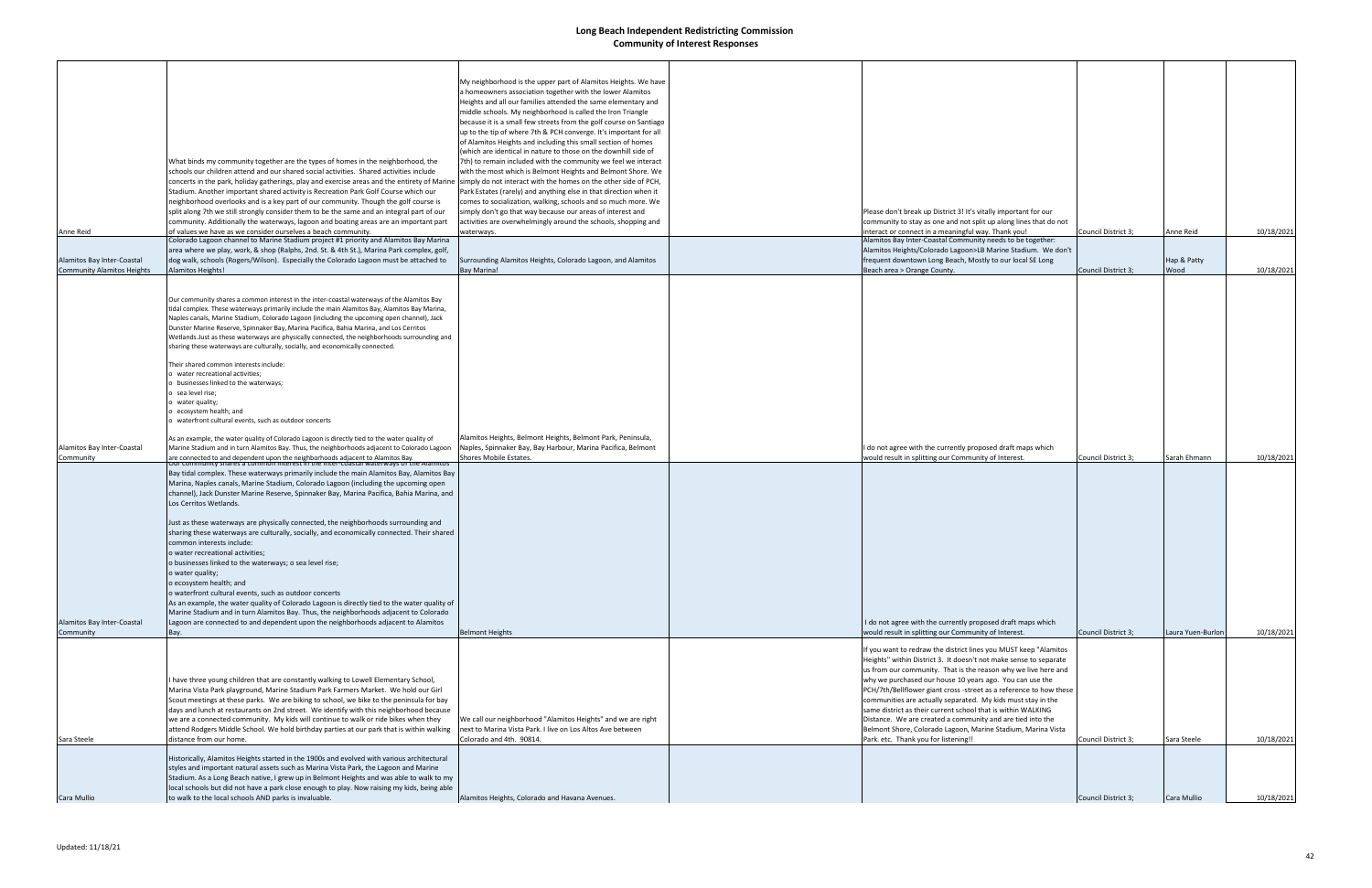|                            | Our community shares a common interest in the inter-coastal waterways of the Alamitos Bay<br>tidal complex. These waterways primarily include the main Alamitos Bay, Alamitos Bay Marina,    |                                                                                                                                  |                                                                                                                          |                     |               |            |
|----------------------------|----------------------------------------------------------------------------------------------------------------------------------------------------------------------------------------------|----------------------------------------------------------------------------------------------------------------------------------|--------------------------------------------------------------------------------------------------------------------------|---------------------|---------------|------------|
|                            | Naples canals, Marine Stadium, Colorado Lagoon (including the upcoming open channel), Jack                                                                                                   |                                                                                                                                  |                                                                                                                          |                     |               |            |
|                            | Dunster Marine Reserve, Spinnaker Bay, Marina Pacifica, Bahia Marina, and Los Cerritos                                                                                                       |                                                                                                                                  |                                                                                                                          |                     |               |            |
|                            | Wetlands.                                                                                                                                                                                    |                                                                                                                                  |                                                                                                                          |                     |               |            |
|                            | Just as these waterways are physically connected, the neighborhoods surrounding and sharing                                                                                                  |                                                                                                                                  |                                                                                                                          |                     |               |            |
|                            | these waterways are culturally, socially, and economically connected. Their shared common                                                                                                    |                                                                                                                                  |                                                                                                                          |                     |               |            |
|                            | interests include:                                                                                                                                                                           |                                                                                                                                  |                                                                                                                          |                     |               |            |
|                            | o water recreational activities;                                                                                                                                                             |                                                                                                                                  |                                                                                                                          |                     |               |            |
|                            | businesses linked to the waterways;<br>o sea level rise;                                                                                                                                     |                                                                                                                                  |                                                                                                                          |                     |               |            |
|                            | o water quality;                                                                                                                                                                             |                                                                                                                                  |                                                                                                                          |                     |               |            |
|                            | o ecosystem health; and                                                                                                                                                                      |                                                                                                                                  |                                                                                                                          |                     |               |            |
|                            | o waterfront cultural events, such as outdoor concerts                                                                                                                                       |                                                                                                                                  |                                                                                                                          |                     |               |            |
|                            | As an example, the water quality of Colorado Lagoon is directly tied to the water quality of                                                                                                 | Alamitos Heights, Belmont Heights, Belmont Park, Peninsula,                                                                      |                                                                                                                          |                     |               |            |
| Alamitos Bay Inter-Coastal | Marine Stadium and in turn Alamitos Bay. Thus, the neighborhoods adjacent to Colorado Lagoon                                                                                                 | Naples, Spinnaker Bay, Bay Harbour, Marina Pacifica, Belmont                                                                     | I do not agree with the currently proposed draft maps which                                                              |                     |               |            |
| Community                  | are connected to and dependent upon the neighborhoods adjacent to Alamitos Bay.                                                                                                              | Shores Mobile Estates.                                                                                                           | would result in splitting our Community of Interest.                                                                     | Council District 3; | Lori Irvin    | 10/18/2021 |
|                            |                                                                                                                                                                                              |                                                                                                                                  |                                                                                                                          |                     |               |            |
|                            | Our community shares a common interest in the inter-coastal waterways of the Alamitos Bay                                                                                                    |                                                                                                                                  |                                                                                                                          |                     |               |            |
|                            | tidal complex. These waterways primarily include the main Alamitos Bay, Alamitos Bay Marina,                                                                                                 |                                                                                                                                  |                                                                                                                          |                     |               |            |
|                            | Naples canals, Marine Stadium, Colorado Lagoon (including the upcoming open channel), Jack                                                                                                   |                                                                                                                                  |                                                                                                                          |                     |               |            |
|                            | Dunster Marine Reserve, Spinnaker Bay, Marina Pacifica, Bahia Marina, and Los Cerritos<br>Wetlands.                                                                                          |                                                                                                                                  |                                                                                                                          |                     |               |            |
|                            |                                                                                                                                                                                              |                                                                                                                                  |                                                                                                                          |                     |               |            |
|                            | Just as these waterways are physically connected, the neighborhoods surrounding and sharing                                                                                                  |                                                                                                                                  |                                                                                                                          |                     |               |            |
|                            | these waterways are culturally, socially, and economically connected. Their shared common                                                                                                    |                                                                                                                                  |                                                                                                                          |                     |               |            |
|                            | interests include:                                                                                                                                                                           |                                                                                                                                  |                                                                                                                          |                     |               |            |
|                            | o water recreational activities;                                                                                                                                                             |                                                                                                                                  |                                                                                                                          |                     |               |            |
|                            | o businesses linked to the waterways;                                                                                                                                                        |                                                                                                                                  |                                                                                                                          |                     |               |            |
|                            | o sea level rise;<br>o water quality;                                                                                                                                                        |                                                                                                                                  |                                                                                                                          |                     |               |            |
|                            | o ecosystem health; and                                                                                                                                                                      |                                                                                                                                  |                                                                                                                          |                     |               |            |
|                            | o waterfront cultural events, such as outdoor concerts                                                                                                                                       |                                                                                                                                  |                                                                                                                          |                     |               |            |
|                            |                                                                                                                                                                                              | Alamitos Heights, Belmont Heights, Belmont Park, Peninsula,                                                                      |                                                                                                                          |                     |               |            |
| Alamitos Bay Inter-Coastal | As an example, the water quality of Colorado Lagoon is directly tied to the water quality of<br>Marine Stadium and in turn Alamitos Bay. Thus, the neighborhoods adjacent to Colorado Lagoon | Naples, Spinnaker Bay, Bay Harbour, Marina Pacifica, Belmont                                                                     | I do not agree with the currently proposed draft maps which                                                              |                     |               |            |
| Community                  | are connected to and dependent upon the neighborhoods adjacent to Alamitos Bay.                                                                                                              | Shores Mobile Estates.                                                                                                           | would result in splitting our Community of Interest.                                                                     | Council District 3; | Eric Iverson  | 10/18/2021 |
|                            |                                                                                                                                                                                              |                                                                                                                                  |                                                                                                                          |                     |               |            |
|                            |                                                                                                                                                                                              |                                                                                                                                  |                                                                                                                          |                     |               |            |
|                            | I live in Alamitos Heights with my children and grandchildren. Alamitos Heights should not<br>be split in half. We have an active neighborhood improvement association that meets to         |                                                                                                                                  |                                                                                                                          |                     |               |            |
|                            | help neighbors, plants gardens, and holds various social and recycling events throughout                                                                                                     | Alamitos Heights is a residential area within the boundaries of                                                                  |                                                                                                                          |                     |               |            |
|                            | the year. This is an active community that engages with our council member routinely on                                                                                                      | Bellflower Boulevard, Pacific Coast Highway, and Park Avenue.                                                                    | Separating an established community such as Alamitos Heights is                                                          |                     |               |            |
|                            | matters of climate change, racial diversity, street safety, construction and health of our                                                                                                   | Our adjacent neighbors within the Alamitos Bay Inter-Coastal                                                                     | arbitrarily harsh, creating a dividing line that would threaten the                                                      |                     |               |            |
|                            | waterways. Neighborhood families recreate in Colorado Lagoon, Alamitos Bay, Mothers                                                                                                          | Community are Belmont Heights, Belmont Park, Peninsula,                                                                          | cohesiveness of a neighborhood that has a long history and a                                                             |                     |               |            |
| Alamitos Bay Inter-Coastal | Beach, and Marine Stadium. Our kids and their friends attend in-district elementary and                                                                                                      | Naples, Spinnaker Bay, Bay Harbour, Marina Pacifica, and                                                                         | vibrant community spirit. Please leave Alamitos Heights within                                                           |                     | Marianne      |            |
| Community                  | middle schools. We shop and dine toward the shore (D3), not inland (D4).                                                                                                                     | Belmont Shores Mobile Estates.                                                                                                   | District 3.                                                                                                              | Council District 3; | Buchanan      | 10/18/2021 |
|                            | Our District 3 has a huge community following that includes different fund raisers,                                                                                                          |                                                                                                                                  |                                                                                                                          |                     |               |            |
|                            | concerts in the park, paper shredding, wine nights, large trash hauling and more. We also                                                                                                    |                                                                                                                                  |                                                                                                                          |                     |               |            |
|                            | have a great team of people who keep us all in the know about our Alamitos Heights                                                                                                           |                                                                                                                                  | We have such an awesome District and would like to keep it that                                                          |                     |               |            |
|                            | activities and how to be involved. We love all of our District 3 and the people who reside                                                                                                   |                                                                                                                                  | way. We look out for each other and in this day and age, that is                                                         |                     |               |            |
| Rose                       | here.                                                                                                                                                                                        | District 3 and all it entails                                                                                                    | important.                                                                                                               | Council District 3; | Rose Prochnow | 10/18/2021 |
|                            |                                                                                                                                                                                              |                                                                                                                                  | am against removing Alamitos Heights from District 3 because of                                                          |                     |               |            |
|                            | Alamitos Heights is a section of Long Beach with an organized improvement association.<br>The majority of homes in the area are of a traditional style of architecture and were built        | Alamitos Heights mainly has the following boarders: Pacific<br>Coast Hwy., Bellflower Blvd., Park Avenue, and Colorado St. It is | the common history that we have with the other communities<br>adjacent to us. Also, we would no longer be represented by |                     |               |            |
|                            | in the 1920s and 1930s. Most homes are within                                                                                                                                                | adjacent to the Colorado Lagoon and the Marine Stadium.                                                                          | Council person Suzie Price who has been beneficial to our                                                                |                     |               |            |
| <b>Alamitos Heights</b>    | a few blocks of the Marine Stadium and Colorado lagoon waterways.                                                                                                                            |                                                                                                                                  | community.                                                                                                               | Council District 3; | Jack Strong   | 10/18/2021 |
|                            |                                                                                                                                                                                              |                                                                                                                                  |                                                                                                                          |                     |               |            |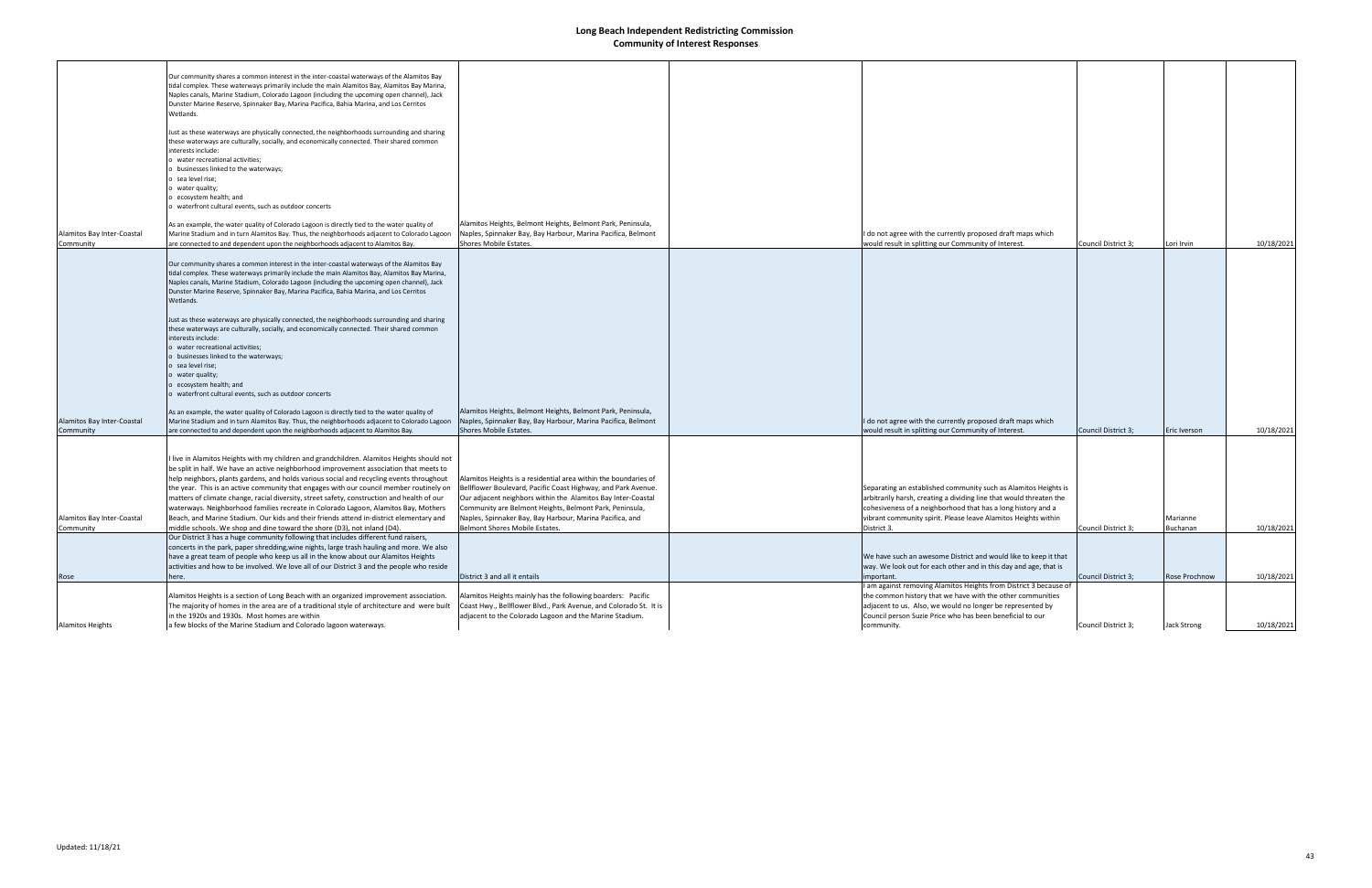| Alamitos Bay Inter-Coastal              | Our community shares a common interest in the inter-coastal waterways of the Alamitos Bay<br>tidal complex.<br>These waterways primarily include the main Alamitos Bay, Alamitos Bay Marina, Naples canals,<br>Marine Stadium,<br>Colorado Lagoon (including the upcoming open channel), Jack Dunster Marine Reserve, Spinnaker<br>Bay, Marina<br>Pacifica. Bahia Marina, and Los Cerritos Wetlands.<br>Just as these waterways are physically connected, the neighborhoods surrounding and sharing<br>these waterways<br>are culturally, socially, and economically connected. Their shared common interests include:<br>o water recreational activities;<br>o businesses linked to the waterways;<br>o sea level rise;<br>o water quality;<br>o ecosystem health; and<br>o waterfront cultural events, such as outdoor concerts<br>As an example, the water quality of Colorado Lagoon is directly tied to the water quality of<br>Marine Stadium<br>and in turn Alamitos Bay. Thus, the neighborhoods adjacent to Colorado Lagoon are connected to Naples, Spinnaker Bay, Bay Harbor, Marina Pacifica, Belmont | Alamitos Heights, Belmont Heights, Belmont Park, Peninsula,                                                                                                                                                                               | I do not agree with the currently proposed draft maps which<br>would result in splitting our Community of<br>Interest. All proposed options would split my HOA (Spinnaker          |                     |               |            |
|-----------------------------------------|-------------------------------------------------------------------------------------------------------------------------------------------------------------------------------------------------------------------------------------------------------------------------------------------------------------------------------------------------------------------------------------------------------------------------------------------------------------------------------------------------------------------------------------------------------------------------------------------------------------------------------------------------------------------------------------------------------------------------------------------------------------------------------------------------------------------------------------------------------------------------------------------------------------------------------------------------------------------------------------------------------------------------------------------------------------------------------------------------------------------|-------------------------------------------------------------------------------------------------------------------------------------------------------------------------------------------------------------------------------------------|------------------------------------------------------------------------------------------------------------------------------------------------------------------------------------|---------------------|---------------|------------|
| Community                               | and dependent upon the neighborhoods adjacent to Alamitos Bay                                                                                                                                                                                                                                                                                                                                                                                                                                                                                                                                                                                                                                                                                                                                                                                                                                                                                                                                                                                                                                                     | Shores Mobile Estates.                                                                                                                                                                                                                    | Coves) in half.                                                                                                                                                                    | Council District 3; | Ian McMurtrey | 10/18/2021 |
|                                         | My neighborhood is intertwined with the schools and activities along Marine Stadium and<br>2nd street. We are steps to Marina Vista park, and participate in and contribute towards<br>many activities there. The Colorado Lagoon with the beach and swimming areas will soon<br>be connected to Marine Stadium with an upcoming Open Channel. Just as it is connected<br>physically, we are culturally and economically connected with Belmont Shore, Naples and<br>Alamitos Bay. The shared common interests are:<br>Businesses linked to the waterways<br>-Sea level rise<br>Water quality<br>-Waterfront cultural events & Beach Clean up                                                                                                                                                                                                                                                                                                                                                                                                                                                                     |                                                                                                                                                                                                                                           |                                                                                                                                                                                    |                     |               |            |
| Alamitos Bay Inter-Coastal              | The Colorado Lagoon water quality is directly tied to that of Marine Stadium and thus<br>Alamitos Bay. Alamitos Heights, as it is connected to those waterways, is undeniably                                                                                                                                                                                                                                                                                                                                                                                                                                                                                                                                                                                                                                                                                                                                                                                                                                                                                                                                     | Alamitos Heights, Lowell Elementary, Rogers Middle School,<br>Marina Vista Park, Marine Stadium, Belmont Shore, 2nd Street,                                                                                                               | STRONGLY OPPOSE the currently proposed draft maps which<br>would result in removing Alamitos Heights (my community) from                                                           |                     |               |            |
| Community                               | connected to and dependent on those neighborhoods.                                                                                                                                                                                                                                                                                                                                                                                                                                                                                                                                                                                                                                                                                                                                                                                                                                                                                                                                                                                                                                                                | Naples                                                                                                                                                                                                                                    | District 3 and the other waterfront/bayfront communities.                                                                                                                          | Council District 3; | Cindy Zwerner | 10/18/2021 |
| Alamitos Bay Inter-Coastal              | Our community shares a common interest in the inter-coastal waterways of the Alamitos<br>Bay tidal complex. These waterways primarily include the main Alamitos Bay, Alamitos Bay<br>Marina, Naples canals, Marine Stadium, Colorado Lagoon (including the upcoming open<br>channel), Jack Dunster Marine Reserve, Spinnaker Bay, Marina Pacifica, Bahia Marina, and Los<br>Cerritos Wetlands.<br>Just as these waterways are physically connected, the neighborhoods surrounding and sharing<br>these waterways are culturally, socially, and economically connected. Their shared common<br>interests include:<br>o water recreational activities;<br>o businesses linked to the waterways;<br>o sea level rise;<br>o water quality;<br>o ecosystem health; and<br>o waterfront cultural events, such as outdoor concerts<br>As an example, the water quality of Colorado Lagoon is directly tied to the water quality of<br>Marine Stadium and in turn Alamitos Bay. Thus, the neighborhoods adjacent to Colorado Lagoon<br>are connected to and dependent upon the neighborhoods adjacent to Alamitos Bay.    | Alamitos Heights, Belmont Heights, Belmont Park, Peninsula,<br>Naples, Spinnaker Bay                                                                                                                                                      | I do not agree with the currently proposed draft maps which                                                                                                                        |                     |               |            |
| Community                               |                                                                                                                                                                                                                                                                                                                                                                                                                                                                                                                                                                                                                                                                                                                                                                                                                                                                                                                                                                                                                                                                                                                   |                                                                                                                                                                                                                                           | would result in splitting our Community of Interest                                                                                                                                | Council District 3; | Erik Robinson | 10/18/2021 |
| Theresa Dykes                           | Our community, Alamitos Heights, is bound together by the area schools: Lowell<br>Elementary, Rogers Middle School, and Wilson High School. Our children are able to walk<br>to their neighborhood schools which builds and strengthens relationships amongst the<br>children and parents.                                                                                                                                                                                                                                                                                                                                                                                                                                                                                                                                                                                                                                                                                                                                                                                                                        | Alamitos Heights, Marine Stadium, and Alamitos Heights Park.<br>The neighborhood is bounded by the Pacific Coast Highway on<br>the north, Colorado Street on the south, Park Avenue on the<br>west, and Bellflower Boulevard on the east. |                                                                                                                                                                                    | Council District 3; | Theresa Dykes | 10/18/2021 |
| Alamitos Bay Inter-Coastal<br>Community | - Connection to the Alamitos Bay tidal complex including the lagoon, Marine Stadium, the<br>bay and the beach. We are all very connected to the water and our environment.<br>- Kids attend same schools (Lowell elementary), many families in this communities are<br>friends and know each other. There are friendship bonds<br>- Single family homes and family friendly neighborhood<br>- Share the same recreational activities from the 2 golf courses, Marine Stadium, the<br>lagoon, the Bay, the peninsula to the Beach (walking, running, paddle boarding, boating,<br>swimming, fishing, dog beach)<br>- Farmers market and concerts at Marine Stadium<br>- Shopping and dining in Belmont Shores                                                                                                                                                                                                                                                                                                                                                                                                      | Current District 3 boundaries                                                                                                                                                                                                             | I strongly disagree with the current proposed draft to split our<br>community of interest. The current district borders work great for<br>our community of interest. why change it | Council District 3; | Chi Kallala   | 10/18/2021 |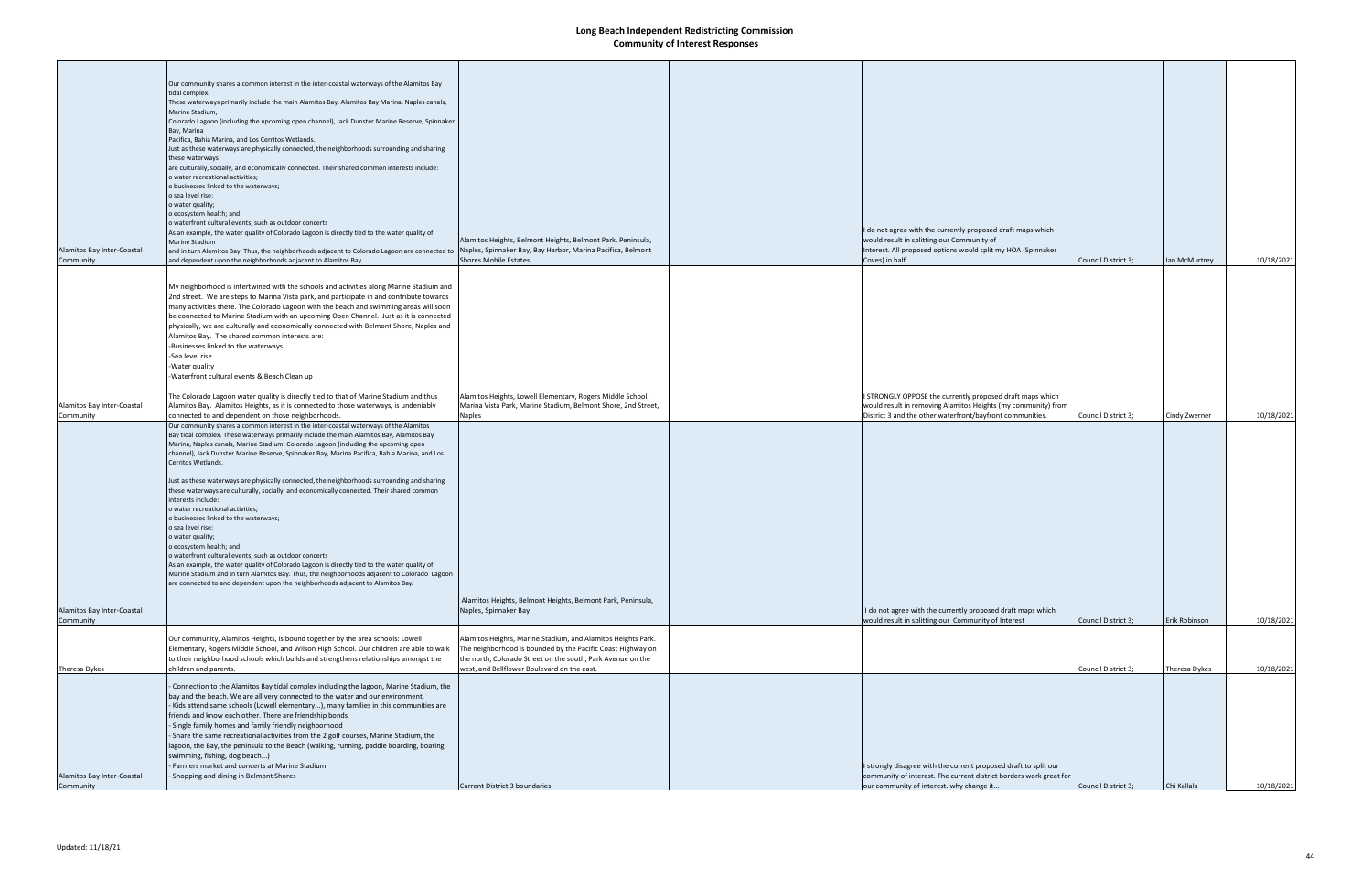|                                                                          | We share a common interest in the inter-coastal waterways of the Alamitos Bay tidal                                                                                                                                                                                                                                                                                                                                                                                                                                                                                                                                                                                                                                                                                                                                                                                                                                                                                                                                                                                                                                                                                                                                                                                                                                                                                                                                                                                                                 |                                                                                                                                                                      |                                                                                                                     |                     |                         |            |
|--------------------------------------------------------------------------|-----------------------------------------------------------------------------------------------------------------------------------------------------------------------------------------------------------------------------------------------------------------------------------------------------------------------------------------------------------------------------------------------------------------------------------------------------------------------------------------------------------------------------------------------------------------------------------------------------------------------------------------------------------------------------------------------------------------------------------------------------------------------------------------------------------------------------------------------------------------------------------------------------------------------------------------------------------------------------------------------------------------------------------------------------------------------------------------------------------------------------------------------------------------------------------------------------------------------------------------------------------------------------------------------------------------------------------------------------------------------------------------------------------------------------------------------------------------------------------------------------|----------------------------------------------------------------------------------------------------------------------------------------------------------------------|---------------------------------------------------------------------------------------------------------------------|---------------------|-------------------------|------------|
|                                                                          | complex. The surrounding neighborhood are as connected as these waterways and what                                                                                                                                                                                                                                                                                                                                                                                                                                                                                                                                                                                                                                                                                                                                                                                                                                                                                                                                                                                                                                                                                                                                                                                                                                                                                                                                                                                                                  |                                                                                                                                                                      |                                                                                                                     |                     |                         |            |
| Alamitos Bay Intercoastal                                                | happens there effects all of us. Examples include the businesses, sea levels, ecosystems,                                                                                                                                                                                                                                                                                                                                                                                                                                                                                                                                                                                                                                                                                                                                                                                                                                                                                                                                                                                                                                                                                                                                                                                                                                                                                                                                                                                                           |                                                                                                                                                                      | I don't agree with the currently proposed draft maps which would                                                    |                     |                         |            |
| community                                                                | cultural events, concerts, etc.                                                                                                                                                                                                                                                                                                                                                                                                                                                                                                                                                                                                                                                                                                                                                                                                                                                                                                                                                                                                                                                                                                                                                                                                                                                                                                                                                                                                                                                                     | Alamitos Heights by marine stadium and Rogers Middle school.                                                                                                         | result in splitting our Community of Interest!                                                                      | Council District 3: | Laurie Rael             | 10/18/2021 |
|                                                                          |                                                                                                                                                                                                                                                                                                                                                                                                                                                                                                                                                                                                                                                                                                                                                                                                                                                                                                                                                                                                                                                                                                                                                                                                                                                                                                                                                                                                                                                                                                     |                                                                                                                                                                      |                                                                                                                     |                     |                         |            |
| Alamitos Bay Inter-Coastal<br>Community                                  | Our community shares a common interest in the inter-coastal waterways of the Alamitos Bay<br>tidal complex. These waterways primarily include the main Alamitos Bay, Alamitos Bay Marina,<br>Naples canals, Marine Stadium, Colorado Lagoon (including the upcoming open channel), Jack<br>Dunster Marine Reserve, Spinnaker Bay, Marina Pacifica, Bahia Marina, and Los Cerritos<br>Wetlands.<br>Just as these waterways are physically connected, the neighborhoods surrounding and sharing<br>these waterways are culturally, socially, and economically connected. Their shared common<br>interests include:<br>o water recreational activities;<br>o businesses linked to the waterways;<br>o sea level rise;<br>o water quality;<br>o ecosystem health; and<br>o waterfront cultural events, such as outdoor concerts<br>As an example, the water quality of Colorado Lagoon is directly tied to the water quality of<br>Marine Stadium and in turn Alamitos Bay. Thus, the neighborhoods adjacent to Colorado Lagoon<br>are connected to and dependent upon the neighborhoods adjacent to Alamitos Bay.<br>Our community shares a common interest in the inter-coastal waterways of the Alamitos Bay<br>tidal complex. These waterways primarily include the main Alamitos Bay, Alamitos Bay Marina,<br>Naples canals, Marine Stadium, Colorado Lagoon (including the upcoming open channel), Jack<br>Dunster Marine Reserve, Spinnaker Bay, Marina Pacifica, Bahia Marina, and Los Cerritos | Alamitos Heights, Belmont Heights, Belmont Park, Peninsula,<br>Naples, Spinnaker Bay, Bay Harbour, Marina Pacifica, Belmont<br>Shores Mobile Estates.                | I do not agree with the currently proposed draft maps which<br>would result in splitting our Community of Interest. | Council District 3; | <b>Richard Schwerin</b> | 10/18/2021 |
| Alamitos Bay Inter-Coastal                                               | Just as these waterways are physically connected, the neighborhoods surrounding and sharing<br>these waterways are culturally, socially, and economically connected. Their shared common<br>interests include:<br>o water recreational activities;<br>o businesses linked to the waterways;<br>o sea level rise;<br>o water quality;<br>o ecosystem health; and<br>o waterfront cultural events, such as outdoor concerts<br>As an example, the water quality of Colorado Lagoon is directly tied to the water quality of<br>Marine Stadium and in turn Alamitos Bay. Thus, the neighborhoods adjacent to Colorado Lagoon<br>are connected to and dependent upon the neighborhoods adjacent to Alamitos Bay.                                                                                                                                                                                                                                                                                                                                                                                                                                                                                                                                                                                                                                                                                                                                                                                        | Alamitos Heights, Belmont Heights, Belmont Park, Belmont<br>Shore, Peninsula, Naples, Spinnaker Bay, Bay Harbour, Marina                                             | I do not agree with the currently proposed draft maps which                                                         |                     |                         |            |
| Community                                                                |                                                                                                                                                                                                                                                                                                                                                                                                                                                                                                                                                                                                                                                                                                                                                                                                                                                                                                                                                                                                                                                                                                                                                                                                                                                                                                                                                                                                                                                                                                     | Pacifica, Belmont Shores Mobile Estates.                                                                                                                             | would result in splitting our Community of Interest.                                                                | Council District 3; | Antonella Schaub        | 10/18/2021 |
| Alamitos Bay Inter-Coastal<br>Community (important to use<br>this title) | Our community shares a common interest in the inter-coastal waterways of the Alamitos Bay tidal<br>complex. These waterways primarily include the main Alamitos Bay, Alamitos Bay Marina, Naples canais,<br>Marine Stadium, Colorado Lagoon (including the upcoming open channel), Jack Dunster Marine Reserve,<br>Spinnaker Bay, Marina Pacifica, Bahia Marina, and Los Cerritos Wetlands.<br>Just as these waterways are physically connected, the neighborhoods surrounding and sharing these<br>waterways are culturally, socially, and economically connected. Their shared common interests include:<br>o water recreational activities;<br>o businesses linked to the waterways;<br>o sea level rise;<br>o water quality;<br>o ecosystem health; and<br>o waterfront cultural events, such as outdoor concerts<br>As an example, the water quality of Colorado Lagoon is directly tied to the water quality of Marine<br>Stadium and in turn Alamitos Bay. Thus, the neighborhoods adjacent to Colorado Lagoon are connected<br>to and dependent upon the neighborhoods adjacent to Alamitos Bay.                                                                                                                                                                                                                                                                                                                                                                                            | Alamitos Heights, Belmont Heights, Belmont Park, Belmont<br>Shore, Peninsula, Naples, Spinnaker Bay, Bay Harbour, Marina<br>Pacifica, Belmont Shores Mobile Estates. | I do not agree with the currently proposed draft maps which<br>would result in splitting our Community of Interest. | Council District 3; | Peter                   | 10/18/2021 |
|                                                                          |                                                                                                                                                                                                                                                                                                                                                                                                                                                                                                                                                                                                                                                                                                                                                                                                                                                                                                                                                                                                                                                                                                                                                                                                                                                                                                                                                                                                                                                                                                     |                                                                                                                                                                      |                                                                                                                     |                     |                         |            |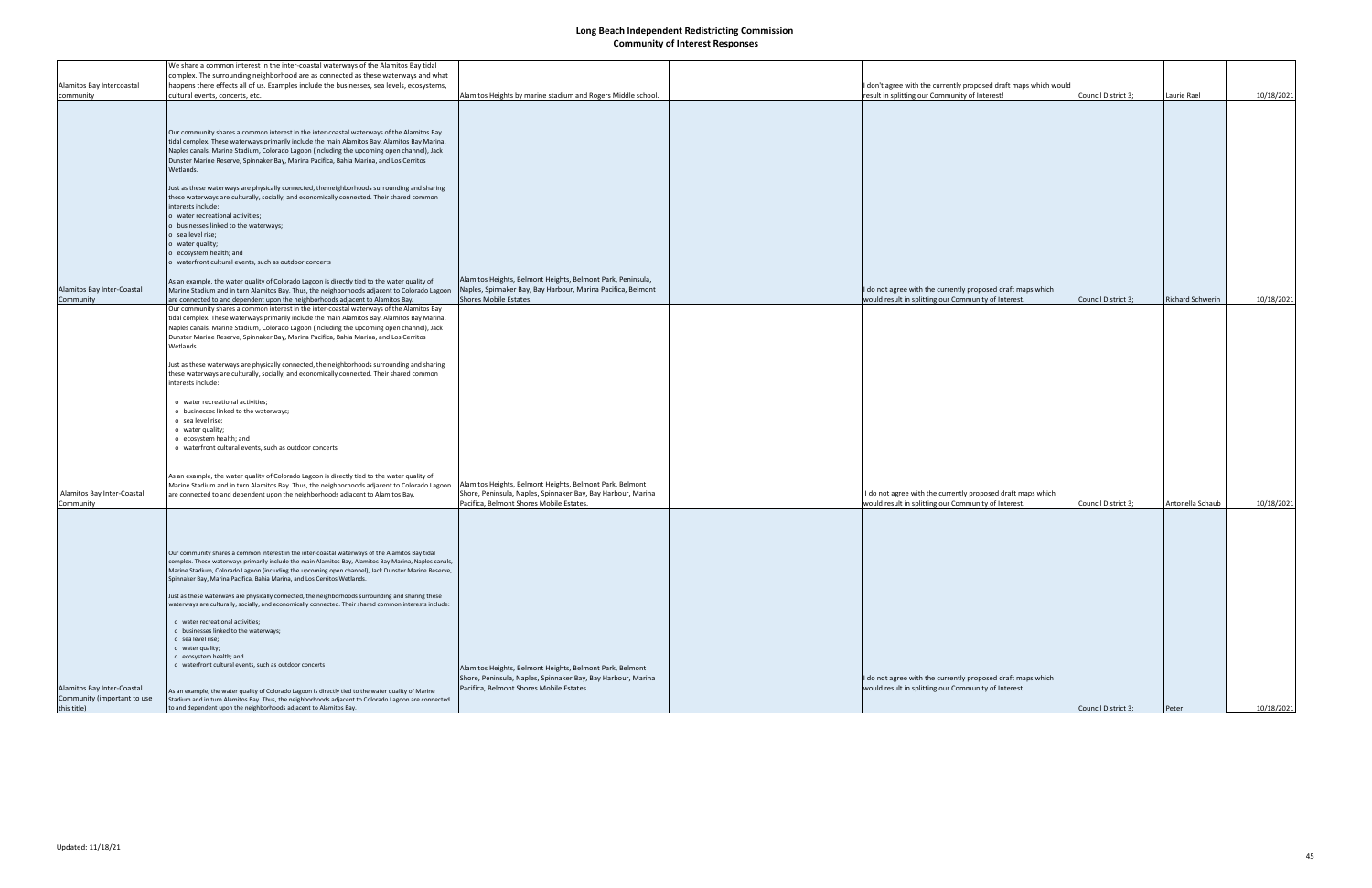|                                         | Our community shares a common interest in the inter-coastal waterways of the Alamitos Bay tidal<br>complex. These waterways primarily include the main Alamitos Bay, Alamitos Bay Marina, Naples canals,<br>Marine Stadium, Colorado Lagoon (including the upcoming open channel), Jack Dunster Marine Reserve,<br>Spinnaker Bay, Marina Pacifica, Bahia Marina, and Los Cerritos Wetlands.                                                                                                                                                                                                                                                                                          |                                                                                                                                                                                 |                                                                                                                                                                                                                                                                                                                                                                                                    |                     |                  |            |
|-----------------------------------------|--------------------------------------------------------------------------------------------------------------------------------------------------------------------------------------------------------------------------------------------------------------------------------------------------------------------------------------------------------------------------------------------------------------------------------------------------------------------------------------------------------------------------------------------------------------------------------------------------------------------------------------------------------------------------------------|---------------------------------------------------------------------------------------------------------------------------------------------------------------------------------|----------------------------------------------------------------------------------------------------------------------------------------------------------------------------------------------------------------------------------------------------------------------------------------------------------------------------------------------------------------------------------------------------|---------------------|------------------|------------|
|                                         | Just as these waterways are physically connected, the neighborhoods surrounding and sharing these<br>waterways are culturally, socially, and economically connected. Their shared common interests include:<br>o water recreational activities;                                                                                                                                                                                                                                                                                                                                                                                                                                      |                                                                                                                                                                                 |                                                                                                                                                                                                                                                                                                                                                                                                    |                     |                  |            |
|                                         | o businesses linked to the waterways;<br>o sea level rise;<br>o water quality;<br>o ecosystem health; and                                                                                                                                                                                                                                                                                                                                                                                                                                                                                                                                                                            |                                                                                                                                                                                 |                                                                                                                                                                                                                                                                                                                                                                                                    |                     |                  |            |
| Alamitos Bay Inter-Coastal<br>Community | o waterfront cultural events, such as outdoor concerts<br>As an example, the water quality of Colorado Lagoon is directly tied to the water quality of Marine<br>Stadium and in turn Alamitos Bay. Thus, the neighborhoods adjacent to Colorado Lagoon are connected<br>to and dependent upon the neighborhoods adjacent to Alamitos Bay.                                                                                                                                                                                                                                                                                                                                            | Alamitos Heights, Belmont Heights, Belmont Park, Peninsula,<br>Naples, Spinnaker Bay, Bay Harbour, Marina Pacifica, Belmont<br>Shores Mobile Estates.                           | I do not agree with the currently proposed draft maps which<br>would result in splitting our Community of Interest.                                                                                                                                                                                                                                                                                | Council District 3; | Barbara Schwerin | 10/18/2021 |
|                                         | Our community shares a common interest in the inter-coastal waterways of the Alamitos Bay<br>tidal complex. These waterways primarily include the main Alamitos Bay, Alamitos Bay Marina,<br>Naples canals, Marine Stadium, Colorado Lagoon (including the upcoming open channel), Jack<br>Dunster Marine Reserve, Spinnaker Bay, Marina Pacifica, Bahia Marina, and Los Cerritos<br>Wetlands.                                                                                                                                                                                                                                                                                       |                                                                                                                                                                                 |                                                                                                                                                                                                                                                                                                                                                                                                    |                     |                  |            |
|                                         | Just as these waterways are physically connected, the neighborhoods surrounding and sharing<br>these waterways are culturally, socially, and economically connected. Their shared common<br>interests include:<br>o water recreational activities;<br>o businesses linked to the waterways;<br>o sea level rise;                                                                                                                                                                                                                                                                                                                                                                     |                                                                                                                                                                                 |                                                                                                                                                                                                                                                                                                                                                                                                    |                     |                  |            |
|                                         | o water quality;<br>o ecosystem health; and<br>o waterfront cultural events, such as outdoor concerts                                                                                                                                                                                                                                                                                                                                                                                                                                                                                                                                                                                |                                                                                                                                                                                 |                                                                                                                                                                                                                                                                                                                                                                                                    |                     |                  |            |
| Alamitos Bay Inter-Coastal<br>Community | As an example, the water quality of Colorado Lagoon is directly tied to the water quality of<br>Marine Stadium and in turn Alamitos Bay. Thus, the neighborhoods adjacent to Colorado Lagoon<br>are connected to and dependent upon the neighborhoods adjacent to Alamitos Bay.                                                                                                                                                                                                                                                                                                                                                                                                      | Alamitos Heights, Belmont Heights, Belmont Park, Peninsula,<br>Naples, Spinnaker Bay, Bay Harbour, Marina Pacifica, Belmont<br>Shores Mobile Estates.                           | I do not agree with the currently proposed draft maps which<br>would result in splitting our Community of Interest.                                                                                                                                                                                                                                                                                | Council District 3; | Ryan Richman     | 10/18/2021 |
|                                         | Our community shares a common interest in the inter-coastal waterways of the Alamitos Bay<br>tidal complex. These waterways primarily include the main Alamitos Bay, Alamitos Bay Marina,<br>Naples canals, Marine Stadium, Colorado Lagoon (including the upcoming open channel), Jack<br>Dunster Marine Reserve, Spinnaker Bay, Marina Pacifica, Bahia Marina, and Los Cerritos<br>Wetlands.                                                                                                                                                                                                                                                                                       |                                                                                                                                                                                 |                                                                                                                                                                                                                                                                                                                                                                                                    |                     |                  |            |
|                                         | Just as these waterways are physically connected, the neighborhoods surrounding and sharing<br>these waterways are culturally, socially, and economically connected. Their shared common<br>interests include:<br>o water recreational activities;                                                                                                                                                                                                                                                                                                                                                                                                                                   |                                                                                                                                                                                 |                                                                                                                                                                                                                                                                                                                                                                                                    |                     |                  |            |
|                                         | businesses linked to the waterways;<br>o sea level rise;<br>o water quality;<br>o ecosystem health; and<br>o waterfront cultural events, such as outdoor concerts                                                                                                                                                                                                                                                                                                                                                                                                                                                                                                                    |                                                                                                                                                                                 |                                                                                                                                                                                                                                                                                                                                                                                                    |                     |                  |            |
| Alamitos Bay Inter-Coastal<br>Community | As an example, the water quality of Colorado Lagoon is directly tied to the water quality of<br>Marine Stadium and in turn Alamitos Bay. Thus, the neighborhoods adjacent to Colorado Lagoon<br>are connected to and dependent upon the neighborhoods adjacent to Alamitos Bay.                                                                                                                                                                                                                                                                                                                                                                                                      | Alamitos Heights, Belmont Heights, Belmont Park, Peninsula,<br>Naples, Spinnaker Bay, Bay Harbour, Marina Pacifica, Belmont<br>Shores Mobile Estates.                           | I do not agree with the currently proposed draft maps which<br>would result in splitting our Community of Interest.                                                                                                                                                                                                                                                                                | Council District 3; | Ashley Richman   | 10/18/2021 |
| <b>Alamitos Heights</b>                 | We enjoy the great diversity of Long Beach and have lived here for over 40 years. Thru the<br>years, raising kids, you definitely build bonds in the local community thru<br>schools/parks/recreation/sports/philanthropy. While our friends span from Virginia<br>Country Club to Lakewood Village, downtown, Naples, Alamitos Heights, the peninsula, Los<br>Coyotes, Bixby Village, El Dorado, the Ranchos, and so many terrific neighborhoods that<br>give Long Beach a special color and flavor, we don't think it's great to split our small<br>neighborhood down the middle and separate us from the very local<br>shopping/recreation/dining/and friends that we connect to. | Alamitos Heights between Colorado and 7th/near rec park and<br>quick walk to the Rowing Center and Marine Stadium plus<br>Belmont Heights/Belmont Shore/CSULB and so much more. | I think the neighborhood should have better articulated<br>information on why the districts may be moving. A map is<br>provided, but it's impossible to even view. Overall, we need to<br>understand the pros and cons. To this neighborhood and to<br>others. Although I do care about my own<br>neighborhood/schools/parks/recreation and activities, we care<br>deeply about all of Long Beach! | Council District 3; | Julie Kinsbursky | 10/18/2021 |
|                                         | A large part of our decision to live in Alamitos Heights is proximity to the coast. We value<br>the natural environment and are interested in the Alamitos Bay tidal complex, including<br>Marine Stadium, Colorado Lagoon and upcoming open channel. Our community is deeply                                                                                                                                                                                                                                                                                                                                                                                                        |                                                                                                                                                                                 | We do NOT agree with the current proposed maps that split our                                                                                                                                                                                                                                                                                                                                      |                     |                  |            |
| Alamitos Bay Inter-Coastal<br>Community | impacted by coastal activities and developments. Our nearest main shopping corridor is<br>2nd Street. Outdoor concerts and farmer's market by the water are a big part of the<br>community feel of our neighborhood.                                                                                                                                                                                                                                                                                                                                                                                                                                                                 | Alamitos Heights, Belmont Heights, Belmont Park, Naples, Bay<br>Harbour, Marina Pacifica                                                                                        | Community of Interest. Specially, Alamitos Heights should be<br>included together with the other communities adjacent to the<br>connected waterways.                                                                                                                                                                                                                                               | Council District 3; | Lin family       | 10/18/2021 |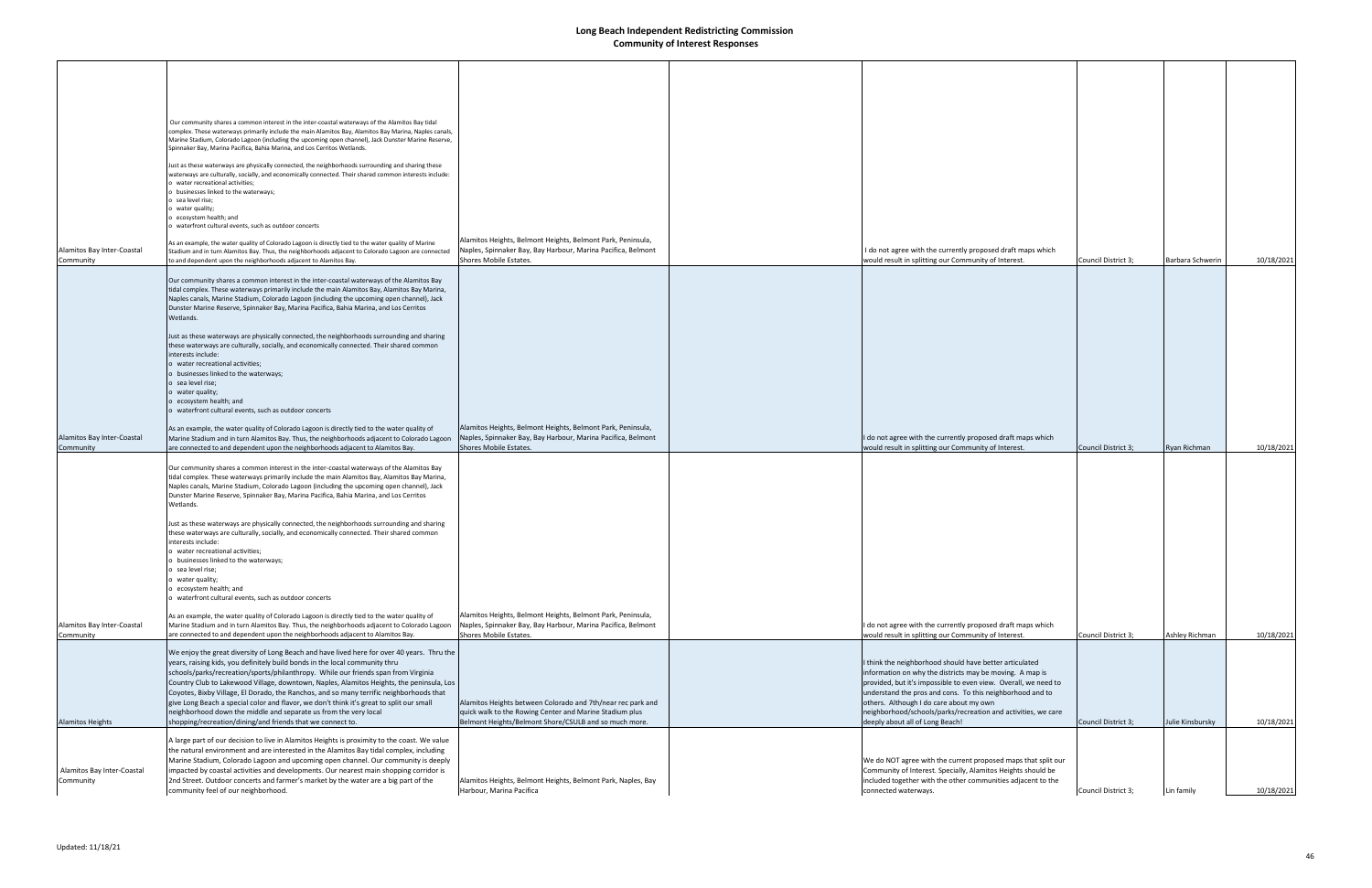|                                         |                                                                                                                                                                                                                                                                                                                                                                                                                                                                                                                                                                                                                                                                                                                                                                                                                                                                                                                                                                                                                                                                                                                                                                                                               |                                                                                                                            | Redistricting is an important function that must address many competing interests.                                                                                                                                                |                     |                  |            |
|-----------------------------------------|---------------------------------------------------------------------------------------------------------------------------------------------------------------------------------------------------------------------------------------------------------------------------------------------------------------------------------------------------------------------------------------------------------------------------------------------------------------------------------------------------------------------------------------------------------------------------------------------------------------------------------------------------------------------------------------------------------------------------------------------------------------------------------------------------------------------------------------------------------------------------------------------------------------------------------------------------------------------------------------------------------------------------------------------------------------------------------------------------------------------------------------------------------------------------------------------------------------|----------------------------------------------------------------------------------------------------------------------------|-----------------------------------------------------------------------------------------------------------------------------------------------------------------------------------------------------------------------------------|---------------------|------------------|------------|
|                                         |                                                                                                                                                                                                                                                                                                                                                                                                                                                                                                                                                                                                                                                                                                                                                                                                                                                                                                                                                                                                                                                                                                                                                                                                               |                                                                                                                            | However, the most important purpose is for communities of interest remain intact                                                                                                                                                  |                     |                  |            |
|                                         |                                                                                                                                                                                                                                                                                                                                                                                                                                                                                                                                                                                                                                                                                                                                                                                                                                                                                                                                                                                                                                                                                                                                                                                                               |                                                                                                                            | to have appropriate representation before the city council. The proposed maps,                                                                                                                                                    |                     |                  |            |
|                                         |                                                                                                                                                                                                                                                                                                                                                                                                                                                                                                                                                                                                                                                                                                                                                                                                                                                                                                                                                                                                                                                                                                                                                                                                               |                                                                                                                            | with respect to the 3rd District are seriously deficient and need to be revised.                                                                                                                                                  |                     |                  |            |
|                                         |                                                                                                                                                                                                                                                                                                                                                                                                                                                                                                                                                                                                                                                                                                                                                                                                                                                                                                                                                                                                                                                                                                                                                                                                               |                                                                                                                            | Initially, it is wrong to cut the 2nd and PCH Shopping Center and businesses along                                                                                                                                                |                     |                  |            |
|                                         |                                                                                                                                                                                                                                                                                                                                                                                                                                                                                                                                                                                                                                                                                                                                                                                                                                                                                                                                                                                                                                                                                                                                                                                                               |                                                                                                                            | the PCH corridor from the 3rd District. The vast majority of residents who patronize                                                                                                                                              |                     |                  |            |
|                                         |                                                                                                                                                                                                                                                                                                                                                                                                                                                                                                                                                                                                                                                                                                                                                                                                                                                                                                                                                                                                                                                                                                                                                                                                               |                                                                                                                            | those businesses live and work in the 3rd District and are more proximately located                                                                                                                                               |                     |                  |            |
|                                         |                                                                                                                                                                                                                                                                                                                                                                                                                                                                                                                                                                                                                                                                                                                                                                                                                                                                                                                                                                                                                                                                                                                                                                                                               |                                                                                                                            | than those in the 4th District. In addition, the impacts of development are                                                                                                                                                       |                     |                  |            |
|                                         |                                                                                                                                                                                                                                                                                                                                                                                                                                                                                                                                                                                                                                                                                                                                                                                                                                                                                                                                                                                                                                                                                                                                                                                                               |                                                                                                                            | experienced firsthand by 3rd District residents, and not occasionally by those from                                                                                                                                               |                     |                  |            |
|                                         |                                                                                                                                                                                                                                                                                                                                                                                                                                                                                                                                                                                                                                                                                                                                                                                                                                                                                                                                                                                                                                                                                                                                                                                                               |                                                                                                                            | out of the district. Second, there are commonsense borders that can be defined by                                                                                                                                                 |                     |                  |            |
|                                         |                                                                                                                                                                                                                                                                                                                                                                                                                                                                                                                                                                                                                                                                                                                                                                                                                                                                                                                                                                                                                                                                                                                                                                                                               |                                                                                                                            | major streets, such as 7th Street and PCH, that can serve as appropriate districting                                                                                                                                              |                     |                  |            |
|                                         | For decades Alamitos Heights, for purposes of representation on the City Council has been                                                                                                                                                                                                                                                                                                                                                                                                                                                                                                                                                                                                                                                                                                                                                                                                                                                                                                                                                                                                                                                                                                                     |                                                                                                                            | borders. These are major traffic corridors that do not have significant pedestrian                                                                                                                                                |                     |                  |            |
|                                         |                                                                                                                                                                                                                                                                                                                                                                                                                                                                                                                                                                                                                                                                                                                                                                                                                                                                                                                                                                                                                                                                                                                                                                                                               |                                                                                                                            | crossings. As such, residents are much more likely to cross those busy streets via a                                                                                                                                              |                     |                  |            |
|                                         | in the 3rd District along with Belmont Shore and Belmont Heights. For longtime residents                                                                                                                                                                                                                                                                                                                                                                                                                                                                                                                                                                                                                                                                                                                                                                                                                                                                                                                                                                                                                                                                                                                      |                                                                                                                            | car than walking or biking. Car trips are the antithesis of creating communities of                                                                                                                                               |                     |                  |            |
|                                         | of these the neighborhoods the reasons are self-evident. Residents of these                                                                                                                                                                                                                                                                                                                                                                                                                                                                                                                                                                                                                                                                                                                                                                                                                                                                                                                                                                                                                                                                                                                                   |                                                                                                                            | interest. As such, the redistricting committee should recognize and use these                                                                                                                                                     |                     |                  |            |
|                                         | neighborhoods lives are interconnected. Their children go to schools together, they                                                                                                                                                                                                                                                                                                                                                                                                                                                                                                                                                                                                                                                                                                                                                                                                                                                                                                                                                                                                                                                                                                                           |                                                                                                                            | transportation borders when creating appropriate boundaries between the 3rd and                                                                                                                                                   |                     |                  |            |
|                                         |                                                                                                                                                                                                                                                                                                                                                                                                                                                                                                                                                                                                                                                                                                                                                                                                                                                                                                                                                                                                                                                                                                                                                                                                               |                                                                                                                            |                                                                                                                                                                                                                                   |                     |                  |            |
|                                         | worship at the same churches, they patronize the same Second Street businesses, they                                                                                                                                                                                                                                                                                                                                                                                                                                                                                                                                                                                                                                                                                                                                                                                                                                                                                                                                                                                                                                                                                                                          |                                                                                                                            | 4th Districts. Last, the proposed redistricting maps seem to dilute the 3rd District by                                                                                                                                           |                     |                  |            |
|                                         | experience the same traffic impacts resulting from commercial real estate development,                                                                                                                                                                                                                                                                                                                                                                                                                                                                                                                                                                                                                                                                                                                                                                                                                                                                                                                                                                                                                                                                                                                        |                                                                                                                            | both cutting out areas of major future commercial and residential development and                                                                                                                                                 |                     |                  |            |
|                                         | they and their children recreate at the same City parks. The Alamitos Heights community                                                                                                                                                                                                                                                                                                                                                                                                                                                                                                                                                                                                                                                                                                                                                                                                                                                                                                                                                                                                                                                                                                                       | Alamitos Heights is bordered by Bellflower Blvd to the east,                                                               | excising many of its northern border communities that have been an integral part of                                                                                                                                               |                     |                  |            |
|                                         |                                                                                                                                                                                                                                                                                                                                                                                                                                                                                                                                                                                                                                                                                                                                                                                                                                                                                                                                                                                                                                                                                                                                                                                                               |                                                                                                                            | the district for decades. With respect to Alamitos Heights, the current proposals are                                                                                                                                             |                     |                  |            |
|                                         | shares the same city government issues with the Heights and the Shore, such as,                                                                                                                                                                                                                                                                                                                                                                                                                                                                                                                                                                                                                                                                                                                                                                                                                                                                                                                                                                                                                                                                                                                               | Pacific Coast Highway to the north, includes Little Recreation                                                             | damaging to our representation before the council and do not make practical sense                                                                                                                                                 |                     |                  |            |
|                                         | development along the PCH corridor, SEADIP, effective city services, continued economic                                                                                                                                                                                                                                                                                                                                                                                                                                                                                                                                                                                                                                                                                                                                                                                                                                                                                                                                                                                                                                                                                                                       | Golf Course and the Colorado Lagoon, Appian Street to the south                                                            | as a community.                                                                                                                                                                                                                   |                     | Robert Ragland   |            |
| Alamitos Heights                        | development, and the Colorado Lagoon Open Channel project.                                                                                                                                                                                                                                                                                                                                                                                                                                                                                                                                                                                                                                                                                                                                                                                                                                                                                                                                                                                                                                                                                                                                                    | and Park Avenue to the west.                                                                                               |                                                                                                                                                                                                                                   | Council District 3; | and Shaila Saint | 10/18/2021 |
|                                         |                                                                                                                                                                                                                                                                                                                                                                                                                                                                                                                                                                                                                                                                                                                                                                                                                                                                                                                                                                                                                                                                                                                                                                                                               |                                                                                                                            |                                                                                                                                                                                                                                   |                     |                  |            |
|                                         |                                                                                                                                                                                                                                                                                                                                                                                                                                                                                                                                                                                                                                                                                                                                                                                                                                                                                                                                                                                                                                                                                                                                                                                                               |                                                                                                                            |                                                                                                                                                                                                                                   |                     |                  |            |
|                                         | Our community shares a common interest in the inter-coastal waterways of the Alamitos                                                                                                                                                                                                                                                                                                                                                                                                                                                                                                                                                                                                                                                                                                                                                                                                                                                                                                                                                                                                                                                                                                                         |                                                                                                                            |                                                                                                                                                                                                                                   |                     |                  |            |
|                                         |                                                                                                                                                                                                                                                                                                                                                                                                                                                                                                                                                                                                                                                                                                                                                                                                                                                                                                                                                                                                                                                                                                                                                                                                               |                                                                                                                            |                                                                                                                                                                                                                                   |                     |                  |            |
|                                         | Bay tidal complex. These waterways primarily include the main Alamitos Bay, Alamitos Bay                                                                                                                                                                                                                                                                                                                                                                                                                                                                                                                                                                                                                                                                                                                                                                                                                                                                                                                                                                                                                                                                                                                      |                                                                                                                            |                                                                                                                                                                                                                                   |                     |                  |            |
|                                         | Marina, Naples canals, Marine Stadium, Colorado Lagoon (including the upcoming open                                                                                                                                                                                                                                                                                                                                                                                                                                                                                                                                                                                                                                                                                                                                                                                                                                                                                                                                                                                                                                                                                                                           |                                                                                                                            |                                                                                                                                                                                                                                   |                     |                  |            |
|                                         | channel), Jack Dunster Marine Reserve, Spinnaker Bay, Spinnaker Cove, Marina Pacifica,                                                                                                                                                                                                                                                                                                                                                                                                                                                                                                                                                                                                                                                                                                                                                                                                                                                                                                                                                                                                                                                                                                                        |                                                                                                                            |                                                                                                                                                                                                                                   |                     |                  |            |
|                                         | Bahia Marina, and Los Cerritos Wetlands.                                                                                                                                                                                                                                                                                                                                                                                                                                                                                                                                                                                                                                                                                                                                                                                                                                                                                                                                                                                                                                                                                                                                                                      |                                                                                                                            |                                                                                                                                                                                                                                   |                     |                  |            |
|                                         |                                                                                                                                                                                                                                                                                                                                                                                                                                                                                                                                                                                                                                                                                                                                                                                                                                                                                                                                                                                                                                                                                                                                                                                                               |                                                                                                                            |                                                                                                                                                                                                                                   |                     |                  |            |
|                                         |                                                                                                                                                                                                                                                                                                                                                                                                                                                                                                                                                                                                                                                                                                                                                                                                                                                                                                                                                                                                                                                                                                                                                                                                               |                                                                                                                            | disagree with the currently proposed draft maps that split the                                                                                                                                                                    |                     |                  |            |
|                                         | Our community is connected by the waterways, and all nearby neighborhoods are                                                                                                                                                                                                                                                                                                                                                                                                                                                                                                                                                                                                                                                                                                                                                                                                                                                                                                                                                                                                                                                                                                                                 |                                                                                                                            | Alamitos Bay Intercoastal Community. I believe the maps as they                                                                                                                                                                   |                     |                  |            |
|                                         |                                                                                                                                                                                                                                                                                                                                                                                                                                                                                                                                                                                                                                                                                                                                                                                                                                                                                                                                                                                                                                                                                                                                                                                                               |                                                                                                                            |                                                                                                                                                                                                                                   |                     |                  |            |
|                                         | impacted by these common environmental concerns. For instance, the water quality and                                                                                                                                                                                                                                                                                                                                                                                                                                                                                                                                                                                                                                                                                                                                                                                                                                                                                                                                                                                                                                                                                                                          |                                                                                                                            | stand would result in negative environmental impact to the city of                                                                                                                                                                |                     |                  |            |
|                                         | environmental issues involving Colorado Lagoon directly impact Marine Stadium, Alamitos                                                                                                                                                                                                                                                                                                                                                                                                                                                                                                                                                                                                                                                                                                                                                                                                                                                                                                                                                                                                                                                                                                                       | Alamitos Heights, Belmont Heights, Belmont Park, Peninsula,                                                                | Long Beach. The best resolution to preserve our environment is                                                                                                                                                                    |                     |                  |            |
| Alamitos Bay Intercoastal               | Bay, Naples Canals, and Belmont Shore. All of these neighborhoods are interconnected                                                                                                                                                                                                                                                                                                                                                                                                                                                                                                                                                                                                                                                                                                                                                                                                                                                                                                                                                                                                                                                                                                                          | Naples, Spinnaker Bay, Spinnaker Cove, Bay Harbour, Marina                                                                 | to keep these areas in District 3, along with most of the water-                                                                                                                                                                  |                     |                  |            |
| Community                               | due to environmental factors that are consistent in these neighborhoods.                                                                                                                                                                                                                                                                                                                                                                                                                                                                                                                                                                                                                                                                                                                                                                                                                                                                                                                                                                                                                                                                                                                                      | Pacifica, Belmont Shores Mobile Estates.                                                                                   | adjacent property in Long Beach that remains in District 3.                                                                                                                                                                       | Council District 3; | Jody A Ward, PhD | 10/18/2021 |
|                                         |                                                                                                                                                                                                                                                                                                                                                                                                                                                                                                                                                                                                                                                                                                                                                                                                                                                                                                                                                                                                                                                                                                                                                                                                               |                                                                                                                            |                                                                                                                                                                                                                                   |                     |                  |            |
| Alamitos Bay Inter-Coastal<br>Community | Our community shares a common interest in the inter-coastal waterways of the Alamitos Bay tidal complex.<br>These waterways primarily include the main Alamitos Bay, Alamitos Bay Marina, Naples canals, Marine Stadium,<br>Colorado Lagoon (including the upcoming open channel), Jack Dunster Marine Reserve, Spinnaker Bay, Marina<br>Pacifica, Bahia Marina, and Los Cerritos Wetlands.<br>Just as these waterways are physically connected, the neighborhoods surrounding and sharing these waterways<br>are culturally, socially, and economically connected. Their shared common interests include:<br>water recreational activities - kayaking, boating, SUP<br>* businesses linked to the waterways<br>* sea level rise<br>* water quality<br>* ecosystem health - enjoying bird watching and other animals in their natural habitat<br>* waterfront cultural events, such as outdoor concerts, farmer's markets, Girl Scout meetings, gatherings with<br>friends<br>* outdoor activities, such as biking, running and walks through the park, by the water and around the Lagoon<br>* beach days with kids on the Peninsula, Lagoon and Mother's Beach<br>* walking/biking to dinner on 2nd Street. | Alamitos Heights, Belmont Heights, Belmont Park, Peninsula,<br>Spinnaker Bay, Bay Harbour, Marina Pacifica, Belmont Shore. | I do not agree with the currently proposed draft maps which<br>would result in splitting our Community of<br>Interest. A change that would divide this area would pose<br>significant and negative consequences on our community. | Council District 3; | Cori Iverson     | 10/18/2021 |
|                                         | Our community shares a common interest in the inter-coastal waterways of the Alamitos Bay                                                                                                                                                                                                                                                                                                                                                                                                                                                                                                                                                                                                                                                                                                                                                                                                                                                                                                                                                                                                                                                                                                                     |                                                                                                                            |                                                                                                                                                                                                                                   |                     |                  |            |
|                                         | tidal complex. These waterways primarily include the main Alamitos Bay, Alamitos Bay Marina,<br>Naples canals, Marine Stadium, Colorado Lagoon (including the upcoming open channel), Jack<br>Dunster Marine Reserve, Spinnaker Bay, Marina Pacifica, Bahia Marina and the Los Cerritos<br>Wetlands.                                                                                                                                                                                                                                                                                                                                                                                                                                                                                                                                                                                                                                                                                                                                                                                                                                                                                                          |                                                                                                                            |                                                                                                                                                                                                                                   |                     |                  |            |
|                                         | Just as these waterways are physically connected, the neighborhoods surrounding and sharing<br>these waterways are culturally, socially and economically connected. Their shared common                                                                                                                                                                                                                                                                                                                                                                                                                                                                                                                                                                                                                                                                                                                                                                                                                                                                                                                                                                                                                       |                                                                                                                            |                                                                                                                                                                                                                                   |                     |                  |            |
|                                         | interests include:                                                                                                                                                                                                                                                                                                                                                                                                                                                                                                                                                                                                                                                                                                                                                                                                                                                                                                                                                                                                                                                                                                                                                                                            |                                                                                                                            |                                                                                                                                                                                                                                   |                     |                  |            |
|                                         | water recreational activities                                                                                                                                                                                                                                                                                                                                                                                                                                                                                                                                                                                                                                                                                                                                                                                                                                                                                                                                                                                                                                                                                                                                                                                 |                                                                                                                            |                                                                                                                                                                                                                                   |                     |                  |            |
|                                         | businesses linked to the waterways                                                                                                                                                                                                                                                                                                                                                                                                                                                                                                                                                                                                                                                                                                                                                                                                                                                                                                                                                                                                                                                                                                                                                                            |                                                                                                                            |                                                                                                                                                                                                                                   |                     |                  |            |
|                                         | sea level rise                                                                                                                                                                                                                                                                                                                                                                                                                                                                                                                                                                                                                                                                                                                                                                                                                                                                                                                                                                                                                                                                                                                                                                                                |                                                                                                                            |                                                                                                                                                                                                                                   |                     |                  |            |
|                                         |                                                                                                                                                                                                                                                                                                                                                                                                                                                                                                                                                                                                                                                                                                                                                                                                                                                                                                                                                                                                                                                                                                                                                                                                               |                                                                                                                            |                                                                                                                                                                                                                                   |                     |                  |            |
|                                         | water quality                                                                                                                                                                                                                                                                                                                                                                                                                                                                                                                                                                                                                                                                                                                                                                                                                                                                                                                                                                                                                                                                                                                                                                                                 |                                                                                                                            |                                                                                                                                                                                                                                   |                     |                  |            |
|                                         | ecosystem health and                                                                                                                                                                                                                                                                                                                                                                                                                                                                                                                                                                                                                                                                                                                                                                                                                                                                                                                                                                                                                                                                                                                                                                                          |                                                                                                                            |                                                                                                                                                                                                                                   |                     |                  |            |
|                                         | waterfront cultural events, such as outdoor concerts                                                                                                                                                                                                                                                                                                                                                                                                                                                                                                                                                                                                                                                                                                                                                                                                                                                                                                                                                                                                                                                                                                                                                          |                                                                                                                            |                                                                                                                                                                                                                                   |                     |                  |            |
|                                         |                                                                                                                                                                                                                                                                                                                                                                                                                                                                                                                                                                                                                                                                                                                                                                                                                                                                                                                                                                                                                                                                                                                                                                                                               |                                                                                                                            |                                                                                                                                                                                                                                   |                     |                  |            |
|                                         | As an example, the water quality of Colorado Lagoon is directly tied to the water quality of                                                                                                                                                                                                                                                                                                                                                                                                                                                                                                                                                                                                                                                                                                                                                                                                                                                                                                                                                                                                                                                                                                                  |                                                                                                                            |                                                                                                                                                                                                                                   |                     |                  |            |
|                                         | Marine Stadium and in turn Alamitos Bay. Thus, the neighborhoods adjacent to Colorado Lagoon                                                                                                                                                                                                                                                                                                                                                                                                                                                                                                                                                                                                                                                                                                                                                                                                                                                                                                                                                                                                                                                                                                                  | Alamitos Heights, Belmont Heights, Belmont Park, Peninsula,                                                                |                                                                                                                                                                                                                                   |                     |                  |            |
|                                         | are connected to and dependent upon the neighborhoods adjacent to Alamitos Bay.                                                                                                                                                                                                                                                                                                                                                                                                                                                                                                                                                                                                                                                                                                                                                                                                                                                                                                                                                                                                                                                                                                                               |                                                                                                                            |                                                                                                                                                                                                                                   |                     |                  |            |
| Alamitos Bay Inter-Coastal              |                                                                                                                                                                                                                                                                                                                                                                                                                                                                                                                                                                                                                                                                                                                                                                                                                                                                                                                                                                                                                                                                                                                                                                                                               | Naples, Spinnaker Bay                                                                                                      | I am not in agreement with the currently proposed draft maps                                                                                                                                                                      |                     | Christopher and  |            |
| Community                               |                                                                                                                                                                                                                                                                                                                                                                                                                                                                                                                                                                                                                                                                                                                                                                                                                                                                                                                                                                                                                                                                                                                                                                                                               | Bay Harbour, Marina Pacifica, Belmont Shores Mobile Estates                                                                | which would result in splitting our Community of Interest.                                                                                                                                                                        | Council District 3; | Rose Bauss       | 10/18/2021 |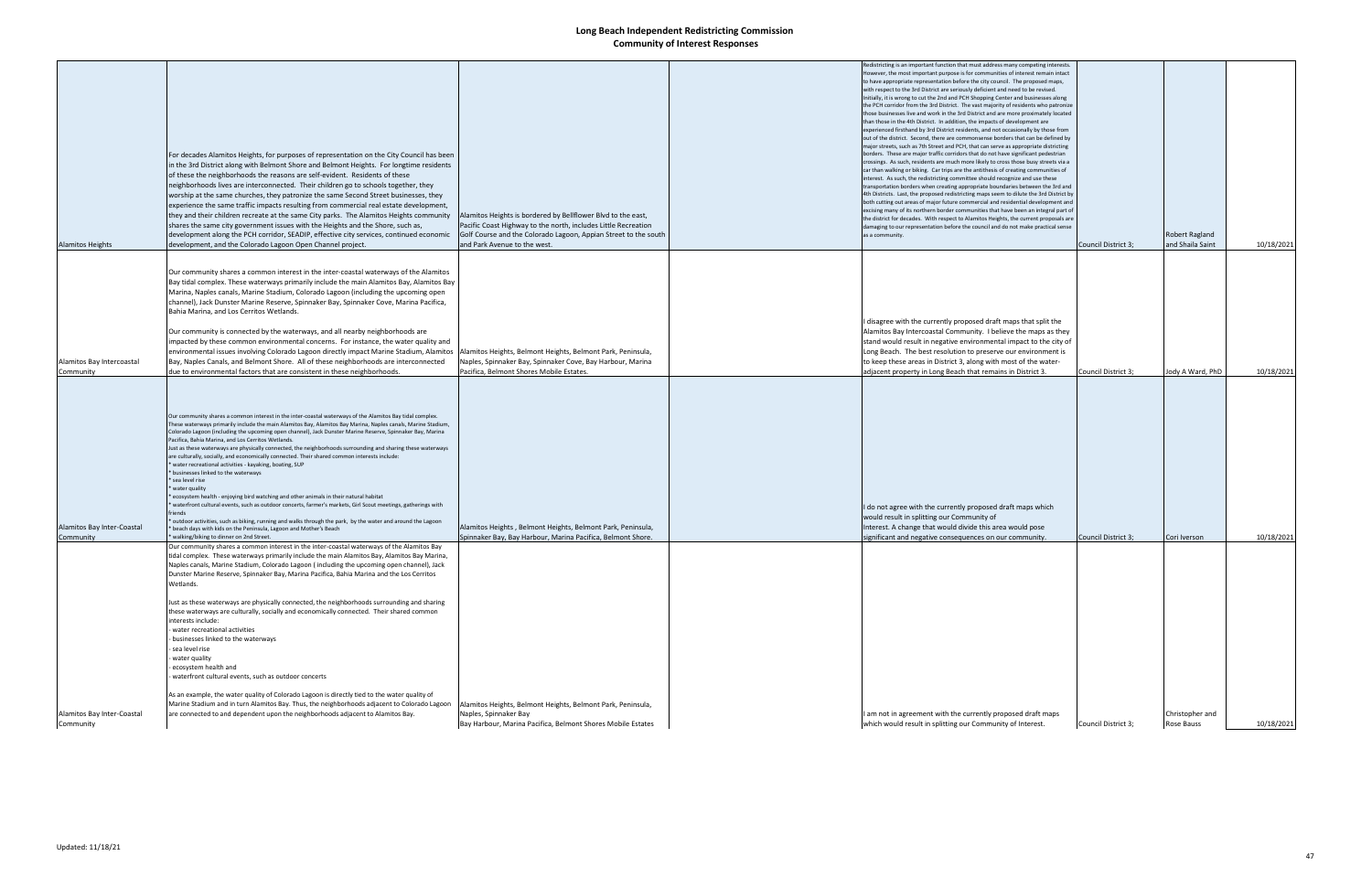|                                  | Our community shares a common interest in the inter-coastal waterways of the Alamitos Bay    |                                                               |                                              |                                                                  |                             |                    |            |
|----------------------------------|----------------------------------------------------------------------------------------------|---------------------------------------------------------------|----------------------------------------------|------------------------------------------------------------------|-----------------------------|--------------------|------------|
|                                  | tidal complex. These waterways primarily include the main Alamitos Bay, Alamitos Bay Marina, |                                                               |                                              |                                                                  |                             |                    |            |
|                                  | Naples canals, Marine Stadium, Colorado Lagoon (including the upcoming open channel), Jack   |                                                               |                                              |                                                                  |                             |                    |            |
|                                  | Dunster Marine Reserve, Spinnaker Bay, Marina Pacifica, Bahia Marina, and Los Cerritos       |                                                               |                                              |                                                                  |                             |                    |            |
|                                  | Wetlands.                                                                                    |                                                               |                                              |                                                                  |                             |                    |            |
|                                  |                                                                                              |                                                               |                                              |                                                                  |                             |                    |            |
|                                  | Just as these waterways are physically connected, the neighborhoods surrounding and sharing  |                                                               |                                              |                                                                  |                             |                    |            |
|                                  | these waterways are culturally, socially, and economically connected. Their shared common    |                                                               |                                              |                                                                  |                             |                    |            |
|                                  | interests include:                                                                           |                                                               |                                              |                                                                  |                             |                    |            |
|                                  | o water recreational activities;                                                             |                                                               |                                              |                                                                  |                             |                    |            |
|                                  | o businesses linked to the waterways;                                                        |                                                               |                                              |                                                                  |                             |                    |            |
|                                  | o sea level rise;                                                                            |                                                               |                                              |                                                                  |                             |                    |            |
|                                  | o water quality;                                                                             |                                                               |                                              |                                                                  |                             |                    |            |
|                                  | o ecosystem health; and                                                                      |                                                               |                                              |                                                                  |                             |                    |            |
|                                  | o waterfront cultural events, such as outdoor concerts                                       |                                                               |                                              |                                                                  |                             |                    |            |
|                                  |                                                                                              |                                                               |                                              |                                                                  |                             |                    |            |
|                                  | As an example, the water quality of Colorado Lagoon is directly tied to the water quality of |                                                               |                                              |                                                                  |                             |                    |            |
|                                  | Marine Stadium and in turn Alamitos Bay. Thus, the neighborhoods adjacent to Colorado Lagoon | Alamitos Heights, Belmont Heights, Belmont Park, Peninsula,   |                                              |                                                                  |                             |                    |            |
| Alamitos Bay Inter-Coastal       | are connected to and dependent upon the neighborhoods adjacent to Alamitos Bay.              | Naples, Spinnaker Bay, Bay Harbour, Marina Pacifica, Belmont  |                                              | I do not agree with the currently proposed draft maps which      |                             |                    |            |
|                                  |                                                                                              | Shores Mobile Estates.                                        |                                              |                                                                  |                             |                    | 10/18/2021 |
| Community                        |                                                                                              |                                                               |                                              | would result in splitting our Community of Interest.             | Council District 3;         | Parisa Ramezani    |            |
|                                  | Our community shares a common interest in the inter-coastal waterways of the Alamitos Bay    |                                                               |                                              |                                                                  |                             |                    |            |
|                                  | tidal complex. These waterways primarily include the main Alamitos Bay, Alamitos Bay Marina, |                                                               |                                              |                                                                  |                             |                    |            |
|                                  | Naples canals, Marine Stadium, Colorado Lagoon (including the upcoming open channel), Jack   |                                                               |                                              |                                                                  |                             |                    |            |
|                                  | Dunster Marine Reserve, Spinnaker Bay, Marina Pacifica, Bahia Marina, and Los Cerritos       |                                                               |                                              |                                                                  |                             |                    |            |
|                                  | Wetlands.                                                                                    |                                                               |                                              |                                                                  |                             |                    |            |
|                                  |                                                                                              |                                                               |                                              |                                                                  |                             |                    |            |
|                                  | Just as these waterways are physically connected, the neighborhoods surrounding and sharing  |                                                               |                                              |                                                                  |                             |                    |            |
|                                  | these waterways are culturally, socially, and economically connected. Their shared common    |                                                               |                                              |                                                                  |                             |                    |            |
|                                  | interests include:                                                                           |                                                               |                                              |                                                                  |                             |                    |            |
|                                  | o water recreational activities;                                                             |                                                               |                                              |                                                                  |                             |                    |            |
|                                  | o businesses linked to the waterways;                                                        |                                                               |                                              |                                                                  |                             |                    |            |
|                                  | o sea level rise;                                                                            |                                                               |                                              |                                                                  |                             |                    |            |
|                                  | o water quality;                                                                             |                                                               |                                              |                                                                  |                             |                    |            |
|                                  | o ecosystem health; and                                                                      |                                                               |                                              |                                                                  |                             |                    |            |
|                                  | o waterfront cultural events, such as outdoor concerts                                       |                                                               |                                              |                                                                  |                             |                    |            |
|                                  |                                                                                              |                                                               |                                              |                                                                  |                             |                    |            |
|                                  | As an example, the water quality of Colorado Lagoon is directly tied to the water quality of |                                                               |                                              |                                                                  |                             |                    |            |
|                                  | Marine Stadium and in turn Alamitos Bay. Thus, the neighborhoods adjacent to Colorado Lagoon | Alamitos Heights, Belmont Heights, Belmont Park, Peninsula,   |                                              |                                                                  |                             |                    |            |
| Alamitos Bay Inter-Coastal       | are connected to and dependent upon the neighborhoods adjacent to Alamitos Bay.              | Naples, Spinnaker Bay, Bay Harbour, Marina Pacifica, Belmont  |                                              | I do not agree with the currently proposed draft maps which      |                             | Tanya              |            |
| Community                        |                                                                                              | Shores Mobile Estates.                                        |                                              | would result in splitting our Community of Interest.             | Council District 3;         | Wannemacher        | 10/19/2021 |
|                                  | Our shopping/eating/leisure activities are all in the 3rd district, yet the proposed red     |                                                               |                                              |                                                                  |                             |                    |            |
| LuckeeSara                       | district line will put us in the 4th district.                                               | Alamitos Heights                                              |                                              |                                                                  | Council District 3;         | Sara Nisenholtz    | 10/19/2021 |
|                                  |                                                                                              |                                                               |                                              | Attention: Commision                                             |                             |                    |            |
|                                  |                                                                                              |                                                               |                                              |                                                                  |                             |                    |            |
|                                  |                                                                                              |                                                               |                                              | The taxes from our zip code; which comes directly from our       |                             |                    |            |
|                                  |                                                                                              |                                                               |                                              | communities businesses and sales must be accounted towards       |                             |                    |            |
|                                  |                                                                                              |                                                               |                                              | resources back into the community. Overall, the impact of        |                             |                    |            |
|                                  | My community is diverse. The citizens of my community are constantly adapting to the         |                                                               |                                              | resources into the community need to be long term effect (6-10), |                             |                    |            |
| <b>COI: Redistricting Survey</b> | changing times.                                                                              | Zip Code: 90804                                               |                                              | not short term (1-5yrs).                                         |                             | Mary               | 1/0/1900   |
| African American Atheist         | Spicy Mexican food. Music.                                                                   | Mark Twain library                                            |                                              |                                                                  | 90813;                      | <b>Edgar Payne</b> | 1/0/1900   |
|                                  |                                                                                              |                                                               |                                              |                                                                  | Although I live outside     |                    |            |
|                                  |                                                                                              |                                                               |                                              |                                                                  | the District, I am a framer |                    |            |
|                                  |                                                                                              |                                                               |                                              | I would like to speak before the Commission via Virtual          |                             |                    |            |
|                                  |                                                                                              |                                                               |                                              |                                                                  | of the Charter Change ans   |                    |            |
| Member, Equitable Cambodian      |                                                                                              |                                                               |                                              | Communication.                                                   | a property owner in Long    |                    |            |
| Committee                        | Khmer Language and Cambodian Culture.                                                        | Cambodia Town                                                 |                                              |                                                                  | Beach.                      | Alex J Norman      | 1/0/1900   |
|                                  |                                                                                              |                                                               |                                              |                                                                  |                             |                    |            |
|                                  |                                                                                              | Boundaries: (Approximate depending on 2020 Census)            |                                              |                                                                  |                             |                    |            |
|                                  |                                                                                              | West: Long Beach Blvd. from Willow St to Anaheim              |                                              |                                                                  |                             |                    |            |
|                                  |                                                                                              | South: Anaheim from Long Beach Blvd to Atlantic Ave.          |                                              |                                                                  |                             |                    |            |
|                                  |                                                                                              | West: Atlantic Ave from Anaheim St. to 7th St.                |                                              |                                                                  |                             |                    |            |
|                                  |                                                                                              | South: 7th St. from Atlantic Ave to Stanley Ave.              |                                              |                                                                  |                             |                    |            |
|                                  |                                                                                              | East: Stanley Ave. from 7th St to 10th St.                    |                                              |                                                                  |                             |                    |            |
|                                  |                                                                                              | South: 10th St. from Stanley Ave to Molino Ave.               |                                              |                                                                  |                             |                    |            |
|                                  |                                                                                              | East: Molino Ave from 10th St. to Anaheim St.                 |                                              |                                                                  |                             |                    |            |
|                                  |                                                                                              | South: Anaheim St from Molino Ave. to Orizaba Ave.            |                                              |                                                                  |                             |                    |            |
|                                  |                                                                                              | East: Orizaba Ave from Anaheim St. to Pacific Coast Hwy.      |                                              |                                                                  |                             |                    |            |
|                                  |                                                                                              |                                                               |                                              |                                                                  |                             |                    |            |
|                                  |                                                                                              | North: Pacific Coast Hwy. from Orizaba Ave. to Alliance St.   |                                              |                                                                  | Community is divided        |                    |            |
|                                  | Shared historical experience, shared educational experience and language, ethnicity,         | North East: Alliance St. from Pacific Coast Hwy to Willow St. |                                              |                                                                  | mostly between 4th and      |                    |            |
| Central Area Cambodian           | culture, religion and economics. Many Cambodians migrated to Long Beach and settled in       | North Willow St. from Alliance St to Long Beach Blvd.         |                                              |                                                                  | 6th but has pieces in 1st   |                    |            |
| community                        | the central area following the brutal Khmer Rouge regime in Cambodia (1975-79).              |                                                               | See Letter to IRC from Equity for Cambodians | See letters from Equity for Cambodians to IRC                    | and 2d. - See map           | Marc Coleman       | 1/0/1900   |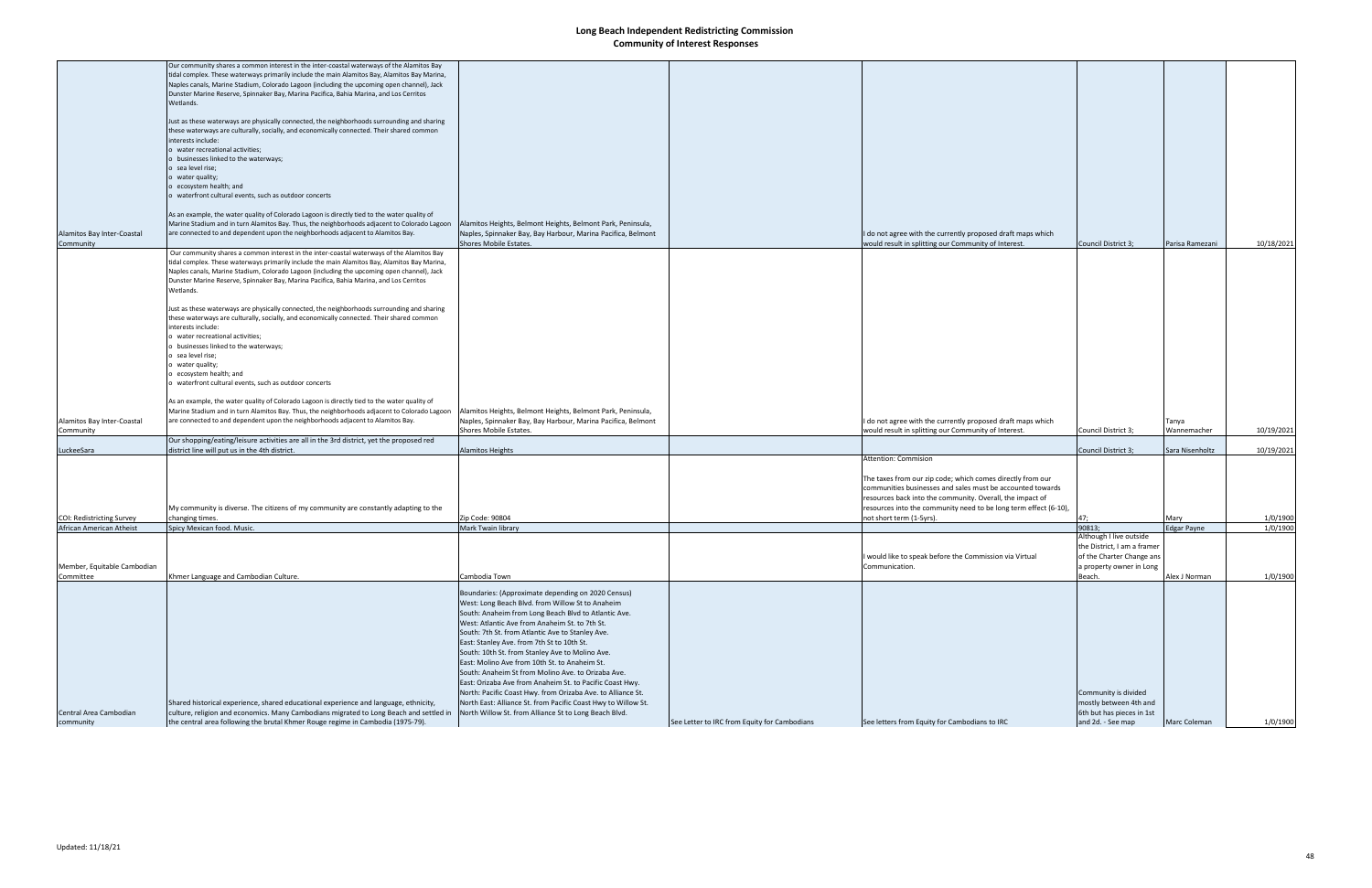| Alamitos Bay Inter-Coastal<br>Community | Our community shares a common interest in the inter-coastal waterways of the Alamitos Bay tidal<br>complex. These waterways primarily include the main Alamitos Bay, Alamitos Bay Marina, Naples canals,<br>Marine Stadium, Colorado Lagoon (including the upcoming open channel), Jack Dunster Marine Reserve,<br>Spinnaker Bay, Marina Pacifica, Bahia Marina, and Los Cerritos Wetlands.<br>Just as these waterways are physically connected, the neighborhoods surrounding and sharing these<br>waterways are culturally, socially, and economically connected. Their shared common interests include:<br>o water recreational activities;<br>businesses linked to the waterways;<br>o sea level rise;<br>o water quality;<br>o ecosystem health; and<br>o waterfront cultural events, such as outdoor concerts<br>As an example, the water quality of Colorado Lagoon is directly tied to the water quality of Marine<br>Stadium and in turn Alamitos Bay. Thus, the neighborhoods adjacent to Colorado Lagoon are connected<br>to and dependent upon the neighborhoods adjacent to Alamitos Bay.                                                                                                   | Alamitos Heights, Belmont Heights, Belmont Park, Peninsula,<br>Naples, Spinnaker Bay, Bay Harbour, Marina Pacifica, Belmont<br>Shore Mobile Estates.               | I do not agree with the currently proposed draft maps which<br>would result in splitting our Community of Interest. The Long<br>Beach redistricting commission plan proposes drawing new<br>district lines at Elliot Street, a small intra-neighborhood cross<br>street.<br>The redistricting commission objectives are to balance district<br>population AND keep communities of common interest together.<br>There is a way to accomplish both objectives. By implementing<br>3rd District map adjustments at the Pacific Coast Highway vs.<br>Elliott Street, the neighborhoods can remain part of the 3rd<br>District, voice priorities and vote as we've done historically. | Council District 3; | Annette Dhein         | 10/19/2021 |
|-----------------------------------------|----------------------------------------------------------------------------------------------------------------------------------------------------------------------------------------------------------------------------------------------------------------------------------------------------------------------------------------------------------------------------------------------------------------------------------------------------------------------------------------------------------------------------------------------------------------------------------------------------------------------------------------------------------------------------------------------------------------------------------------------------------------------------------------------------------------------------------------------------------------------------------------------------------------------------------------------------------------------------------------------------------------------------------------------------------------------------------------------------------------------------------------------------------------------------------------------------------|--------------------------------------------------------------------------------------------------------------------------------------------------------------------|----------------------------------------------------------------------------------------------------------------------------------------------------------------------------------------------------------------------------------------------------------------------------------------------------------------------------------------------------------------------------------------------------------------------------------------------------------------------------------------------------------------------------------------------------------------------------------------------------------------------------------------------------------------------------------|---------------------|-----------------------|------------|
| Alamitos Bay Inter-Coastal<br>Community | 4. Our community shares a common interest in the inter-coastal waterways of the Alamitos Bay tidal<br>complex. These waterways primarily include the main Alamitos Bay, Alamitos Bay Marina, Naples canals,<br>Marine Stadium, Colorado Lagoon (including the upcoming open channel), Jack Dunster Marine Reserve,<br>Spinnaker Bay, Marina Pacifica, Bahia Marina, and Los Cerritos Wetlands.<br>Just as these waterways are physically connected, the neighborhoods surrounding and sharing these<br>waterways are culturally, socially, and economically connected. Their shared common interests include:<br>o water recreational activities;<br>o businesses linked to the waterways;<br>o sea level rise;<br>o water quality;<br>o ecosystem health; and<br>o waterfront cultural events, such as outdoor concerts<br>As an example, the water quality of Colorado Lagoon is directly tied to the water quality of Marine<br>Stadium and in turn Alamitos Bay. Thus, the neighborhoods adjacent to Colorado Lagoon are connected<br>to and dependent upon the neighborhoods adjacent to Alamitos Bay.<br>We are the 3rd. We live and play at marine stadium, 2nd and PCH, 2nd street. Not the 4th. | Alamitos Heights, Belmont Heights, Belmont Park, Peninsula,<br>Naples, Spinnaker Bay, Bay Harbour, Marina Pacifica, Belmont<br>Shores.                             | I do not agree with the currently proposed draft maps which<br>would result on splitting our Community of Interest.                                                                                                                                                                                                                                                                                                                                                                                                                                                                                                                                                              | Council District 3; | <b>Martyn Travers</b> | 10/19/2021 |
| Rebecca Paiement                        | ThT has no meaning to us.                                                                                                                                                                                                                                                                                                                                                                                                                                                                                                                                                                                                                                                                                                                                                                                                                                                                                                                                                                                                                                                                                                                                                                                | Alamitos heights between Eliot and Colorado                                                                                                                        |                                                                                                                                                                                                                                                                                                                                                                                                                                                                                                                                                                                                                                                                                  | Council District 3; | R paiement            | 10/19/2021 |
| Alamitos Bay Inter-Coastal<br>Community | Our community shares a common interest in the inter-coastal waterways of the Alamitos Bay tidal<br>complex. These waterways primarily include the main Alamitos Bay, Alamitos Bay Marina, Naples canals,<br>Marine Stadium, Colorado Lagoon (including the upcoming open channel), Jack Dunster Marine Reserve,<br>Spinnaker Bay, Marina Pacifica, Bahia Marina, and Los Cerritos Wetlands.<br>Just as these waterways are physically connected, the neighborhoods surrounding and sharing these<br>waterways are culturally, socially, and economically connected. Their shared common interests include:<br>o water recreational activities;<br>o businesses linked to the waterways;<br>o sea level rise;<br>o water quality;<br>o ecosystem health; and<br>o waterfront cultural events, such as outdoor concerts<br>As an example, the water quality of Colorado Lagoon is directly tied to the water quality of Marine<br>Stadium and in turn Alamitos Bay. Thus, the neighborhoods adjacent to Colorado Lagoon are connected<br>to and dependent upon the neighborhoods adjacent to Alamitos Bay.                                                                                                 | Alamitos Heights, Belmont Heights, Belmont Park, Peninsula,<br>Naples, Spinnaker Bay, Bay Harbour, Marina Pacifica, Belmont<br>Shores Mobile Estates.              | I am a taxpayer and resident of Alamitos Heights, and do not<br>agree with the currently proposed draft maps which would result<br>in splitting our Community of Interest.                                                                                                                                                                                                                                                                                                                                                                                                                                                                                                       | Council District 3; | Kyra Gilbert          | 10/19/2021 |
|                                         | We have lifelong friends made when our daughter attended Lowell Elementary. The new                                                                                                                                                                                                                                                                                                                                                                                                                                                                                                                                                                                                                                                                                                                                                                                                                                                                                                                                                                                                                                                                                                                      |                                                                                                                                                                    |                                                                                                                                                                                                                                                                                                                                                                                                                                                                                                                                                                                                                                                                                  |                     |                       |            |
| Laurie Arroyo                           | district divides our community of friends who share our values and history together!<br>Moving into the future this community is excited about plans for schools, parks, beaches<br>that we share together. This redistricting would sever those plans and friendships!                                                                                                                                                                                                                                                                                                                                                                                                                                                                                                                                                                                                                                                                                                                                                                                                                                                                                                                                  | Lowell Elementary, Rogers MS, Colorado Lagoon, Marine<br>Stadium, 2nd St Belmont Shore businesses, Girl Scout & Boy<br>Scout are at Marine Stadium, Mothers Beach. | Please do not divide CD3 and lump us into Dist 4 where we do not<br>have interest in issues like the LB Airport, etc.                                                                                                                                                                                                                                                                                                                                                                                                                                                                                                                                                            | Council District 3; | Laurie Arroyo         | 10/19/2021 |
| Jeannine Saucedo                        | Places of recreation, dining, shopping and schools                                                                                                                                                                                                                                                                                                                                                                                                                                                                                                                                                                                                                                                                                                                                                                                                                                                                                                                                                                                                                                                                                                                                                       | Alamitos Heights off Santiago and 7th                                                                                                                              | Keep Alamitos Heights (Park over to PCH), Marine Stadium and<br>Marina Vista Park, new 2nd & PHC and Marine Shopping<br>center(Ralphs) in district 3. Speaking for myself and in discussion<br>with my neighbors, moving these areas to district 4 makes no<br>sense. It will segregate our community from the areas we are<br>connected to with giving us no vote or voice in how theses areas<br>are effectived by the city council. 90% of the areas I shop, dine,<br>enjoy the outdoors and attend church are all in district 3. Moving<br>these ares I mentioned to district 4 will Truly outcast our<br>neighborhood.                                                      | Council District 3; | Jeannine Saucedo      | 10/19/2021 |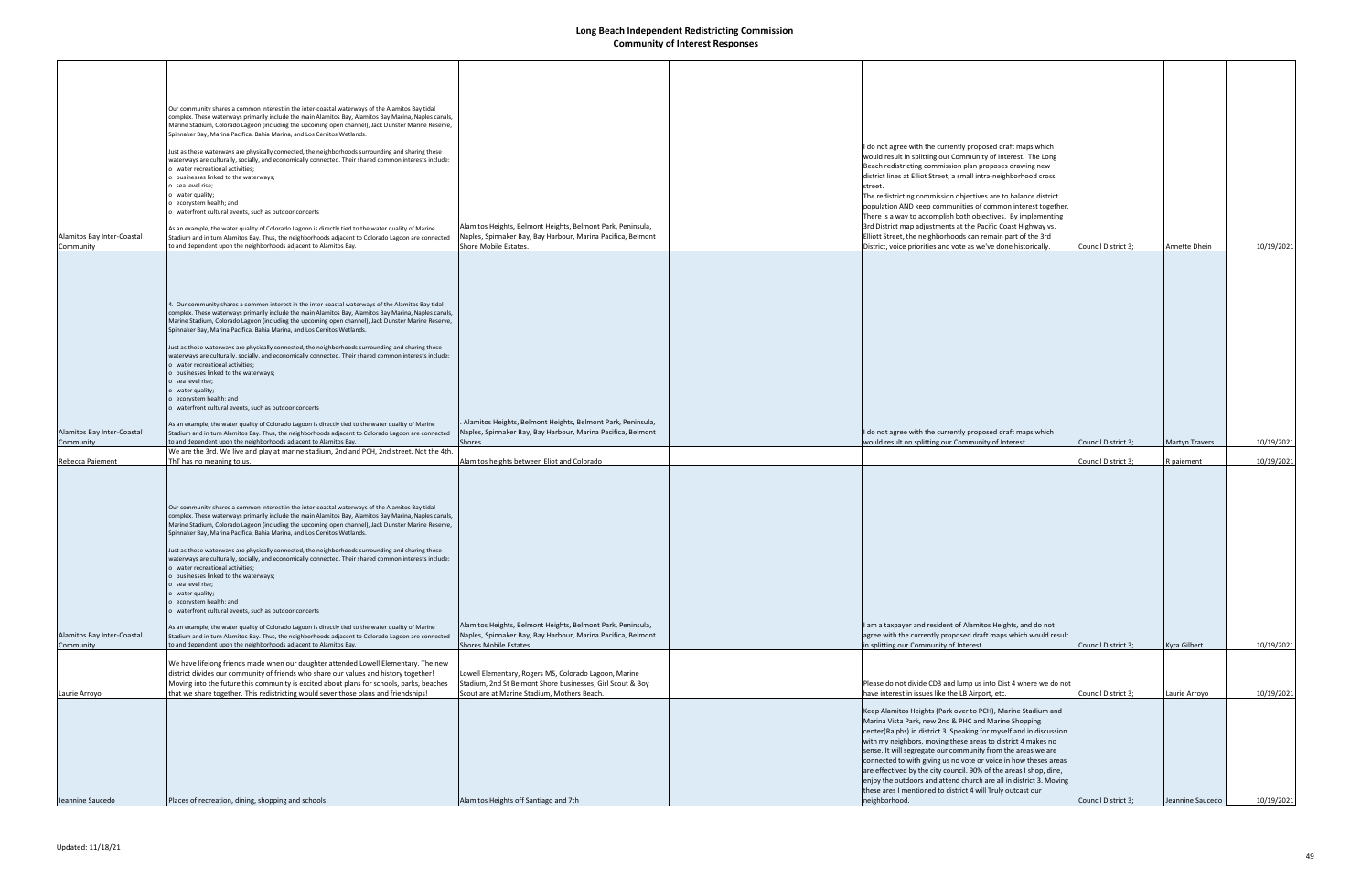|                                 | The Southeast Area Specific Plan (SEASP) Area should remain in one Council District to                                                                                          |                                                                  |                                                                                                                                       |                     |                      |            |
|---------------------------------|---------------------------------------------------------------------------------------------------------------------------------------------------------------------------------|------------------------------------------------------------------|---------------------------------------------------------------------------------------------------------------------------------------|---------------------|----------------------|------------|
|                                 | protect the communities shared interest in the coastal resources plan (Local Coastal Plan)<br>including sensitive habitat, biological resources, cultural resources, overnight  | Del Lago (bounded by PCH, Loynes Dr., Bellflower Blvd. and       | It just makes good sense to keep communities with shared                                                                              |                     |                      |            |
| <b>SEASP Area</b>               | accommodations, recreational opportunities and public coastal views.                                                                                                            | Colorado)                                                        | interests in the same Council District.                                                                                               | Council District 3; | Trudi Curran         | 10/19/2021 |
|                                 | Our community shares a common interest in the waterways of Alamitos Bay. Just as all                                                                                            |                                                                  |                                                                                                                                       |                     |                      |            |
| Alamitos Bay Inter Coastal      | the waterways are physically connected, the neighborhoods surrounding them are                                                                                                  |                                                                  |                                                                                                                                       |                     |                      |            |
| Community                       | culturally, socially and economically connected.                                                                                                                                | Del Lago - Bellflower and Eliot/Colorado                         |                                                                                                                                       | Council District 3; | Claire Hoxie         | 10/19/2021 |
|                                 | Our community shares a common interest in the inter-coastal waterways of the Alamitos                                                                                           |                                                                  |                                                                                                                                       |                     |                      |            |
|                                 | Bay tidal complex. These waterways primarily include the main Alamitos Bay, Alamitos Bay<br>Marina, Naples canals, Marine Stadium, Colorado Lagoon (including the upcoming open |                                                                  |                                                                                                                                       |                     |                      |            |
|                                 | channel), Jack Dunster Marine Reserve, Spinnaker Bay, Marina Pacifica, Bahia Marina, and                                                                                        |                                                                  |                                                                                                                                       |                     |                      |            |
|                                 | Los Cerritos Wetlands.                                                                                                                                                          |                                                                  |                                                                                                                                       |                     |                      |            |
|                                 |                                                                                                                                                                                 |                                                                  |                                                                                                                                       |                     |                      |            |
|                                 | Just as these waterways are physically connected, the neighborhoods surrounding and                                                                                             |                                                                  |                                                                                                                                       |                     |                      |            |
|                                 | sharing these waterways are culturally, socially, and economically connected. Their shared                                                                                      |                                                                  |                                                                                                                                       |                     |                      |            |
|                                 | common interests include:                                                                                                                                                       |                                                                  |                                                                                                                                       |                     |                      |            |
|                                 | water recreational activities;                                                                                                                                                  |                                                                  |                                                                                                                                       |                     |                      |            |
|                                 | businesses linked to the waterways;                                                                                                                                             |                                                                  |                                                                                                                                       |                     |                      |            |
|                                 | sea level rise;                                                                                                                                                                 |                                                                  |                                                                                                                                       |                     |                      |            |
|                                 | water quality;                                                                                                                                                                  |                                                                  |                                                                                                                                       |                     |                      |            |
|                                 | ecosystem health; and                                                                                                                                                           | Alamitos Heights, Belmont Heights, Belmont Park, Peninsula,      |                                                                                                                                       |                     |                      |            |
|                                 | waterfront cultural events, such as outdoor concerts                                                                                                                            | Naples, Spinnaker Bay, Bay Harbour, Marina Pacifica, Belmont     | I do not agree with the currently proposed draft maps which                                                                           |                     |                      |            |
|                                 |                                                                                                                                                                                 | Shores Mobile Estates.                                           | would result in splitting our Community of Interest.                                                                                  | Council District 3; | Jim Dhein            | 10/19/2021 |
|                                 |                                                                                                                                                                                 |                                                                  |                                                                                                                                       |                     |                      |            |
| Alamitos bay coastal cumminity. | Waterways, social culture, sports                                                                                                                                               | Marina vista park                                                |                                                                                                                                       | Council District 3; | Ann duni             | 10/19/2021 |
|                                 | Our community's common interest is the Alamitos Bay and all of the connected tidelands                                                                                          |                                                                  |                                                                                                                                       |                     |                      |            |
|                                 | to the bay. These include, but are not limited to Alamitos Bay, Naples Island canals, The                                                                                       |                                                                  |                                                                                                                                       |                     |                      |            |
|                                 | Peninsula Bay Beach, Marine Stadium, Colorado Lagoon, Marina Pacifica, Spinnaker Bay &                                                                                          |                                                                  |                                                                                                                                       |                     |                      |            |
|                                 | Coves, and the Los Cerritos Wetlands. The neighborhoods around these waterways are                                                                                              |                                                                  |                                                                                                                                       |                     |                      |            |
|                                 | socially, economically, and culturally connected. Anything that occurs in these waters                                                                                          |                                                                  |                                                                                                                                       |                     |                      |            |
|                                 | impacts all of the associated neighborhoods. Issues such as water quality, marine life                                                                                          |                                                                  | am strongly opposed to the proposed changes to the Alamitos                                                                           |                     |                      |            |
|                                 | protection, and climate change affecting sea level rise tie these neighborhoods together,                                                                                       | Alamitos Heights, Belmont Heights, Belmont Park, Belmont         | Bay associated neighborhoods currently presented on the draft                                                                         |                     |                      |            |
| Alamitos Bay Inter-Coastal      | and having different representation at City Council could prove to be detrimental to our                                                                                        | Shore, The Peninsula, Naples Island, Spinnaker Bay, Bay Harbor,  | maps that separate our Community of Interest into two different                                                                       |                     |                      |            |
| Community                       | community.<br>Our community shares a common interest in the inter-coastal waterways of the Alamitos                                                                             | Marina Pacifica, Belmont Shore Mobile Estates.                   | City Council Districts.                                                                                                               | Council District 3; | Dave Huff            | 10/19/2021 |
|                                 | Bay tidal complex. We are walking distance to these waterways and frequently visit them                                                                                         |                                                                  |                                                                                                                                       |                     |                      |            |
|                                 | and take care of them.                                                                                                                                                          |                                                                  |                                                                                                                                       |                     |                      |            |
|                                 |                                                                                                                                                                                 |                                                                  | I do not agree with the currently proposed draft maps which                                                                           |                     |                      |            |
|                                 | ** These waterways primarily include the main Alamitos Bay, Alamitos Bay Marina, Naples  I live in Alamitos Heights. Additional neighborhoods that are in                       |                                                                  | would result in splitting our Community of                                                                                            |                     |                      |            |
|                                 | canals, Marine Stadium, Colorado Lagoon (including the upcoming open channel), Jack                                                                                             | our area include Belmont Heights, Belmont Park, Peninsula,       | Interest!! My kids go to school in this district, we shop in this                                                                     |                     |                      |            |
| Alamitos Bay Inter-Coastal      | Dunster Marine Reserve, Spinnaker Bay, Marina Pacifica, Bahia Marina, and Los Cerritos                                                                                          | Naples, Spinnaker Bay, Bay Harbour, Marina Pacifica and          | district and spend our time and money on events in this district.                                                                     |                     |                      |            |
| Community                       | Wetlands.                                                                                                                                                                       | Belmont Shores Mobile Estate.                                    | Please don't change this!                                                                                                             | Council District 3; | Lauren Daniels       | 10/19/2021 |
|                                 |                                                                                                                                                                                 |                                                                  |                                                                                                                                       |                     |                      |            |
|                                 | Our Alamitos Heights area is prominent in the Colorado Lagoon and it's surrounding area.                                                                                        |                                                                  |                                                                                                                                       |                     |                      |            |
|                                 | We walk, play, swim, meet, play music, do sports all at this Colorado Lagoon and<br>surrounding area. We are a very tight community and need to remain a part of the Lagoon     |                                                                  | Our 3rd district is very involved and very attached to our current<br>community. We use our area daily for many purposes. It would be |                     |                      |            |
|                                 | and our current district. Our children attend Lowell, Rogers and Wilson. We are very                                                                                            |                                                                  | ridiculous to change our 3rd district mapping in any way. We have                                                                     |                     |                      |            |
|                                 | involved with our local leaders, including Suzie Price, who is a very prominent part of our                                                                                     | Alamitos Heights, the Colorado Lagoon, Lowell, Rogers and        | very specific needs and our current community needs to remain                                                                         |                     |                      |            |
| Elle/Lagoon                     | district as well. Our district needs to remain the same with the current district map.                                                                                          | Wilson. We live on the Colorado Lagoon on Monrovia Ave.          | with no mapping changes.                                                                                                              | Council District 3; | Elle Hamilton        | 10/19/2021 |
|                                 |                                                                                                                                                                                 |                                                                  |                                                                                                                                       |                     |                      |            |
|                                 |                                                                                                                                                                                 |                                                                  |                                                                                                                                       |                     |                      |            |
|                                 | Our shared interests are the inter-coastal waterways of the Alamitos Bay tidal complex.                                                                                         |                                                                  |                                                                                                                                       |                     |                      |            |
|                                 | The primary components being a large portion of Alamitos Bay, Alamitos Bay Marina,                                                                                              |                                                                  |                                                                                                                                       |                     |                      |            |
|                                 | Naples canals, Marine Stadium, and the Colorado Lagoon--including the preparations for                                                                                          |                                                                  |                                                                                                                                       |                     |                      |            |
|                                 | the future open channel project, plus the Jack Dunster Marine Reserve, Spinnaker Bay,<br>Marina Pacifica, Bahia Marina, and Los Cerritos Wetlands.                              |                                                                  |                                                                                                                                       |                     |                      |            |
|                                 | Not unlike our connected waterways, our communities are connected by water                                                                                                      |                                                                  |                                                                                                                                       |                     |                      |            |
|                                 | recreational activities and the businesses that support those activities. The adjacent water                                                                                    |                                                                  |                                                                                                                                       |                     |                      |            |
|                                 | front parks connect us to outdoor concerts and a local farmers market and outdoor                                                                                               |                                                                  |                                                                                                                                       |                     |                      |            |
|                                 | recreational facilities that are used by all residents of Long Beach.                                                                                                           |                                                                  |                                                                                                                                       |                     |                      |            |
|                                 | We have a common interest in water quality, the health of our ecosystem and any                                                                                                 | Alamitos Heights is neighborhood I live in and we are connect to |                                                                                                                                       |                     |                      |            |
|                                 | potential sea level rise.                                                                                                                                                       | Bluff Park, Bluff Heights, Belmont Heights, Belmont Park,        |                                                                                                                                       |                     |                      |            |
| Alamitos Bay Inter-Coastal      | We are also connected to Bluff Park and Bluff Heights by the commercial/business district                                                                                       | Penninsula, Naples, Spinnaker Bay, Bay Harbour, Marina Pacifica  | I am opposed to the proposed all of the current maps as they                                                                          |                     |                      |            |
| Community                       | on 2nd Street.                                                                                                                                                                  | and Belmont Shores Mobile Estates.                               | break up our Community of Interest.                                                                                                   | Council District 3; | <b>Gary Morrison</b> | 10/19/2021 |
|                                 |                                                                                                                                                                                 |                                                                  |                                                                                                                                       |                     |                      |            |
|                                 | Our community share a a common interest in the inter-coastal waterways of Alamitos Bay                                                                                          |                                                                  |                                                                                                                                       |                     |                      |            |
|                                 | tidal complex. The Colorado Lagoon project as well as other waterways bring this<br>community togetherbe it water quality that effects various birds, wildlife and fish or the  |                                                                  | I do not feel that breaking up District 3 would be a benefit to our<br>community. I do not agree with the currently proposed maps     |                     |                      |            |
|                                 | ecosystem health or businesses and outdoor events. We have a shared interest in                                                                                                 |                                                                  | which would split up our Community of Interest.                                                                                       |                     |                      |            |
|                                 | preserving these waterways. To split our community up could make it harder to have a                                                                                            |                                                                  | I realize that this project is very challenging and each of you have                                                                  |                     |                      |            |
|                                 | common goal and program for preserving and improving the various waterways that                                                                                                 | Alamitos Heights (WWP), Belmont Heights, Belmont Park,,          | done a lot of work on this. But I would appreciate the extra time it                                                                  |                     |                      |            |
| Alamitos Bay Inter-Coastal      | include Colorado Lagoon, Marine Reserve, Spinnaker Bay, Alamitos Bay Marina, Naples                                                                                             | Belmont Shore, Peninsula, Naples, Spinnaker Bay, Bay Harbour,    | would take,, to review Our Community needs and priorities find a                                                                      |                     |                      |            |
| Community                       | and numerous others.                                                                                                                                                            | Marina Pacifica, Belmont Shore Mobile Estates                    | way to keep our community together.                                                                                                   | Council District 3; | Andrea Huebner       | 10/19/2021 |
|                                 |                                                                                                                                                                                 |                                                                  |                                                                                                                                       |                     |                      |            |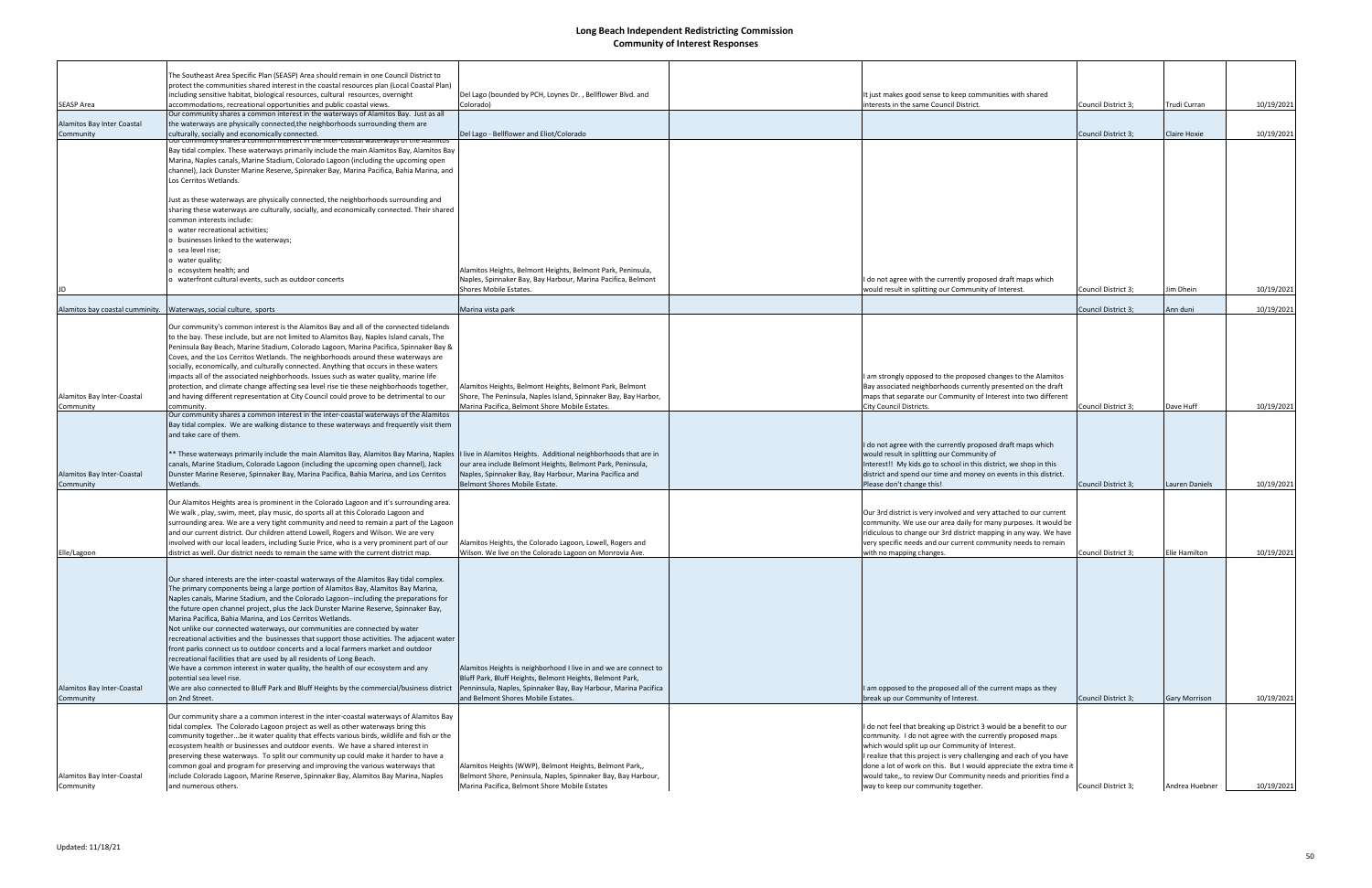|                            | for community shares a common interest in the inter-coastal waterways of the Alamitos<br>Bay tidal complex. These waterways primarily include the main Alamitos Bay, Alamitos Bay     |                                                                                        |                                                                                                                                   |                     |                |            |
|----------------------------|---------------------------------------------------------------------------------------------------------------------------------------------------------------------------------------|----------------------------------------------------------------------------------------|-----------------------------------------------------------------------------------------------------------------------------------|---------------------|----------------|------------|
|                            | Marina, Naples canals, Marine Stadium, Colorado Lagoon (including the upcoming open                                                                                                   |                                                                                        |                                                                                                                                   |                     |                |            |
|                            |                                                                                                                                                                                       |                                                                                        |                                                                                                                                   |                     |                |            |
|                            | channel), Jack Dunster Marine Reserve, Spinnaker Bay, Marina Pacifica, Bahia Marina, and<br>Los Cerritos Wetlands.                                                                    |                                                                                        |                                                                                                                                   |                     |                |            |
|                            |                                                                                                                                                                                       |                                                                                        |                                                                                                                                   |                     |                |            |
|                            | Just as these waterways are physically connected, the neighborhoods surrounding and                                                                                                   |                                                                                        |                                                                                                                                   |                     |                |            |
|                            |                                                                                                                                                                                       |                                                                                        |                                                                                                                                   |                     |                |            |
|                            | sharing these waterways are culturally, socially, and economically connected. Their shared<br>common interests include:                                                               |                                                                                        |                                                                                                                                   |                     |                |            |
|                            |                                                                                                                                                                                       |                                                                                        |                                                                                                                                   |                     |                |            |
|                            | o water recreational activities;                                                                                                                                                      |                                                                                        |                                                                                                                                   |                     |                |            |
|                            | o businesses linked to the waterways;                                                                                                                                                 |                                                                                        |                                                                                                                                   |                     |                |            |
|                            | o sea level rise;                                                                                                                                                                     |                                                                                        |                                                                                                                                   |                     |                |            |
|                            | o water quality;<br>o ecosystem health; and                                                                                                                                           |                                                                                        |                                                                                                                                   |                     |                |            |
|                            | o waterfront cultural events, such as outdoor concerts                                                                                                                                |                                                                                        |                                                                                                                                   |                     |                |            |
|                            |                                                                                                                                                                                       |                                                                                        |                                                                                                                                   |                     |                |            |
|                            |                                                                                                                                                                                       |                                                                                        |                                                                                                                                   |                     |                |            |
|                            | As an example, the water quality of Colorado Lagoon is directly tied to the water quality of<br>Marine Stadium and in turn Alamitos Bay. Thus, the neighborhoods adjacent to Colorado |                                                                                        |                                                                                                                                   |                     |                |            |
| Alamitos Bay Inter-Coastal | Lagoon are connected to and dependent upon the neighborhoods adjacent to Alamitos                                                                                                     | Alamitos Heights, Belmont Heights, Belmont Park, Peninsula,                            | I do not agree with the currently proposed draft maps which<br>would result in splitting our Community of Interest. It would also |                     |                |            |
| Community                  | Bay.                                                                                                                                                                                  | Naples, Spinnaker Bay, Bay Harbour, Marina Pacifica, Belmont<br>Shore                  | remove us from the district where our children attend school.                                                                     | Council District 3; | Melissa Brower | 10/19/2021 |
|                            |                                                                                                                                                                                       |                                                                                        |                                                                                                                                   |                     |                |            |
|                            |                                                                                                                                                                                       |                                                                                        |                                                                                                                                   |                     |                |            |
|                            | Our community shares a common interest in the inter-coastal waterways of the Alamitos                                                                                                 |                                                                                        |                                                                                                                                   |                     |                |            |
|                            | Bay tidal complex. These waterways primarily include the main Alamitos Bay, Alamitos Bay                                                                                              |                                                                                        |                                                                                                                                   |                     |                |            |
|                            | Marina, Naples canals, Marine Stadium, Colorado Lagoon (including the upcoming open                                                                                                   |                                                                                        |                                                                                                                                   |                     |                |            |
|                            | channel), Jack Dunster Marine Reserve, Spinnaker Bay, Marina Pacifica, Bahia Marina, and                                                                                              |                                                                                        |                                                                                                                                   |                     |                |            |
|                            | Los Cerritos Wetlands.                                                                                                                                                                |                                                                                        |                                                                                                                                   |                     |                |            |
|                            | Just as these waterways are physically connected, the neighborhoods surrounding and                                                                                                   |                                                                                        |                                                                                                                                   |                     |                |            |
|                            | sharing these waterways are culturally, socially, and economically connected. Their shared                                                                                            |                                                                                        |                                                                                                                                   |                     |                |            |
|                            | common interests include:                                                                                                                                                             |                                                                                        |                                                                                                                                   |                     |                |            |
|                            | o water recreational activities;                                                                                                                                                      |                                                                                        |                                                                                                                                   |                     |                |            |
|                            | o businesses linked to the waterways;                                                                                                                                                 |                                                                                        |                                                                                                                                   |                     |                |            |
|                            | o sea level rise;                                                                                                                                                                     |                                                                                        |                                                                                                                                   |                     |                |            |
|                            | o water quality;                                                                                                                                                                      |                                                                                        |                                                                                                                                   |                     |                |            |
|                            | o ecosystem health; and                                                                                                                                                               |                                                                                        |                                                                                                                                   |                     |                |            |
|                            | o waterfront cultural events, such as outdoor concerts                                                                                                                                |                                                                                        |                                                                                                                                   |                     |                |            |
|                            |                                                                                                                                                                                       |                                                                                        |                                                                                                                                   |                     |                |            |
|                            | As an example, the water quality of Colorado Lagoon is directly tied to the water quality of                                                                                          |                                                                                        |                                                                                                                                   |                     |                |            |
|                            | Marine Stadium and in turn Alamitos Bay. Thus, the neighborhoods adjacent to Colorado                                                                                                 | Alamitos Heights, Belmont Heights, Belmont Park, Peninsula,                            |                                                                                                                                   |                     |                |            |
| Alamitos Bay Inter-Coastal | Lagoon are connected to and dependent upon the neighborhoods adjacent to Alamitos                                                                                                     | Naples, Spinnaker Bay, Bay Harbour, Marina Pacifica, Belmont                           | I do not agree with the currently proposed draft maps which                                                                       |                     |                |            |
| Community                  | Bav.                                                                                                                                                                                  | Shores Mobile Estates.                                                                 | would result in splitting our Community of Interest.                                                                              | Council District 3; | julie mcgill   | 10/19/2021 |
|                            | Our community shares a common interest in the inter-coastal waterways of the Alamitos Bay tidal complex. These                                                                        |                                                                                        |                                                                                                                                   |                     |                |            |
|                            | waterways primarily include the main Alamitos Bay, Alamitos Bay Marina, Naples canals, Marine Stadium,                                                                                |                                                                                        |                                                                                                                                   |                     |                |            |
|                            | Colorado Lagoon (including the upcoming open channel), Jack Dunster Marine Reserve, Spinnaker Bay, Marina<br>Pacifica, Bahia Marina, and Los Cerritos Wetlands.                       |                                                                                        |                                                                                                                                   |                     |                |            |
|                            |                                                                                                                                                                                       |                                                                                        |                                                                                                                                   |                     |                |            |
|                            | Just as these waterways are physically connected, the neighborhoods surrounding and sharing these waterways                                                                           |                                                                                        |                                                                                                                                   |                     |                |            |
|                            | are culturally, socially, and economically connected. Their shared common interests include:                                                                                          |                                                                                        |                                                                                                                                   |                     |                |            |
|                            | water recreational activities;<br>o businesses linked to the waterways;                                                                                                               |                                                                                        |                                                                                                                                   |                     |                |            |
|                            | o sea level rise;                                                                                                                                                                     |                                                                                        |                                                                                                                                   |                     |                |            |
|                            | o water quality;                                                                                                                                                                      |                                                                                        |                                                                                                                                   |                     |                |            |
|                            | o ecosystem health; and                                                                                                                                                               |                                                                                        |                                                                                                                                   |                     |                |            |
|                            | o waterfront cultural events, such as outdoor concerts                                                                                                                                |                                                                                        |                                                                                                                                   |                     |                |            |
|                            | As an example, the water quality of Colorado Lagoon is directly tied to the water quality of Marine Stadium and in                                                                    |                                                                                        |                                                                                                                                   |                     |                |            |
|                            | turn Alamitos Bay. Thus, the neighborhoods adjacent to Colorado Lagoon are connected to and dependent upon                                                                            |                                                                                        |                                                                                                                                   |                     |                |            |
|                            | the neighborhoods adjacent to Alamitos Bay.                                                                                                                                           |                                                                                        |                                                                                                                                   |                     |                |            |
|                            |                                                                                                                                                                                       |                                                                                        |                                                                                                                                   |                     |                |            |
|                            | Our community also shares schools, parks, recreational areas, shopping centers, and restaurants                                                                                       |                                                                                        |                                                                                                                                   |                     |                |            |
|                            |                                                                                                                                                                                       |                                                                                        |                                                                                                                                   |                     |                |            |
|                            |                                                                                                                                                                                       |                                                                                        |                                                                                                                                   |                     |                |            |
|                            |                                                                                                                                                                                       | Alamitos Heights, Belmont Heights, Belmont Park, Peninsula,                            |                                                                                                                                   |                     |                |            |
|                            |                                                                                                                                                                                       | Naples, Spinnaker Bay, Bay Harbour, Marina Pacifica, Belmont<br>Shores Mobile Estates. | I do not agree with the currently proposed draft maps which                                                                       |                     |                |            |
| Rebecca                    |                                                                                                                                                                                       |                                                                                        | would result in splitting our Community of Interest.                                                                              | Council District 3; | Rebecca Siskin | 10/19/2021 |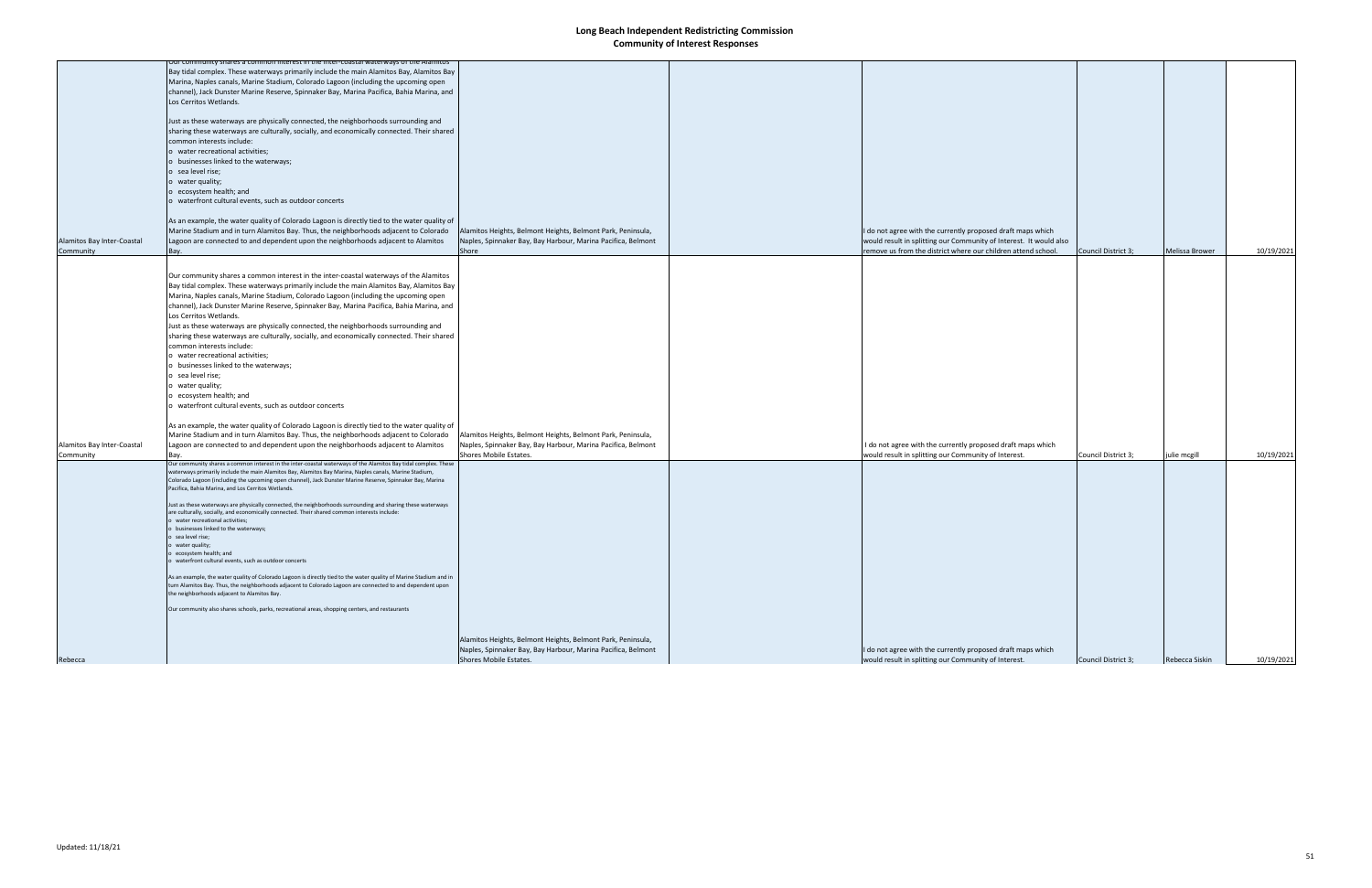|                            | <u>ur community shares a common interest in the inter-coastal waterways of the Alamitos</u>                                                                                                                                      |                                                                    |                                                                 |                     |                  |            |
|----------------------------|----------------------------------------------------------------------------------------------------------------------------------------------------------------------------------------------------------------------------------|--------------------------------------------------------------------|-----------------------------------------------------------------|---------------------|------------------|------------|
|                            | Bay tidal complex. These waterways primarily include the main Alamitos Bay, Alamitos Bay                                                                                                                                         |                                                                    |                                                                 |                     |                  |            |
|                            | Marina, Naples canals, Marine Stadium, Colorado Lagoon (including the upcoming open                                                                                                                                              |                                                                    |                                                                 |                     |                  |            |
|                            | channel), Jack Dunster Marine Reserve, Spinnaker Bay, Marina Pacifica, Bahia Marina, and                                                                                                                                         |                                                                    |                                                                 |                     |                  |            |
|                            | Los Cerritos Wetlands.                                                                                                                                                                                                           |                                                                    |                                                                 |                     |                  |            |
|                            |                                                                                                                                                                                                                                  |                                                                    |                                                                 |                     |                  |            |
|                            | Just as these waterways are physically connected, the neighborhoods surrounding and                                                                                                                                              |                                                                    |                                                                 |                     |                  |            |
|                            | sharing these waterways are culturally, socially, and economically connected. Their shared                                                                                                                                       |                                                                    |                                                                 |                     |                  |            |
|                            | common interests include:                                                                                                                                                                                                        |                                                                    |                                                                 |                     |                  |            |
|                            | o water recreational activities;                                                                                                                                                                                                 |                                                                    |                                                                 |                     |                  |            |
|                            | o businesses linked to the waterways;                                                                                                                                                                                            |                                                                    |                                                                 |                     |                  |            |
|                            | o sea level rise;                                                                                                                                                                                                                |                                                                    |                                                                 |                     |                  |            |
|                            | o water quality;                                                                                                                                                                                                                 |                                                                    |                                                                 |                     |                  |            |
|                            | o ecosystem health; and                                                                                                                                                                                                          |                                                                    |                                                                 |                     |                  |            |
|                            | o waterfront cultural events, such as outdoor concerts                                                                                                                                                                           |                                                                    |                                                                 |                     |                  |            |
|                            |                                                                                                                                                                                                                                  |                                                                    |                                                                 |                     |                  |            |
|                            | As an example, the water quality of Colorado Lagoon is directly tied to the water quality of                                                                                                                                     |                                                                    |                                                                 |                     |                  |            |
|                            | Marine Stadium and in turn Alamitos Bay. Thus, the neighborhoods adjacent to Colorado                                                                                                                                            |                                                                    |                                                                 |                     |                  |            |
| Alamitos Bay Inter-Coastal | Lagoon are connected to and dependent upon the neighborhoods adjacent to Alamitos                                                                                                                                                | Alamitos Heights, Belmont Heights, Belmont Park, Peninsula,        |                                                                 |                     |                  |            |
| Community                  | Bay.                                                                                                                                                                                                                             | Naples, Spinnaker Bay, Bay Harbour,                                | Listen to your community.                                       | Council District 3; | Kristen Billings | 10/19/2021 |
|                            |                                                                                                                                                                                                                                  |                                                                    |                                                                 |                     |                  |            |
|                            |                                                                                                                                                                                                                                  |                                                                    |                                                                 |                     |                  |            |
|                            | We've lived in Alamitos Heights for 48 years. Two of our children and grandchildren have                                                                                                                                         |                                                                    |                                                                 |                     |                  |            |
|                            | settled here as well. Our neighborhood surrounds The Colorado Lagoon which will soon                                                                                                                                             |                                                                    |                                                                 |                     |                  |            |
|                            | become even more connected by open channel to Marine Stadium, (just down the street                                                                                                                                              |                                                                    |                                                                 |                     |                  |            |
|                            | from us) and other connected waterways this year. We have common interests with this                                                                                                                                             |                                                                    |                                                                 |                     |                  |            |
|                            | Alamitos Bay tidal complex - including Spinnaker Bay, Naples canals, Dunster Marine                                                                                                                                              |                                                                    |                                                                 |                     |                  |            |
|                            | Reserve, Bahia Marina, Marina Pacifica, and Los Cerritos Wetlands.                                                                                                                                                               |                                                                    |                                                                 |                     |                  |            |
|                            |                                                                                                                                                                                                                                  | Alamitos Heights - we are between 7th street and Colorado, just    |                                                                 |                     |                  |            |
|                            | The neighborhoods surrounding and sharing these waterways have a vested interest in                                                                                                                                              | 4 blocks east of The Lagoon, and 3 blocks north of Marine          |                                                                 |                     |                  |            |
|                            |                                                                                                                                                                                                                                  | Stadium. But there is also a little triangular section of Alamitos |                                                                 |                     |                  |            |
|                            | being able to address any potential issues with any and all of them - in one district. They                                                                                                                                      |                                                                    |                                                                 |                     |                  |            |
|                            | are connected - what affects one water channel has potential to affect all. We have always  Heights on the north side of 7 th, bounded on the north by PCH-                                                                      |                                                                    | We ask that you not fracture our Community of Interest. Not one |                     |                  |            |
|                            | shared cultural, social, educational, and economic interests along these lines. These                                                                                                                                            | and that would be horrible to separate our neighborhood in two.    | of the proposed maps keeps us as part of the Inter-Coastal      |                     |                  |            |
|                            | interests should be looked at and addressed as a whole, definitely not separated into 2                                                                                                                                          | We do all our shopping, church, grandkids schooling and            | Community - which we truly are. For the best future outcome,    |                     |                  |            |
| Alamitos Bay Inter-Coastal | districts. Just a few important examples of this are water quality and ecosystems, outdoor                                                                                                                                       | activities, boating, and daily walking, in this area - our current | PLEASE find a way to keep our community together and present    |                     | Anne and Bob     |            |
| <b>Coastal Community</b>   | activities on and around the water and children's activities.                                                                                                                                                                    | district 3.                                                        | another map with boundaries that achieve that.                  | Council District 3; | Emigh            | 10/19/2021 |
|                            |                                                                                                                                                                                                                                  |                                                                    |                                                                 |                     |                  |            |
|                            |                                                                                                                                                                                                                                  |                                                                    |                                                                 |                     |                  |            |
|                            |                                                                                                                                                                                                                                  |                                                                    |                                                                 |                     |                  |            |
|                            | Our community shares a common interest in the inter-coastal waterways of the Alamitos Bay tidal complex. These                                                                                                                   |                                                                    |                                                                 |                     |                  |            |
|                            | waterways primarily include the main Alamitos Bay, Alamitos Bay Marina, Naples canals, Marine Stadium,                                                                                                                           |                                                                    |                                                                 |                     |                  |            |
|                            | Colorado Lagoon (including the upcoming open channel), Jack Dunster Marine Reserve, Spinnaker Bay, Marina<br>Pacifica, Bahia Marina, and Los Cerritos Wetlands.                                                                  |                                                                    |                                                                 |                     |                  |            |
|                            |                                                                                                                                                                                                                                  |                                                                    |                                                                 |                     |                  |            |
|                            | Just as these waterways are physically connected, the neighborhoods surrounding and sharing these waterways                                                                                                                      |                                                                    |                                                                 |                     |                  |            |
|                            | are culturally, socially, and economically connected. Their shared common interests include:                                                                                                                                     |                                                                    |                                                                 |                     |                  |            |
|                            | water recreational activities;                                                                                                                                                                                                   |                                                                    |                                                                 |                     |                  |            |
|                            | businesses linked to the waterways;<br>sea level rise;                                                                                                                                                                           |                                                                    |                                                                 |                     |                  |            |
|                            | water quality;                                                                                                                                                                                                                   |                                                                    |                                                                 |                     |                  |            |
|                            | ecosystem health: and                                                                                                                                                                                                            |                                                                    |                                                                 |                     |                  |            |
|                            | waterfront cultural events, such as outdoor concerts                                                                                                                                                                             |                                                                    |                                                                 |                     |                  |            |
|                            |                                                                                                                                                                                                                                  |                                                                    |                                                                 |                     |                  |            |
|                            | As an example, the water quality of Colorado Lagoon is directly tied to the water quality of Marine Stadium and in<br>turn Alamitos Bay. Thus, the neighborhoods adjacent to Colorado Lagoon are connected to and dependent upon | Alamitos Heights, Belmont Heights, Belmont Park, Peninsula,        |                                                                 |                     |                  |            |
| Alamitos Bay Inter-Coastal | the neighborhoods adjacent to Alamitos Bay.                                                                                                                                                                                      | Naples, Spinnaker Bay, Bay Harbour, Marina Pacifica, Belmont       | I do not agree with the currently proposed draft maps which     |                     |                  |            |
| Community                  |                                                                                                                                                                                                                                  | <b>Shores Mobile Estates</b>                                       | would result in splitting our Community of Interest.            | Council District 3; | Amber Emigh      | 10/19/2021 |
|                            | Our community shares a common interest in the inter-coastal waterways of the Alamitos                                                                                                                                            |                                                                    |                                                                 |                     |                  |            |
|                            | Bay tidal complex. These waterways primarily include the main Alamitos Bay, Alamitos Bay                                                                                                                                         |                                                                    |                                                                 |                     |                  |            |
|                            | Marina, Naples canals, Marine Stadium, Colorado Lagoon (including the upcoming open                                                                                                                                              | Alamitos Heights, Belmont Heights, Belmont Park, Peninsula,        |                                                                 |                     |                  |            |
|                            | channel), Jack Dunster Marine Reserve, Spinnaker Bay, Marina Pacifica, Bahia Marina, and                                                                                                                                         | Naples, Spinnaker Bay, Bay Harbour, Marina Pacifica, Belmont       |                                                                 |                     |                  |            |
| Alamitos Bay Inter-Coastal | Los Cerritos Wetlands.                                                                                                                                                                                                           | Shores Mobile Estates.                                             | I do not agree with the currently proposed draft maps which     |                     |                  |            |
| Community                  |                                                                                                                                                                                                                                  |                                                                    | would result in splitting our Community of Interest.            | Council District 3; | Patrick Emigh    | 10/19/2021 |
|                            |                                                                                                                                                                                                                                  |                                                                    |                                                                 |                     |                  |            |
| South East Long Beach      | no comment                                                                                                                                                                                                                       | Del Lago                                                           |                                                                 | Council District 3; | Paul Hendrickson | 10/19/2021 |
|                            |                                                                                                                                                                                                                                  |                                                                    |                                                                 |                     |                  |            |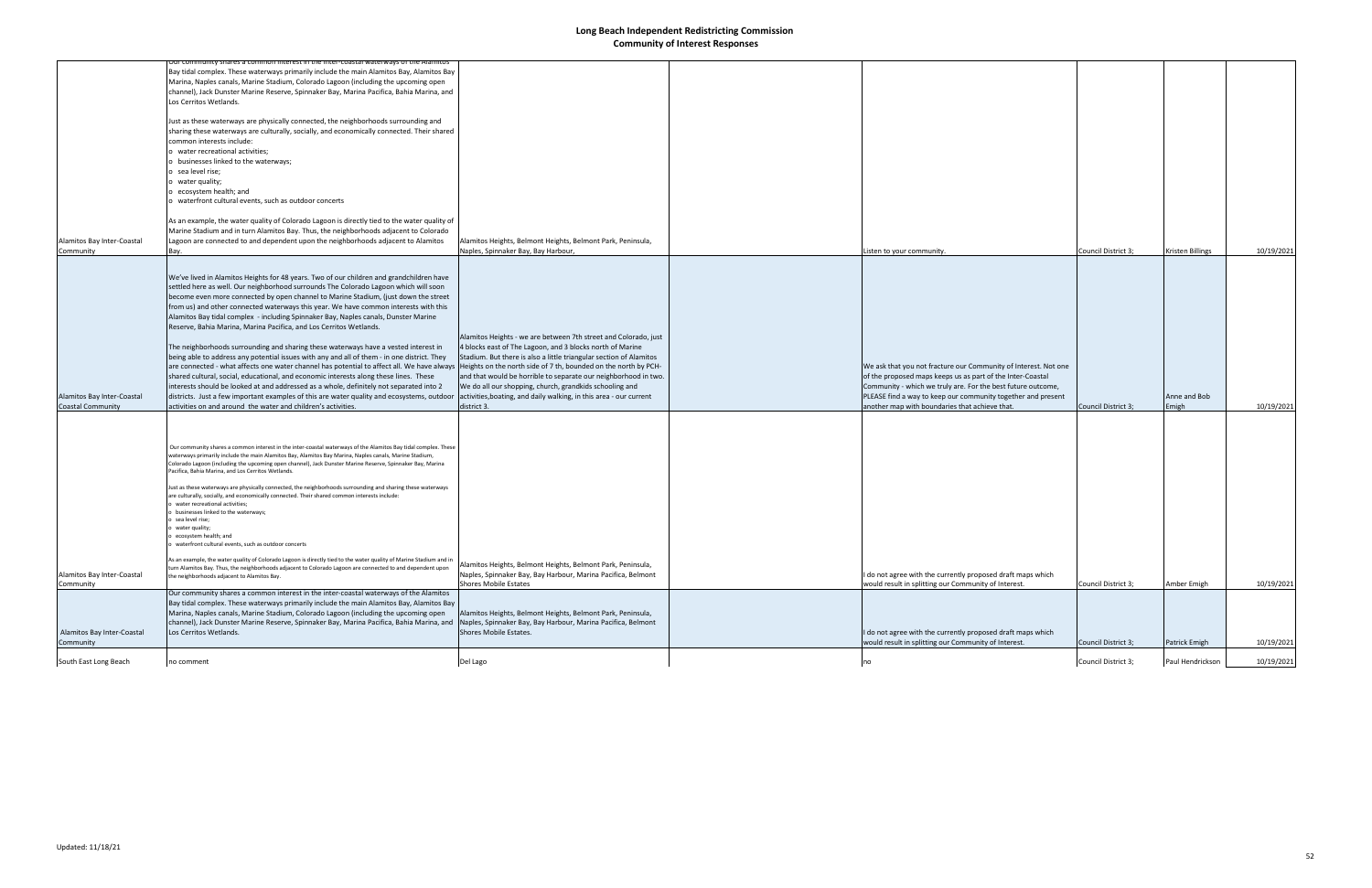|                            | Our community shares a common interest in the inter-coastal waterways of the Alamitos<br>Bay tidal complex. These waterways primarily include the main Alamitos Bay, Alamitos Bay                     |                                                                  |                                                                       |                     |                     |            |
|----------------------------|-------------------------------------------------------------------------------------------------------------------------------------------------------------------------------------------------------|------------------------------------------------------------------|-----------------------------------------------------------------------|---------------------|---------------------|------------|
|                            | Marina, Naples canals, Marine Stadium, Colorado Lagoon (including the upcoming open                                                                                                                   |                                                                  |                                                                       |                     |                     |            |
|                            | channel), Jack Dunster Marine Reserve, Spinnaker Bay, Marina Pacifica, Bahia Marina, and                                                                                                              |                                                                  |                                                                       |                     |                     |            |
|                            | Los Cerritos Wetlands.                                                                                                                                                                                |                                                                  |                                                                       |                     |                     |            |
|                            |                                                                                                                                                                                                       |                                                                  |                                                                       |                     |                     |            |
|                            | Just as these waterways are physically connected, the neighborhoods surrounding and                                                                                                                   |                                                                  |                                                                       |                     |                     |            |
|                            | sharing these waterways are culturally, socially, and economically connected. Their shared                                                                                                            |                                                                  |                                                                       |                     |                     |            |
|                            | common interests include:                                                                                                                                                                             |                                                                  |                                                                       |                     |                     |            |
|                            | o water recreational activities;                                                                                                                                                                      |                                                                  |                                                                       |                     |                     |            |
|                            | o businesses linked to the waterways;                                                                                                                                                                 |                                                                  |                                                                       |                     |                     |            |
|                            | o sea level rise;                                                                                                                                                                                     |                                                                  |                                                                       |                     |                     |            |
|                            | o water quality;                                                                                                                                                                                      |                                                                  |                                                                       |                     |                     |            |
|                            | o ecosystem health; and                                                                                                                                                                               |                                                                  |                                                                       |                     |                     |            |
|                            | o waterfront cultural events, such as outdoor concerts                                                                                                                                                |                                                                  |                                                                       |                     |                     |            |
|                            |                                                                                                                                                                                                       |                                                                  |                                                                       |                     |                     |            |
|                            | As an example, the water quality of Colorado Lagoon is directly tied to the water quality of                                                                                                          |                                                                  |                                                                       |                     |                     |            |
|                            | Marine Stadium and in turn Alamitos Bay. Thus, the neighborhoods adjacent to Colorado                                                                                                                 | Alamitos Heights, Belmont Heights, Belmont Park, Peninsula,      |                                                                       |                     |                     |            |
| Alamitos Bay Inter-Coastal | Lagoon are connected to and dependent upon the neighborhoods adjacent to Alamitos                                                                                                                     | Naples, Spinnaker Bay, Bay Harbour, Marina Pacifica, Belmont     | I do not agree with the currently proposed draft maps which           |                     | Scott and Cindra    |            |
| Community                  | Bay.                                                                                                                                                                                                  | Shores Mobile Estates.                                           | would result in splitting our Community of Interest.                  | Council District 3; | Syverson            | 10/19/2021 |
|                            |                                                                                                                                                                                                       |                                                                  |                                                                       |                     |                     |            |
|                            |                                                                                                                                                                                                       |                                                                  |                                                                       |                     |                     |            |
|                            | Our community shares a common interest in the inter-coastal waterways of the Alamitos Bay tidal complex. These                                                                                        |                                                                  |                                                                       |                     |                     |            |
|                            | waterways primarily include the main Alamitos Bay, Alamitos Bay Marina, Naples canals, Marine Stadium,                                                                                                |                                                                  |                                                                       |                     |                     |            |
|                            | Colorado Lagoon (including the upcoming open channel), Jack Dunster Marine Reserve, Spinnaker Bay, Marina                                                                                             |                                                                  |                                                                       |                     |                     |            |
|                            | Pacifica, Bahia Marina, and Los Cerritos Wetlands.                                                                                                                                                    |                                                                  |                                                                       |                     |                     |            |
|                            | Just as these waterways are physically connected, the neighborhoods surrounding and sharing these waterways                                                                                           |                                                                  |                                                                       |                     |                     |            |
|                            | are culturally, socially, and economically connected. Their shared common interests include:                                                                                                          |                                                                  |                                                                       |                     |                     |            |
|                            | water recreational activities;<br>businesses linked to the waterways;                                                                                                                                 |                                                                  |                                                                       |                     |                     |            |
|                            | sea level rise;                                                                                                                                                                                       |                                                                  |                                                                       |                     |                     |            |
|                            | water quality;                                                                                                                                                                                        |                                                                  |                                                                       |                     |                     |            |
|                            | ecosystem health; and<br>waterfront cultural events, such as outdoor concerts                                                                                                                         |                                                                  |                                                                       |                     |                     |            |
|                            |                                                                                                                                                                                                       |                                                                  |                                                                       |                     |                     |            |
|                            | As an example, the water quality of Colorado Lagoon is directly tied to the water quality of Marine Stadium and in                                                                                    | Alamitos Heights, Belmont Heights, Belmont Park, Peninsula,      |                                                                       |                     |                     |            |
| Alamitos Bay Inter-Coastal | turn Alamitos Bay. Thus, the neighborhoods adjacent to Colorado Lagoon are connected to and dependent upon                                                                                            | Naples, Spinnaker Bay, Bay Harbour, Marina Pacifica, Belmont     | I do not agree with the currently proposed draft maps which           |                     |                     |            |
| Community                  | the neighborhoods adjacent to Alamitos Bay.<br>Our community shares the inter-coastal waterways. Some of these include Alamitos Bay,                                                                  | Shores Mobile Estates.                                           | would result in splitting our Community of Interest.                  | Council District 3; | Shao-Shao Cheng     | 10/19/2021 |
|                            | Alamitos Marina, Marine Stadium and Colorado Lagoon and its future channel connecting                                                                                                                 |                                                                  |                                                                       |                     |                     |            |
|                            | it to Marine Stadium, etc.                                                                                                                                                                            |                                                                  |                                                                       |                     |                     |            |
|                            |                                                                                                                                                                                                       |                                                                  |                                                                       |                     |                     |            |
|                            | Beyond the physical connection between these waterways, the neighborhoods                                                                                                                             |                                                                  |                                                                       |                     |                     |            |
|                            | surrounding and sharing these waterways are connected socially and economically.                                                                                                                      |                                                                  |                                                                       |                     |                     |            |
| Alamitos Bay Inter-Coastal | Dividing these waterways such as the Colorado Lagoon from Marine stadium is ridiculous                                                                                                                |                                                                  | I DO NOT agree with the currently proposed draft maps. It will        |                     |                     |            |
| Community                  | and unnecessary.                                                                                                                                                                                      | Alamitos Heights, 7th and PCH, next to Marina Vista Park         | split our community and our interests.                                | Council District 3; | Shana Balladares    | 10/19/2021 |
|                            | The waterways bind our community together including the main Alamitos Bay, Alamitos                                                                                                                   |                                                                  |                                                                       |                     |                     |            |
|                            | Bay Marina, Naples canals, Marine Stadium, Colorado Lagoon, Jack Dunster Marine                                                                                                                       |                                                                  |                                                                       |                     |                     |            |
|                            | Reserve, Spinnaker Bay, Marina Pacifica, Bahia Marina, Los Cerritos Wetlands, and the                                                                                                                 |                                                                  |                                                                       |                     |                     |            |
|                            | upcoming channel between the Lagoon and Marine Stadium.                                                                                                                                               |                                                                  |                                                                       |                     |                     |            |
|                            |                                                                                                                                                                                                       |                                                                  |                                                                       |                     |                     |            |
|                            | We are and always will be a part of this community and share in the common interests of                                                                                                               |                                                                  |                                                                       |                     |                     |            |
| Alamitos Bay Inter-Coastal | recreational activities on the water, sea levels, water quality, and waterfront events such                                                                                                           | Alamitos Heights - From 7th and PCH to Marina Vista Park         | I do not agree with this proposed map. I am agains splitting our      |                     |                     |            |
| Community                  | as concert in the park and farmer's markets.                                                                                                                                                          | including Rec Park 9.                                            | community of interest!                                                | Council District 3; | Adrian Balladares   | 10/19/2021 |
|                            | I live work and recreate in and around the water ways. Shop at 2nd st kids go Lowell                                                                                                                  |                                                                  |                                                                       |                     |                     | 10/19/2021 |
| <b>Alamitos Heights</b>    | Rodgers. Marina vista park. Colorado lagoon                                                                                                                                                           | Colorado lagoon                                                  | Keep Alamitos Heights in District 3!!!!!                              | Council District 3; | Mike Zwerner        |            |
|                            |                                                                                                                                                                                                       |                                                                  |                                                                       |                     |                     |            |
|                            |                                                                                                                                                                                                       |                                                                  |                                                                       |                     |                     |            |
|                            |                                                                                                                                                                                                       |                                                                  |                                                                       |                     |                     |            |
|                            |                                                                                                                                                                                                       |                                                                  |                                                                       |                     |                     |            |
|                            | We are a community with a shared love for the waterways and wetlands that wind throughout                                                                                                             |                                                                  |                                                                       |                     |                     |            |
|                            | our community. Many of us also share a deep concern about about issues of water quality,                                                                                                              |                                                                  |                                                                       |                     |                     |            |
|                            | environmental health, and resiliency to the effects of climate change in and around these bodies                                                                                                      |                                                                  |                                                                       |                     |                     |            |
|                            | of water and natural areas. We are further connected by our involvement in our children's                                                                                                             |                                                                  |                                                                       |                     |                     |            |
|                            | schools, which are in the center of our community. Finally, many of us walk and bike from all the<br>surrounding neighborhoods to shop, dine, and socialize on 2nd Street, the economic center of our | This community is located in Southeast Long Beach and includes   |                                                                       |                     |                     |            |
|                            | community. It's very important to residents in all of the surrounding neighborhoods to have                                                                                                           | neighborhoods surrounding Alamitos Bay, Second Street, Marine    |                                                                       |                     |                     |            |
|                            | representation when it comes to the environmental health of our wetlands and waterways. We                                                                                                            | Stadium, Marina Vista Park, the Colorado Lagoon, and             |                                                                       |                     |                     |            |
|                            | also feel strongly that we need to have representation when it comes to the safety of the streets                                                                                                     | Recreation Park. Please see one attempt at a District 3 boundary | I also want to say that I fully support independent redistricting and |                     |                     |            |
| Neighbors of the Colorado  | we (and our children) walk and bike on daily as we travel to schools, activities, businesses, and                                                                                                     | that encompasses this community:                                 | I am grateful to participate in the process. I know it is a daunting  |                     |                     |            |
| Lagoon and Alamitos Bay    | recreational areas.                                                                                                                                                                                   | https://districtr.org/COI/66535.                                 | task and I appreciate the efforts of all who are working on it!       | Council District 3; | <b>Holly Torpey</b> | 10/19/2021 |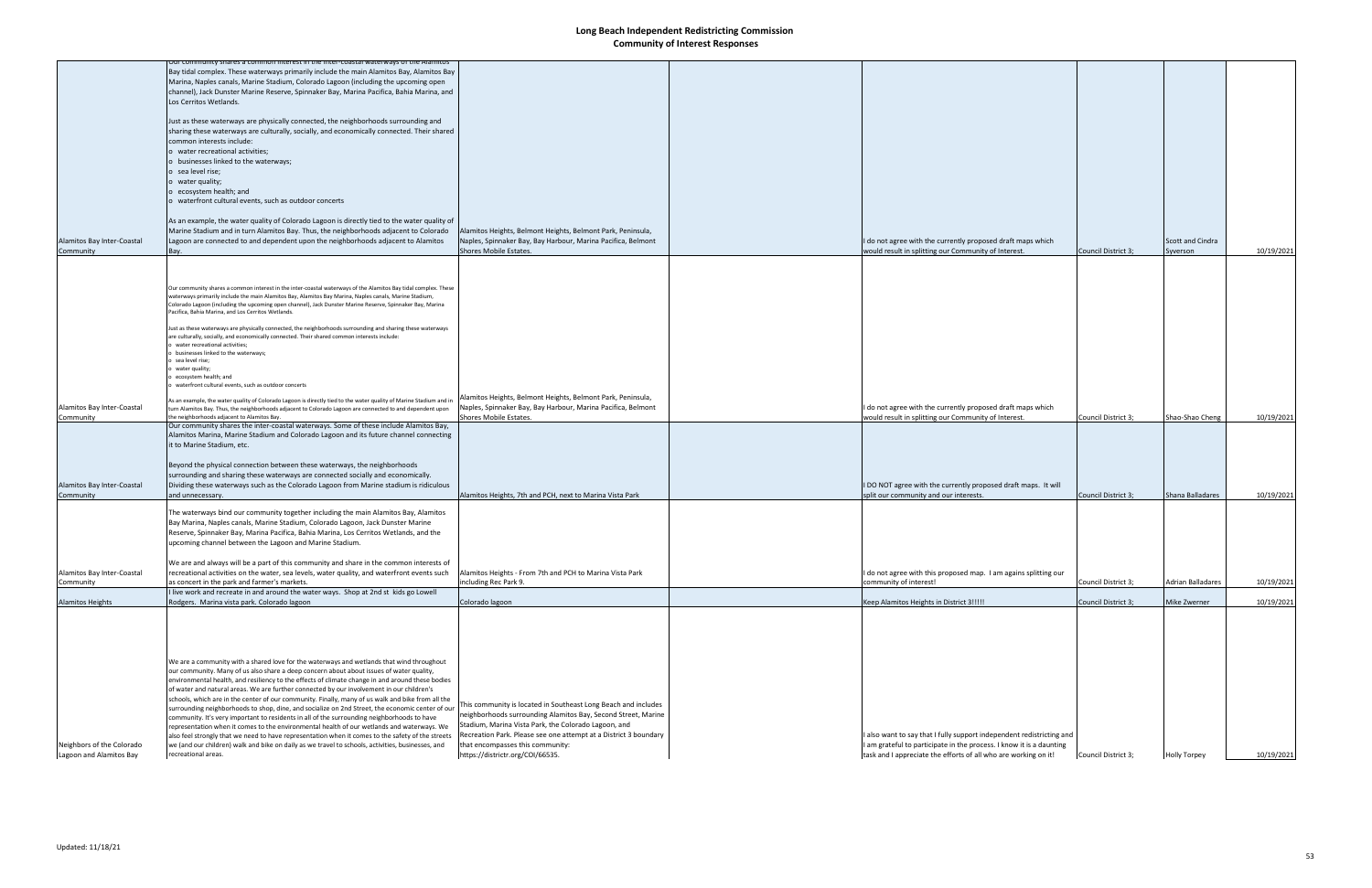| Alamitos Bay Inter-Coastal<br>Community | I have lived in Alamitos Heights for 38 years and have stayed due to our beautiful<br>waterways and the small community we have created. I live on the Colorado Lagoon and<br>enjoy the wildlife and fought for years for its redevelopment and conservation. Soon we<br>will be connected to the Marine stadium which will be a haven for new outdoor activities.<br>We are involved in the boating community in Marine stadium and my 3 children grew up<br>wakeboarding all summer long. My boys played soccer in Marina Vista park from 7 y.o.<br>thru club. We frequent the concerts in the park, farmers market, paddle boarding around<br>the bay, shopping on 2nd street and now 2nd and PCH. I shop at Wholefoods, Gelson &<br>Trader Joes. I owned a store in Marina Pacifica for many years that served the 3rd District.<br>Now my grandson goes to the beach at Marine Stadium and loves stopping by the fire<br>station #14. District 3 is my community!!!!! I rarely travel north of 7th street. All my<br>friends and sense of community are in the current District 3. PLEASE DO NOT EXCLUDE<br>ALAMITOS HEIGHTS, THE COLORADO LAGOON AND THE ALAMITOS BAY from District 3.1<br>STRONGLY OPPOSE THE CURRENT MAPS!!!!! They need to be redrawn without downtown<br>and to include Alamitos Heights and the Colorado Lagoon.<br>Our community shares a common interest in the inter-coastal waterways of the Alamitos<br>Bay tidal complex. These waterways primarily include the main Alamitos Bay, Alamitos Bay<br>Marina, Naples canals, Marine Stadium, Colorado Lagoon (including the upcoming open<br>channel), Jack Dunster Marine Reserve, Spinnaker Bay, Marina Pacifica, Bahia Marina, and | Naples, Belmont Shore, Alamitos Bay, Alamitos Heights, Belmont<br>Heights, Belmont Park, Peninsula, Bay Harbor, Spinnikerbay,<br>Marina Pacifica, Colorado Lagoon, Marine Stadium. | PLEASE CREATE NEW MAPS!!!!!! MY COMMUNITY IS THE ONLY<br>REASON I STILL LIVE IN Long Beach.                                                         | Council District 3; | Mary Rohan       | 10/19/2021 |
|-----------------------------------------|---------------------------------------------------------------------------------------------------------------------------------------------------------------------------------------------------------------------------------------------------------------------------------------------------------------------------------------------------------------------------------------------------------------------------------------------------------------------------------------------------------------------------------------------------------------------------------------------------------------------------------------------------------------------------------------------------------------------------------------------------------------------------------------------------------------------------------------------------------------------------------------------------------------------------------------------------------------------------------------------------------------------------------------------------------------------------------------------------------------------------------------------------------------------------------------------------------------------------------------------------------------------------------------------------------------------------------------------------------------------------------------------------------------------------------------------------------------------------------------------------------------------------------------------------------------------------------------------------------------------------------------------------------------------------------------------------------------------|------------------------------------------------------------------------------------------------------------------------------------------------------------------------------------|-----------------------------------------------------------------------------------------------------------------------------------------------------|---------------------|------------------|------------|
| Alamitos Bay Inter-Coastal              | Los Cerritos Wetlands.<br>Just as these waterways are physically connected, the neighborhoods surrounding and<br>sharing these waterways are culturally, socially, and economically connected. Their shared<br>common interests include:<br>o water recreational activities;<br>o businesses linked to the waterways;<br>o sea level rise;<br>o water quality;<br>o ecosystem health; and<br>o waterfront cultural events, such as outdoor concerts<br>As an example, the water quality of Colorado Lagoon is directly tied to the water quality of<br>Marine Stadium and in turn Alamitos Bay. Thus, the neighborhoods adjacent to Colorado<br>Lagoon are connected to and dependent upon the neighborhoods adjacent to Alamitos                                                                                                                                                                                                                                                                                                                                                                                                                                                                                                                                                                                                                                                                                                                                                                                                                                                                                                                                                                                   | Alamitos Heights, Belmont Heights, Belmont Park, Peninsula,<br>Naples, Spinnaker Bay, Bay Harbour, Marina Pacifica, Belmont                                                        | I do not agree with the currently proposed draft maps which                                                                                         |                     |                  |            |
| Community                               | Bay.<br>Our community shares a common interest in the inter-coastal waterways of the Alamitos<br>Bay tidal complex. These waterways primarily include the main Alamitos Bay, Alamitos Bay<br>Marina, Naples canals, Marine Stadium, Colorado Lagoon (including the upcoming open<br>channel), Jack Dunster Marine Reserve, Spinnaker Bay, Marina Pacifica, Bahia Marina, and<br>Los Cerritos Wetlands.<br>Just as these waterways are physically connected, the neighborhoods surrounding and<br>sharing these waterways are culturally, socially, and economically connected. Their shared<br>common interests include:<br>o water recreational activities;<br>o businesses linked to the waterways;<br>o sea level rise;<br>o water quality;<br>o ecosystem health; and<br>o waterfront cultural events, such as outdoor concerts                                                                                                                                                                                                                                                                                                                                                                                                                                                                                                                                                                                                                                                                                                                                                                                                                                                                                 | Shores Mobile Estates.                                                                                                                                                             | would result in splitting our Community of Interest.                                                                                                | Council District 3; | Melissa Sipowicz | 10/19/2021 |
| Alamitos Bay Inter-Coastal<br>Community | As an example, the water quality of Colorado Lagoon is directly tied to the water quality of  Alamitos Heights, Belmont Heights, Belmont Park, Peninsula,<br>Marine Stadium and in turn Alamitos Bay. Thus, the neighborhoods adjacent to Colorado<br>Lagoon are connected to and dependent upon the neighborhoods adjacent to Alamitos<br>Bay.                                                                                                                                                                                                                                                                                                                                                                                                                                                                                                                                                                                                                                                                                                                                                                                                                                                                                                                                                                                                                                                                                                                                                                                                                                                                                                                                                                     | Naples, Spinnaker Bay, Bay Harbour, Marina Pacifica, Belmont<br>Shores Mobile Estates.                                                                                             | I do not agree with the currently proposed draft maps which<br>would result in splitting our Community of Interest.                                 | Council District 3; | Nicole matlock   | 10/19/2021 |
| Alamitos Bay Inter-Coastal<br>Community | Our community shares a common interest in the inter-coastal waterways of Alamitos Bay<br>tidal complex. These waterways connect neighborhoods with a shared interests including<br>water activities, sea level rise, water quality, ecosystem health and cultural events.                                                                                                                                                                                                                                                                                                                                                                                                                                                                                                                                                                                                                                                                                                                                                                                                                                                                                                                                                                                                                                                                                                                                                                                                                                                                                                                                                                                                                                           | Alamitos Heights, Belmont Heights, Peinsula, Naples, Spinaker<br>Bay, Marina Pacifica.                                                                                             | I do not agree with the currently proposed draft maps that would<br>result in splitting our community of interest. Thank you for your<br>attention. | Council District 3; | Judith Farris    | 10/19/2021 |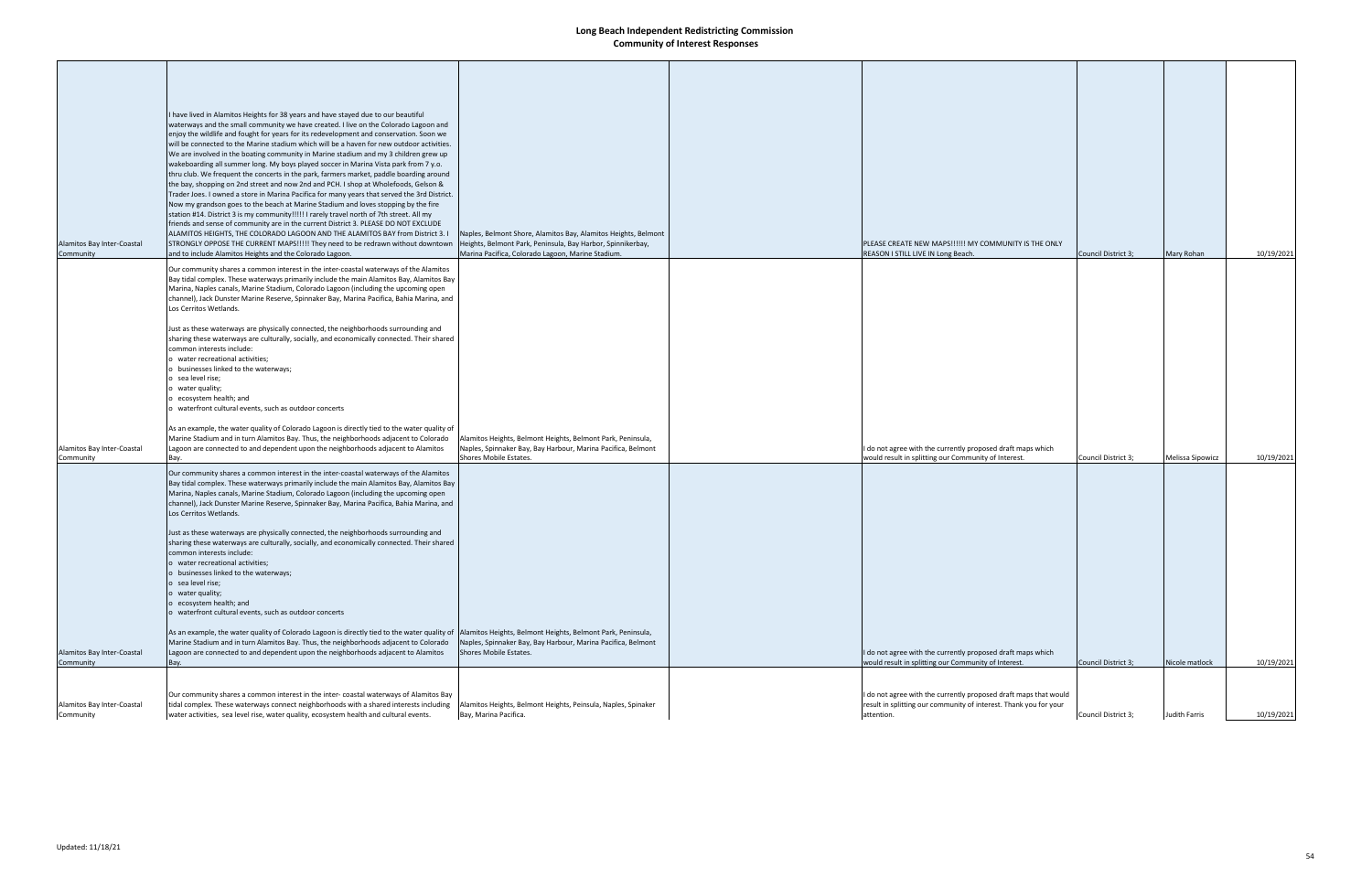| <b>Misha Martinez</b>      | Alamitos Heights neighborhood has a shared community of interests with 3rd District and<br>should stay in 3rd district with Belmont Shore, Belmont park, Belmont Shore, Naples and<br>Belmont Heights. We are connected by geography, recreational space we all boarder,<br>marine vista park, marine stadium, rec park, golf curse and lagoon.<br>We are also connected through neighborhood schools Lowell, Rogers and Wilson. Our<br>children walk to school and recreation daily within 3rd District.<br>Alamitos Heights also shares business shopping areas and streets and sidewalks we walk<br>everyday.                                                                                                                                                                                                                                                                                                                                                                                                          | Alamitos heights north of PCH to ocean blvd.<br>bellflower Blvd to Ximeno.<br>Alamitos heights boarders marine vista park, marine stadium, rec<br>park, mothers beach | Please do not break up our neighborhood. Please keep us intact<br>so our representation is not diluted.<br>Thank you for your work in keeping communities of interest<br>together. | Council District 3; | Misha Martinez     | 10/19/2021 |
|----------------------------|---------------------------------------------------------------------------------------------------------------------------------------------------------------------------------------------------------------------------------------------------------------------------------------------------------------------------------------------------------------------------------------------------------------------------------------------------------------------------------------------------------------------------------------------------------------------------------------------------------------------------------------------------------------------------------------------------------------------------------------------------------------------------------------------------------------------------------------------------------------------------------------------------------------------------------------------------------------------------------------------------------------------------|-----------------------------------------------------------------------------------------------------------------------------------------------------------------------|------------------------------------------------------------------------------------------------------------------------------------------------------------------------------------|---------------------|--------------------|------------|
|                            |                                                                                                                                                                                                                                                                                                                                                                                                                                                                                                                                                                                                                                                                                                                                                                                                                                                                                                                                                                                                                           |                                                                                                                                                                       |                                                                                                                                                                                    |                     |                    |            |
|                            | Our community shares a common interest in the inter-coastal waterways of the Alamitos<br>Bay tidal complex. These waterways primarily include the main Alamitos Bay, Alamitos Bay<br>Marina, Naples canals, Marine Stadium, Colorado Lagoon (including the upcoming open<br>channel), Jack Dunster Marine Reserve, Spinnaker Bay, Marina Pacifica, Bahia Marina, and Los<br>Cerritos Wetlands.<br>Just as these waterways are physically connected, the neighborhoods surrounding and sharing<br>these waterways are culturally, socially, and economically connected. Their shared common<br>interests include:<br>o water recreational activities;<br>o businesses linked to the waterways;<br>o sea level rise;<br>o water quality;<br>o ecosystem health; and<br>o waterfront cultural events, such as outdoor concerts                                                                                                                                                                                               |                                                                                                                                                                       |                                                                                                                                                                                    |                     |                    |            |
| Alamitos Bay Inter-Coastal | As an example, the water quality of Colorado Lagoon is directly tied to the water quality of                                                                                                                                                                                                                                                                                                                                                                                                                                                                                                                                                                                                                                                                                                                                                                                                                                                                                                                              | Alamitos Heights, Belmont Heights, Belmont Park, Peninsula,<br>Naples, Spinnaker Bay, Bay                                                                             | I do not agree with the currently proposed draft maps which<br>would result in splitting our                                                                                       |                     |                    |            |
| Community                  | Marine Stadium and in turn Alamitos Bay. Thus, the neighborhoods adjacent to Colorado<br>Lagoon are connected to and dependent upon the neighborhoods adjacent to Alamitos Bay.                                                                                                                                                                                                                                                                                                                                                                                                                                                                                                                                                                                                                                                                                                                                                                                                                                           | Harbour, Marina Pacifica, Belmont Shores Mobile Estates.                                                                                                              | Community of Interest.                                                                                                                                                             | Council District 3; | <b>Steve Nader</b> | 10/19/2021 |
|                            | Our community shares a common interest in the inter-coastal waterways of the Alamitos                                                                                                                                                                                                                                                                                                                                                                                                                                                                                                                                                                                                                                                                                                                                                                                                                                                                                                                                     |                                                                                                                                                                       |                                                                                                                                                                                    |                     |                    |            |
| Alamitos Bay Inter-Coastal | Bay tidal complex. These waterways primarily include the main Alamitos Bay, Alamitos Bay<br>Marina, Naples canals, Marine Stadium, Colorado Lagoon (including the upcoming open<br>channel), Jack Dunster Marine Reserve, Spinnaker Bay, Marina Pacifica, Bahia Marina, and Los<br>Cerritos Wetlands.<br>Just as these waterways are physically connected, the neighborhoods surrounding and sharing<br>these waterways are culturally, socially, and economically connected. Their shared common<br>interests include:<br>o water recreational activities;<br>o businesses linked to the waterways;<br>o sea level rise;<br>o water quality;<br>o ecosystem health; and<br>o waterfront cultural events, such as outdoor concerts<br>As an example, the water quality of Colorado Lagoon is directly tied to the water quality of<br>Marine Stadium and in turn Alamitos Bay. Thus, the neighborhoods adjacent to Colorado<br>Lagoon are connected to and dependent upon the neighborhoods adjacent to Alamitos Bay.     | Alamitos Heights, Belmont Heights, Belmont Park, Peninsula,<br>Naples, Spinnaker Bay, Bay                                                                             | I do not agree with the currently proposed draft maps which<br>would result in splitting our                                                                                       |                     |                    |            |
| Community                  |                                                                                                                                                                                                                                                                                                                                                                                                                                                                                                                                                                                                                                                                                                                                                                                                                                                                                                                                                                                                                           | Harbour, Marina Pacifica, Belmont Shores Mobile Estates.                                                                                                              | Community of Interest.                                                                                                                                                             | Council District 3; | Tawnya Nader       | 10/19/2021 |
|                            | est in the inter-coastal waterway<br>Bay tidal complex. These waterways primarily include the main Alamitos Bay, Alamitos Bay<br>Marina, Naples canals, Marine Stadium, Colorado Lagoon (including the upcoming open<br>channel), Jack Dunster Marine Reserve, Spinnaker Bay, Marina Pacifica, Bahia Marina, and<br>Los Cerritos Wetlands.<br>Just as these waterways are physically connected, the neighborhoods surrounding and<br>sharing these waterways are culturally, socially, and economically connected. Their shared<br>common interests include:<br>o water recreational activities;<br>o businesses linked to the waterways;<br>o sea level rise;<br>water quality;<br>o ecosystem health; and<br>waterfront cultural events, such as outdoor concerts<br>As an example, the water quality of Colorado Lagoon is directly tied to the water quality of  Alamitos Heights, Belmont Heights, Belmont Park, Peninsula,<br>Marine Stadium and in turn Alamitos Bay. Thus, the neighborhoods adjacent to Colorado | Naples, Spinnaker Bay, Bay Harbour, Marina Pacifica, Belmont                                                                                                          |                                                                                                                                                                                    |                     |                    |            |
| Alamitos Bay Inter-Coastal | Lagoon are connected to and dependent upon the neighborhoods adjacent to Alamitos                                                                                                                                                                                                                                                                                                                                                                                                                                                                                                                                                                                                                                                                                                                                                                                                                                                                                                                                         | Shores Mobile Estates.                                                                                                                                                | I do not agree with the currently proposed draft maps which<br>would result in splitting our Community of Interest.                                                                | Council District 3; | Melissa Mihalik-   | 10/19/2021 |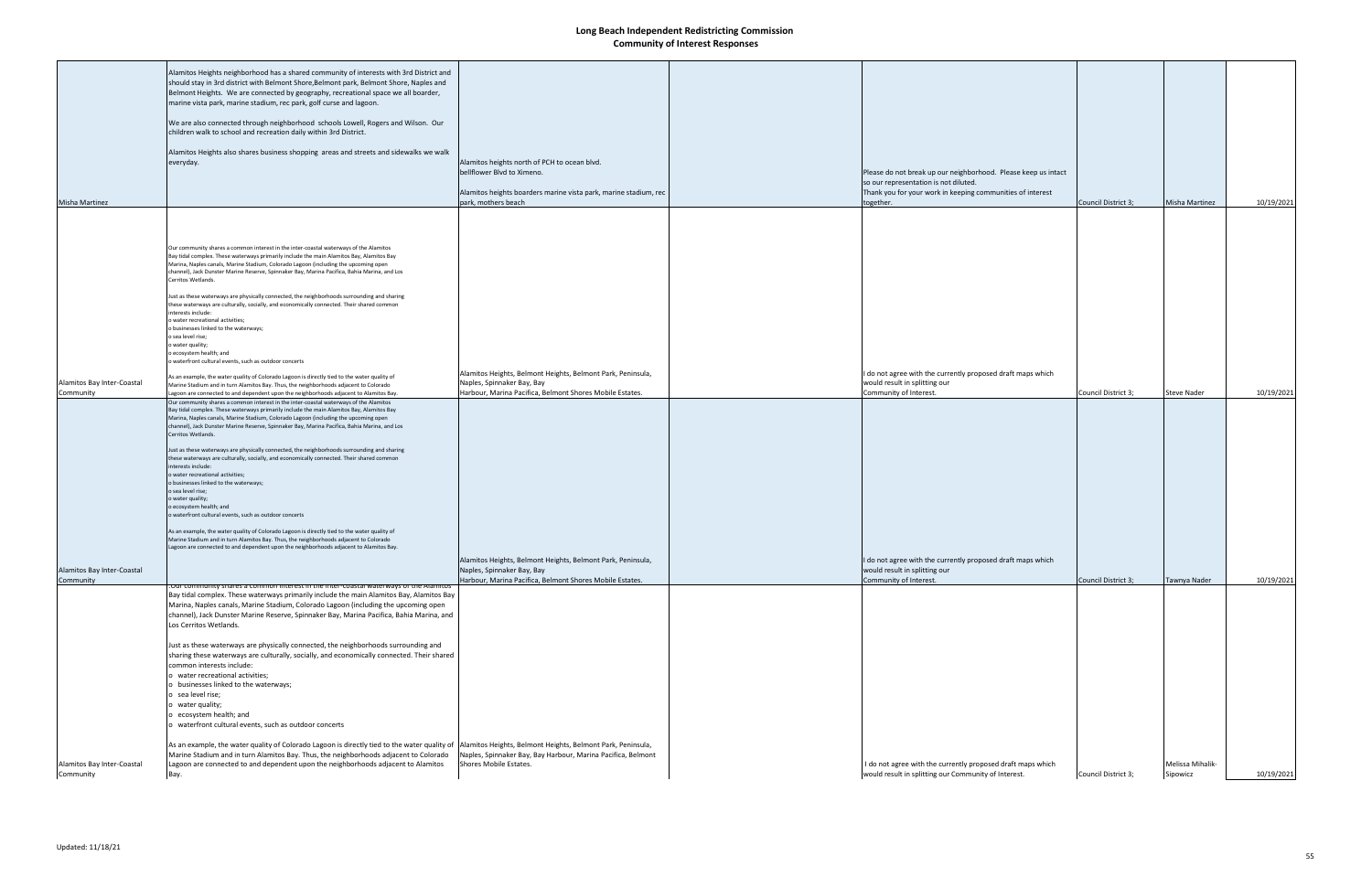|                            | Jur community shares a common interest in the inter-coastal waterways of the Alamitos                                   |                                                              |                                                                |                     |                         |            |
|----------------------------|-------------------------------------------------------------------------------------------------------------------------|--------------------------------------------------------------|----------------------------------------------------------------|---------------------|-------------------------|------------|
|                            | Bay tidal complex. These waterways primarily include the main Alamitos Bay, Alamitos Bay                                |                                                              |                                                                |                     |                         |            |
|                            | Marina, Naples canals, Marine Stadium, Colorado Lagoon (including the upcoming open                                     |                                                              |                                                                |                     |                         |            |
|                            | channel), Jack Dunster Marine Reserve, Spinnaker Bay, Marina Pacifica, Bahia Marina, and                                |                                                              |                                                                |                     |                         |            |
|                            | Los Cerritos Wetlands.                                                                                                  |                                                              |                                                                |                     |                         |            |
|                            | Just as these waterways are physically connected, the neighborhoods surrounding and                                     |                                                              |                                                                |                     |                         |            |
|                            | sharing these waterways are culturally, socially, and economically connected. Their shared<br>common interests include: |                                                              |                                                                |                     |                         |            |
|                            | o water recreational activities;                                                                                        |                                                              |                                                                |                     |                         |            |
|                            | o businesses linked to the waterways;                                                                                   |                                                              |                                                                |                     |                         |            |
|                            | o sea level rise;                                                                                                       |                                                              |                                                                |                     |                         |            |
|                            | o water quality;                                                                                                        |                                                              |                                                                |                     |                         |            |
|                            | o ecosystem health; and                                                                                                 |                                                              |                                                                |                     |                         |            |
|                            | o waterfront cultural events, such as outdoor concerts                                                                  |                                                              |                                                                |                     |                         |            |
|                            | As an example, the water quality of Colorado Lagoon is directly tied to the water quality of                            |                                                              |                                                                |                     |                         |            |
|                            | Marine Stadium and in turn Alamitos Bay. Thus, the neighborhoods adjacent to Colorado                                   | Alamitos Heights, Belmont Heights, Belmont Park, Peninsula,  |                                                                |                     |                         |            |
|                            |                                                                                                                         |                                                              |                                                                |                     |                         |            |
| Alamitos Bay Inter-Coastal | Lagoon are connected to and dependent upon the neighborhoods adjacent to Alamitos                                       | Naples, Spinnaker Bay, Bay Harbour, Marina Pacifica, Belmont | I do not agree with the currently proposed draft maps which    |                     |                         |            |
| Community                  | Bay.<br><u>Our community shares a common interest in the inter-coastal waterways o</u>                                  | Shores Mobile Estates.                                       | would result in splitting our Community of Interest.           | Council District 3; | <b>Matthew Sipowicz</b> | 10/19/2021 |
|                            | Bay tidal complex. These waterways primarily include the main Alamitos Bay, Alamitos Bay                                |                                                              |                                                                |                     |                         |            |
|                            | Marina, Naples canals, Marine Stadium, Colorado Lagoon (including the upcoming open                                     |                                                              |                                                                |                     |                         |            |
|                            | channel), Jack Dunster Marine Reserve, Spinnaker Bay, Marina Pacifica, Bahia Marina, and                                |                                                              |                                                                |                     |                         |            |
|                            | Los Cerritos Wetlands.                                                                                                  |                                                              |                                                                |                     |                         |            |
|                            |                                                                                                                         |                                                              |                                                                |                     |                         |            |
|                            | Just as these waterways are physically connected, the neighborhoods surrounding and                                     |                                                              |                                                                |                     |                         |            |
|                            | sharing these waterways are culturally, socially, and economically connected. Their shared                              |                                                              |                                                                |                     |                         |            |
|                            | common interests include:                                                                                               |                                                              |                                                                |                     |                         |            |
|                            | o water recreational activities;                                                                                        |                                                              |                                                                |                     |                         |            |
|                            | o businesses linked to the waterways;                                                                                   |                                                              |                                                                |                     |                         |            |
|                            | o sea level rise;                                                                                                       |                                                              |                                                                |                     |                         |            |
|                            | o water quality;                                                                                                        |                                                              |                                                                |                     |                         |            |
|                            | o ecosystem health; and                                                                                                 |                                                              |                                                                |                     |                         |            |
|                            |                                                                                                                         |                                                              |                                                                |                     |                         |            |
|                            | o waterfront cultural events, such as outdoor concerts                                                                  |                                                              |                                                                |                     |                         |            |
|                            |                                                                                                                         |                                                              |                                                                |                     |                         |            |
|                            | As an example, the water quality of Colorado Lagoon is directly tied to the water quality of                            |                                                              | 8. I do not agree with the currently proposed draft maps which |                     |                         |            |
|                            | Marine Stadium and in turn Alamitos Bay. Thus, the neighborhoods adjacent to Colorado                                   | Alamitos Heights, Belmont Heights, Belmont Park, Peninsula,  | would result in splitting our Community of Interest.           |                     |                         |            |
| Alamitos Bay Inter-Coastal | Lagoon are connected to and dependent upon the neighborhoods adjacent to Alamitos                                       | Naples, Spinnaker Bay, Bay Harbour, Marina Pacifica, Belmont |                                                                |                     |                         |            |
| Community                  | Bay.                                                                                                                    | Shores Mobile Estates                                        |                                                                | Council District 3; | Maryam Rahimi           | 10/19/2021 |
|                            | <u>, out community shares a common interest in the inter-coastal waterways or the </u>                                  |                                                              |                                                                |                     |                         |            |
|                            | Bay tidal complex. These waterways primarily include the main Alamitos Bay, Alamitos Bay                                |                                                              |                                                                |                     |                         |            |
|                            | Marina, Naples canals, Marine Stadium, Colorado Lagoon (including the upcoming open                                     |                                                              |                                                                |                     |                         |            |
|                            | channel), Jack Dunster Marine Reserve, Spinnaker Bay, Marina Pacifica, Bahia Marina, and                                |                                                              |                                                                |                     |                         |            |
|                            | Los Cerritos Wetlands.                                                                                                  |                                                              |                                                                |                     |                         |            |
|                            | Just as these waterways are physically connected, the neighborhoods surrounding and                                     |                                                              |                                                                |                     |                         |            |
|                            | sharing these waterways are culturally, socially, and economically connected. Their shared                              |                                                              |                                                                |                     |                         |            |
|                            |                                                                                                                         |                                                              |                                                                |                     |                         |            |
|                            | common interests include:                                                                                               |                                                              |                                                                |                     |                         |            |
|                            | o water recreational activities;                                                                                        |                                                              |                                                                |                     |                         |            |
|                            | o businesses linked to the waterways;                                                                                   |                                                              |                                                                |                     |                         |            |
|                            | o sea level rise;                                                                                                       |                                                              |                                                                |                     |                         |            |
|                            | o water quality;                                                                                                        |                                                              |                                                                |                     |                         |            |
|                            | o ecosystem health; and                                                                                                 |                                                              |                                                                |                     |                         |            |
|                            | o waterfront cultural events, such as outdoor concerts                                                                  |                                                              |                                                                |                     |                         |            |
|                            | As an example, the water quality of Colorado Lagoon is directly tied to the water quality of                            |                                                              |                                                                |                     |                         |            |
|                            | Marine Stadium and in turn Alamitos Bay. Thus, the neighborhoods adjacent to Colorado                                   | Alamitos Heights, Belmont Heights, Belmont Park, Peninsula,  |                                                                |                     |                         |            |
|                            |                                                                                                                         |                                                              |                                                                |                     |                         |            |
| Alamitos Bay Inter-Coastal | Lagoon are connected to and dependent upon the neighborhoods adjacent to Alamitos                                       | Naples, Spinnaker Bay, Bay Harbour, Marina Pacifica, Belmont | I do not agree with the currently proposed draft maps which    |                     |                         |            |
| Community                  | Bay.                                                                                                                    | <b>Shores Mobile Estates</b>                                 | would result in splitting our Community of Interest.           | Council District 3; | <b>Tori Hoiland</b>     | 10/19/2021 |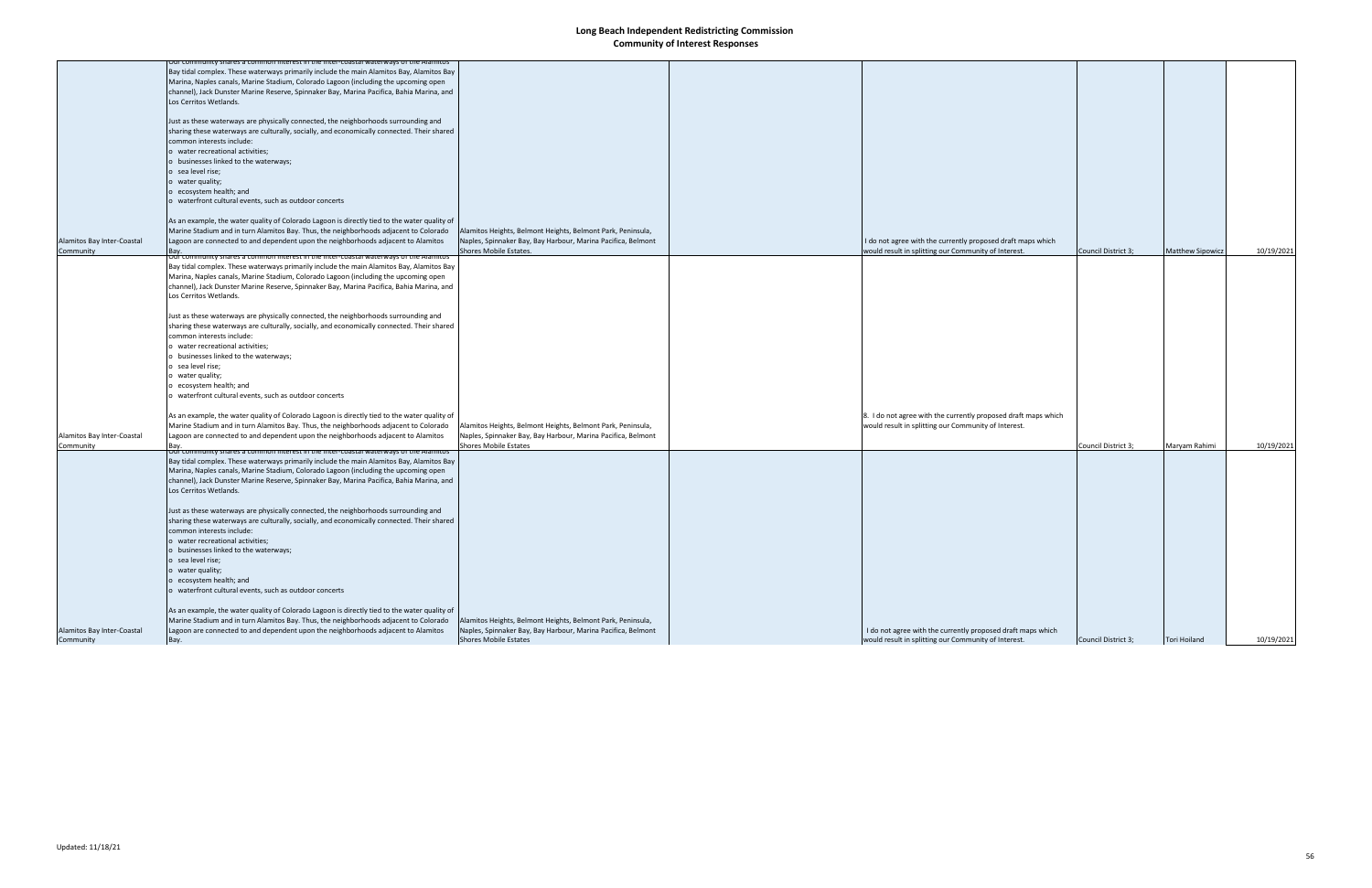|                            | for community shares a common interest in the inter-coastal waterways of the Alamitos        |                                                                 |                                                                    |                     |                 |            |
|----------------------------|----------------------------------------------------------------------------------------------|-----------------------------------------------------------------|--------------------------------------------------------------------|---------------------|-----------------|------------|
|                            | Bay tidal complex. These waterways primarily include the main Alamitos Bay, Alamitos Bay     |                                                                 |                                                                    |                     |                 |            |
|                            | Marina, Naples canals, Marine Stadium, Colorado Lagoon (including the upcoming open          |                                                                 |                                                                    |                     |                 |            |
|                            | channel), Jack Dunster Marine Reserve, Spinnaker Bay, Marina Pacifica, Bahia Marina, and     |                                                                 |                                                                    |                     |                 |            |
|                            | Los Cerritos Wetlands.                                                                       |                                                                 |                                                                    |                     |                 |            |
|                            |                                                                                              |                                                                 |                                                                    |                     |                 |            |
|                            | Just as these waterways are physically connected, the neighborhoods surrounding and          |                                                                 |                                                                    |                     |                 |            |
|                            | sharing these waterways are culturally, socially, and economically connected. Their shared   |                                                                 |                                                                    |                     |                 |            |
|                            | common interests include:                                                                    |                                                                 |                                                                    |                     |                 |            |
|                            | o water recreational activities;                                                             |                                                                 |                                                                    |                     |                 |            |
|                            | o businesses linked to the waterways;                                                        |                                                                 |                                                                    |                     |                 |            |
|                            | o sea level rise;                                                                            |                                                                 |                                                                    |                     |                 |            |
|                            | water quality;                                                                               |                                                                 |                                                                    |                     |                 |            |
|                            | o ecosystem health; and                                                                      |                                                                 |                                                                    |                     |                 |            |
|                            | o waterfront cultural events, such as outdoor concerts                                       |                                                                 |                                                                    |                     |                 |            |
|                            |                                                                                              |                                                                 |                                                                    |                     |                 |            |
|                            | As an example, the water quality of Colorado Lagoon is directly tied to the water quality of |                                                                 |                                                                    |                     |                 |            |
|                            | Marine Stadium and in turn Alamitos Bay. Thus, the neighborhoods adjacent to Colorado        | Alamitos Heights, Belmont Heights, Belmont Park, Peninsula,     |                                                                    |                     |                 |            |
| Alamitos Bay Inter-Coastal | Lagoon are connected to and dependent upon the neighborhoods adjacent to Alamitos            | Naples, Spinnaker Bay, Bay Harbour, Marina Pacifica, Belmont    | I do not agree with the currently proposed draft maps which        |                     |                 |            |
| Community                  | Bay.                                                                                         | Shores Mobile Estates.                                          | would result in splitting our Community of Interest.               | Council District 3  | Ian Weiland     | 10/19/2021 |
|                            | History, Religion, Culture, Values, Church, neighborhood that have been together for 50      |                                                                 |                                                                    |                     |                 |            |
| Samoan Community, we have  | years. Pacific Avenue in our Community shows the History and why Samoans need to             | Cedar Avenue to Pacific Avenue. 5th Street to 10th Street. We   | Please do not split the Samoan Community. Washington and           |                     |                 |            |
| drawn map to submit.       | remain intact.                                                                               | have population all over, mainly by Church.                     | Wilmore City community must remain the same.                       | Council District 1; | John Tagoa      | 10/19/2021 |
|                            |                                                                                              |                                                                 |                                                                    |                     |                 |            |
|                            |                                                                                              |                                                                 | We feel that we are part of community of neighborhoods that        |                     |                 |            |
|                            |                                                                                              |                                                                 | share our daily experiences, which includes our children's         |                     |                 |            |
|                            |                                                                                              |                                                                 | education, grocery shopping, outdoor activities such as walking,   |                     |                 |            |
|                            |                                                                                              |                                                                 | golfing, playing with our dog. We are very much a part of the      |                     |                 |            |
|                            |                                                                                              |                                                                 | special events that take place in our district such as Concerts in |                     |                 |            |
|                            | Our community shares a common interest in the inter-coastal waterways of the Alamitos        |                                                                 | the Park, Easter Egg Hunt, Tree Lighting Ceremony, Pumpkin         |                     |                 |            |
|                            | Bay tidal complex. These waterways include Alamitos Bay, Alamitos Bay Marina, Naples         | Alamitos Heights, Jack Nichol Park, Jack Dunster Park, Marina   | Patch, and Christmas Parades.                                      |                     |                 |            |
|                            | canals, Marine Stadium, Colorado Lagoon (including the upcoming open channel), Jack          | Vista Park, Belmont Heights, Belmont Park, Peninsula, Naples,   |                                                                    |                     |                 |            |
| Alamitos Bay Inter-Coastal | Dunster Marine Reserve, Jack Nichol Park (Our dog, Buddy's favorite spot on Earth!),         | Spinnaker Bay, Bay Harbour, Marina Pacifica, Belmont Shores     | Thank you for considering all the ways that build up our           |                     |                 |            |
| Community                  | Spinnaker Bay for my walks, Marina Pacifica, Bahia Marina, and Los Cerritos Wetlands.        | Mobile Estates.                                                 | community and keep us intact.                                      | Council District 3; | Gina Ruiz-Liu   | 10/19/2021 |
|                            |                                                                                              |                                                                 |                                                                    |                     |                 |            |
|                            |                                                                                              |                                                                 | I see ZERO need to change district 3 in any shape or form. I can't |                     |                 |            |
|                            |                                                                                              |                                                                 | see any reason why someone North of Los Alamitos would have        |                     |                 |            |
|                            |                                                                                              |                                                                 | any concerns with community's so far away from district 3. What's  |                     |                 |            |
| Paul                       |                                                                                              | <b>Belmont Hights</b>                                           | is the benefit here by any changes . Frankly I see NONE.           | Council District 3; | Paul Rees       | 10/19/2021 |
|                            | Agree<br>iunity shares a common interest in the inter-coastal waterways or the Alami         |                                                                 |                                                                    |                     |                 |            |
|                            | Bay tidal complex. These waterways primarily include the main Alamitos Bay, Alamitos Bay     |                                                                 |                                                                    |                     |                 |            |
|                            | Marina, Naples canals, Marine Stadium, Colorado Lagoon (including the upcoming open          |                                                                 |                                                                    |                     |                 |            |
|                            | channel), Jack Dunster Marine Reserve, Spinnaker Bay, Marina Pacifica, Bahia Marina, and     |                                                                 |                                                                    |                     |                 |            |
|                            | Los Cerritos Wetlands.                                                                       |                                                                 |                                                                    |                     |                 |            |
|                            |                                                                                              |                                                                 |                                                                    |                     |                 |            |
|                            | Just as these waterways are physically connected, the neighborhoods surrounding and          |                                                                 |                                                                    |                     |                 |            |
|                            | sharing these waterways are culturally, socially, and economically connected. Their shared   |                                                                 |                                                                    |                     |                 |            |
|                            | common interests include:                                                                    |                                                                 |                                                                    |                     |                 |            |
|                            | water recreational activities;                                                               |                                                                 |                                                                    |                     |                 |            |
|                            | o businesses linked to the waterways;                                                        |                                                                 |                                                                    |                     |                 |            |
|                            | o sea level rise;                                                                            |                                                                 |                                                                    |                     |                 |            |
|                            | o water quality;                                                                             |                                                                 |                                                                    |                     |                 |            |
|                            | o ecosystem health; and                                                                      |                                                                 |                                                                    |                     |                 |            |
|                            | o waterfront cultural events, such as outdoor concerts                                       |                                                                 |                                                                    |                     |                 |            |
|                            |                                                                                              |                                                                 |                                                                    |                     |                 |            |
|                            | As an example, the water quality of Colorado Lagoon is directly tied to the water quality of |                                                                 |                                                                    |                     |                 |            |
|                            | Marine Stadium and in turn Alamitos Bay. Thus, the neighborhoods adjacent to Colorado        | Alamitos Heights, Belmont Heights, Belmont Park, Peninsula,     | I do not agree with the currently proposed draft maps which        |                     |                 |            |
| Alamitos Bay Inter-Coastal | Lagoon are connected to and dependent upon the neighborhoods adjacent to Alamitos            | Naples, Spinnaker Bay, Bay Harbour, Marina Pacifica, Belmont    | would result in splitting our Community of Interest. A new view    |                     |                 |            |
| Community                  | Bav.                                                                                         | Shores Mobile Estates.                                          | should be developed with keeping the community intact.             | Council District 3; | Aaron Newland   | 10/20/2021 |
|                            | What binds my community together are homeowners of a similar economic strata that            |                                                                 |                                                                    |                     |                 |            |
|                            | primarily exist and recreate within the same vicinity of Long Beach. These are community     |                                                                 |                                                                    |                     |                 |            |
|                            | members that share a common interest in the overall strength/safety of their                 | My specific community area encompasses Naples, the Peninsula,   |                                                                    |                     |                 |            |
|                            | neighborhoods where they live, spend time and money, work, and send their kids to            | Belmont Shore, Belmont Park, Belmont Heights, and Alamitos      |                                                                    |                     |                 |            |
| Ms. Julee Stover           | school.                                                                                      |                                                                 |                                                                    | Council District 3; | Julee Stover    | 10/20/2021 |
|                            |                                                                                              | Heights.                                                        |                                                                    |                     |                 |            |
|                            | The Southeast side of Long Beach is tied together as a coastal community which shares in     |                                                                 |                                                                    |                     |                 |            |
|                            | common a long history of working to protect the watersheds such as Colorado Lagoon, the      |                                                                 |                                                                    |                     |                 |            |
|                            | Bay, the Wetlands. They are all connected. These should be kept together. These are our      |                                                                 |                                                                    |                     |                 |            |
|                            | neighborhoods, where we live and shop and plan for the future. Splitting this area           |                                                                 | I recommend NOT approving any of the currently proposed maps       |                     |                 |            |
|                            | between two districts dilutes the local influence, expertise and complicates the City's      |                                                                 | and to consider public input from the Southeast                    |                     |                 |            |
|                            | efforts to protect the value these waterways bring to all. SEASP area should be kept         | South of PCH - East of Redondo - North of Ocean - North of Seal | District 3 residents. We have overwhelmingly been happy with       |                     |                 |            |
|                            | together as it has it's own Special Plan.                                                    | Beach Boundary - West of Seal Beach Boundary                    | the current district and would like to see it preserved.           | Council District 3; | Linda Pemberton |            |
| District 3                 |                                                                                              |                                                                 |                                                                    |                     |                 | 10/20/2021 |

| I do not agree with the currently proposed draft maps which<br>would result in splitting our Community of Interest.                                                                                                                                                                                                                                                                                                                 | Council District 3;                        | Ian Weiland                          | 10/19/2021               |
|-------------------------------------------------------------------------------------------------------------------------------------------------------------------------------------------------------------------------------------------------------------------------------------------------------------------------------------------------------------------------------------------------------------------------------------|--------------------------------------------|--------------------------------------|--------------------------|
| Please do not split the Samoan Community. Washington and<br>Wilmore City community must remain the same.                                                                                                                                                                                                                                                                                                                            | Council District 1;                        | John Tagoa                           | 10/19/2021               |
| We feel that we are part of community of neighborhoods that<br>share our daily experiences, which includes our children's<br>education, grocery shopping, outdoor activities such as walking,<br>golfing, playing with our dog. We are very much a part of the<br>special events that take place in our district such as Concerts in<br>the Park, Easter Egg Hunt, Tree Lighting Ceremony, Pumpkin<br>Patch, and Christmas Parades. |                                            |                                      |                          |
| Thank you for considering all the ways that build up our<br>community and keep us intact.                                                                                                                                                                                                                                                                                                                                           | Council District 3;                        | Gina Ruiz-Liu                        | 10/19/2021               |
| I see ZERO need to change district 3 in any shape or form. I can't<br>see any reason why someone North of Los Alamitos would have                                                                                                                                                                                                                                                                                                   |                                            |                                      |                          |
| any concerns with community's so far away from district 3. What's<br>is the benefit here by any changes. Frankly I see NONE.                                                                                                                                                                                                                                                                                                        | Council District 3;                        | <b>Paul Rees</b>                     | 10/19/2021               |
| I do not agree with the currently proposed draft maps which<br>would result in splitting our Community of Interest. A new view<br>should be developed with keeping the community intact.                                                                                                                                                                                                                                            | Council District 3;<br>Council District 3; | Aaron Newland<br><b>Julee Stover</b> | 10/20/2021<br>10/20/2021 |
|                                                                                                                                                                                                                                                                                                                                                                                                                                     |                                            |                                      |                          |
| I recommend NOT approving any of the currently proposed maps<br>and to consider public input from the Southeast<br>District 3 residents. We have overwhelmingly been happy with<br>the current district and would like to see it preserved.                                                                                                                                                                                         | Council District 3;                        | Linda Pemberton                      | 10/20/2021               |
|                                                                                                                                                                                                                                                                                                                                                                                                                                     |                                            |                                      |                          |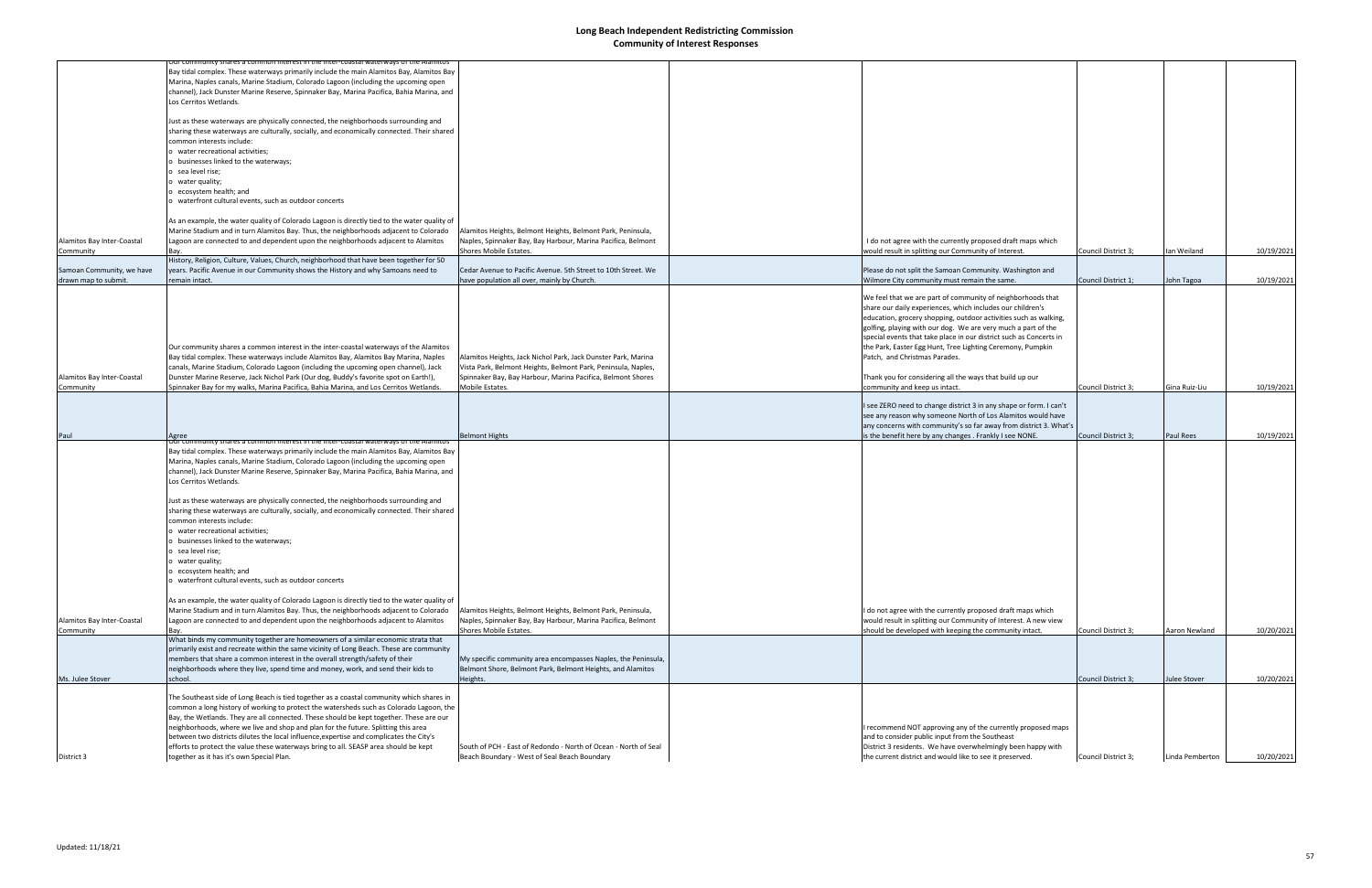|                            | say tidal complex. These waterways primarily include the main Alamitos Bay, Alamitos Bay                                                                                        |                                                               |                                                                     |                     |                     |            |
|----------------------------|---------------------------------------------------------------------------------------------------------------------------------------------------------------------------------|---------------------------------------------------------------|---------------------------------------------------------------------|---------------------|---------------------|------------|
|                            | Marina, Naples canals, Marine Stadium, Colorado Lagoon (including the upcoming open<br>channel), Jack Dunster Marine Reserve, Spinnaker Bay, Marina Pacifica, Bahia Marina, and |                                                               |                                                                     |                     |                     |            |
|                            |                                                                                                                                                                                 |                                                               |                                                                     |                     |                     |            |
|                            | Los Cerritos Wetlands.                                                                                                                                                          |                                                               |                                                                     |                     |                     |            |
|                            |                                                                                                                                                                                 |                                                               |                                                                     |                     |                     |            |
|                            |                                                                                                                                                                                 |                                                               |                                                                     |                     |                     |            |
|                            | Just as these waterways are physically connected, the neighborhoods surrounding and                                                                                             |                                                               |                                                                     |                     |                     |            |
|                            | sharing these waterways are culturally, socially, and economically connected. Their shared                                                                                      |                                                               |                                                                     |                     |                     |            |
|                            | common interests include:                                                                                                                                                       |                                                               |                                                                     |                     |                     |            |
|                            | o water recreational activities;                                                                                                                                                |                                                               |                                                                     |                     |                     |            |
|                            | o businesses linked to the waterways;                                                                                                                                           |                                                               |                                                                     |                     |                     |            |
|                            | o sea level rise;                                                                                                                                                               |                                                               |                                                                     |                     |                     |            |
|                            | o water quality;                                                                                                                                                                |                                                               |                                                                     |                     |                     |            |
|                            | o ecosystem health; and                                                                                                                                                         |                                                               |                                                                     |                     |                     |            |
|                            | o waterfront cultural events, such as outdoor concerts                                                                                                                          |                                                               |                                                                     |                     |                     |            |
|                            |                                                                                                                                                                                 |                                                               |                                                                     |                     |                     |            |
|                            | As an example, the water quality of Colorado Lagoon is directly tied to the water quality of                                                                                    |                                                               |                                                                     |                     |                     |            |
|                            | Marine Stadium and in turn Alamitos Bay. Thus, the neighborhoods adjacent to Colorado                                                                                           |                                                               |                                                                     |                     |                     |            |
|                            | Lagoon are connected to and dependent upon the neighborhoods adjacent to Alamitos                                                                                               | Alamitos Heights, Belmont Heights, Belmont Park, Peninsula,   |                                                                     |                     |                     |            |
| Alamitos Bay Inter-Coastal | Bay.                                                                                                                                                                            | Naples, Spinnaker Bay, Bay Harbour, Marina Pacifica, Belmont  | I do not agree with the currently proposed draft maps which         |                     |                     |            |
| Community                  |                                                                                                                                                                                 | Shores Mobile Estates.                                        | would result in splitting our Community of Interest.                | Council District 3; | <b>Greg Darling</b> | 10/20/2021 |
|                            |                                                                                                                                                                                 |                                                               |                                                                     |                     |                     |            |
|                            | Connection to the Alamitos Bay tidal complex including the lagoon, Marine Stadium, the                                                                                          |                                                               |                                                                     |                     |                     |            |
|                            | bay and the beach. We are all very connected to the water and our environment. Most of                                                                                          |                                                               |                                                                     |                     |                     |            |
|                            | our weekends include some sort of visit to the water.                                                                                                                           |                                                               |                                                                     |                     |                     |            |
|                            | Kids attend same schools (Lowell elementary), many families in this communities are                                                                                             |                                                               |                                                                     |                     |                     |            |
|                            | friends and know each other. There are friendship and family bonds                                                                                                              |                                                               |                                                                     |                     |                     |            |
|                            | Single family homes and family friendly neighborhood                                                                                                                            |                                                               |                                                                     |                     |                     |            |
|                            | Share the same recreational activities from the 2 golf courses, Marine Stadium, the                                                                                             |                                                               |                                                                     |                     |                     |            |
|                            | lagoon, the Bay, the peninsula to the Beach (walking, running, paddle boarding, boating,                                                                                        |                                                               | I do not agree or like with the current proposed draft to split our |                     |                     |            |
|                            | swimming, fishing, dog beach)                                                                                                                                                   | District 3                                                    | community of interest. My fear with the proposed draft is that we   |                     |                     |            |
|                            | Farmers market and concerts at Marine Stadium                                                                                                                                   | Alamitos Heights, Belmont Shore, Naples Island Community      | will be grouped with communities that do not share our current      |                     |                     |            |
| Alamitos Bay Inter-Coastal | Shopping and dining in Belmont Shore                                                                                                                                            | 2nd Street, Marine Stadium, 2nd and PCH are all places we are | issues or concerns. The current district borders work great for our |                     |                     |            |
| Community                  |                                                                                                                                                                                 | very attached to and relate to.                               | community of interest now. I do not see a reason to change it.      | Council District 3; | Lola Kallala        | 10/20/2021 |
|                            | <u>ion interest in the inter-coastal waterways of the Alamitos</u>                                                                                                              |                                                               |                                                                     |                     |                     |            |
|                            | Bay tidal complex. These waterways primarily include the main Alamitos Bay, Alamitos Bay                                                                                        |                                                               |                                                                     |                     |                     |            |
|                            | Marina, Naples canals, Marine Stadium, Colorado Lagoon (including the upcoming open                                                                                             |                                                               |                                                                     |                     |                     |            |
|                            | channel), Jack Dunster Marine Reserve, Spinnaker Bay, Marina Pacifica, Bahia Marina, and                                                                                        |                                                               |                                                                     |                     |                     |            |
|                            | Los Cerritos Wetlands.                                                                                                                                                          |                                                               |                                                                     |                     |                     |            |
|                            |                                                                                                                                                                                 |                                                               |                                                                     |                     |                     |            |
|                            | Just as these waterways are physically connected, the neighborhoods surrounding and                                                                                             |                                                               |                                                                     |                     |                     |            |
|                            | sharing these waterways are culturally, socially, and economically connected. Their shared                                                                                      |                                                               |                                                                     |                     |                     |            |
|                            | common interests include:                                                                                                                                                       |                                                               |                                                                     |                     |                     |            |
|                            | o water recreational activities;                                                                                                                                                |                                                               |                                                                     |                     |                     |            |
|                            | o businesses linked to the waterways;                                                                                                                                           |                                                               |                                                                     |                     |                     |            |
|                            | o sea level rise;                                                                                                                                                               |                                                               |                                                                     |                     |                     |            |
|                            | o water quality;                                                                                                                                                                |                                                               |                                                                     |                     |                     |            |
|                            | o ecosystem health; and                                                                                                                                                         |                                                               |                                                                     |                     |                     |            |
|                            | o waterfront cultural events, such as outdoor concerts                                                                                                                          |                                                               |                                                                     |                     |                     |            |
|                            |                                                                                                                                                                                 |                                                               |                                                                     |                     |                     |            |
|                            | As an example, the water quality of Colorado Lagoon is directly tied to the water quality of                                                                                    |                                                               |                                                                     |                     |                     |            |
|                            | Marine Stadium and in turn Alamitos Bay. Thus, the neighborhoods adjacent to Colorado                                                                                           | Alamitos Heights, Belmont Heights, Belmont Park, Peninsula,   |                                                                     |                     |                     |            |
| alamitos bay inter coastal | Lagoon are connected to and dependent upon the neighborhoods adjacent to Alamitos                                                                                               | Naples, Spinnaker Bay, Bay Harbour, Marina Pacifica, Belmont  | I do not agree with the currently proposed draft maps which         |                     |                     |            |
| community                  | Bay.                                                                                                                                                                            | Shores Mobile Estates.                                        | would result in splitting our Community of Interest.                | Council District 3; | cindy sherman       | 10/20/2021 |
|                            | 4. Our community shares a common interest in the inter-coastal waterways of the                                                                                                 |                                                               |                                                                     |                     |                     |            |
|                            | Alamitos Bay tidal complex. These waterways primarily include the main Alamitos Bay,                                                                                            |                                                               |                                                                     |                     |                     |            |
|                            | Alamitos Bay Marina, Naples canals, Marine Stadium, Colorado Lagoon (including the                                                                                              |                                                               |                                                                     |                     |                     |            |
|                            | upcoming open channel), Jack Dunster Marine Reserve, Spinnaker Bay, Marina Pacifica,                                                                                            |                                                               |                                                                     |                     |                     |            |
|                            | Bahia Marina, and Los Cerritos Wetlands.                                                                                                                                        |                                                               |                                                                     |                     |                     |            |
|                            | Just as these waterways are physically connected, the neighborhoods surrounding and                                                                                             |                                                               |                                                                     |                     |                     |            |
|                            | sharing these waterways are culturally, socially, and economically connected. Their shared                                                                                      |                                                               |                                                                     |                     |                     |            |
|                            | common interests include:                                                                                                                                                       |                                                               |                                                                     |                     |                     |            |
|                            | o water recreational activities;                                                                                                                                                |                                                               |                                                                     |                     |                     |            |
|                            | o businesses linked to the waterways;                                                                                                                                           |                                                               |                                                                     |                     |                     |            |
|                            | o sea level rise;                                                                                                                                                               |                                                               |                                                                     |                     |                     |            |
|                            | o water quality;                                                                                                                                                                |                                                               |                                                                     |                     |                     |            |
|                            | o ecosystem health; and                                                                                                                                                         |                                                               |                                                                     |                     |                     |            |
|                            | o waterfront cultural events, such as outdoor concerts                                                                                                                          |                                                               |                                                                     |                     |                     |            |
|                            |                                                                                                                                                                                 |                                                               | I do not agree with the currently proposed draft maps which         |                     |                     |            |
|                            | As an example, the water quality of Colorado Lagoon is directly tied to the water quality of                                                                                    |                                                               | would result in splitting our Community of Interest. We are highly  |                     |                     |            |
|                            | Marine Stadium and in turn Alamitos Bay. Thus, the neighborhoods adjacent to Colorado                                                                                           | . Alamitos Heights, Belmont Heights, Belmont Park, Peninsula, | impacted by all of the events in Marina Vista Park, the Marina and  |                     |                     |            |
| Alamitos Bay Inter-Coastal | Lagoon are connected to and dependent upon the neighborhoods adjacent to Alamitos                                                                                               | Naples, Spinnaker Bay, Bay Harbor, Marina Pacifica, Belmont   | the Colorado Lagoon to not have including in District 3 concerning  |                     |                     |            |
| Community                  | Bay.                                                                                                                                                                            | Shores Mobile Estates.                                        | those areas.                                                        | Council District 3; | <b>Kevin King</b>   | 10/20/2021 |
|                            |                                                                                                                                                                                 |                                                               |                                                                     |                     |                     |            |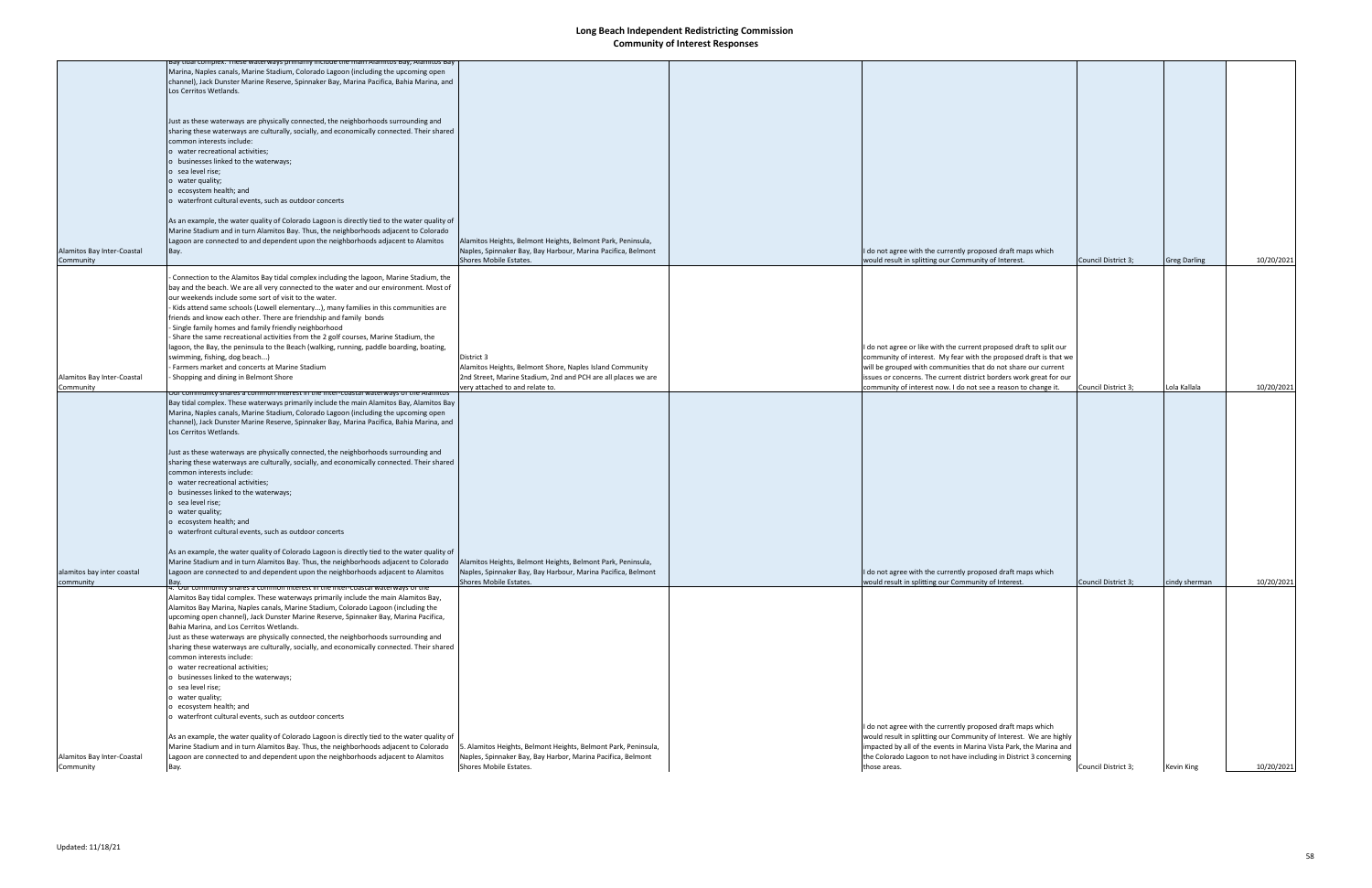|                                | for community shares a common interest in the inter-coastal waterways of the Alamitos                                                                               |                                                              |                                                                         |                     |                |            |
|--------------------------------|---------------------------------------------------------------------------------------------------------------------------------------------------------------------|--------------------------------------------------------------|-------------------------------------------------------------------------|---------------------|----------------|------------|
|                                | Bay tidal complex. These waterways primarily include the main Alamitos Bay, Alamitos Bay                                                                            |                                                              |                                                                         |                     |                |            |
|                                | Marina, Naples canals, Marine Stadium, Colorado Lagoon (including the upcoming open                                                                                 |                                                              |                                                                         |                     |                |            |
|                                | channel), Jack Dunster Marine Reserve, Spinnaker Bay, Marina Pacifica, Bahia Marina, and                                                                            |                                                              |                                                                         |                     |                |            |
|                                |                                                                                                                                                                     |                                                              |                                                                         |                     |                |            |
|                                | Los Cerritos Wetlands.                                                                                                                                              |                                                              |                                                                         |                     |                |            |
|                                |                                                                                                                                                                     |                                                              |                                                                         |                     |                |            |
|                                | Just as these waterways are physically connected, the neighborhoods surrounding and                                                                                 |                                                              |                                                                         |                     |                |            |
|                                | sharing these waterways are culturally, socially, and economically connected. Their shared                                                                          |                                                              |                                                                         |                     |                |            |
|                                |                                                                                                                                                                     |                                                              |                                                                         |                     |                |            |
|                                | common interests include:                                                                                                                                           |                                                              |                                                                         |                     |                |            |
|                                | o water recreational activities;                                                                                                                                    |                                                              |                                                                         |                     |                |            |
|                                | o businesses linked to the waterways;                                                                                                                               |                                                              |                                                                         |                     |                |            |
|                                |                                                                                                                                                                     |                                                              |                                                                         |                     |                |            |
|                                | o sea level rise;                                                                                                                                                   |                                                              |                                                                         |                     |                |            |
|                                | o water quality;                                                                                                                                                    |                                                              |                                                                         |                     |                |            |
|                                | o ecosystem health; and                                                                                                                                             |                                                              |                                                                         |                     |                |            |
|                                |                                                                                                                                                                     |                                                              |                                                                         |                     |                |            |
|                                | o waterfront cultural events, such as outdoor concerts                                                                                                              |                                                              |                                                                         |                     |                |            |
|                                |                                                                                                                                                                     |                                                              |                                                                         |                     |                |            |
|                                | As an example, the water quality of Colorado Lagoon is directly tied to the water quality of  Alamitos Heights, Belmont Heights, Belmont Park, Peninsula,           |                                                              |                                                                         |                     |                |            |
|                                |                                                                                                                                                                     |                                                              |                                                                         |                     |                |            |
|                                | Marine Stadium and in turn Alamitos Bay. Thus, the neighborhoods adjacent to Colorado                                                                               | Naples, Spinnaker Bay, Bay Harbour, Marina Pacifica, Belmont |                                                                         |                     |                |            |
| Alamitos Bay Inter - Coastal   | Lagoon are connected to and dependent upon the neighborhoods adjacent to Alamitos                                                                                   | Shores Mobile Estates, Del Lago                              | I do not agree with the currently proposed draft maps which             |                     |                |            |
| Community                      | Bay.                                                                                                                                                                |                                                              | would result in splitting our Community of Interest.                    | Council District 3; | Bianca Niccoli | 10/20/2021 |
|                                | imon interest in the inter-coastal waterways                                                                                                                        |                                                              |                                                                         |                     |                |            |
|                                | Bay tidal complex. These waterways primarily include the main Alamitos Bay, Alamitos Bay                                                                            |                                                              |                                                                         |                     |                |            |
|                                |                                                                                                                                                                     |                                                              |                                                                         |                     |                |            |
|                                | Marina, Naples canals, Marine Stadium, Colorado Lagoon (including the upcoming open                                                                                 |                                                              |                                                                         |                     |                |            |
|                                | channel), Jack Dunster Marine Reserve, Spinnaker Bay, Marina Pacifica, Bahia Marina, and                                                                            |                                                              |                                                                         |                     |                |            |
|                                | Los Cerritos Wetlands.                                                                                                                                              |                                                              |                                                                         |                     |                |            |
|                                |                                                                                                                                                                     |                                                              |                                                                         |                     |                |            |
|                                |                                                                                                                                                                     |                                                              |                                                                         |                     |                |            |
|                                | Just as these waterways are physically connected, the neighborhoods surrounding and                                                                                 |                                                              |                                                                         |                     |                |            |
|                                | sharing these waterways are culturally, socially, and economically connected. Their shared                                                                          |                                                              |                                                                         |                     |                |            |
|                                | common interests include:                                                                                                                                           |                                                              |                                                                         |                     |                |            |
|                                |                                                                                                                                                                     |                                                              |                                                                         |                     |                |            |
|                                | o water recreational activities;                                                                                                                                    |                                                              |                                                                         |                     |                |            |
|                                | o businesses linked to the waterways;                                                                                                                               |                                                              |                                                                         |                     |                |            |
|                                | o sea level rise;                                                                                                                                                   |                                                              |                                                                         |                     |                |            |
|                                |                                                                                                                                                                     |                                                              |                                                                         |                     |                |            |
|                                | o water quality;                                                                                                                                                    |                                                              |                                                                         |                     |                |            |
|                                | o ecosystem health; and                                                                                                                                             |                                                              |                                                                         |                     |                |            |
|                                | o waterfront cultural events, such as outdoor concerts                                                                                                              |                                                              |                                                                         |                     |                |            |
|                                |                                                                                                                                                                     |                                                              |                                                                         |                     |                |            |
|                                |                                                                                                                                                                     |                                                              |                                                                         |                     |                |            |
|                                | As an example, the water quality of Colorado Lagoon is directly tied to the water quality of                                                                        |                                                              |                                                                         |                     |                |            |
|                                | Marine Stadium and in turn Alamitos Bay. Thus, the neighborhoods adjacent to Colorado                                                                               | Alamitos Heights, Belmont Heights, Belmont Park, Peninsula,  |                                                                         |                     |                |            |
|                                |                                                                                                                                                                     |                                                              |                                                                         |                     |                |            |
| Alamitos Bay Inter-Coastal     | Lagoon are connected to and dependent upon the neighborhoods adjacent to Alamitos                                                                                   | Naples, Spinnaker Bay, Bay Harbour, Marina Pacifica, Belmont |                                                                         |                     |                |            |
| Community                      | Bay.                                                                                                                                                                | Shores Mobile Estates.                                       |                                                                         | Council District 3; | Dave Pirazzi   | 10/20/2021 |
|                                |                                                                                                                                                                     |                                                              | Please keep the eastern boundary of District 2 at Redondo and           |                     |                |            |
|                                |                                                                                                                                                                     |                                                              | 7th. It might also be a good idea to have more than one council         |                     |                |            |
|                                |                                                                                                                                                                     |                                                              | person sharing responsibility for the Port, since it impacts all of us, |                     |                |            |
|                                | Renters have different economic interests and needs than property owners. Our                                                                                       |                                                              |                                                                         |                     |                |            |
| <b>Rose Park South Renters</b> | <br> neighborhood is a mix of both, but with a high proportion of renters.<br> Colorado Lagoon (CL) is unectly adjacent to, and connects, Alamitos Heights (AH) and | Between 4th and 7th St, from Junipero to Redondo.            | especially along the coast.                                             | Council District 2; | Kayte Deioma   | 10/20/2021 |
|                                |                                                                                                                                                                     |                                                              |                                                                         |                     |                |            |
|                                | Belmont Heights (BH) into a community of interest. These three communities are tied                                                                                 |                                                              |                                                                         |                     |                |            |
|                                | together, what happens in one affects all. This community of interest should not be split                                                                           |                                                              |                                                                         |                     |                |            |
|                                | across multiple council districts.                                                                                                                                  |                                                              |                                                                         |                     |                |            |
|                                |                                                                                                                                                                     |                                                              |                                                                         |                     |                |            |
|                                |                                                                                                                                                                     |                                                              |                                                                         |                     |                |            |
|                                | The genesis of this community of interest is our shared concern, use, and advocacy for the                                                                          |                                                              |                                                                         |                     |                |            |
|                                | Colorado Lagoon.                                                                                                                                                    |                                                              |                                                                         |                     |                |            |
|                                |                                                                                                                                                                     |                                                              |                                                                         |                     |                |            |
|                                | For example, the annual holiday tree lighting ceremony, held at the lagoon, draws many                                                                              |                                                              |                                                                         |                     |                |            |
|                                | residents from AH and BH.                                                                                                                                           |                                                              |                                                                         |                     |                |            |
|                                |                                                                                                                                                                     |                                                              |                                                                         |                     |                |            |
|                                | Friends of Colorado Lagoon (FOCL) membership spans the entire city (and beyond) but is                                                                              |                                                              |                                                                         |                     |                |            |
|                                |                                                                                                                                                                     |                                                              |                                                                         |                     |                |            |
|                                | heavily represented by AH and BH residents. Use, improvement and protection of the                                                                                  |                                                              |                                                                         |                     |                |            |
|                                | lagoon is very important to, and a common cause for AH and BH residents, and is                                                                                     |                                                              |                                                                         |                     |                |            |
|                                | demonstrated in sustained volunteer and financial support for FOCL from these                                                                                       |                                                              |                                                                         |                     |                |            |
|                                |                                                                                                                                                                     |                                                              |                                                                         |                     |                |            |
|                                | neighborhoods.                                                                                                                                                      |                                                              |                                                                         |                     |                |            |
|                                |                                                                                                                                                                     |                                                              |                                                                         |                     |                |            |
|                                | FOCL has a 20+ year partnership with the third district office (CD3) that has spanned 3                                                                             |                                                              |                                                                         |                     |                |            |
|                                | councilmembers. This partnership has yielded tremendous benefits to the lagoon,                                                                                     |                                                              |                                                                         |                     |                |            |
|                                |                                                                                                                                                                     |                                                              |                                                                         |                     |                |            |
|                                | residents, and to the city. There is a substantial history and depth of knowledge shared by                                                                         |                                                              |                                                                         |                     |                |            |
|                                | FOCL and CD3.                                                                                                                                                       |                                                              | I do not agree with the currently proposed draft maps which             |                     |                |            |
| Colorado Lagoon Heights        |                                                                                                                                                                     | Alamitos Heights, Colorado Lagoon, Belmont Heights           | would result in splitting our Community of Interest.                    | Council District 3; | Dave Pirazzi   | 10/20/2021 |
|                                |                                                                                                                                                                     |                                                              |                                                                         |                     |                |            |
|                                | The waterways, the marina, the beaches, and Colorado Lagoon, and all the wildlife and the                                                                           |                                                              |                                                                         |                     | Pamela Clark   |            |
|                                |                                                                                                                                                                     |                                                              |                                                                         |                     |                |            |
| Alamitos Heights Community     | reserved areas that we avidly protect and enjoy. We live in unison with the                                                                                         | Alamitos Heights Community                                   | The commission must keep our district intact!!                          | Council District 3; | Famisaran      | 10/20/2021 |
|                                | Our community is bound together through neighborhood friendships, work parties, and                                                                                 |                                                              |                                                                         |                     |                |            |
|                                | gatherings, as well as through community group newsletters, activities and community                                                                                |                                                              |                                                                         |                     |                |            |
|                                | educational offerings. Our current district encompasses neighbors who we frequently see                                                                             |                                                              |                                                                         |                     |                |            |
|                                |                                                                                                                                                                     |                                                              |                                                                         |                     |                |            |
|                                | as we shop locally and those who share our interests in our community parks, schools and                                                                            |                                                              |                                                                         |                     |                |            |
| <b>Belmont Heights</b>         | environment.                                                                                                                                                        | From the ocean to seventh street, Redondo to PCH.            | I must be remiss in not being aware of your thoughts and goals.         | Council District 3; | Joyce Inch     | 10/20/2021 |
|                                |                                                                                                                                                                     |                                                              |                                                                         |                     |                |            |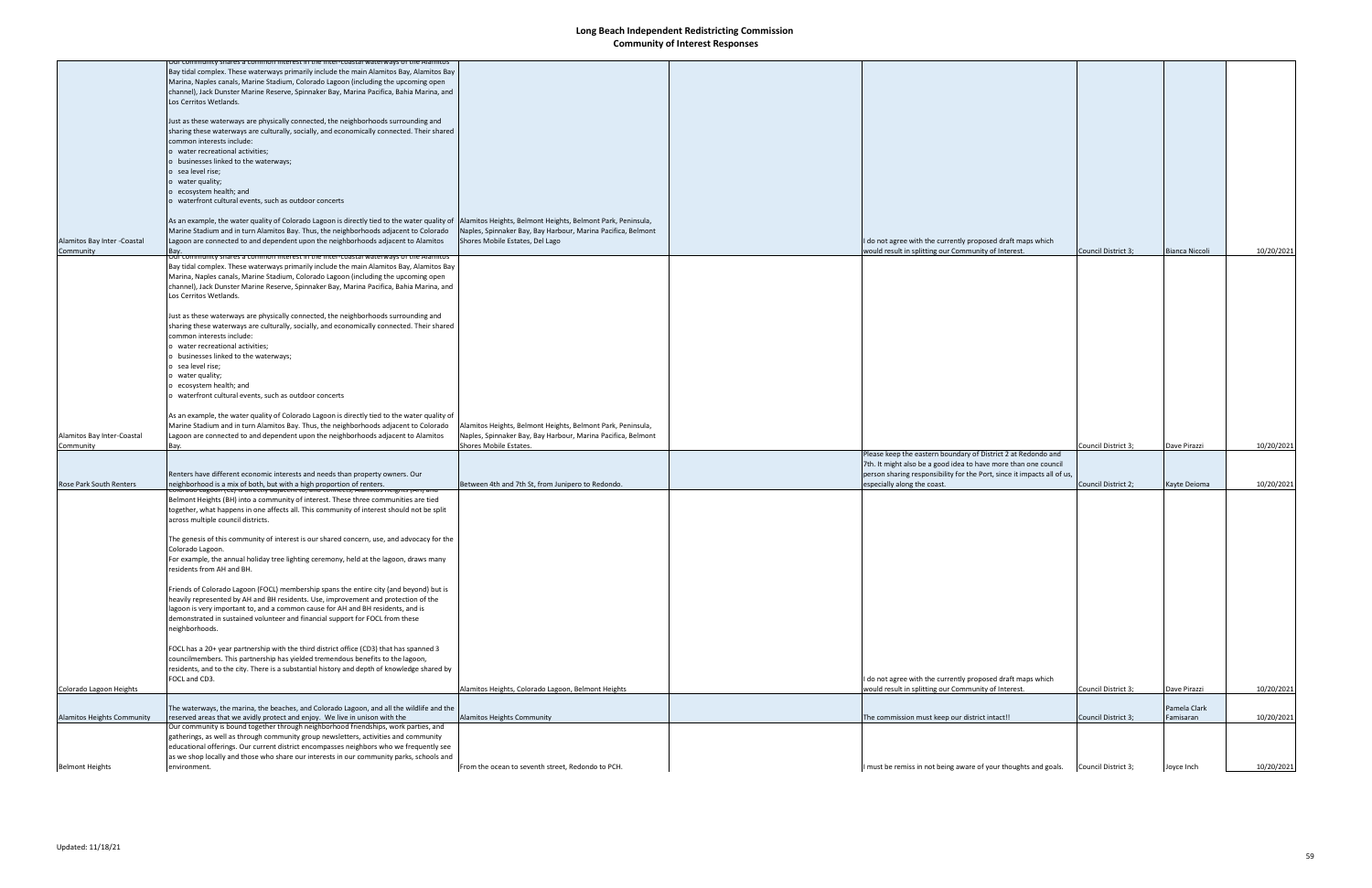| Belmont Heights and<br>Surrounding Communities of | Belmont Heights has a number of communities of interest based on architectural and<br>historical preservation. Those communities includes Bluff Park, Bluff Heights, Rose Park, as Belmont Heights is generally bounded by Park and Nieto on the<br>well as 2 historical districts located within the Belmont Heights Community. We also share<br>community interests in schools, parks, recreation, community projects with Alamitos<br>Heights specifically and, generally with Belmont Shore and Belmont Park. Belmont Heights<br>and Alamitos Heights have worked together on restoration of the Colorado Lagoon and<br>adjacent parks, including the Red Car Greenbelt. All of the proposed maps disconnect<br>Belmont Heights from Alamitos Heights as well as the Colorado Lagoon and parks                | east; Redondo on the west; 7th St on the north; and<br>Livingston/Ocean on the south. Much of the census tract for<br>Belmont Heights extends east to Bellflower and includes<br>Alamitos Heights. Belmont Heights, Alamitos Heights, the<br>Colorado Lagoon and Marine Stadium all comprise a community<br>of interest within the 3rd District. These communities should not | I am submitting a proposed map for Council District 3. This would<br>encompass many of the neighborhoods with shared interests and<br>spaces. Here is a link to the map<br>https://districtr.org/plan/65459 |                     |                      |            |
|---------------------------------------------------|-------------------------------------------------------------------------------------------------------------------------------------------------------------------------------------------------------------------------------------------------------------------------------------------------------------------------------------------------------------------------------------------------------------------------------------------------------------------------------------------------------------------------------------------------------------------------------------------------------------------------------------------------------------------------------------------------------------------------------------------------------------------------------------------------------------------|-------------------------------------------------------------------------------------------------------------------------------------------------------------------------------------------------------------------------------------------------------------------------------------------------------------------------------------------------------------------------------|-------------------------------------------------------------------------------------------------------------------------------------------------------------------------------------------------------------|---------------------|----------------------|------------|
| Interest                                          | surrounding the Colorado Lagoon.                                                                                                                                                                                                                                                                                                                                                                                                                                                                                                                                                                                                                                                                                                                                                                                  | be split into 2 different council districts.                                                                                                                                                                                                                                                                                                                                  |                                                                                                                                                                                                             | Council District 3; | Dianne Sundstrom     | 10/20/2021 |
| Del Lago / Alamitos Heights                       | My neighborhood is most directly connected to Marina Park (concerts, weekly farmers<br>markets), Belmont Shore (walking distance to frequently uses restaurants and shops),<br>Marina Pacifica Mall (shopping/restaurants), 2nd/PCH (shopping) and Belmont Heights<br>(church/restaurants). Honestly, 90% of my life is conducted in the current District 3<br>boundaries. If my neighborhood was moved to District 4, as proposed, my home would be<br>located in one district, but my life conducted in a different district. I would actually have<br>little interest to be involved with in this new district.                                                                                                                                                                                                | Bellflower Blvd / Colorado Street. Basically south of 7th, West of<br>PCH. Colorado Lagoon, Marina Park.                                                                                                                                                                                                                                                                      | Please don't change my neighborhood from District 3. The current<br>assignment is most appropriate for the folks that live in this area.<br>Thank You!                                                      | Council District 3; | <b>Tim Rosbottom</b> | 10/20/2021 |
|                                                   | Our community shares a common interest in the inter-coastal waterways of the Alamito!<br>Bay tidal complex. These waterways primarily include the main Alamitos Bay, Alamitos Bay<br>Marina, Naples canals, Marine Stadium, Colorado Lagoon (including the upcoming open<br>channel), Jack Dunster Marine Reserve, Spinnaker Bay, Marina Pacifica, Bahia Marina, and<br>Los Cerritos Wetlands.<br>Just as these waterways are physically connected, the neighborhoods surrounding and<br>sharing these waterways are culturally, socially, and economically connected. Their shared<br>common interests include:<br>o water recreational activities;<br>businesses linked to the waterways;<br>sea level rise;<br>water quality;<br>ecosystem health; and<br>waterfront cultural events, such as outdoor concerts |                                                                                                                                                                                                                                                                                                                                                                               |                                                                                                                                                                                                             |                     |                      |            |
| Alamitos Bay Inter-Coastal                        | As an example, the water quality of Colorado Lagoon is directly tied to the water quality of<br>Marine Stadium and in turn Alamitos Bay. Thus, the neighborhoods adjacent to Colorado<br>Lagoon are connected to and dependent upon the neighborhoods adjacent to Alamitos                                                                                                                                                                                                                                                                                                                                                                                                                                                                                                                                        | Alamitos Heights, Belmont Heights, Belmont Park, Peninsula,<br>Naples, Spinnaker Bay, Bay Harbour, Marina Pacifica, Belmont                                                                                                                                                                                                                                                   | I do not agree with the currently proposed draft maps which                                                                                                                                                 |                     |                      |            |
| Community                                         | Bay.<br>es a common mieresi in the inter-coastal waterwa                                                                                                                                                                                                                                                                                                                                                                                                                                                                                                                                                                                                                                                                                                                                                          | Shores Mobile Estates.                                                                                                                                                                                                                                                                                                                                                        | would result in splitting our Community of Interest.                                                                                                                                                        | Council District 3; | Shelli Newland       | 10/20/2021 |
|                                                   | Bay tidal complex. These waterways primarily include the main Alamitos Bay, Alamitos Bay<br>Marina, Naples canals, Marine Stadium, Colorado Lagoon (including the upcoming open<br>channel), Jack Dunster Marine Reserve, Spinnaker Bay, Marina Pacifica, Bahia Marina, and<br>Los Cerritos Wetlands.                                                                                                                                                                                                                                                                                                                                                                                                                                                                                                             |                                                                                                                                                                                                                                                                                                                                                                               |                                                                                                                                                                                                             |                     |                      |            |
|                                                   | Just as these waterways are physically connected, the neighborhoods surrounding and<br>sharing these waterways are culturally, socially, and economically connected. Their shared<br>common interests include:<br>water recreational activities;<br>businesses linked to the waterways;<br>sea level rise;<br>o water quality;<br>ecosystem health; and<br>waterfront cultural events, such as outdoor concerts<br>Elementary and Middle School communities within walking distance                                                                                                                                                                                                                                                                                                                               |                                                                                                                                                                                                                                                                                                                                                                               |                                                                                                                                                                                                             |                     |                      |            |
| Alamitos Bay Inter-Coastal<br>Community           | As an example, the water quality of Colorado Lagoon is directly tied to the water quality of<br>Marine Stadium and in turn Alamitos Bay. Thus, the neighborhoods adjacent to Colorado<br>Lagoon are connected to and dependent upon the neighborhoods adjacent to Alamitos<br>Bay.                                                                                                                                                                                                                                                                                                                                                                                                                                                                                                                                | Alamitos Heights, Belmont Heights, Belmont Park, Peninsula,<br>Naples, Spinnaker Bay, Bay Harbour, Marina Pacifica, Belmont<br>Shores Mobile Estates                                                                                                                                                                                                                          | I do not agree with the currently proposed draft maps which<br>would result in splitting our Community of Interest.                                                                                         | Council District 3; | J.M.                 | 10/20/2021 |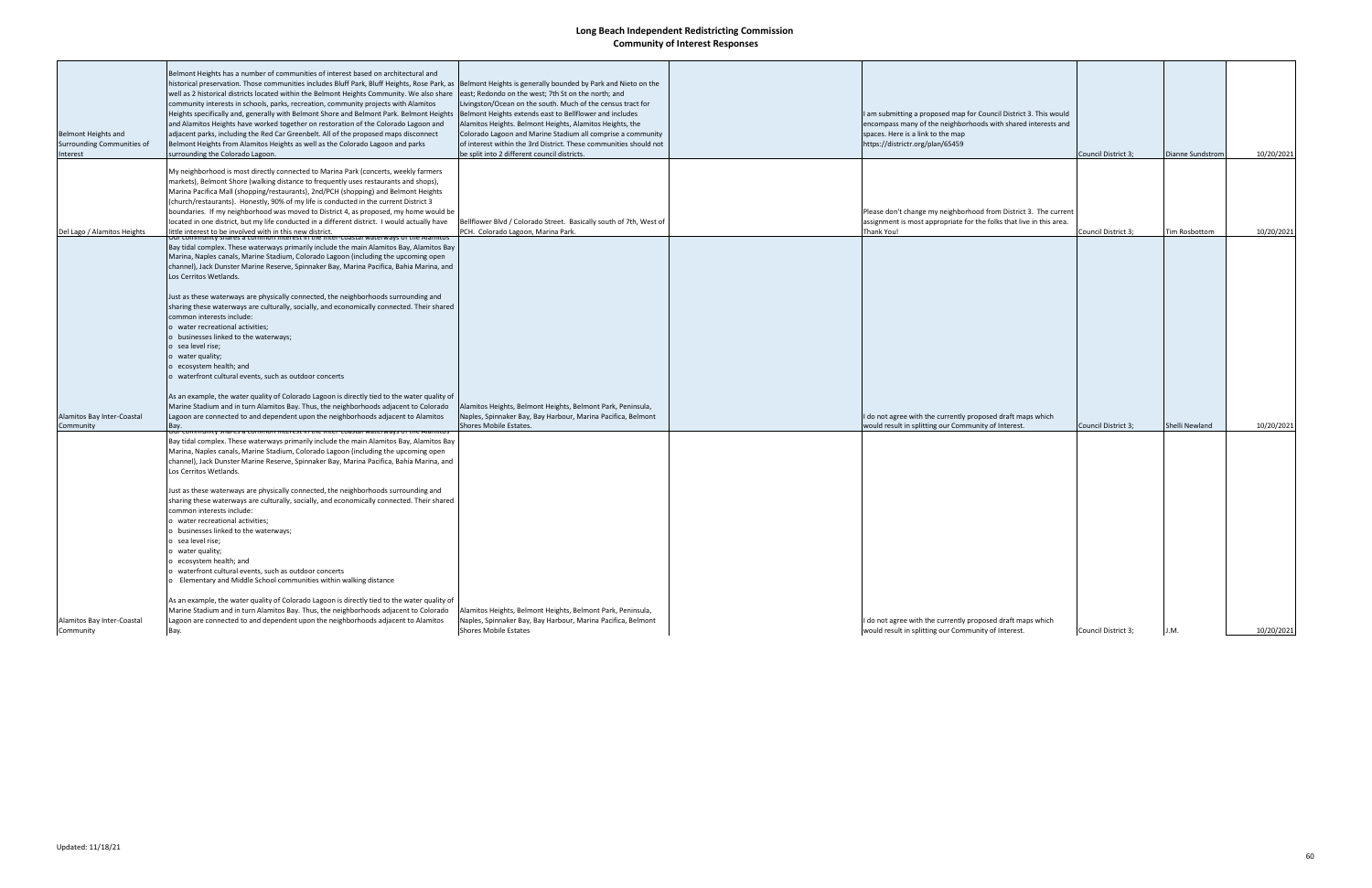| Alamitos Bay Inter-Coastal<br>Community                              | Marina, Naples canals, Marine Stadium, Colorado Lagoon (including the upcoming open<br>channel), Jack Dunster Marine Reserve, Spinnaker Bay, Marina Pacifica, Bahia Marina, and<br>Los Cerritos Wetlands.<br>Just as these waterways are physically connected, the neighborhoods surrounding and<br>sharing these waterways are culturally, socially, and economically connected. Their shared<br>common interests include:<br>water recreational activities;<br>o businesses linked to the waterways;<br>sea level rise;<br>water quality;<br>ecosystem health; and<br>waterfront cultural events, such as outdoor concerts, annual Tree Lighting, Farmers<br>Market at Marine Stadium                                                                                                                                                                                                                                                                                                                                                                                                                    | Alamitos Heights, Belmont Heights, Belmont Park, Peninsula,<br>Naples, Spinnaker Bay, Bay Harbor, Marina Pacifica, Belmont<br>Shores Mobile Estates.  | 1. I do not agree with the currently proposed draft maps which<br>would result in splitting our Community of Interest.<br>2. I do not agree with the way that these proposed maps were<br>drawn without effectively communicating the severity of the<br>negative impact to my Community of Interest.<br>3. The residents of my community of Interest have not had<br>sufficient notice about these proposed maps, nor have they had<br>enough time to voice their opinions on the severe negative impact<br>to our community.<br>4. I question the validity of the census data on which these<br>proposed new maps are based because it was based largely on<br>data collected from door-to-door census-takers during a<br>pandemic. | Council District 3; | Robin Frenette                     | 10/20/2021 |
|----------------------------------------------------------------------|------------------------------------------------------------------------------------------------------------------------------------------------------------------------------------------------------------------------------------------------------------------------------------------------------------------------------------------------------------------------------------------------------------------------------------------------------------------------------------------------------------------------------------------------------------------------------------------------------------------------------------------------------------------------------------------------------------------------------------------------------------------------------------------------------------------------------------------------------------------------------------------------------------------------------------------------------------------------------------------------------------------------------------------------------------------------------------------------------------|-------------------------------------------------------------------------------------------------------------------------------------------------------|---------------------------------------------------------------------------------------------------------------------------------------------------------------------------------------------------------------------------------------------------------------------------------------------------------------------------------------------------------------------------------------------------------------------------------------------------------------------------------------------------------------------------------------------------------------------------------------------------------------------------------------------------------------------------------------------------------------------------------------|---------------------|------------------------------------|------------|
| Gretchen Swanson, President<br>Rose Park Neighborhood<br>Association | We share a one-hundred year history; founded in 1909 with the expansion of LB eastward.<br>We've always been configured and zoned as a multi-use, multi-type housing area. Now<br>with 10,000 residents - we've always been densely populated, renter majority. We are a<br>minority/majority community with 3 primary languages in use.<br>Our community shares a common interest in the inter-coastal waterways of the Alamitos<br>Bay tidal complex. These waterways primarily include the main Alamitos Bay, Alamitos Bay                                                                                                                                                                                                                                                                                                                                                                                                                                                                                                                                                                              | As listed at Margaret Madden's list of neighborhoods: 4th St to<br>10th St and Redondo to Cherry.                                                     | Check our neighborhood boundaries - correct the City's LB<br>Neighborhood Map https://longbeach.gov/globalassets/ti/media-<br>library/documents/gis/map-catalog/lb-neighborhoods-with-<br>popest/. There are many errors and omissions. For Rose Park, half<br>of our neighborhood has disappeared. Redistricting must be based<br>on correct information and maintain the integrity of existing and<br>emerging neighborhoods.                                                                                                                                                                                                                                                                                                       | Council District 2; | Rose Park<br>Neighborhood          | 10/20/2021 |
| Alamitos Bay Inter-Coastal<br>Community                              | Our community shares a common interest in the inter-coastal waterways of the Alamitos<br>Bay tidal complex. These include Alamitos Bay, Naples canals, Marine Stadium, Colorado<br>Lagoon-including the upcoming open channel-, the Jack Dunster Marine Reserve, and Los<br>Cerritos Wetlands. The community of Alamitos Heights has worked hard over the years to<br>clean and preserve the Lagoon and it is vital that we not be separated.<br>Just as the waterways are physically connected, the neighborhoods surrounding and<br>sharing these waterways are connected. The shared common interests include:<br>*water recreational activities<br>*businesses linked to the waterways<br>*sea level rise*<br>*water quality<br>*ecosystem health<br>*waterfront cultural events such as concerts                                                                                                                                                                                                                                                                                                      | Alamitos Heights                                                                                                                                      | I do NOT agree with the currently proposed draft maps which<br>would split our Community of Interest.                                                                                                                                                                                                                                                                                                                                                                                                                                                                                                                                                                                                                                 | Council District 3; | <b>Barbara Geortner</b>            | 10/20/2021 |
| ALMITOS BAY INTER-COASTAL<br><b>COMMUNITY</b>                        | nunity shares a common interest in the inter-coastal waterways of the Alamitos<br>Bay tidal complex. These waterways primarily include the main Alamitos Bay, Alamitos Bay<br>Marina, Naples canals, Marine Stadium, Colorado Lagoon (including the upcoming open<br>channel), Jack Dunster Marine Reserve, Spinnaker Bay, Marina Pacifica, Bahia Marina, and<br>Los Cerritos Wetlands.<br>Just as these waterways are physically connected, the neighborhoods surrounding and<br>sharing these waterways are culturally, socially, and economically connected. Their shared<br>common interests include:<br>o water recreational activities;<br>o businesses linked to the waterways;<br>o sea level rise;<br>o water quality;<br>o ecosystem health; and<br>o waterfront cultural events, such as outdoor concerts<br>As an example, the water quality of Colorado Lagoon is directly tied to the water quality of<br>Marine Stadium and in turn Alamitos Bay. Thus, the neighborhoods adjacent to Colorado<br>Lagoon are connected to and dependent upon the neighborhoods adjacent to Alamitos<br>Bay. | Alamitos Heights, Belmont Heights, Belmont Park, Peninsula,<br>Naples, Spinnaker Bay, Bay Harbour, Marina Pacifica, Belmont<br>Shores Mobile Estates. | I do not agree with the currently proposed draft maps which<br>would result in splitting our Community of Interest.                                                                                                                                                                                                                                                                                                                                                                                                                                                                                                                                                                                                                   | Council District 3; | <b>HEATHER</b><br><b>HIGHTOWER</b> | 10/20/2021 |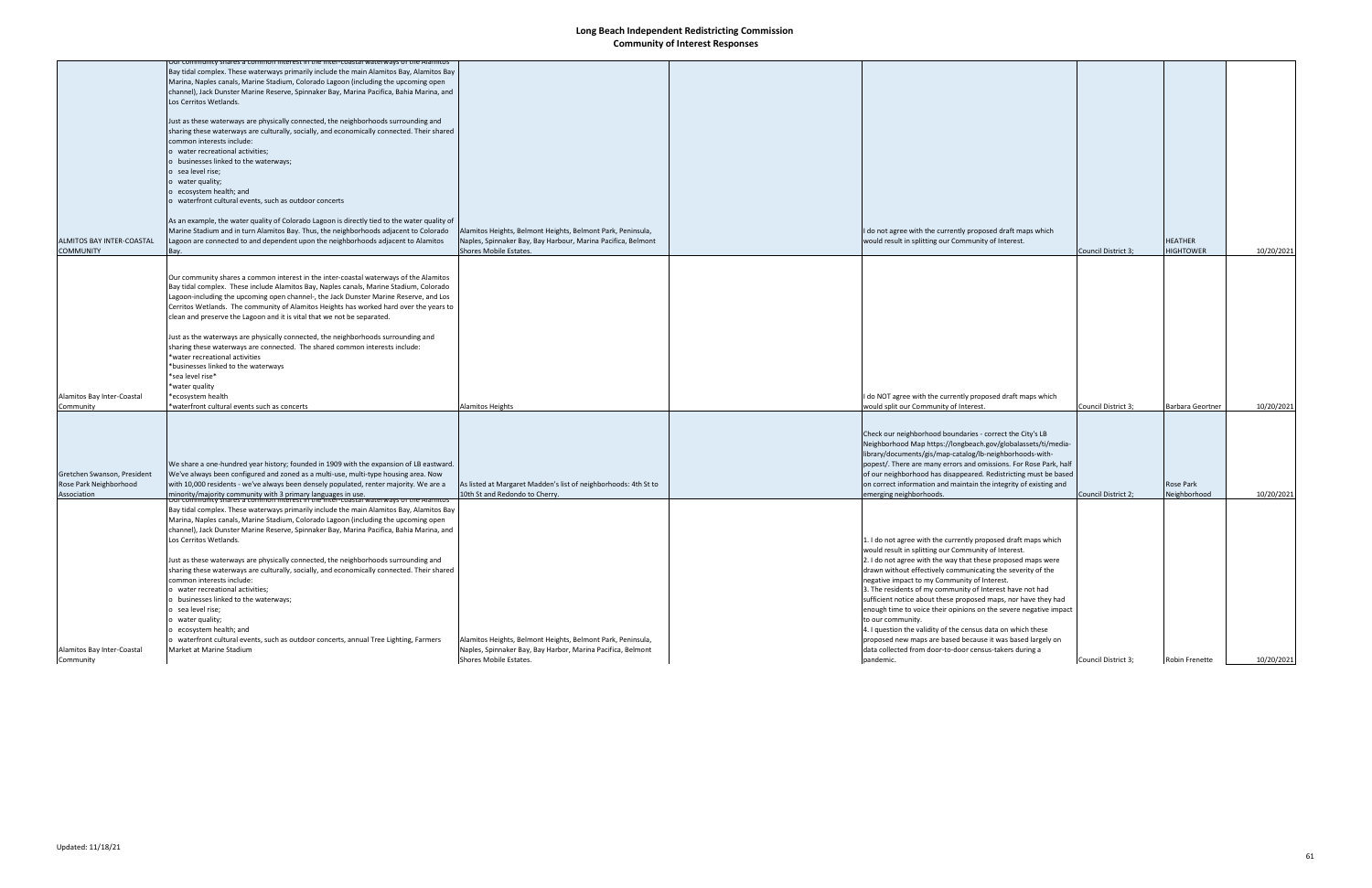| Our community shares a<br>common interest in the inter- |                                                                                                                                                                      |                                                                                                                             |                                                                |                     |                            |            |
|---------------------------------------------------------|----------------------------------------------------------------------------------------------------------------------------------------------------------------------|-----------------------------------------------------------------------------------------------------------------------------|----------------------------------------------------------------|---------------------|----------------------------|------------|
| coastal waterways of the                                |                                                                                                                                                                      |                                                                                                                             |                                                                |                     |                            |            |
| Alamitos Bay tidal complex.                             |                                                                                                                                                                      |                                                                                                                             |                                                                |                     |                            |            |
| These waterways primarily                               |                                                                                                                                                                      |                                                                                                                             |                                                                |                     |                            |            |
| include the main Alamitos Bay,                          |                                                                                                                                                                      |                                                                                                                             |                                                                |                     |                            |            |
| Alamitos Bay Marina, Naples                             |                                                                                                                                                                      |                                                                                                                             |                                                                |                     |                            |            |
| canals, Marine Stadium,                                 |                                                                                                                                                                      |                                                                                                                             |                                                                |                     |                            |            |
| Colorado Lagoon (including the                          |                                                                                                                                                                      |                                                                                                                             |                                                                |                     |                            |            |
| upcoming open channel), Jack                            |                                                                                                                                                                      |                                                                                                                             |                                                                |                     |                            |            |
| Dunster Marine Reserve,                                 |                                                                                                                                                                      |                                                                                                                             |                                                                |                     |                            |            |
| Spinnaker Bay, Marina Pacifica,                         |                                                                                                                                                                      |                                                                                                                             |                                                                |                     |                            |            |
| Bahia Marina, and Los Cerritos<br>Wetlands.             |                                                                                                                                                                      |                                                                                                                             |                                                                |                     |                            |            |
|                                                         |                                                                                                                                                                      |                                                                                                                             |                                                                |                     |                            |            |
| Just as these waterways are                             |                                                                                                                                                                      |                                                                                                                             | I do not agree with the currently proposed draft maps which    |                     |                            |            |
| physically connected, the                               |                                                                                                                                                                      |                                                                                                                             | would result in splitting our Community of Interest.           |                     |                            |            |
| neighborhoods surrounding and                           | As an example, the water quality of Colorado Lagoon is directly tied to the water quality of                                                                         |                                                                                                                             | I feel that the residents of my community have not been given  |                     |                            |            |
| sharing these waterways are                             | Marine Stadium and in turn Alamitos Bay. Thus, the neighborhoods adjacent to Colorado                                                                                | Alamitos Heights, Belmont Heights, Belmont Park, Peninsula,                                                                 | sufficient notice, nor have we been given enough time to voice |                     |                            |            |
| culturally, socially, and                               | Lagoon are connected to and dependent upon the neighborhoods adjacent to Alamitos                                                                                    | Naples, Spinnaker Bay, Bay Harbour, Marina Pacifica, Belmont                                                                | our opinions about the negative impact of these proposed       |                     |                            |            |
| economically connected. Their                           | <u>Jui community shares a common interest in the inter-coastal waterways of the Ala</u>                                                                              | Shores Mobile Estates.                                                                                                      | changes.                                                       | Council District 3; | Dan Frenette               | 10/20/2021 |
|                                                         | Bay tidal complex. These waterways primarily include the main Alamitos Bay, Alamitos Bay                                                                             |                                                                                                                             |                                                                |                     |                            |            |
|                                                         | Marina, Naples canals, Marine Stadium, Colorado Lagoon (including the upcoming open                                                                                  |                                                                                                                             |                                                                |                     |                            |            |
|                                                         | channel), Jack Dunster Marine Reserve, Spinnaker Bay, Marina Pacifica, Bahia Marina, and                                                                             |                                                                                                                             |                                                                |                     |                            |            |
|                                                         | Los Cerritos Wetlands.                                                                                                                                               |                                                                                                                             |                                                                |                     |                            |            |
|                                                         |                                                                                                                                                                      |                                                                                                                             |                                                                |                     |                            |            |
|                                                         | Just as these waterways are physically connected, the neighborhoods surrounding and                                                                                  |                                                                                                                             |                                                                |                     |                            |            |
|                                                         | sharing these waterways are culturally, socially, and economically connected. Their shared                                                                           |                                                                                                                             |                                                                |                     |                            |            |
|                                                         | common interests include:<br>o water recreational activities;                                                                                                        |                                                                                                                             |                                                                |                     |                            |            |
|                                                         | o businesses linked to the waterways;                                                                                                                                |                                                                                                                             |                                                                |                     |                            |            |
|                                                         | o sea level rise;                                                                                                                                                    |                                                                                                                             |                                                                |                     |                            |            |
|                                                         | o water quality;                                                                                                                                                     |                                                                                                                             |                                                                |                     |                            |            |
|                                                         | o ecosystem health; and                                                                                                                                              |                                                                                                                             |                                                                |                     |                            |            |
|                                                         | o waterfront cultural events, such as outdoor concerts                                                                                                               |                                                                                                                             |                                                                |                     |                            |            |
|                                                         |                                                                                                                                                                      |                                                                                                                             |                                                                |                     |                            |            |
|                                                         | As an example, the water quality of Colorado Lagoon is directly tied to the water quality of                                                                         |                                                                                                                             |                                                                |                     |                            |            |
| Alamitos Bay Inter-Coastal                              | Marine Stadium and in turn Alamitos Bay. Thus, the neighborhoods adjacent to Colorado                                                                                | Alamitos Heights, Belmont Heights, Belmont Park, Peninsula,<br>Naples, Spinnaker Bay, Bay Harbour, Marina Pacifica, Belmont | I do not agree with the currently proposed draft maps which    |                     |                            |            |
| Community                                               | Lagoon are connected to and dependent upon the neighborhoods adjacent to Alamitos<br>Bay.                                                                            | <b>Shores Mobile Estates</b>                                                                                                | would result in splitting our Community of Interest.           | Council District 3; | Aarti Harper               | 10/20/2021 |
|                                                         | <u>coforado cagoon (cc) is directly adjacent to, and connects, Alamitos Heights (AH) an</u>                                                                          |                                                                                                                             |                                                                |                     |                            |            |
|                                                         | Belmont Heights (BH) into a community of interest. These three communities are tied                                                                                  |                                                                                                                             |                                                                |                     |                            |            |
|                                                         |                                                                                                                                                                      |                                                                                                                             |                                                                |                     |                            |            |
|                                                         | together, what happens in one affects all. This community of interest should not be split                                                                            |                                                                                                                             |                                                                |                     |                            |            |
|                                                         | across multiple council districts.                                                                                                                                   |                                                                                                                             |                                                                |                     |                            |            |
|                                                         |                                                                                                                                                                      |                                                                                                                             |                                                                |                     |                            |            |
|                                                         | The genesis of this community of interest is our shared concern, use, and advocacy for the<br>Colorado Lagoon.                                                       |                                                                                                                             |                                                                |                     |                            |            |
|                                                         |                                                                                                                                                                      |                                                                                                                             |                                                                |                     |                            |            |
|                                                         | For example, the annual holiday tree lighting ceremony, held at the lagoon, draws many                                                                               |                                                                                                                             |                                                                |                     |                            |            |
|                                                         | residents from AH and BH.                                                                                                                                            |                                                                                                                             |                                                                |                     |                            |            |
|                                                         |                                                                                                                                                                      |                                                                                                                             |                                                                |                     |                            |            |
|                                                         | Friends of Colorado Lagoon (FOCL) membership spans the entire city (and beyond) but is                                                                               |                                                                                                                             |                                                                |                     |                            |            |
|                                                         | heavily represented by AH and BH residents. Use, improvement and protection of the                                                                                   |                                                                                                                             |                                                                |                     |                            |            |
|                                                         | lagoon is very important to, and a common cause for AH and BH residents, and is                                                                                      |                                                                                                                             |                                                                |                     |                            |            |
|                                                         | demonstrated in sustained volunteer and financial support for FOCL from these<br>neighborhoods.                                                                      |                                                                                                                             |                                                                |                     |                            |            |
|                                                         |                                                                                                                                                                      |                                                                                                                             |                                                                |                     |                            |            |
|                                                         | FOCL has a 20+ year partnership with the third district office (CD3) that has spanned 3                                                                              |                                                                                                                             |                                                                |                     |                            |            |
|                                                         | councilmembers. This partnership has yielded tremendous benefits to the lagoon,                                                                                      |                                                                                                                             |                                                                |                     |                            |            |
|                                                         | residents, and to the city. There is a substantial history and depth of knowledge shared by                                                                          |                                                                                                                             | I do not agree with the currently proposed draft maps which    |                     |                            |            |
| Colorado Lagoon Heights                                 | FOCL and CD3.                                                                                                                                                        | Alamitos Heights, Belmont Heights, Colorado Lagoon                                                                          | would result in splitting our Community of Interest.           | Council District 3; | <b>Tina Pirazzi</b>        | 10/20/2021 |
|                                                         | An important identity of our community is the proximity and connection to the water.                                                                                 | Our community is Alamitos Heights and is bordered by                                                                        |                                                                |                     |                            |            |
| AlexS                                                   | When this community goes out to eat, play or shop, it travels towards the ocean or the<br>lagoon.                                                                    | Recreational Park, Colorado Lagoon and Cal State Long Beach.                                                                |                                                                | Council District 3; | Alex Stenzler              | 10/20/2021 |
|                                                         |                                                                                                                                                                      |                                                                                                                             |                                                                |                     |                            |            |
|                                                         | Alamitos Heights Neighborhood to the Colorado Lagoon and Belmont Heights and Shore.                                                                                  |                                                                                                                             |                                                                |                     |                            |            |
|                                                         | This is a very tight knit community with many residents living in the area for decades. The                                                                          |                                                                                                                             |                                                                |                     |                            |            |
|                                                         | residents of Alamitos Heights are represented by the AHIA which works closely with the                                                                               |                                                                                                                             |                                                                |                     |                            |            |
|                                                         | city government to work to improve the quality of life for the residents in Alamitos<br>Heights. We purchased our home in Alamitos Heights/District 3 because of its |                                                                                                                             |                                                                |                     |                            |            |
|                                                         | "neighborhood feel' and because of this proximity to Belmonts Heights and Belmont                                                                                    |                                                                                                                             |                                                                |                     |                            |            |
|                                                         | Shore. We wanted to belong to a small established community and found what we were                                                                                   |                                                                                                                             |                                                                |                     |                            |            |
|                                                         | looking was in this district. Lastly, we believe that our property values would be hurt if we                                                                        |                                                                                                                             |                                                                |                     |                            |            |
|                                                         | were moved to another district, which in turn would ultimately affect the city property tax                                                                          |                                                                                                                             |                                                                |                     |                            |            |
| <b>Alamitos Heights</b>                                 | base. District 3 contributes a great deal of tax revenue to the city of Long Beach<br>proportional to other districts.                                               | Alamitos Heights Neighborhood (bounded by Bellflower Blvd, 7th<br>Street, Park Avenue and Colorado Avenue).                 |                                                                | Council District 3; | Gary & Sally<br>Meyerhofer | 10/20/2021 |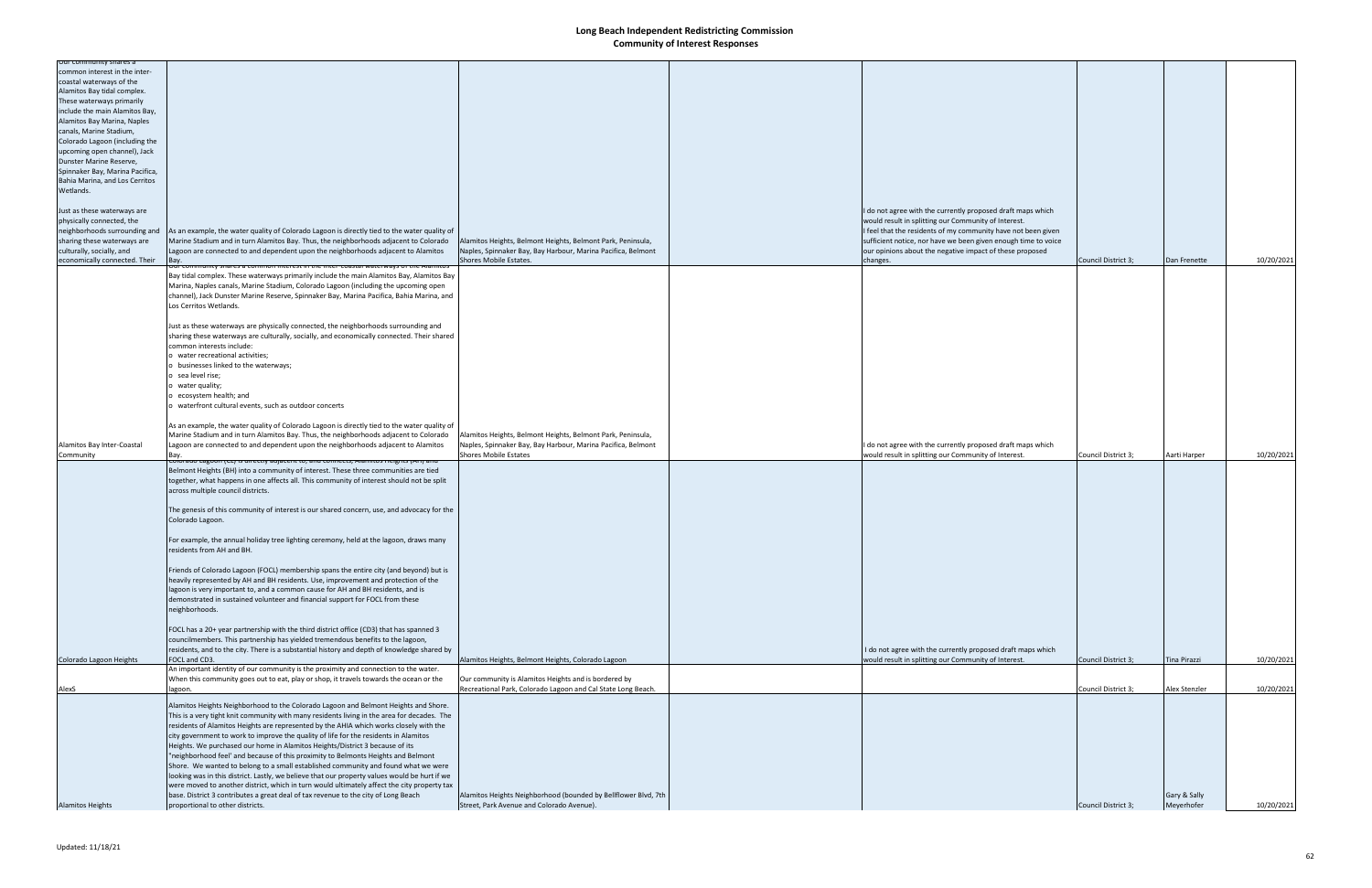|                                         |                                                                                                                                                                                     |                                                                                        | Please remove October 12's Plan "E" from consideration as it will                                                 |                     |                     |            |
|-----------------------------------------|-------------------------------------------------------------------------------------------------------------------------------------------------------------------------------------|----------------------------------------------------------------------------------------|-------------------------------------------------------------------------------------------------------------------|---------------------|---------------------|------------|
|                                         | Its official Historic District boundaries, recognized and approved by the City of Long Beach                                                                                        |                                                                                        | split a recognized historic, contiguous neighborhood into two                                                     |                     |                     |            |
|                                         | City Council. These boundaries were fought for by the California Heights community itself                                                                                           | A rectangle formed by Atlantic on the West, Bixby on the North,                        | political areas, diluting its political identify, and splitting a                                                 |                     | Manuel              |            |
| California Heights                      | decades ago.                                                                                                                                                                        | Cherry on the East and Wardlow on the South.                                           | preserved (and historic) community of interest.                                                                   | Council District 7; | Valenzuela          | 10/20/2021 |
|                                         |                                                                                                                                                                                     |                                                                                        |                                                                                                                   |                     |                     |            |
|                                         | Residents in our area are focused on shopping in current District 3                                                                                                                 |                                                                                        |                                                                                                                   |                     |                     |            |
|                                         | boundaries(i.e., Belmont shore, 2nd and PCH), as well as reaction, the Colorado Lagoon                                                                                              |                                                                                        | PLEASE VOTE NO TO CONSIDER PROSOSALS FOR REDISTRICTING                                                            |                     |                     |            |
|                                         | and recreational marine areas. Residents want to remain in District 3 with councilwoman                                                                                             |                                                                                        | District 3. Alamitos Heights and other linked neighborhoods want                                                  |                     |                     |            |
| Alamitos Heights - District 3           | Susie Price. The community is closely tied to neighboring marine communities.                                                                                                       | Alamitos heights (6th and Havana)                                                      | to remain in District 3. Thank you.                                                                               | Council District 3; | Liz Tyler           | 10/20/2021 |
|                                         |                                                                                                                                                                                     | City-wide focus. As one of our members is a longtime frontline                         |                                                                                                                   |                     |                     |            |
|                                         |                                                                                                                                                                                     | environmental injustice community member in the 3rd District,                          |                                                                                                                   |                     |                     |            |
|                                         | LBACE is a local climate science education and action organization dedicated to helping                                                                                             | areas of concentrated climate and environmental risk in their                          |                                                                                                                   |                     |                     |            |
|                                         | our fair town achieve science-based climate stabilization pathways for its third century as                                                                                         | neighborhood were submitted to the Commission after the                                | This (the 2020's) is the only decade in which a 1.5 degree Celsius                                                |                     |                     |            |
|                                         | a municipality - Our perspective on this redistricting process is most concerned with                                                                                               | release of the Draft Maps on 10/13/21 in that district, the basic                      | global temperature rise maximum - i.e. the "red line" for life on                                                 |                     |                     |            |
|                                         | climate and environmental risks to homes, businesses, and critical infrastructure in Long                                                                                           | principles of how to address areas of concentrated climate and                         | earth - can be achieved. This is a unique, categorical, and                                                       |                     |                     |            |
|                                         | Beach, and which communities bear disproportionate impacts, as we already know from                                                                                                 | environmental risk can be applied within each extant council                           | unavoidable complicating factor for the redistricting process in                                                  |                     |                     |            |
| Long Beach Alliance for Clean           | existing data from 2000-2020, and as we can expect from 2021-2030 based on current                                                                                                  | district boundary, (hopefully!) prior to the Community-wide                            | Long Beach in 2021. Hopefully we can make headway on these                                                        |                     |                     |            |
| Energy                                  | projections.                                                                                                                                                                        | meeting on 10/27/21.                                                                   | issues.<br>This separation seems to be beneficial to district 4                                                   | Council District 3; | Dave Shukla         | 10/20/2021 |
|                                         | Aquatics, from the shore to marine stadium are                                                                                                                                      |                                                                                        | by adding voters to this district - and more area.                                                                |                     |                     |            |
|                                         | a focal point of recreation for our family.                                                                                                                                         |                                                                                        | I don't see a benefit for district 3 in any way                                                                   |                     |                     |            |
| Alamitos Bay Inter-Coastal              | The shore/ heights businesses and restaurants are always our first choice because they                                                                                              | Alamitos Bay Inter-Coastal Community                                                   | I oppose any of the proposed maps. I oppose finalizing a decision                                                 |                     |                     |            |
| Community                               | are part of our neighborhood                                                                                                                                                        | From Eliot to Pch Studebaker to park Ave. approx                                       | on this in November                                                                                               | Council District 3; | Sharon Hagen        | 10/20/2021 |
|                                         |                                                                                                                                                                                     |                                                                                        |                                                                                                                   |                     |                     |            |
|                                         |                                                                                                                                                                                     | Alamitos Heights, Belmont eights, Belmont Shore, Belmont Park,                         |                                                                                                                   |                     |                     |            |
| Alamitos Bay Inter-Coastal              | We share a common interest in the inter-coastal waterways of the Alamitos Bay tidal                                                                                                 | Peninsula, Naples, Spinnaker Bay, Bay Harbour,                                         |                                                                                                                   |                     |                     |            |
| Community                               | complex.                                                                                                                                                                            | Marina Pacifica, Belmont Shores Mobile Estates.                                        |                                                                                                                   | Council District 3; | Mary Crane          | 10/20/2021 |
|                                         |                                                                                                                                                                                     |                                                                                        |                                                                                                                   |                     |                     |            |
| <b>Belmont Hights and Colorado</b>      | I live in Belmont Heights and am actively involved with Colorado Lagoon. The Lagoon has<br>been connected to 3 different councilpersons, all of which have invested time and energy | live at 254 Bennett Ave and a 10 minute walk to Colorado                               |                                                                                                                   |                     |                     |            |
| Lagoon                                  | to see that the Lagoon's final stage of an open channel is completed.                                                                                                               | Lagoon which is on Appian Way.                                                         |                                                                                                                   | Council District 3; | Harriet Bennish     | 10/20/2021 |
|                                         |                                                                                                                                                                                     |                                                                                        |                                                                                                                   |                     |                     |            |
|                                         | Our community shares a common interest in the inter-coastal waterways of the Alamitos                                                                                               |                                                                                        |                                                                                                                   |                     |                     |            |
|                                         | Bay tidal complex. These waterways primarily include the main Alamitos Bay, Alamitos Bay                                                                                            |                                                                                        |                                                                                                                   |                     |                     |            |
|                                         | Marina, Naples canals, Marine Stadium, Colorado Lagoon (including the upcoming open                                                                                                 |                                                                                        |                                                                                                                   |                     |                     |            |
|                                         | channel), Jack Dunster Marine Reserve, Spinnaker Bay, Marina Pacifica, Bahia Marina, and                                                                                            |                                                                                        |                                                                                                                   |                     |                     |            |
|                                         | Los Cerritos Wetlands.                                                                                                                                                              |                                                                                        |                                                                                                                   |                     |                     |            |
|                                         | Just as these waterways are physically connected, the neighborhoods surrounding and                                                                                                 |                                                                                        |                                                                                                                   |                     |                     |            |
|                                         | sharing these waterways are culturally, socially, and economically connected. Their shared                                                                                          |                                                                                        |                                                                                                                   |                     |                     |            |
|                                         | common interests include:                                                                                                                                                           |                                                                                        |                                                                                                                   |                     |                     |            |
|                                         | water recreational activities;                                                                                                                                                      |                                                                                        |                                                                                                                   |                     |                     |            |
|                                         | businesses linked to the waterways;                                                                                                                                                 |                                                                                        |                                                                                                                   |                     |                     |            |
|                                         | sea level rise;                                                                                                                                                                     |                                                                                        |                                                                                                                   |                     |                     |            |
|                                         | water quality;                                                                                                                                                                      |                                                                                        |                                                                                                                   |                     |                     |            |
|                                         | ecosystem health; and                                                                                                                                                               |                                                                                        |                                                                                                                   |                     |                     |            |
|                                         | waterfront cultural events, such as outdoor concerts                                                                                                                                |                                                                                        |                                                                                                                   |                     |                     |            |
|                                         |                                                                                                                                                                                     |                                                                                        |                                                                                                                   |                     |                     |            |
|                                         | As an example, the water quality of Colorado Lagoon is directly tied to the water quality of                                                                                        |                                                                                        |                                                                                                                   |                     |                     |            |
| Alamitos Bay Inter-Coastal<br>Community | Marine Stadium and in turn Alamitos Bay. Thus, the neighborhoods adjacent to Colorado                                                                                               | <b>Alamitos Heights</b>                                                                | do not agree with the currently proposed draft maps which<br>would result in splitting our Community of Interest. | Council District 3; | <b>Brooke Jolly</b> | 10/20/2021 |
|                                         | Lagoon are connected and dependent upon the neighborhoods adjacent to Alamitos Bay.<br>Curr community snares a common interest in the inter-coastal waterways of the Alamitos       |                                                                                        |                                                                                                                   |                     |                     |            |
|                                         | Bay tidal complex. These waterways primarily include the main Alamitos Bay, Alamitos Bay                                                                                            |                                                                                        |                                                                                                                   |                     |                     |            |
|                                         | Marina, Naples canals, Marine Stadium, Colorado Lagoon (including the upcoming open                                                                                                 |                                                                                        |                                                                                                                   |                     |                     |            |
|                                         | channel), Jack Dunster Marine Reserve, Spinnaker Bay, Marina Pacifica, Bahia Marina, and                                                                                            |                                                                                        |                                                                                                                   |                     |                     |            |
|                                         | Los Cerritos Wetlands.                                                                                                                                                              |                                                                                        |                                                                                                                   |                     |                     |            |
|                                         | Just as these waterways are physically connected, the neighborhoods surrounding and                                                                                                 |                                                                                        |                                                                                                                   |                     |                     |            |
|                                         | sharing these waterways are culturally, socially, and economically connected. Their shared                                                                                          |                                                                                        |                                                                                                                   |                     |                     |            |
|                                         | common interests include:                                                                                                                                                           |                                                                                        |                                                                                                                   |                     |                     |            |
|                                         | o water recreational activities;                                                                                                                                                    |                                                                                        |                                                                                                                   |                     |                     |            |
|                                         | o businesses linked to the waterways;                                                                                                                                               |                                                                                        |                                                                                                                   |                     |                     |            |
|                                         | o sea level rise;                                                                                                                                                                   |                                                                                        |                                                                                                                   |                     |                     |            |
|                                         | o water quality;                                                                                                                                                                    |                                                                                        |                                                                                                                   |                     |                     |            |
|                                         | o ecosystem health; and                                                                                                                                                             |                                                                                        |                                                                                                                   |                     |                     |            |
|                                         | o waterfront cultural events, such as outdoor concerts                                                                                                                              |                                                                                        |                                                                                                                   |                     |                     |            |
|                                         |                                                                                                                                                                                     |                                                                                        |                                                                                                                   |                     |                     |            |
|                                         | As an example, the water quality of Colorado Lagoon is directly tied to the water quality of                                                                                        |                                                                                        |                                                                                                                   |                     |                     |            |
|                                         | Marine Stadium and in turn Alamitos Bay. Thus, the neighborhoods adjacent to Colorado                                                                                               | Alamitos Heights, Belmont Heights, Belmont Park, Peninsula,                            |                                                                                                                   |                     |                     |            |
| Alamitos Bay Inter-Coastal              | Lagoon are connected to and dependent upon the neighborhoods adjacent to Alamitos                                                                                                   | Naples, Spinnaker Bay, Bay Harbour, Marina Pacifica, Belmont<br>Shores Mobile Estates. | I do not agree with the currently proposed draft maps which                                                       |                     |                     |            |
| Community                               | Bay.                                                                                                                                                                                |                                                                                        | would result in splitting our Community of Interest.                                                              | Council District 3; | Heike Intagliata    | 10/20/2021 |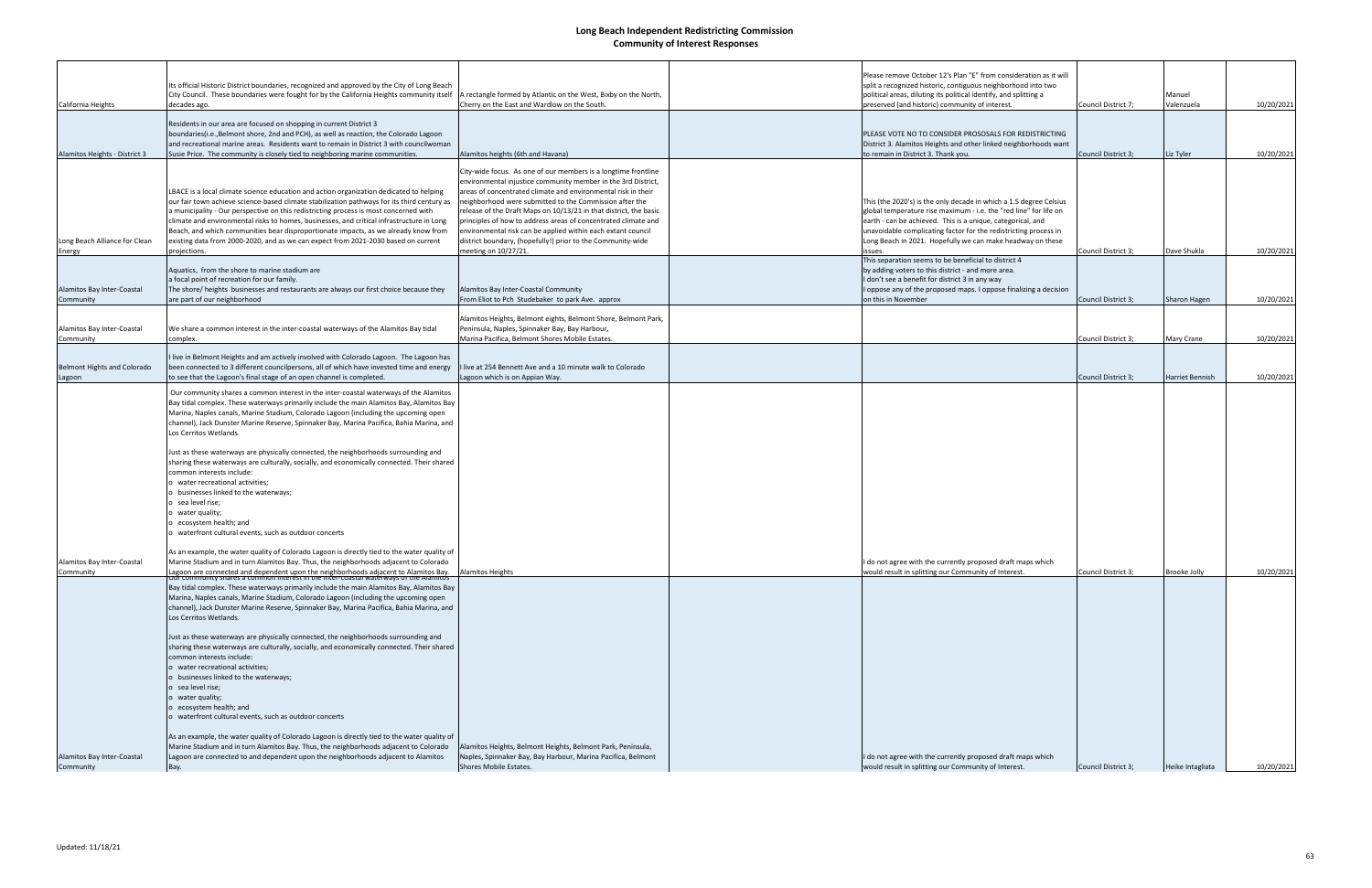|                                  | Our community shares a common interest in the inter-coastal waterways of the Alamitos                                                                                              |                                                               |                                                                                                  |                     |                      |            |
|----------------------------------|------------------------------------------------------------------------------------------------------------------------------------------------------------------------------------|---------------------------------------------------------------|--------------------------------------------------------------------------------------------------|---------------------|----------------------|------------|
|                                  | Bay tidal complex. These waterways primarily include the main Alamitos Bay, Alamitos Bay                                                                                           |                                                               |                                                                                                  |                     |                      |            |
|                                  | Marina, Naples canals, Marine Stadium, Colorado Lagoon (including the upcoming open                                                                                                |                                                               |                                                                                                  |                     |                      |            |
|                                  | channel), Jack Dunster Marine Reserve, Spinnaker Bay, Marina Pacifica, Bahia Marina, and                                                                                           |                                                               |                                                                                                  |                     |                      |            |
|                                  | Los Cerritos Wetlands.                                                                                                                                                             |                                                               |                                                                                                  |                     |                      |            |
|                                  |                                                                                                                                                                                    |                                                               |                                                                                                  |                     |                      |            |
|                                  |                                                                                                                                                                                    |                                                               |                                                                                                  |                     |                      |            |
|                                  | Just as these waterways are physically connected, the neighborhoods surrounding and                                                                                                |                                                               |                                                                                                  |                     |                      |            |
|                                  | sharing these waterways are culturally, socially, and economically connected. Their shared                                                                                         |                                                               |                                                                                                  |                     |                      |            |
|                                  | common interests include:                                                                                                                                                          |                                                               |                                                                                                  |                     |                      |            |
|                                  | water recreational activities;                                                                                                                                                     |                                                               |                                                                                                  |                     |                      |            |
|                                  | businesses linked to the waterways;                                                                                                                                                |                                                               |                                                                                                  |                     |                      |            |
|                                  |                                                                                                                                                                                    |                                                               |                                                                                                  |                     |                      |            |
|                                  | sea level rise;                                                                                                                                                                    |                                                               |                                                                                                  |                     |                      |            |
|                                  | water quality;                                                                                                                                                                     |                                                               |                                                                                                  |                     |                      |            |
|                                  | ecosystem health; and                                                                                                                                                              |                                                               |                                                                                                  |                     |                      |            |
|                                  | waterfront cultural events, such as outdoor concerts                                                                                                                               |                                                               |                                                                                                  |                     |                      |            |
|                                  |                                                                                                                                                                                    |                                                               |                                                                                                  |                     |                      |            |
| Alamitos Bay Inter-Coastal       | As an example, the water quality of Colorado Lagoon is directly tied to the water quality of  Alamitos Heights, Belmont Heights, Belmont Shore, Belmont                            |                                                               |                                                                                                  |                     |                      |            |
| Community                        | Marine Stadium and in turn Alamitos Bay. Thus, the neighborhoods adjacent to Colorado                                                                                              | Park, Peninsula, Naples, Spinnaker Bay, Bay Harbour, Marina   |                                                                                                  |                     |                      |            |
|                                  |                                                                                                                                                                                    |                                                               |                                                                                                  |                     |                      |            |
|                                  | Lagoon are connected and dependent upon the neighborhoods adjacent to Alamitos Bay.<br>Our community shares a common interest in the inter-coastal waterways of the Alamitos       | Pacifica, Belmont Shores Mobile Estates.                      |                                                                                                  | Council District 3; | Laura Shaw           | 10/20/2021 |
|                                  | Bay tidal complex. These waterways primarily include the main Alamitos Bay, Alamitos Bay                                                                                           |                                                               |                                                                                                  |                     |                      |            |
|                                  | Marina, Naples canals, Marine Stadium, Colorado Lagoon (including the upcoming open                                                                                                |                                                               |                                                                                                  |                     |                      |            |
|                                  |                                                                                                                                                                                    |                                                               |                                                                                                  |                     |                      |            |
|                                  | channel), Jack Dunster Marine Reserve, Spinnaker Bay, Marina Pacifica, Bahia Marina, and                                                                                           |                                                               |                                                                                                  |                     |                      |            |
|                                  | Los Cerritos Wetlands.                                                                                                                                                             |                                                               |                                                                                                  |                     |                      |            |
|                                  |                                                                                                                                                                                    |                                                               |                                                                                                  |                     |                      |            |
|                                  | Just as these waterways are physically connected, the neighborhoods surrounding and                                                                                                |                                                               |                                                                                                  |                     |                      |            |
|                                  | sharing these waterways are culturally, socially, and economically connected. Their shared                                                                                         |                                                               |                                                                                                  |                     |                      |            |
|                                  | common interests include:                                                                                                                                                          |                                                               |                                                                                                  |                     |                      |            |
|                                  |                                                                                                                                                                                    |                                                               |                                                                                                  |                     |                      |            |
|                                  | o water recreational activities;                                                                                                                                                   |                                                               |                                                                                                  |                     |                      |            |
|                                  | o businesses linked to the waterways;                                                                                                                                              |                                                               |                                                                                                  |                     |                      |            |
|                                  | o sea level rise;                                                                                                                                                                  |                                                               |                                                                                                  |                     |                      |            |
|                                  | o water quality;                                                                                                                                                                   |                                                               |                                                                                                  |                     |                      |            |
|                                  | o ecosystem health; and                                                                                                                                                            |                                                               |                                                                                                  |                     |                      |            |
|                                  | o waterfront cultural events, such as outdoor concerts                                                                                                                             |                                                               |                                                                                                  |                     |                      |            |
|                                  |                                                                                                                                                                                    |                                                               |                                                                                                  |                     |                      |            |
|                                  |                                                                                                                                                                                    |                                                               |                                                                                                  |                     |                      |            |
|                                  | As an example, the water quality of Colorado Lagoon is directly tied to the water quality of                                                                                       |                                                               |                                                                                                  |                     |                      |            |
|                                  | Marine Stadium and in turn Alamitos Bay. Thus, the neighborhoods adjacent to Colorado                                                                                              | Alamitos Heights, Belmont Heights, Belmont Park, Peninsula,   | I do not agree with the currently proposed draft maps which                                      |                     |                      |            |
|                                  |                                                                                                                                                                                    |                                                               |                                                                                                  |                     |                      |            |
| Alamitos Bay Inter-Coastal       | Lagoon are connected to and dependent upon the neighborhoods adjacent to Alamitos                                                                                                  | Naples, Spinnaker Bay, Bay Harbour, Marina Pacifica, Belmont  | would result in splitting our Community of Interest.                                             |                     |                      |            |
| Community                        |                                                                                                                                                                                    | <b>Shores Mobile Estates</b>                                  |                                                                                                  | Council District 3; | Dawn Bowman          | 10/20/2021 |
|                                  |                                                                                                                                                                                    | North is Belmont Shore and Belmont Park.splitting up ALAMITOS | Suggested map is detrimental to our cimmunity in many ways.                                      |                     |                      |            |
|                                  | Long history of being connected with similar communities of Belmont Shore, Belmont<br>Height and Parl Estates.                                                                     |                                                               |                                                                                                  | Council District 3; | John GOODING         |            |
| <b>ALAMITOS Heights</b>          |                                                                                                                                                                                    | Heighrs would                                                 | Leave it as is.                                                                                  |                     | ærorest Park         | 10/20/2021 |
|                                  |                                                                                                                                                                                    |                                                               |                                                                                                  |                     | Neighborhood         |            |
|                                  |                                                                                                                                                                                    |                                                               |                                                                                                  |                     | Association,         |            |
|                                  |                                                                                                                                                                                    |                                                               |                                                                                                  |                     | <b>Houghton Park</b> |            |
|                                  |                                                                                                                                                                                    |                                                               |                                                                                                  |                     |                      |            |
|                                  |                                                                                                                                                                                    |                                                               |                                                                                                  |                     | Assn., St. Francis   |            |
|                                  |                                                                                                                                                                                    |                                                               |                                                                                                  |                     | Neighborhood         |            |
|                                  |                                                                                                                                                                                    |                                                               |                                                                                                  |                     | Association,         |            |
|                                  |                                                                                                                                                                                    |                                                               |                                                                                                  |                     | Collins              |            |
|                                  |                                                                                                                                                                                    |                                                               |                                                                                                  |                     | Neighborhood         |            |
|                                  |                                                                                                                                                                                    |                                                               |                                                                                                  |                     | Association, MC      |            |
|                                  |                                                                                                                                                                                    |                                                               |                                                                                                  |                     | Kinley               |            |
|                                  |                                                                                                                                                                                    |                                                               |                                                                                                  |                     | Association, Andy    |            |
|                                  |                                                                                                                                                                                    |                                                               |                                                                                                  |                     |                      |            |
|                                  |                                                                                                                                                                                    |                                                               |                                                                                                  |                     | Street Neighbors,    |            |
|                                  |                                                                                                                                                                                    |                                                               |                                                                                                  |                     | Neham/Grant          |            |
|                                  |                                                                                                                                                                                    |                                                               |                                                                                                  |                     | Association,         |            |
|                                  |                                                                                                                                                                                    |                                                               |                                                                                                  |                     | American Legion      |            |
| Deforest Park Association, North |                                                                                                                                                                                    |                                                               |                                                                                                  |                     | Post 560 The         |            |
| Long Beach Community Action      |                                                                                                                                                                                    |                                                               |                                                                                                  |                     | Historic             |            |
| Group, Post 560, Houghton        | Neighborhood Clean-ups, Community events and activities, Community Christmas Party                                                                                                 |                                                               |                                                                                                  |                     | Houghton Post,       |            |
|                                  |                                                                                                                                                                                    |                                                               |                                                                                                  |                     |                      |            |
| American Legion Post, Historic   | Annually, Veteran's Day Parade, Deforest Chili Cook =-off, events in cooperation with                                                                                              |                                                               | This would provide a cohesive network of community groups that                                   |                     | North Long Beach     |            |
| Long Beach Dairy and Creamery    | other groups and city entities.                                                                                                                                                    | District 9                                                    | continually have been working together for the past 25 or so years. Council District 9;          |                     | Community            | 10/20/2021 |
|                                  |                                                                                                                                                                                    |                                                               |                                                                                                  |                     |                      |            |
|                                  |                                                                                                                                                                                    |                                                               |                                                                                                  |                     |                      |            |
|                                  | Colorado Lagoon has been a neighborhood project for many years. Belmont Heights and                                                                                                |                                                               | I feel the Commission has a variety of goals. The history of the                                 |                     |                      |            |
|                                  | Alamitos Heights neighborhoods have worked together to transform the lagoon from                                                                                                   |                                                               | Lagoon and Marine Stadium is well known in our city. The result is                               |                     |                      |            |
|                                  | what was called the Polio Pit to its current state with water quality of A. Marine Stadium                                                                                         |                                                               | that now this one recreation area enhances the entire city.                                      |                     |                      |            |
|                                  | the the Lagoon are one entity. They cannot be divided. Currently we are creating an                                                                                                |                                                               | Children from all over the city come to visit and experience what                                |                     |                      |            |
|                                  | improvement that will allow open tidal flow that connects the lagoon and Marine Stadium.                                                                                           |                                                               | wetlands are. Unfortunately in the entire state of California we                                 |                     |                      |            |
|                                  | It is a single recreational area. The healing of the Lagoon occurred due to the joining of the                                                                                     |                                                               | have lost most of our wetlands. So for children to have the                                      |                     |                      |            |
|                                  |                                                                                                                                                                                    |                                                               |                                                                                                  |                     |                      |            |
|                                  | District 3 Neighborhood Belmont   neighborhoods to heal the environment. To separate Belmont Heights and Alamitos                                                                  |                                                               | opportunity to actually visit a local wetland is a result of a united                            |                     |                      |            |
| Heights, Alamitos Heights        | Heights would weaken any future improvements for the Colorado Lagoon.                                                                                                              | Colorado Lagoon and its connection to Marine Stadium.         | community that joined forces to support our environment.                                         | Council District 3; | Diane Paull          | 10/20/2021 |
|                                  |                                                                                                                                                                                    |                                                               | There are people here in our neighborhood who support us and                                     |                     |                      |            |
| <b>Alamitos Heights</b>          | Middle class mostly white, kids go to same schools, parents form friendships through kids<br>activities, similar backgrounds, education, incomes, interests and all in district 3. | Alamitos heights                                              | make it a fun and positive place to live. We don't want to be<br>shoved off to another district. | Council District 3; | Pam Santelman        | 10/20/2021 |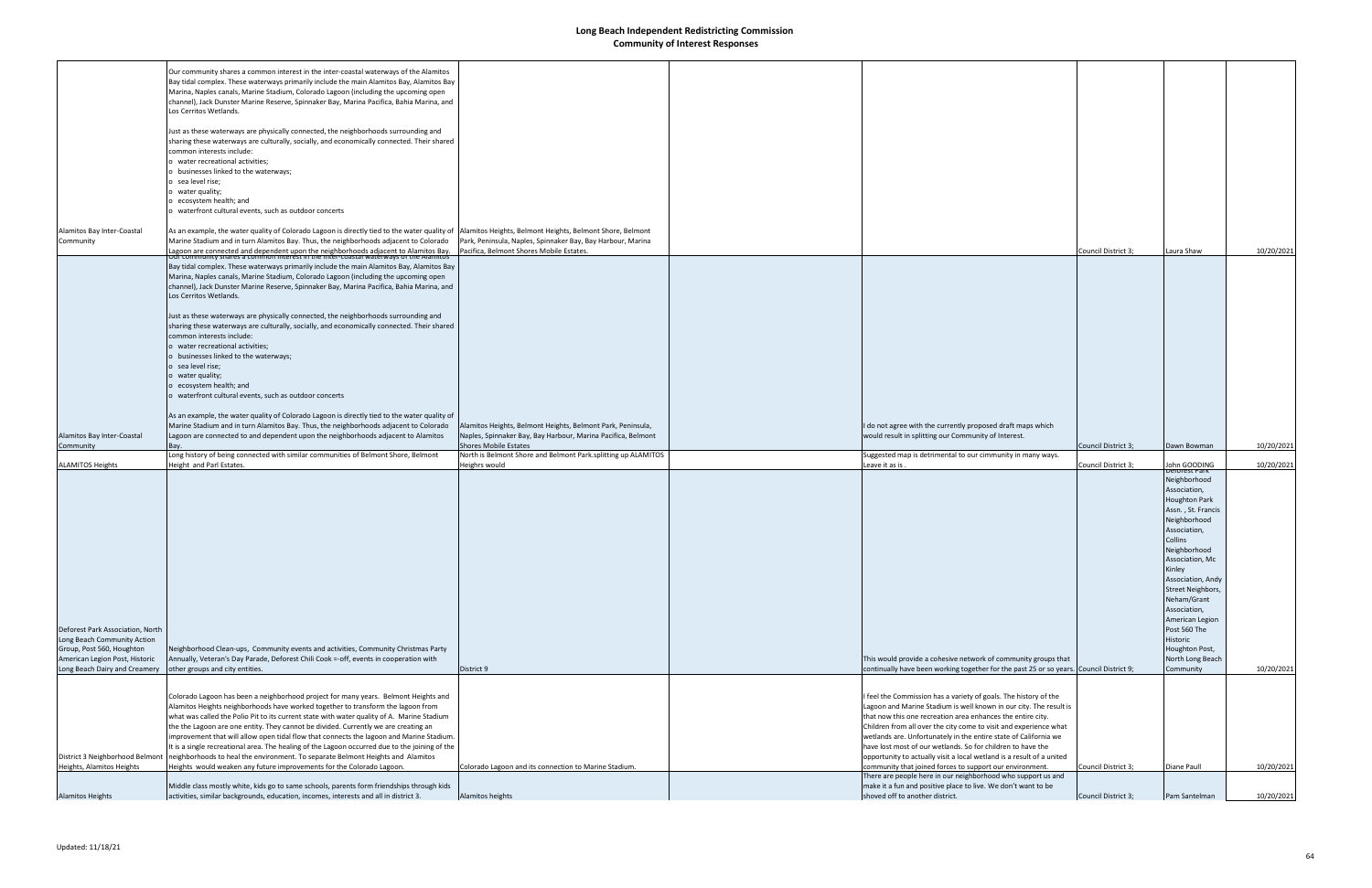| Ilana Brackett                                                         | My community is the California Heights Historic District. We are the biggest historic district all the way to Cherry Avenue. Orange Avenue runs through the<br>in Long Beach located adjacent to the airport.                                                                                                                                                                                                                                                                                                                                                                                                                                                                                                                                                                                                                                                                                                                                                                                                                                                                                                     | Our district borders Atlantic Avenue, Wardlow Road, Bixby Road<br>middle working south to north.                                                                                                                                                                                                            | Please think about the effects breaking up a long standing<br>neighborhood could entail.                                                                                                                                                                                                                                                                                                                                                                                                                                                                                                                                                                                                                                                                                                                                                        | Council District 7; | Ilana Brackett             | 10/20/2021 |
|------------------------------------------------------------------------|-------------------------------------------------------------------------------------------------------------------------------------------------------------------------------------------------------------------------------------------------------------------------------------------------------------------------------------------------------------------------------------------------------------------------------------------------------------------------------------------------------------------------------------------------------------------------------------------------------------------------------------------------------------------------------------------------------------------------------------------------------------------------------------------------------------------------------------------------------------------------------------------------------------------------------------------------------------------------------------------------------------------------------------------------------------------------------------------------------------------|-------------------------------------------------------------------------------------------------------------------------------------------------------------------------------------------------------------------------------------------------------------------------------------------------------------|-------------------------------------------------------------------------------------------------------------------------------------------------------------------------------------------------------------------------------------------------------------------------------------------------------------------------------------------------------------------------------------------------------------------------------------------------------------------------------------------------------------------------------------------------------------------------------------------------------------------------------------------------------------------------------------------------------------------------------------------------------------------------------------------------------------------------------------------------|---------------------|----------------------------|------------|
| Alamitos Bay Inter-Coastal<br>Community                                | The Alamitos Bay Inter-Coastal Community shares all of Alamitos Bay and it's marinas. We<br>share in supporting the events that take place in the Marine Stadium and Colorado<br>Lagoon. Alamitos Heights has been the birth place of FOCL (Friends of the Colorado<br>Lagoon), who have engaged all of district 3 in support of the upcoming OPEN CHANNEL,<br>which will reconnect the Colorado Lagoon with the Marine Stadium. This inter-coastal<br>system binds our community with the annual Christmas Parade down 2nd street, July 3rd<br>fireworks on Alamitos Bay, and Annual boat parade through Naples Island. These area also<br>includes the Jack Dunster Marine Reserve, Spinnaker Bay, Marina Pacifica, Bahia Marina<br>and Los Cerritos Wetlands. The Marine Stadium is home to the Long Beach Rowing Center.<br>Many resident of Alamitos Heights use these facilities. Alamitos Heights is directly<br>connected to the Colorado Lagoon to the west, and the Marine Stadium to the south,<br>including Marina Vista Park.                                                                        | Our community encompasses the Belmont Shore Mobile Estates,<br>Marina Pacifica, Bay Harbour, Spinnaker Bay, Naples, Peninsula,<br>Belmont Park, Belmont Shore, Belmont Heights, and Alamitos<br>Heights neighborhoods. In short, the communities in and around<br>the Alamitos Bay Inter-Coastal Community. | I DO NOT AGREE WITH THE DRAFT MAPS<br><b>CURRENTLY PROPOSED</b><br>The current draft maps being proposed would result in the<br>splitting up of our Community interest in the Inter-Coastal<br>Waterways of Alamitos Bay. We have collectively worked to clean<br>the Colorado Lagoon to the point that it is now receiving top<br>marks for cleanliness and is safe for swimming. The clean up of<br>the Lagoon has led to the Open Channel Project, years in the<br>making, allowing additional tidal flow from Alamitos Bay to flush<br>the Lagoon to allow for small fry fish habitat, nesting habitat for<br>birds. This important civic work needs cohesive interest, That is<br>how our community has been able to pull together to produce<br>these amazing results.<br>I DO NOT AGREE WITH THE DRAFT MAPS<br><b>CURRENTLY PROPOSED</b> | Council District 3; | Christina Dunn             | 10/20/2021 |
| Hispanic Long Beach Resident of<br>the First District since 1990 and a | <u>.ommoñ zna Language History, our values, and interest in accepting and helping people</u><br>of other ethnic backgrounds. We share an interest in the advancement of our neighbors,<br>friends, and We want CLEAN Air,<br>a Market place for fresh fruit, vegetables, etc. We want our Children to learn Tech Skills in<br>the best way for<br>them to secure a good paying job. We want our Community to flourish and keep our great<br>Restaurants on<br>Pine Ave. to stay strong. All other Smaller Restaurants, coffee shops, and stores to stay<br>strong as well. We<br>want our Hispanic Culture to be more Visible and Prominent in our Area; so that our<br>Children can grow up<br>with the knowledge that they also have Historical Figures to look up to. We want to Elect<br>candidates that can                                                                                                                                                                                                                                                                                                  |                                                                                                                                                                                                                                                                                                             | I would like the Commission to consider that we need to be strong<br>as a Community to keep our Downtown strong and Vibrant. We<br>need to keep people walking in the Downtown to support our<br>businesses. (my husband<br>and I walk Downtown everyday, whether we go to the bank, or<br>take care of other business. Most of our neighbors<br>do the same. We are recently losing one of the Main banks in our                                                                                                                                                                                                                                                                                                                                                                                                                               |                     |                            |            |
| property owner in the First<br>District and 2nd                        | help all of us become better friends, Neighbors, and those that People will look up to as<br>Good and Kind Human<br>Beings. Please do not break up this Community that strives every day to do better for                                                                                                                                                                                                                                                                                                                                                                                                                                                                                                                                                                                                                                                                                                                                                                                                                                                                                                         | Our Community, as I understand it, is bordered by Caesar Chavez<br>Park on the West; by 7th Street on the North; by<br>Chavez Park on the West; and Ocean Ave. on the South. (I may                                                                                                                         | Downtown (Bank of America on LB Blvd) that<br>has been there forever! So, just an example of how we are all so<br>important to keep our Community in tact. I                                                                                                                                                                                                                                                                                                                                                                                                                                                                                                                                                                                                                                                                                    |                     |                            |            |
|                                                                        | <u>live'right next to iviarina vista Park, iviarine Stadium, Colorado Lagoon, Alamitos Bay, Jeny</u><br>Fish Cove, Naples Canals and 1 bike ride, walk, run, shop in this area on a daily basis, I need<br>to be involved in the district that serves this community. Specifically:Our community<br>shares a common interest in the inter-coastal waterways of the Alamitos Bay tidal<br>complex. These waterways primarily include the main Alamitos Bay, Alamitos Bay Marina,<br>Naples canals, Marine Stadium, Colorado Lagoon (including the upcoming open channel),<br>Jack Dunster Marine Reserve, Spinnaker Bay, Marina Pacifica, Bahia Marina, and Los<br>Cerritos Wetlands.<br>Just as these waterways are physically connected, the neighborhoods surrounding and<br>sharing these waterways are culturally, socially, and economically connected. Their shared<br>common interests include:<br>o water recreational activities;<br>o businesses linked to the waterways;<br>o sea level rise;<br>o water quality;<br>o ecosystem health; and<br>o waterfront cultural events, such as outdoor concerts |                                                                                                                                                                                                                                                                                                             |                                                                                                                                                                                                                                                                                                                                                                                                                                                                                                                                                                                                                                                                                                                                                                                                                                                 |                     |                            |            |
| Alamitos Bay Inter-Coastal<br>Community                                | As an example, the water quality of Colorado Lagoon is directly tied to the water quality of<br>Marine Stadium and in turn Alamitos Bay. Thus, the neighborhoods adjacent to Colorado Alamitos Heights<br>Trins community, Alamitos Heights, shares a common interest in the inter-coastal                                                                                                                                                                                                                                                                                                                                                                                                                                                                                                                                                                                                                                                                                                                                                                                                                        |                                                                                                                                                                                                                                                                                                             | Keep Alamitos Heights in District 3                                                                                                                                                                                                                                                                                                                                                                                                                                                                                                                                                                                                                                                                                                                                                                                                             | Council District 3; | Kristine<br>Eschenbruecher | 10/21/2021 |
|                                                                        | waterways of the Alamitos Bay tidal complex.<br>These waterways primarily include the main Alamitos Bay, Alamitos Bay Marina, Naples<br>canals, Marine Stadium, Colorado Lagoon (including the upcoming open channel), Jack<br>Dunster Marine Reserve, Spinnaker Bay, Marina Pacifica, Bahia Marina, and Los Cerritos<br>Wetlands.<br>Just as these waterways are physically connected, the neighborhoods surrounding and<br>sharing these waterways are culturally, socially, and economically connected. Their shared<br>common interests include:<br>o water recreational activities;<br>o businesses linked to the waterways;<br>o sea level rise;<br>o water quality;<br>o ecosystem health; and<br>o waterfront cultural events, such as outdoor concerts                                                                                                                                                                                                                                                                                                                                                   |                                                                                                                                                                                                                                                                                                             |                                                                                                                                                                                                                                                                                                                                                                                                                                                                                                                                                                                                                                                                                                                                                                                                                                                 |                     |                            |            |
| Alamitos Bay Inter-Coastal<br>Community                                | As an example, the water quality of Colorado Lagoon is directly tied to the water quality of  Alamitos Heights, Belmont Heights, Belmont Shore, Belmont<br>Marine Stadium and in turn Alamitos Bay. Thus, the neighborhoods adjacent to Colorado<br>Lagoon are connected and dependent upon the neighborhoods adjacent to Alamitos Bay. Pacifica, Belmont Shores Mobile Estates                                                                                                                                                                                                                                                                                                                                                                                                                                                                                                                                                                                                                                                                                                                                   | Park, Peninsula, Naples, Spinnaker Bay, Bay Harbour, Marina                                                                                                                                                                                                                                                 | I do NOT agree with the currently proposed draft maps, as those<br>would result in splitting up our community of interest.<br>We need to keep our district together.                                                                                                                                                                                                                                                                                                                                                                                                                                                                                                                                                                                                                                                                            | Council District 3; | Amy Pearson                | 10/21/2021 |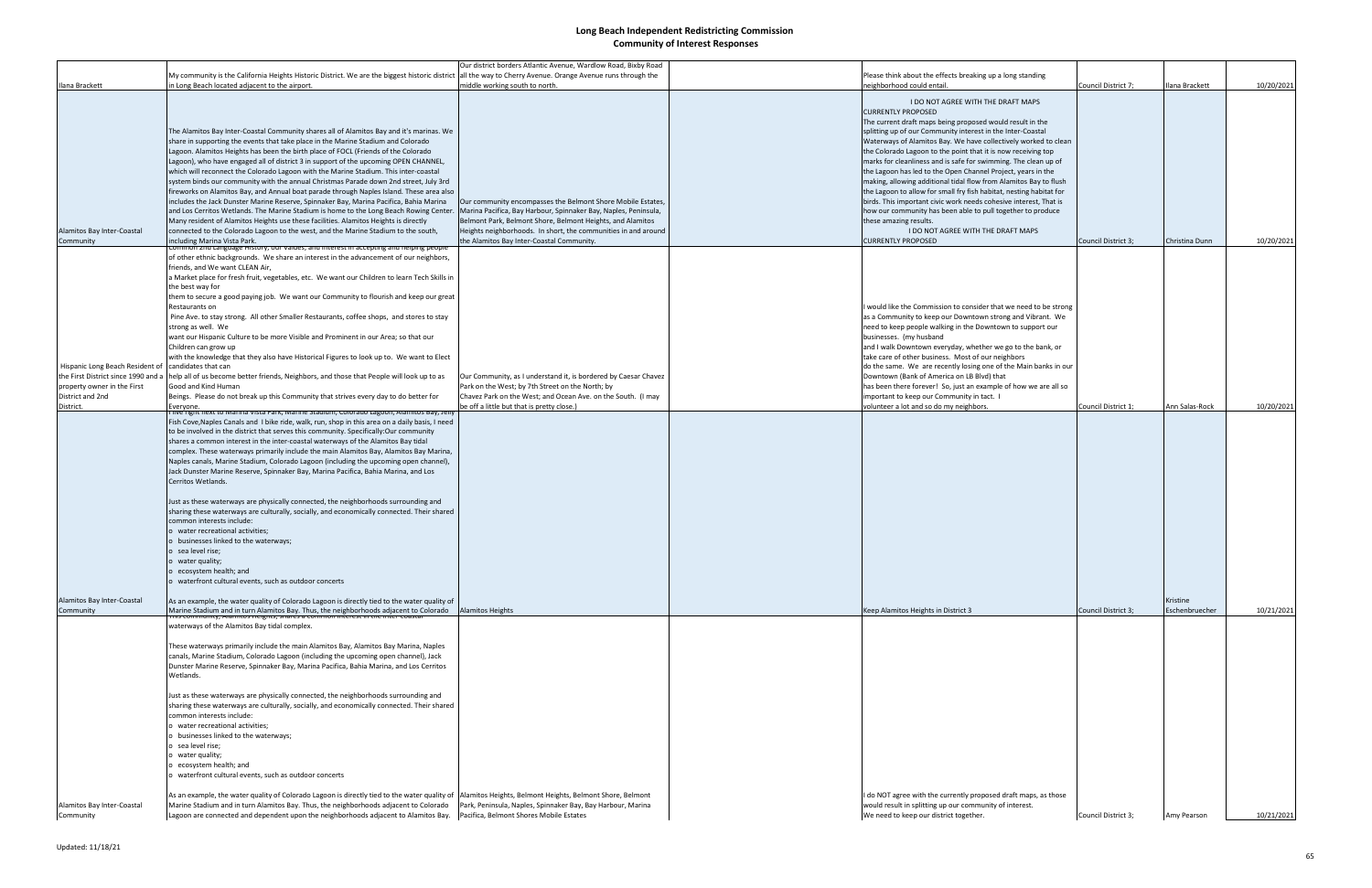|                                         | Recreation areas--Peninsula and Belmont Shore beaches, Colorado Lagoon, Marina                                                                                                                                                            |                                                                                                                              |                                                                                                                      |                     |                  |            |
|-----------------------------------------|-------------------------------------------------------------------------------------------------------------------------------------------------------------------------------------------------------------------------------------------|------------------------------------------------------------------------------------------------------------------------------|----------------------------------------------------------------------------------------------------------------------|---------------------|------------------|------------|
|                                         | Stadium Park, Big and Little Rec golf course, Dunster Park, Jack Nichol Park                                                                                                                                                              |                                                                                                                              |                                                                                                                      |                     |                  |            |
|                                         | Schools--Naples, Lowell, Rogers                                                                                                                                                                                                           | Alamitos Heights, Belmont Heights, Belmont Park, Peninsula,                                                                  | Thank you for the newly-revised draft Redistricing Map. I                                                            |                     |                  |            |
| Alamitos Bay Inter-Coastal              | Concern for these environments, their sustainability, and impact on the surrounding                                                                                                                                                       | Naples, Spinnaker Bay, Bay Harbour, Marina Pacifica, Belmont                                                                 | wholeheartedly agree that the Alamitos Heights neighborhood                                                          |                     |                  |            |
| Community                               | neighborhoods.<br>ui community shares a common interest in the inter-coastal waterways or the Alamitos                                                                                                                                    | <b>Shores Mobile Estates</b>                                                                                                 | should remain in the 3rd Council District.                                                                           | Council District 3; | Lisa Kooi        | 10/21/2021 |
|                                         | Bay tidal complex.                                                                                                                                                                                                                        |                                                                                                                              |                                                                                                                      |                     |                  |            |
|                                         | These waterways primarily include the main Alamitos Bay, Alamitos Bay Marina, Naples                                                                                                                                                      |                                                                                                                              |                                                                                                                      |                     |                  |            |
|                                         | canals, Marine Stadium,                                                                                                                                                                                                                   |                                                                                                                              |                                                                                                                      |                     |                  |            |
|                                         | Colorado Lagoon (including the upcoming open channel), Jack Dunster Marine Reserve,<br>Spinnaker Bay, Marina                                                                                                                              |                                                                                                                              |                                                                                                                      |                     |                  |            |
|                                         | Pacifica, Bahia Marina, and Los Cerritos Wetlands.                                                                                                                                                                                        |                                                                                                                              |                                                                                                                      |                     |                  |            |
|                                         | Just as these waterways are physically connected, the neighborhoods surrounding and                                                                                                                                                       |                                                                                                                              |                                                                                                                      |                     |                  |            |
|                                         | sharing these waterways                                                                                                                                                                                                                   |                                                                                                                              |                                                                                                                      |                     |                  |            |
|                                         | are culturally, socially, and economically connected. Their shared common interests                                                                                                                                                       |                                                                                                                              |                                                                                                                      |                     |                  |            |
|                                         | include:                                                                                                                                                                                                                                  |                                                                                                                              |                                                                                                                      |                     |                  |            |
|                                         | o water recreational activities;<br>o businesses linked to the waterways;                                                                                                                                                                 |                                                                                                                              |                                                                                                                      |                     |                  |            |
|                                         | o sea level rise;                                                                                                                                                                                                                         |                                                                                                                              |                                                                                                                      |                     |                  |            |
|                                         | o water quality;                                                                                                                                                                                                                          |                                                                                                                              |                                                                                                                      |                     |                  |            |
|                                         | o ecosystem health; and                                                                                                                                                                                                                   |                                                                                                                              |                                                                                                                      |                     |                  |            |
|                                         | o waterfront cultural events, such as outdoor concerts                                                                                                                                                                                    |                                                                                                                              |                                                                                                                      |                     |                  |            |
|                                         | As an example, the water quality of Colorado Lagoon is directly tied to the water quality of                                                                                                                                              |                                                                                                                              |                                                                                                                      |                     |                  |            |
| Alamitos Bay Inter-Coastal              | <b>Marine Stadium</b><br>and in turn Alamitos Bay. Thus, the neighborhoods adjacent to Colorado Lagoon are                                                                                                                                | Alamitos Heights, Belmont Heights, Belmont Park, Peninsula,<br>Naples, Spinnaker Bay, Bay Harbour, Marina Pacifica, Belmont  | I do not agree with the currently proposed draft maps which<br>would result in splitting our Community of            |                     |                  |            |
| Community                               | connected to and dependent upon the neighborhoods adjacent to Alamitos Bay.                                                                                                                                                               | Shores Mobile Estates.                                                                                                       | Interest.                                                                                                            | Council District 3; | Juerg Ciceri     | 10/21/2021 |
|                                         |                                                                                                                                                                                                                                           |                                                                                                                              |                                                                                                                      |                     |                  |            |
|                                         | I live on Santiago Avenue in Long Beach, CA. We need to stay & be apart of the 3rd                                                                                                                                                        |                                                                                                                              |                                                                                                                      |                     |                  |            |
|                                         | District.                                                                                                                                                                                                                                 |                                                                                                                              |                                                                                                                      |                     |                  |            |
| 7th/Santiago Avenue                     | We cannot move to the 4th District - this will be absolutely horrible for our community.                                                                                                                                                  | 7th/Santiago Avenue                                                                                                          | You need to keep district 3 as is. You can't move parts of it to<br>district 4. This will be completely devastating! | Council District 3; | ianne Schroeder  | 10/21/2021 |
|                                         |                                                                                                                                                                                                                                           |                                                                                                                              |                                                                                                                      |                     |                  |            |
|                                         |                                                                                                                                                                                                                                           |                                                                                                                              |                                                                                                                      |                     |                  |            |
|                                         | Our community shares a common interest in the inter-coastal waterways of the Alamitos                                                                                                                                                     |                                                                                                                              |                                                                                                                      |                     |                  |            |
|                                         | Bay Tidal complex. These waterways primarily include the main Alamitos Bay, Alamitos<br>Bay Marina, Naples Canals, Marine Stadium, Colorado Lagoon, Jack Dunster Marine                                                                   |                                                                                                                              |                                                                                                                      |                     |                  |            |
|                                         | Reserve, Spinnaker Bay, Marina Pacifica, Bahia Marina and Los Cerritos Wetlands.                                                                                                                                                          |                                                                                                                              |                                                                                                                      |                     |                  |            |
|                                         |                                                                                                                                                                                                                                           |                                                                                                                              |                                                                                                                      |                     |                  |            |
|                                         | The neighborhood surrounding these waterways are all connected together on different                                                                                                                                                      |                                                                                                                              |                                                                                                                      |                     |                  |            |
|                                         | levels by common interests.                                                                                                                                                                                                               |                                                                                                                              |                                                                                                                      |                     |                  |            |
|                                         | Keeping this community intact will provide for effective representation on behalf on these                                                                                                                                                |                                                                                                                              |                                                                                                                      |                     |                  |            |
|                                         | connected waterways. Having common representation would greatly enhance the                                                                                                                                                               |                                                                                                                              |                                                                                                                      |                     |                  |            |
|                                         | potential that a decision associated to a waterways would not adversely affect another                                                                                                                                                    |                                                                                                                              |                                                                                                                      |                     |                  |            |
|                                         | waterway and its surrounding neighborhoods.                                                                                                                                                                                               |                                                                                                                              |                                                                                                                      |                     |                  |            |
|                                         |                                                                                                                                                                                                                                           |                                                                                                                              | Please don't split our community and recognize PCH as a more                                                         |                     |                  |            |
|                                         | A natural north side border would be PCH (Pacific Coast Highway) since it's not physically                                                                                                                                                | Alamitos Heights, Belmont Heights, Belmont Park, Peninsula,                                                                  | functional and appropriate border.                                                                                   |                     |                  |            |
| Alamitos Bay Inter-Coastal<br>Community | possible to access Park Estates due to the fact that there is a highway heavily used and not Naples, Spinnaker Bay, Bay Harbour, Marina Pacifica, Belmont<br>accessible by foot (also because of a wall which extends for several blocks) | Shores Mobile Estates                                                                                                        | We can walk to the Lagoon and the waterways, we can't walk to<br>Park Estates.                                       | Council District 3: | Andrea Pasquino  | 10/21/2021 |
|                                         |                                                                                                                                                                                                                                           |                                                                                                                              |                                                                                                                      |                     |                  |            |
|                                         |                                                                                                                                                                                                                                           | Marina Vista Park, Colorado Lagoon, Marine Stadium,, east of                                                                 |                                                                                                                      |                     |                  |            |
|                                         |                                                                                                                                                                                                                                           | Recreation Park Golf Course near Rogers Middle School and                                                                    |                                                                                                                      |                     |                  |            |
|                                         | Our community is all within walking, biking and boating distance of each other . We live<br>here because of our love of the coast. We have a boat in Alamitos Bay and our members                                                         | Lowell Elementary, Long Beach Yacht Club, Alamitos Bay Yacht<br>Club, Alamitos Bay Marina, Península, 2nd and PCH, Spinnaker |                                                                                                                      |                     |                  |            |
|                                         | of Alamitos Bay Yacht Club. We have a very string interest in keeping and improving our                                                                                                                                                   | Bay, Belmont Shore, Marina Pacifica, the Boathouse rowing                                                                    |                                                                                                                      |                     |                  |            |
|                                         | district. Many of our friends are within this district as our kids have gone to school here.                                                                                                                                              | center, Leeway Sailing Center, Naples canals, Bay Harbour and                                                                | I do not agree with the currently proposed draft maps which                                                          |                     |                  |            |
| Lisa Little                             | We attend outdoor concerts in the park and beach.                                                                                                                                                                                         | so much more.                                                                                                                | would result in splitting our Community of Interest.                                                                 | Council District 3; | Elisabeth Little | 10/21/2021 |
|                                         | Our community shares a common interest in the inter-coastal waterways of the Alamitos                                                                                                                                                     |                                                                                                                              |                                                                                                                      |                     |                  |            |
|                                         | Bay tidal complex. These waterways include the main Alamitos Bay, Alamitos Bay Marina,<br>Naples canals, Marine Stadium, Colorado lagoon (including the upcoming open channel),                                                           | Alamitos Heights, Belmont Heights, Belmont Park, Peninsula,<br>Naples, including Lowell Elementary School and Rogers Middle  |                                                                                                                      |                     |                  |            |
| Alamitos Bay Inter-Coastal              | Jack Dunster Marine Reserve, Spinnaker Bay, Marina Pacifica, Bahia Marina and Los                                                                                                                                                         | School. Marine Stadium and Marina Vista Park are also                                                                        | I do not agree with the currently proposed draft maps which                                                          |                     | Danielle Van     |            |
| community                               | Cerritos wetlands.                                                                                                                                                                                                                        | cornerstones to our community.                                                                                               | would result in splitting our Community of interest. Thank you.                                                      | Council District 3; | Divort           | 10/21/2021 |
|                                         |                                                                                                                                                                                                                                           |                                                                                                                              |                                                                                                                      |                     |                  |            |
|                                         |                                                                                                                                                                                                                                           |                                                                                                                              |                                                                                                                      |                     |                  |            |
|                                         | Our community is bound through our families and children. By splitting up our district, you<br>will rip our kids apart from their friends and thus the families who socialize. Also, our                                                  |                                                                                                                              | I would appreciate the analysis on why District 3 was proposed as                                                    |                     |                  |            |
|                                         | community should not have its park separated or split down the middle. The new district                                                                                                                                                   |                                                                                                                              | it is currently shown. I do not see logical planning in pressing                                                     |                     |                  |            |
|                                         | line shows a proposal of a residential street as a boundary driven by political reasons vs.                                                                                                                                               |                                                                                                                              | District 3 so far south and how it benefits the goal for the                                                         |                     |                  |            |
| John Cramer                             | realistic ones that do not benefit either district.                                                                                                                                                                                       | Del Lago Community                                                                                                           | Cambodian community of achieving unity                                                                               | Council District 3; | John Cramer      | 10/22/2021 |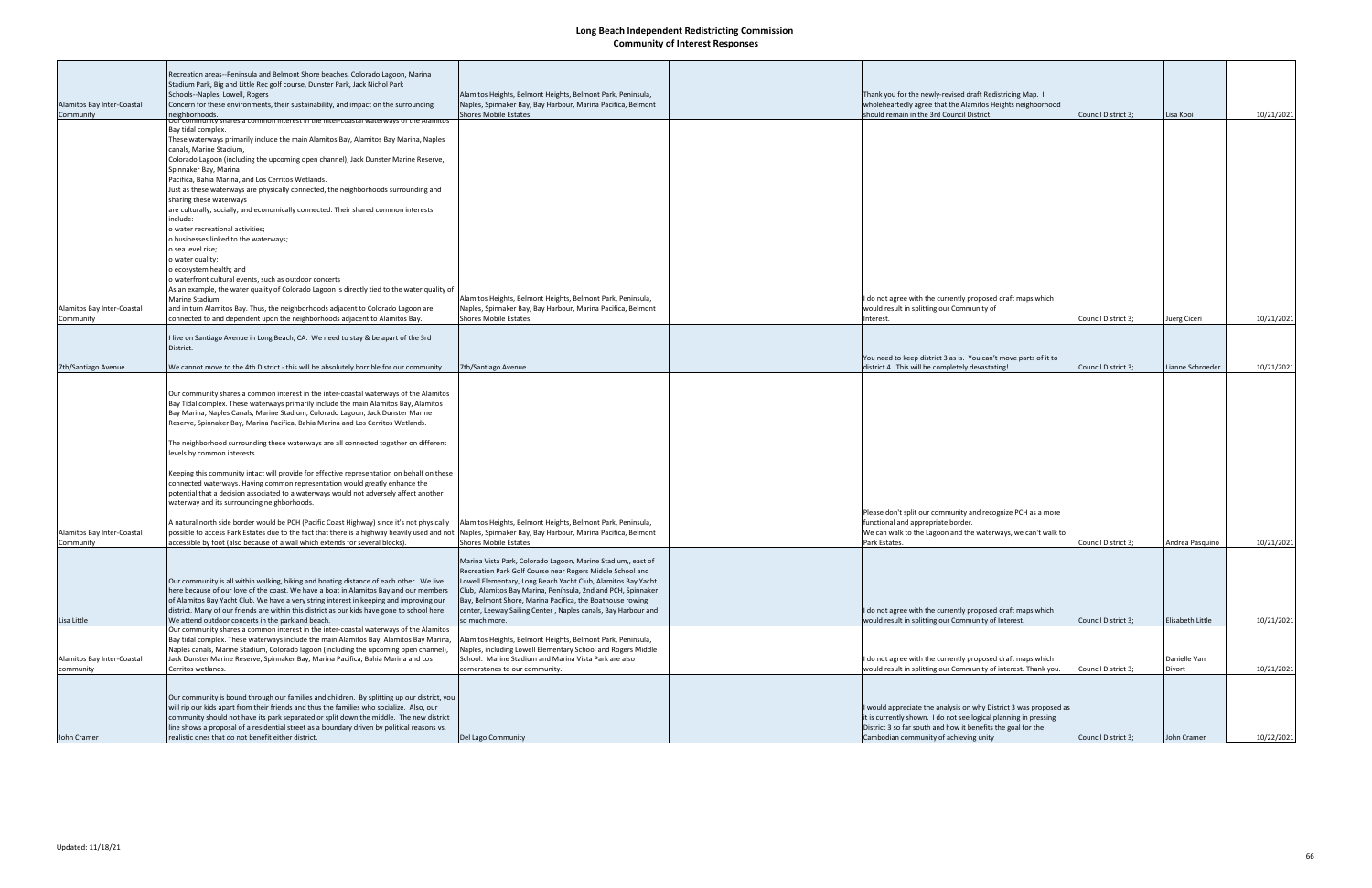|                                   | <del>iur Community snares a common interest in the inter-coastal waterways or the Alamito:</del> |                                                                  |                                                                    |                     |                      |            |
|-----------------------------------|--------------------------------------------------------------------------------------------------|------------------------------------------------------------------|--------------------------------------------------------------------|---------------------|----------------------|------------|
|                                   | Bay tidal complex. These waterways primarily include the main Alamitos Bay, Alamitos             |                                                                  |                                                                    |                     |                      |            |
|                                   | Bay Marina, Naples canals, Marine Stadium, Colorado Lagoon (including the upcoming               |                                                                  |                                                                    |                     |                      |            |
|                                   | open channel), Jack Dunster Marine Reserve, Spinnaker Bay, Marina Pacifica, Bahia                |                                                                  |                                                                    |                     |                      |            |
|                                   |                                                                                                  |                                                                  |                                                                    |                     |                      |            |
|                                   | Marina, and Los Cerritos Wetlands                                                                |                                                                  |                                                                    |                     |                      |            |
|                                   |                                                                                                  |                                                                  |                                                                    |                     |                      |            |
|                                   | Just as these waterways are physically connected, the neighborhoods surrounding and              |                                                                  |                                                                    |                     |                      |            |
|                                   | sharing these waterways are culturally, socially and economically connected.                     |                                                                  |                                                                    |                     |                      |            |
|                                   |                                                                                                  |                                                                  |                                                                    |                     |                      |            |
|                                   | Their shared common interests include:                                                           |                                                                  |                                                                    |                     |                      |            |
|                                   | water recreational activities                                                                    |                                                                  |                                                                    |                     |                      |            |
|                                   | - businesses linked to the waterways                                                             |                                                                  |                                                                    |                     |                      |            |
|                                   | - sea level rise                                                                                 |                                                                  |                                                                    |                     |                      |            |
|                                   | water quality                                                                                    |                                                                  |                                                                    |                     |                      |            |
|                                   | ecosystem health and                                                                             |                                                                  |                                                                    |                     |                      |            |
|                                   | waterfront cultural events such as outdoor concerts.                                             |                                                                  |                                                                    |                     |                      |            |
|                                   |                                                                                                  |                                                                  |                                                                    |                     |                      |            |
|                                   | As an example, the wate quality of the Colorado Lagoon is directly tied to the water quality     |                                                                  |                                                                    |                     |                      |            |
|                                   | of the Marine Stadium and, in turn, Alamitos Bay. Thus, the neighborhoods adjacent to            | Alamitos Heights, Belmont Heights, Belmont Shore, Belmont        | In summary, I do not agree with the currently proposed draft       |                     |                      |            |
| Alamitos Bay Inter-Coastal        | the Colorado Lagoon are connected and dependent upon the neighborhoods adjacent to               | Park, Peninsula, Naples, Spinnaker Bay, Bay Harbour, Marina      | maps which would result in splitting our Community of Interest.    |                     |                      |            |
| Community                         | Alamitos Bay.                                                                                    | Pacifica, Bahia Shores Mobile Estates                            | That simply does not make sense to me.                             | Council District 3; | Dennis Houlihan      | 10/22/2021 |
|                                   |                                                                                                  | On the Peninsula. Alamitos Bay is a large part of our community. |                                                                    |                     |                      |            |
|                                   |                                                                                                  | Please do no take Alamitos Bay Marina away from our              |                                                                    |                     |                      |            |
|                                   |                                                                                                  | community. There is not another district to which it would be    |                                                                    |                     |                      |            |
| Linda Freitag                     | This community has a shared interest in Alamitos Bay and surrounding areas.                      | more aligned or part of community.                               | PLEASE do not remove part of our community from our district!      | Council District 3; | Linda L Freitag      | 10/22/2021 |
|                                   |                                                                                                  | We are off of Channel and Bixby Village drive. Next to the Bixby | I'M OPPOSING THE PROPOSED REDRAWING OF 3RD DISTRICT                |                     |                      |            |
| <b>Bixby Village</b>              | We are a beautiful, hidden, gem called Bixby Village, located in Long Beach.                     | Village golf course.                                             | <b>BOUNDARIES:</b>                                                 | Council District 3: | Kasydi Speciale      | 10/22/2021 |
|                                   |                                                                                                  |                                                                  | Bixby Village strongly opposes redistributing and wants to stay in |                     |                      |            |
|                                   |                                                                                                  |                                                                  | District 3. We do not identify with District 4.                    |                     |                      |            |
|                                   |                                                                                                  |                                                                  | Additionally we love Susie Price and want her to represent our     |                     |                      |            |
| <b>Bixby Village</b>              | We identify with Alamitos Bay and Belmont Shore                                                  | <b>Bixby Village</b>                                             | community                                                          | Council District 3; | Jon Tinsley          | 10/22/2021 |
|                                   |                                                                                                  |                                                                  |                                                                    |                     |                      |            |
| The peninsula, Belmont shore,     |                                                                                                  |                                                                  |                                                                    |                     |                      |            |
| Belmont Heights, Belmont Park,    |                                                                                                  |                                                                  |                                                                    |                     |                      |            |
| Alamitos Heights, Park Estates,   |                                                                                                  |                                                                  |                                                                    |                     |                      |            |
| developments along PCH and the    |                                                                                                  |                                                                  |                                                                    |                     |                      |            |
| Colorado Lagoon and areas         |                                                                                                  |                                                                  |                                                                    |                     |                      |            |
| surrounding Cal State Long        |                                                                                                  |                                                                  |                                                                    |                     |                      |            |
| Beach- as District                |                                                                                                  |                                                                  |                                                                    |                     |                      |            |
| 3 is now. Protection of our water |                                                                                                  |                                                                  |                                                                    |                     |                      |            |
| ways is a huge concern in our     |                                                                                                  |                                                                  |                                                                    |                     |                      |            |
| district. We are                  |                                                                                                  |                                                                  |                                                                    |                     |                      |            |
| One strong voice in this area.    |                                                                                                  |                                                                  |                                                                    |                     |                      |            |
| Diluting this voice by placing    |                                                                                                  |                                                                  |                                                                    |                     |                      |            |
| some on I to District 4 is a big  |                                                                                                  |                                                                  |                                                                    |                     |                      |            |
| mistake.                          |                                                                                                  |                                                                  |                                                                    |                     |                      |            |
| The current plans would force     |                                                                                                  |                                                                  |                                                                    |                     |                      |            |
| our District 3 council person     |                                                                                                  |                                                                  |                                                                    |                     |                      |            |
| either out of office for          |                                                                                                  |                                                                  |                                                                    |                     |                      |            |
| the next election or force hwr to |                                                                                                  |                                                                  |                                                                    |                     |                      |            |
| assume a major cost of            |                                                                                                  |                                                                  |                                                                    |                     |                      |            |
|                                   | Our community has an active CERT program and safety committee. There are monthly                 | Peninsula                                                        |                                                                    |                     |                      |            |
| relocating.<br>Collage park west  | meetings and community events.<br>Los Alimitos school district, close neighborhood               |                                                                  | See above.                                                         | Council District 3; | Jennifer<br>James    | 10/22/2021 |
|                                   | ' shares a common interest in the inter-coastal waterways of the Alamitos                        | Collage park road                                                | Leave us as is                                                     |                     |                      | 10/23/2021 |
|                                   | Bay tidal complex. These waterways primarily include the main Alamitos Bay, Alamitos Bay         |                                                                  |                                                                    |                     |                      |            |
|                                   | Marina, Naples canals, Marine Stadium, Colorado Lagoon (including the upcoming open              |                                                                  |                                                                    |                     |                      |            |
|                                   | channel), Jack Dunster Marine Reserve, Spinnaker Bay, Marina Pacifica, Bahia Marina, and         |                                                                  |                                                                    |                     |                      |            |
|                                   | Los Cerritos Wetlands.                                                                           |                                                                  |                                                                    |                     |                      |            |
|                                   | Just as these waterways are physically connected, the neighborhoods surrounding and              |                                                                  |                                                                    |                     |                      |            |
|                                   | sharing these waterways are culturally, socially, and economically connected. Their shared       |                                                                  |                                                                    |                     |                      |            |
|                                   | common interests include:                                                                        |                                                                  |                                                                    |                     |                      |            |
|                                   |                                                                                                  |                                                                  |                                                                    |                     |                      |            |
|                                   | o water recreational activities;                                                                 |                                                                  |                                                                    |                     |                      |            |
|                                   | businesses linked to the waterways;                                                              |                                                                  |                                                                    |                     |                      |            |
|                                   | o sea level rise;                                                                                |                                                                  |                                                                    |                     |                      |            |
|                                   | o water quality;                                                                                 |                                                                  |                                                                    |                     |                      |            |
|                                   | o ecosystem health; and                                                                          |                                                                  |                                                                    |                     |                      |            |
|                                   | o waterfront cultural events, such as outdoor concerts                                           |                                                                  |                                                                    |                     |                      |            |
|                                   |                                                                                                  |                                                                  |                                                                    |                     |                      |            |
|                                   | As an example, the water quality of Colorado Lagoon is directly tied to the water quality of     |                                                                  |                                                                    |                     |                      |            |
|                                   | Marine Stadium and in turn Alamitos Bay. Thus, the neighborhoods adjacent to Colorado            | Alamitos Heights, Belmont Heights, Belmont Park, Belmont         |                                                                    |                     |                      |            |
| Alamitos Bay Inter-Coastal        | Lagoon are connected to and dependent upon the neighborhoods adjacent to Alamitos                | Shore, Peninsula, Naples, Spinnaker Bay, Bay Harbour, Windward   | I do not agree with the currently proposed draft maps which        |                     | Robert &             |            |
| Community                         | Bay.                                                                                             | Pointe, Marina Pacifica, Belmont Shores Mobile Estates.          | would result in splitting our Community of Interest.               | Council District 3; | Stephanie Siemer     | 10/23/2021 |
|                                   |                                                                                                  |                                                                  |                                                                    |                     |                      |            |
|                                   | We are a private community with a feeling of community pride. This community of $@300$           |                                                                  |                                                                    |                     |                      |            |
|                                   | dwellings was constructed in the early to mid 1980s as a peaceful retreat. We are all            | Bixby village, neat PCH and 7th Street. Adjacent to the Bixby    |                                                                    |                     |                      |            |
| <b>Bixby Village</b>              | interested in all aspects of our goverment, from local goverment to national.                    | Village Golf Course                                              |                                                                    | Council District 3; | <b>Brenton Devol</b> | 10/23/2021 |
|                                   |                                                                                                  |                                                                  |                                                                    |                     |                      |            |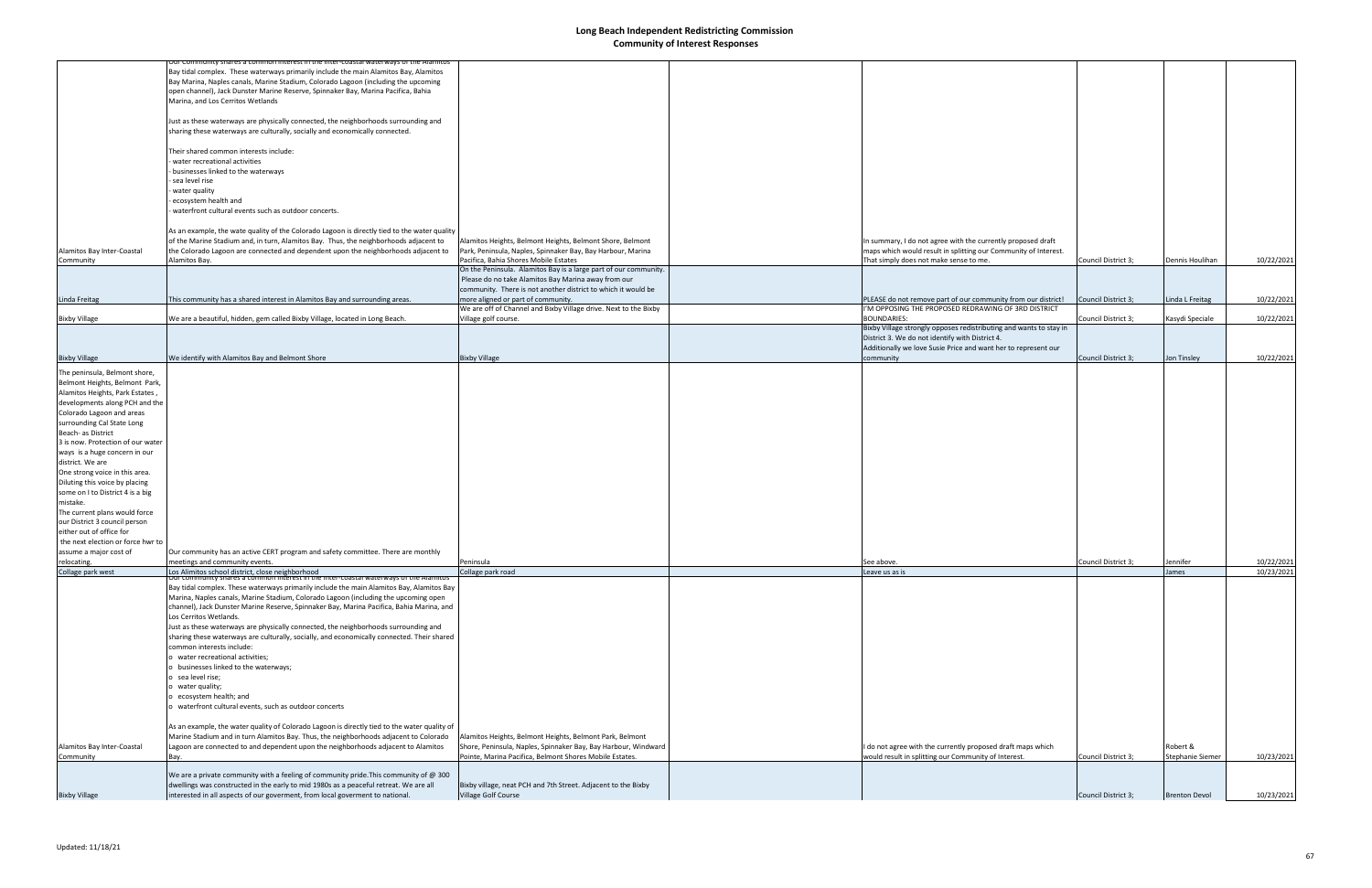| <b>Bixby North</b>                                                                                                                                                                                                                 |                                                                                                                                                                                                                                                                                                                                                                                                                                                                                                                                                                                                                            | <b>Bixby North</b>                                                                                                                                   | The new proposed map has segregated Bixby north which is part<br>of the greater Bixby Knoll community. That has a big negative<br>impact on our identity as part of this community. And it seems to<br>us that this separation is arbitrary with the only goal to balance<br>the population but neglecting the commonalities shared within a<br>neighborhood. It makes no sense to us that our<br>community/neighborhood that the new district line is cutting<br>through our neighborhood!!!                                                                        | Council District 8; |                      | 10/24/2021 |
|------------------------------------------------------------------------------------------------------------------------------------------------------------------------------------------------------------------------------------|----------------------------------------------------------------------------------------------------------------------------------------------------------------------------------------------------------------------------------------------------------------------------------------------------------------------------------------------------------------------------------------------------------------------------------------------------------------------------------------------------------------------------------------------------------------------------------------------------------------------------|------------------------------------------------------------------------------------------------------------------------------------------------------|----------------------------------------------------------------------------------------------------------------------------------------------------------------------------------------------------------------------------------------------------------------------------------------------------------------------------------------------------------------------------------------------------------------------------------------------------------------------------------------------------------------------------------------------------------------------|---------------------|----------------------|------------|
|                                                                                                                                                                                                                                    |                                                                                                                                                                                                                                                                                                                                                                                                                                                                                                                                                                                                                            |                                                                                                                                                      |                                                                                                                                                                                                                                                                                                                                                                                                                                                                                                                                                                      |                     |                      |            |
| Alamitos Beach and North                                                                                                                                                                                                           | 1. Our neighborhood has historical homes and is over 100 years old.<br>2. We have small retail streets of boutique stores.<br>3. we have a beachfront coastline<br>4. We have tremendous parking and traffic problems caused by the corruption of city<br>politicians                                                                                                                                                                                                                                                                                                                                                      |                                                                                                                                                      | Please look at the relationship between Alamitos Beach North<br>Alamitos Beach and the area to the east of Bixby park. We were<br>all built and developed at the same time over 100 years ago, and<br>this area should be reunited into one contiguous neighborhood.<br>We have the same problems with parking, lack of Street trees,<br>traffic problems, and getting lumped in with downtown high-rise<br>condominiums has done nothing for our neighborhood. The<br>politicians just take payoffs for re-election to hire office and<br>ignore this neighborhood. |                     |                      |            |
| Alamitos Beach                                                                                                                                                                                                                     | 5. We have art museum, historical public buildings and churches.                                                                                                                                                                                                                                                                                                                                                                                                                                                                                                                                                           | Ocean Blvd to 7th Street, Alamitos to unipero                                                                                                        |                                                                                                                                                                                                                                                                                                                                                                                                                                                                                                                                                                      | Council District 2; | Tony                 | 10/24/2021 |
|                                                                                                                                                                                                                                    | Bay tidal complex. These waterways primarily include the main Alamitos Bay, Alamitos Bay<br>Marina, Naples canals, Marine Stadium, Colorado Lagoon (including the up coming open<br>channel), Jack Dunster Marine Reserve, Spinnaker Bay, Marina Pacifica, Bahia Marina, and<br>Los Cerritos Wetlands.<br>Just as these waterways are physically connected, the neighborhoods surrounding and<br>sharing these waterways are culturally, socially, and economically connected. Their shared<br>community interests include:<br>-water recreational activities;<br>-businesses linked to the waterways;<br>-sea level rise; |                                                                                                                                                      |                                                                                                                                                                                                                                                                                                                                                                                                                                                                                                                                                                      |                     |                      |            |
| Alamitos Bay Inter-coastal                                                                                                                                                                                                         | -water quality;<br>-ecosystem health; and<br>-waterfront cultural events, such as outdoor concerts<br>As an example, the water quality of Colorado Lagoon is directly tied to the water quality of<br>Marine Stadium, and in turn, Alamitos Bay. Thus, the neighborhoods adjacent to Colorado<br>Lagoon are connected to and dependent upon the neighborhoods adjacent to Alamitos                                                                                                                                                                                                                                         | Alamitos Heights, Belmont Heights, Belmont Park, Peninsula,<br>Naples, Spinnaker Bay, Bay Harbour, Marina Pacifica, Belmont<br>Shores Mobile Estates | do not agree with the currently proposed draft maps which                                                                                                                                                                                                                                                                                                                                                                                                                                                                                                            |                     | Ruth Chao            |            |
| Community                                                                                                                                                                                                                          | Bay.                                                                                                                                                                                                                                                                                                                                                                                                                                                                                                                                                                                                                       | mimore iveignoomood. ivortii. From Park Court one nundred                                                                                            | would result in splitting our Community of Interest.<br>nave seen several proposed redistricting maps include the                                                                                                                                                                                                                                                                                                                                                                                                                                                    | Council District 3; |                      | 10/24/2021 |
|                                                                                                                                                                                                                                    |                                                                                                                                                                                                                                                                                                                                                                                                                                                                                                                                                                                                                            | feet (100') south of Anaheim Street, continuing west to the west                                                                                     | Willmore Neighborhood with the Westside / Lower Westside                                                                                                                                                                                                                                                                                                                                                                                                                                                                                                             |                     |                      |            |
|                                                                                                                                                                                                                                    |                                                                                                                                                                                                                                                                                                                                                                                                                                                                                                                                                                                                                            | side of the parcel at 1249 Loma Vista Drive; crossing to the south                                                                                   | neighborhoods of Long Beach, however, with almost no                                                                                                                                                                                                                                                                                                                                                                                                                                                                                                                 |                     |                      |            |
|                                                                                                                                                                                                                                    |                                                                                                                                                                                                                                                                                                                                                                                                                                                                                                                                                                                                                            | side of Loma Vista Drive at Virginia Court; continuing west to the                                                                                   | pedestrian or bicycle connection and only two vehicular crossing                                                                                                                                                                                                                                                                                                                                                                                                                                                                                                     |                     |                      |            |
|                                                                                                                                                                                                                                    |                                                                                                                                                                                                                                                                                                                                                                                                                                                                                                                                                                                                                            | property located at 1191 Loma Vista; then crossing to the north                                                                                      | between Willmore and the Westside I cannot understand how                                                                                                                                                                                                                                                                                                                                                                                                                                                                                                            |                     |                      |            |
|                                                                                                                                                                                                                                    |                                                                                                                                                                                                                                                                                                                                                                                                                                                                                                                                                                                                                            | side of Loma Vista Drive to the railroad right-of-way and                                                                                            | these two sections of Long Beach are connected. There is less                                                                                                                                                                                                                                                                                                                                                                                                                                                                                                        |                     |                      |            |
|                                                                                                                                                                                                                                    |                                                                                                                                                                                                                                                                                                                                                                                                                                                                                                                                                                                                                            | continuing west; then going south on the western side of the                                                                                         | than a mile distance between Downtown, city hall, the courthouse                                                                                                                                                                                                                                                                                                                                                                                                                                                                                                     |                     |                      |            |
|                                                                                                                                                                                                                                    |                                                                                                                                                                                                                                                                                                                                                                                                                                                                                                                                                                                                                            | property located at 1077 Loma Vista to the north side of Loma<br>Vista Drive. West. Continuing south and curving around Loma                         | and all other downtown / west gate offerings and Willmore, with<br>any changes/updates/modifications to downtown directly                                                                                                                                                                                                                                                                                                                                                                                                                                            |                     |                      |            |
|                                                                                                                                                                                                                                    |                                                                                                                                                                                                                                                                                                                                                                                                                                                                                                                                                                                                                            | Vista Drive to Oro Court; south on Oro Court to Seventh Street;                                                                                      | impacting the residents of Willmore. The issues impacting the                                                                                                                                                                                                                                                                                                                                                                                                                                                                                                        |                     |                      |            |
|                                                                                                                                                                                                                                    |                                                                                                                                                                                                                                                                                                                                                                                                                                                                                                                                                                                                                            | east on Seventh Street to Magnolia Avenue; south on Magnolia                                                                                         | Westside/Lower Westside neighborhoods are significantly                                                                                                                                                                                                                                                                                                                                                                                                                                                                                                              |                     |                      |            |
|                                                                                                                                                                                                                                    |                                                                                                                                                                                                                                                                                                                                                                                                                                                                                                                                                                                                                            | Avenue to Fifth Street; west on Fifth Street to Crystal Court;                                                                                       | different issues than those impacting Willmore residents. The                                                                                                                                                                                                                                                                                                                                                                                                                                                                                                        |                     |                      |            |
|                                                                                                                                                                                                                                    |                                                                                                                                                                                                                                                                                                                                                                                                                                                                                                                                                                                                                            | north on Crystal Court to Sixth Street; west on Sixth Street to                                                                                      | Willmore neighborhood is a downtown neighborhood directly                                                                                                                                                                                                                                                                                                                                                                                                                                                                                                            |                     |                      |            |
|                                                                                                                                                                                                                                    |                                                                                                                                                                                                                                                                                                                                                                                                                                                                                                                                                                                                                            | Nylic Court; south on Nylic Court to Fifth Street; east on Fifth                                                                                     | connected to the North Pine commercial district with the Lower                                                                                                                                                                                                                                                                                                                                                                                                                                                                                                       |                     |                      |            |
|                                                                                                                                                                                                                                    |                                                                                                                                                                                                                                                                                                                                                                                                                                                                                                                                                                                                                            | Street to Daisy Avenue; south on Daisy Avenue for fifty feet                                                                                         | Westside connected to the Port Area and industrial sections of                                                                                                                                                                                                                                                                                                                                                                                                                                                                                                       |                     |                      |            |
|                                                                                                                                                                                                                                    |                                                                                                                                                                                                                                                                                                                                                                                                                                                                                                                                                                                                                            | (50'); then east to Crystal Court; south on Crystal Court to the<br>north side of Fourth Street. South. The north side of Fourth                     | Wilmington and the Upper westside. As a five-year resident of                                                                                                                                                                                                                                                                                                                                                                                                                                                                                                        |                     |                      |            |
|                                                                                                                                                                                                                                    |                                                                                                                                                                                                                                                                                                                                                                                                                                                                                                                                                                                                                            | Street from Crystal Court to Magnolia Avenue; then south to fifty                                                                                    | Willmore, I have never once ventured to the West Side for<br>shopping, entertainment or services. Any counsel member would                                                                                                                                                                                                                                                                                                                                                                                                                                           |                     |                      |            |
|                                                                                                                                                                                                                                    |                                                                                                                                                                                                                                                                                                                                                                                                                                                                                                                                                                                                                            | feet (50') south of the south side of Fourth Street (at the                                                                                          | be faced with an impossible task of balancing the needs and wants                                                                                                                                                                                                                                                                                                                                                                                                                                                                                                    |                     |                      |            |
|                                                                                                                                                                                                                                    |                                                                                                                                                                                                                                                                                                                                                                                                                                                                                                                                                                                                                            | southern boundary of 356 Magnolia Avenue); then east to Cedar                                                                                        | of two neighborhoods for all intents and purposes divided by a                                                                                                                                                                                                                                                                                                                                                                                                                                                                                                       |                     | <b>Edward Bond</b>   |            |
| Ed B.                                                                                                                                                                                                                              | Access to downtown, connection to the waterfront, shops and restaurants, walkability                                                                                                                                                                                                                                                                                                                                                                                                                                                                                                                                       | Avenue. East. From fifty feet (50') south of Fourth Street, north                                                                                    | river. A perfect example would be the current proposal to connect Council District 1;                                                                                                                                                                                                                                                                                                                                                                                                                                                                                |                     | (226 w 10th St)      | 10/25/2021 |
| Better street lighting like the<br>ones at Bixby. And a caution sign<br>or turn signal going Noth and<br>South on Golden Ave and<br>Willow. Cars (Noth) turning left<br>on to West Willow do not wait<br>for the cars going south. |                                                                                                                                                                                                                                                                                                                                                                                                                                                                                                                                                                                                                            |                                                                                                                                                      |                                                                                                                                                                                                                                                                                                                                                                                                                                                                                                                                                                      |                     |                      |            |
|                                                                                                                                                                                                                                    |                                                                                                                                                                                                                                                                                                                                                                                                                                                                                                                                                                                                                            | Golden Avenue and Spring Street. Near Birney Elementary school.                                                                                      |                                                                                                                                                                                                                                                                                                                                                                                                                                                                                                                                                                      | Council District 7; | <b>Marilyn Coley</b> | 10/25/2021 |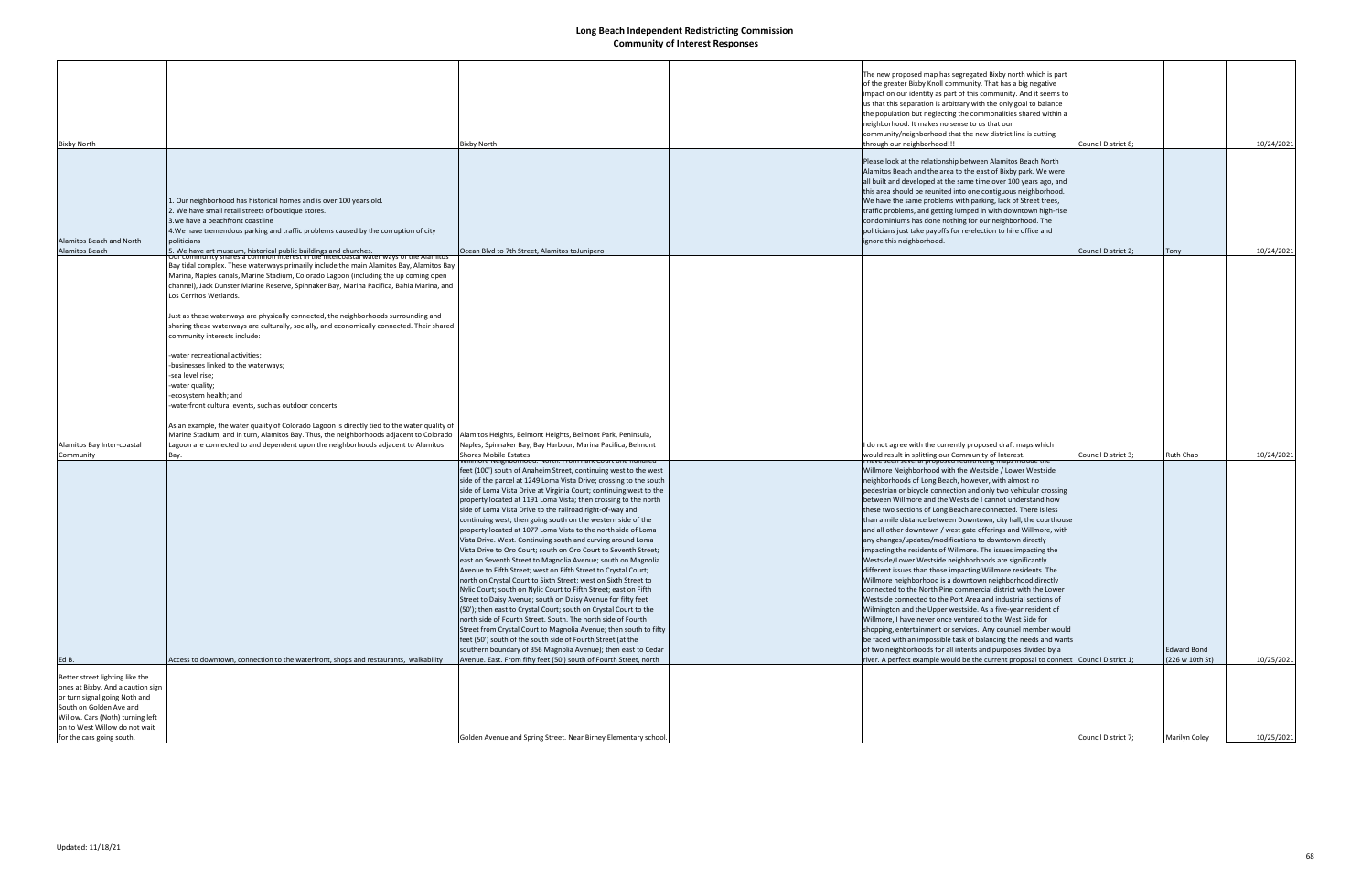|                                    |                                                                                                                                  |                                                                   | urrent District Map shows LGB Airport entirely in Stri District.   |                     |                        |            |
|------------------------------------|----------------------------------------------------------------------------------------------------------------------------------|-------------------------------------------------------------------|--------------------------------------------------------------------|---------------------|------------------------|------------|
|                                    |                                                                                                                                  |                                                                   |                                                                    |                     |                        |            |
|                                    |                                                                                                                                  |                                                                   | Current Boundaries of 7th District extend directly underneath      |                     |                        |            |
|                                    |                                                                                                                                  |                                                                   | outbound flight path but do not include airport itself. This       |                     |                        |            |
|                                    |                                                                                                                                  |                                                                   | arrangement means residents of 7th District most affected by       |                     |                        |            |
|                                    |                                                                                                                                  |                                                                   | noise from airport must necessarily appeal to council member       |                     |                        |            |
|                                    |                                                                                                                                  |                                                                   |                                                                    |                     |                        |            |
|                                    |                                                                                                                                  |                                                                   | who does not represent them. It is misguided to think that only    |                     |                        |            |
|                                    |                                                                                                                                  |                                                                   | the physical location of the airport dirt matters when drawing     |                     |                        |            |
|                                    |                                                                                                                                  |                                                                   | district boundaries Inbound and outbound air traffic flyover much  |                     |                        |            |
|                                    |                                                                                                                                  |                                                                   |                                                                    |                     |                        |            |
|                                    |                                                                                                                                  |                                                                   | bigger swaths of Long Beach which are directly affected routinely  |                     |                        |            |
|                                    |                                                                                                                                  |                                                                   | by airport traffic. LGB Airport contains a population of zero LB   |                     |                        |            |
|                                    |                                                                                                                                  |                                                                   | residents; people only work there. As such, multiple districts can |                     |                        |            |
|                                    |                                                                                                                                  |                                                                   | and should be drawn which include a piece of LGB Airport. At a     |                     |                        |            |
|                                    |                                                                                                                                  |                                                                   | minimum, based on current 2010 district map, LGB Airport should    |                     |                        |            |
|                                    |                                                                                                                                  |                                                                   |                                                                    |                     |                        |            |
|                                    |                                                                                                                                  |                                                                   | be represented by Councilpersons from Districts 3,4,5,7,8, based   |                     |                        |            |
|                                    |                                                                                                                                  |                                                                   | on footprint of inbound/outbound flight paths. Further,            |                     |                        |            |
|                                    | Middle class neighborhood primarily comprised of Single Family Homes with front and                                              |                                                                   | maintaining community of single family homes is of paramount       |                     |                        |            |
|                                    |                                                                                                                                  |                                                                   |                                                                    |                     |                        |            |
|                                    | back yards in proximity to LGB Airport. Currently threatened by Land Use and zoning                                              |                                                                   | importance to most neighbors; nobody here wants a multi-family     |                     |                        |            |
|                                    | changes imposed by out of vicinity and out of touch state and local bureaucrats.                                                 |                                                                   | residential structure to be constructed on lot next door, razing   |                     |                        |            |
|                                    | Preponderance of homes occupied by owners, affected by vanishing street parking and                                              | West of Cherry Ave, South of Carson Street, North of Roosevelt.   | Single Family Home and yard and replacing with zero setback        |                     |                        |            |
|                                    | noise from mostly outbound flight traffic.                                                                                       | Somerset Park, St Barnabas Catholic Parish, and Longfellow        | structure accomodating multiple families with no yard and no       |                     |                        |            |
|                                    |                                                                                                                                  |                                                                   |                                                                    |                     |                        |            |
| California Terraces                |                                                                                                                                  | Elementary are within easy walking distance.                      | additional parking, regardless of proximity to transportation      | Council District 7; | Mark Helak             | 10/26/2021 |
|                                    |                                                                                                                                  |                                                                   |                                                                    |                     |                        |            |
|                                    | Colorado Lagoon connects Alamitos Heights, Belmont Heights, and Belmont Park into a                                              |                                                                   |                                                                    |                     |                        |            |
|                                    | community of interest that should not be split across multiple council districts. I am                                           |                                                                   |                                                                    |                     |                        |            |
|                                    |                                                                                                                                  |                                                                   |                                                                    |                     |                        |            |
|                                    | Treasurer for the Friends of Colorado Lagoon (FOCL). Our group has a 20+ year                                                    |                                                                   |                                                                    |                     |                        |            |
|                                    | partnership with the third district office (CD3) that has spanned 3 councilmembers, and                                          |                                                                   |                                                                    |                     |                        |            |
|                                    | now would be a particularly bad time to split up this community of interest, as the largest                                      |                                                                   |                                                                    |                     |                        |            |
|                                    |                                                                                                                                  |                                                                   |                                                                    |                     |                        |            |
|                                    | and final phase in the restoration of Colorado Lagoon is about to commence.                                                      |                                                                   |                                                                    |                     |                        |            |
|                                    | Reconnecting the lagoon to Alamitos Bay and the ocean via the Open Channel is a                                                  |                                                                   |                                                                    |                     |                        |            |
|                                    | complex but critical last step in the overall restoration. Keeping the project moving                                            |                                                                   | I do not agree with the currently proposed draft maps which        |                     |                        |            |
|                                    | forward and on track will require the combination of knowledge, relationships and history                                        | We are located in Belmont Heights, Belmont Park, and Alamitos     | would result in splitting our Community of Interest. This includes |                     |                        |            |
|                                    |                                                                                                                                  |                                                                   |                                                                    |                     |                        |            |
| Colorado Lagoon Heights            | that only the 3rd district office has.<br> Twould like to thank the commission for fistening to our neighborhood's concerns fast | Heights.                                                          | Maps #61852 and Map #47248. Thank you.                             | Council District 3; | <b>Robert Hamilton</b> | 10/26/2021 |
|                                    |                                                                                                                                  |                                                                   |                                                                    |                     |                        |            |
|                                    | week and would urge the Commission to proceed with IRC Draft Map 1 and vote for it's                                             |                                                                   |                                                                    |                     |                        |            |
|                                    | approval this evening.                                                                                                           |                                                                   |                                                                    |                     |                        |            |
|                                    |                                                                                                                                  |                                                                   |                                                                    |                     |                        |            |
|                                    | My husband and I live on Terraine Avenue in Alamitos Heights just above 7th St., in what is                                      |                                                                   |                                                                    |                     |                        |            |
|                                    |                                                                                                                                  |                                                                   |                                                                    |                     |                        |            |
|                                    | called the Alamitos Heights Triangle. There are approximately 455 residents in the                                               |                                                                   |                                                                    |                     |                        |            |
|                                    | Alamitos Heights Triangle. The Triangle is bordered by Big Rec Park, Pacific Coast Highway                                       |                                                                   |                                                                    |                     |                        |            |
|                                    | and 7th St. and is included in IRC Draft Map 1.                                                                                  |                                                                   |                                                                    |                     |                        |            |
|                                    |                                                                                                                                  |                                                                   |                                                                    |                     |                        |            |
|                                    |                                                                                                                                  |                                                                   |                                                                    |                     |                        |            |
|                                    | We have seen a couple of other maps that remove the Alamitos Heights Triangle from                                               |                                                                   |                                                                    |                     |                        |            |
|                                    | Alamitos Heights ["Alamitos Bay Inter-Coastal Community"] and remove it from District 3.                                         |                                                                   |                                                                    |                     |                        |            |
|                                    |                                                                                                                                  |                                                                   |                                                                    |                     |                        |            |
|                                    |                                                                                                                                  |                                                                   |                                                                    |                     |                        |            |
|                                    | We would advocate for your support for the IRC Draft Map 1. Alamitos Heights has been a                                          |                                                                   |                                                                    |                     |                        |            |
|                                    | neighborhood for decades and is a community of interest. We want to keep all of Alamitos                                         |                                                                   |                                                                    |                     |                        |            |
|                                    |                                                                                                                                  |                                                                   |                                                                    |                     |                        |            |
|                                    | Heights, including the Alamitos Heights Triangle, together in the 3rd District. We want to                                       |                                                                   |                                                                    |                     |                        |            |
|                                    | stay connected to the parks and waterway projects our neighbors have worked so hard to                                           |                                                                   |                                                                    |                     |                        |            |
|                                    | make happen.                                                                                                                     |                                                                   |                                                                    |                     |                        |            |
|                                    |                                                                                                                                  |                                                                   |                                                                    |                     |                        |            |
|                                    |                                                                                                                                  |                                                                   |                                                                    |                     |                        |            |
|                                    | Again, please keep all of Alamitos Heights together as the "Alamitos Bay Inter-Coastal                                           |                                                                   |                                                                    |                     |                        |            |
| Alamitos Heights and Alamitos      | Community" and continue to keep it in District 3.                                                                                | Alamitos Heights - the triangle bordered by Big Rec Park, Pacific |                                                                    |                     |                        |            |
| <b>Bay Inter-Coastal Community</b> |                                                                                                                                  | Coast Highway and 7th St.                                         |                                                                    | Council District 3; | Barbara Schwerin       | 10/27/2021 |
|                                    |                                                                                                                                  |                                                                   |                                                                    |                     |                        |            |
|                                    |                                                                                                                                  |                                                                   |                                                                    |                     |                        |            |
|                                    |                                                                                                                                  |                                                                   |                                                                    |                     |                        |            |
|                                    |                                                                                                                                  |                                                                   |                                                                    |                     |                        |            |
|                                    | We in Alamitos Beach are a tight nit neighborhood. We have very little police presence                                           |                                                                   |                                                                    |                     |                        |            |
|                                    | and depend on neighbors to watch out for each other's safety. Being in Alamitos Beach it                                         |                                                                   |                                                                    |                     |                        |            |
|                                    |                                                                                                                                  |                                                                   |                                                                    |                     |                        |            |
|                                    | just makes sense that our border to the West remain, mostly at Alamitos Blvd.                                                    |                                                                   |                                                                    |                     |                        |            |
|                                    | We have very little in common w/Downtown LB.                                                                                     |                                                                   |                                                                    |                     |                        |            |
|                                    | We chose to buy in Alamitos Beach after living here most of the last 30 yrs. We have much                                        |                                                                   |                                                                    |                     |                        |            |
|                                    | more in common w/Belmont Shores. We work and frequent these businesses. We have a                                                |                                                                   | Please keep Alamitos Beach together. I had 3 businesses on 4th St. |                     |                        |            |
|                                    |                                                                                                                                  |                                                                   |                                                                    |                     |                        |            |
|                                    | lot of single family residences. I believe property values well be lower if connected with                                       |                                                                   | Had 2 businesses on Broadway. Very invested in this community.     |                     |                        |            |
|                                    | the new high rises in Downtown. Don't think we well have proper representation                                                   |                                                                   | We are eclectic artsy and support out local businesses. Diverse    |                     |                        |            |
|                                    | competing w/the many condos that well have their own set of issues.                                                              |                                                                   | and proud to be. Do not want to be part of Downtown. More in       |                     |                        |            |
|                                    |                                                                                                                                  |                                                                   |                                                                    |                     |                        |            |
|                                    | We are a historic community. Lots of 100 yr old bldgs. Many Pilot studies here. We have                                          | Near Bixby Park on Cherry Ave between Broadway and 3rd st.        | common north of Juniperro and noth to 4th                          |                     |                        |            |
| Alamitos Beach                     | had to many changes in Alamitos Beach. Tired of being the City's test subjects.                                                  | Alamitos Beach 90802                                              | Thank you                                                          | Council District 2; | Gail Shepherd          | 10/27/2021 |
| Rose Park                          | Historical properties, a desire for sale and pleasant living                                                                     | Rose Park                                                         |                                                                    | Council District 2; | Roger Kavigan          | 10/27/2021 |
|                                    | Jur community shares a common interest in the inter-coastal waterways of the Alamitos Bay tidal complex. These                   |                                                                   |                                                                    |                     |                        |            |
|                                    | waterways primarily include the main Alamitos Bay, Alamitos Bay Marina, Naples canals, Marine Stadium,                           |                                                                   |                                                                    |                     |                        |            |
|                                    | Colorado Lagoon (including the upcoming open channel), Jack Dunster Marine Reserve, Spinnaker Bay, Marina                        |                                                                   |                                                                    |                     |                        |            |
|                                    | Pacifica, Bahia Marina, and Los Cerritos Wetlands.                                                                               |                                                                   |                                                                    |                     |                        |            |
|                                    |                                                                                                                                  |                                                                   |                                                                    |                     |                        |            |
|                                    | Just as these waterways are physically connected, the neighborhoods surrounding and sharing these waterways                      |                                                                   |                                                                    |                     |                        |            |
|                                    | are culturally, socially, and economically connected. Their shared common interests include:                                     |                                                                   |                                                                    |                     |                        |            |
|                                    |                                                                                                                                  |                                                                   |                                                                    |                     |                        |            |
| Alamitos Bay Inter-Coastal         | water recreational activities, businesses linked to the waterways, sea level rise, water quality, ecosystem health,              | Alamitos Heights and the surrounding parks, neighborhoods,        | I do not agree with the currently proposed draft maps which        |                     |                        |            |
|                                    |                                                                                                                                  |                                                                   |                                                                    |                     |                        |            |
| Community                          | waterfront events, schools                                                                                                       | waterways, businesses, and schools                                | would result in splitting our Community of Interest.               | Council District 3; | Jesse Matlock          | 10/27/2021 |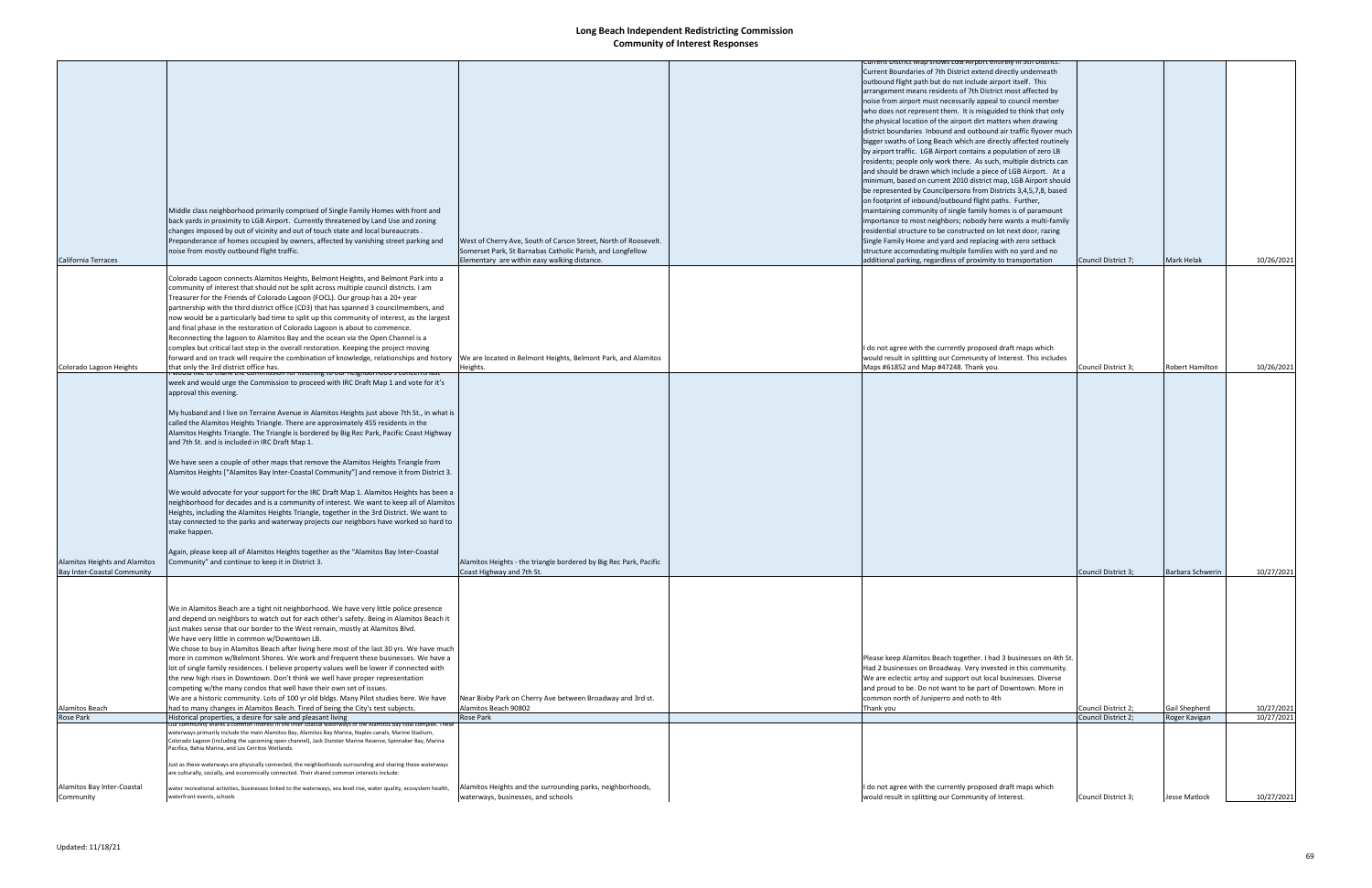| <b>BVCASLF</b>                                            | We're a close knit older community of mostly over 50 year old residents. Most of us own<br>our homes and appreciate our Bixby Village lifestyle. We align mostly with southeast side<br>residents with similar demographics.                                                                                                                                                                                                                                                                                                                                                                                                                                                                                                                                                       | Bixby Village Community Association at Bixby Village Drive<br>between Channel and Loynes Drive.                                                                                                                                                                                                                                                                                                     | The southeast side of LB, including Bixby Hill, Bixby Village, and<br>Park Estates should remain part of district 3.                                                                                                                                                                                                                                                                                                 | Council District 3; | Sandra Fusco                                                                                                       | 10/28/2021 |
|-----------------------------------------------------------|------------------------------------------------------------------------------------------------------------------------------------------------------------------------------------------------------------------------------------------------------------------------------------------------------------------------------------------------------------------------------------------------------------------------------------------------------------------------------------------------------------------------------------------------------------------------------------------------------------------------------------------------------------------------------------------------------------------------------------------------------------------------------------|-----------------------------------------------------------------------------------------------------------------------------------------------------------------------------------------------------------------------------------------------------------------------------------------------------------------------------------------------------------------------------------------------------|----------------------------------------------------------------------------------------------------------------------------------------------------------------------------------------------------------------------------------------------------------------------------------------------------------------------------------------------------------------------------------------------------------------------|---------------------|--------------------------------------------------------------------------------------------------------------------|------------|
| I'm not sure I understand the<br>question. Bixby Village? | Community cohesion.                                                                                                                                                                                                                                                                                                                                                                                                                                                                                                                                                                                                                                                                                                                                                                | <b>Bixby Village</b>                                                                                                                                                                                                                                                                                                                                                                                | If it ain't broke, don't fix it.                                                                                                                                                                                                                                                                                                                                                                                     | Council District 3; | Janis Bigelow                                                                                                      | 10/28/2021 |
|                                                           | The Atlantic corridor, Bixby Knolls shopping center, Bixby Knolls Park, and the many wonderful neighbors who look                                                                                                                                                                                                                                                                                                                                                                                                                                                                                                                                                                                                                                                                  |                                                                                                                                                                                                                                                                                                                                                                                                     |                                                                                                                                                                                                                                                                                                                                                                                                                      |                     |                                                                                                                    |            |
|                                                           | out for each other binds us together. Also, First Fridays and the amazing businesses that participate and greatly<br>benefit fr the community's support. We are a great mix of humans committed to the richness of our diversity and                                                                                                                                                                                                                                                                                                                                                                                                                                                                                                                                               |                                                                                                                                                                                                                                                                                                                                                                                                     |                                                                                                                                                                                                                                                                                                                                                                                                                      |                     |                                                                                                                    |            |
| Raquel Martin                                             | the power of inclusion. And we have an incredible walkability score.                                                                                                                                                                                                                                                                                                                                                                                                                                                                                                                                                                                                                                                                                                               | reside on East Freeland near Bixby Knolls Park.                                                                                                                                                                                                                                                                                                                                                     | There's no need to fix what isn't broken!                                                                                                                                                                                                                                                                                                                                                                            | Council District 8; | Raquel Martin                                                                                                      | 10/29/2021 |
|                                                           |                                                                                                                                                                                                                                                                                                                                                                                                                                                                                                                                                                                                                                                                                                                                                                                    |                                                                                                                                                                                                                                                                                                                                                                                                     | Public information on this is abysmal. The city website has no easy-<br>to-find maps of proposed new districts. I can't tell if I'm looking at<br>the correct map but what the LB Post shows as Plan A connects<br>my neighborhood with downtown. That's MUCH better than<br>putting my neighborhood with those on the other side of the river.<br>I've never even been to any party of Long Beach on the other side |                     |                                                                                                                    |            |
| Downtown Willmore                                         | Diversity, parks, schools, government, waterfront, LB history                                                                                                                                                                                                                                                                                                                                                                                                                                                                                                                                                                                                                                                                                                                      | Downtown/Willmore                                                                                                                                                                                                                                                                                                                                                                                   | of the river.                                                                                                                                                                                                                                                                                                                                                                                                        | Council District 1; | Pamela Kramer                                                                                                      | 10/30/2021 |
| Carroll Park neighborhood                                 | Proximity to downtown, retro row<br>Historic homes                                                                                                                                                                                                                                                                                                                                                                                                                                                                                                                                                                                                                                                                                                                                 | Carroll Park, Bixby Park<br>Near retro row and the art theater                                                                                                                                                                                                                                                                                                                                      | We hope to stay in the downtown district. We are most impacted<br>by everything related to downtown whether it's the port, Grand<br>Prix, Bixby park, the museum, Alamitos beach, etc. Historic<br>neighborhoods can be in more than one council district.                                                                                                                                                           | Council District 2; | <b>Bonnie Lowenthal</b>                                                                                            | 10/31/2021 |
|                                                           | First, I would like to thank the Commission for listening to our neighborhood's concerns over the past few<br>weeks and would urge the Commission to proceed with IRC DraftMap 1.<br>We live on Terraine Avenue in Alamitos Heights just above 7th St., in what is called the Alamitos Heights<br>Triangle. There are approximately 455 residents of which approximately 325 are in the voting population in                                                                                                                                                                                                                                                                                                                                                                       |                                                                                                                                                                                                                                                                                                                                                                                                     |                                                                                                                                                                                                                                                                                                                                                                                                                      |                     |                                                                                                                    |            |
|                                                           | the Alamitos Heights Triangle. The Triangle is bordered by Big Rec Park, Pacific Coast Highway and 7th St. and<br>is included in IRC Draft Map 1.<br>We have seen a couple of other maps that remove the Alamitos Heights Triangle from Alamitos Heights<br>["Alamitos Bay Inter-Coastal Community"] and remove it from District 3.                                                                                                                                                                                                                                                                                                                                                                                                                                                |                                                                                                                                                                                                                                                                                                                                                                                                     |                                                                                                                                                                                                                                                                                                                                                                                                                      |                     |                                                                                                                    |            |
|                                                           | We would advocate for your support for the IRC Draft Map 1 or other potential maps that keep the Alamitos<br>Heights Triangle with Alamitos Heights and the rest of District 3. Alamitos Heights has been a neighborhood<br>for decades and is a community of interest. Again, we want to keep all of Alamitos Heights, including the<br>Alamitos Heights Triangle, together in the 3rd District. We want to stay connected to the parks and waterway<br>projects our neighbors have worked so hard to make happen.                                                                                                                                                                                                                                                                | Alamitos Heights is a neighborhood in the south-east portion of<br>the city of Long Beach, California, United States. The<br>neighborhood is bounded by the Pacific Coast Highway on the<br>north, Colorado Street on the south, Park Avenue on the west,                                                                                                                                           |                                                                                                                                                                                                                                                                                                                                                                                                                      |                     | Richard and                                                                                                        |            |
| <b>Alamitos Heights</b>                                   | Again, please keep all of Alamitos Heights together as the "Alamitos Bay Inter- Coastal Community" and<br>continue to keep it in District 3. Thank you for your consideration.                                                                                                                                                                                                                                                                                                                                                                                                                                                                                                                                                                                                     | and Bellflower Boulevard on the east.                                                                                                                                                                                                                                                                                                                                                               |                                                                                                                                                                                                                                                                                                                                                                                                                      | Council District 3; | Barbara Schwerin                                                                                                   | 11/1/2021  |
| <b>PARA</b>                                               | PARA represents the Long Beach residents who reside within the Downtown Dining and<br>Entertainment District.                                                                                                                                                                                                                                                                                                                                                                                                                                                                                                                                                                                                                                                                      | PARA boundaries include residences east of Pacific Avenue, west<br>of Long Beach Boulevard, north of Ocean Boulevard and south of<br>Third Street.                                                                                                                                                                                                                                                  | PARA supports the adoption of IRC Draft Map 1.                                                                                                                                                                                                                                                                                                                                                                       | Council District 2; | Promenade Area<br>Residents<br>Association<br>(PARA)                                                               | 11/2/2021  |
| Norm Halbert                                              | We are already a community, we don't need changes being suggested that divide us.                                                                                                                                                                                                                                                                                                                                                                                                                                                                                                                                                                                                                                                                                                  | Alamitos Heights, District #3                                                                                                                                                                                                                                                                                                                                                                       | support IRC Draft Map 1 Dated 10. 27. 21                                                                                                                                                                                                                                                                                                                                                                             | Council District 3; | Norm Halbert                                                                                                       | 11/2/2021  |
|                                                           |                                                                                                                                                                                                                                                                                                                                                                                                                                                                                                                                                                                                                                                                                                                                                                                    |                                                                                                                                                                                                                                                                                                                                                                                                     | Map IRC draft map 1 dated 10/27/21 will keep the community                                                                                                                                                                                                                                                                                                                                                           |                     |                                                                                                                    |            |
| District 3. Belmont Park                                  |                                                                                                                                                                                                                                                                                                                                                                                                                                                                                                                                                                                                                                                                                                                                                                                    | Belmont Park is the heart Surrounded by Belmont Shore &<br>Alamitos heights & Naples & Belmont Heights                                                                                                                                                                                                                                                                                              | united and provide a voice for everything around us that residents<br>value.                                                                                                                                                                                                                                                                                                                                         | Council District 3; | Cheryl Milas                                                                                                       | 11/2/2021  |
| Currently District 3, Alamitos<br>Heights                 | Just like the included parts of District 3 that are Belmont Shore, Belmont Park, Belmont<br>Heights, etc., the neighborhood that makes up Alamitos Heights is surrounded by Marine<br>Stadium, Marina Pacifica park, Alamitos Heights park, the Colorado Lagoon, etc. Our<br>children walk to school through the park as this is our community where we share the<br>same values and interests. For instance, we access the weekly Farmers Market, city<br>municipal band concerts in the park at Marina Vista and the District 3 sponsored<br>community events, including but not limited to the annual Christmas Tree lighting at the<br>Colorado Lagoon that involves our nearest fire station #14 on Eliot Street that surrounds<br>Marina Vista park and the Colorado Lagoon. | Alamitos Heights is surrounded by the major cross streets that<br>include Bellflower Blvd, 7th Street (but extending to PCH),<br>Santiago Avenue, and Eliot Street. The Long Beach Unified School<br>District Lowell Elementary School and Rogers Middle School are<br>included in this community as well as Marine Stadium, Marina<br>Vista Park, Alamitos Heights Park, the Colorado Lagoon, etc. |                                                                                                                                                                                                                                                                                                                                                                                                                      | Council District 3; | Rochelle Cassidy                                                                                                   | 11/2/2021  |
|                                                           |                                                                                                                                                                                                                                                                                                                                                                                                                                                                                                                                                                                                                                                                                                                                                                                    |                                                                                                                                                                                                                                                                                                                                                                                                     | To the Commission: A concern about a gerrymander-merge of                                                                                                                                                                                                                                                                                                                                                            |                     |                                                                                                                    |            |
|                                                           |                                                                                                                                                                                                                                                                                                                                                                                                                                                                                                                                                                                                                                                                                                                                                                                    |                                                                                                                                                                                                                                                                                                                                                                                                     | distinctly different Communities of Interest or neighborhoods in                                                                                                                                                                                                                                                                                                                                                     |                     |                                                                                                                    |            |
| Don of District 3                                         | Our community is closely tied to shopping, recreation, the Colorado Lagoon and the city's                                                                                                                                                                                                                                                                                                                                                                                                                                                                                                                                                                                                                                                                                          | Bay Harbor Located at Lyons Dr, Bellflower Blvd and the                                                                                                                                                                                                                                                                                                                                             | east Long Beach buries the voice of nearly half our city's residents. Council District 3;                                                                                                                                                                                                                                                                                                                            |                     | Don Nguyen                                                                                                         | 11/3/2021  |
| Bay harbor                                                | Marina recreation area                                                                                                                                                                                                                                                                                                                                                                                                                                                                                                                                                                                                                                                                                                                                                             | boundary of PCH                                                                                                                                                                                                                                                                                                                                                                                     |                                                                                                                                                                                                                                                                                                                                                                                                                      | Council District 3; | Leda San Luis                                                                                                      | 11/3/2021  |
|                                                           |                                                                                                                                                                                                                                                                                                                                                                                                                                                                                                                                                                                                                                                                                                                                                                                    |                                                                                                                                                                                                                                                                                                                                                                                                     |                                                                                                                                                                                                                                                                                                                                                                                                                      |                     | We support the<br><b>Carroll Park</b><br>Association<br>Board's position<br>on the inclusion<br>of Carroll Park in |            |
| <b>Carroll Park Historical District</b>                   | Keeps the coastal historic communities together.                                                                                                                                                                                                                                                                                                                                                                                                                                                                                                                                                                                                                                                                                                                                   | <b>Carroll Park</b>                                                                                                                                                                                                                                                                                                                                                                                 |                                                                                                                                                                                                                                                                                                                                                                                                                      | Council District 2; | the third district.                                                                                                | 11/3/2021  |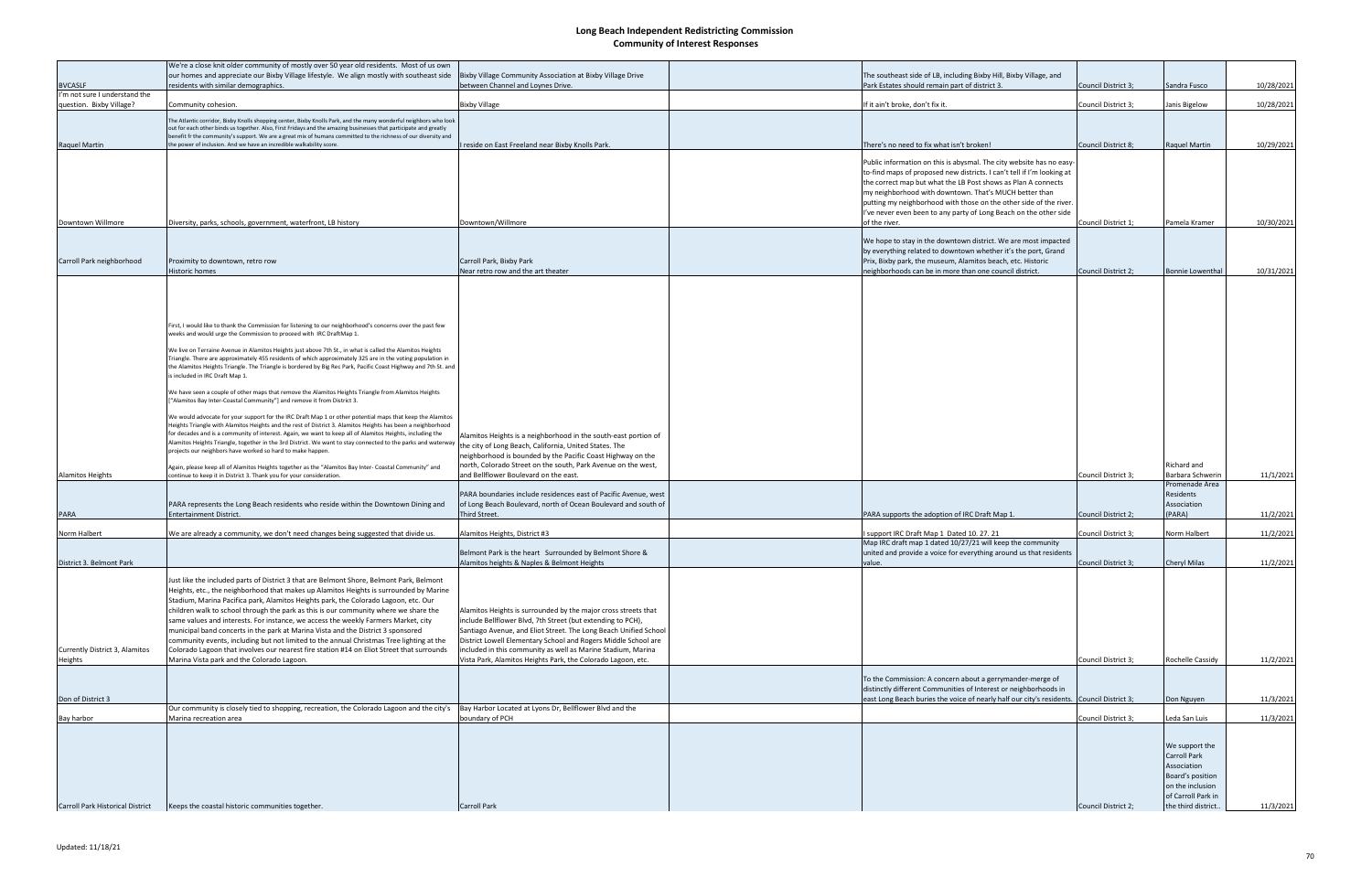|                                  |                                                                                              | unity shares a common interest in the inter-coastal<br>waterways of the Alamitos Bay tidal complex. These waterways |                                                                       |                     |                        |           |
|----------------------------------|----------------------------------------------------------------------------------------------|---------------------------------------------------------------------------------------------------------------------|-----------------------------------------------------------------------|---------------------|------------------------|-----------|
|                                  |                                                                                              | primarily include the main Alamitos Bay, Alamitos Bay Marina,                                                       |                                                                       |                     |                        |           |
|                                  |                                                                                              |                                                                                                                     |                                                                       |                     |                        |           |
|                                  |                                                                                              | Naples canals, Marine Stadium, Colorado Lagoon (including the                                                       |                                                                       |                     |                        |           |
|                                  |                                                                                              | upcoming open channel), Jack Dunster Marine Reserve,                                                                |                                                                       |                     |                        |           |
|                                  |                                                                                              | Spinnaker Bay, Marina Pacifica, Bahia Marina, and Los Cerritos                                                      |                                                                       |                     |                        |           |
|                                  |                                                                                              | Wetlands. Just as these waterways are physically connected, the                                                     |                                                                       |                     |                        |           |
|                                  |                                                                                              | neighborhoods surrounding and sharing these waterways are                                                           |                                                                       |                     |                        |           |
|                                  |                                                                                              | culturally, socially, and economically connected. Their shared                                                      |                                                                       |                     |                        |           |
|                                  |                                                                                              | common interests include:                                                                                           |                                                                       |                     |                        |           |
|                                  |                                                                                              | o water recreational activities;                                                                                    |                                                                       |                     |                        |           |
|                                  |                                                                                              | o businesses linked to the waterways;                                                                               |                                                                       |                     |                        |           |
|                                  |                                                                                              | o sea level rise;                                                                                                   |                                                                       |                     |                        |           |
|                                  |                                                                                              | o water quality;                                                                                                    |                                                                       |                     |                        |           |
|                                  |                                                                                              |                                                                                                                     |                                                                       |                     |                        |           |
|                                  |                                                                                              | o ecosystem health; and                                                                                             |                                                                       |                     |                        |           |
|                                  |                                                                                              | o waterfront cultural events, such as outdoor concerts                                                              |                                                                       |                     |                        |           |
|                                  |                                                                                              |                                                                                                                     |                                                                       |                     |                        |           |
|                                  |                                                                                              | As an example, the water quality of Colorado Lagoon is directly                                                     |                                                                       |                     |                        |           |
|                                  |                                                                                              | tied to the water quality of Marine Stadium and in turn Alamitos                                                    |                                                                       |                     |                        |           |
|                                  |                                                                                              | Bay. Thus, the neighborhoods adjacent to Colorado Lagoon are                                                        | I do not agree with the any draft maps which would result in          |                     |                        |           |
| Belmont Shore/Belmont Park       | Alamitos Bay Inter-Coastal Community                                                         | connected to and dependent upon the neighborhoods adjacent                                                          | splitting our Community of Interest.                                  | Council District 3; | Kristina Duggan        | 11/3/2021 |
| <b>GCN</b>                       | Cal Hights, BK, LC should stay together                                                      | Longfellow                                                                                                          | Keep Cal Heights, BK and LC together                                  | Council District 7; | <b>Grace Navarrete</b> | 11/4/2021 |
|                                  |                                                                                              |                                                                                                                     |                                                                       |                     |                        |           |
|                                  |                                                                                              |                                                                                                                     | I believe Cambodia Town cultural and business district to be like a   |                     |                        |           |
|                                  |                                                                                              |                                                                                                                     | park. A park cannot be maintain by one district. The magic number     |                     |                        |           |
|                                  |                                                                                              |                                                                                                                     | is 2 for the sake of balance. Rather unifying as one district for the |                     |                        |           |
|                                  |                                                                                              |                                                                                                                     | Khmer community, it was best for the businesses and non profit        |                     |                        |           |
|                                  |                                                                                              |                                                                                                                     |                                                                       |                     |                        |           |
|                                  |                                                                                              |                                                                                                                     | groups to rely on 2 districts for funding. Potentially, District 4    |                     |                        |           |
|                                  | Cambodia Town and Khmer businesses run up to Atlantic/Anaheim. There has been                | St. Mary's Hospital Neighborhood and                                                                                | could have a Cambodian representative. District 4 was a part of       |                     |                        |           |
| Cambodia Town Community          | closures such as the KH Market recent shutdown. I still connect with the community.          | Atlantic/Anaheim/Cambodia Town                                                                                      | Cambodia Town.                                                        | Council District 6; | Kerry Chhay            | 11/4/2021 |
|                                  |                                                                                              |                                                                                                                     | I'm not happy with the redistricting of neighborhoods.                |                     |                        |           |
|                                  |                                                                                              |                                                                                                                     | Why did you take el dorado park, estates etc away from district 5     |                     |                        |           |
|                                  | We care about our neighborhood and district 5.                                               |                                                                                                                     | and added others.                                                     |                     |                        |           |
| South of conant                  |                                                                                              | Wardlow park                                                                                                        | It doesn't make any sense. Please change back!                        | Council District 5; | <b>Alex Reuss</b>      | 11/4/2021 |
|                                  |                                                                                              |                                                                                                                     | We should not change districts based on race or culture. This is      |                     |                        |           |
|                                  |                                                                                              |                                                                                                                     | political bias. Community must be diverse and instead your trying     |                     |                        |           |
|                                  | El Dorado Park South has been part of 5th District for over 27 years. Keeping it intact with |                                                                                                                     | to segregate people into groups/districts based on race and           |                     |                        |           |
| Michelle Cook                    | our other areas is important for community commitment.                                       | El Dorado Park South                                                                                                | culture.                                                              | Council District 5; | Michelle Cook          | 11/4/2021 |
|                                  | We are a Catholic community that cares about the values we have and want those taught        |                                                                                                                     | It is a very underhanded thing to redraw district lines when you      |                     |                        |           |
|                                  |                                                                                              |                                                                                                                     |                                                                       |                     |                        |           |
| Conservatives need better        | to our children. We are looking for effective ways to engage in the political process that   | In the neighborhood across from the duck pond at El Dorado                                                          | know residents work and are very busy. We want representation         |                     | Carolyn Deis and       |           |
| representation                   | would help educate others in our community.                                                  | Park and near St. Joseph's Catholic Church on Willow St.                                                            | that lives and breathes our area.                                     | Council District 5; | Tom Hutchings          | 11/4/2021 |
| Erick Prestwood                  |                                                                                              |                                                                                                                     | Leave my district intact.                                             | Council District 5; | Erick Prestwood        | 11/4/2021 |
| Weigley                          | 710 freeway with west long beach                                                             | Willow and 710                                                                                                      |                                                                       | Council District 7; | Tonai                  | 11/4/2021 |
| Norma Duffy                      | Neighborhood                                                                                 | Long Beach                                                                                                          |                                                                       | Council District 5; | Norma Duffy            | 11/6/2021 |
|                                  |                                                                                              |                                                                                                                     |                                                                       |                     |                        |           |
|                                  | By being part of the greater east Long Beach community. I strongly disagree with the         |                                                                                                                     |                                                                       |                     |                        |           |
|                                  | proposed carve up of the 5th district. I strongly support Gerrie Schipske for 5th district   |                                                                                                                     |                                                                       |                     |                        |           |
|                                  | councilmember and she has been cut out of her district as has current councilmember          |                                                                                                                     |                                                                       |                     |                        |           |
| Lakewood village                 | Stacy Mungo! This is madness and cannot be allowed to happen!                                | Very near LBCC                                                                                                      | This proposed change reeks of political gerrymandering!               | Council District 5; | James Gibson           | 11/6/2021 |
|                                  |                                                                                              |                                                                                                                     |                                                                       |                     |                        |           |
|                                  |                                                                                              |                                                                                                                     | As one voice, ORCA has been critiquing the draft Noise Element,       |                     |                        |           |
|                                  |                                                                                              |                                                                                                                     |                                                                       |                     |                        |           |
|                                  | ORCA runs along Ocean Blvd from the 710 Freeway to Junipero and is a Neighborhood.           |                                                                                                                     | EIR, and Ordinance. As one voice we have been discussing              |                     |                        |           |
|                                  | We meet monthly and have common issues: Ocean Blvd traffic, outdoor entertainment            |                                                                                                                     | hazardous, amplified outdoor entertainment noise adjacent to our      |                     |                        |           |
| <b>ORCA</b> (Ocean Residents     | noise, beach path, marina, parking structure crime. We have sponsored candidate forums       | The Ocean Residents Community Association (ORCA). North side                                                        | homes. As one voice we have been been discussing crime/noise          |                     |                        |           |
| Community Association)           | for the last three 2nd Council District elections. Keep us together!                         | of Ocean Blvd to the ocean; 710 Freeway to Junipero.                                                                | from Alamitos Beach Parking Lot. Do not dilute this voice!            | Council District 2; | James Goodin           | 11/8/2021 |
|                                  |                                                                                              |                                                                                                                     |                                                                       |                     |                        |           |
|                                  |                                                                                              |                                                                                                                     |                                                                       |                     |                        |           |
|                                  |                                                                                              |                                                                                                                     |                                                                       |                     |                        |           |
|                                  |                                                                                              |                                                                                                                     |                                                                       |                     |                        |           |
|                                  | Our community comprises the entirety of the north side of Ocean Blvd to the south side of    |                                                                                                                     |                                                                       |                     |                        |           |
|                                  | Ocean Blvd and the adjacent beach from the 710 freeway to Junipero Ave. Our geography        |                                                                                                                     |                                                                       |                     |                        |           |
|                                  | and adjacencies have common community issues that are best served by one dedicated           |                                                                                                                     |                                                                       |                     |                        |           |
|                                  | city council member. We comprise thousands of residents with shared interests of             |                                                                                                                     |                                                                       |                     |                        |           |
|                                  | community safety/crime, fire safety, impact of traffic and beach events, and our             |                                                                                                                     |                                                                       |                     |                        |           |
|                                  | contributing to Community activities. For instance, we have an annual fundraiser for the     |                                                                                                                     |                                                                       |                     |                        |           |
|                                  | folks in the neighborhood who are homeless and need warm socks. We have been                 |                                                                                                                     |                                                                       |                     |                        |           |
|                                  | meeting monthly for more than 10 years with regular monthly visits by members of the         |                                                                                                                     |                                                                       |                     |                        |           |
|                                  |                                                                                              |                                                                                                                     |                                                                       |                     |                        |           |
|                                  | City Council, Police Staff, City Manager, Coastal Commission, Health Department and          | Ocean Residents Community Association comprises the entirety                                                        |                                                                       |                     |                        |           |
|                                  | others. Our members have held regular public meetings to meet local candidates for           | of the north side of Ocean Blvd to the south side of Ocean Blvd                                                     |                                                                       |                     |                        |           |
| <b>Ocean Residents Community</b> | office. We have contributed to the drafting of the City General Plan via the Noise Element   | and the adjacent beach from the 710 freeway to Junipero Ave. in                                                     |                                                                       |                     |                        |           |
| <b>Association (ORCA)</b>        | and the Land Use Plan. Keep us together to continue this helpful community of interest.      | ong Beach. This is currently fully contained in District 2.                                                         |                                                                       | Council District 2; | Linda Scholl           | 11/8/2021 |
|                                  |                                                                                              |                                                                                                                     | In the map for redistricting to maintain the current district         |                     |                        |           |
|                                  |                                                                                              |                                                                                                                     | represented by ORCA to remain in tack. Splitting it into separate     |                     |                        |           |
|                                  |                                                                                              |                                                                                                                     | districts will diminish the inputs and consequently ideas and         |                     |                        |           |
| ORCA member                      | Commonality of interest protecting the homeowner/tenants on the beach front                  | District 2 - 850 East Ocean unit 1009 (Pacific Condos)                                                              | comments to the city council.                                         | Council District 2; | Don Carkeek            | 11/8/2021 |
|                                  |                                                                                              |                                                                                                                     |                                                                       |                     |                        |           |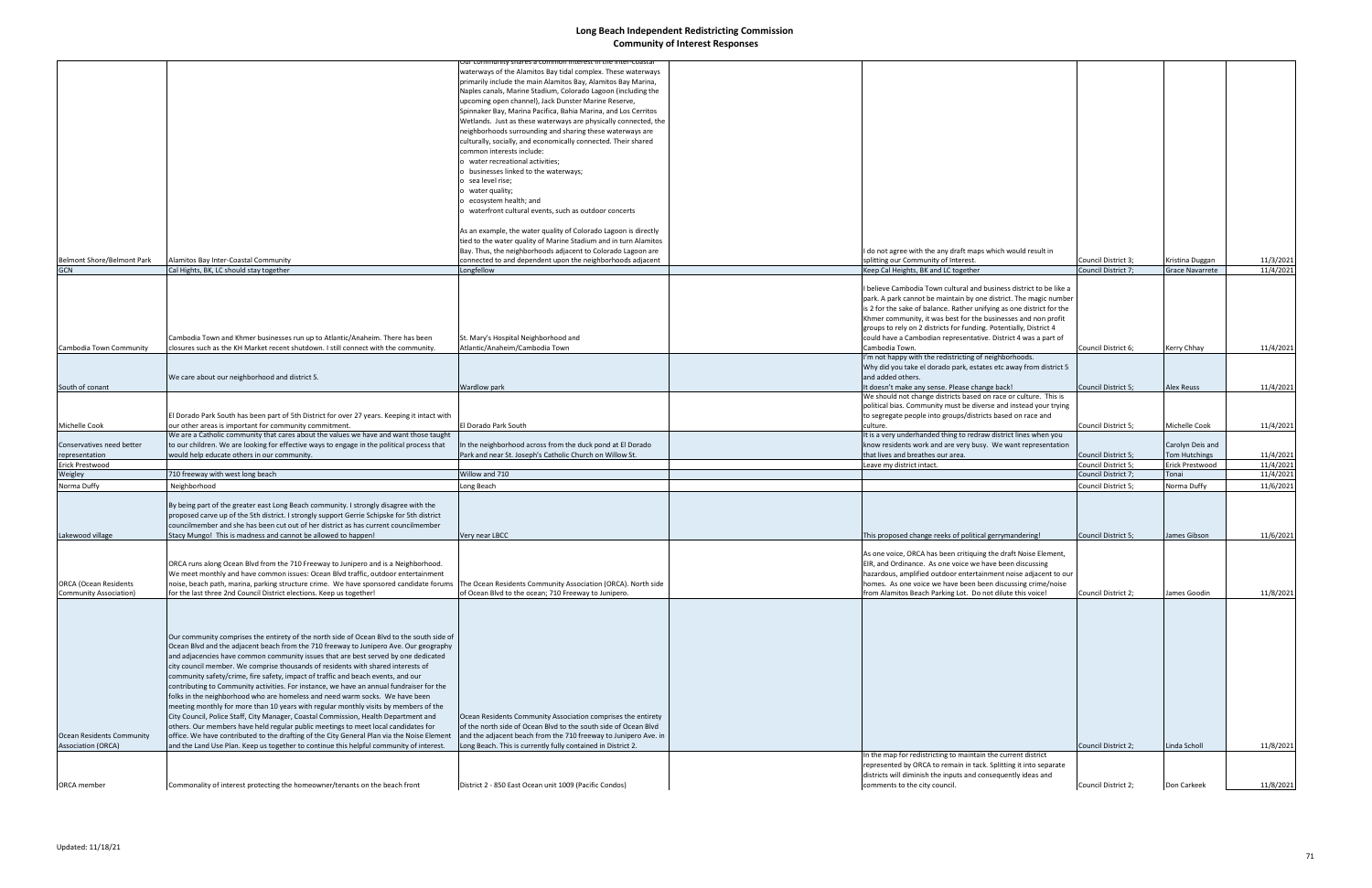|                                   | The high rise condominiums that run along Ocean Blvd from the 710 to Cherry. We deal                                                                 |                                                                    |                                                                     |                              |                    |           |
|-----------------------------------|------------------------------------------------------------------------------------------------------------------------------------------------------|--------------------------------------------------------------------|---------------------------------------------------------------------|------------------------------|--------------------|-----------|
| <b>ORCA - Ocean Residents</b>     | with traffic issues, noise, parking lots, crime, homeless problems. ORCA meets monthly to                                                            |                                                                    |                                                                     |                              |                    |           |
| <b>Community Association</b>      | communicate with the residents & also update residents on the issues.                                                                                | Ocean Blvd from the 710 to Cherry.                                 |                                                                     | Council District 2;          | <b>Mary Hester</b> | 11/8/2021 |
|                                   |                                                                                                                                                      |                                                                    |                                                                     |                              |                    |           |
|                                   |                                                                                                                                                      |                                                                    | Please do not divide our district. I have been a resident of        |                              |                    |           |
|                                   |                                                                                                                                                      |                                                                    | downtown Long Beach District 2 since 1986. I feel it's imperative   |                              |                    |           |
|                                   |                                                                                                                                                      |                                                                    | that the Port of Long Beach needs representation by Council         |                              |                    |           |
|                                   |                                                                                                                                                      |                                                                    | District. The high rises from downtown Long Beach to Bixby Park     |                              |                    |           |
|                                   | have been a resident of City Council District 2 since 1986. ORCA runs along Ocean Blvd.                                                              |                                                                    |                                                                     |                              |                    |           |
|                                   | from the 710 freeway to Junipero and is a neighborhood that has been together for many                                                               |                                                                    | are impacted by the Port, and the downtown waterfront needs         |                              |                    |           |
|                                   | years. We have monthly meetings and have common issues. Outdoor entertainment,                                                                       |                                                                    | representation at the Port. Additonally, residents on the           |                              |                    |           |
|                                   | noise, Ocean Blvd traffic, beach path, marina, parking structure and crime. We have                                                                  |                                                                    | waterfront have for a long time organized as the ORCA               |                              |                    |           |
| <b>ORCA (Ocean Residents</b>      | sponsored candidate forums for the last three 2nd District Council elections. We must stay  Ocean Residents Community Association (ORCA) Ocean Blvd. |                                                                    | neighborhood which extends from the 710 Freeway to Junipero.        |                              |                    |           |
| Community Association)            | together for the betterment of our City, for our businesses and for our Port.                                                                        | North side of Ocean Blvd. to the ocean, 710 freeway to Junipero.   | Please DO NOT divide our district                                   | Council District 2;          | Cookie Braude      | 11/8/2021 |
|                                   | Long-term family neighborhoods/residents involved in city issues far more than those in                                                              |                                                                    |                                                                     |                              |                    |           |
|                                   | 4th district. We do not have the business or rental housing issues that exist in the 4th                                                             |                                                                    | Do not change boundries leave as is we in 5th are being moved to    |                              |                    |           |
| 5th district resident since 1957. | district.                                                                                                                                            | Lakewood Plaza.                                                    | a district that has different issues. Stop playing politics.        | Council District 5;          | John Murray        | 11/8/2021 |
|                                   | Over here in east Long Beach we just want a peaceful suburban dream. Space and safety                                                                | East of Lakewood Blvd (Clark if need be) from the boundaries of    |                                                                     |                              |                    |           |
|                                   | to raise our families or retire.                                                                                                                     | LB north and south.                                                |                                                                     | Council District 5;          | Cari Liptak        | 11/8/2021 |
|                                   |                                                                                                                                                      |                                                                    |                                                                     |                              |                    |           |
|                                   | ORCA is a neighborhood association concerned with public safety, environmental hazards                                                               | ORCA encompasses the north and south side of Ocean Boulevard       |                                                                     |                              |                    |           |
|                                   | and economic stability in Long Beach. The neighbors in this organization live in downtown                                                            | from the 710 Freeway to Junipero Avenue. We comprise               | Rather than break up District 2 I strongly recommend combining      |                              |                    |           |
|                                   | Long Beach along Ocean Boulevard. This organization is also part of the larger DRC -                                                                 | thousands of residents with similar demographics, geography,       | District 2 with District 1 for a stronger more accurate demographic |                              |                    |           |
| <b>ORCA - Ocean Residents</b>     | Downtown Resident Council that encompasses residents that reside in downtown Long                                                                    | economics and environmental influences. This is fully contained    | and geographic representation of voters with common influences.     |                              |                    |           |
| <b>Community Association</b>      | Beach with similar concerns.                                                                                                                         | in District 2 under current political boundaries.                  | Rose Park could be dropped and merged with another district.        | Council District 2;          | Katherine Kelton   | 11/9/2021 |
|                                   |                                                                                                                                                      |                                                                    | would like to know who is on the commission making these            |                              |                    |           |
|                                   |                                                                                                                                                      |                                                                    | decisions. What districts do they live in?                          |                              |                    |           |
|                                   | We have the same goals. We are currently dealing with rampant homelessness. We are                                                                   |                                                                    | How did they get on the commission, because I know that this is     |                              |                    |           |
|                                   | losing grocery stores. We worked together to save trees during street maintenance. We                                                                |                                                                    | something I would have wanted to be on.                             |                              |                    |           |
|                                   | deal with our district representative. We support our local businesses at LBX. There are                                                             |                                                                    | Most importantly, is there proper representation of both            |                              |                    |           |
| South of Conant                   | too many goals to list here.                                                                                                                         | South of Conant                                                    | Democrat and Republican parties?                                    | Council District 5:          | Anna Alvarez       | 11/9/2021 |
|                                   | AOC7 Neighborhood has been around since 2011. We have defined our neighborhood with                                                                  |                                                                    |                                                                     |                              |                    |           |
|                                   | community building and creating a safer and better community. The City of Long Beach and LBPD                                                        |                                                                    |                                                                     |                              |                    |           |
|                                   | continuously has recognized our neighborhood as a model to follow. AOC7 has clean boundaries,                                                        |                                                                    |                                                                     |                              |                    |           |
|                                   | Anaheim on the North, Orange on the West, Cherry on the East and 7th Street on the South,                                                            |                                                                    |                                                                     |                              |                    |           |
|                                   | however, we work outside our boundaries to improve all of our areas.                                                                                 |                                                                    |                                                                     |                              |                    |           |
|                                   |                                                                                                                                                      |                                                                    |                                                                     |                              |                    |           |
|                                   | We are asking to be recognized as a neighborhood on the new City Neighborhood Map.                                                                   |                                                                    |                                                                     |                              |                    |           |
|                                   |                                                                                                                                                      |                                                                    |                                                                     |                              |                    |           |
|                                   | AOC7 has collaborated with Rose Parks, Alamitos Beach, Cambodian Town, Craftsman Village                                                             |                                                                    |                                                                     |                              |                    |           |
|                                   | Historic District and many others.                                                                                                                   |                                                                    |                                                                     |                              |                    |           |
|                                   |                                                                                                                                                      |                                                                    |                                                                     |                              |                    |           |
|                                   |                                                                                                                                                      |                                                                    |                                                                     |                              |                    |           |
|                                   | Research                                                                                                                                             |                                                                    |                                                                     |                              |                    |           |
|                                   | City of Long Beach Website:                                                                                                                          |                                                                    |                                                                     |                              |                    |           |
|                                   | https://www.longbeach.gov/district2/community/associations/neighborhood/                                                                             | Anaheim, Orange. Cherry, 7th Street. We also adopted the 10th      |                                                                     |                              |                    |           |
|                                   |                                                                                                                                                      | Street corridor from Cherry Street to Alamitios where we           |                                                                     |                              |                    |           |
|                                   | Website:                                                                                                                                             |                                                                    |                                                                     |                              |                    |           |
|                                   | https://www.aoc7neighborhood.com/                                                                                                                    | invested in wrtiting grants through the NPP grants through the     |                                                                     |                              |                    |           |
|                                   | https://www.facebook.com/AOC7LBC/                                                                                                                    | City of LB to make sidewalk cut to plant trees, add trash cans and | AOC7 is one of the most active neighborhood organization in the     |                              |                    |           |
| Anaheim, Orange, Cherry, 7th      |                                                                                                                                                      | neighborhood ID markers and traffic speed monitor signs.           | City of Long Beach. We just recognized as2021 Non Profit of the     | Council District 1; Council  |                    |           |
| <b>Street Neighborhood</b>        | Nationally Recognized NUSA:                                                                                                                          | Key landmarks are MacArthur Park, Mark Twain Neighborhood          | Year by Senator Lena Gonzalez. We just celebrated our 10th Year     | District 2; Council District |                    |           |
| Organization (AOC7)               | ttns://lhnost.com/news/city/long-beach-neighhorhood-groups-win-hig-in-palm-springs-                                                                  |                                                                    |                                                                     | 4:Council District 6:        | Mary Simmons       | 11/9/2021 |
|                                   |                                                                                                                                                      |                                                                    |                                                                     |                              |                    |           |
|                                   |                                                                                                                                                      |                                                                    |                                                                     |                              |                    |           |
|                                   | Our shared location near the waterfront means that we share many common interests                                                                    |                                                                    |                                                                     |                              |                    |           |
|                                   | and issues. We should remain together in the same council district. We have been                                                                     |                                                                    |                                                                     |                              |                    |           |
|                                   | working together for nearly 15 years on issues specific to our community and have worked                                                             |                                                                    |                                                                     |                              |                    |           |
|                                   | closely with the last three Second District Council Members to resolve our shared issues.                                                            | Our community is comprised of all residences from the north        |                                                                     |                              |                    |           |
| Ocean Residents Community         | We have very well attended monthly meetings. We have forums on topics of local                                                                       | side of Ocean Blvd south to the ocean and from the 710 along       |                                                                     |                              |                    |           |
| <b>Association (ORCA)</b>         | interest, sponsor community cleanups and social events.                                                                                              | the waterfront to Junipero.                                        |                                                                     | Council District 2;          | <b>Bob Kelton</b>  | 11/9/2021 |
|                                   |                                                                                                                                                      |                                                                    |                                                                     |                              |                    |           |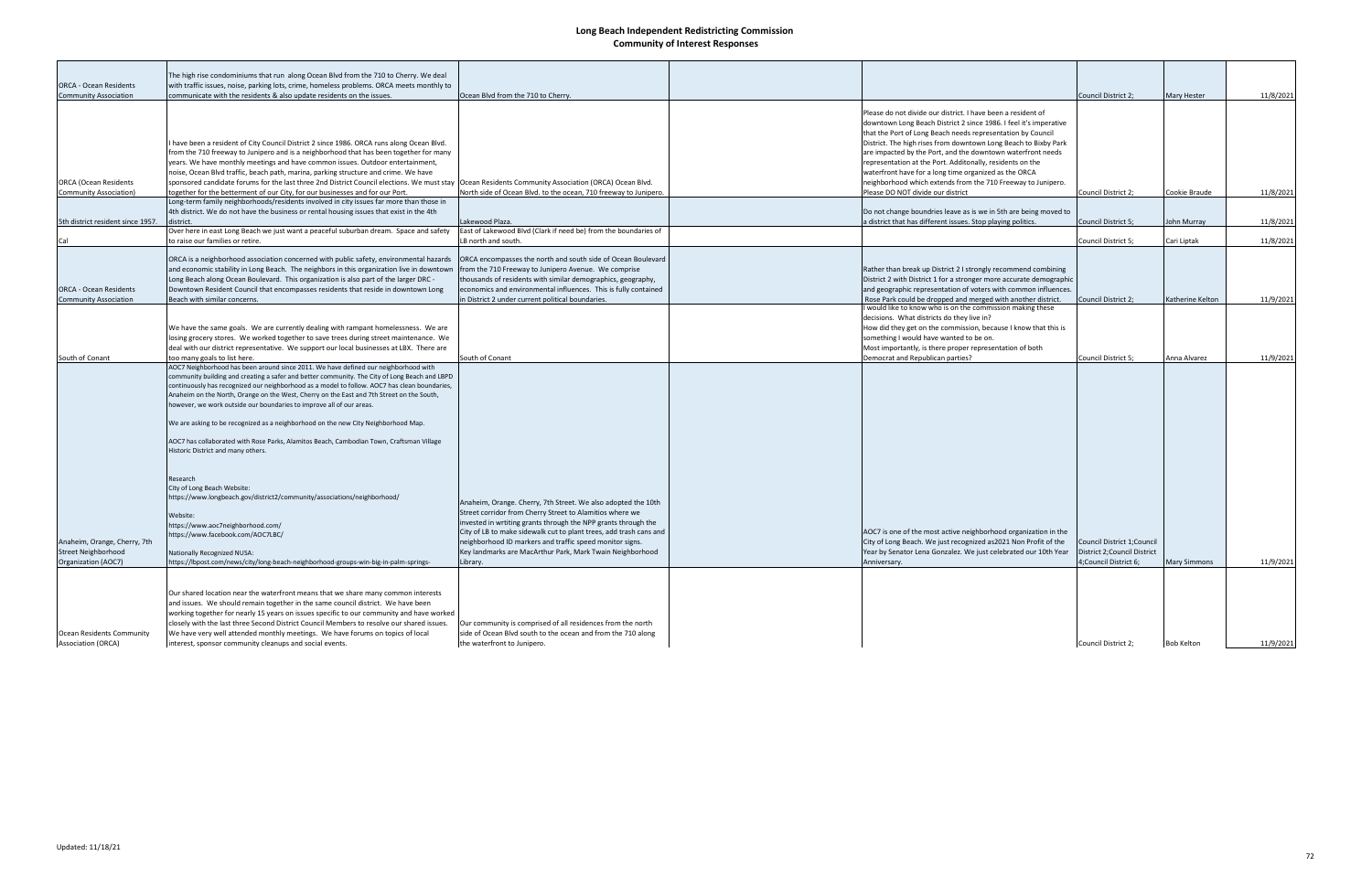|                                                               | California Heights is most definitely both a neighborhood and a community, and the ties                                                                                                                                                                                                                                                                                                                                                                                                                                                                                                                                                                    |                                                                                                                                                                                                                                                                              |                                                                                                                                                                                                                                                                                 |                     |                                               |            |
|---------------------------------------------------------------|------------------------------------------------------------------------------------------------------------------------------------------------------------------------------------------------------------------------------------------------------------------------------------------------------------------------------------------------------------------------------------------------------------------------------------------------------------------------------------------------------------------------------------------------------------------------------------------------------------------------------------------------------------|------------------------------------------------------------------------------------------------------------------------------------------------------------------------------------------------------------------------------------------------------------------------------|---------------------------------------------------------------------------------------------------------------------------------------------------------------------------------------------------------------------------------------------------------------------------------|---------------------|-----------------------------------------------|------------|
|                                                               | that bind us together are many. We are most easily recognized as a Historic District, and<br>that is certainly an important and visible part of our identity, but we are much more than<br>just that. Our neighborhood was recognized as 'The Best in the West' by Sunset Magazine,<br>and more recently recognized for the community building involvement of our residents by<br>Neighborhoods USA. We are active and involved in the economic development of the<br>Atlantic Corridor, as our eastern border is Atlantic Avenue, between Wardlow and Bixby.                                                                                              |                                                                                                                                                                                                                                                                              |                                                                                                                                                                                                                                                                                 |                     |                                               |            |
|                                                               | We have benefited tremendously from the efforts of Blair Cohn and the Bixby Knolls<br>Business Improvement Association, and consider ourselves to be very much a part of the<br>fabric of the communities in the greater Bixby Knolls area. Our neighborhood association,<br>the California Heights Neighborhood Association, has long participated in and supported<br>the activities of of many of the other neighborhoods and associations in the greater Bixby<br>Knolls and Wrigley areas. Our neighborhood is culturally, ethnically, and financially<br>diverse, but we see that as a strength. That diversity was a significant factor for many of | We are located in Bixby Knolls, defined by the streets of                                                                                                                                                                                                                    |                                                                                                                                                                                                                                                                                 |                     |                                               |            |
| California Heights                                            | our residents when we chose California Heights as the Long Beach neighborhood we<br>wanted to make our home.                                                                                                                                                                                                                                                                                                                                                                                                                                                                                                                                               | Wardlow to the South, Atlantic to the West, Bixby to the North,<br>and Cherry to the East.                                                                                                                                                                                   |                                                                                                                                                                                                                                                                                 | Council District 7; | <b>Hugh Little</b>                            | 11/9/2021  |
|                                                               | ORCA runs along Ocean Blvd from 710 Freeway to Junipero and is a Neighborhood. We<br>meet monthly and have common issues: Ocean Blvd traffic, outdoor entertainment noise,                                                                                                                                                                                                                                                                                                                                                                                                                                                                                 |                                                                                                                                                                                                                                                                              |                                                                                                                                                                                                                                                                                 |                     |                                               |            |
| <b>ORCA</b> (Ocean Residents<br><b>Community Association)</b> | beach bike path, marina, parking structure crime. We sponsor 2nd District Candidate<br>forums. We asked to be kept together.                                                                                                                                                                                                                                                                                                                                                                                                                                                                                                                               | The Ocean Residents Community Association, ORCA. North side<br>of Ocean Blvd to the ocean; 710 Freeway to Junipero.                                                                                                                                                          | We speak as one voice on many issues. To split us will dilute our<br>voice.                                                                                                                                                                                                     | Council District 2; | Ana Maria<br>McGuan                           | 11/10/2021 |
| <b>ORCA (Ocean Residents</b><br><b>Community Association)</b> | ORCA runs along Ocean Blvd from the 710 Freeway to Junipero and is Neighborhood. We<br>meet monthly and have common issues, traffic, noise, crime, parking. We sponsor 2nd<br>Council District candidate forums. We ask to be kept together.                                                                                                                                                                                                                                                                                                                                                                                                               | ORCA - north side of Ocean Blvd to the ocean; 710 Freeway to<br>Junipero                                                                                                                                                                                                     | Please keep the ORCA neighborhood intact. The proposed<br>redistricting will place our 2nd Council representative Cindy Allen<br>out of our district.                                                                                                                           | Council District 2; | Kevin McGuan                                  | 11/10/2021 |
|                                                               | The 5th district as is has shared values and work together to keep up our pride and joy<br>Eldorado Park and Nature Center. We all have single home residences and are family and<br>community oriented. Please reconsider and keep our community cohesive. Do not break                                                                                                                                                                                                                                                                                                                                                                                   |                                                                                                                                                                                                                                                                              |                                                                                                                                                                                                                                                                                 |                     |                                               |            |
| Lynne                                                         | us up for political parties or reasons. We love District 5                                                                                                                                                                                                                                                                                                                                                                                                                                                                                                                                                                                                 | District 5                                                                                                                                                                                                                                                                   | Please listen to us,<br>Leave our districts alone!!!!! No need to change them. We have                                                                                                                                                                                          | Council District 5; | Lynne Katz                                    | 11/10/2021 |
| Community of 5                                                | Neighbors                                                                                                                                                                                                                                                                                                                                                                                                                                                                                                                                                                                                                                                  | What? It seems I am taking a test.<br>5th District                                                                                                                                                                                                                           | lived in the same house for 53 years!! It it isn't broke, don't fix<br>it!!!!!!!!!!!!!!!!!!!!!!!!!!!!!!!!!!                                                                                                                                                                     | Council District 5; | Pat Bowers                                    | 11/10/2021 |
|                                                               |                                                                                                                                                                                                                                                                                                                                                                                                                                                                                                                                                                                                                                                            |                                                                                                                                                                                                                                                                              | What happened to only minimal changes in District 5?<br>Very disappointed in mayor and city council to want to make such<br>drastic changes to District 5 and community within.<br>Why all these changes all out of sudden?<br>would really like to hear all the pros and cons. |                     |                                               |            |
|                                                               | Our current community is very close and cares about our neighborhood and district 5.                                                                                                                                                                                                                                                                                                                                                                                                                                                                                                                                                                       |                                                                                                                                                                                                                                                                              | There's always people that benefit from sudden drastic changes,<br>unfortunately it is never the citizens that pay taxes to support<br>local politicians.<br>Leave District 5 as is or make "minimal changes"!                                                                  |                     |                                               |            |
| South of Conant                                               | We share the same values, and are outspoken against adding housing, LUE, and other<br>things that would impact our area.                                                                                                                                                                                                                                                                                                                                                                                                                                                                                                                                   | South of Conant                                                                                                                                                                                                                                                              | 'm opposing the map changes as is.                                                                                                                                                                                                                                              | Council District 5; | <b>Alex Reuss</b>                             | 11/10/2021 |
|                                                               |                                                                                                                                                                                                                                                                                                                                                                                                                                                                                                                                                                                                                                                            |                                                                                                                                                                                                                                                                              | There is way too much LA River property included in the<br>redistricting map now being considered. We are seeing less                                                                                                                                                           |                     |                                               |            |
|                                                               |                                                                                                                                                                                                                                                                                                                                                                                                                                                                                                                                                                                                                                                            | We are located east of Orange, South of San Antonio, west of                                                                                                                                                                                                                 | restoration and more construction along this area, which is<br>supposed to be part of the lower LA River restoration that the City<br>of Long Beach committed to already. Plans are already in the                                                                              |                     |                                               |            |
|                                                               |                                                                                                                                                                                                                                                                                                                                                                                                                                                                                                                                                                                                                                                            | Cherry and South of Market Street. We can walk to Bixby Knolls<br>Shopping Center, the Bixby Atlantic shopping area, Bixby Knolls<br>Park (our only real green space) that should not be cut off from<br>us. There is very little green space afforded our housing tracts in | works for further contamination of the area with the misshapen<br>plans of a gigantic RV storage unit! The LA River area is already<br>NOT being best served by our current 8th District council office.<br>We need RESTORATION of the river for future generations, not        |                     |                                               |            |
|                                                               | The Bixby Knolls community has rallied together to plan events, engage our seniors,                                                                                                                                                                                                                                                                                                                                                                                                                                                                                                                                                                        | this area. We are basically a bedroom community with one small<br>park. Los Cerritos Park is a much bigger park that has a short<br>access route to Dominguez Gap Wetlands, which we need as                                                                                 | more concrete, emissions and big developers' interests taking<br>hold in Long Beach. We need carbon absorbing elements, habitat<br>restoration and water circulation and a vision for a healthier and                                                                           |                     | Donna Bergeron-                               |            |
| Ridgewood Triangle                                            | support our business districts                                                                                                                                                                                                                                                                                                                                                                                                                                                                                                                                                                                                                             | part of our "community".                                                                                                                                                                                                                                                     | more vibrant river and surroundings.                                                                                                                                                                                                                                            | Council District 8; | <b>Birge</b><br>Yes as long as it             | 11/10/2021 |
| North Long Beach citizen                                      | Most are retired and want to keep the community safe and quiet and accepted by each<br>other whether working or not lakewood blvdh                                                                                                                                                                                                                                                                                                                                                                                                                                                                                                                         | Lakewood blvd South st artesia freeway Long Beach blvd down<br>to wardlow ave                                                                                                                                                                                                | Some counsel members seem much to interested in climbing<br>higher in politics than in doing what they should to improve the<br>areas they control                                                                                                                              |                     | does not favor<br>one party over<br>the other | 11/12/2021 |
| Oakbrook                                                      | Oakbrook District 5                                                                                                                                                                                                                                                                                                                                                                                                                                                                                                                                                                                                                                        | North of the 405                                                                                                                                                                                                                                                             | Current D5 has the most churches, single story dwellings Cliff May,                                                                                                                                                                                                             | Council District 5; | L Miyahata                                    | 11/13/2021 |
|                                                               |                                                                                                                                                                                                                                                                                                                                                                                                                                                                                                                                                                                                                                                            |                                                                                                                                                                                                                                                                              | Eichler and mid century homes and single home ownership by<br>design - - even the schools are embedded within the residential<br>neighborhood- do not divide those collectives - kindly preserve                                                                                |                     |                                               |            |
| Oakbrook Los Altos                                            | Los Altos/north of the 405                                                                                                                                                                                                                                                                                                                                                                                                                                                                                                                                                                                                                                 | Oakbrook                                                                                                                                                                                                                                                                     | our current culture and the affinity that Long Beach residents<br>sought when they selected and invested into District 5.                                                                                                                                                       | Council District 5; | Lani DeBenedictis                             | 11/13/2021 |